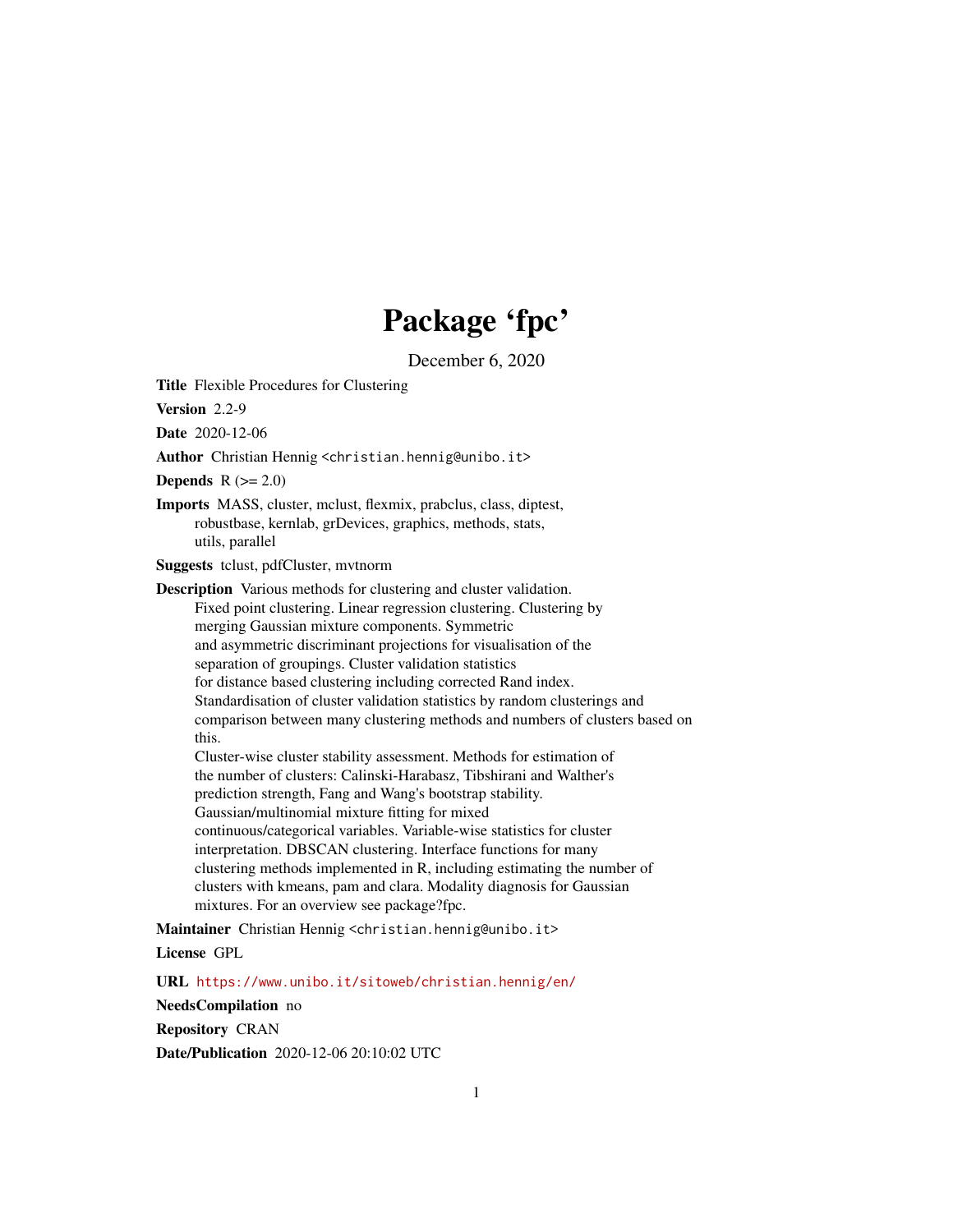# R topics documented:

|                                                                                                                             | $\overline{4}$ |
|-----------------------------------------------------------------------------------------------------------------------------|----------------|
|                                                                                                                             | 6              |
|                                                                                                                             | 8              |
|                                                                                                                             | 9              |
|                                                                                                                             | 11             |
|                                                                                                                             | 13             |
|                                                                                                                             | 14             |
|                                                                                                                             | 15             |
|                                                                                                                             | 16             |
|                                                                                                                             | 17             |
|                                                                                                                             | 18             |
|                                                                                                                             | 19             |
|                                                                                                                             | 21             |
|                                                                                                                             | 23             |
|                                                                                                                             | 24             |
|                                                                                                                             | 25             |
|                                                                                                                             | 26             |
| $cluster \text{.} \dots \dots \dots \dots \dots \dots \dots \dots \dots \dots \dots \dots \dots \dots \dots \dots$          | 29             |
|                                                                                                                             | 31             |
|                                                                                                                             | 35             |
|                                                                                                                             | 37             |
|                                                                                                                             | 41             |
|                                                                                                                             | 47             |
|                                                                                                                             | 48             |
|                                                                                                                             | 49             |
|                                                                                                                             | 50             |
|                                                                                                                             | 51             |
|                                                                                                                             | 57             |
|                                                                                                                             | 59             |
|                                                                                                                             | 59             |
|                                                                                                                             | 62             |
|                                                                                                                             | 63             |
|                                                                                                                             | 64             |
| discrete.recode $\ldots \ldots \ldots \ldots \ldots \ldots \ldots \ldots \ldots \ldots \ldots \ldots \ldots$                | 65             |
|                                                                                                                             | 66             |
|                                                                                                                             | 68             |
|                                                                                                                             | 70             |
|                                                                                                                             | 71             |
| dridgeline<br>a constitution de la constitution de la constitution de la constitution de la constitution de la constitution | 73             |
| dudahart2                                                                                                                   | 74             |
|                                                                                                                             | 75             |
|                                                                                                                             | 76             |
|                                                                                                                             | 77             |
| fixreg                                                                                                                      | 84             |
|                                                                                                                             |                |
|                                                                                                                             | 89             |
| fpclusters                                                                                                                  | 92             |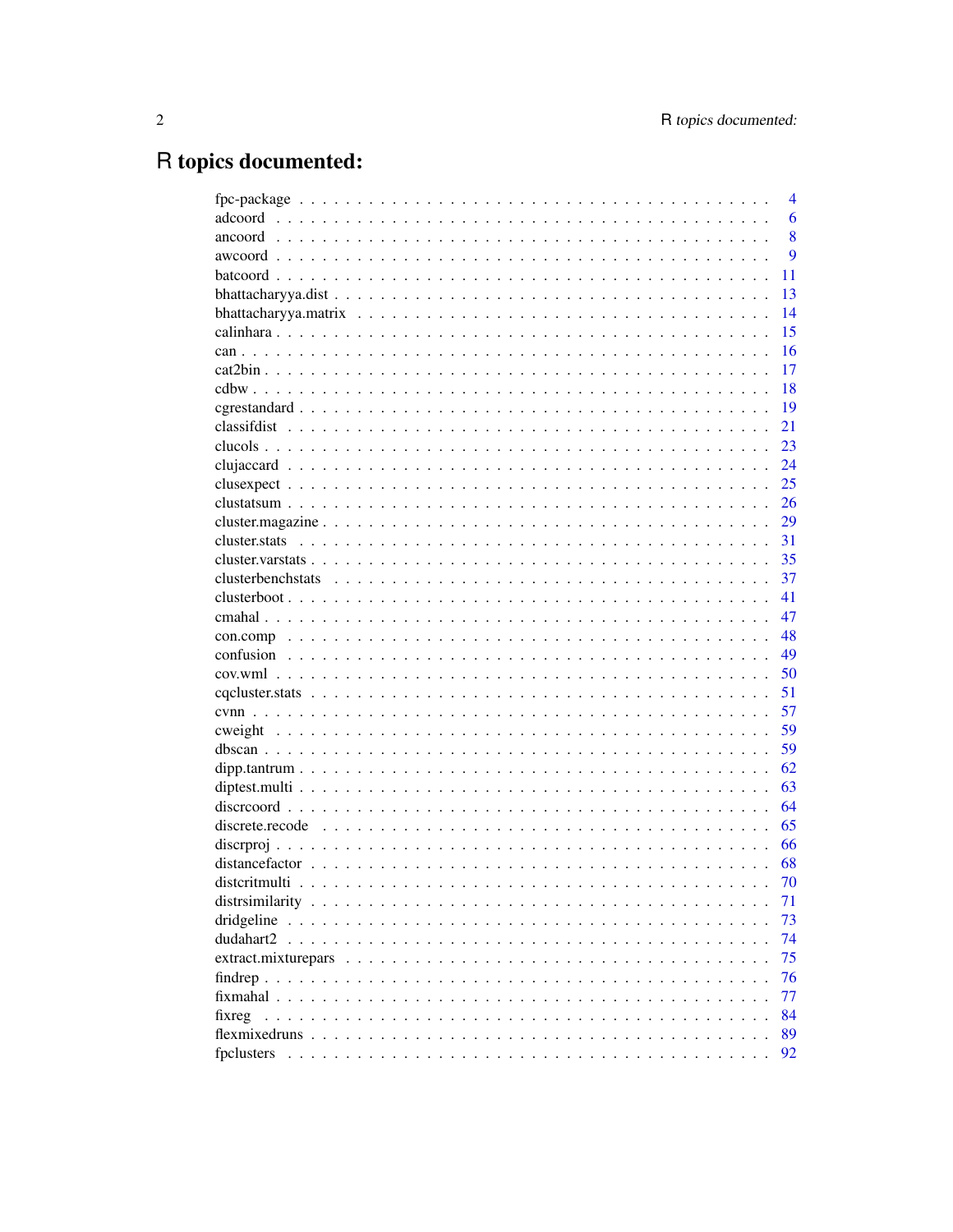| pamk           |
|----------------|
|                |
|                |
|                |
|                |
|                |
|                |
|                |
|                |
|                |
|                |
|                |
|                |
|                |
|                |
|                |
|                |
|                |
|                |
|                |
|                |
|                |
|                |
| valstat.object |
|                |
|                |
| xtable         |
|                |
|                |

**Index**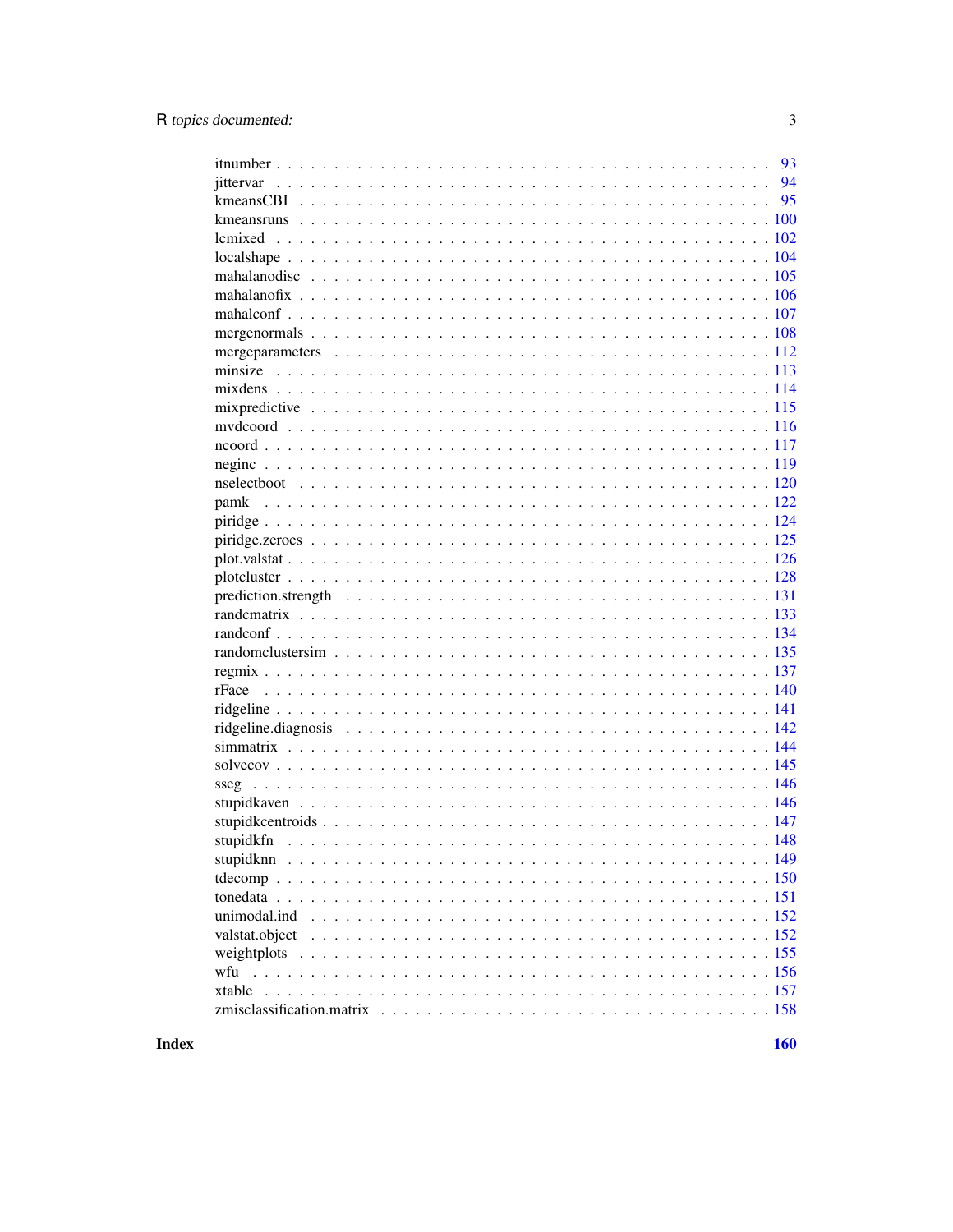## <span id="page-3-0"></span>**Description**

Here is a list of the main functions in package fpc. Most other functions are auxiliary functions for these.

#### Clustering methods

dbscan Computes DBSCAN density based clustering as introduced in Ester et al. (1996).

fixmahal Mahalanobis Fixed Point Clustering, Hennig and Christlieb (2002), Hennig (2005).

fixreg Regression Fixed Point Clustering, Hennig (2003).

flexmixedruns This fits a latent class model to data with mixed type continuous/nominal variables. Actually it calls a method for [flexmix](#page-0-0).

**mergenormals** Clustering by merging components of a Gaussian mixture, see Hennig (2010).

regmix ML-fit of a mixture of linear regression models, see DeSarbo and Cron (1988).

#### Cluster validity indexes and estimation of the number of clusters

- cluster.stats This computes several cluster validity statistics from a clustering and a dissimilarity matrix including the Calinski-Harabasz index, the adjusted Rand index and other statistics explained in Gordon (1999) as well as several characterising measures such as average between cluster and within cluster dissimilarity and separation. See also [calinhara](#page-14-1), [dudahart2](#page-73-1) for specific indexes, and a new version cqcluster. stats that computes some more indexes and statistics used for computing them. There's also [distrsimilarity](#page-70-1), which computes withincluster dissimilarity to the Gaussian and uniform distribution.
- prediction.strength Estimates the number of clusters by computing the prediction strength of a clustering of a dataset into different numbers of components for various clustering methods, see Tibshirani and Walther (2005). In fact, this is more flexible than what is in the original paper, because it can use point classification schemes that work better with clustering methods other than k-means.
- nselectboot Estimates the number of clusters by bootstrap stability selection, see Fang and Wang (2012). This is quite flexible regarding clustering methods and point classification schemes and also allows for dissimilarity data.
- clusterbenchstats This runs many clustering methods (to be specifed by the user) with many numbers of clusters on a dataset and produces standardised and comparable versions of many cluster validity indexes (see Hennig 2019, Akhanli and Hennig 2020). This is done by means of producing random clusterings on the given data, see [stupidkcentroids](#page-146-1) and [stupidknn](#page-148-1). It allows to compare many clusterings based on many different potential desirable features of a clustering. [print.valstat](#page-125-1) allows to compute an aggregated index with user-specified weights.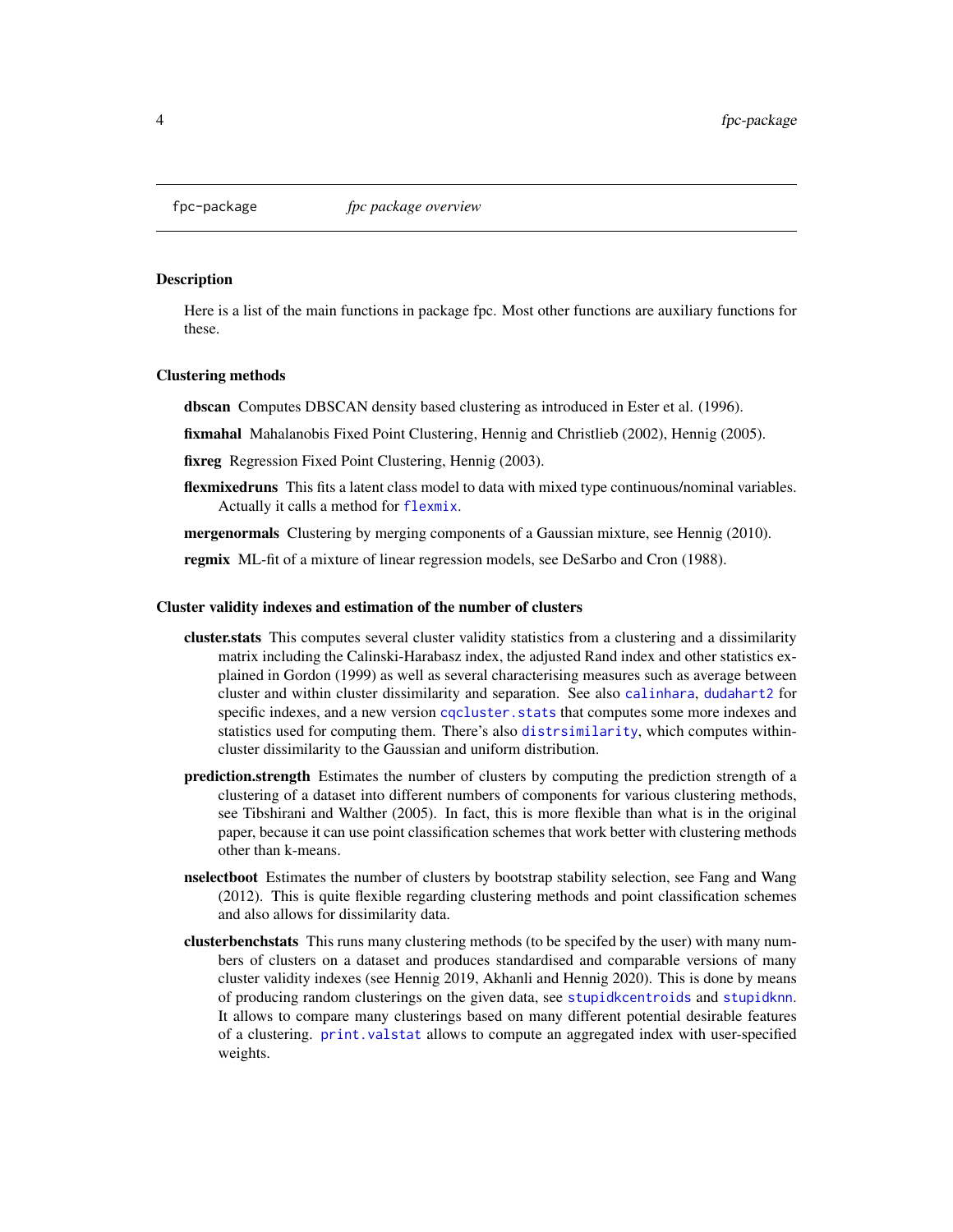## fpc-package 5

#### Cluster visualisation and validation

clucols Sets of colours and symbols useful for cluster plotting.

- clusterboot Cluster-wise stability assessment of a clustering. Clusterings are performed on resampled data to see for every cluster of the original dataset how well this is reproduced. See Hennig (2007) for details.
- cluster.varstats Extracts variable-wise information for every cluster in order to help with cluster interpretation.
- plotcluster Visualisation of a clustering or grouping in data by various linear projection methods that optimise the separation between clusters, or between a single cluster and the rest of the data according to Hennig (2004) including classical methods such as discriminant coordinates. This calls the function [discrproj](#page-65-1), which is a bit more flexible but doesn't produce a plot itself.
- ridgeline.diagnosis Plots and diagnostics for assessing modality of Gaussian mixtures, see Ray and Lindsay (2005).
- weightplots Plots to diagnose component separation in Gaussian mixtures, see Hennig (2010).
- localshape Local shape matrix, can be used for finding clusters in connection with function ics in package ICS, see Hennig's discussion and rejoinder of Tyler et al. (2009).

#### Useful wrapper functions for clustering methods

- [kmeansCBI](#page-94-1) This and other "CBI"-functions (see the kmeansCBI-help page) are unified wrappers for various clustering methods in R that may be useful because they do in one step for what you normally may need to do a bit more in R (for example fitting a Gaussian mixture with noise component in package mclust).
- [kmeans](#page-0-0)runs This calls kmeans for the k-means clustering method and includes estimation of the number of clusters and finding an optimal solution from several starting points.
- pamk This calls [pam](#page-0-0) and [clara](#page-0-0) for the partitioning around medoids clustering method (Kaufman and Rouseeuw, 1990) and includes two different ways of estimating the number of clusters.

#### Author(s)

Christian Hennig <christian.hennig@unibo.it> [https://www.unibo.it/sitoweb/christian](https://www.unibo.it/sitoweb/christian.hennig/en/). [hennig/en/](https://www.unibo.it/sitoweb/christian.hennig/en/)

#### References

Akhanli, S. and Hennig, C. (2020) Calibrating and aggregating cluster validity indexes for contextadapted comparison of clusterings. *Statistics and Computing*, 30, 1523-1544, [https://link.](https://link.springer.com/article/10.1007/s11222-020-09958-2) [springer.com/article/10.1007/s11222-020-09958-2](https://link.springer.com/article/10.1007/s11222-020-09958-2), <https://arxiv.org/abs/2002.01822>

DeSarbo, W. S. and Cron, W. L. (1988) A maximum likelihood methodology for clusterwise linear regression, *Journal of Classification* 5, 249-282.

Ester, M., Kriegel, H.-P., Sander, J. and Xu, X. (1996). A Density-Based Algorithm for Discovering Clusters in Large Spatial Databases with Noise. *Proceedings of 2nd International Conference on Knowledge Discovery and Data Mining (KDD-96).*

Fang, Y. and Wang, J. (2012) Selection of the number of clusters via the bootstrap method. *Computational Statistics and Data Analysis*, 56, 468-477.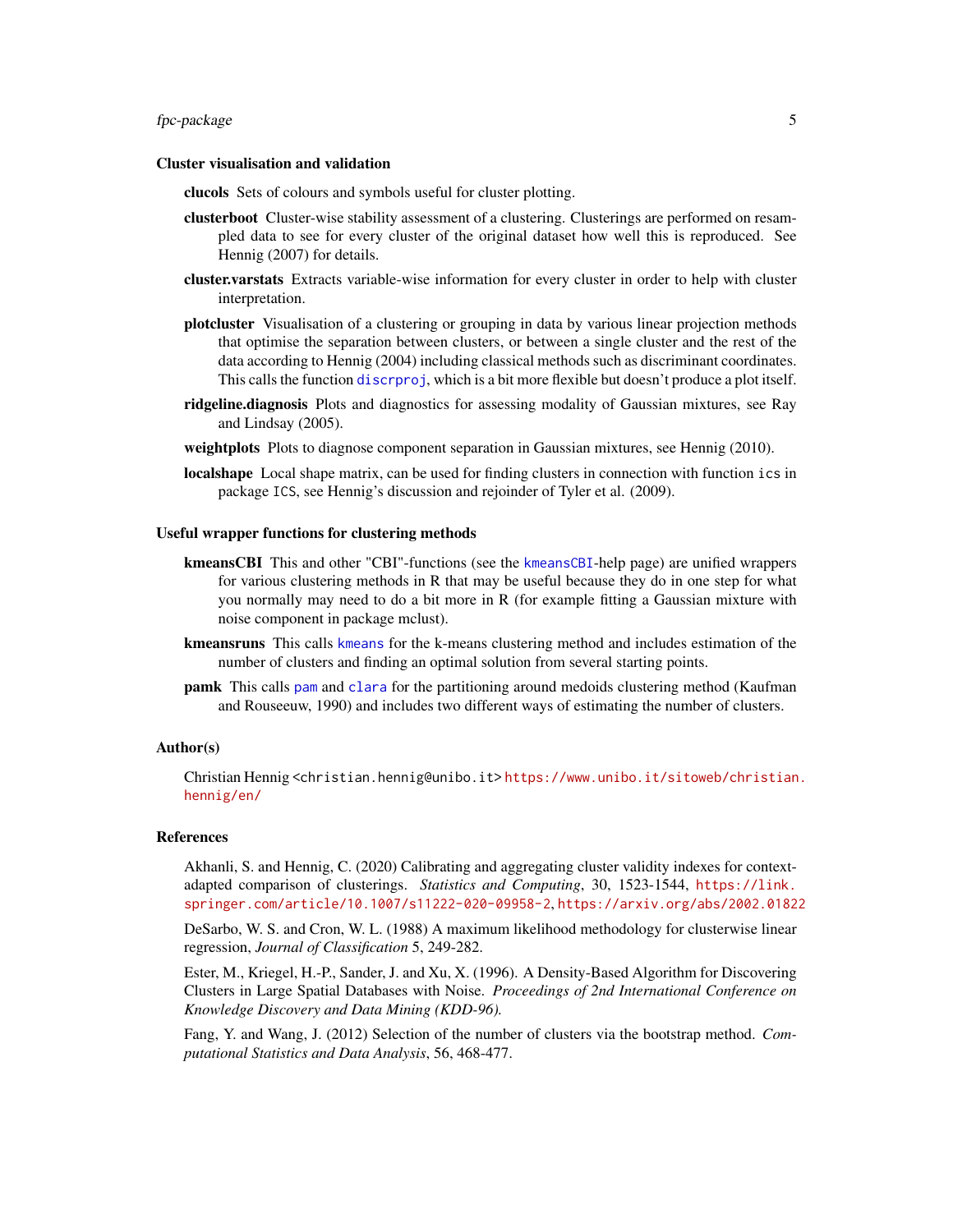<span id="page-5-0"></span>Gordon, A. D. (1999) *Classification*, 2nd ed. Chapman and Hall.

Hennig, C. (2003) Clusters, outliers and regression: fixed point clusters, *Journal of Multivariate Analysis* 86, 183-212.

Hennig, C. (2004) Asymmetric linear dimension reduction for classification. *Journal of Computational and Graphical Statistics*, 13, 930-945 .

Hennig, C. (2005) Fuzzy and Crisp Mahalanobis Fixed Point Clusters, in Baier, D., Decker, R., and Schmidt-Thieme, L. (eds.): *Data Analysis and Decision Support*. Springer, Heidelberg, 47-56.

Hennig, C. (2007) Cluster-wise assessment of cluster stability. *Computational Statistics and Data Analysis*, 52, 258-271.

Hennig, C. (2010) Methods for merging Gaussian mixture components, *Advances in Data Analysis and Classification*, 4, 3-34.

Hennig, C. (2019) Cluster validation by measurement of clustering characteristics relevant to the user. In C. H. Skiadas (ed.) *Data Analysis and Applications 1: Clustering and Regression, Modelingestimating, Forecasting and Data Mining, Volume 2*, Wiley, New York 1-24, [https://arxiv.org/](https://arxiv.org/abs/1703.09282) [abs/1703.09282](https://arxiv.org/abs/1703.09282)

Hennig, C. and Christlieb, N. (2002) Validating visual clusters in large datasets: Fixed point clusters of spectral features, *Computational Statistics and Data Analysis* 40, 723-739.

Kaufman, L. and Rousseeuw, P.J. (1990). "Finding Groups in Data: An Introduction to Cluster Analysis". Wiley, New York.

Ray, S. and Lindsay, B. G. (2005) The Topography of Multivariate Normal Mixtures, *Annals of Statistics*, 33, 2042-2065.

Tibshirani, R. and Walther, G. (2005) Cluster Validation by Prediction Strength, *Journal of Computational and Graphical Statistics*, 14, 511-528.

adcoord *Asymmetric discriminant coordinates*

## Description

Asymmetric discriminant coordinates as defined in Hennig (2003). Asymmetric discriminant projection means that there are two classes, one of which is treated as the homogeneous class (i.e., it should appear homogeneous and separated in the resulting projection) while the other may be heterogeneous. The principle is to maximize the ratio between the projection of a between classes separation matrix and the projection of the covariance matrix within the homogeneous class.

#### Usage

```
adcoord(xd, clvecd, clnum=1)
```

| xd     | the data matrix; a numerical object which can be coerced to a matrix. |
|--------|-----------------------------------------------------------------------|
| clvecd | integer vector of class numbers; length must equal nrow(xd).          |
| clnum  | integer. Number of the homogeneous class.                             |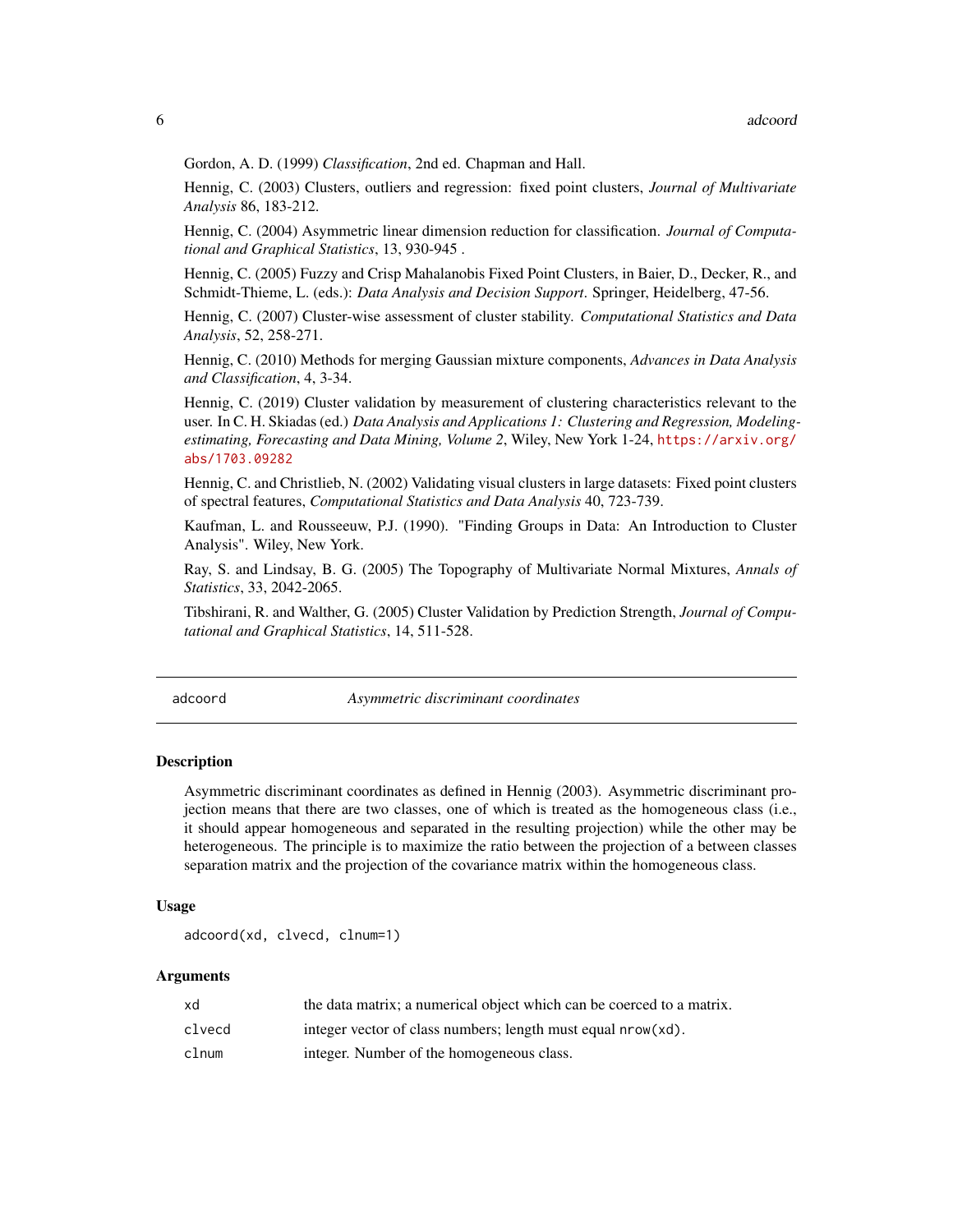#### adcoord **7**

## Details

The square root of the homogeneous classes covariance matrix is inverted by use of [tdecomp](#page-149-1), which can be expected to give reasonable results for singular within-class covariance matrices.

#### Value

List with the following components

| ev    | eigenvalues in descending order.                                                                                                         |
|-------|------------------------------------------------------------------------------------------------------------------------------------------|
| units | columns are coordinates of projection basis vectors. New points x can be pro-<br>iected onto the projection basis vectors by x % * units |
| proj  | projections of xd onto units.                                                                                                            |

## Author(s)

Christian Hennig <christian.hennig@unibo.it> [https://www.unibo.it/sitoweb/christian](https://www.unibo.it/sitoweb/christian.hennig/en/). [hennig/en/](https://www.unibo.it/sitoweb/christian.hennig/en/)

## References

Hennig, C. (2004) Asymmetric linear dimension reduction for classification. Journal of Computational and Graphical Statistics 13, 930-945 .

Hennig, C. (2005) A method for visual cluster validation. In: Weihs, C. and Gaul, W. (eds.): Classification - The Ubiquitous Challenge. Springer, Heidelberg 2005, 153-160.

## See Also

[plotcluster](#page-127-1) for straight forward discriminant plots. [discrproj](#page-65-1) for alternatives. [rFace](#page-139-1) for generation of the example data used below.

## Examples

```
set.seed(4634)
face <- rFace(600,dMoNo=2,dNoEy=0)
grface <- as.integer(attr(face,"grouping"))
adcf <- adcoord(face,grface==2)
adcf2 <- adcoord(face,grface==4)
plot(adcf$proj,col=1+(grface==2))
plot(adcf2$proj,col=1+(grface==4))
# ...done in one step by function plotcluster.
```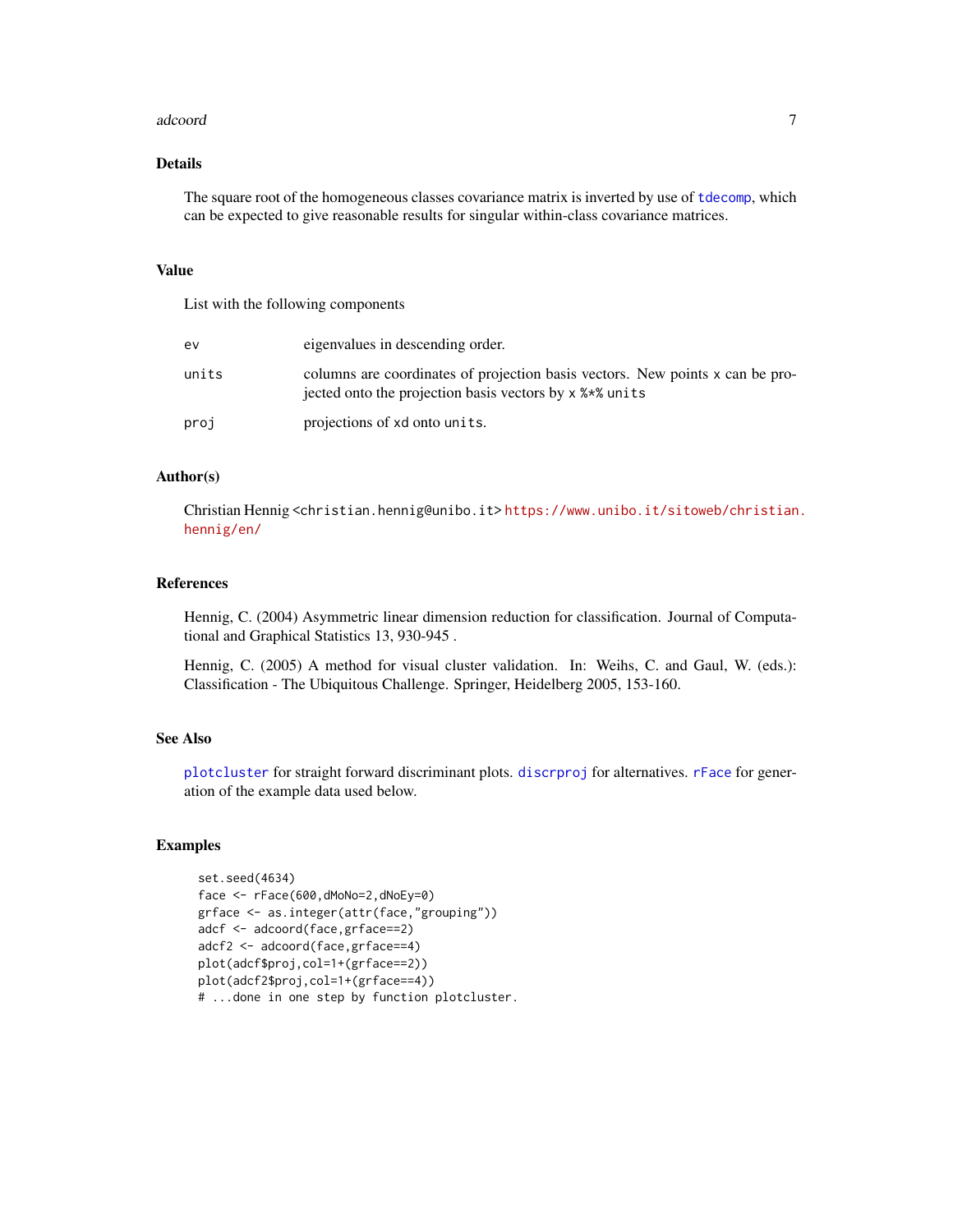<span id="page-7-0"></span>

### Description

Asymmetric neighborhood based discriminant coordinates as defined in Hennig (2003). Asymmetric discriminant projection means that there are two classes, one of which is treated as the homogeneous class (i.e., it should appear homogeneous and separated in the resulting projection) while the other may be heterogeneous. The principle is to maximize the ratio between the projection of a between classes covariance matrix, which is defined by averaging the between classes covariance matrices in the neighborhoods of the points of the homogeneous class and the projection of the covariance matrix within the homogeneous class.

#### Usage

ancoord(xd, clvecd, clnum=1, nn=50, method="mcd", countmode=1000, ...)

#### Arguments

| xd        | the data matrix; a numerical object which can be coerced to a matrix.                                                                                                                                                              |
|-----------|------------------------------------------------------------------------------------------------------------------------------------------------------------------------------------------------------------------------------------|
| clvecd    | integer vector of class numbers; length must equal nrow(xd).                                                                                                                                                                       |
| clnum     | integer. Number of the homogeneous class.                                                                                                                                                                                          |
| nn        | integer. Number of points which belong to the neighborhood of each point (in-<br>cluding the point itself).                                                                                                                        |
| method    | one of "mve", "mcd" or "classical". Covariance matrix used within the homo-<br>geneous class. "mcd" and "mve" are robust covariance matrices as implemented<br>in cov. rob. "classical" refers to the classical covariance matrix. |
| countmode | optional positive integer. Every countmode algorithm runs and oord shows a<br>message.                                                                                                                                             |
| $\cdots$  | no effect                                                                                                                                                                                                                          |

# Details

The square root of the homogeneous classes covariance matrix is inverted by use of [tdecomp](#page-149-1), which can be expected to give reasonable results for singular within-class covariance matrices.

## Value

List with the following components

| ev    | eigenvalues in descending order.                                                                                                         |
|-------|------------------------------------------------------------------------------------------------------------------------------------------|
| units | columns are coordinates of projection basis vectors. New points x can be pro-<br>jected onto the projection basis vectors by x % * units |
| proj  | projections of xd onto units.                                                                                                            |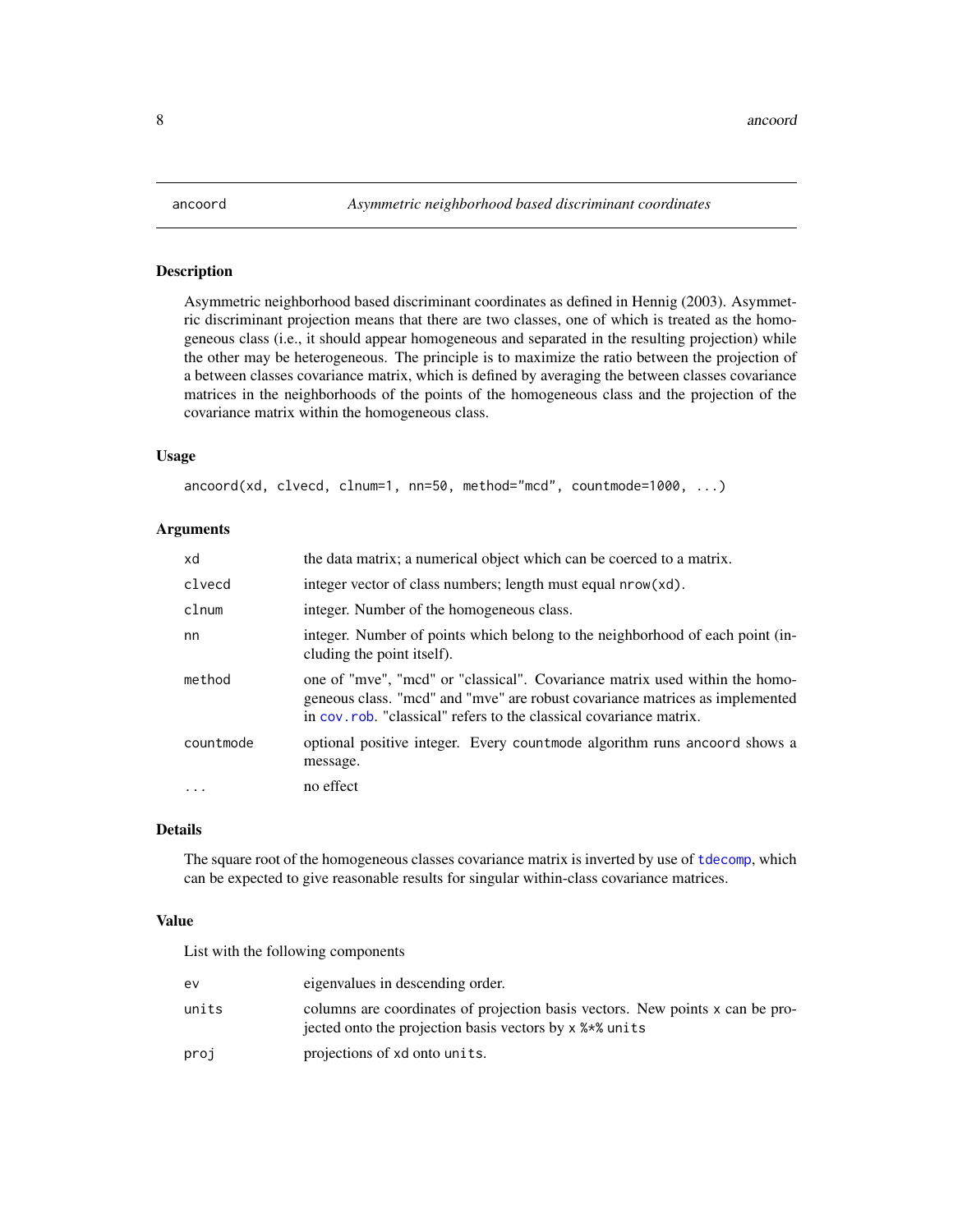#### <span id="page-8-0"></span>awcoord 9

#### Author(s)

Christian Hennig <christian.hennig@unibo.it> [https://www.unibo.it/sitoweb/christian](https://www.unibo.it/sitoweb/christian.hennig/en/). [hennig/en/](https://www.unibo.it/sitoweb/christian.hennig/en/)

## References

Hennig, C. (2004) Asymmetric linear dimension reduction for classification. Journal of Computational and Graphical Statistics 13, 930-945 .

Hennig, C. (2005) A method for visual cluster validation. In: Weihs, C. and Gaul, W. (eds.): Classification - The Ubiquitous Challenge. Springer, Heidelberg 2005, 153-160.

#### See Also

[plotcluster](#page-127-1) for straight forward discriminant plots. [discrproj](#page-65-1) for alternatives. [rFace](#page-139-1) for generation of the example data used below.

## Examples

```
set.seed(4634)
face <- rFace(600,dMoNo=2,dNoEy=0)
grface <- as.integer(attr(face,"grouping"))
ancf2 <- ancoord(face,grface==4)
plot(ancf2$proj,col=1+(grface==4))
# ...done in one step by function plotcluster.
```
awcoord *Asymmetric weighted discriminant coordinates*

#### Description

Asymmetric weighted discriminant coordinates as defined in Hennig (2003). Asymmetric discriminant projection means that there are two classes, one of which is treated as the homogeneous class (i.e., it should appear homogeneous and separated in the resulting projection) while the other may be heterogeneous. The principle is to maximize the ratio between the projection of a between classes separation matrix and the projection of the covariance matrix within the homogeneous class. Points are weighted according to their (robust) Mahalanobis distance to the homogeneous class.

#### Usage

```
awcoord(xd, clvecd, clnum=1, mahal="square", method="classical",
                    clweight=switch(method,classical=FALSE,TRUE),
                    alpha=0.99, subsample=0, countmode=1000, ...)
```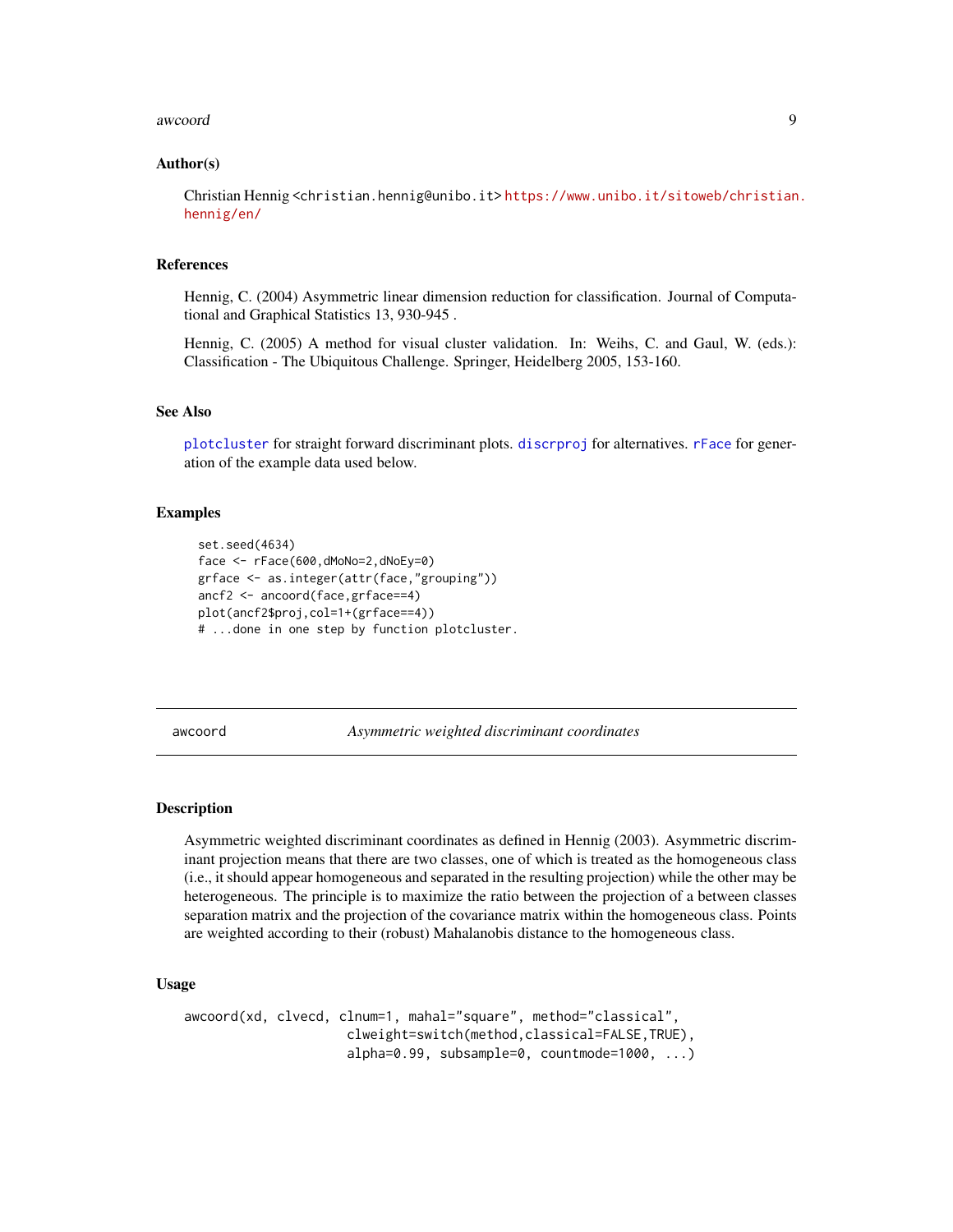# Arguments

| xd        | the data matrix; a numerical object which can be coerced to a matrix.                                                                                                                                                                                                                                                                                                            |
|-----------|----------------------------------------------------------------------------------------------------------------------------------------------------------------------------------------------------------------------------------------------------------------------------------------------------------------------------------------------------------------------------------|
| clvecd    | integer vector of class numbers; length must equal nrow(xd).                                                                                                                                                                                                                                                                                                                     |
| clnum     | integer. Number of the homogeneous class.                                                                                                                                                                                                                                                                                                                                        |
| mahal     | "md" or "square". If "md", the points are weighted by the square root of the<br>alpha-quantile of the corresponding chi squared distribution over the roots of<br>their Mahalanobis distance to the homogeneous class, unless this is smaller than<br>1. If "square" (which is recommended), the (originally squared) Mahalanobis<br>distance and the unrooted quantile is used. |
| method    | one of "mve", "mcd" or "classical". Covariance matrix used within the homoge-<br>neous class and for the computation of the Mahalanobis distances. "mcd" and<br>"mve" are robust covariance matrices as implemented in cov.rob. "classical"<br>refers to the classical covariance matrix.                                                                                        |
| clweight  | logical. If FALSE, only the points of the heterogeneous class are weighted.<br>This, together with method="classical", computes AWC as defined in Hen-<br>nig (2003). If TRUE, all points are weighted. This, together with method="mcd",<br>computes ARC as defined in Hennig (2003).                                                                                           |
| alpha     | numeric between 0 and 1. The corresponding quantile of the chi squared dis-<br>tribution is used for the downweighting of points. Points with a smaller Maha-<br>lanobis distance to the homogeneous class get full weight.                                                                                                                                                      |
| subsample | integer. If 0, all points are used. Else, only a subsample of subsample of the<br>points is used.                                                                                                                                                                                                                                                                                |
| countmode | optional positive integer. Every countmode algorithm runs awcoord shows a<br>message.                                                                                                                                                                                                                                                                                            |
| .         | no effect                                                                                                                                                                                                                                                                                                                                                                        |

# Details

The square root of the homogeneous classes covariance matrix is inverted by use of [tdecomp](#page-149-1), which can be expected to give reasonable results for singular within-class covariance matrices.

## Value

List with the following components

| ev    | eigenvalues in descending order.                                                                                                         |
|-------|------------------------------------------------------------------------------------------------------------------------------------------|
| units | columns are coordinates of projection basis vectors. New points x can be pro-<br>jected onto the projection basis vectors by x % * units |
| proj  | projections of xd onto units.                                                                                                            |

# Author(s)

Christian Hennig <christian.hennig@unibo.it> [https://www.unibo.it/sitoweb/christian](https://www.unibo.it/sitoweb/christian.hennig/en/). [hennig/en/](https://www.unibo.it/sitoweb/christian.hennig/en/)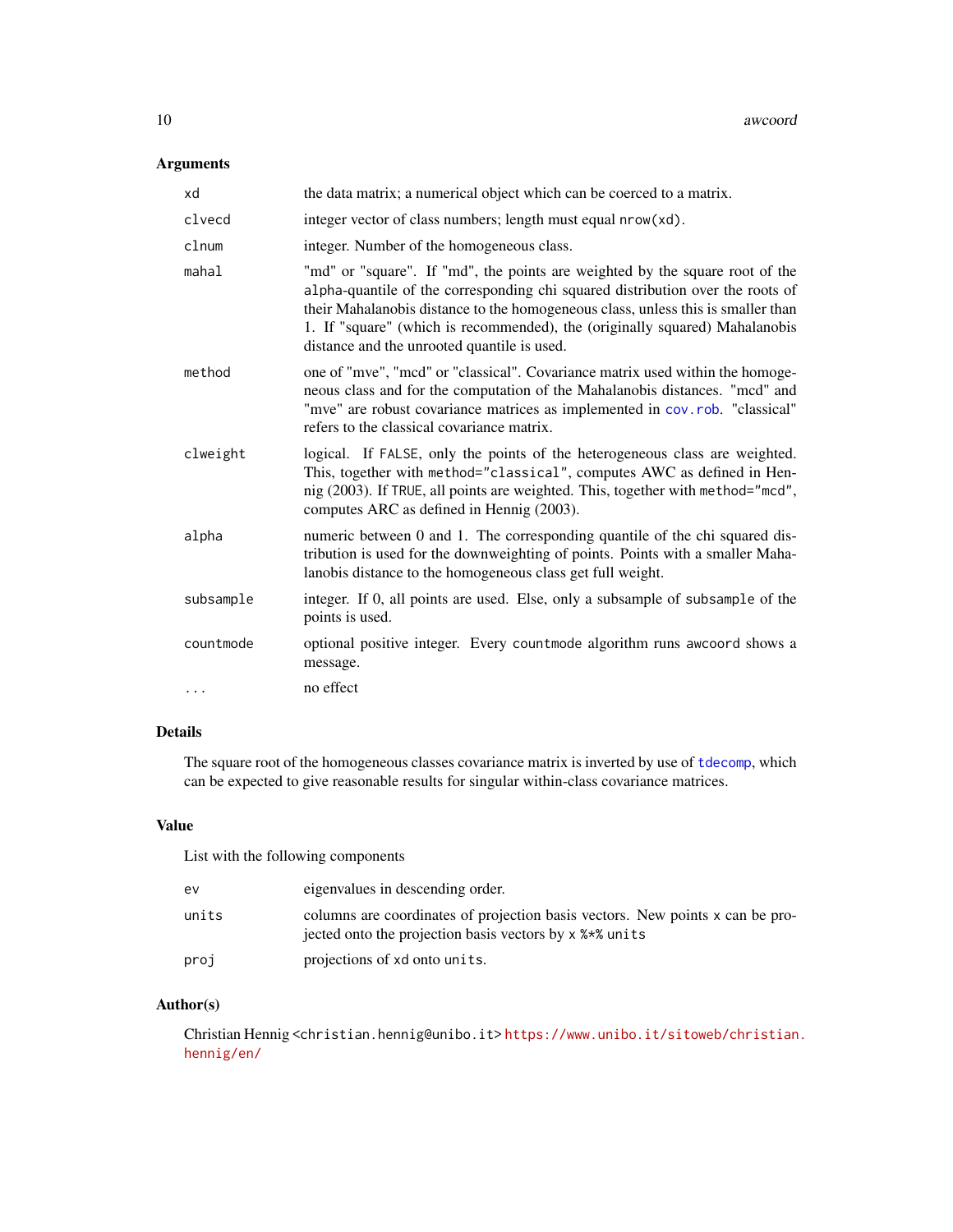#### <span id="page-10-0"></span>batcoord and the set of the set of the set of the set of the set of the set of the set of the set of the set of the set of the set of the set of the set of the set of the set of the set of the set of the set of the set of

#### References

Hennig, C. (2004) Asymmetric linear dimension reduction for classification. Journal of Computational and Graphical Statistics 13, 930-945 .

Hennig, C. (2005) A method for visual cluster validation. In: Weihs, C. and Gaul, W. (eds.): Classification - The Ubiquitous Challenge. Springer, Heidelberg 2005, 153-160.

## See Also

[plotcluster](#page-127-1) for straight forward discriminant plots. [discrproj](#page-65-1) for alternatives. [rFace](#page-139-1) for generation of the example data used below.

## Examples

```
set.seed(4634)
face <- rFace(600,dMoNo=2,dNoEy=0)
grface <- as.integer(attr(face,"grouping"))
awcf <- awcoord(face,grface==1)
# awcf2 <- ancoord(face,grface==1, method="mcd")
plot(awcf$proj,col=1+(grface==1))
# plot(awcf2$proj,col=1+(grface==1))
# ...done in one step by function plotcluster.
```
batcoord *Bhattacharyya discriminant projection*

#### Description

Computes Bhattacharyya discriminant projection coordinates as described in Fukunaga (1990), p. 455 ff.

#### Usage

```
batcoord(xd, clvecd, clnum=1, dom="mean")
batvarcoord(xd, clvecd, clnum=1)
```

| bx     | the data matrix; a numerical object which can be coerced to a matrix.                                                                                                                                                                                                                                            |
|--------|------------------------------------------------------------------------------------------------------------------------------------------------------------------------------------------------------------------------------------------------------------------------------------------------------------------|
| clvecd | integer or logical vector of class numbers; length must equal $nrow(xd)$ .                                                                                                                                                                                                                                       |
| clnum  | integer, one of the values of clvecd, if this is an integer vector. Bhattacharyya<br>projections can only be computed if there are only two classes in the dataset.<br>clnum is the number of one of the two classes. All the points indicated by other<br>values of closed are interpreted as the second class. |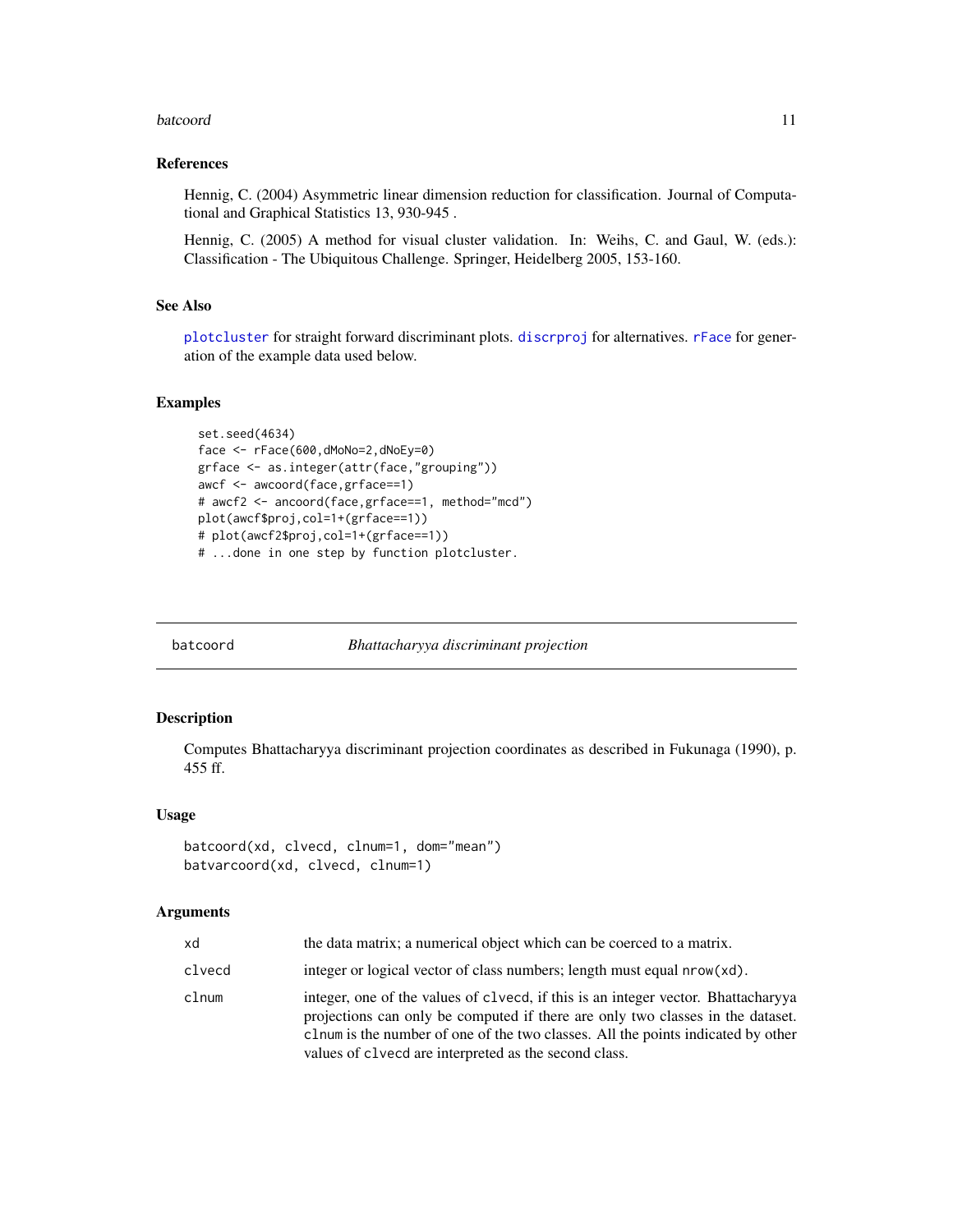dom string. dom="mean" means that the discriminant coordinate for the group means is computed as the first projection direction by discretor (option pool="equal"; both classes have the same weight for computing the within-class covariance matrix). Then the data is projected into a subspace orthogonal (w.r.t. the withinclass covariance) to the discriminant coordinate, and the projection coordinates to maximize the differences in variance are computed. dom="variance" means that the projection coordinates maximizing the difference in variances are computed. Then they are ordered with respect to the Bhattacharyya distance, which takes also the mean differences into account. Both procedures are implemented as described in Fukunaga (1990).

### Details

batvarcoord computes the optimal projection coordinates with respect to the difference in variances. batcoord combines the differences in mean and variance as explained for the argument dom.

## Value

batcoord returns a list with the components ev, rev, units, proj. batvarcoord returns a list with the components ev,rev,units,proj,W,S1,S2.

| ev             | vector of eigenvalues. If dom="mean", then first eigenvalue from discressord.<br>Further eigenvalues are of $S_1^{-1}S_2$ , where $S_i$ is the covariance matrix of class i.<br>For batvar coord or if dom="variance", all eigenvalues come from $S_1^{-1}S_2$ and<br>are ordered by rev. |
|----------------|-------------------------------------------------------------------------------------------------------------------------------------------------------------------------------------------------------------------------------------------------------------------------------------------|
| rev            | for batcoord: vector of projected Bhattacharyya distances (Fukunaga (1990), p.<br>99). Determine quality of the projection coordinates. For batvarcoord: vector<br>of amount of projected difference in variances.                                                                        |
| units          | columns are coordinates of projection basis vectors. New points x can be pro-<br>jected onto the projection basis vectors by x % * % units.                                                                                                                                               |
| proj           | projections of xd onto units.                                                                                                                                                                                                                                                             |
| W              | matrix $S_1^{-1}S_2$ .                                                                                                                                                                                                                                                                    |
| S <sub>1</sub> | covariance matrix of the first class.                                                                                                                                                                                                                                                     |
| S <sub>2</sub> | covariance matrix of the second class.                                                                                                                                                                                                                                                    |
|                |                                                                                                                                                                                                                                                                                           |

## Author(s)

Christian Hennig <christian.hennig@unibo.it> [https://www.unibo.it/sitoweb/christian](https://www.unibo.it/sitoweb/christian.hennig/en/). [hennig/en/](https://www.unibo.it/sitoweb/christian.hennig/en/)

## References

Fukunaga, K. (1990). *Introduction to Statistical Pattern Recognition* (2nd ed.). Boston: Academic Press.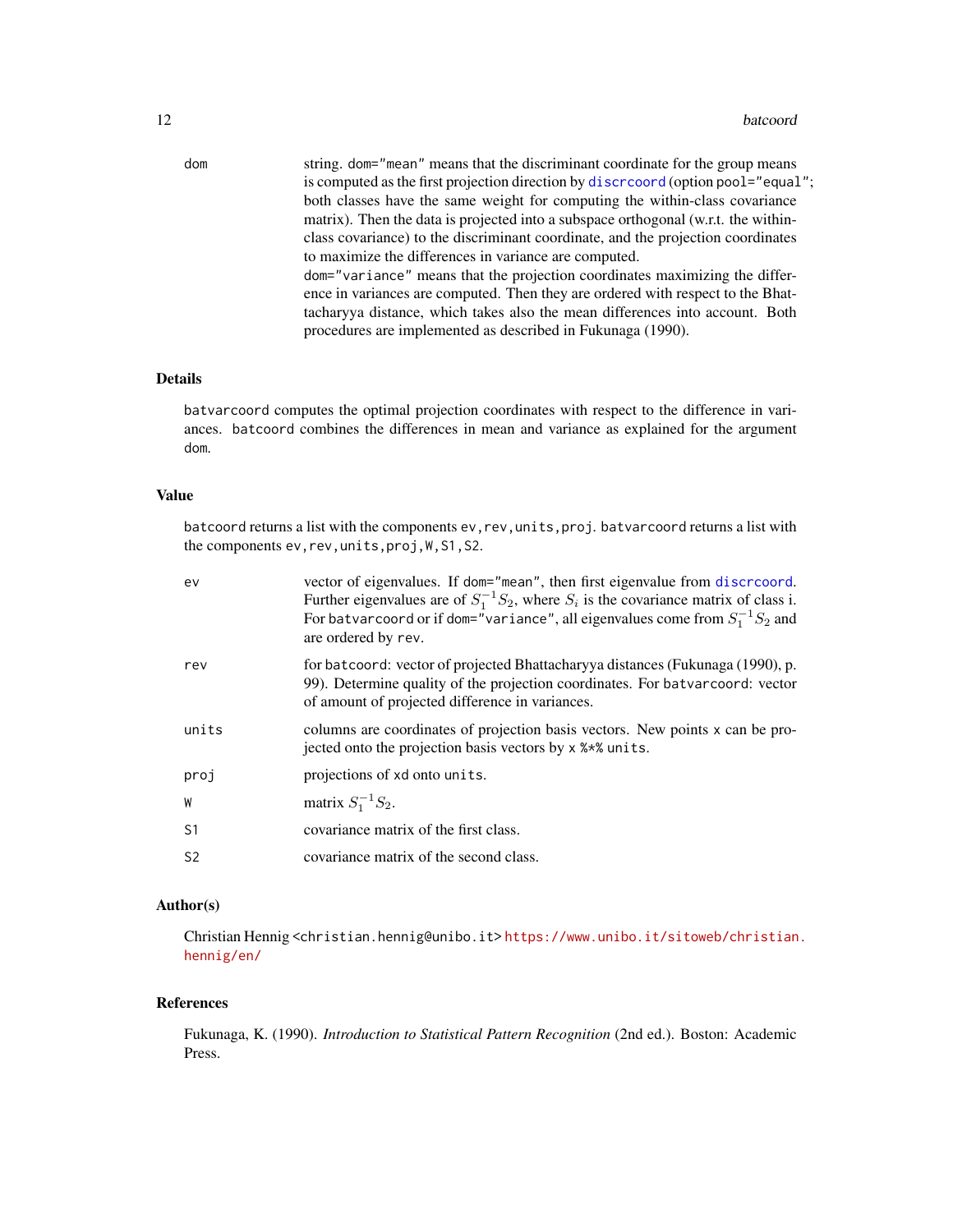# <span id="page-12-0"></span>bhattacharyya.dist 13

## See Also

[plotcluster](#page-127-1) for straight forward discriminant plots.

[discrcoord](#page-63-1) for discriminant coordinates.

[rFace](#page-139-1) for generation of the example data used below.

# Examples

```
set.seed(4634)
face <- rFace(600,dMoNo=2,dNoEy=0)
grface <- as.integer(attr(face,"grouping"))
bcf2 <- batcoord(face,grface==2)
plot(bcf2$proj,col=1+(grface==2))
bcfv2 <- batcoord(face,grface==2,dom="variance")
plot(bcfv2$proj,col=1+(grface==2))
bcfvv2 <- batvarcoord(face,grface==2)
plot(bcfvv2$proj,col=1+(grface==2))
```
<span id="page-12-1"></span>bhattacharyya.dist *Bhattacharyya distance between Gaussian distributions*

## Description

Computes Bhattacharyya distance between two multivariate Gaussian distributions. See Fukunaga (1990).

## Usage

```
bhattacharyya.dist(mu1, mu2, Sigma1, Sigma2)
```
# Arguments

| mu1    | mean vector of component 1.       |
|--------|-----------------------------------|
| mu2    | mean vector of component 2.       |
| Sigma1 | covariance matrix of component 1. |
| Sigma2 | covariance matrix of component 2. |

## Value

The Bhattacharyya distance between the two Gaussian distributions.

#### Note

Thanks to David Pinto for improving this function.

#### Author(s)

Christian Hennig <christian.hennig@unibo.it> [https://www.unibo.it/sitoweb/christian](https://www.unibo.it/sitoweb/christian.hennig/en/). [hennig/en/](https://www.unibo.it/sitoweb/christian.hennig/en/)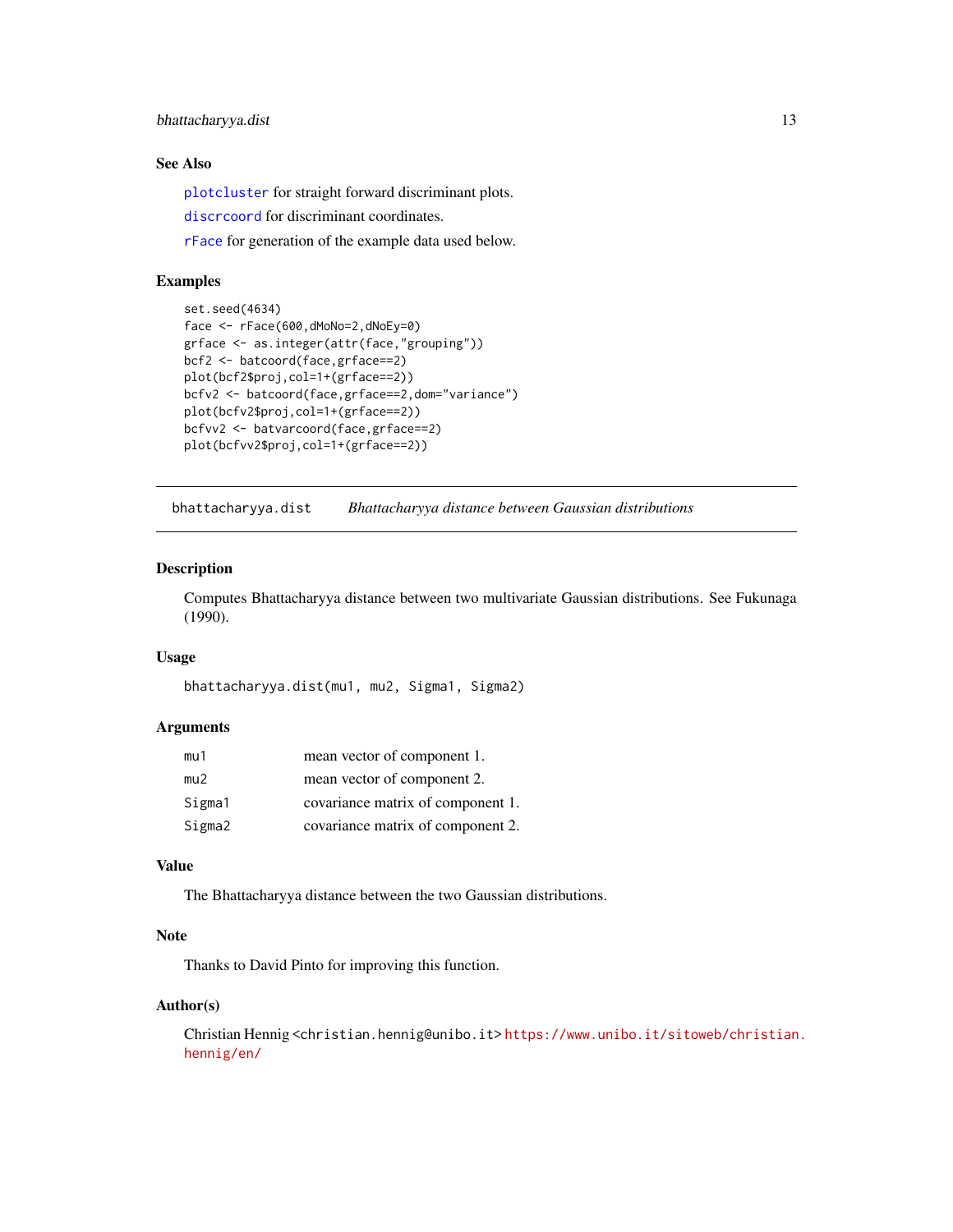#### <span id="page-13-0"></span>References

Fukunaga, K. (1990) *Introduction to Statistical Pattern Recognition*, 2nd edition, Academic Press, New York.

Hennig, C. (2010) Methods for merging Gaussian mixture components, *Advances in Data Analysis and Classification*, 4, 3-34.

# Examples

```
round(bhattacharyya.dist(c(1,1),c(2,5),diag(2),diag(2)),digits=2)
```
bhattacharyya.matrix *Matrix of pairwise Bhattacharyya distances*

### Description

Computes Bhattachryya distances for pairs of components given the parameters of a Gaussian mixture.

## Usage

```
bhattacharyya.matrix(muarray,Sigmaarray,ipairs="all",
                                 misclassification.bound=TRUE)
```
## Arguments

| muarray                 | matrix of component means (different components are in different columns).                                                                                                                                         |  |
|-------------------------|--------------------------------------------------------------------------------------------------------------------------------------------------------------------------------------------------------------------|--|
| Sigmaarray              | three dimensional array with component covariance matrices (the third dimen-<br>sion refers to components).                                                                                                        |  |
| ipairs                  | "all" or list of vectors of two integers. If ipairs="all", computations are<br>carried out for all pairs of components. Otherwise, ipairs gives the pairs of<br>components for which computations are carried out. |  |
| misclassification.bound |                                                                                                                                                                                                                    |  |
|                         | logical. If TRUE, upper bounds for misclassification probabilities exp(-b) are<br>given out instead of the original Bhattachary a distances b.                                                                     |  |

#### Value

A matrix with Bhattacharyya distances (or derived misclassification bounds, see above) between pairs of Gaussian distributions with the provided parameters. If ipairs!="all", the Bhattacharyya distance and the misclassification bound are given as NA for pairs not included in ipairs.

#### Author(s)

Christian Hennig <christian.hennig@unibo.it> [https://www.unibo.it/sitoweb/christian](https://www.unibo.it/sitoweb/christian.hennig/en/). [hennig/en/](https://www.unibo.it/sitoweb/christian.hennig/en/)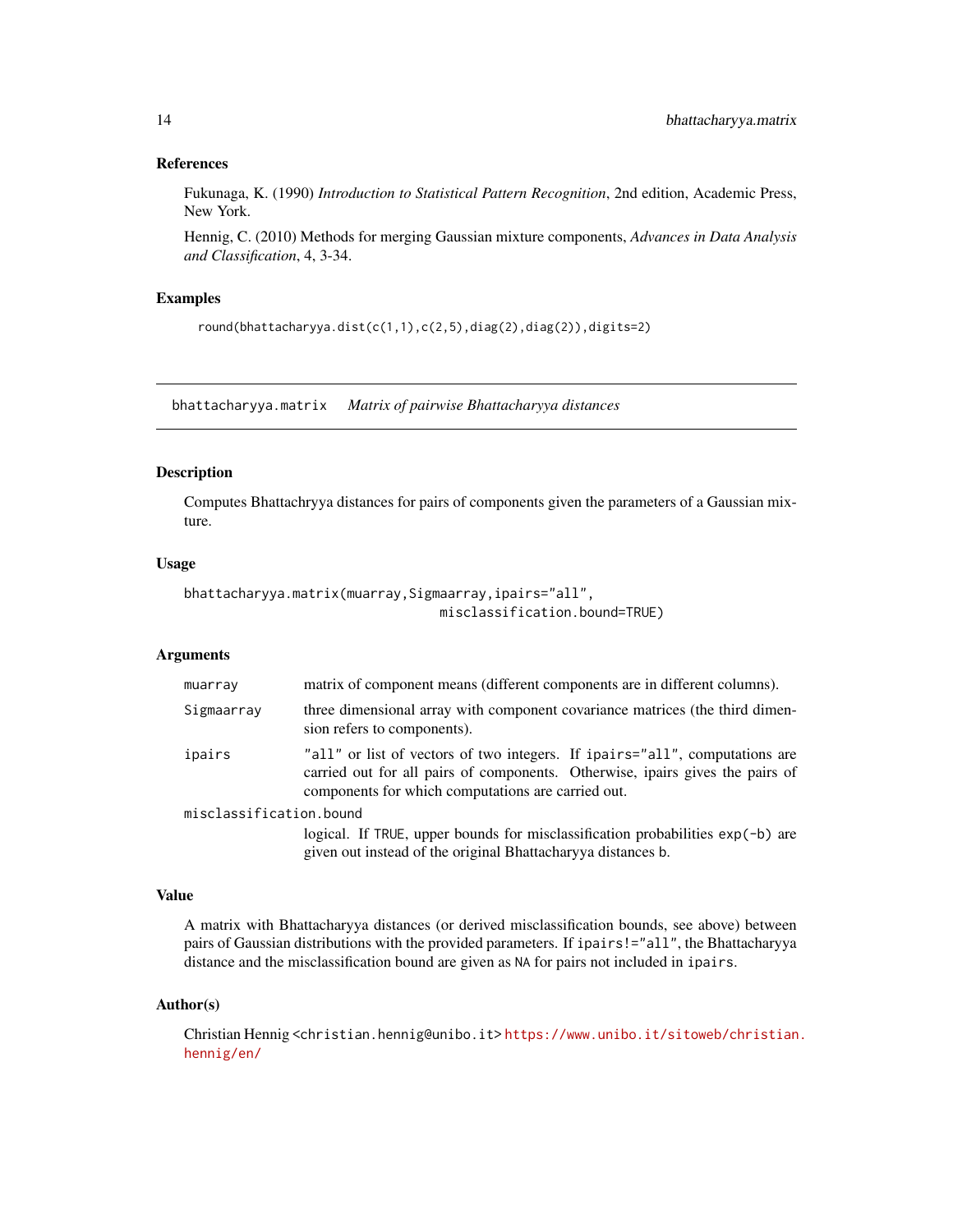#### <span id="page-14-0"></span>calinhara 15

#### References

Fukunaga, K. (1990) *Introduction to Statistical Pattern Recognition*, 2nd edition, Academic Press, New York.

Hennig, C. (2010) Methods for merging Gaussian mixture components, *Advances in Data Analysis and Classification*, 4, 3-34.

## See Also

[bhattacharyya.dist](#page-12-1)

### Examples

```
muarray <-cbind(c(0,0),c(0,0.1),c(10,10))
sigmaarray \leq array(c(diag(2),diag(2),diag(2)),dim=c(2,2,3))
bhattacharyya.matrix(muarray,sigmaarray,ipairs=list(c(1,2),c(2,3)))
```
<span id="page-14-1"></span>calinhara *Calinski-Harabasz index*

#### Description

Calinski-Harabasz index for estimating the number of clusters, based on an observations/variablesmatrix here. A distance based version is available through cluster.stats.

#### Usage

calinhara(x,clustering,cn=max(clustering))

## Arguments

| x          | data matrix or data frame.      |
|------------|---------------------------------|
| clustering | vector of integers. Clustering. |
| cn.        | integer. Number of clusters.    |

## Value

Calinski-Harabasz statistic, which is (n-cn)\*sum(diag(B))/((cn-1)\*sum(diag(W))). B being the between-cluster means, and W being the within-clusters covariance matrix.

#### Author(s)

Christian Hennig <christian.hennig@unibo.it> [https://www.unibo.it/sitoweb/christian](https://www.unibo.it/sitoweb/christian.hennig/en). [hennig/en](https://www.unibo.it/sitoweb/christian.hennig/en)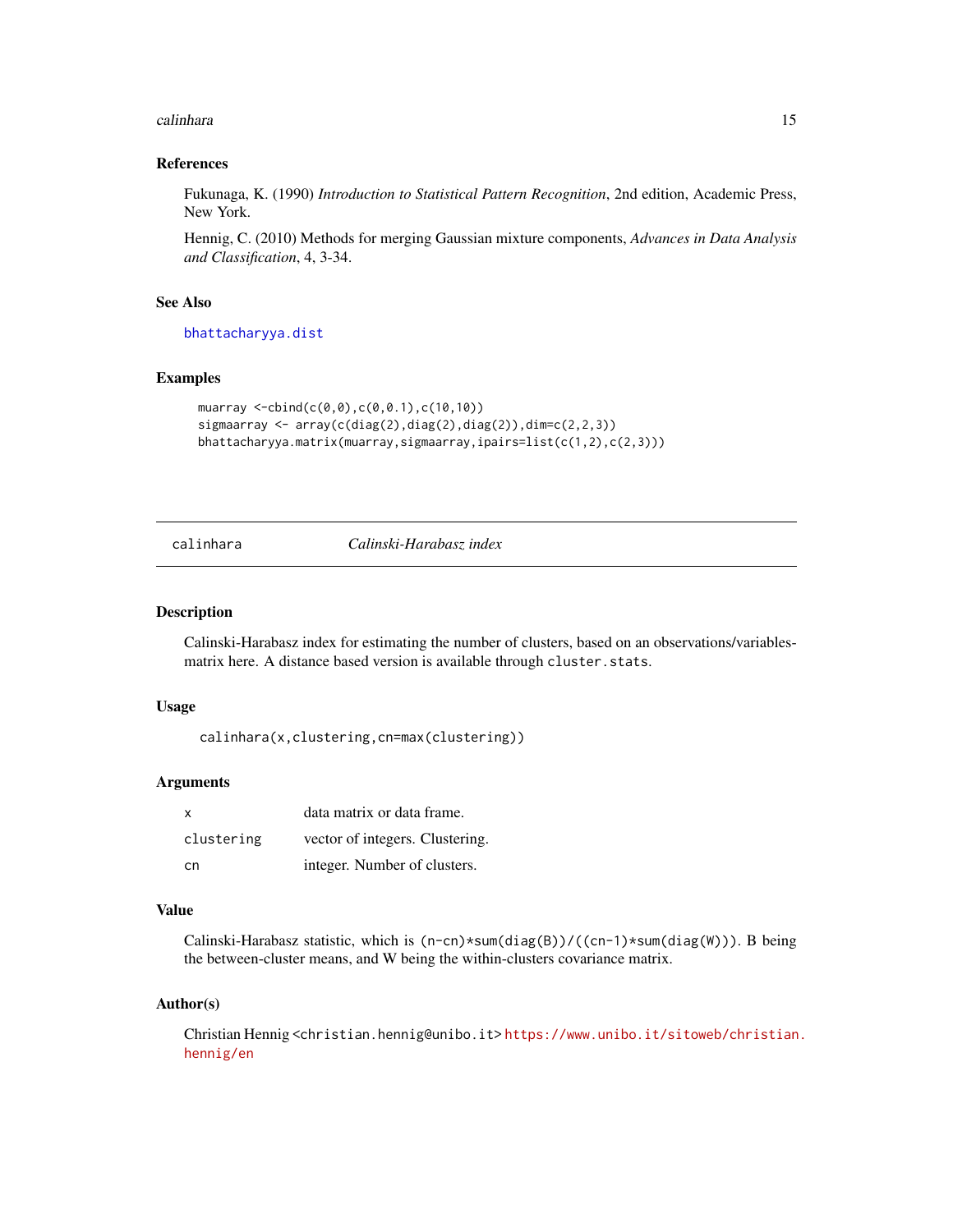# <span id="page-15-0"></span>References

Calinski, T., and Harabasz, J. (1974) A Dendrite Method for Cluster Analysis, *Communications in Statistics*, 3, 1-27.

## See Also

[cluster.stats](#page-30-1)

# Examples

```
set.seed(98765)
iriss <- iris[sample(150,20),-5]
km <- kmeans(iriss,3)
round(calinhara(iriss,km$cluster),digits=2)
```
can *Generation of the tuning constant for regression fixed point clusters*

#### Description

Generates tuning constants ca for [fixreg](#page-83-1) dependent on the number of points and variables of the dataset.

Only thought for use in [fixreg](#page-83-1).

### Usage

can(n, p)

## Arguments

|   | positive integer. Number of points.                |
|---|----------------------------------------------------|
| D | positive integer. Number of independent variables. |

## Details

The formula is  $3+33/(n*2^{-(p-1)/2})^{1/3}+2900000/(n*2^{-(p-1)/2})^3$ . For justification cf. Hennig (2002).

# Value

A number.

## Author(s)

Christian Hennig <christian.hennig@unibo.it> [https://www.unibo.it/sitoweb/christian](https://www.unibo.it/sitoweb/christian.hennig/en/). [hennig/en/](https://www.unibo.it/sitoweb/christian.hennig/en/)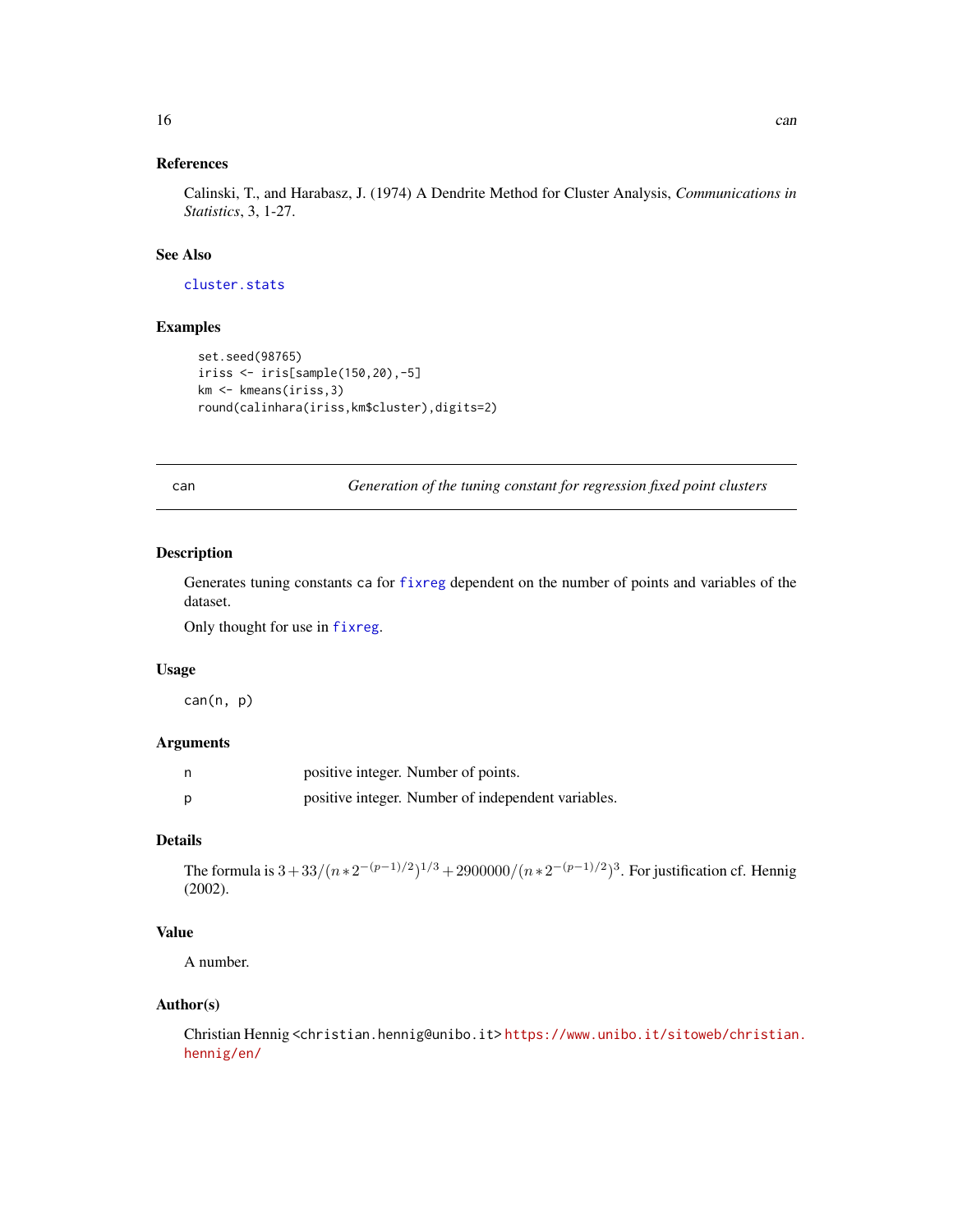#### <span id="page-16-0"></span>cat2bin 17

# References

Hennig, C. (2002) Fixed point clusters for linear regression: computation and comparison, *Journal of Classification* 19, 249-276.

# See Also

[fixreg](#page-83-1)

# Examples

can(429,3)

cat2bin *Recode nominal variables to binary variables*

# Description

Recodes a dataset with nominal variables so that the nominal variables are replaced by binary variables for the categories.

# Usage

```
cat2bin(x,categorical=NULL)
```
# Arguments

|             | data matrix or data frame. The data need to be organised case-wise, i.e., if       |
|-------------|------------------------------------------------------------------------------------|
|             | there are categorical variables only, and 15 cases with values $c(1,1,2)$ on the 3 |
|             | variables, the data matrix needs 15 rows with values 1 1 2. (Categorical variables |
|             | could take numbers or strings or anything that can be coerced to factor levels as  |
|             | values.)                                                                           |
| categorical | vector of numbers of variables to be recoded.                                      |

#### Value

A list with components

| data         | data matrix with variables specified in categorical replaced by 0-1 variables,<br>one for each category.                                                                                                                                                                                                                                                                                      |
|--------------|-----------------------------------------------------------------------------------------------------------------------------------------------------------------------------------------------------------------------------------------------------------------------------------------------------------------------------------------------------------------------------------------------|
| variableinfo | list of lists. One list for every variable in the original dataset, with four compo-<br>nents each, namely type ("categorical" or "not recoded"), levels (levels<br>of nominal recoded variables in order of binary variable in output dataset), neat<br>(number of categories for recoded variables), varnum (number of variables in<br>output dataset belonging to this original variable). |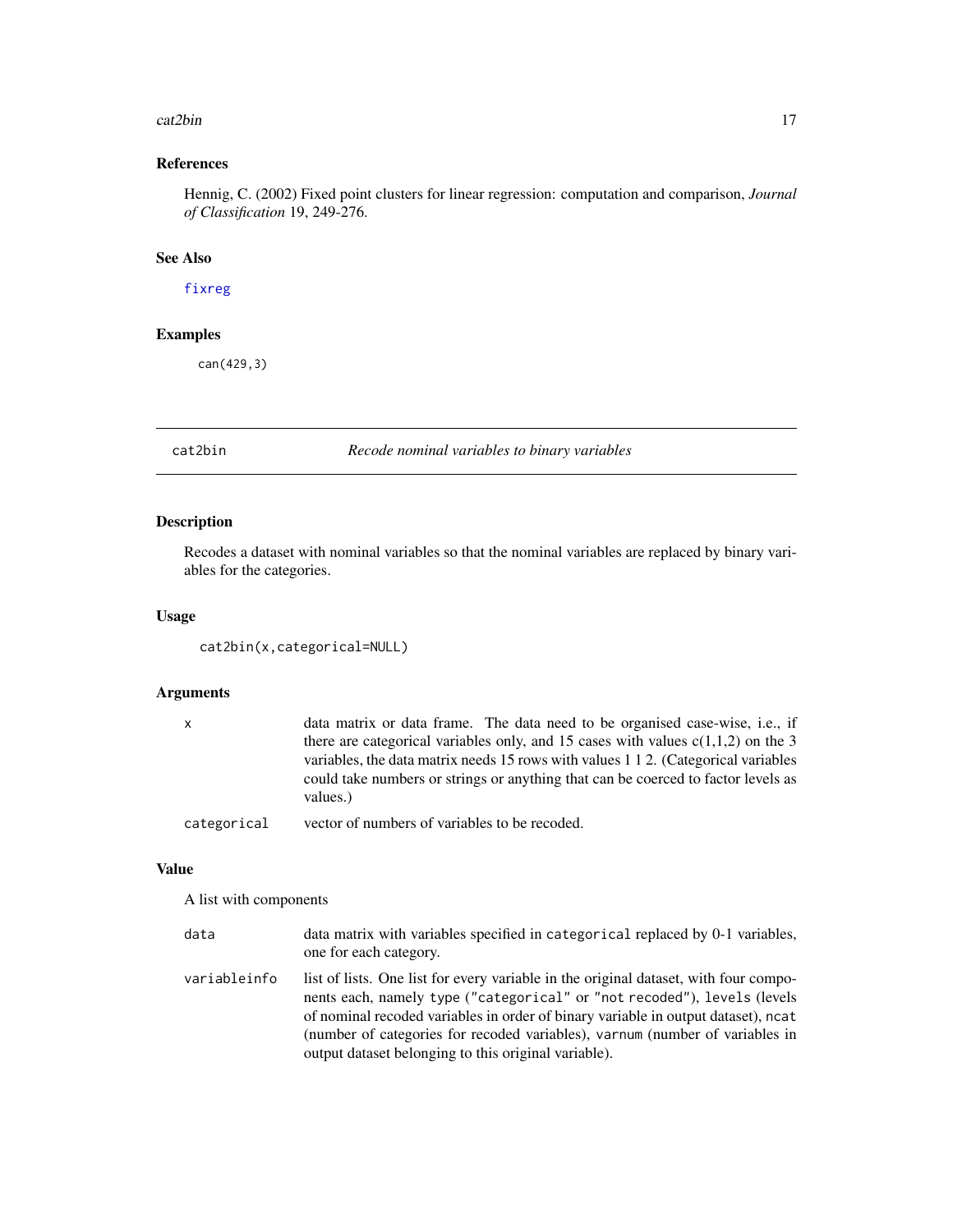# Author(s)

Christian Hennig <christian.hennig@unibo.it> [https://www.unibo.it/sitoweb/christian](https://www.unibo.it/sitoweb/christian.hennig/en). [hennig/en](https://www.unibo.it/sitoweb/christian.hennig/en)

## See Also

[discrete.recode](#page-64-1)

# Examples

```
set.seed(776655)
v1 \leftarrow \text{norm}(20)v2 <- rnorm(20)
d1 <- sample(1:5,20,replace=TRUE)
d2 <- sample(1:4,20,replace=TRUE)
ldata <-cbind(v1,v2,d1,d2)
lc <- cat2bin(ldata,categorical=3:4)
```
cdbw *CDbw-index for cluster validation*

# Description

CDbw-index for cluster validation, as defined in Halkidi and Vazirgiannis (2008), Halkidi et al. (2015).

## Usage

```
cdbw(x,clustering,r=10,s=seq(0.1,0.8,by=0.1),
                 clusterstdev=TRUE, trace=FALSE)
```

| $\mathsf{x}$ | something that can be coerced into a numerical matrix. Euclidean dataset.                                                                                                                                         |
|--------------|-------------------------------------------------------------------------------------------------------------------------------------------------------------------------------------------------------------------|
| clustering   | vector of integers with length $= nrow(x)$ ; indicating the cluster for each obser-<br>vation.                                                                                                                    |
| $\mathsf{r}$ | integer. Number of cluster border representatives.                                                                                                                                                                |
| S            | numerical vector of shrinking factors (between 0 and 1).                                                                                                                                                          |
| clusterstdev | logical. If TRUE, the neighborhood radius for intra-cluster density is the within-<br>cluster estimated squared distance from the mean of the cluster; otherwise it is<br>the average of these over all clusters. |
| trace        | logical. If TRUE, results are printed for the steps to compute the index.                                                                                                                                         |

<span id="page-17-0"></span>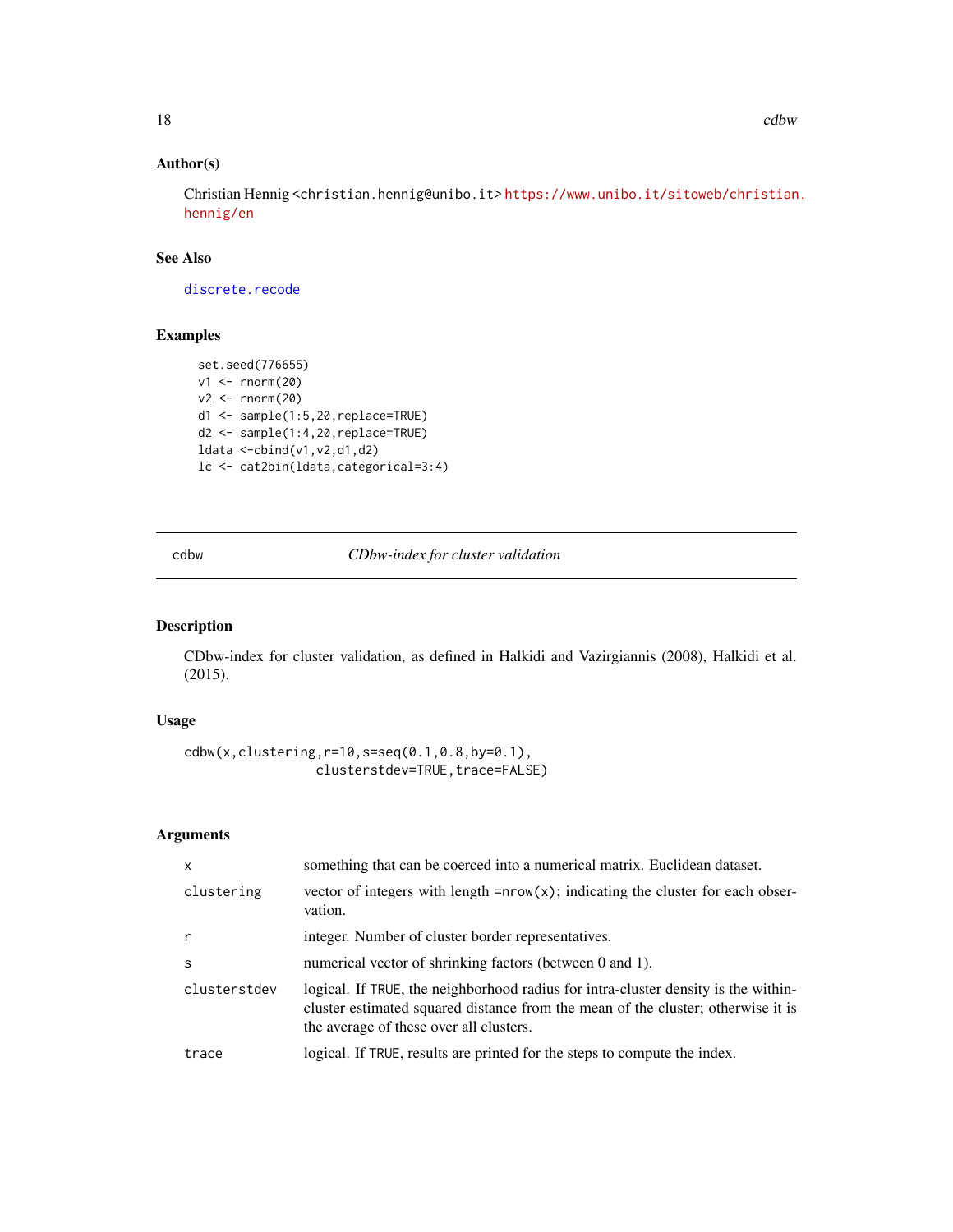## <span id="page-18-0"></span>cgrestandard 19

## Value

List with components (see Halkidi and Vazirgiannis (2008), Halkidi et al. (2015) for details)

| cdbw        | value of CDbw index (the higher the better). |
|-------------|----------------------------------------------|
| cohesion    | cohesion.                                    |
| compactness | compactness.                                 |
| sep         | separation.                                  |

# Author(s)

Christian Hennig <christian.hennig@unibo.it> [https://www.unibo.it/sitoweb/christian](https://www.unibo.it/sitoweb/christian.hennig/en/). [hennig/en/](https://www.unibo.it/sitoweb/christian.hennig/en/)

#### References

Halkidi, M. and Vazirgiannis, M. (2008) A density-based cluster validity approach using multirepresentatives. *Pattern Recognition Letters* 29, 773-786.

Halkidi, M., Vazirgiannis, M. and Hennig, C. (2015) Method-independent indices for cluster validation. In C. Hennig, M. Meila, F. Murtagh, R. Rocci (eds.) *Handbook of Cluster Analysis*, CRC Press/Taylor & Francis, Boca Raton.

#### Examples

options(digits=3) iriss <- as.matrix(iris[c(1:5,51:55,101:105),-5]) irisc <- as.numeric(iris[c(1:5,51:55,101:105),5]) cdbw(iriss,irisc)

<span id="page-18-1"></span>cgrestandard *Standardise cluster validation statistics by random clustering results*

# Description

Standardises cluster validity statistics as produced by [clustatsum](#page-25-1) relative to results that were achieved by random clusterings on the same data by [randomclustersim](#page-134-1). The aim is to make differences between values comparable between indexes, see Hennig (2019), Akhanli and Hennig (2020).

This is mainly for use within [clusterbenchstats](#page-36-1).

#### Usage

```
cgrestandard(clusum,clusim,G,percentage=FALSE,
                               useallmethods=FALSE,
                             useallg=FALSE, othernc=list())
```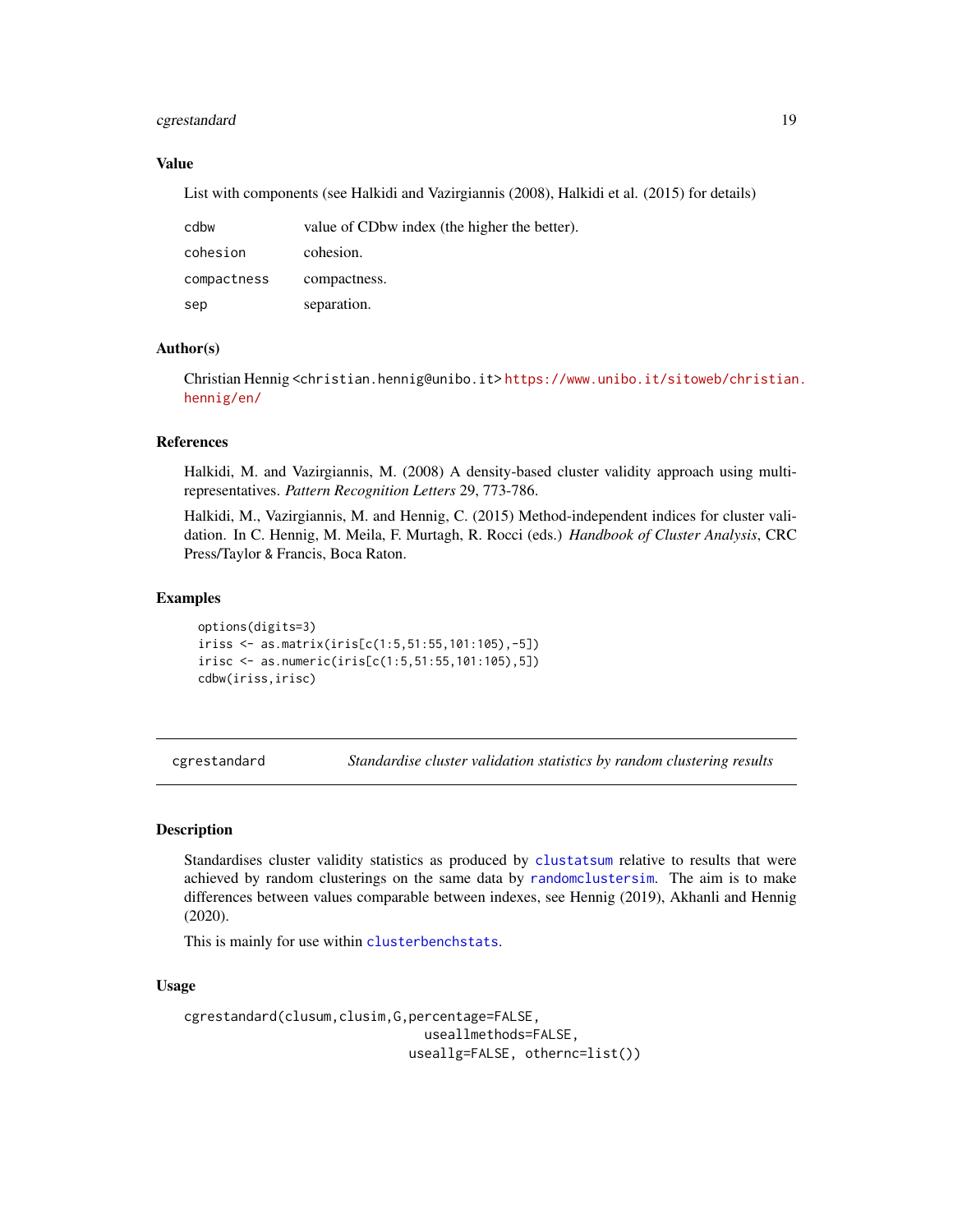#### **Arguments**

| clusum        | object of class "valstat", see clusterbenchstats.                                                                                                                                                                                                                                                                                                                                                                                                                                           |
|---------------|---------------------------------------------------------------------------------------------------------------------------------------------------------------------------------------------------------------------------------------------------------------------------------------------------------------------------------------------------------------------------------------------------------------------------------------------------------------------------------------------|
| clusim        | list; output object of random clusters im, see there.                                                                                                                                                                                                                                                                                                                                                                                                                                       |
| G             | vector of integers. Numbers of clusters to consider.                                                                                                                                                                                                                                                                                                                                                                                                                                        |
| percentage    | logical. If FALSE, standardisation is done to mean zero and standard deviation 1<br>using the random clusterings. If TRUE, the output is the percentage of simulated<br>values below the result (more precisely, this number plus one divided by the<br>total plus one).                                                                                                                                                                                                                    |
| useallmethods | logical. If FALSE, only random clustering results from clusim are used for<br>standardisation. If TRUE, also clustering results from other methods as given<br>in clusum are used.                                                                                                                                                                                                                                                                                                          |
| useallg       | logical. If TRUE, standardisation uses results from all numbers of clusters in G.<br>If FALSE, standardisation of results for a specific number of cluster only uses<br>results from that number of clusters.                                                                                                                                                                                                                                                                               |
| othernc       | list of integer vectors of length 2. This allows the incorporation of methods that<br>bring forth other numbers of clusters than those in G, for example because a<br>method may have automatically estimated a number of clusters. The first num-<br>ber is the number of the clustering method (the order is determined by argument<br>clustermethod in clusterbenchstats), the second number is the number of<br>clusters. Results specified here are only standardised in useallg=TRUE. |

#### Details

cgrestandard will add a statistic named dmode to the input set of validation statistics, which is defined as 0.75\*dindex+0.25\*highdgap, aggregating these two closely related statistics, see [clustatsum](#page-25-1).

## Value

List of class "valstat", see [valstat.object](#page-151-1), with standardised results as explained above.

#### Author(s)

Christian Hennig <christian.hennig@unibo.it> [https://www.unibo.it/sitoweb/christian](https://www.unibo.it/sitoweb/christian.hennig/en/). [hennig/en/](https://www.unibo.it/sitoweb/christian.hennig/en/)

#### References

Hennig, C. (2019) Cluster validation by measurement of clustering characteristics relevant to the user. In C. H. Skiadas (ed.) *Data Analysis and Applications 1: Clustering and Regression, Modelingestimating, Forecasting and Data Mining, Volume 2*, Wiley, New York 1-24, [https://arxiv.org/](https://arxiv.org/abs/1703.09282) [abs/1703.09282](https://arxiv.org/abs/1703.09282)

Akhanli, S. and Hennig, C. (2020) Calibrating and aggregating cluster validity indexes for contextadapted comparison of clusterings. *Statistics and Computing*, 30, 1523-1544, [https://link.](https://link.springer.com/article/10.1007/s11222-020-09958-2) [springer.com/article/10.1007/s11222-020-09958-2](https://link.springer.com/article/10.1007/s11222-020-09958-2), <https://arxiv.org/abs/2002.01822>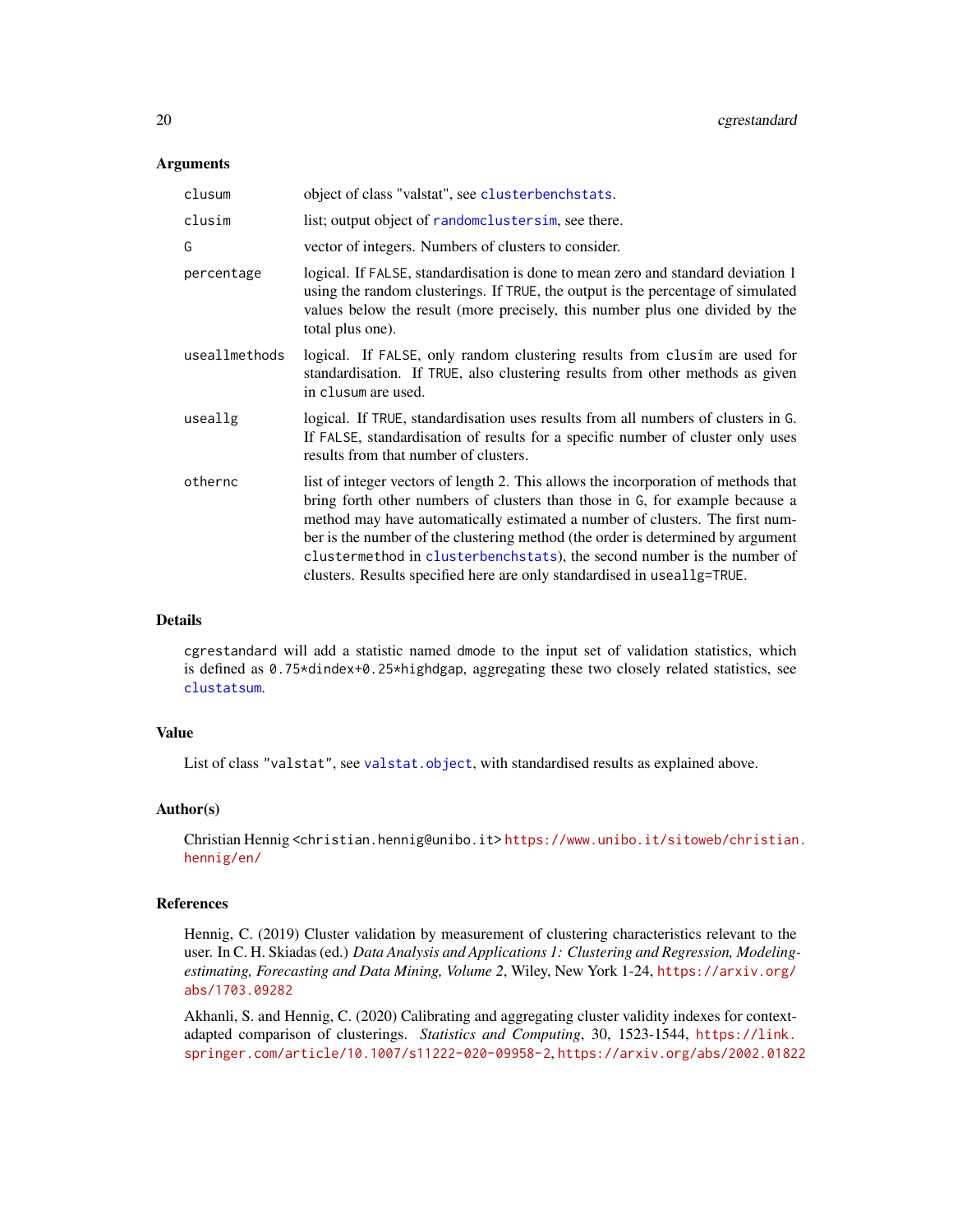#### <span id="page-20-0"></span>classifdist 21

#### See Also

[valstat.object](#page-151-1), [clusterbenchstats](#page-36-1), [stupidkcentroids](#page-146-1), [stupidknn](#page-148-1), \cod[estupidkfn,](#page-147-1) [stupidkaven](#page-145-1), cod[eclustatsum](#page-25-1)

# Examples

```
set.seed(20000)
options(digits=3)
face <- rFace(10,dMoNo=2,dNoEy=0,p=2)
dif <- dist(face)
clusum <- list()
clusum[[2]] <- list()
cl12 <- kmeansCBI(face,2)
cl13 <- kmeansCBI(face,3)
cl22 <- claraCBI(face,2)
cl23 <- claraCBI(face,2)
ccl12 <- clustatsum(dif,cl12$partition)
ccl13 <- clustatsum(dif,cl13$partition)
ccl22 <- clustatsum(dif,cl22$partition)
ccl23 <- clustatsum(dif,cl23$partition)
clusum[[1]] <- list()
clusum[[1]][[2]] <- ccl12
clusum[[1]][[3]] <- ccl13
clusum[[2]][[2]] <- ccl22
clusum[[2]][[3]] <- ccl23
clusum$maxG <- 3
clusum$minG <- 2
clusum$method <- c("kmeansCBI","claraCBI")
clusum$name <- c("kmeansCBI","claraCBI")
clusim <- randomclustersim(dist(face),G=2:3,nnruns=1,kmruns=1,
 fnruns=1,avenruns=1,monitor=FALSE)
cgr <- cgrestandard(clusum,clusim,2:3)
cgr2 <- cgrestandard(clusum,clusim,2:3,useallg=TRUE)
cgr3 <- cgrestandard(clusum,clusim,2:3,percentage=TRUE)
print(str(cgr))
print(str(cgr2))
print(cgr3[[1]][[2]])
```
classifdist *Classification of unclustered points*

## Description

Various methods for classification of unclustered points from clustered points for use within functions nselectboot and prediction.strength.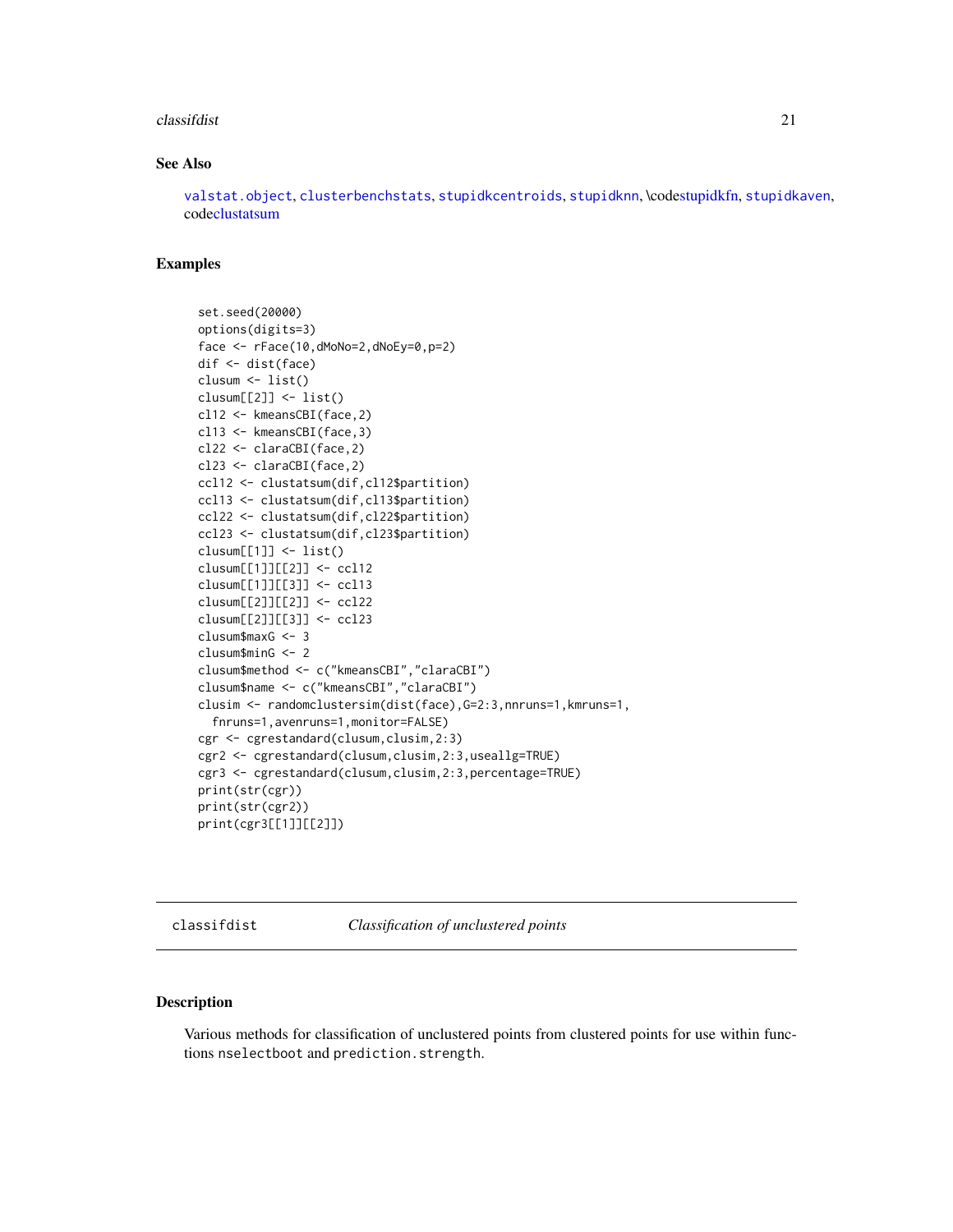## Usage

```
classifdist(cdist,clustering,
                      method="averagedist",
                      centroids=NULL,nnk=1)
```
classifnp(data,clustering,

method="centroid",cdist=NULL, centroids=NULL,nnk=1)

## Arguments

| cdist      | dissimilarity matrix or dist-object. Necessary for classifdist but optional<br>for classif np and there only used if method="averagedist" (if not provided,<br>dist is applied to data).                                                                                                                  |
|------------|-----------------------------------------------------------------------------------------------------------------------------------------------------------------------------------------------------------------------------------------------------------------------------------------------------------|
| data       | something that can be coerced into a an $n * p$ -data matrix.                                                                                                                                                                                                                                             |
| clustering | integer vector. Gives the cluster number (between 1 and k for k clusters) for<br>clustered points and should be -1 for points to be classified.                                                                                                                                                           |
| method     | one of "averagedist", "centroid", "qda", "knn". See details.                                                                                                                                                                                                                                              |
| centroids  | for classifult a k times p matrix of cluster centroids. For classifult a vector<br>of numbers of centroid objects as provided by pam. Only used if method="centroid";<br>in that case mandatory for classified but optional for classifing, where<br>cluster mean vectors are computed if centroids=NULL. |
| nnk        | number of nearest neighbours if method="knn".                                                                                                                                                                                                                                                             |

## Details

classifdist is for data given as dissimilarity matrix, classifnp is for data given as n times p data matrix. The following methods are supported:

- "centroid" assigns observations to the cluster with closest cluster centroid as specified in argument centroids (this is associated to k-means and pam/clara-clustering).
- "**qda**" only in classifnp. Classifies by quadratic discriminant analysis (this is associated to Gaussian clusters with flexible covariance matrices), calling [qda](#page-0-0) with default settings. If [qda](#page-0-0) gives an error (usually because a class was too small), [lda](#page-0-0) is used.
- "Ida" only in classifnp. Classifies by linear discriminant analysis (this is associated to Gaussian clusters with equal covariance matrices), calling [lda](#page-0-0) with default settings.
- "averagedist" assigns to the cluster to which an observation has the minimum average dissimilarity to all points in the cluster (this is associated with average linkage clustering).
- "knn" classifies by nnk nearest neighbours (for nnk=1, this is associated with single linkage clustering). Calls [knn](#page-0-0) in classifnp.
- "fn" classifies by the minimum distance to the farthest neighbour. This is associated with complete linkage clustering).

#### Value

An integer vector giving cluster numbers for all observations; those for the observations already clustered in the input are the same as in the input.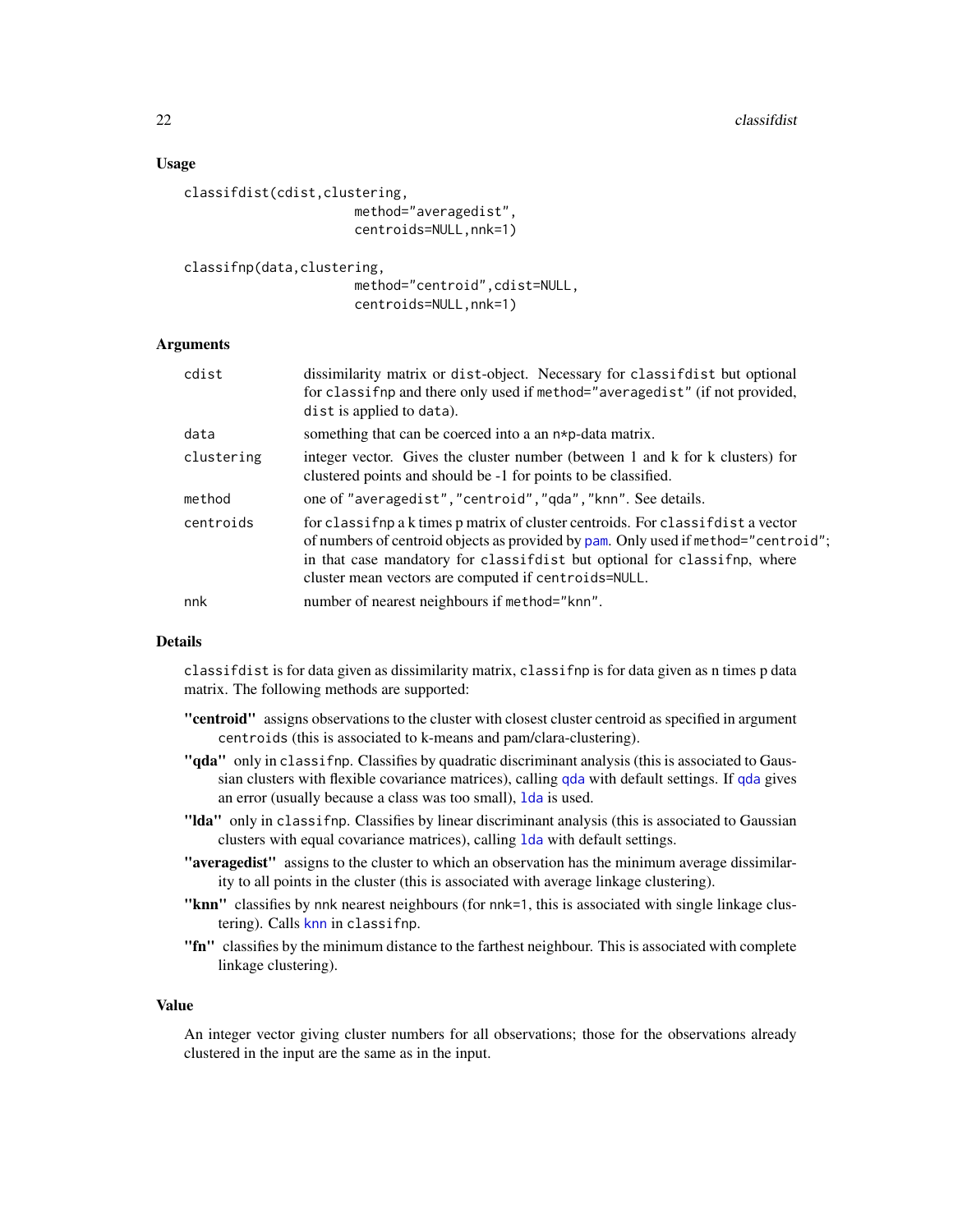#### <span id="page-22-0"></span>clucols 23

## Author(s)

Christian Hennig <christian.hennig@unibo.it> [https://www.unibo.it/sitoweb/christian](https://www.unibo.it/sitoweb/christian.hennig/en/). [hennig/en/](https://www.unibo.it/sitoweb/christian.hennig/en/)

## See Also

[prediction.strength](#page-130-1), [nselectboot](#page-119-1)

# Examples

```
set.seed(20000)
x1 \leftarrow \text{rnorm}(50)y \le - rnorm(100)x2 < - rnorm(40, mean=20)
x3 <- rnorm(10,mean=25,sd=100)
x < -cbind(c(x1, x2, x3), y)truec <- c(rep(1,50),rep(2,40),rep(3,10))topredict <- c(1,2,51,52,91)
clumin <- truec
clumin[topredict] <- -1
classifnp(x,clumin, method="averagedist")
classifnp(x,clumin, method="qda")
classifdist(dist(x),clumin, centroids=c(3,53,93),method="centroid")
classifdist(dist(x),clumin,method="knn")
```
clucols *Sets of colours and symbols for cluster plotting*

## Description

clucols gives out a vector of different random colours. clugrey gives out a vector of equidistant grey scales. clusym is a vector of different symbols starting from "1", "2",...

# Usage

```
clucols(i, seed=NULL)
clugrey(i,max=0.9)
clusym
```

|      | integer. Length of output vector (number of clusters).                      |
|------|-----------------------------------------------------------------------------|
| seed | integer. Random seed.                                                       |
| max  | between 0 and 1. Maximum grey scale value, see grey (close to 1 is bright). |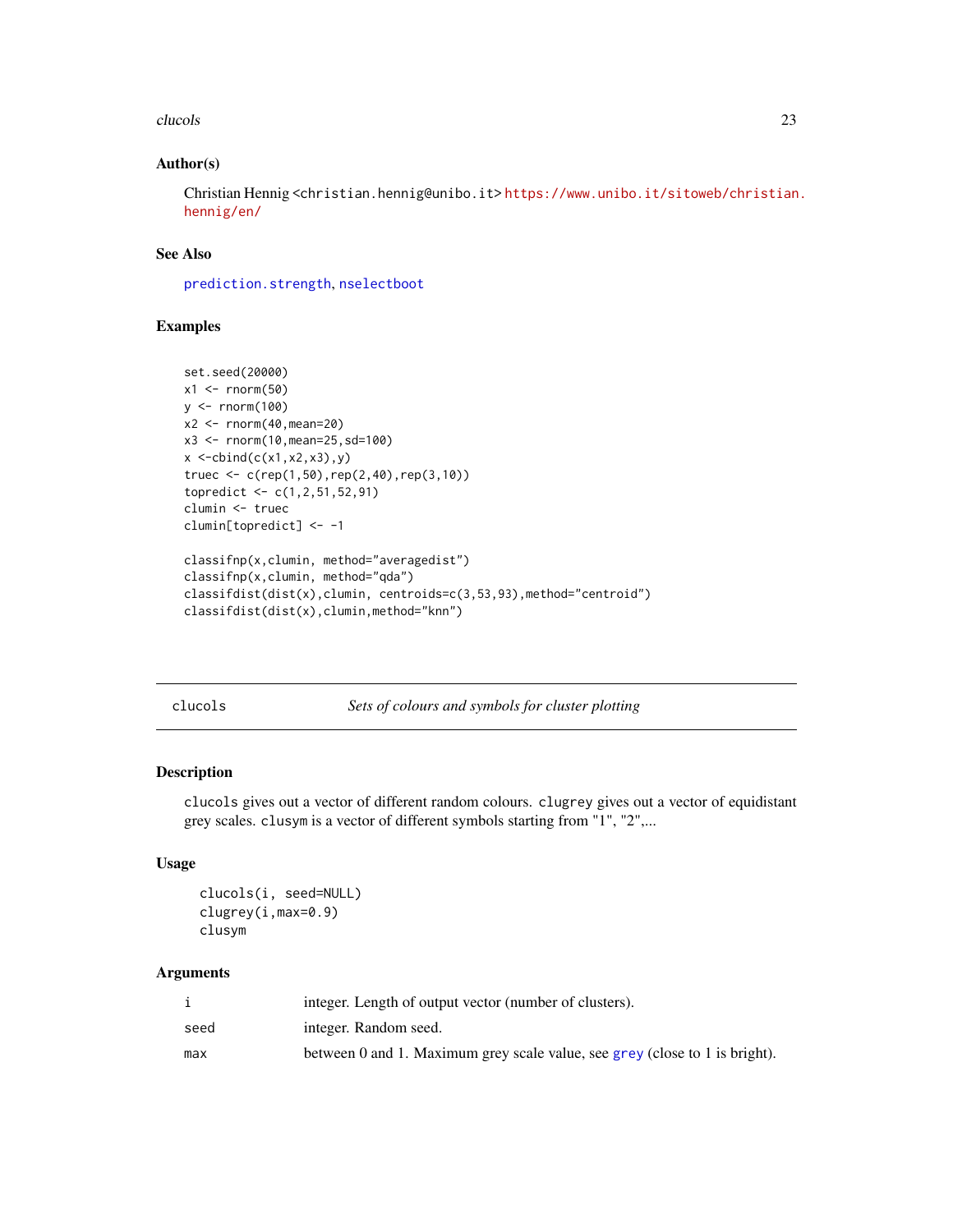## <span id="page-23-0"></span>Value

clucols gives out a vector of different random colours. clugrey gives out a vector of equidistant grey scales. clusym is a vector of different characters starting from "1", "2",...

## Author(s)

Christian Hennig <christian.hennig@unibo.it> [https://www.unibo.it/sitoweb/christian](https://www.unibo.it/sitoweb/christian.hennig/en). [hennig/en](https://www.unibo.it/sitoweb/christian.hennig/en)

## Examples

```
set.seed(112233)
require(MASS)
require(flexmix)
data(Cars93)
Cars934 <- Cars93[,c(3,5,8,10)]
cc <discrete.recode(Cars934,xvarsorted=FALSE,continuous=c(2,3),discrete=c(1,4))
fcc <- flexmix(cc$data~1,k=3,
model=lcmixed(continuous=2,discrete=2,ppdim=c(6,3),diagonal=TRUE))
plot(Cars934[,c(2,3)],col=clucols(3)[fcc@cluster],pch=clusym[fcc@cluster])
```

| clujaccard | Jaccard similarity between logical vectors |  |  |
|------------|--------------------------------------------|--|--|
|            |                                            |  |  |

## Description

Jaccard similarity between logical or 0-1 vectors: sum(c1 & c2)/sum(c1 | c2).

#### Usage

```
clujaccard(c1,c2,zerobyzero=NA)
```
#### Arguments

| c1         | logical or 0-1-vector.               |
|------------|--------------------------------------|
| c2         | logical or 0-1-vector (same length). |
| zerobyzero | result if sum(c1   c2)=0.            |

# Value

Numeric between 0 and 1.

#### Author(s)

Christian Hennig <christian.hennig@unibo.it> [https://www.unibo.it/sitoweb/christian](https://www.unibo.it/sitoweb/christian.hennig/en/). [hennig/en/](https://www.unibo.it/sitoweb/christian.hennig/en/)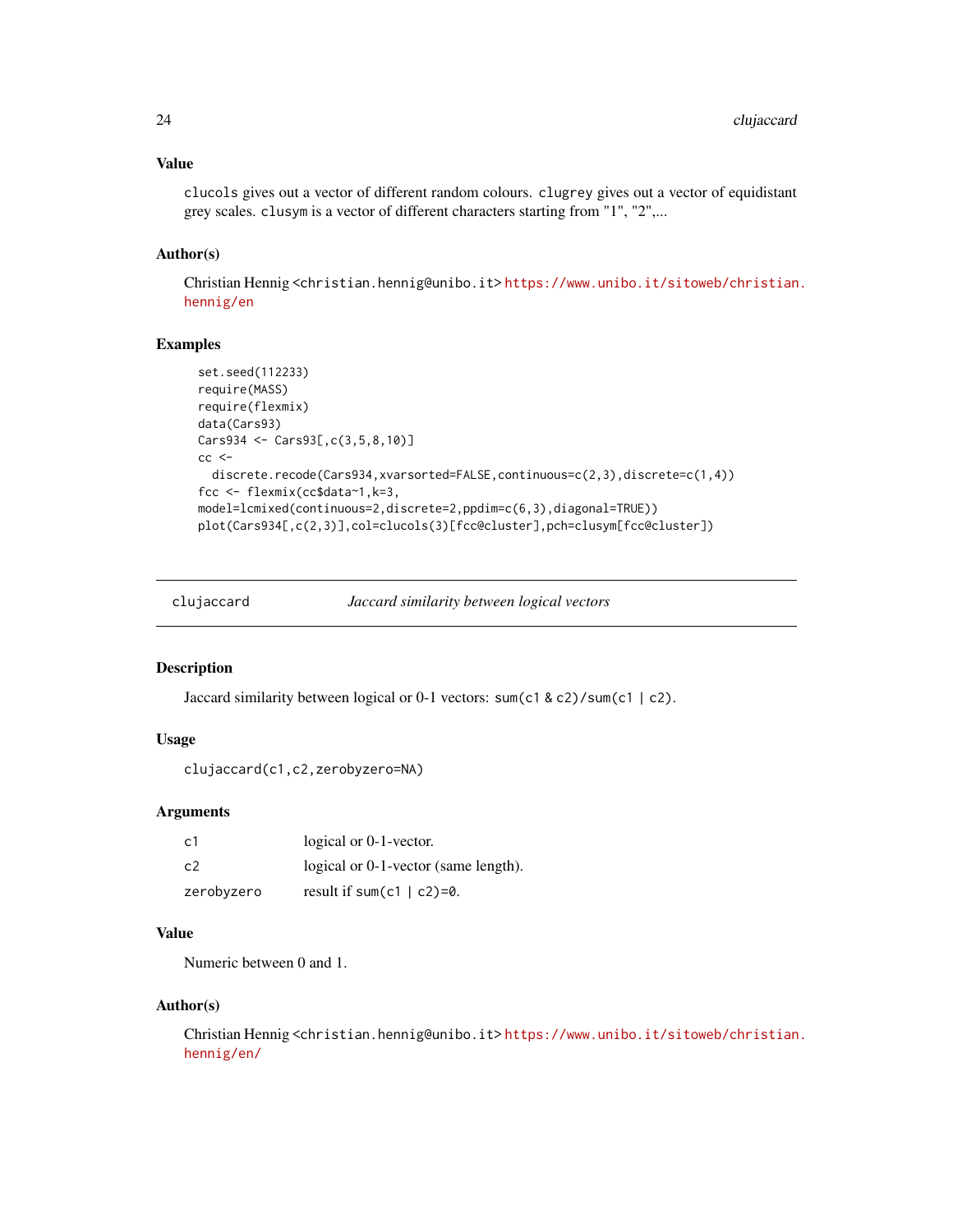# <span id="page-24-0"></span>clusexpect 25

## Examples

```
c1 <- rep(TRUE,10)
c2 <- c(FALSE,rep(TRUE,9))
clujaccard(c1,c2)
```
clusexpect *Expected value of the number of times a fixed point cluster is found*

#### Description

A rough approximation of the expectation of the number of times a well separated fixed point cluster (FPC) of size n is found in ir fixed point iterations of [fixreg](#page-83-1).

# Usage

clusexpect(n, p, cn, ir)

#### Arguments

| n   | positive integer. Total number of points.                |
|-----|----------------------------------------------------------|
| р   | positive integer. Number of independent variables.       |
| cn. | positive integer smaller or equal to n. Size of the FPC. |
| ir  | positive integer. Number of fixed point iterations.      |

# Details

The approximation is based on the assumption that a well separated FPC is found iff all  $p+2$  points of the initial coinfiguration come from the FPC. The value is ir times the probability for this. For a discussion of this assumption cf. Hennig (2002).

#### Value

A number.

# Author(s)

Christian Hennig <christian.hennig@unibo.it> [https://www.unibo.it/sitoweb/christian](https://www.unibo.it/sitoweb/christian.hennig/en/). [hennig/en/](https://www.unibo.it/sitoweb/christian.hennig/en/)

### References

Hennig, C. (2002) Fixed point clusters for linear regression: computation and comparison, *Journal of Classification* 19, 249-276.

## See Also

[fixreg](#page-83-1)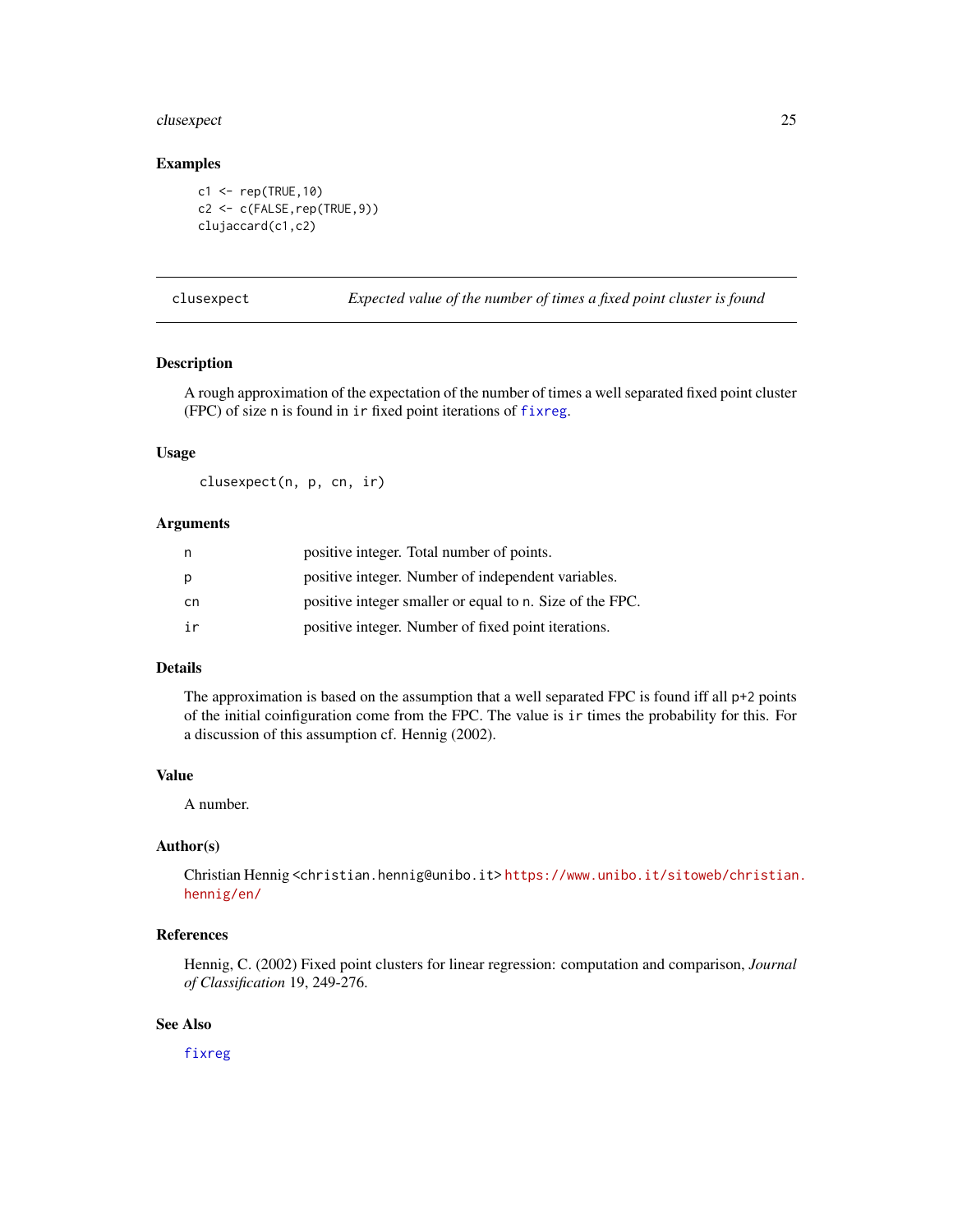# Examples

round(clusexpect(500,4,150,2000),digits=2)

<span id="page-25-1"></span>clustatsum *Compute and format cluster validation statistics*

# Description

clustatsum computes cluster validation statistics by running [cqcluster.stats](#page-50-1), and potentially [distrsimilarity](#page-70-1), and collecting some key statistics values with a somewhat different nomenclature.

This was implemented as a helper function for use inside of [clusterbenchstats](#page-36-1) and [cgrestandard](#page-18-1).

## Usage

```
clustatsum(datadist=NULL,clustering,noisecluster=FALSE,
                       datanp=NULL,npstats=FALSE,useboot=FALSE,
                       bootclassif=NULL,
                       bootmethod="nselectboot",
                       bootruns=25, cbmethod=NULL,methodpars=NULL,
                       distmethod=NULL,dnnk=2,
                       pamcrit=TRUE,...)
```

| datadist     | distances on which validation-measures are based, dist object or distance ma-<br>trix. If NULL, this is computed from datanp; at least one of datadist and<br>datanp must be specified.                                                                                                                               |
|--------------|-----------------------------------------------------------------------------------------------------------------------------------------------------------------------------------------------------------------------------------------------------------------------------------------------------------------------|
| clustering   | an integer vector of length of the number of cases, which indicates a clustering.<br>The clusters have to be numbered from 1 to the number of clusters.                                                                                                                                                               |
| noisecluster | logical. If TRUE, it is assumed that the largest cluster number in clustering<br>denotes a 'noise class', i.e. points that do not belong to any cluster. These points<br>are not taken into account for the computation of all functions of within and<br>between cluster distances including the validation indexes. |
| datanp       | optional observations times variables data matrix, see npstats.                                                                                                                                                                                                                                                       |
| npstats      | logical. If TRUE, distrint is called and the two statistics computed<br>there are added to the output. These are based on data np and require data np to<br>be specified.                                                                                                                                             |
| useboot      | logical. If TRUE, a stability index (either nselectboot or prediction. strength)<br>will be involved.                                                                                                                                                                                                                 |
| bootclassif  | If useboot=TRUE, a string indicating the classification method to be used with<br>the stability index, see the classification argument of nselectboot and<br>prediction.strength.                                                                                                                                     |

<span id="page-25-0"></span>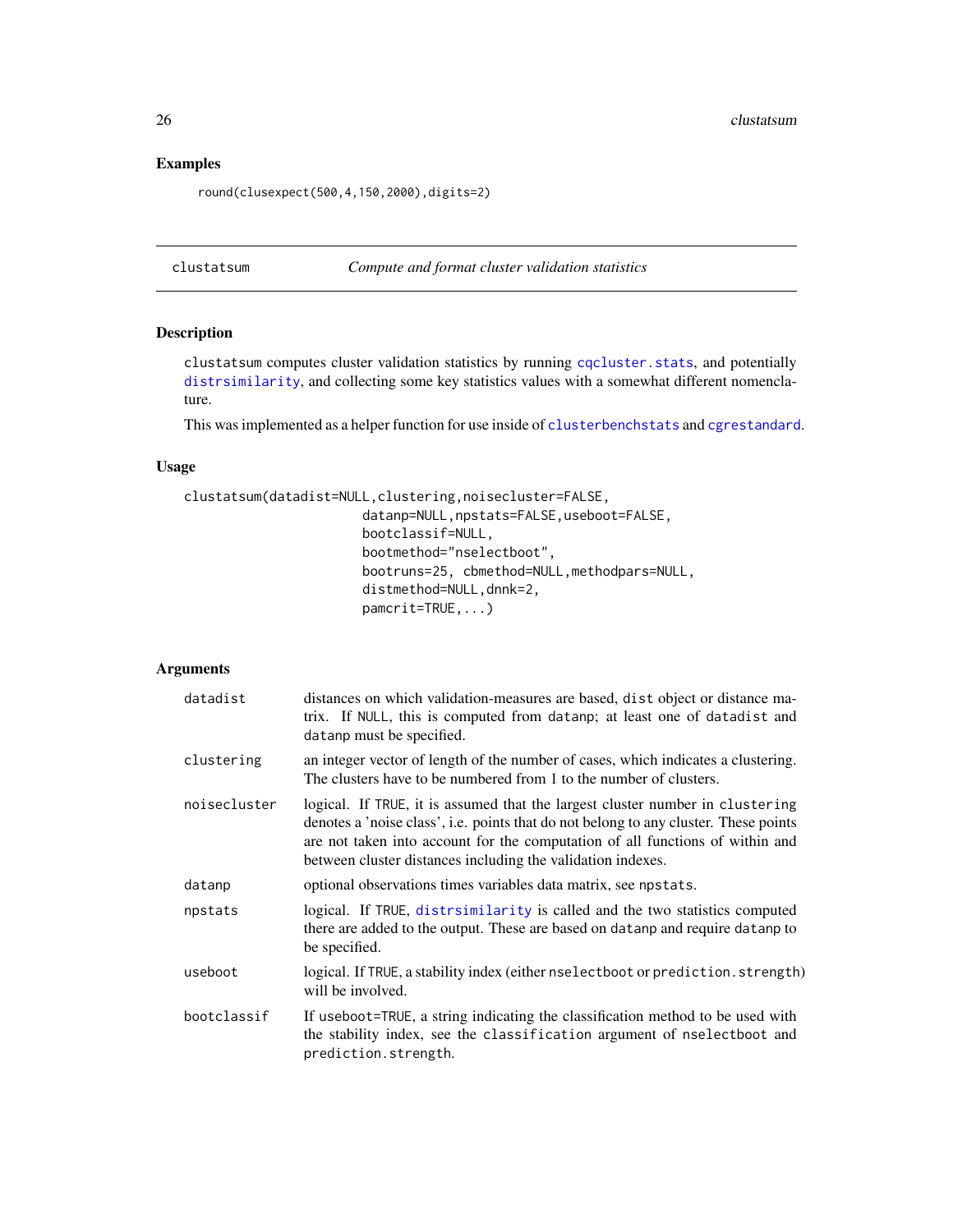#### clustatsum 27

| bootmethod | either "nselectboot" or "prediction.strength"; stability index to be used<br>if useboot=TRUE.                      |
|------------|--------------------------------------------------------------------------------------------------------------------|
| bootruns   | integer. Number of resampling runs. If useboot=TRUE, passed on as B to<br>nselectboot or M to prediction.strength. |
| cbmethod   | CBI-function (see kmeansCBI); clustering method to be used for stability assess-<br>ment if useboot=TRUE.          |
| methodpars | parameters to be passed on to cbmethod.                                                                            |
| distmethod | logical. In case of useboot=TRUE indicates whether cbmethod will interpret<br>data as distances.                   |
| dnnk       | nnk-argument to be passed on to distrsimilarity.                                                                   |
| pamcrit    | pamerit-argument to be passed on to concluster. stats.                                                             |
| .          | further arguments to be passed on to concluster. stats.                                                            |

# Value

clustatsum returns a list. The components, as listed below, are outputs of [summary.cquality](#page-50-2) with default parameters, which means that they are partly transformed versions of those given out by [cqcluster.stats](#page-50-1), i.e., their range is between 0 and 1 and large values are good. Those from [distrsimilarity](#page-70-1) are computed with largeisgood=TRUE, correspondingly.

| avewithin    | average distance within clusters (reweighted so that every observation, rather<br>than every distance, has the same weight).                                                                                                                                                            |
|--------------|-----------------------------------------------------------------------------------------------------------------------------------------------------------------------------------------------------------------------------------------------------------------------------------------|
| mnnd         | average distance to nnkth nearest neighbour within cluster.                                                                                                                                                                                                                             |
| cvnnd        | coefficient of variation of dissimilarities to nnkth nearest wthin-cluster neigh-<br>bour, measuring uniformity of within-cluster densities, weighted over all clus-<br>ters, see Sec. 3.7 of Hennig (2019).                                                                            |
| maxdiameter  | maximum cluster diameter.                                                                                                                                                                                                                                                               |
| widestgap    | widest within-cluster gap or average of cluster-wise widest within-cluster gap,<br>depending on parameter averagegap.                                                                                                                                                                   |
| sindex       | separation index, see argument sepindex.                                                                                                                                                                                                                                                |
| minsep       | minimum cluster separation.                                                                                                                                                                                                                                                             |
| asw          | average silhouette width. See silhouette.                                                                                                                                                                                                                                               |
| dindex       | this index measures to what extent the density decreases from the cluster mode<br>to the outskirts; I-densdec in Sec. 3.6 of Hennig (2019); low values are good.                                                                                                                        |
| denscut      | this index measures whether cluster boundaries run through density valleys; I-<br>densbound in Sec. 3.6 of Hennig (2019); low values are good.                                                                                                                                          |
| highdgap     | this measures whether there is a large within-cluster gap with high density on<br>both sides; I-highdgap in Sec. 3.6 of Hennig (2019); low values are good.                                                                                                                             |
| pearsongamma | correlation between distances and a 0-1-vector where 0 means same cluster, 1<br>means different clusters. "Normalized gamma" in Halkidi et al. (2001).                                                                                                                                  |
| withinss     | a generalisation of the within clusters sum of squares (k-means objective func-<br>tion), which is obtained if d is a Euclidean distance matrix. For general distance<br>measures, this is half the sum of the within cluster squared dissimilarities di-<br>vided by the cluster size. |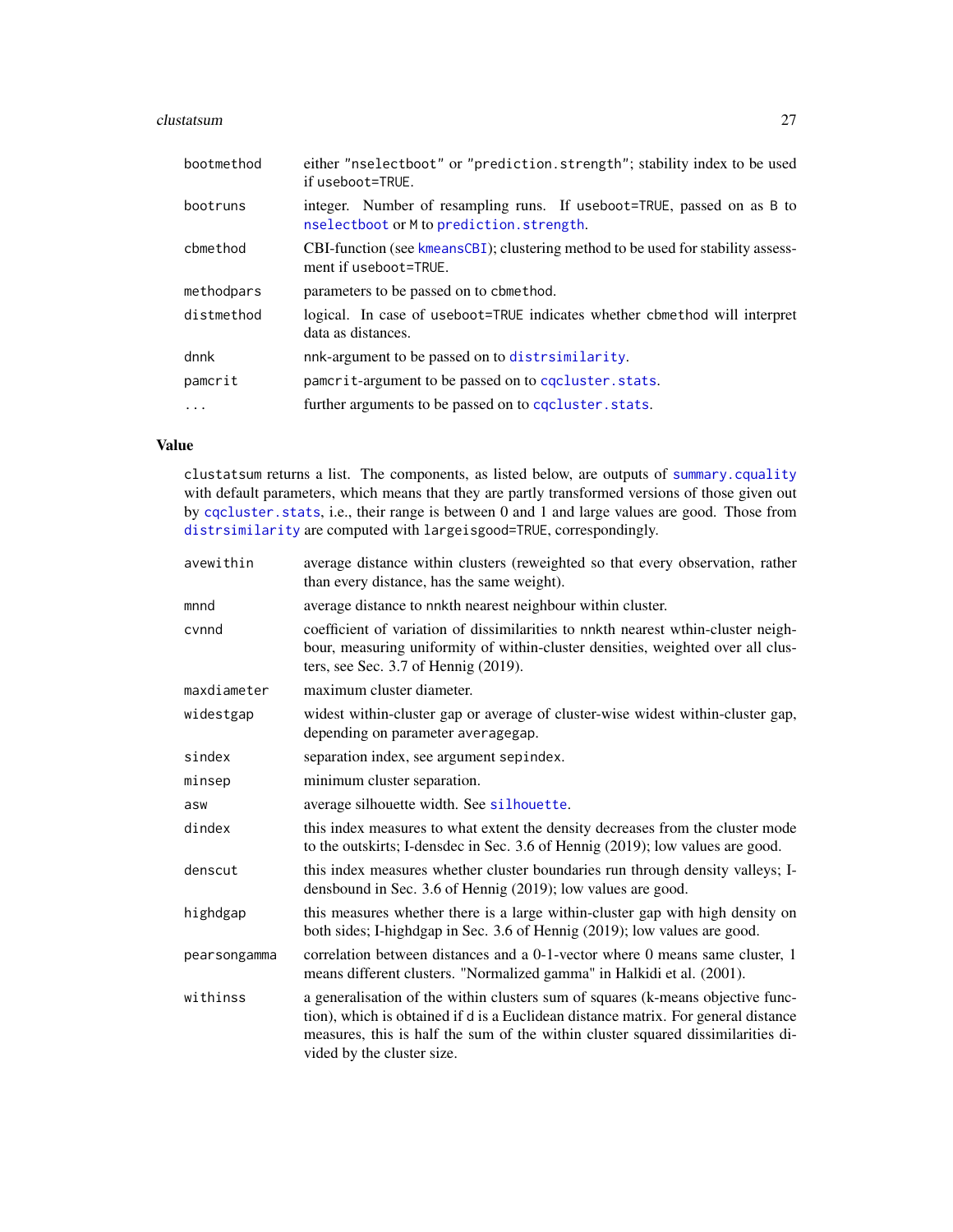| entropy | entropy of the distribution of cluster memberships, see Meila(2007).                                                                                                                                            |
|---------|-----------------------------------------------------------------------------------------------------------------------------------------------------------------------------------------------------------------|
| pamc    | average distance to cluster centroid.                                                                                                                                                                           |
| kdnorm  | Kolmogorov distance between distribution of within-cluster Mahalanobis dis-<br>tances and appropriate chi-squared distribution, aggregated over clusters (I am<br>grateful to Agustin Mayo-Iscar for the idea). |
| kdunif  | Kolmogorov distance between distribution of distances to nnkth nearest within-<br>cluster neighbor and appropriate Gamma-distribution, see Byers and Raftery<br>(1998), aggregated over clusters.               |
| boot    | if useboot=TRUE, stability value; stabk for method nselectboot; mean.pred<br>for method prediction.strength.                                                                                                    |

#### Author(s)

Christian Hennig <christian.hennig@unibo.it> [https://www.unibo.it/sitoweb/christian](https://www.unibo.it/sitoweb/christian.hennig/en/). [hennig/en/](https://www.unibo.it/sitoweb/christian.hennig/en/)

## References

Akhanli, S. and Hennig, C. (2020) Calibrating and aggregating cluster validity indexes for contextadapted comparison of clusterings. *Statistics and Computing*, 30, 1523-1544, [https://link.](https://link.springer.com/article/10.1007/s11222-020-09958-2) [springer.com/article/10.1007/s11222-020-09958-2](https://link.springer.com/article/10.1007/s11222-020-09958-2), <https://arxiv.org/abs/2002.01822>

Halkidi, M., Batistakis, Y., Vazirgiannis, M. (2001) On Clustering Validation Techniques, *Journal of Intelligent Information Systems*, 17, 107-145.

Hennig, C. (2019) Cluster validation by measurement of clustering characteristics relevant to the user. In C. H. Skiadas (ed.) *Data Analysis and Applications 1: Clustering and Regression, Modelingestimating, Forecasting and Data Mining, Volume 2*, Wiley, New York 1-24, [https://arxiv.org/](https://arxiv.org/abs/1703.09282) [abs/1703.09282](https://arxiv.org/abs/1703.09282)

Kaufman, L. and Rousseeuw, P.J. (1990). "Finding Groups in Data: An Introduction to Cluster Analysis". Wiley, New York.

Meila, M. (2007) Comparing clusterings?an information based distance, *Journal of Multivariate Analysis*, 98, 873-895.

#### See Also

[cqcluster.stats](#page-50-1), [distrsimilarity](#page-70-1)

## Examples

```
set.seed(20000)
options(digits=3)
face <- rFace(20,dMoNo=2,dNoEy=0,p=2)
dface <- dist(face)
complete3 <- cutree(hclust(dface),3)
clustatsum(dface,complete3)
```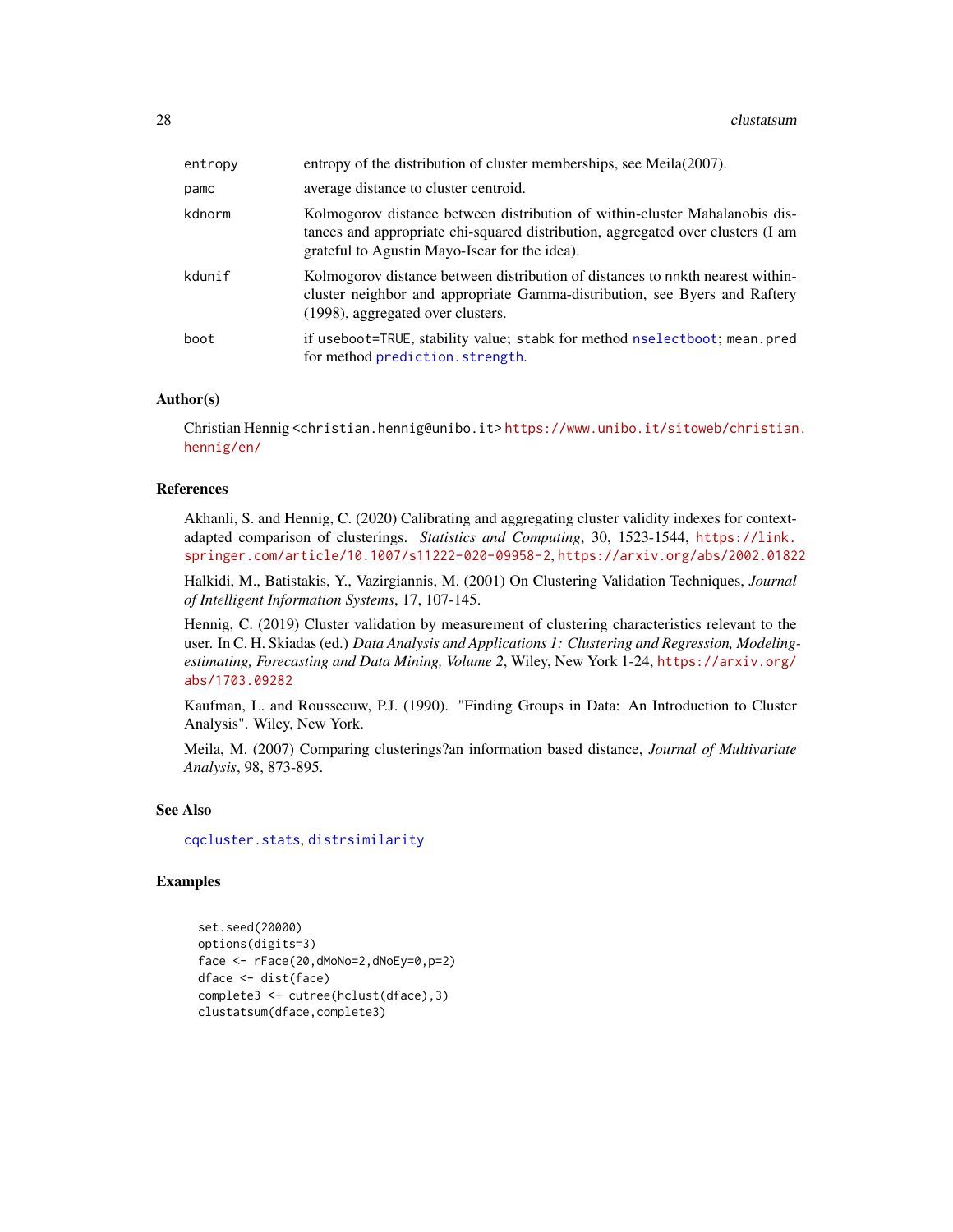<span id="page-28-0"></span>

# Description

Runs a user-specified set of clustering methods (CBI-functions, see [kmeansCBI](#page-94-1) with several numbers of clusters on a dataset with unified output.

# Usage

```
cluster.magazine(data,G,diss = inherits(data, "dist"),
                             scaling=TRUE, clustermethod,
                             distmethod=rep(TRUE, length(clustermethod)),
                             ncinput=rep(TRUE,length(clustermethod)),
                             clustermethodpars,
                             trace=TRUE)
```

| data              | data matrix or dist-object.                                                                                                                                                                                                                                                                             |
|-------------------|---------------------------------------------------------------------------------------------------------------------------------------------------------------------------------------------------------------------------------------------------------------------------------------------------------|
| G                 | vector of integers. Numbers of clusters to consider.                                                                                                                                                                                                                                                    |
| diss              | logical. If TRUE, the data matrix is assumed to be a distance/dissimilariy matrix,<br>otherwise it's observations times variables.                                                                                                                                                                      |
| scaling           | either a logical or a numeric vector of length equal to the number of columns of<br>data. If FALSE, data won't be scaled, otherwise scaling is passed on to scale<br>as argumentscale.                                                                                                                  |
| clustermethod     | vector of strings specifying names of CBI-functions (see kmeansCBI). These are<br>the clustering methods to be applied.                                                                                                                                                                                 |
| distmethod        | vector of logicals, of the same length as clustermethod. TRUE means that the<br>clustering method operates on distances. If diss=TRUE, all entries have to be<br>TRUE. Otherwise, if an entry is true, the corresponding method will be applied<br>on dist(data).                                       |
| ncinput           | vector of logicals, of the same length as clustermethod. TRUE indicates that<br>the corresponding clustering method requires the number of clusters as input<br>and will not estimate the number of clusters itself.                                                                                    |
| clustermethodpars |                                                                                                                                                                                                                                                                                                         |
|                   | list of the same length as clustermethod. Specifies parameters for all involved<br>clustering methods. Its jth entry is passed to clustermethod number k. Can be<br>an empty entry in case all defaults are used for a clustering method. The number<br>of clusters does not need to be specified here. |
| trace             | logical. If TRUE, some runtime information is printed.                                                                                                                                                                                                                                                  |
|                   |                                                                                                                                                                                                                                                                                                         |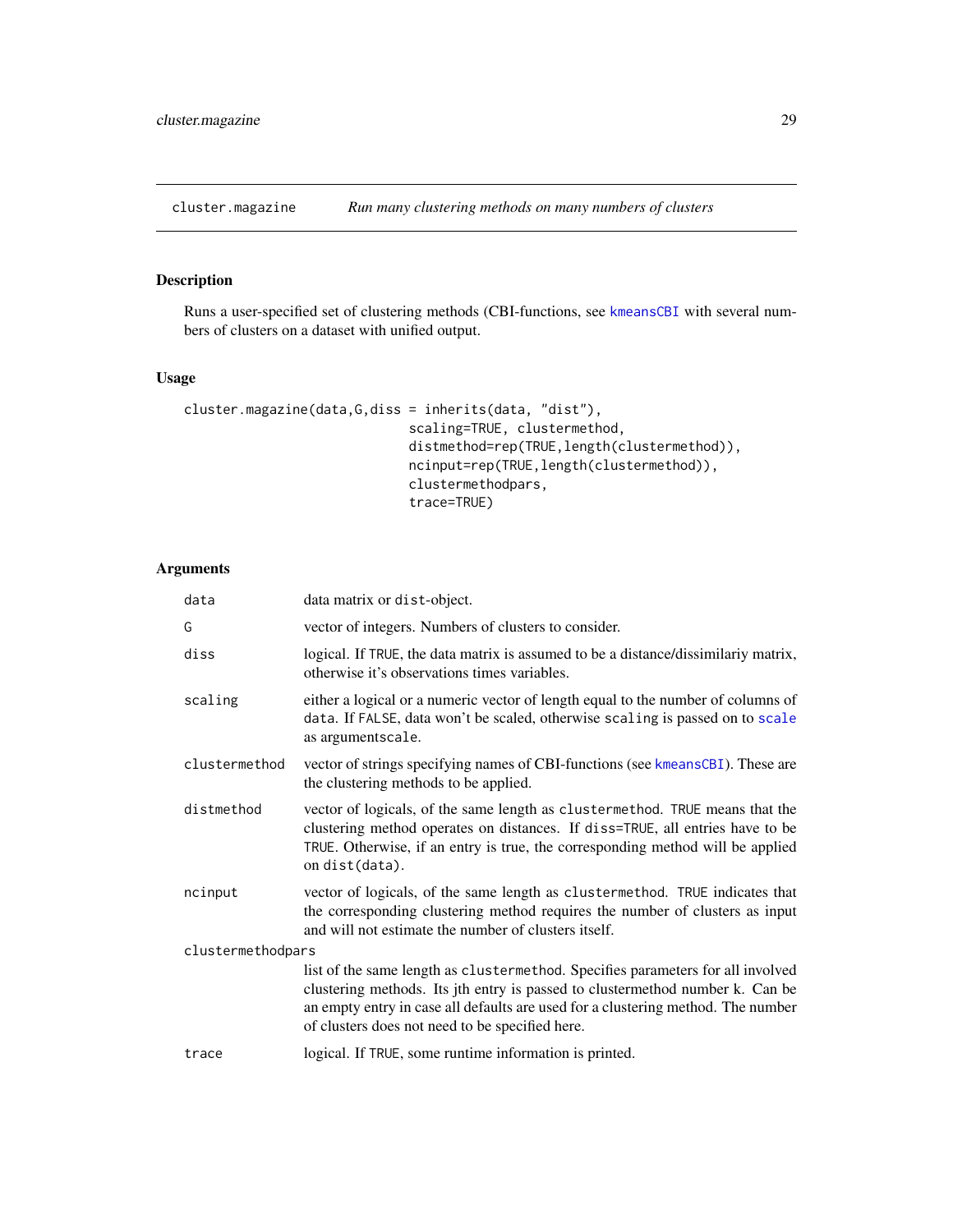# Value

List of lists comprising

| output     | Two-dimensional list. The first list index i is the number of the clustering method<br>(ordering as specified in clustermethod), the second list index j is the number<br>of clusters. This stores the full output of clustermethod i run on number of<br>clusters <i>j.</i>                                                                                                                                                                                                          |
|------------|---------------------------------------------------------------------------------------------------------------------------------------------------------------------------------------------------------------------------------------------------------------------------------------------------------------------------------------------------------------------------------------------------------------------------------------------------------------------------------------|
| clustering | Two-dimensional list. The first list index i is the number of the clustering method<br>(ordering as specified in clustermethod), the second list index j is the num-<br>ber of clusters. This stores the clustering integer vector (i.e., the partition-<br>component of the CBI-function, see kmeansCBI) of clustermethod i run on num-<br>ber of clusters <i>j</i> .                                                                                                                |
| noise      | Two-dimensional list. The first list index i is the number of the clustering method<br>(ordering as specified in clustermethod), the second list index j is the number<br>of clusters. List entries are single logicals. If TRUE, the clustering method esti-<br>mated some noise, i.e., points not belonging to any cluster, which in the cluster-<br>ing vector are indicated by the highest number (number of clusters plus one in<br>case that the number of clusters was fixed). |
| othernc    | list of integer vectors of length 2. The first number is the number of the cluster-<br>ing method (the order is determined by argument clustermethod), the second<br>number is the number of clusters for those methods that estimate the number of<br>clusters themselves and estimate a number that is smaller than min(G) or larger<br>than $max(G)$ .                                                                                                                             |

# Author(s)

Christian Hennig <christian.hennig@unibo.it> [https://www.unibo.it/sitoweb/christian](https://www.unibo.it/sitoweb/christian.hennig/en/). [hennig/en/](https://www.unibo.it/sitoweb/christian.hennig/en/)

# References

Hennig, C. (2017) Cluster validation by measurement of clustering characteristics relevant to the user. In C. H. Skiadas (ed.) *Proceedings of ASMDA 2017*, 501-520, [https://arxiv.org/abs/](https://arxiv.org/abs/1703.09282) [1703.09282](https://arxiv.org/abs/1703.09282)

## See Also

[clusterbenchstats](#page-36-1), [kmeansCBI](#page-94-1)

# Examples

```
set.seed(20000)
 options(digits=3)
 face <- rFace(10,dMoNo=2,dNoEy=0,p=2)
 clustermethod=c("kmeansCBI","hclustCBI","hclustCBI")
# A clustering method can be used more than once, with different
# parameters
 clustermethodpars <- list()
```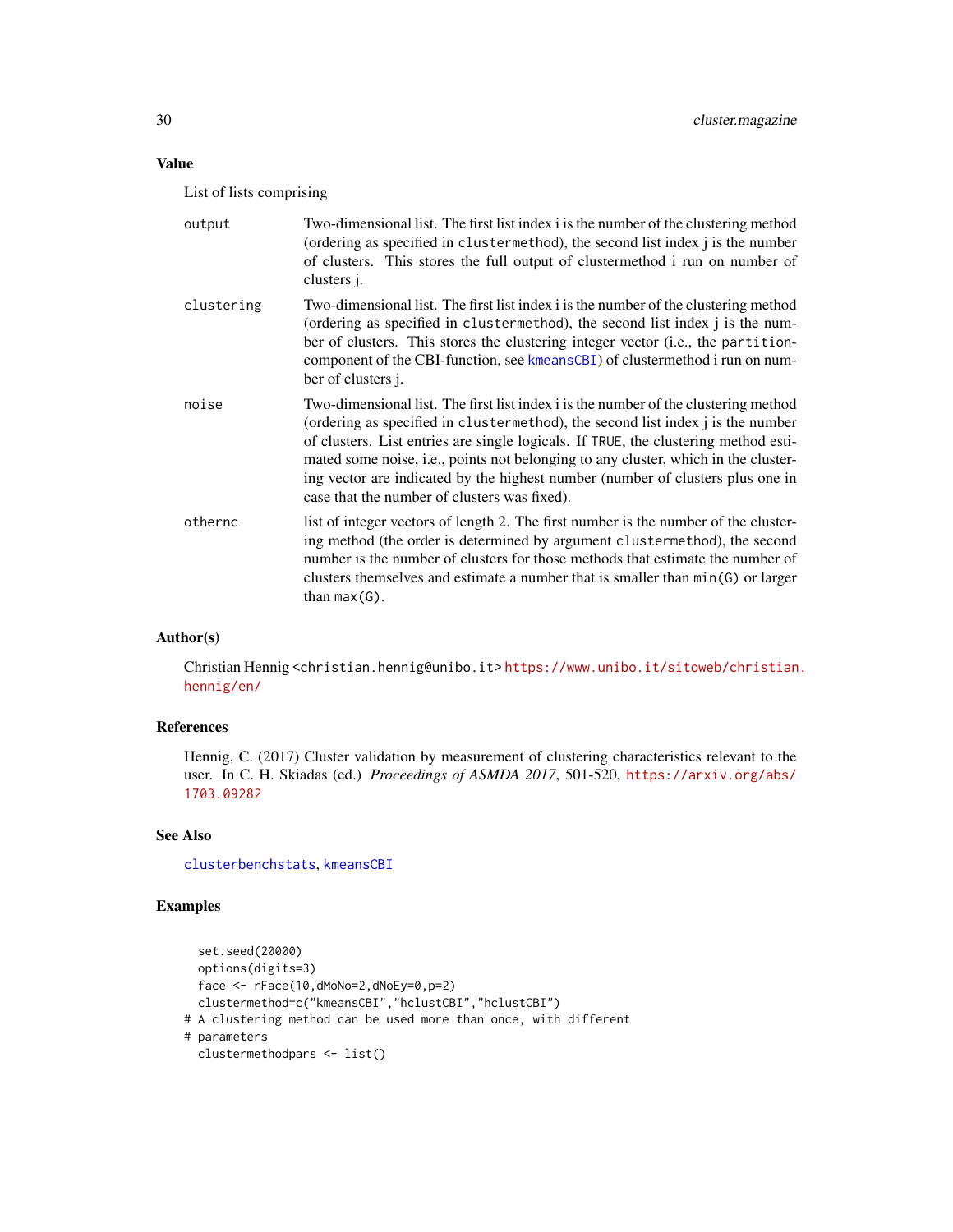```
clustermethodpars[[2]] <- clustermethodpars[[3]] <- list()
clustermethodpars[[2]]$method <- "complete"
clustermethodpars[[3]]$method <- "average"
cmf <- cluster.magazine(face, G=2:3, clustermethod=clustermethod,
  distmethod=rep(FALSE,3),clustermethodpars=clustermethodpars)
print(str(cmf))
```
<span id="page-30-1"></span>cluster.stats *Cluster validation statistics*

#### Description

Computes a number of distance based statistics, which can be used for cluster validation, comparison between clusterings and decision about the number of clusters: cluster sizes, cluster diameters, average distances within and between clusters, cluster separation, biggest within cluster gap, average silhouette widths, the Calinski and Harabasz index, a Pearson version of Hubert's gamma coefficient, the Dunn index and two indexes to assess the similarity of two clusterings, namely the corrected Rand index and Meila's VI.

## Usage

```
cluster.stats(d = NULL, clustering, alt.clustering = NULL,
                           noisecluster=FALSE,
                              silhouette = TRUE, G2 = FALSE, G3 = FALSE,wgap=TRUE, sepindex=TRUE, sepprob=0.1,
                              sepwithnoise=TRUE,
                              compareonly = FALSE,
                              aggregateonly = FALSE)
```

| d              | a distance object (as generated by dist) or a distance matrix between cases.                                                                                                                                                                                                                                          |
|----------------|-----------------------------------------------------------------------------------------------------------------------------------------------------------------------------------------------------------------------------------------------------------------------------------------------------------------------|
| clustering     | an integer vector of length of the number of cases, which indicates a clustering.<br>The clusters have to be numbered from 1 to the number of clusters.                                                                                                                                                               |
| alt.clustering | an integer vector such as for clustering, indicating an alternative cluster-<br>ing. If provided, the corrected Rand index and Meila's VI for clustering vs.<br>alt.clustering are computed.                                                                                                                          |
| noisecluster   | logical. If TRUE, it is assumed that the largest cluster number in clustering<br>denotes a 'noise class', i.e. points that do not belong to any cluster. These points<br>are not taken into account for the computation of all functions of within and<br>between cluster distances including the validation indexes. |
| silhouette     | logical. If TRUE, the silhouette statistics are computed, which requires package<br>cluster.                                                                                                                                                                                                                          |
| G <sub>2</sub> | logical. If TRUE, Goodman and Kruskal's index G2 (cf. Gordon (1999), p. 62)<br>is computed. This executes lots of sorting algorithms and can be very slow (it<br>has been improved by R. Francois - thanks!)                                                                                                          |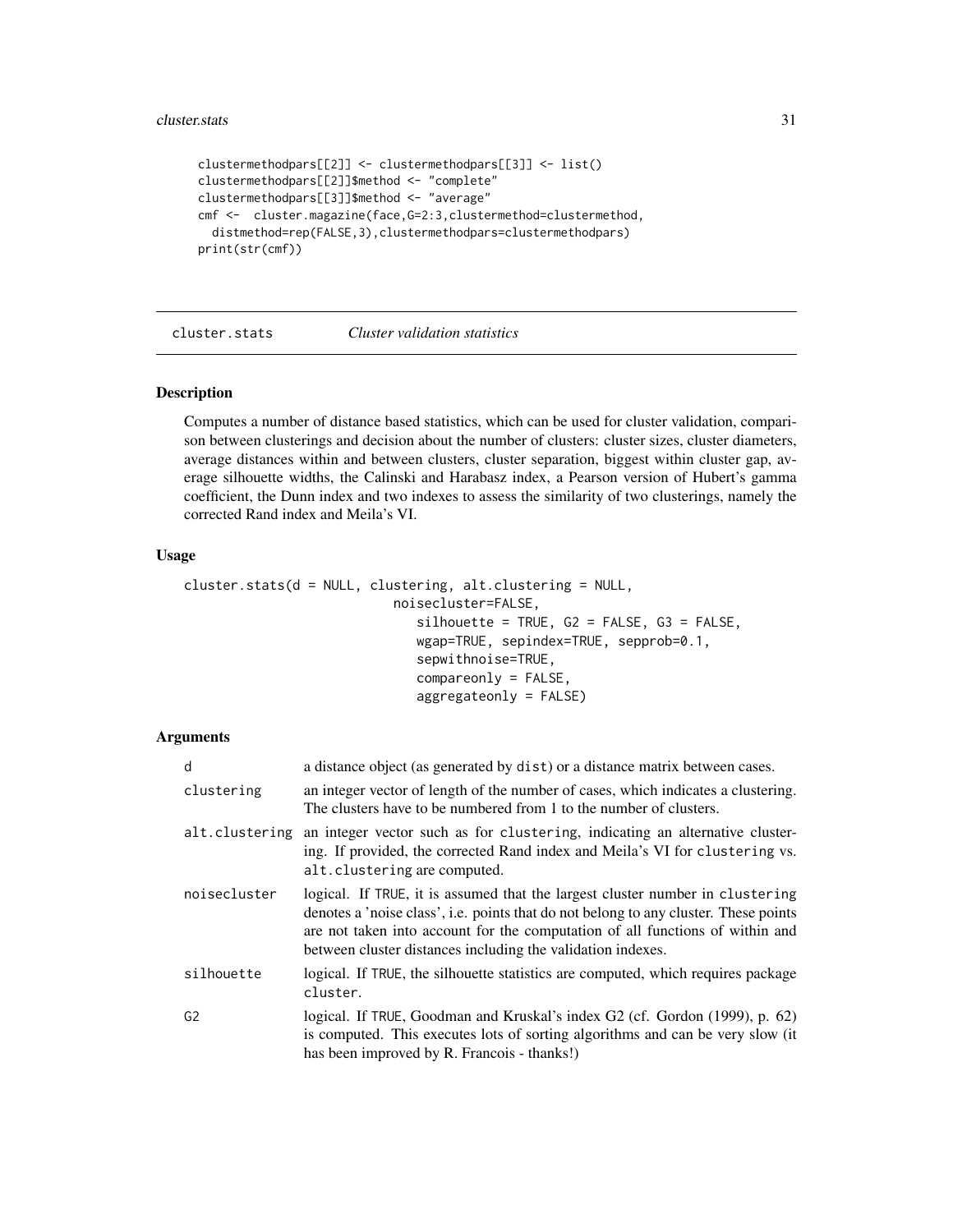| G <sub>3</sub> | logical. If TRUE, the index G3 (cf. Gordon (1999), p. 62) is computed. This<br>executes sort on all distances and can be extremely slow.                                                                                                                                                                                                                                                                                                                                              |
|----------------|---------------------------------------------------------------------------------------------------------------------------------------------------------------------------------------------------------------------------------------------------------------------------------------------------------------------------------------------------------------------------------------------------------------------------------------------------------------------------------------|
| wgap           | logical. If TRUE, the widest within-cluster gaps (largest link in within-cluster<br>minimum spanning tree) are computed. This is used for finding a good number<br>of clusters in Hennig (2013).                                                                                                                                                                                                                                                                                      |
| sepindex       | logical. If TRUE, a separation index is computed, defined based on the distances<br>for every point to the closest point not in the same cluster. The separation index<br>is then the mean of the smallest proportion sepprob of these. This allows to<br>formalise separation less sensitive to a single or a few ambiguous points. The<br>output component corresponding to this is sindex, not separation! This is<br>used for finding a good number of clusters in Hennig (2013). |
| sepprob        | numerical between 0 and 1, see sepindex.                                                                                                                                                                                                                                                                                                                                                                                                                                              |
| sepwithnoise   | logical. If TRUE and sepindex and noise cluster are both TRUE, the noise<br>points are incorporated as cluster in the separation index (sepindex) compu-<br>tation. Also they are taken into account for the computation for the minimum<br>cluster separation.                                                                                                                                                                                                                       |
| compareonly    | logical. If TRUE, only the corrected Rand index and Meila's VI are computed<br>and given out (this requires alt. clustering to be specified).                                                                                                                                                                                                                                                                                                                                         |
| aggregateonly  | logical. If TRUE (and not compareonly), no clusterwise but only aggregated<br>information is given out (this cuts the size of the output down a bit).                                                                                                                                                                                                                                                                                                                                 |

# Value

cluster.stats returns a list containing the components n, cluster.number, cluster.size, min.cluster.size, noisen, except if compareonly=TRUE, in which case only the last two components are computed.

| n                 | number of cases.                                                                                      |  |
|-------------------|-------------------------------------------------------------------------------------------------------|--|
|                   | cluster.number number of clusters.                                                                    |  |
|                   | cluster.size vector of cluster sizes (number of points).                                              |  |
| min.cluster.size  |                                                                                                       |  |
|                   | size of smallest cluster.                                                                             |  |
| noisen            | number of noise points, see argument noisecluster (noisen=0 if noisecluster=FALSE).                   |  |
| diameter          | vector of cluster diameters (maximum within cluster distances).                                       |  |
| average.distance  |                                                                                                       |  |
|                   | vector of clusterwise within cluster average distances.                                               |  |
| median.distance   |                                                                                                       |  |
|                   | vector of clusterwise within cluster distance medians.                                                |  |
| separation        | vector of clusterwise minimum distances of a point in the cluster to a point of<br>another cluster.   |  |
| average.toother   |                                                                                                       |  |
|                   | vector of clusterwise average distances of a point in the cluster to the points of<br>other clusters. |  |
| separation.matrix |                                                                                                       |  |
|                   | matrix of separation values between all pairs of clusters.                                            |  |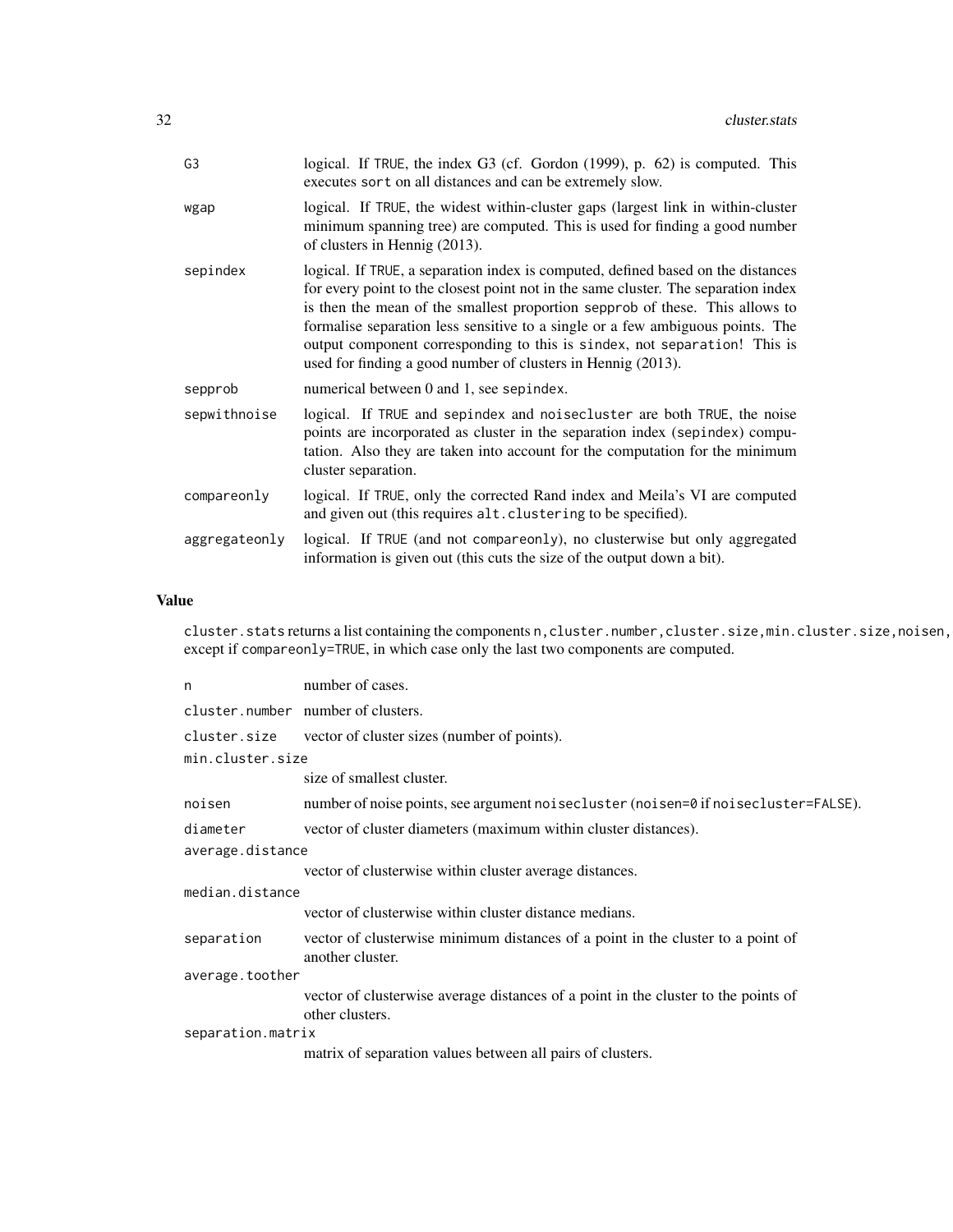# cluster.stats 33

| ave.between.matrix |                                                                                                                                                                                                                                                                                         |  |
|--------------------|-----------------------------------------------------------------------------------------------------------------------------------------------------------------------------------------------------------------------------------------------------------------------------------------|--|
|                    | matrix of mean dissimilarities between points of every pair of clusters.                                                                                                                                                                                                                |  |
| average.between    |                                                                                                                                                                                                                                                                                         |  |
|                    | average distance between clusters.                                                                                                                                                                                                                                                      |  |
|                    | average within average distance within clusters (reweighted so that every observation, rather<br>than every distance, has the same weight).                                                                                                                                             |  |
| n.between          | number of distances between clusters.                                                                                                                                                                                                                                                   |  |
| n.within           | number of distances within clusters.                                                                                                                                                                                                                                                    |  |
| max.diameter       | maximum cluster diameter.                                                                                                                                                                                                                                                               |  |
|                    | min. separation minimum cluster separation.                                                                                                                                                                                                                                             |  |
| within.cluster.ss  |                                                                                                                                                                                                                                                                                         |  |
|                    | a generalisation of the within clusters sum of squares (k-means objective func-<br>tion), which is obtained if d is a Euclidean distance matrix. For general distance<br>measures, this is half the sum of the within cluster squared dissimilarities di-<br>vided by the cluster size. |  |
| clus.avg.silwidths |                                                                                                                                                                                                                                                                                         |  |
|                    | vector of cluster average silhouette widths. See silhouette.                                                                                                                                                                                                                            |  |
| avg.silwidth       | average silhouette width. See silhouette.                                                                                                                                                                                                                                               |  |
| g2                 | Goodman and Kruskal's Gamma coefficient. See Milligan and Cooper (1985),<br>Gordon (1999, p. 62).                                                                                                                                                                                       |  |
| g3                 | G3 coefficient. See Gordon (1999, p. 62).                                                                                                                                                                                                                                               |  |
| pearsongamma       | correlation between distances and a 0-1-vector where 0 means same cluster, 1<br>means different clusters. "Normalized gamma" in Halkidi et al. (2001).                                                                                                                                  |  |
| dunn               | minimum separation / maximum diameter. Dunn index, see Halkidi et al. (2002).                                                                                                                                                                                                           |  |
| dunn2              | minimum average dissimilarity between two cluster / maximum average within<br>cluster dissimilarity, another version of the family of Dunn indexes.                                                                                                                                     |  |
| entropy            | entropy of the distribution of cluster memberships, see Meila(2007).                                                                                                                                                                                                                    |  |
| wb.ratio           | average.within/average.between.                                                                                                                                                                                                                                                         |  |
| ch                 | Calinski and Harabasz index (Calinski and Harabasz 1974, optimal in Milligan<br>and Cooper 1985; generalised for dissimilarites in Hennig and Liao 2013).                                                                                                                               |  |
| cwidegap           | vector of widest within-cluster gaps.                                                                                                                                                                                                                                                   |  |
| widestgap          | widest within-cluster gap.                                                                                                                                                                                                                                                              |  |
| sindex             | separation index, see argument sepindex.                                                                                                                                                                                                                                                |  |
| corrected.rand     | corrected Rand index (if alt. clustering has been specified), see Gordon (1999,<br>p. 198).                                                                                                                                                                                             |  |
| vi                 | variation of information (VI) index (if alt. clustering has been specified), see<br>Meila (2007).                                                                                                                                                                                       |  |

# Note

Because cluster.stats processes a full dissimilarity matrix, it isn't suitable for large data sets. You may consider [distcritmulti](#page-69-1) in that case.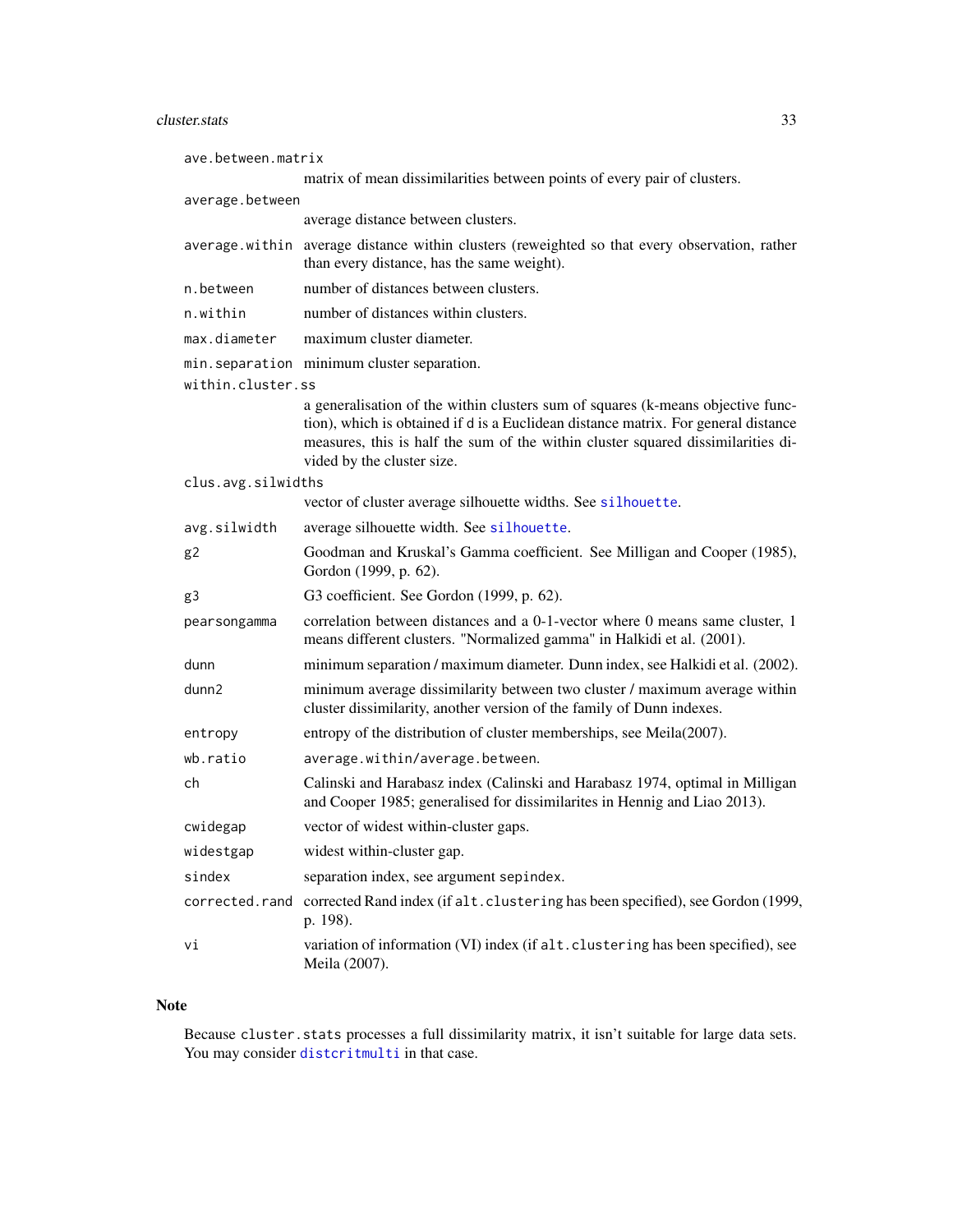#### Author(s)

Christian Hennig <christian.hennig@unibo.it> [https://www.unibo.it/sitoweb/christian](https://www.unibo.it/sitoweb/christian.hennig/en/). [hennig/en/](https://www.unibo.it/sitoweb/christian.hennig/en/)

### References

Calinski, T., and Harabasz, J. (1974) A Dendrite Method for Cluster Analysis, *Communications in Statistics*, 3, 1-27.

Gordon, A. D. (1999) *Classification*, 2nd ed. Chapman and Hall.

Halkidi, M., Batistakis, Y., Vazirgiannis, M. (2001) On Clustering Validation Techniques, *Journal of Intelligent Information Systems*, 17, 107-145.

Hennig, C. and Liao, T. (2013) How to find an appropriate clustering for mixed-type variables with application to socio-economic stratification, *Journal of the Royal Statistical Society, Series C Applied Statistics*, 62, 309-369.

Hennig, C. (2013) How many bee species? A case study in determining the number of clusters. In: Spiliopoulou, L. Schmidt-Thieme, R. Janning (eds.): "Data Analysis, Machine Learning and Knowledge Discovery", Springer, Berlin, 41-49.

Kaufman, L. and Rousseeuw, P.J. (1990). "Finding Groups in Data: An Introduction to Cluster Analysis". Wiley, New York.

Meila, M. (2007) Comparing clusterings?an information based distance, *Journal of Multivariate Analysis*, 98, 873-895.

Milligan, G. W. and Cooper, M. C. (1985) An examination of procedures for determining the number of clusters. *Psychometrika*, 50, 159-179.

# See Also

[cqcluster.stats](#page-50-1) is a more sophisticated version of cluster.stats with more options. [silhouette](#page-0-0), [dist](#page-0-0), [calinhara](#page-14-1), [distcritmulti](#page-69-1). [clusterboot](#page-40-1) computes clusterwise stability statistics by resampling.

#### Examples

```
set.seed(20000)
options(digits=3)
face <- rFace(200,dMoNo=2,dNoEy=0,p=2)
dface <- dist(face)
complete3 <- cutree(hclust(dface),3)
cluster.stats(dface,complete3,
              alt.clustering=as.integer(attr(face,"grouping")))
```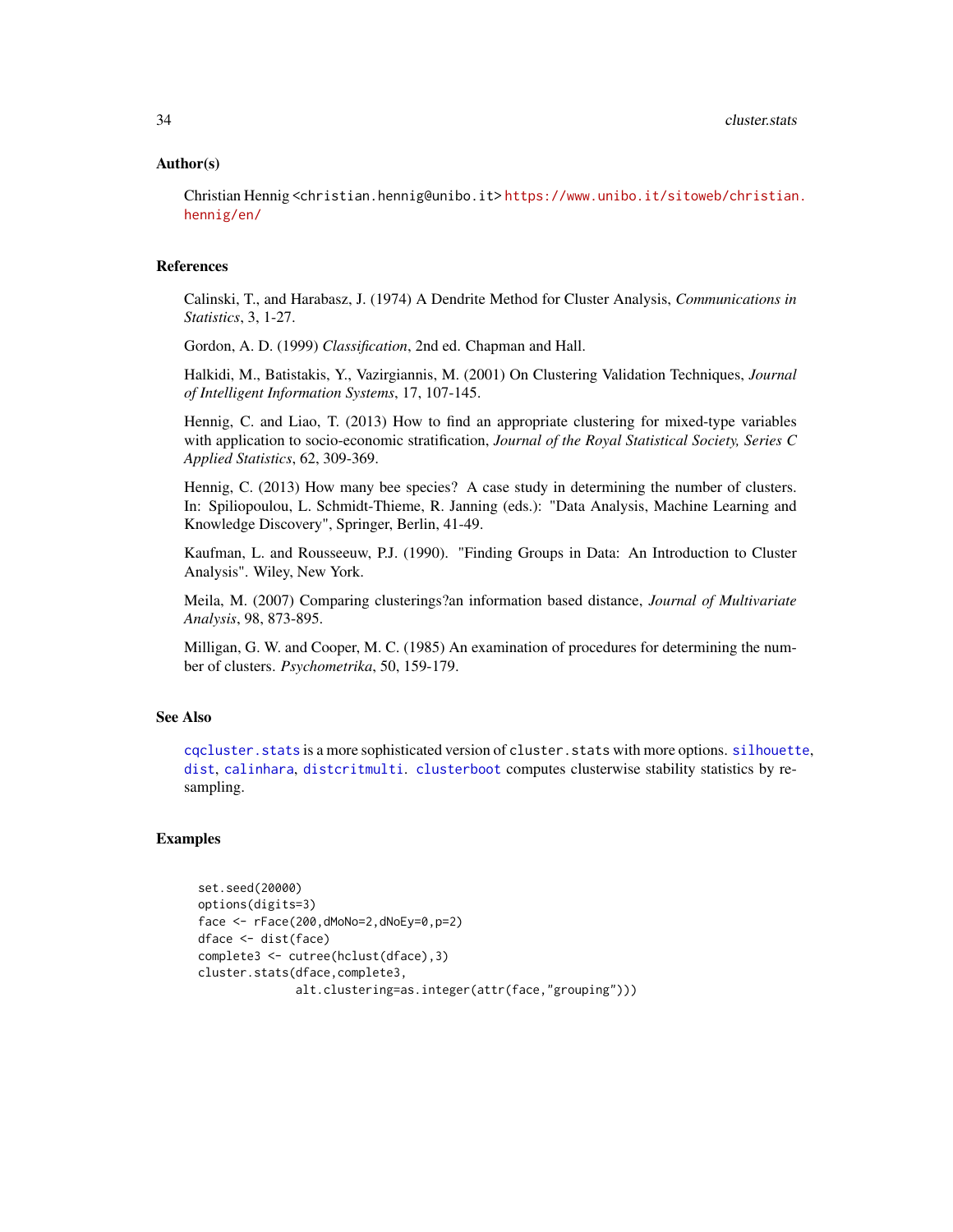#### <span id="page-34-0"></span>Description

This function gives some helpful variable-wise information for cluster interpretation, given a clustering and a data set. The output object contains some tables. For categorical variables, tables compare clusterwise distributions with overall distributions. Continuous variables are categorised for this.

If desired, tables, histograms, some standard statistics of continuous variables and validation plots as available through [discrproj](#page-65-1) (Hennig 2004) are given out on the fly.

## Usage

```
cluster.varstats(clustering,vardata,contdata=vardata,
                             clusterwise=TRUE,
                            tablevar=NULL,catvar=NULL,
                             quantvar=NULL, catvarcats=10,
                             proportions=FALSE,
                            projmethod="none",minsize=ncol(contdata)+2,
                          ask=TRUE, rangefactor=1)
```

```
## S3 method for class 'varwisetables'
print(x,digits=3,...)
```

| clustering  | vector of integers. Clustering (needs to be in standard coding, 1,2,).                                                                                                                                                                                                       |
|-------------|------------------------------------------------------------------------------------------------------------------------------------------------------------------------------------------------------------------------------------------------------------------------------|
| vardata     | data matrix or data frame of which variables are summarised.                                                                                                                                                                                                                 |
| contdata    | variable matrix or data frame, normally all or some variables from variata, on<br>which cluster visualisation by projection methods is performed unless projmethod="none".<br>It should make sense to interpret these variables in a quantitative (interval-<br>scaled) way. |
| clusterwise | logical. If FALSE, only the output tables are computed but no more detail and<br>graphs are given on the fly.                                                                                                                                                                |
| tablevar    | vector of integers. Numbers of variables treated as categorical (i.e., no his-<br>tograms and statistics, just tables) if clusterwise=TRUE. Note that an error will<br>be produced by factor type variables unless they are declared as categorical here.                    |
| catvar      | vector of integers. Numbers of variables to be categorised by proportional quan-<br>tiles for table computation. Recommended for all continuous variables.                                                                                                                   |
| quantvar    | vector of integers. Variables for which means, standard deviations and quantiles<br>should be given out if clusterwise=TRUE.                                                                                                                                                 |
| catvarcats  | integer. Number of categories used for categorisation of variables specified in<br>quantvar.                                                                                                                                                                                 |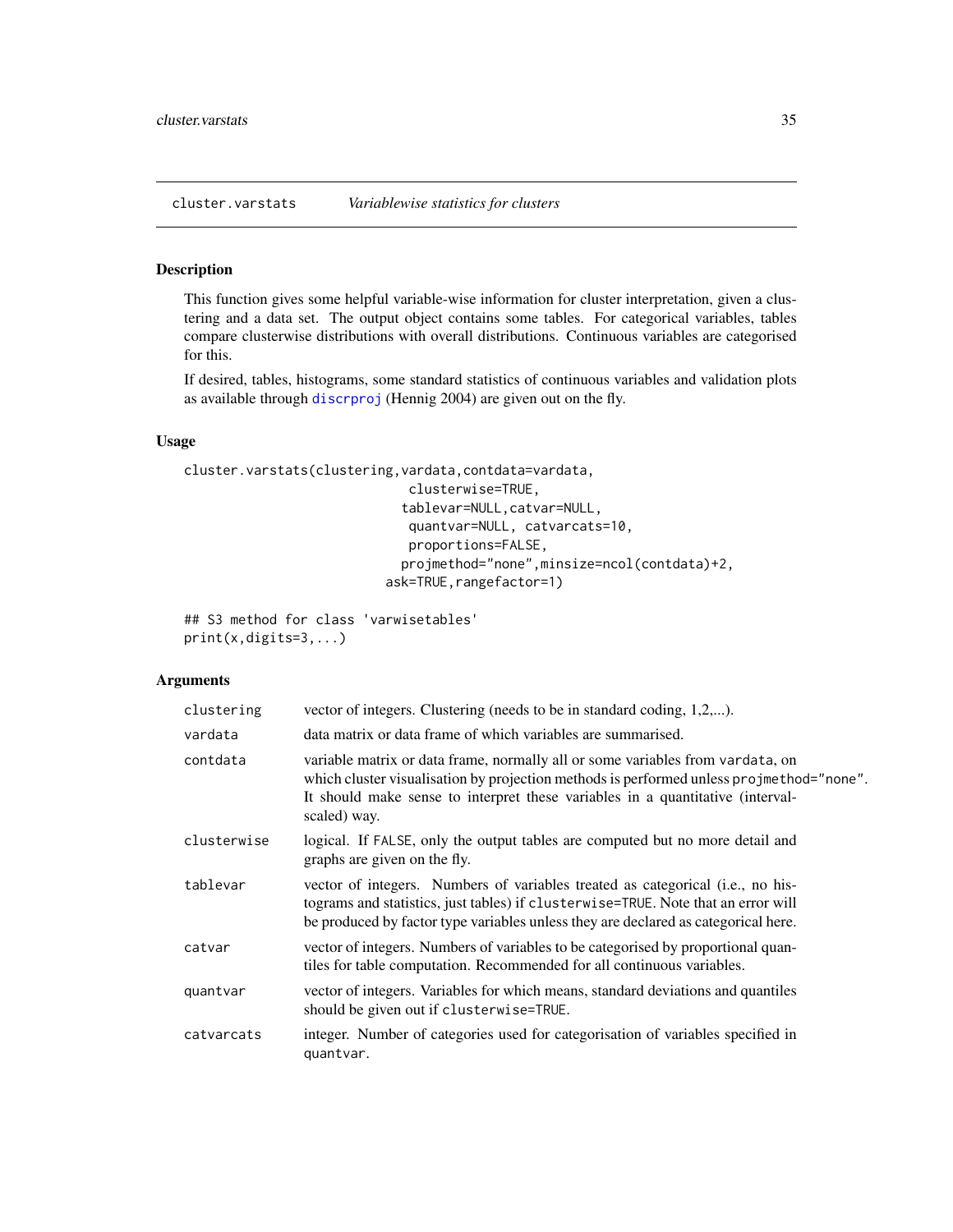| proportions | logical. If TRUE, output tables contain proportions, otherwise numbers of obser-<br>vations.                                                                                                                                          |
|-------------|---------------------------------------------------------------------------------------------------------------------------------------------------------------------------------------------------------------------------------------|
| projmethod  | one of "none", "dc", "bc", "vbc", "mvdc", "adc", "awc" (recommended if<br>not "none"), "arc", "nc", "wnc", "anc". Cluster validation projection method<br>introduced in Hennig (2004), passed on as method argument in discriptorion- |
| minsize     | integer. Projection is not carried out for clusters with fewer points than this. (If<br>this is chosen smaller, it may lead to errors with some projection methods.)                                                                  |
| ask         | logical. If TRUE, par (ask=TRUE) is set in the beginning to prompt the user<br>before plots and par (ask=FALSE) in the end.                                                                                                           |
| rangefactor | numeric. Factor by which to multiply the range for projection plot ranges.                                                                                                                                                            |
| $\times$    | an object of class "varwisetables", output object of cluster. varstats.                                                                                                                                                               |
| digits      | integer. Number of digits after the decimal point to print out.                                                                                                                                                                       |
| $\cdots$    | not used.                                                                                                                                                                                                                             |

# Value

An object of class "varwisetables", which is a list with a table for each variable, giving (categorised) marginal distributions by cluster.

## Author(s)

Christian Hennig <christian.hennig@unibo.it> [https://www.unibo.it/sitoweb/christian](https://www.unibo.it/sitoweb/christian.hennig/en). [hennig/en](https://www.unibo.it/sitoweb/christian.hennig/en)

# References

Hennig, C. (2004) Asymmetric linear dimension reduction for classification. Journal of Computational and Graphical Statistics 13, 930-945 .

## Examples

```
set.seed(112233)
options(digits=3)
require(MASS)
require(flexmix)
data(Cars93)
Cars934 <- Cars93[,c(3,5,8,10)]
cc <discrete.recode(Cars934,xvarsorted=FALSE,continuous=c(2,3),discrete=c(1,4))
fcc <- flexmix(cc$data~1,k=2,
model=lcmixed(continuous=2,discrete=2,ppdim=c(6,3),diagonal=TRUE))
cv <cluster.varstats(fcc@cluster,Cars934, contdata=Cars934[,c(2,3)],
  tablevar=c(1,4),catvar=c(2,3),quantvar=c(2,3),projmethod="awc",
 ask=FALSE)
print(cv)
```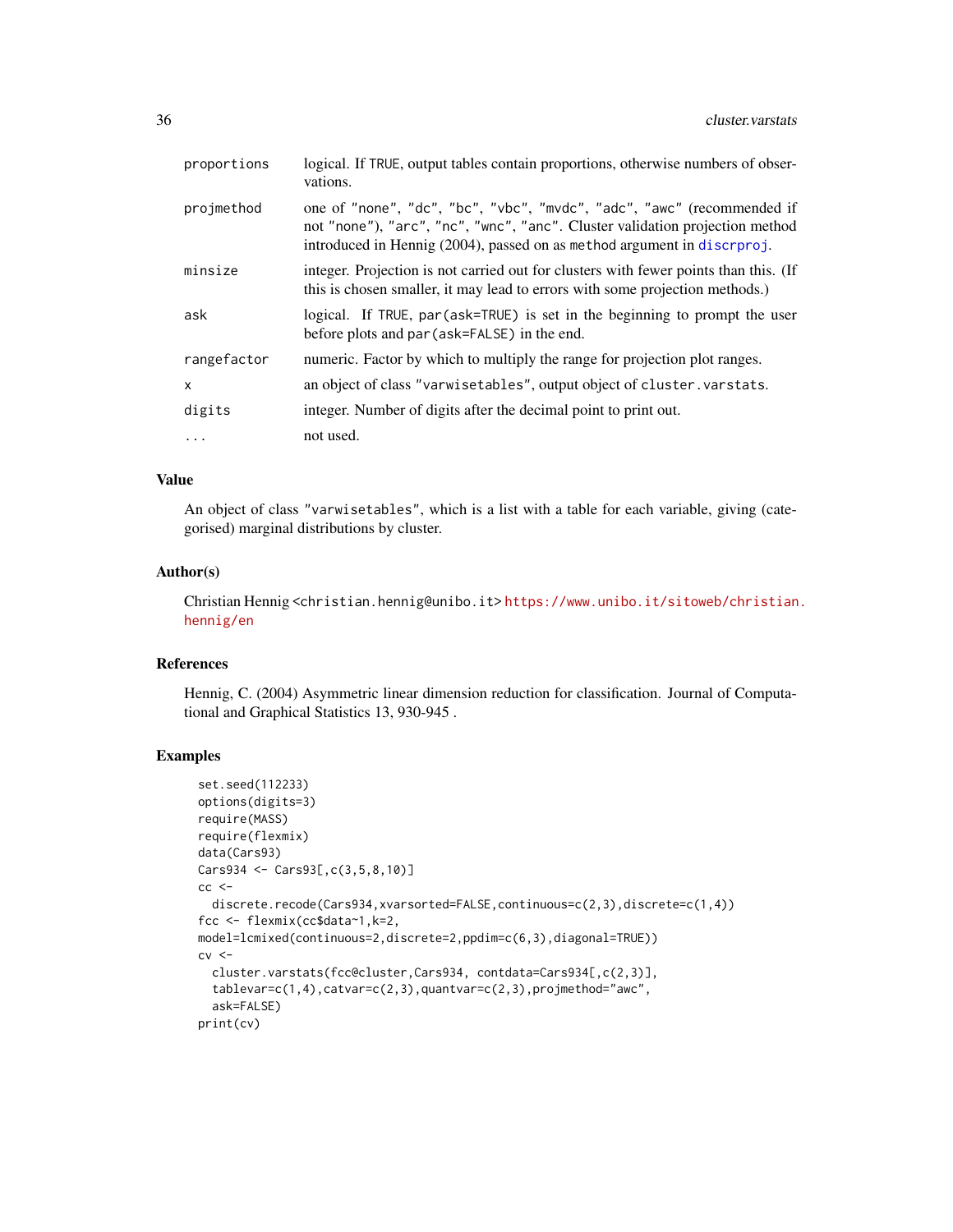<span id="page-36-0"></span>clusterbenchstats *Run and validate many clusterings*

#### Description

This runs the methodology explained in Hennig (2019), Akhanli and Hennig (2020). It runs a userspecified set of clustering methods (CBI-functions, see [kmeansCBI](#page-94-0)) with several numbers of clusters on a dataset, and computes many cluster validation indexes. In order to explore the variation of these indexes, random clusterings on the data are generated, and validation indexes are standardised by use of the random clusterings in order to make them comparable and differences between values interpretable.

The function [print.valstat](#page-125-0) can be used to provide weights for the cluster validation statistics, and will then compute a weighted validation index that can be used to compare all clusterings.

See the examples for how to get the indexes A1 and A2 from Akhanli and Hennig (2020).

## Usage

```
clusterbenchstats(data,G,diss = inherits(data, "dist"),
                                   scaling=TRUE, clustermethod,
                                   methodnames=clustermethod,
                               distmethod=rep(TRUE, length(clustermethod)),
                               ncinput=rep(TRUE,length(clustermethod)),
                               clustermethodpars,
                               npstats=FALSE,
                               useboot=FALSE,
                               bootclassif=NULL,
                               bootmethod="nselectboot",
                               bootruns=25,
                               trace=TRUE,
                               pamcrit=TRUE,snnk=2,
                               dnnk=2,
                               nnruns=100,kmruns=100,fnruns=100,avenruns=100,
                               multicore=FALSE,cores=detectCores()-1,
                               useallmethods=TRUE,
                               useallg=FALSE,...)
```
## S3 method for class 'clusterbenchstats'  $print(x, \ldots)$ 

# Arguments

| data | data matrix or dist-object.                                                                                                        |
|------|------------------------------------------------------------------------------------------------------------------------------------|
| G.   | vector of integers. Numbers of clusters to consider.                                                                               |
| diss | logical. If TRUE, the data matrix is assumed to be a distance/dissimilarly matrix,<br>otherwise it's observations times variables. |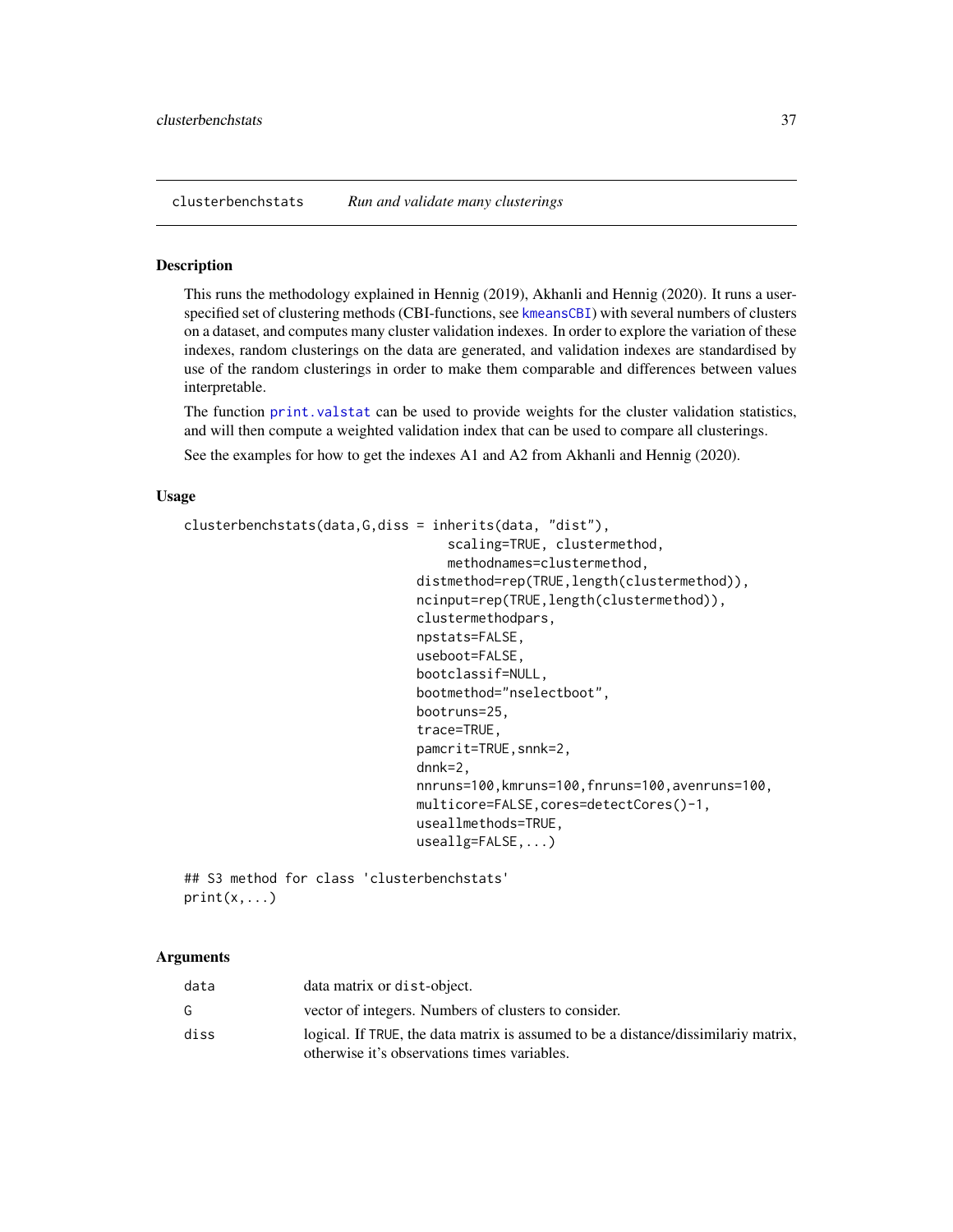| scaling           | either a logical or a numeric vector of length equal to the number of columns of<br>data. If FALSE, data won't be scaled, otherwise scaling is passed on to scale<br>as argumentscale.                                                                                                                                                                                                                                                                                                         |
|-------------------|------------------------------------------------------------------------------------------------------------------------------------------------------------------------------------------------------------------------------------------------------------------------------------------------------------------------------------------------------------------------------------------------------------------------------------------------------------------------------------------------|
| clustermethod     | vector of strings specifying names of CBI-functions (see kmeansCBI). These are<br>the clustering methods to be applied.                                                                                                                                                                                                                                                                                                                                                                        |
| methodnames       | vector of strings with user-chosen names for clustering methods, one for every<br>method in clustermethod. These can be used to distinguish different meth-<br>ods run by the same CBI-function but with different parameter values such as<br>complete and average linkage for hclustCBI.                                                                                                                                                                                                     |
| distmethod        | vector of logicals, of the same length as clustermethod. TRUE means that the<br>clustering method operates on distances. If diss=TRUE, all entries have to be<br>TRUE. Otherwise, if an entry is true, the corresponding method will be applied<br>on dist(data).                                                                                                                                                                                                                              |
| ncinput           | vector of logicals, of the same length as clustermethod. TRUE indicates that<br>the corresponding clustering method requires the number of clusters as input<br>and will not estimate the number of clusters itself. Only methods for which this<br>is TRUE can be used with useboot=TRUE.                                                                                                                                                                                                     |
| clustermethodpars |                                                                                                                                                                                                                                                                                                                                                                                                                                                                                                |
|                   | list of the same length as clustermethod. Specifies parameters for all involved<br>clustering methods. Its jth entry is passed to clustermethod number k. Can be<br>an empty entry in case all defaults are used for a clustering method. However,<br>the last entry is not allowed to be empty (you may just set a parameter of the<br>last clustering method to its default value if you don't want to specify anything<br>else)! The number of clusters does not need to be specified here. |
| npstats           | logical. If TRUE, distrsimilarity is called and the two validity statistics com-<br>puted there are added. These require diss=FALSE.                                                                                                                                                                                                                                                                                                                                                           |
| useboot           | logical. If TRUE, a stability index (either nselectboot or prediction.strength)<br>will be involved.                                                                                                                                                                                                                                                                                                                                                                                           |
| bootclassif       | If useboot=TRUE, a vector of strings indicating the classification methods to be<br>used with the stability index for the different methods indicated in clustermethods,<br>see the classification argument of nselectboot and prediction. strength.                                                                                                                                                                                                                                           |
| bootmethod        | either "nselectboot" or "prediction.strength"; stability index to be used<br>if useboot=TRUE.                                                                                                                                                                                                                                                                                                                                                                                                  |
| bootruns          | integer. Number of resampling runs. If useboot=TRUE, passed on as B to<br>nselectboot or M to prediction.strength. Note that these are applied to<br>all kmruns+nnruns+avenruns+fnruns random clusterings on top of the regu-<br>lar ones, which may take a lot of time if bootruns and these values are chosen<br>large.                                                                                                                                                                      |
| trace             | logical. If TRUE, some runtime information is printed.                                                                                                                                                                                                                                                                                                                                                                                                                                         |
| pamcrit           | logical. If TRUE, the average distance of points to their respective cluster cen-<br>troids is computed (criterion of the PAM clustering method, validation criterion<br>pamc); centroids are chosen so that they minimise this criterion for the given<br>clustering. Passed on to cqcluster.stats.                                                                                                                                                                                           |
| snnk              | integer. Number of neighbours used in coefficient of variation of distance to<br>nearest within cluster neighbour, the cvnnd-statistic (clusters with snnk or fewer<br>points are ignored for this). Passed on to cqcluster. stats as argument nnk.                                                                                                                                                                                                                                            |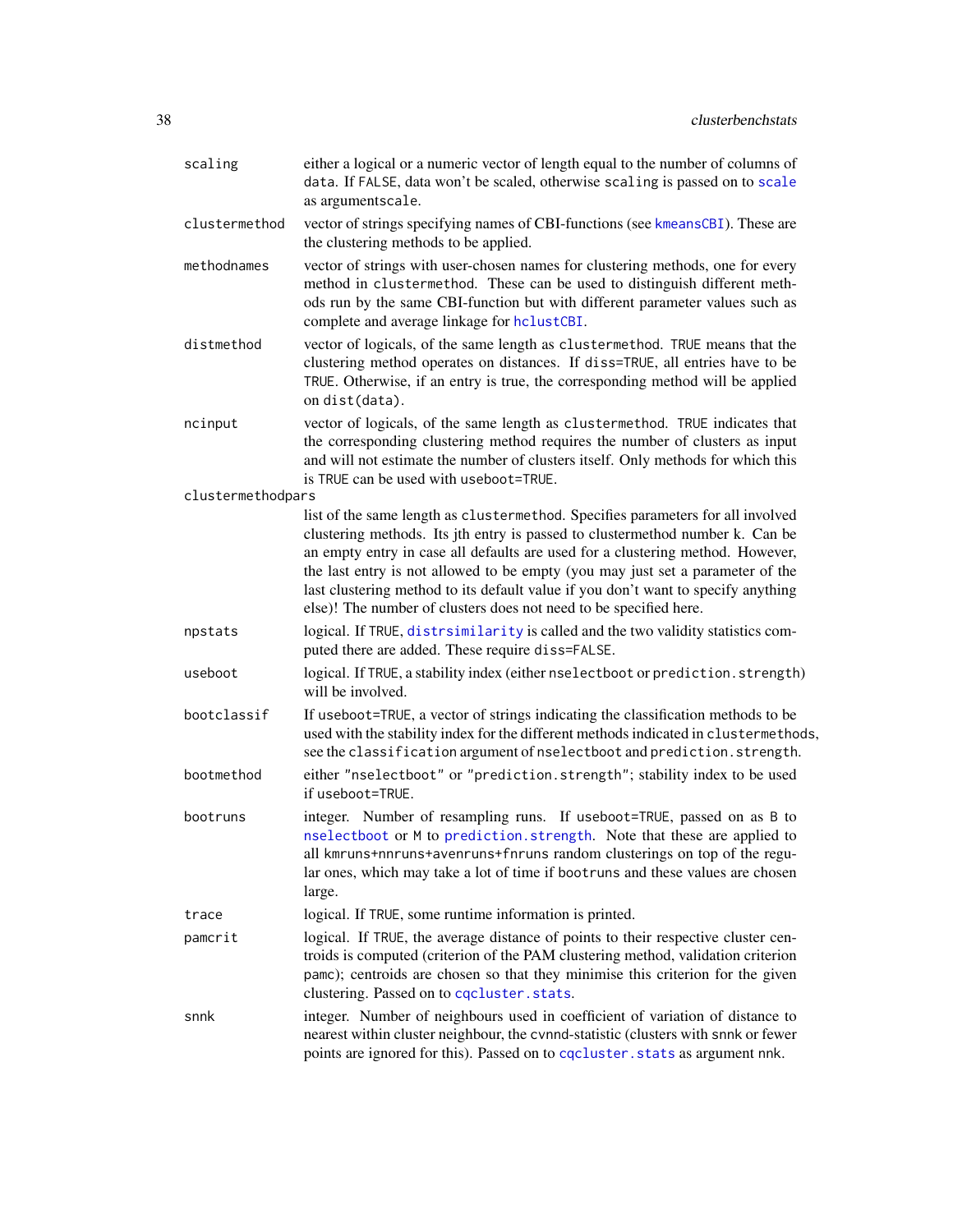| dnnk          | integer. Number of nearest neighbors to use for dissimilarity to the uniform in<br>case that npstats=TRUE; nnk-argument to be passed on to distrsimilarity.                                                                                     |
|---------------|-------------------------------------------------------------------------------------------------------------------------------------------------------------------------------------------------------------------------------------------------|
| nnruns        | integer. Number of runs of stupidknn (random clusterings). With useboot=TRUE<br>one may want to choose this lower than the default for reasons of computation<br>time.                                                                          |
| kmruns        | integer. Number of runs of stupidkcentroids (random clusterings). With<br>useboot=TRUE one may want to choose this lower than the default for reasons<br>of computation time.                                                                   |
| fnruns        | integer. Number of runs of stupidkfn (random clusterings). With useboot=TRUE<br>one may want to choose this lower than the default for reasons of computation<br>time.                                                                          |
| avenruns      | integer. Number of runs of stupidkaven (random clusterings). With useboot=TRUE<br>one may want to choose this lower than the default for reasons of computation<br>time.                                                                        |
| multicore     | logical. If TRUE, parallel computing is used through the function mclapply from<br>package parallel; read warnings there if you intend to use this; it won't work<br>on Windows.                                                                |
| cores         | integer. Number of cores for parallelisation.                                                                                                                                                                                                   |
| useallmethods | logical, to be passed on to cgrestandard. If FALSE, only random clustering<br>results are used for standardisation. If TRUE, clustering results from all methods<br>are used.                                                                   |
| useallg       | logical to be passed on to cgrestandard. If TRUE, standardisation uses results<br>from all numbers of clusters in G. If FALSE, standardisation of results for a spe-<br>cific number of cluster only uses results from that number of clusters. |
| .             | further arguments to be passed on to cocluster. stats through clustatsum<br>(no effect in print.clusterbenchstats).                                                                                                                             |
| X             | object of class "clusterbenchstats".                                                                                                                                                                                                            |

# Value

The output of clusterbenchstats is a big list of lists comprising lists cm, stat, sim, qstat, sstat

| сm    | output object of cluster magazine, see there for details. Clustering of all<br>methods and numbers of clusters on the dataset data.                                                                                                                                                          |
|-------|----------------------------------------------------------------------------------------------------------------------------------------------------------------------------------------------------------------------------------------------------------------------------------------------|
|       |                                                                                                                                                                                                                                                                                              |
| stat  | object of class "valstat", see valstat.object for details. Unstandardised<br>cluster validation statistics.                                                                                                                                                                                  |
| sim   | output object of random clusters im, see there. validity indexes from random<br>clusterings used for standardisation of validation statistics on data.                                                                                                                                       |
| qstat | object of class "valstat", see valstat.object for details. Cluster validation<br>statistics standardised by random clusterings, output of cgrestandard based on<br>percentages, <i>i.e.</i> , with percentage=TRUE.                                                                          |
| sstat | object of class "valstat", see valstat.object for details. Cluster validation<br>statistics standardised by random clusterings, output of cgrestandard based<br>on mean and standard deviation (called Z-score standardisation in Akhanli and<br>Hennig (2020), i.e., with percentage=FALSE. |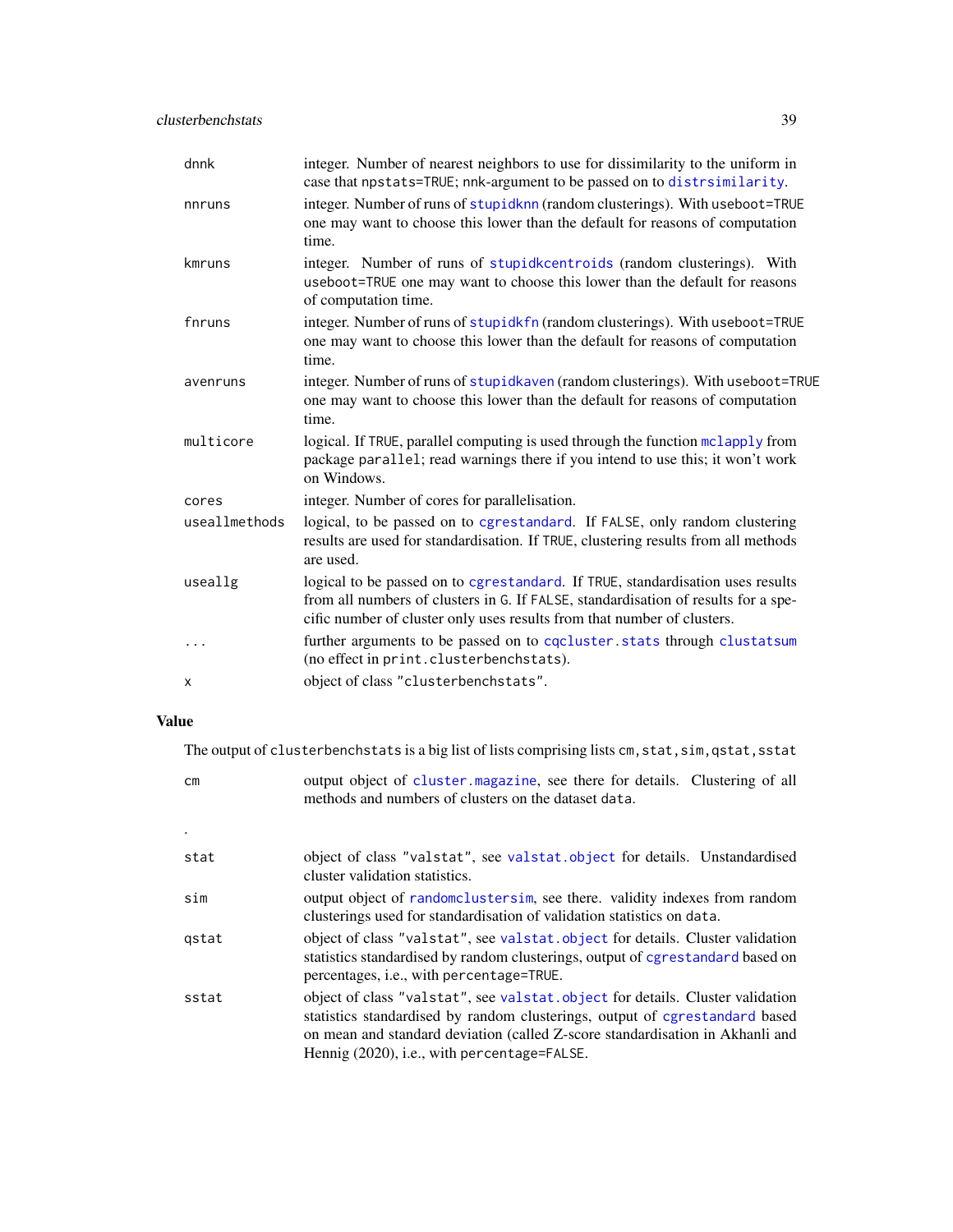This may require a lot of computing time and also memory for datasets that are not small, as most indexes require computation and storage of distances.

#### Author(s)

Christian Hennig <christian.hennig@unibo.it> [https://www.unibo.it/sitoweb/christian](https://www.unibo.it/sitoweb/christian.hennig/en/). [hennig/en/](https://www.unibo.it/sitoweb/christian.hennig/en/)

# References

Hennig, C. (2019) Cluster validation by measurement of clustering characteristics relevant to the user. In C. H. Skiadas (ed.) *Data Analysis and Applications 1: Clustering and Regression, Modelingestimating, Forecasting and Data Mining, Volume 2*, Wiley, New York 1-24, [https://arxiv.org/](https://arxiv.org/abs/1703.09282) [abs/1703.09282](https://arxiv.org/abs/1703.09282)

Akhanli, S. and Hennig, C. (2020) Calibrating and aggregating cluster validity indexes for contextadapted comparison of clusterings. *Statistics and Computing*, 30, 1523-1544, [https://link.](https://link.springer.com/article/10.1007/s11222-020-09958-2) [springer.com/article/10.1007/s11222-020-09958-2](https://link.springer.com/article/10.1007/s11222-020-09958-2), <https://arxiv.org/abs/2002.01822>

#### See Also

[valstat.object](#page-151-0), [cluster.magazine](#page-28-0), [kmeansCBI](#page-94-0), [cqcluster.stats](#page-50-0), [clustatsum](#page-25-0), [cgrestandard](#page-18-0)

## Examples

```
set.seed(20000)
 options(digits=3)
 face <- rFace(10,dMoNo=2,dNoEy=0,p=2)
 clustermethod=c("kmeansCBI","hclustCBI")
# A clustering method can be used more than once, with different
# parameters
 clustermethodpars <- list()
 clustermethodpars[[2]] <- list()
 clustermethodpars[[2]]$method <- "average"
# Last element of clustermethodpars needs to have an entry!
 methodname <- c("kmeans","average")
 cbs <- clusterbenchstats(face,G=2:3,clustermethod=clustermethod,
   methodname=methodname,distmethod=rep(FALSE,2),
   clustermethodpars=clustermethodpars,nnruns=1,kmruns=1,fnruns=1,avenruns=1)
 print(cbs)
 print(cbs$qstat,aggregate=TRUE,weights=c(1,0,0,0,0,1,0,1,0,1,0,1,0,0,1,1))
# The weights are weights for the validation statistics ordered as in
# cbs$qstat$statistics for computation of an aggregated index, see
# ?print.valstat.
# Now using bootstrap stability assessment as in Akhanli and Hennig (2020):
 bootclassif <- c("centroid","averagedist")
 cbsboot <- clusterbenchstats(face,G=2:3,clustermethod=clustermethod,
   methodname=methodname,distmethod=rep(FALSE,2),
   clustermethodpars=clustermethodpars,
```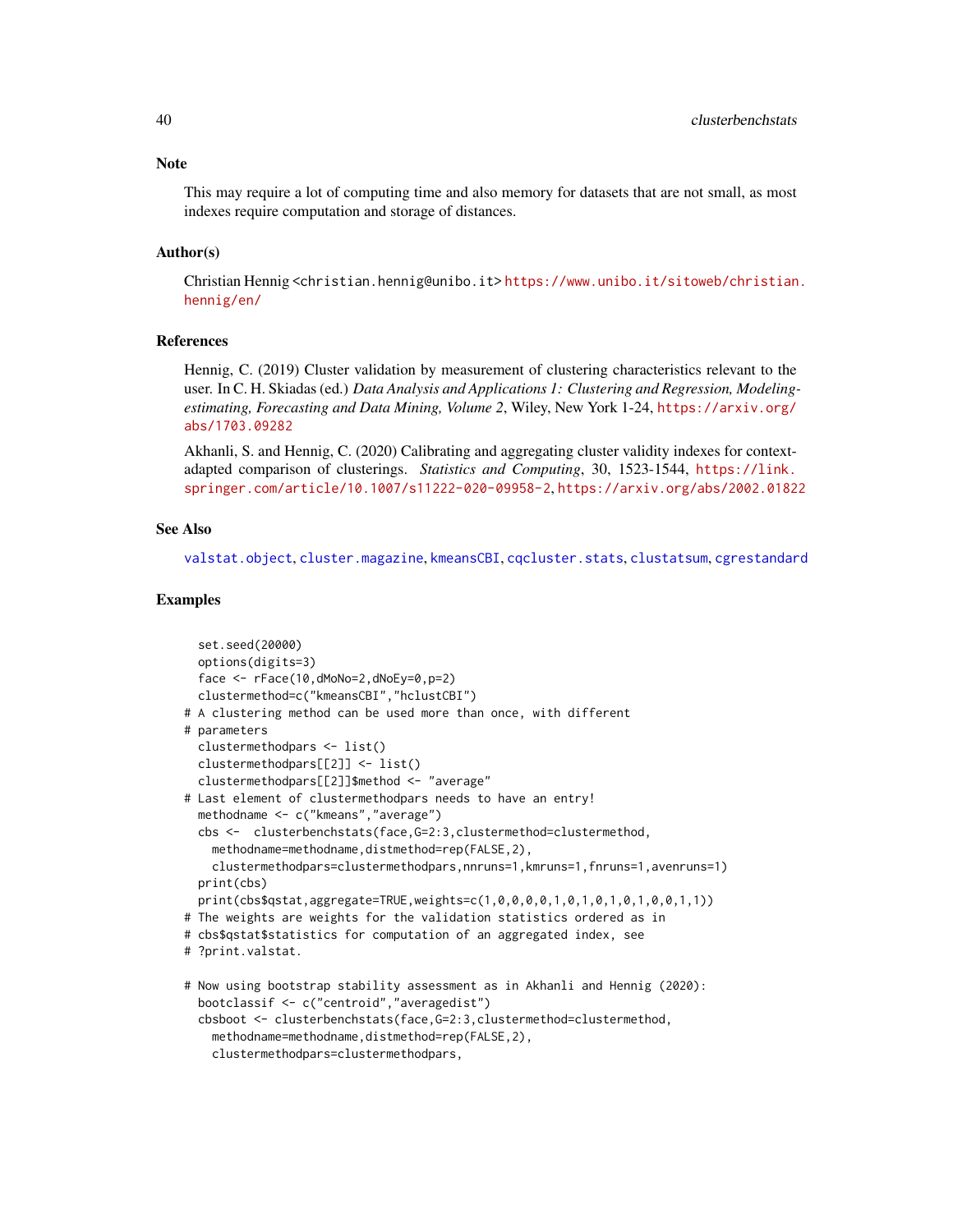```
useboot=TRUE,bootclassif=bootclassif,bootmethod="nselectboot",
   bootruns=2,nnruns=1,kmruns=1,fnruns=1,avenruns=1,useallg=TRUE)
 print(cbsboot)
## Not run:
# Index A1 in Akhanli and Hennig (2020) (need these weights choices):
 print(cbsboot$sstat,aggregate=TRUE,weights=c(1,0,0,0,0,0,0,0,0,0,0,1,0,0,0,1,0))
# Index A2 in Akhanli and Hennig (2020) (need these weights choices):
 print(cbsboot$sstat,aggregate=TRUE,weights=c(0,0,0,0,1,1,0,0,0,0,0,0,0,0,0,1,0))
## End(Not run)
# Results from nselectboot:
 plot(cbsboot$stat,cbsboot$sim,statistic="boot")
```
<span id="page-40-0"></span>clusterboot *Clusterwise cluster stability assessment by resampling*

### Description

Assessment of the clusterwise stability of a clustering of data, which can be cases\*variables or dissimilarity data. The data is resampled using several schemes (bootstrap, subsetting, jittering, replacement of points by noise) and the Jaccard similarities of the original clusters to the most similar clusters in the resampled data are computed. The mean over these similarities is used as an index of the stability of a cluster (other statistics can be computed as well). The methods are described in Hennig (2007).

clusterboot is an integrated function that computes the clustering as well, using interface functions for various clustering methods implemented in R (several interface functions are provided, but you can implement further ones for your favourite clustering method). See the documentation of the input parameter clustermethod below.

Quite general clustering methods are possible, i.e. methods estimating or fixing the number of clusters, methods producing overlapping clusters or not assigning all cases to clusters (but declaring them as "noise"). Fuzzy clusterings cannot be processed and have to be transformed to crisp clusterings by the interface function.

#### Usage

```
clusterboot(data,B=100, distances=(inherits(data, "dist")),
                        bootmethod="boot",
                        bscompare=TRUE,
                        multipleboot=FALSE,
                        jittertuning=0.05, noisetuning=c(0.05,4),
                        subtuning=floor(nrow(data)/2),
                        clustermethod,noisemethod=FALSE,count=TRUE,
                        showplots=FALSE,dissolution=0.5,
                        recover=0.75,seed=NULL,datatomatrix=TRUE,...)
```
## S3 method for class 'clboot'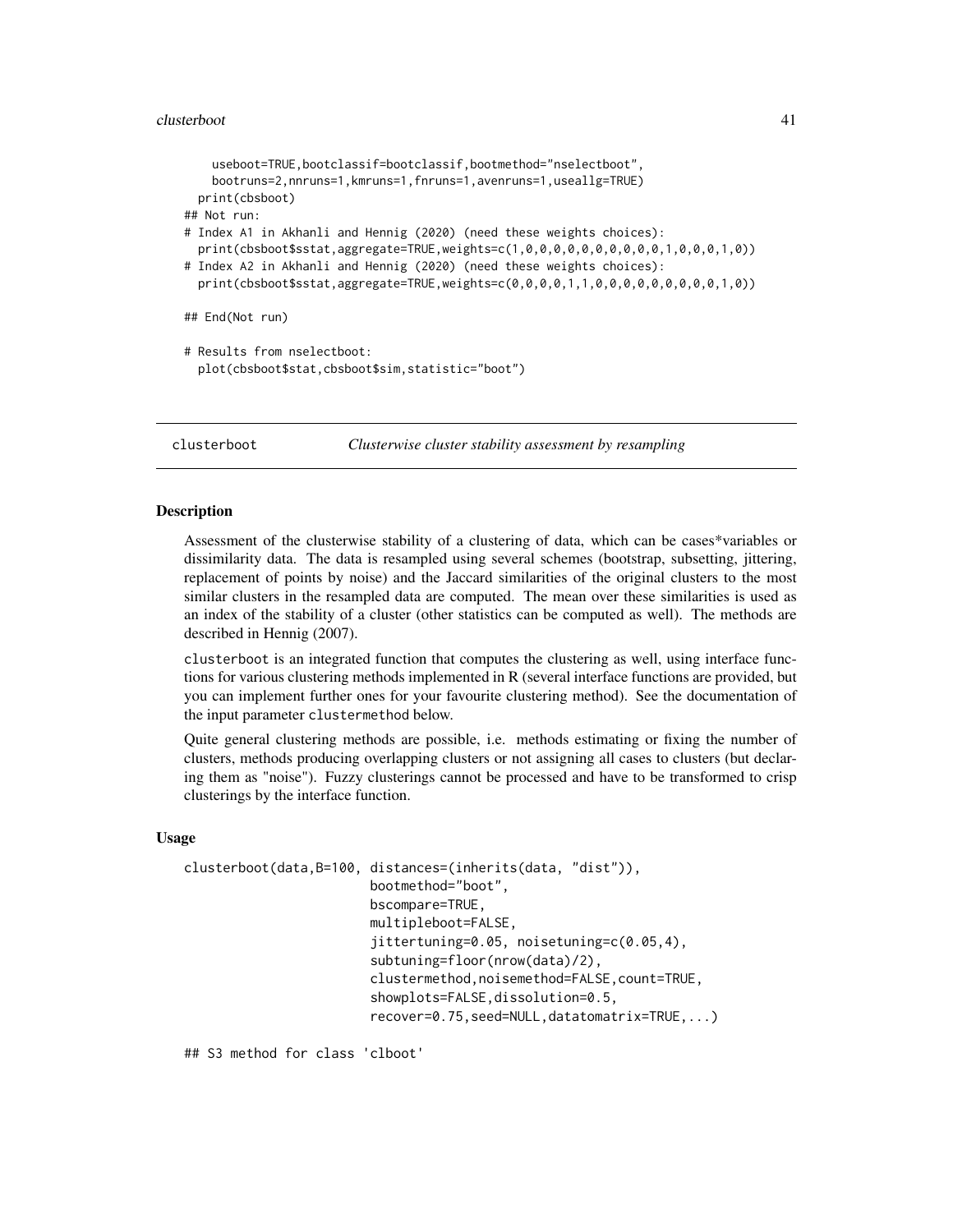```
print(x,statistics=c("mean","dissolution","recovery"),...)
```

```
## S3 method for class 'clboot'
plot(x,xlim=c(0,1),breaks=seq(0,1,by=0.05),...)
```
# Arguments

| data         | by default something that can be coerced into a (numerical) matrix (data frames<br>with non-numerical data are allowed when using datatomatrix=FALSE, see be-<br>low). The data matrix - either an n*p-data matrix (or data frame) or an n*n-<br>dissimilarity matrix (or dist-object).                                                                                                                                                                                                                                                                                                       |
|--------------|-----------------------------------------------------------------------------------------------------------------------------------------------------------------------------------------------------------------------------------------------------------------------------------------------------------------------------------------------------------------------------------------------------------------------------------------------------------------------------------------------------------------------------------------------------------------------------------------------|
| B            | integer. Number of resampling runs for each scheme, see bootmethod.                                                                                                                                                                                                                                                                                                                                                                                                                                                                                                                           |
| distances    | logical. If TRUE, the data is interpreted as dissimilarity matrix. If data is a<br>dist-object, distances=TRUE automatically, otherwise distances=FALSE by<br>default. This means that you have to set it to TRUE manually if data is a dissim-<br>ilarity matrix.                                                                                                                                                                                                                                                                                                                            |
| bootmethod   | vector of strings, defining the methods used for resampling. Possible methods:<br>"boot": nonparametric bootstrap (precise behaviour is controlled by parameters<br>bscompare and multipleboot).                                                                                                                                                                                                                                                                                                                                                                                              |
|              | "subset": selecting random subsets from the dataset. Size determined by<br>subtuning.                                                                                                                                                                                                                                                                                                                                                                                                                                                                                                         |
|              | "noise": replacing a certain percentage of the points by random noise, see<br>noisetuning.                                                                                                                                                                                                                                                                                                                                                                                                                                                                                                    |
|              | "jitter" add random noise to all points, see jittertuning. (This didn't per-<br>form well in Hennig (2007), but you may want to get your own experience.)                                                                                                                                                                                                                                                                                                                                                                                                                                     |
|              | "bojit" nonparametric bootstrap first, and then adding noise to the points, see<br>jittertuning.                                                                                                                                                                                                                                                                                                                                                                                                                                                                                              |
|              | Important: only the methods "boot" and "subset" work with dissimilarity<br>data, or if datatomatrix=FALSE!                                                                                                                                                                                                                                                                                                                                                                                                                                                                                    |
|              | The results in Hennig (2007) indicate that "boot" is generally informative and<br>often quite similar to "subset" and "bojit", while "noise" sometimes pro-<br>vides different information. Therefore the default (for distances=FALSE) is to<br>use "boot" and "noise". However, some clustering methods may have prob-<br>lems with multiple points, which can be solved by using "bojit" or "subset"<br>instead of "boot" or by multipleboot=FALSE below.                                                                                                                                  |
| bscompare    | logical. If TRUE, multiple points in the bootstrap sample are taken into account to<br>compute the Jaccard similarity to the original clusters (which are represented by<br>their "bootstrap versions", i.e., the points of the original cluster which also occur<br>in the bootstrap sample). If a point was drawn more than once, it is in the "boot-<br>strap version" of the original cluster more than once, too, if bscompare=TRUE.<br>Otherwise multiple points are ignored for the computation of the Jaccard simi-<br>larities. If multipleboot=FALSE, it doesn't make a difference. |
| multipleboot | logical. If FALSE, all points drawn more than once in the bootstrap draw are only<br>used once in the bootstrap samples.                                                                                                                                                                                                                                                                                                                                                                                                                                                                      |
| jittertuning | positive numeric. Tuning for the "jitter"-method. The noise distribution for<br>jittering is a normal distribution with zero mean. The covariance matrix has the                                                                                                                                                                                                                                                                                                                                                                                                                              |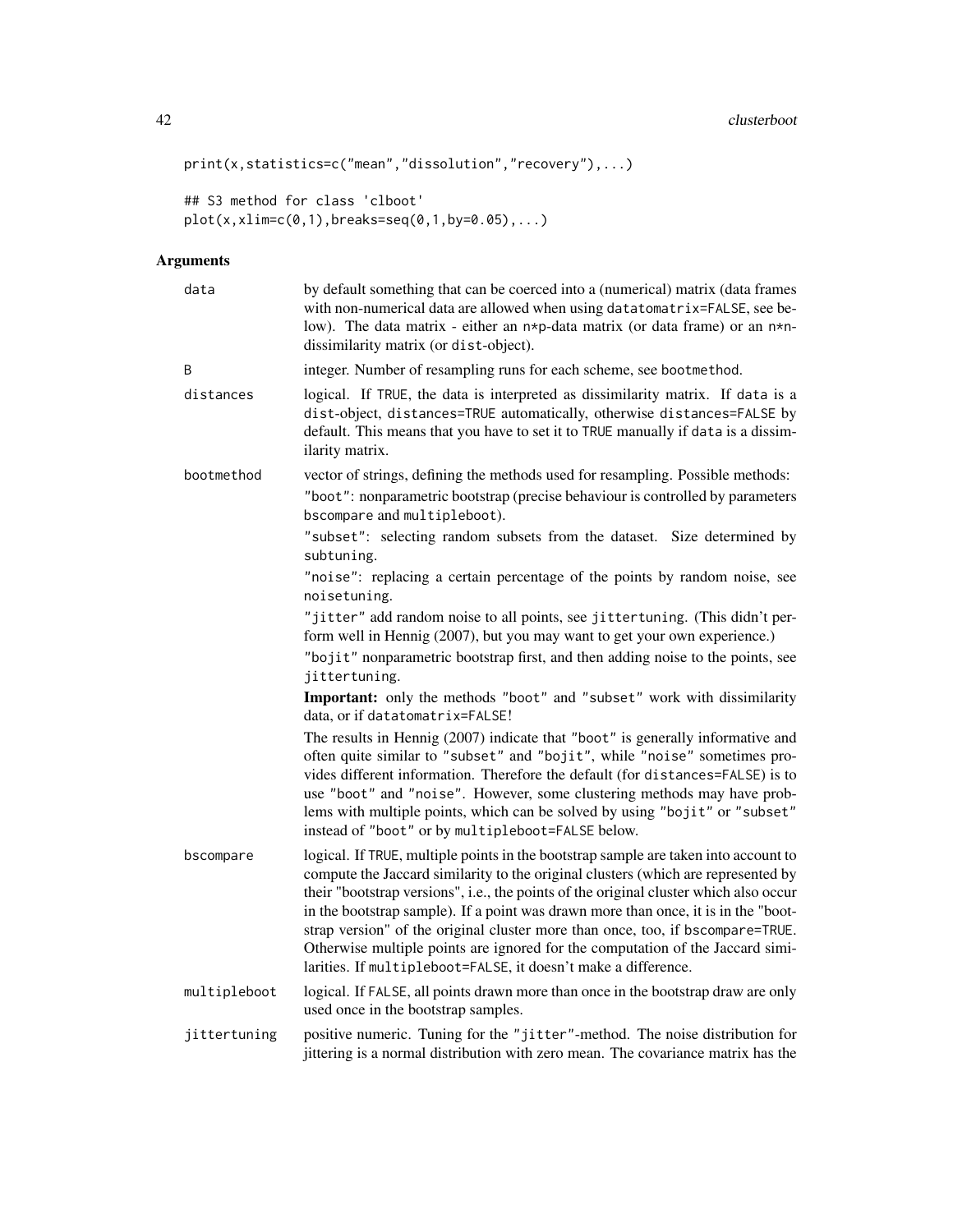|               | same Eigenvectors as that of the original data set, but the standard deviation<br>along the principal directions is determined by the jittertuning-quantile of<br>the distances between neighboring points projected along these directions.                                                                                                                                                                                                                                                                                                                                                                                                                 |
|---------------|--------------------------------------------------------------------------------------------------------------------------------------------------------------------------------------------------------------------------------------------------------------------------------------------------------------------------------------------------------------------------------------------------------------------------------------------------------------------------------------------------------------------------------------------------------------------------------------------------------------------------------------------------------------|
| noisetuning   | A vector of two positive numerics. Tuning for the "noise"-method. The first<br>component determines the probability that a point is replaced by noise. Noise<br>is generated by a uniform distribution on a hyperrectangle along the principal di-<br>rections of the original data set, ranging from -noisetuning[2] to noisetuning[2]<br>times the standard deviation of the data set along the respective direction. Note<br>that only points not replaced by noise are considered for the computation of<br>Jaccard similarities.                                                                                                                        |
| subtuning     | integer. Size of subsets for "subset".                                                                                                                                                                                                                                                                                                                                                                                                                                                                                                                                                                                                                       |
| clustermethod | an interface function (the function name, not a string containing the name, has<br>to be provided!). This defines the clustering method. See the "Details"-section<br>for a list of available interface functions and guidelines how to write your own<br>ones.                                                                                                                                                                                                                                                                                                                                                                                              |
| noisemethod   | logical. If TRUE, the last cluster is regarded as "noise cluster", which means that<br>for computing the Jaccard similarity, it is not treated as a cluster. The noise<br>cluster of the original clustering is only compared with the noise cluster of the<br>clustering of the resampled data. This means that in the clusterboot-output<br>(and plot), if points were assigned to the noise cluster, the last cluster number<br>refers to it, and its Jaccard similarity values refer to comparisons with estimated<br>noise components in resampled datasets only. (Some cluster methods such as<br>tclust and mclustBIC produce such noise components.) |
| count         | logical. If TRUE, the resampling runs are counted on the screen.                                                                                                                                                                                                                                                                                                                                                                                                                                                                                                                                                                                             |
| showplots     | logical. If TRUE, a plot of the first two dimensions of the resampled data set (or<br>the classical MDS solution for dissimilarity data) is shown for every resampling<br>run. The last plot shows the original data set. Ignored if datatomatrix=FALSE.                                                                                                                                                                                                                                                                                                                                                                                                     |
| dissolution   | numeric between 0 and 1. If the Jaccard similarity between the resampling ver-<br>sion of the original cluster and the most similar cluster on the resampled data is<br>smaller or equal to this value, the cluster is considered as "dissolved". Numbers<br>of dissolved clusters are recorded.                                                                                                                                                                                                                                                                                                                                                             |
| recover       | numeric between 0 and 1. If the Jaccard similarity between the resampling ver-<br>sion of the original cluster and the most similar cluster on the resampled data<br>is larger than this value, the cluster is considered as "successfully recovered".<br>Numbers of recovered clusters are recorded.                                                                                                                                                                                                                                                                                                                                                        |
| seed          | integer. Seed for random generator (fed into set. seed) to make results repro-<br>ducible. If NULL, results depend on chance.                                                                                                                                                                                                                                                                                                                                                                                                                                                                                                                                |
| datatomatrix  | logical. If TRUE, data is coerced into a (numerical) matrix at the start of clusterboot.<br>FALSE may be chosen for mixed type data including e.g. categorical factors (as-<br>suming that the chosen clustermethod allows for this). This disables some<br>features of clusterboot, see parameters bootmethod and showplots.                                                                                                                                                                                                                                                                                                                                |
|               | additional parameters for the clustermethods called by clusterboot. No effect<br>in print.clboot and plot.clboot.                                                                                                                                                                                                                                                                                                                                                                                                                                                                                                                                            |
| х             | object of class clboot.                                                                                                                                                                                                                                                                                                                                                                                                                                                                                                                                                                                                                                      |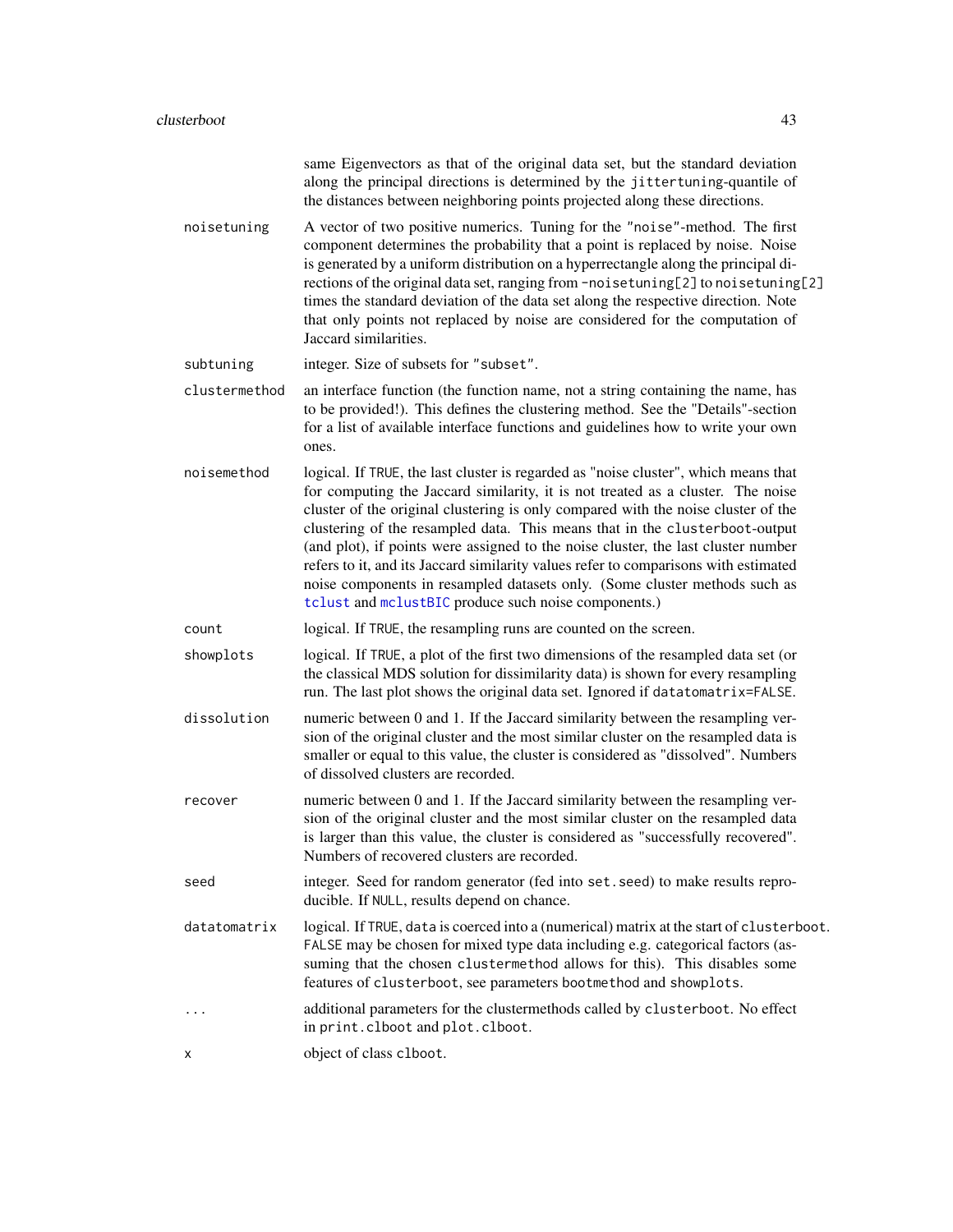| statistics | specifies in print. clboot, which of the three clusterwise Jaccard similarity<br>statistics "mean", "dissolution" (number of times the cluster has been dis-<br>solved) and "recovery" (number of times a cluster has been successfully re-<br>covered) is printed. |
|------------|---------------------------------------------------------------------------------------------------------------------------------------------------------------------------------------------------------------------------------------------------------------------|
| xlim       | transferred to hist.                                                                                                                                                                                                                                                |
| breaks     | transferred to hist.                                                                                                                                                                                                                                                |
|            |                                                                                                                                                                                                                                                                     |

# Details

Here are some guidelines for interpretation. There is some theoretical justification to consider a Jaccard similarity value smaller or equal to 0.5 as an indication of a "dissolved cluster", see Hennig (2008). Generally, a valid, stable cluster should yield a mean Jaccard similarity value of 0.75 or more. Between 0.6 and 0.75, clusters may be considered as indicating patterns in the data, but which points exactly should belong to these clusters is highly doubtful. Below average Jaccard values of 0.6, clusters should not be trusted. "Highly stable" clusters should yield average Jaccard similarities of 0.85 and above. All of this refers to bootstrap; for the other resampling schemes it depends on the tuning constants, though their default values should grant similar interpretations in most cases.

While B=100 is recommended, smaller run numbers could give quite informative results as well, if computation times become too high.

Note that the stability of a cluster is assessed, but stability is not the only important validity criterion - clusters obtained by very inflexible clustering methods may be stable but not valid, as discussed in Hennig (2007). See [plotcluster](#page-127-0) for graphical cluster validation.

Information about interface functions for clustering methods:

The following interface functions are currently implemented (in the present package; note that almost all of these functions require the specification of some control parameters, so if you use one of them, look up their common help page [kmeansCBI](#page-94-0)) first:

- [kmeans](#page-0-0)CBI an interface to the function kmeans for k-means clustering. This assumes a cases\*variables matrix as input.
- hclustCBI an interface to the function hclust for agglomerative hierarchical clustering with optional noise cluster. This function produces a partition and assumes a cases\*variables matrix as input.
- hclusttreeCBI an interface to the function hclust for agglomerative hierarchical clustering. This function produces a tree (not only a partition; therefore the number of clusters can be huge!) and assumes a cases\*variables matrix as input.
- disthclustCBI an interface to the function hclust for agglomerative hierarchical clustering with optional noise cluster. This function produces a partition and assumes a dissimilarity matrix as input.
- **noisemclustCBI** an interface to the function [mclustBIC](#page-0-0) for normal mixture model based clustering. This assumes a cases\*variables matrix as input. Warning: [mclustBIC](#page-0-0) sometimes has problems with multiple points. It is recommended to use this only together with multipleboot=FALSE.
- distrioisemclustCBI an interface to the function [mclustBIC](#page-0-0) for normal mixture model based clustering. This assumes a dissimilarity matrix as input and generates a data matrix by multidimensional scaling first. Warning: [mclustBIC](#page-0-0) sometimes has problems with multiple points. It is recommended to use this only together with multipleboot=FALSE.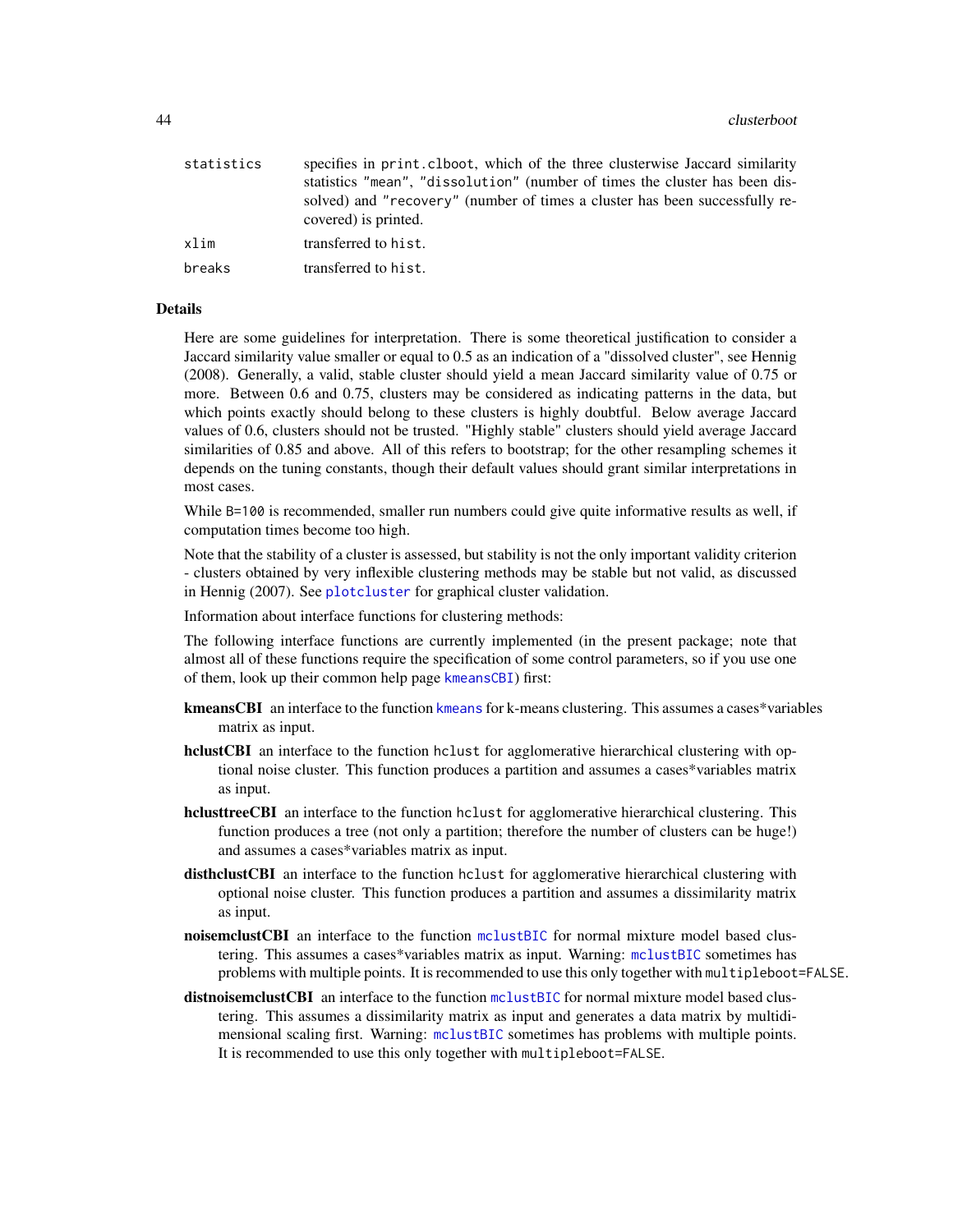- claraCBI an interface to the functions [pam](#page-0-0) and [clara](#page-0-0) for partitioning around medoids. This can be used with cases\*variables as well as dissimilarity matrices as input.
- pamkCBI an interface to the function [pamk](#page-121-0) for partitioning around medoids. The number of cluster is estimated by the average silhouette width. This can be used with cases\*variables as well as dissimilarity matrices as input.
- tclustCBI an interface to the function tclust in the tclust library for trimmed Gaussian clustering. This assumes a cases\*variables matrix as input. Note that this function is not currently provided because the tclust package is only available in the CRAN archives, but the code is in the Examples-section of the [kmeansCBI](#page-94-0)-help page.
- [dbscan](#page-58-0)CBI an interface to the function dbscan for density based clustering. This can be used with cases\*variables as well as dissimilarity matrices as input..
- mahalCBI an interface to the function [fixmahal](#page-76-0) for fixed point clustering. This assumes a cases\*variables matrix as input.
- **mergenormCBI** an interface to the function [mergenormals](#page-107-0) for clustering by merging Gaussian mixture components.
- [specc](#page-0-0)CBI an interface to the function specc for spectral clustering.

You can write your own interface function. The first argument of an interface function should preferably be a data matrix (of class "matrix", but it may be a symmetrical dissimilarity matrix). It can be a data frame, but this restricts some of the functionality of clusterboot, see above. Further arguments can be tuning constants for the clustering method. The output of an interface function should be a list containing (at least) the following components:

- result clustering result, usually a list with the full output of the clustering method (the precise format doesn't matter); whatever you want to use later.
- nc number of clusters. If some points don't belong to any cluster but are declared as "noise", nc includes the noise cluster, and there should be another component nccl, being the number of clusters not including the noise cluster (note that it is not mandatory to define a noise component if not all points are assigned to clusters, but if you do it, the stability of the noise cluster is assessed as well.)
- clusterlist this is a list consisting of a logical vectors of length of the number of data points (n) for each cluster, indicating whether a point is a member of this cluster (TRUE) or not. If a noise cluster is included, it should always be the last vector in this list.
- partition an integer vector of length n, partitioning the data. If the method produces a partition, it should be the clustering. This component is only used for plots, so you could do something like rep(1,n) for non-partitioning methods. If a noise cluster is included, nc=nccl+1 and the noise cluster is cluster no. nc.
- clustermethod a string indicating the clustering method.

#### Value

clusterboot returns an object of class "clboot", which is a list with components result, partition, nc, clustermethod,

result clustering result; full output of the selected clustermethod for the original data set. partition partition parameter of the selected clustermethod (note that this is only meaningful for partitioning clustering methods).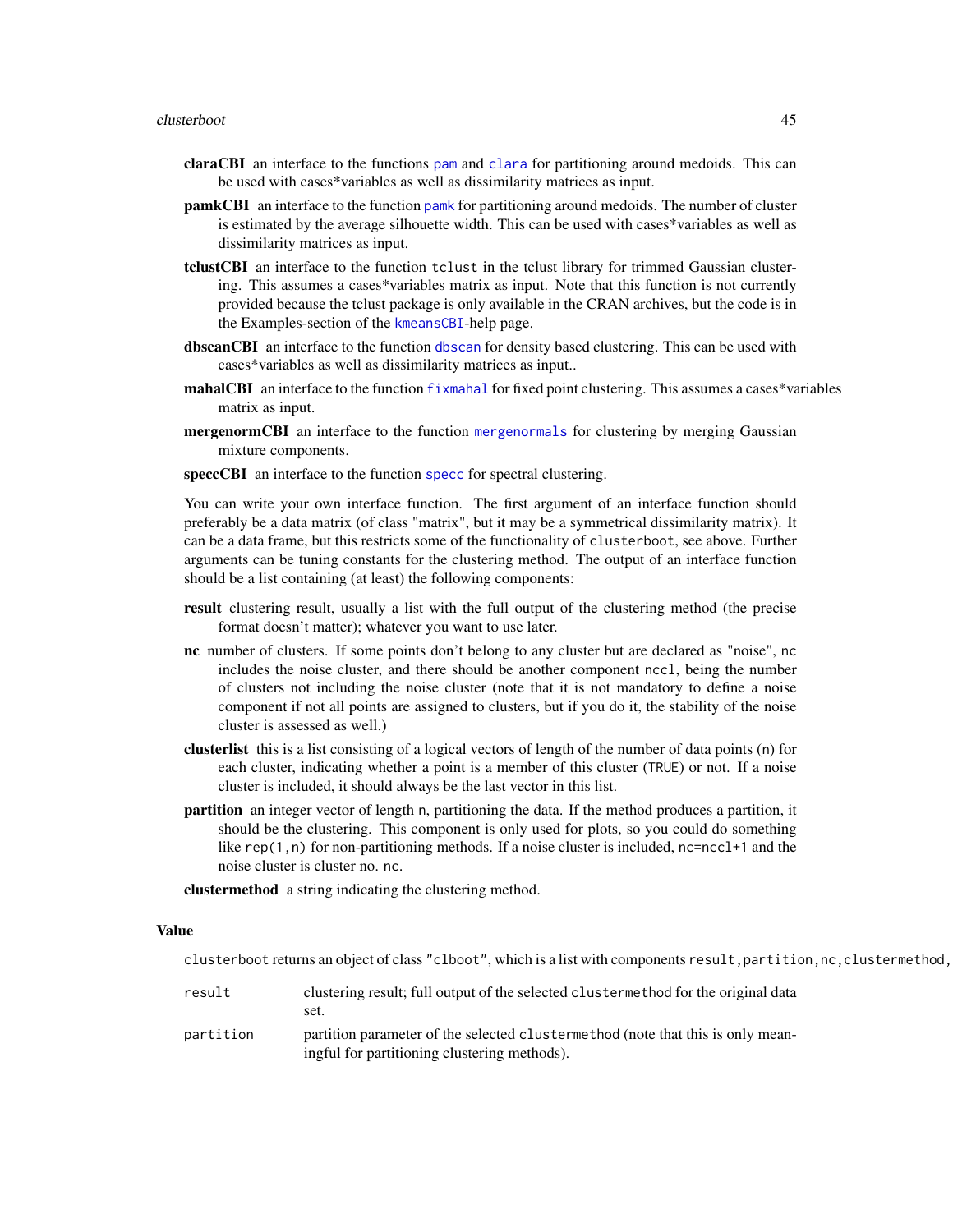#### 46 clusterboot and the contract of the contract of the contract of the clusterboot clusterboot clusterboot  $\sim$

| nc                             | number of clusters in original data (including noise component if noi semethod=TRUE).                                                                |
|--------------------------------|------------------------------------------------------------------------------------------------------------------------------------------------------|
| nccl                           | number of clusters in original data (not including noise component if noi semethod=TRUE).                                                            |
|                                | clustermethod, B, noisemethod, bootmethod, multipleboot, dissolution, recover                                                                        |
|                                | input parameters, see above.                                                                                                                         |
| bootresult                     | matrix of Jaccard similarities for bootmethod="boot". Rows correspond to<br>clusters in the original data set. Columns correspond to bootstrap runs. |
| bootmean                       | clusterwise means of the bootresult.                                                                                                                 |
| bootbrd                        | clusterwise number of times a cluster has been dissolved.                                                                                            |
| bootrecover                    | clusterwise number of times a cluster has been successfully recovered.                                                                               |
| subsetresult, subsetmean, etc. |                                                                                                                                                      |
|                                | same as bootresult, bootmean, etc., but for the other resampling methods.                                                                            |

## Author(s)

Christian Hennig <christian.hennig@unibo.it> [https://www.unibo.it/sitoweb/christian](https://www.unibo.it/sitoweb/christian.hennig/en/). [hennig/en/](https://www.unibo.it/sitoweb/christian.hennig/en/)

# References

Hennig, C. (2007) Cluster-wise assessment of cluster stability. *Computational Statistics and Data Analysis*, 52, 258-271.

Hennig, C. (2008) Dissolution point and isolation robustness: robustness criteria for general cluster analysis methods. *Journal of Multivariate Analysis* 99, 1154-1176.

## See Also

[dist](#page-0-0), interface functions: [kmeansCBI](#page-94-0), [hclustCBI](#page-94-1), [hclusttreeCBI](#page-94-1), [disthclustCBI](#page-94-1), [noisemclustCBI](#page-94-1), [distnoisemclustCBI](#page-94-1), [claraCBI](#page-94-1), [pamkCBI](#page-94-1), [dbscanCBI](#page-94-1), [mahalCBI](#page-94-1)

# Examples

```
options(digits=3)
set.seed(20000)
face \leq rFace(50,dMoNo=2,dNoEy=0,p=2)
cf1 <- clusterboot(face,B=3,bootmethod=
        c("boot","noise","jitter"),clustermethod=kmeansCBI,
        krange=5,seed=15555)
print(cf1)
plot(cf1)
cf2 <- clusterboot(dist(face),B=3,bootmethod=
        "subset",clustermethod=disthclustCBI,
        k=5, cut="number", method="average", showplots=TRUE, seed=15555)
print(cf2)
d1 <- c("a","b","a","c")
d2 <- c("a","a","a","b")
dx <- as.data.frame(cbind(d1,d2))
```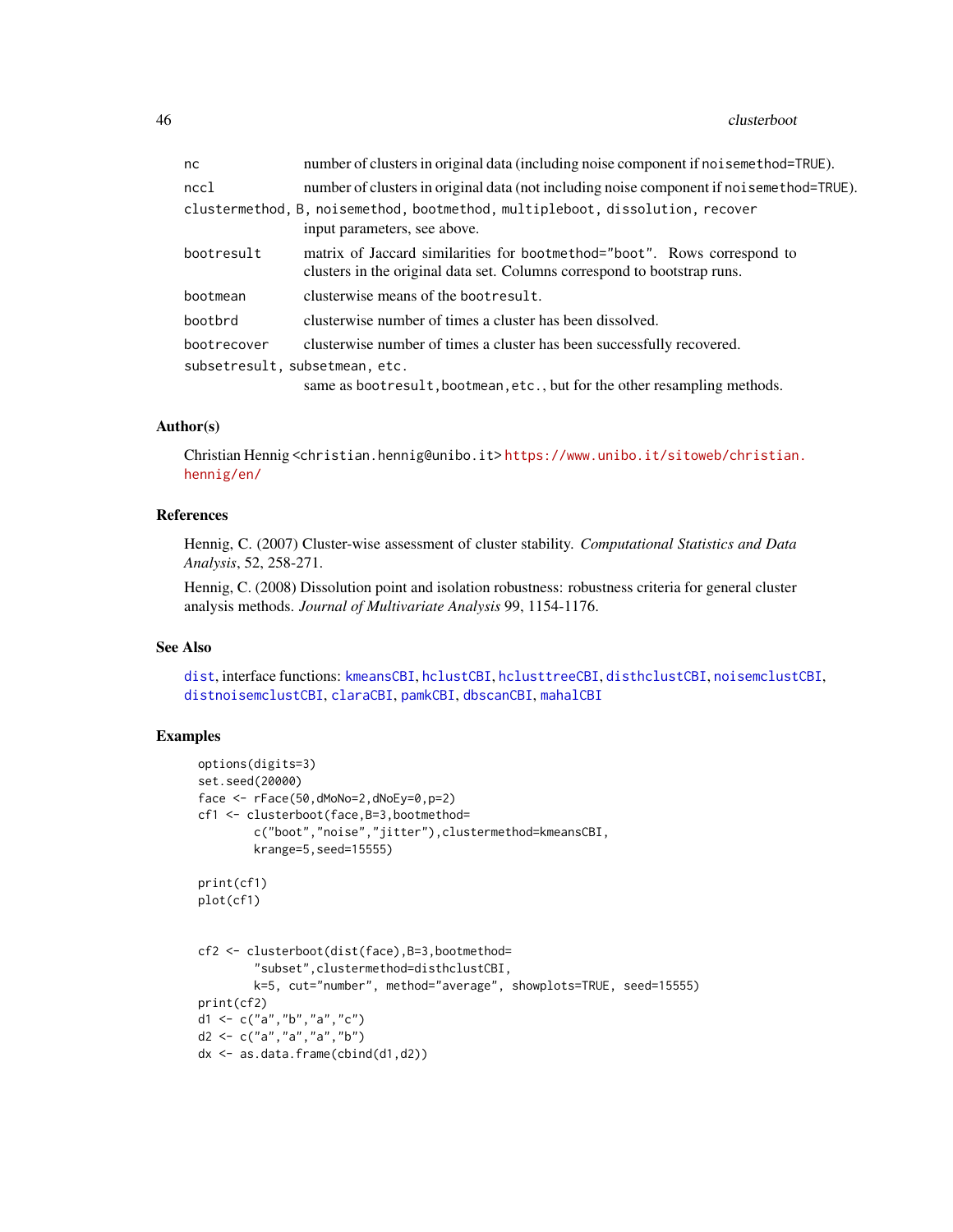#### cmahal and the contract of the contract of the contract of the contract of the contract of the contract of the contract of the contract of the contract of the contract of the contract of the contract of the contract of the

```
cpx <- clusterboot(dx,k=2,B=10,clustermethod=claraCBI,
        multipleboot=TRUE,usepam=TRUE,datatomatrix=FALSE)
print(cpx)
```
cmahal *Generation of tuning constant for Mahalanobis fixed point clusters.*

# **Description**

Generates tuning constants ca for [fixmahal](#page-76-0) dependent on the number of points and variables of the current fixed point cluster (FPC).

This is experimental and only thought for use in [fixmahal](#page-76-0).

## Usage

cmahal(n, p, nmin, cmin, nc1, c1 = cmin,  $q = 1$ )

#### Arguments

| n              | positive integer. Number of points.                                                                                                   |
|----------------|---------------------------------------------------------------------------------------------------------------------------------------|
| p              | positive integer. Number of variables.                                                                                                |
| nmin           | integer larger than 1. Smallest number of points for which ca is computed. For<br>smaller FPC sizes, ca is set to the value for nmin. |
| cmin           | positive number. Minimum value for ca.                                                                                                |
| nc1            | positive integer. Number of points at which ca=c1.                                                                                    |
| c <sub>1</sub> | positive numeric. Tuning constant for cmahal. Value for ca for FPC size equal<br>to nc1.                                              |
| q              | numeric between 0 and 1. 1 for steepest possible descent of ca as function of<br>the FPC size. Should presumably always be 1.         |

## Details

Some experiments suggest that the tuning constant ca should decrease with increasing FPC size and increase with increasing p in [fixmahal](#page-76-0). This is to prevent too small meaningless FPCs while maintaining the significant larger ones. cmahal with q=1 computes ca in such a way that as long as ca>cmin, the decrease in n is as steep as possible in order to maintain the validity of the convergence theorem in Hennig and Christlieb (2002).

## Value

A numeric vector of length n, giving the values for ca for all FPC sizes smaller or equal to n.

## Author(s)

Christian Hennig <christian.hennig@unibo.it> [https://www.unibo.it/sitoweb/christian](https://www.unibo.it/sitoweb/christian.hennig/en/). [hennig/en/](https://www.unibo.it/sitoweb/christian.hennig/en/)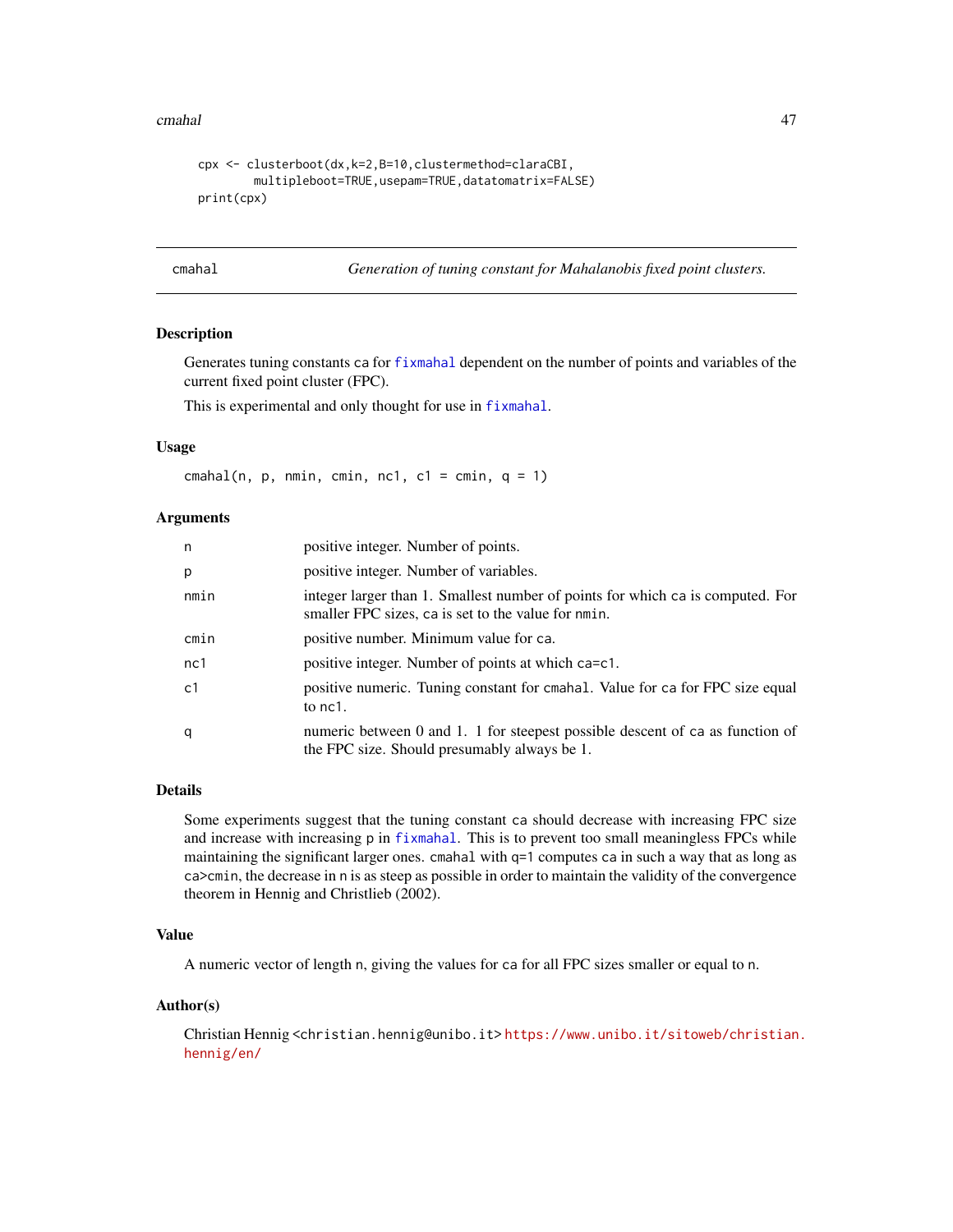#### References

Hennig, C. and Christlieb, N. (2002) Validating visual clusters in large datasets: Fixed point clusters of spectral features, *Computational Statistics and Data Analysis* 40, 723-739.

### See Also

[fixmahal](#page-76-0)

## Examples

```
plot(1:100,cmahal(100,3,nmin=5,cmin=qchisq(0.99,3),nc1=90),
     xlab="FPC size", ylab="cmahal")
```
con.comp *Connectivity components of an undirected graph*

#### **Description**

Computes the connectivity components of an undirected graph from a matrix giving the edges.

#### Usage

```
con.comp(comat)
```
#### Arguments

comat a symmetric logical or 0-1 matrix, where comat  $[i, j]$ =TRUE means that there is an edge between vertices i and j. The diagonal is ignored.

## **Details**

The "depth-first search" algorithm of Cormen, Leiserson and Rivest (1990, p. 477) is used.

### Value

An integer vector, giving the number of the connectivity component for each vertice.

#### Author(s)

Christian Hennig <christian.hennig@unibo.it> [https://www.unibo.it/sitoweb/christian](https://www.unibo.it/sitoweb/christian.hennig/en/). [hennig/en/](https://www.unibo.it/sitoweb/christian.hennig/en/)

## References

Cormen, T. H., Leiserson, C. E. and Rivest, R. L. (1990), *Introduction to Algorithms*, Cambridge: MIT Press.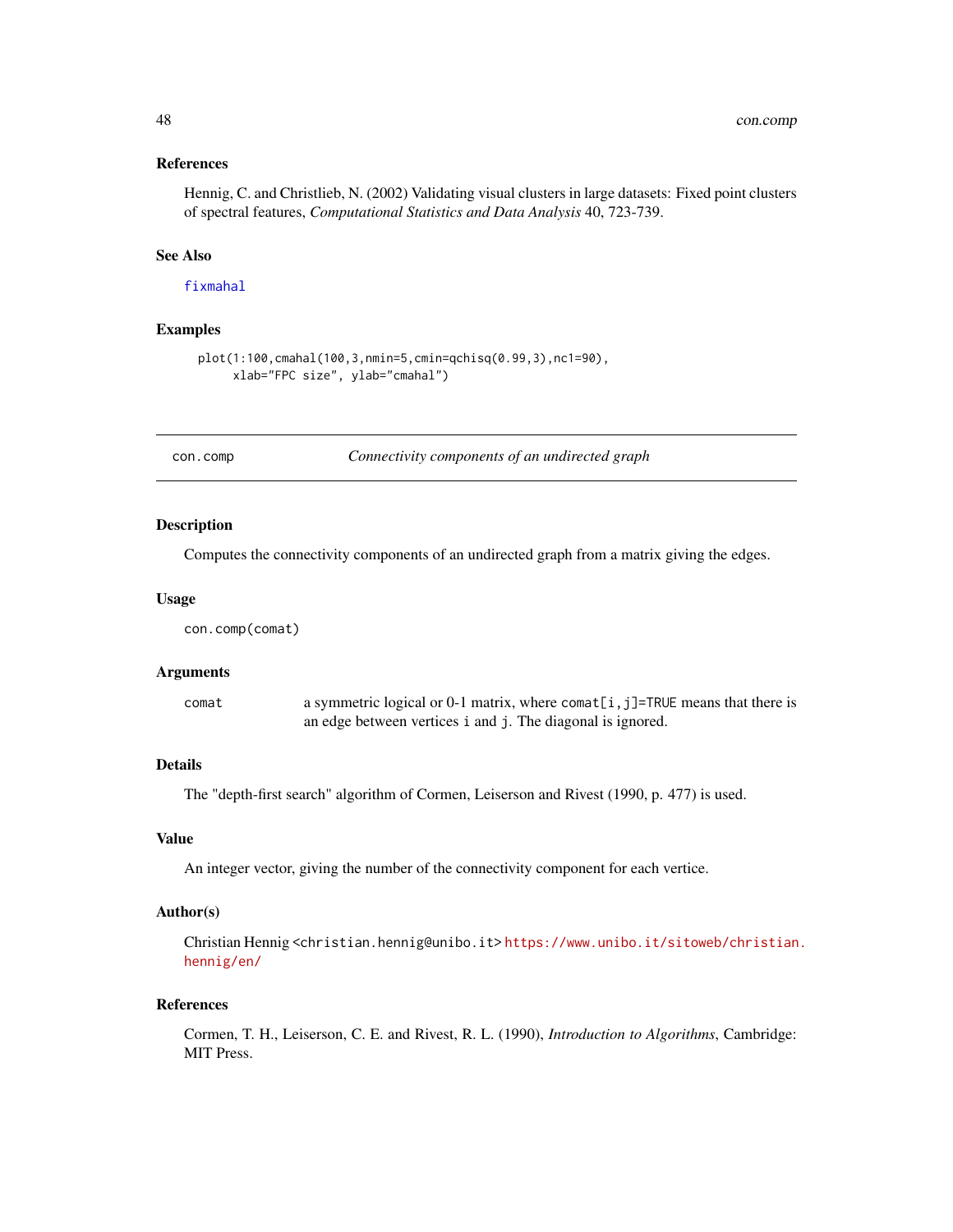#### confusion and the confusion of the confusion of the confusion of the confusion of the confusion of the confusion of the confusion of the confusion of the confusion of the confusion of the confusion of the confusion of the

# See Also

[hclust](#page-0-0), [cutree](#page-0-0) for cutted single linkage trees (often equivalent).

# Examples

```
set.seed(1000)
x < - rnorm(20)m <- matrix(0,nrow=20,ncol=20)
for(i in 1:20)
  for(j in 1:20)
    m[i,j] \leftarrow abs(x[i]-x[j])d <- m < 0.2cc < - \text{con.comp}(d)max(cc) # number of connectivity components
plot(x,cc)
# The same should be produced by
# cutree(hclust(as.dist(m),method="single"),h=0.2).
```
confusion *Misclassification probabilities in mixtures*

## Description

Estimates a misclassification probability in a mixture distribution between two mixture components from estimated posterior probabilities regardless of component parameters, see Hennig (2010).

### Usage

```
confusion(z,pro,i,j,adjustprobs=FALSE)
```
#### Arguments

|             | matrix of posterior probabilities for observations (rows) to belong to mixture<br>components (columns), so entries need to sum up to 1 for each row.         |
|-------------|--------------------------------------------------------------------------------------------------------------------------------------------------------------|
| pro         | vector of component proportions, need to sum up to 1.                                                                                                        |
|             | integer. Component number.                                                                                                                                   |
|             | integer. Component number.                                                                                                                                   |
| adjustprobs | logical. If TRUE, probabilities are initially standardised so that those for compo-<br>nents i and j add up to one (i.e., if they were the only components). |

## Value

Estimated probability that an observation generated by component j is classified to component i by maximum a posteriori rule.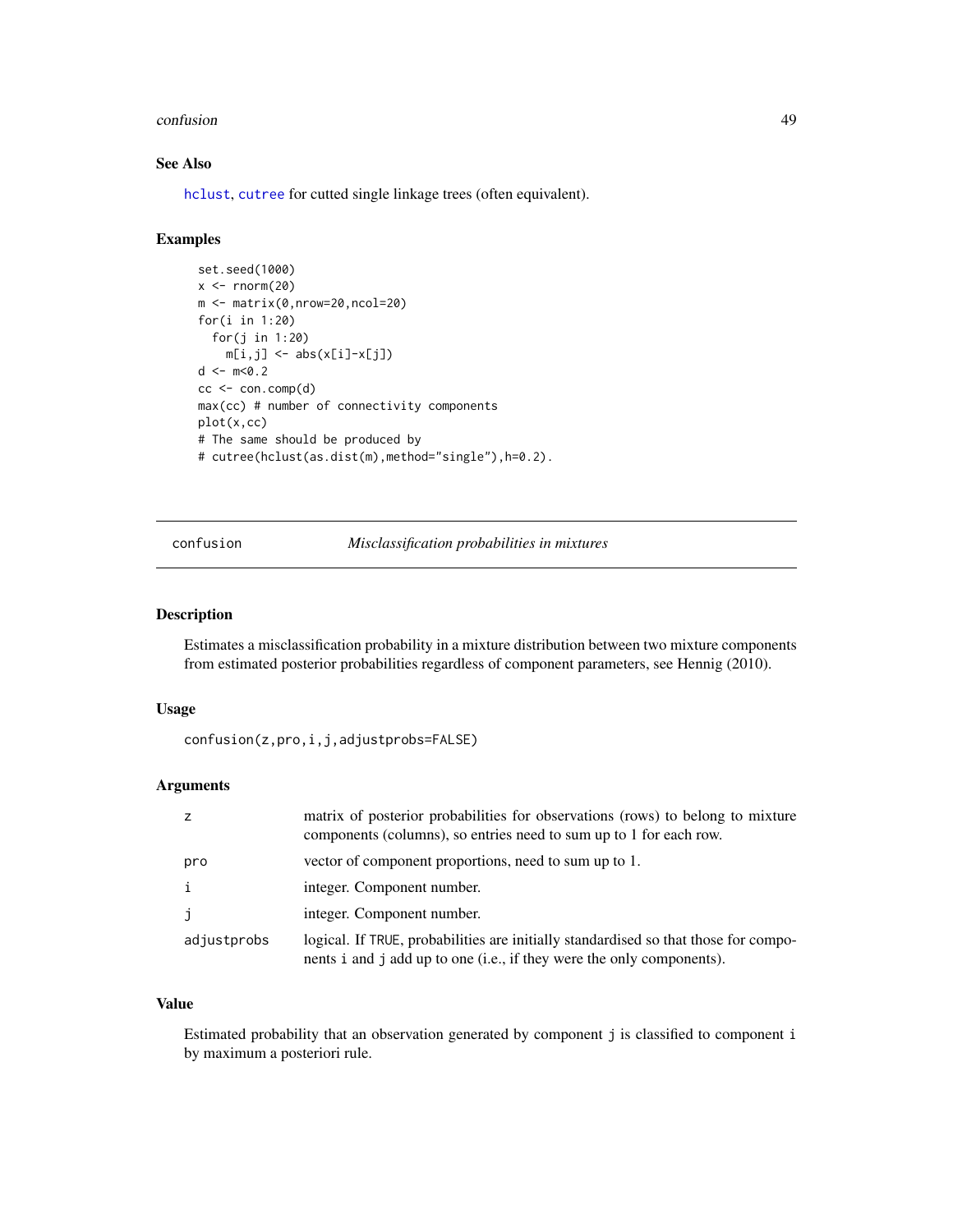### Author(s)

Christian Hennig <christian.hennig@unibo.it> [https://www.unibo.it/sitoweb/christian](https://www.unibo.it/sitoweb/christian.hennig/en/). [hennig/en/](https://www.unibo.it/sitoweb/christian.hennig/en/)

## References

Hennig, C. (2010) Methods for merging Gaussian mixture components, *Advances in Data Analysis and Classification*, 4, 3-34.

#### Examples

```
set.seed(12345)
m <- rpois(20,lambda=5)
dim(m) <-c(5,4)pro <- apply(m,2,sum)
pro <- pro/sum(pro)
m < -m/apply(m,1,sum)round(confusion(m,pro,1,2),digits=2)
```
cov.wml *Weighted Covariance Matrices (Maximum Likelihood)*

## Description

Returns a list containing estimates of the weighted covariance matrix and the mean of the data, and optionally of the (weighted) correlation matrix. The covariance matrix is divided by the sum of the weights, corresponding to n and the ML-estimator in the case of equal weights, as opposed to n-1 for [cov.wt](#page-0-0).

# Usage

 $cov.wml(x, wt = rep(1/nrow(x), nrow(x)), cor = FALSE, center = TRUE)$ 

#### Arguments

| $\mathsf{x}$ | a matrix or data frame. As usual, rows are observations and columns are vari-<br>ables.                                                                                                                                                                             |
|--------------|---------------------------------------------------------------------------------------------------------------------------------------------------------------------------------------------------------------------------------------------------------------------|
| wt           | a non-negative and non-zero vector of weights for each observation. Its length<br>must equal the number of rows of x.                                                                                                                                               |
| cor          | A logical indicating whether the estimated correlation weighted matrix will be<br>returned as well.                                                                                                                                                                 |
| center       | Either a logical or a numeric vector specifying the centers to be used when<br>computing covariances. If TRUE, the (weighted) mean of each variable is used,<br>if 'FALSE, zero is used. If center is numeric, its length must equal the number<br>of columns of x. |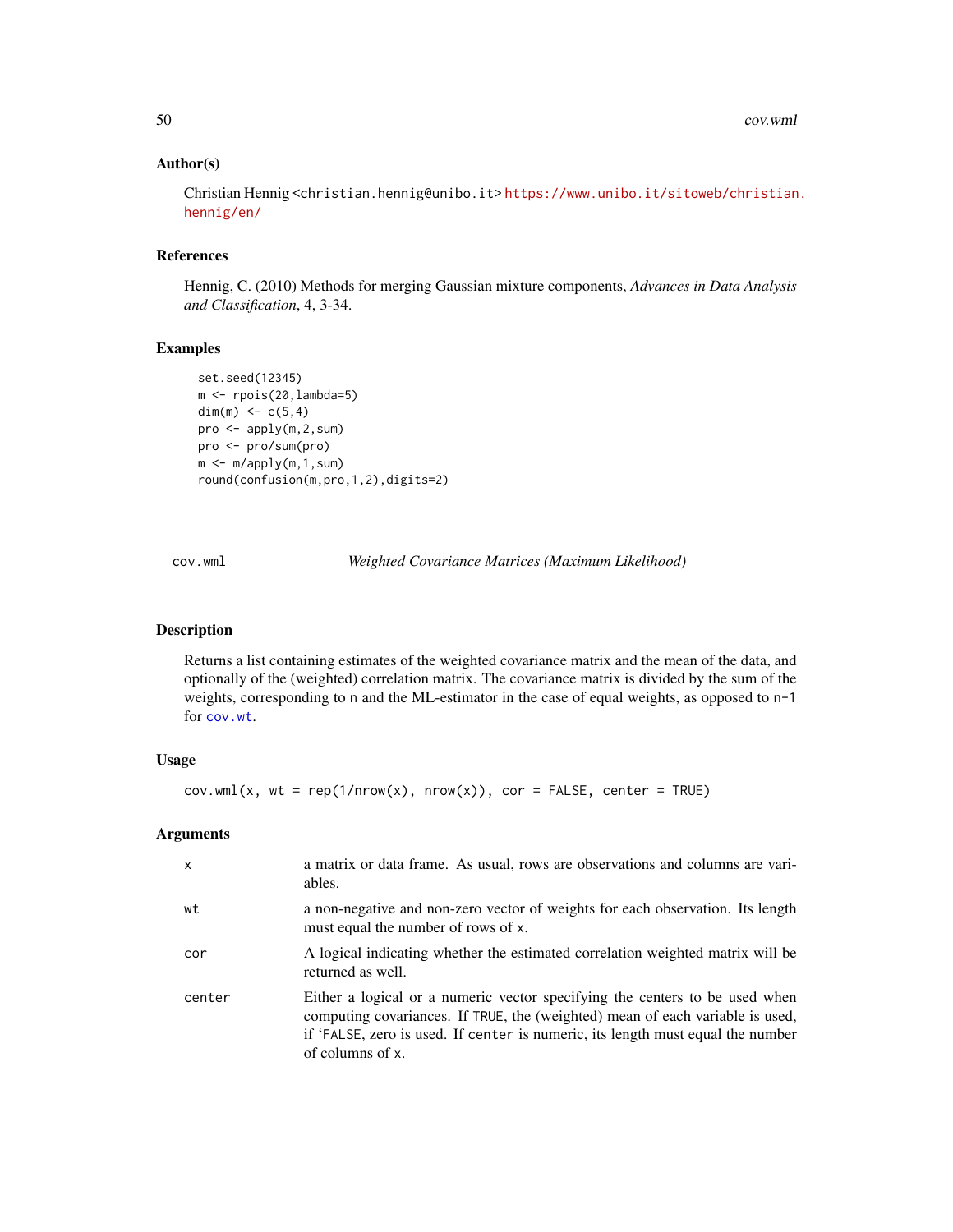## cqcluster.stats 51

## Value

A list containing the following named components:

| COV    | the estimated (weighted) covariance matrix.                                |
|--------|----------------------------------------------------------------------------|
| center | an estimate for the center (mean) of the data.                             |
| n.obs  | the number of observations (rows) in x.                                    |
| wt     | the weights used in the estimation. Only returned if given as an argument. |
| cor    | the estimated correlation matrix. Only returned if 'cor' is 'TRUE'.        |

## Author(s)

Christian Hennig <christian.hennig@unibo.it> [https://www.unibo.it/sitoweb/christian](https://www.unibo.it/sitoweb/christian.hennig/en/). [hennig/en/](https://www.unibo.it/sitoweb/christian.hennig/en/)

## See Also

[cov.wt](#page-0-0), [cov](#page-0-0), [var](#page-0-0)

### Examples

 $x \leftarrow c(1, 2, 3, 4, 5, 6, 7, 8, 9, 10)$ y <- c(1,2,3,8,7,6,5,8,9,10) cov.wml(cbind(x,y),wt=c(0,0,0,1,1,1,1,1,0,0)) cov.wt(cbind(x,y),wt=c(0,0,0,1,1,1,1,1,0,0))

<span id="page-50-0"></span>cqcluster.stats *Cluster validation statistics (version for use with clusterbenchstats*

## Description

This is a more sophisticated version of [cluster.stats](#page-30-0) for use with [clusterbenchstats](#page-36-0), see Hennig (2017). Computes a number of distance-based statistics, which can be used for cluster validation, comparison between clusterings and decision about the number of clusters: cluster sizes, cluster diameters, average distances within and between clusters, cluster separation, biggest within cluster gap, average silhouette widths, the Calinski and Harabasz index, a Pearson version of Hubert's gamma coefficient, the Dunn index, further statistics introduced in Hennig (2017) and two indexes to assess the similarity of two clusterings, namely the corrected Rand index and Meila's VI.

# Usage

```
cqcluster.stats(d = NULL, clustering, alt.clustering = NULL,
                             noisecluster = FALSE,
    silhouette = TRUE, G2 = FALSE, G3 = FALSE, wgap = TRUE, sepindex = TRUE,
    sepprob = 0.1, sepwithnoise = TRUE, compareonly = FALSE,
    aggregateonly = FALSE,
    averagegap=FALSE, pamcrit=TRUE,
```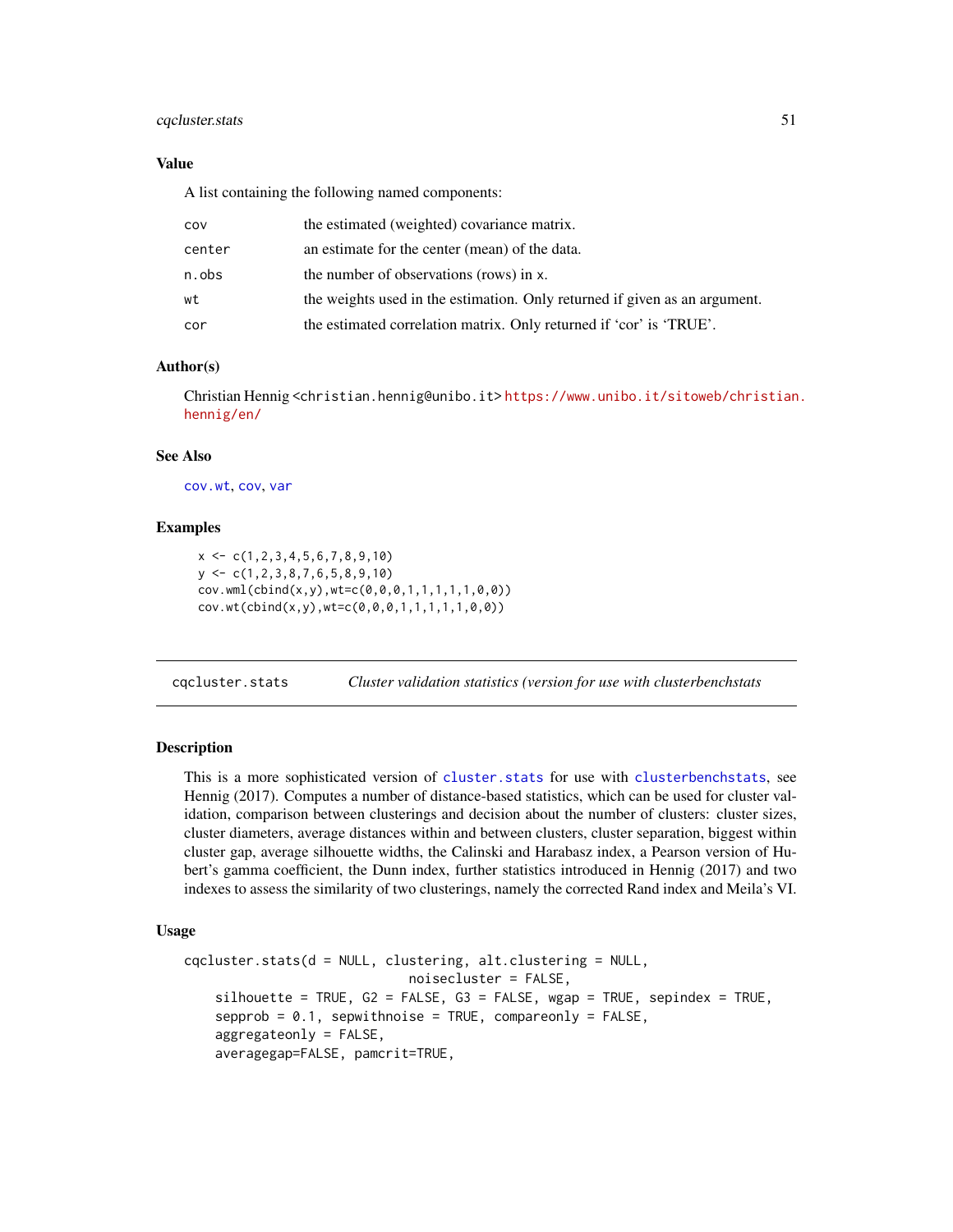# 52 cqcluster.stats

```
dquantile=0.1,
   nndist=TRUE, nnk=2, standardisation="max", sepall=TRUE, maxk=10,
   cvstan=sqrt(length(clustering)))
## S3 method for class 'cquality'
summary(object,stanbound=TRUE,largeisgood=TRUE, ...)
## S3 method for class 'summary.cquality'
print(x, \ldots)
```
# Arguments

| d              | a distance object (as generated by dist) or a distance matrix between cases.                                                                                                                                                                                                                                                                                                                                                                                                                                        |
|----------------|---------------------------------------------------------------------------------------------------------------------------------------------------------------------------------------------------------------------------------------------------------------------------------------------------------------------------------------------------------------------------------------------------------------------------------------------------------------------------------------------------------------------|
| clustering     | an integer vector of length of the number of cases, which indicates a clustering.<br>The clusters have to be numbered from 1 to the number of clusters.                                                                                                                                                                                                                                                                                                                                                             |
| alt.clustering | an integer vector such as for clustering, indicating an alternative cluster-<br>ing. If provided, the corrected Rand index and Meila's VI for clustering vs.<br>alt.clustering are computed.                                                                                                                                                                                                                                                                                                                        |
| noisecluster   | logical. If TRUE, it is assumed that the largest cluster number in clustering<br>denotes a 'noise class', i.e. points that do not belong to any cluster. These points<br>are not taken into account for the computation of all functions of within and<br>between cluster distances including the validation indexes.                                                                                                                                                                                               |
| silhouette     | logical. If TRUE, the silhouette statistics are computed, which requires package<br>cluster.                                                                                                                                                                                                                                                                                                                                                                                                                        |
| G2             | logical. If TRUE, Goodman and Kruskal's index G2 (cf. Gordon (1999), p. 62)<br>is computed. This executes lots of sorting algorithms and can be very slow (it<br>has been improved by R. Francois - thanks!)                                                                                                                                                                                                                                                                                                        |
| G3             | logical. If TRUE, the index G3 (cf. Gordon (1999), p. 62) is computed. This<br>executes sort on all distances and can be extremely slow.                                                                                                                                                                                                                                                                                                                                                                            |
| wgap           | logical. If TRUE, the widest within-cluster gaps (largest link in within-cluster<br>minimum spanning tree) are computed. This is used for finding a good number<br>of clusters in Hennig (2013). See also parameter averagegap.                                                                                                                                                                                                                                                                                     |
| sepindex       | logical. If TRUE, a separation index is computed, defined based on the distances<br>for every point to the closest point not in the same cluster. The separation index<br>is then the mean of the smallest proportion sepprob of these. This allows to<br>formalise separation less sensitive to a single or a few ambiguous points. The<br>output component corresponding to this is sindex, not separation! This is<br>used for finding a good number of clusters in Hennig (2013). See also parameter<br>sepall. |
| sepprob        | numerical between 0 and 1, see sepindex.                                                                                                                                                                                                                                                                                                                                                                                                                                                                            |
| sepwithnoise   | logical. If TRUE and sepindex and noisecluster are both TRUE, the noise<br>points are incorporated as cluster in the separation index (sepindex) compu-<br>tation. Also they are taken into account for the computation for the minimum<br>cluster separation.                                                                                                                                                                                                                                                      |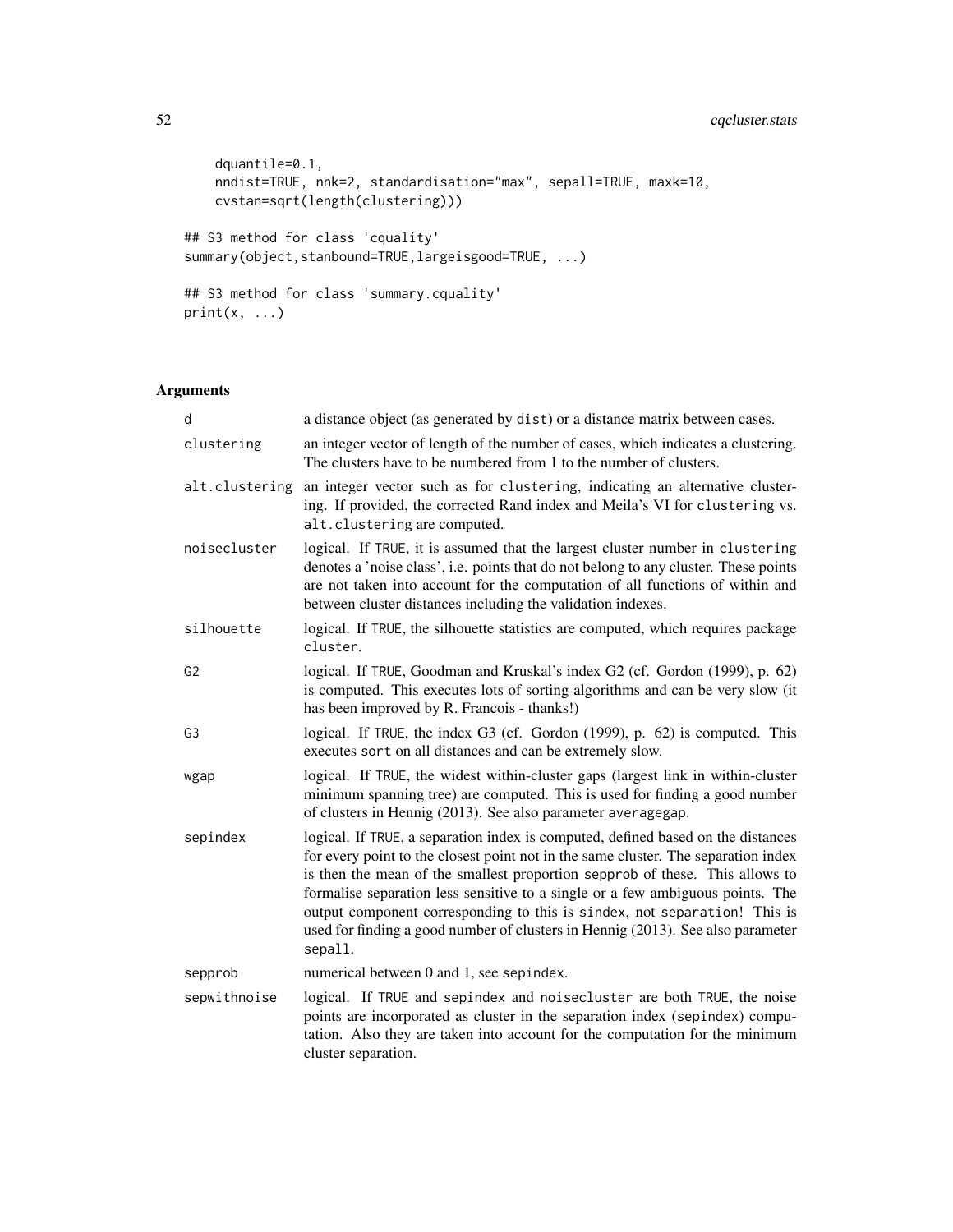| compareonly     | logical. If TRUE, only the corrected Rand index and Meila's VI are computed<br>and given out (this requires alt. clustering to be specified).                                                                                                                                                                                  |
|-----------------|--------------------------------------------------------------------------------------------------------------------------------------------------------------------------------------------------------------------------------------------------------------------------------------------------------------------------------|
| aggregateonly   | logical. If TRUE (and not compareonly), no clusterwise but only aggregated<br>information is given out (this cuts the size of the output down a bit).                                                                                                                                                                          |
| averagegap      | logical. If TRUE, the average of the widest within-cluster gaps over all clusters is<br>given out; if FALSE, the maximum is given out.                                                                                                                                                                                         |
| pamcrit         | logical. If TRUE, the average distance of points to their respective cluster cen-<br>troids is computed (criterion of the PAM clustering method); centroids are cho-<br>sen so that they minimise this criterion for the given clustering.                                                                                     |
| dquantile       | numerical between 0 and 1; quantile used for kernel density estimator for density<br>indexes, see Hennig (2019), Sec. 3.6.                                                                                                                                                                                                     |
| nndist          | logical. If TRUE, average distance to nnkth nearest neighbour within cluster is<br>computed.                                                                                                                                                                                                                                   |
| nnk             | integer. Number of neighbours used in average and coefficient of variation of<br>distance to nearest within cluster neighbour (clusters with nnk or fewer points<br>are ignored for this).                                                                                                                                     |
| standardisation |                                                                                                                                                                                                                                                                                                                                |
|                 | "none", "max", "ave", "q90", or a number. See details.                                                                                                                                                                                                                                                                         |
| sepall          | logical. If TRUE, a fraction of smallest sepprob distances to other clusters is<br>used from every cluster. Otherwise, a fraction of smallest sepprob distances<br>overall is used in the computation of sindex.                                                                                                               |
| maxk            | numeric. Parsimony is defined as the number of clusters divided by maxk.                                                                                                                                                                                                                                                       |
| cvstan          | numeric. cvnnd is standardised by cvstan if there is standardisation, see De-<br>tails.                                                                                                                                                                                                                                        |
| object          | object of class cquality, output of cqcluster.stats.                                                                                                                                                                                                                                                                           |
| x               | object of class cquality, output of cqcluster.stats.                                                                                                                                                                                                                                                                           |
| stanbound       | logical. If TRUE, all index values larger than 1 will be set to 1, and all values<br>smaller than 0 will be set to 0. This is for preparation in case of largeisgood=TRUE<br>(if values are already suitably standardised within cqcluster.stats, it won't<br>do harm and can do good).                                        |
| largeisgood     | logical. If TRUE, indexes x are transformed to 1-x in case that before transforma-<br>tion smaller values indicate a better clustering (that's average.within, mnnd, widestgap, within.clust<br>For this to make sense, cqcluster. stats should be run with standardisation="max"<br>and summary.cquality with stanbound=TRUE. |
| $\cdots$        | no effect.                                                                                                                                                                                                                                                                                                                     |

## Details

The standardisation-parameter governs the standardisation of the index values. standardisation="none" means that unstandardised raw values of indexes are given out. Otherwise, entropy will be standardised by the maximum possible value for the given number of clusters; within.cluster.ss and between.cluster.ss will be standardised by the overall sum of squares; mnnd will be standardised by the maximum distance to the nnkth nearest neighbour within cluster; pearsongamma will be standardised by adding 1 and dividing by 2; cvnn will be standardised by cvstan (the default is the possible maximum).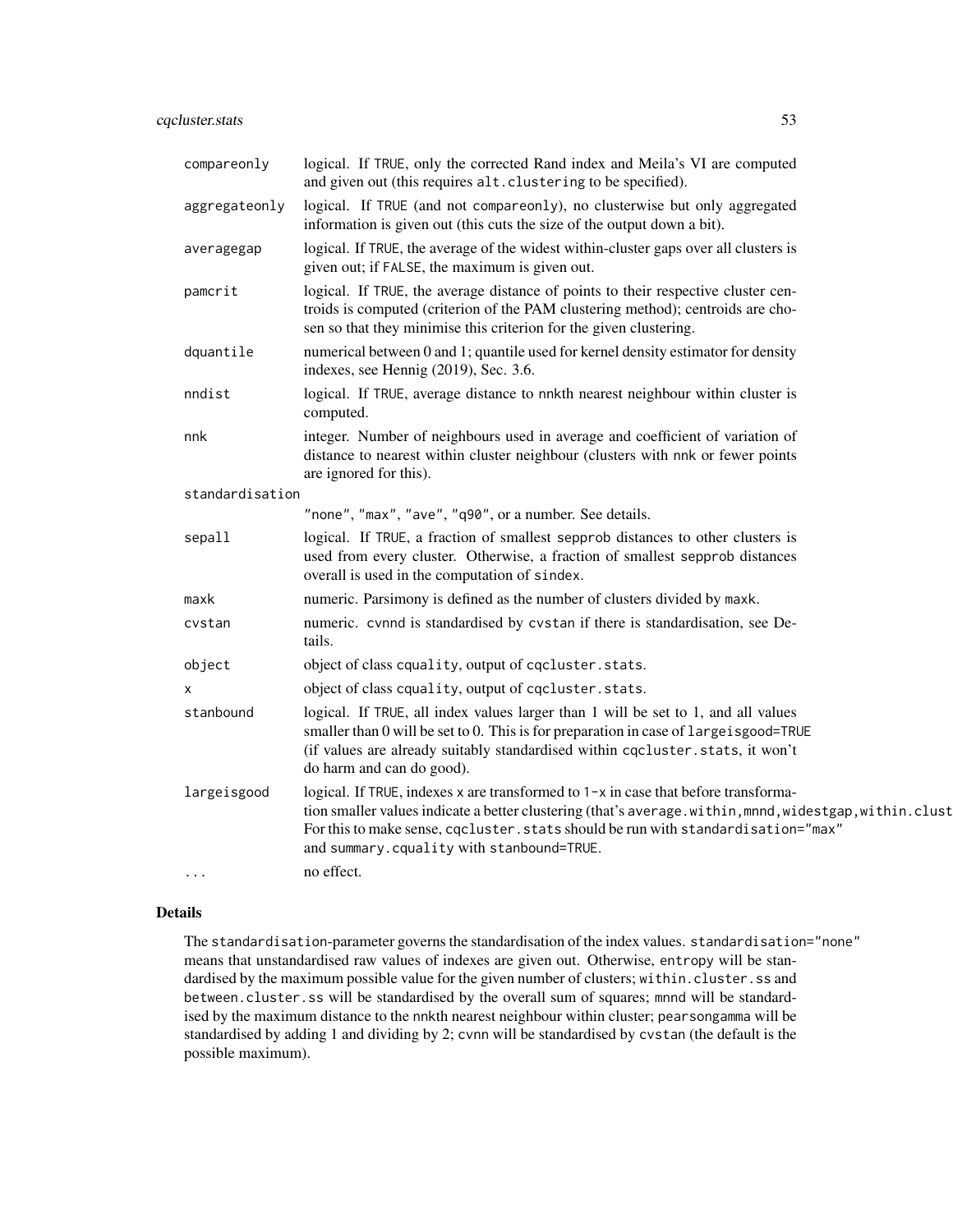# 54 cqcluster.stats

standardisation allows options for the standardisation of average.within, sindex,wgap, pamcrit,max.diameter,min. and can be "max" (maximum distance), "ave" (average distance), q90 (0.9-quantile of distances), or a positive number. "max" is the default and standardises all the listed indexes into the range [0,1].

### Value

cqcluster.stats with compareonly=FALSE and aggregateonly=FALSE returns a list of type cquality containing the components n, cluster.number, cluster.size, min.cluster.size, noisen, diameter, averag Some of these are standardised, see Details. If compareonly=TRUE, only corrected.rand,vi are given out. If aggregateonly=TRUE, only n, cluster.number, min.cluster.size, noisen, diameter, average.between, are given out.

summary.cquality returns alist of type summary.cquality with components average.within,nnk,mnnd,avg.silwidth These are as documented below for cqcluster.stats, but after transformation by stanbound and largeisgood, see arguments.

| n                  | number of points.                                                                                                            |
|--------------------|------------------------------------------------------------------------------------------------------------------------------|
|                    | cluster.number number of clusters.                                                                                           |
| cluster.size       | vector of cluster sizes (number of points).                                                                                  |
| min.cluster.size   |                                                                                                                              |
|                    | size of smallest cluster.                                                                                                    |
| noisen             | number of noise points, see argument noisecluster (noisen=0 if noisecluster=FALSE).                                          |
| diameter           | vector of cluster diameters (maximum within cluster distances).                                                              |
| average.distance   |                                                                                                                              |
|                    | vector of clusterwise within cluster average distances.                                                                      |
| median.distance    |                                                                                                                              |
|                    | vector of clusterwise within cluster distance medians.                                                                       |
| separation         | vector of clusterwise minimum distances of a point in the cluster to a point of<br>another cluster.                          |
| average.toother    |                                                                                                                              |
|                    | vector of clusterwise average distances of a point in the cluster to the points of<br>other clusters.                        |
| separation.matrix  |                                                                                                                              |
|                    | matrix of separation values between all pairs of clusters.                                                                   |
| ave.between.matrix |                                                                                                                              |
|                    | matrix of mean dissimilarities between points of every pair of clusters.                                                     |
| avebetween         | average distance between clusters.                                                                                           |
| avewithin          | average distance within clusters (reweighted so that every observation, rather<br>than every distance, has the same weight). |
| n.between          | number of distances between clusters.                                                                                        |
| n.within           | number of distances within clusters.                                                                                         |
| maxdiameter        | maximum cluster diameter.                                                                                                    |
| minsep             | minimum cluster separation.                                                                                                  |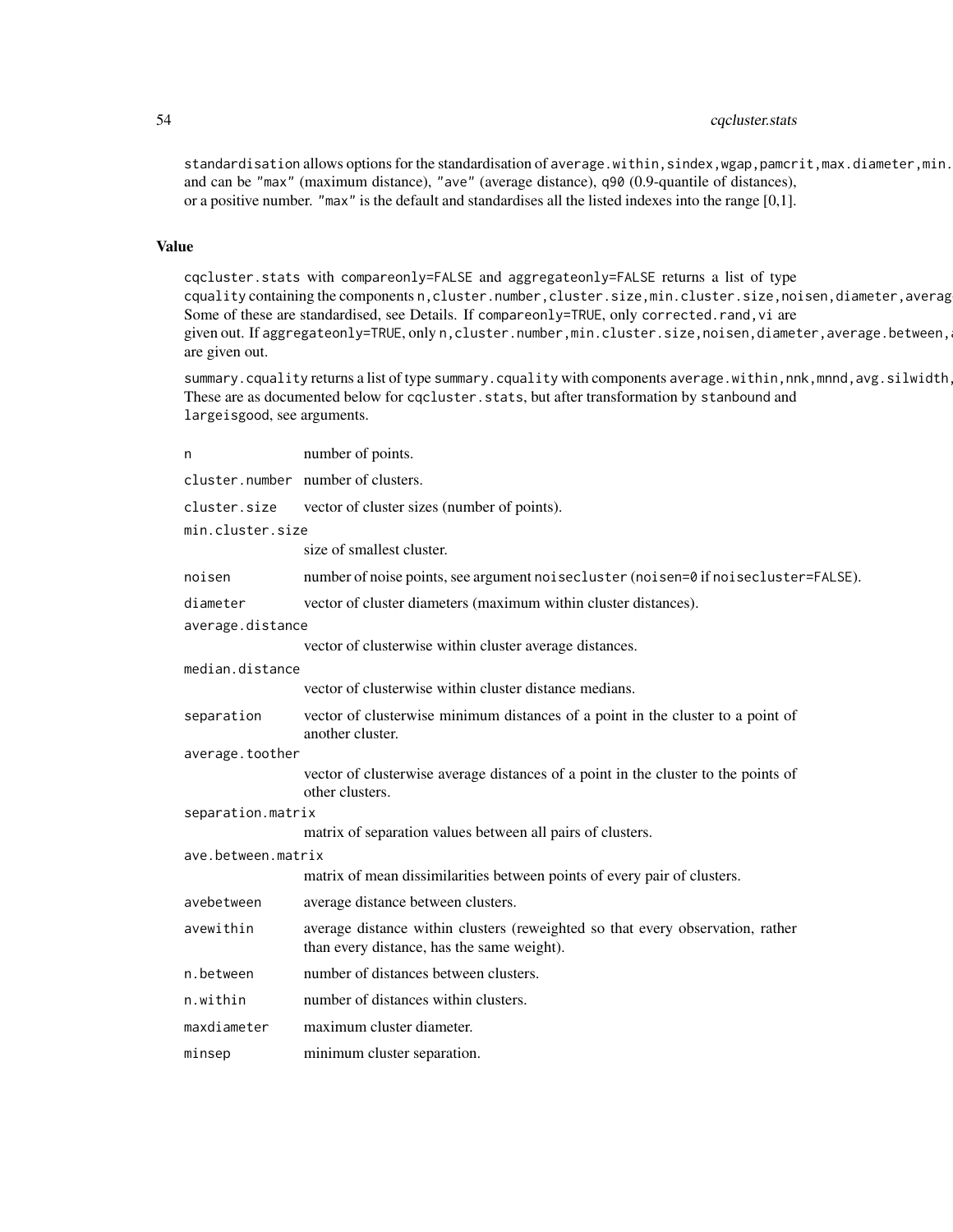| withinss           | a generalisation of the within clusters sum of squares (k-means objective func-<br>tion), which is obtained if d is a Euclidean distance matrix. For general distance<br>measures, this is half the sum of the within cluster squared dissimilarities di-<br>vided by the cluster size. |
|--------------------|-----------------------------------------------------------------------------------------------------------------------------------------------------------------------------------------------------------------------------------------------------------------------------------------|
| clus.avg.silwidths |                                                                                                                                                                                                                                                                                         |
|                    | vector of cluster average silhouette widths. See silhouette.                                                                                                                                                                                                                            |
| asw                | average silhouette width. See silhouette.                                                                                                                                                                                                                                               |
| g <sub>2</sub>     | Goodman and Kruskal's Gamma coefficient. See Milligan and Cooper (1985),<br>Gordon (1999, p. 62).                                                                                                                                                                                       |
| g3                 | G3 coefficient. See Gordon (1999, p. 62).                                                                                                                                                                                                                                               |
| pearsongamma       | correlation between distances and a 0-1-vector where 0 means same cluster, 1<br>means different clusters. "Normalized gamma" in Halkidi et al. (2001).                                                                                                                                  |
| dunn               | minimum separation / maximum diameter. Dunn index, see Halkidi et al. (2002).                                                                                                                                                                                                           |
| dunn2              | minimum average dissimilarity between two cluster / maximum average within<br>cluster dissimilarity, another version of the family of Dunn indexes.                                                                                                                                     |
| entropy            | entropy of the distribution of cluster memberships, see Meila(2007).                                                                                                                                                                                                                    |
| wb.ratio           | average.within/average.between.                                                                                                                                                                                                                                                         |
| ch                 | Calinski and Harabasz index (Calinski and Harabasz 1974, optimal in Milligan<br>and Cooper 1985; generalised for dissimilarites in Hennig and Liao 2013).                                                                                                                               |
| cwidegap           | vector of widest within-cluster gaps.                                                                                                                                                                                                                                                   |
| widestgap          | widest within-cluster gap or average of cluster-wise widest within-cluster gap,<br>depending on parameter averagegap.                                                                                                                                                                   |
|                    | corrected.rand corrected Rand index (if alt.clustering has been specified), see Gordon (1999,<br>p. 198).                                                                                                                                                                               |
| Vi                 | variation of information (VI) index (if alt. clustering has been specified), see<br>Meila (2007).                                                                                                                                                                                       |
| sindex             | separation index, see argument sepindex.                                                                                                                                                                                                                                                |
| svec               | vector of smallest closest distances of points to next cluster that are used in the<br>computation of sindex if sepall=TRUE.                                                                                                                                                            |
| psep               | vector of all closest distances of points to next cluster.                                                                                                                                                                                                                              |
| stan               | value by which som statistics were standardised, see Details.                                                                                                                                                                                                                           |
| nnk                | value of input parameter nnk.                                                                                                                                                                                                                                                           |
| mnnd               | average distance to nnkth nearest neighbour within cluster.                                                                                                                                                                                                                             |
| pamc               | average distance to cluster centroid.                                                                                                                                                                                                                                                   |
| pamcentroids       | index numbers of cluster centroids.                                                                                                                                                                                                                                                     |
| dindex             | this index measures to what extent the density decreases from the cluster mode<br>to the outskirts; I-densdec in Sec. 3.6 of Hennig (2019); low values are good.                                                                                                                        |
| denscut            | this index measures whether cluster boundaries run through density valleys; I-<br>densbound in Sec. 3.6 of Hennig (2019); low values are good.                                                                                                                                          |
| highdgap           | this measures whether there is a large within-cluster gap with high density on<br>both sides; I-highdgap in Sec. 3.6 of Hennig (2019); low values are good.                                                                                                                             |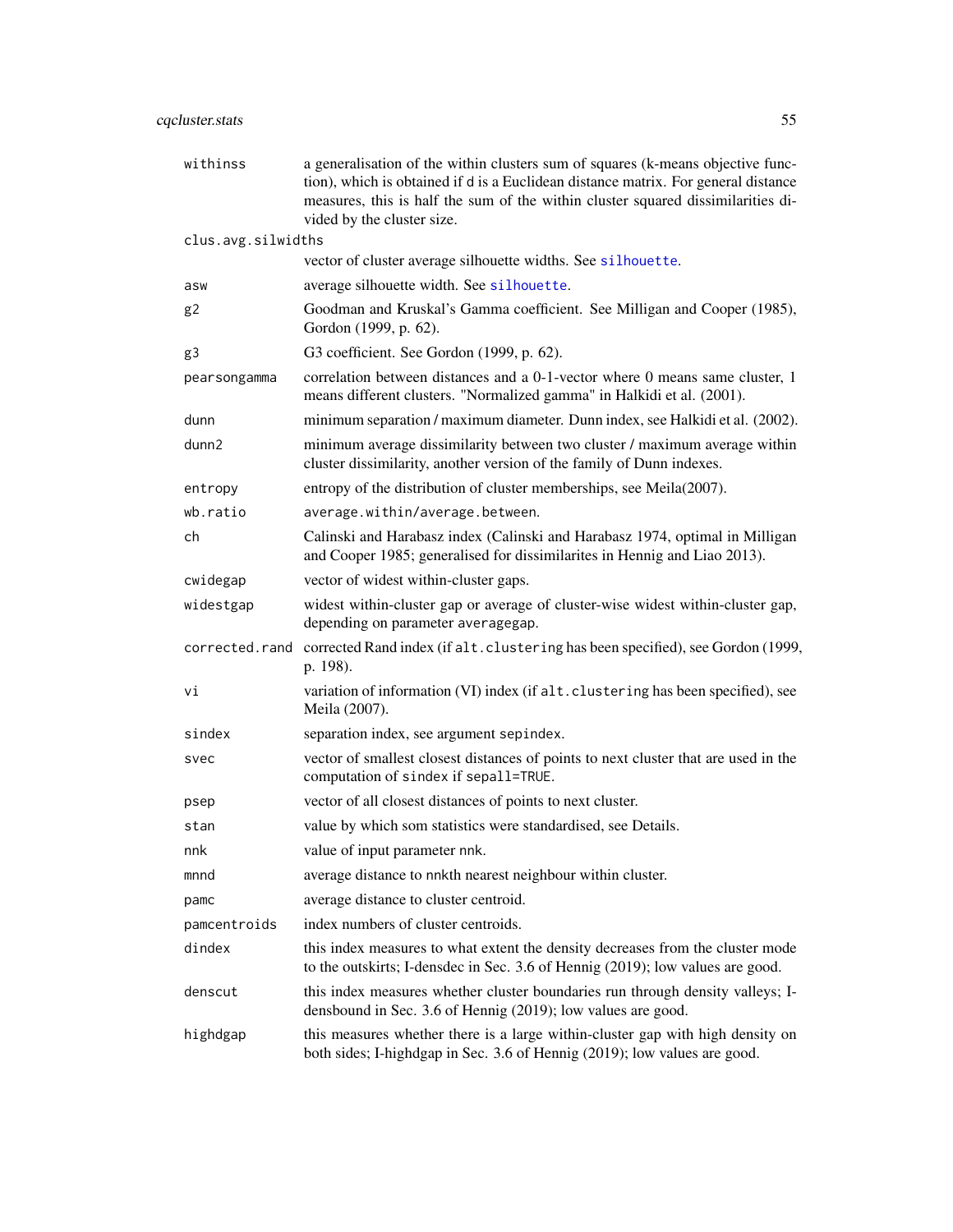| npenalty     | vector of penalties for all clusters that are used in the computation of denscut,<br>see Hennig (2019) (these are sums of penalties over all points in the cluster).                                                                                                                        |
|--------------|---------------------------------------------------------------------------------------------------------------------------------------------------------------------------------------------------------------------------------------------------------------------------------------------|
| depenalty    | vector of penalties for all clusters that are used in the computation of dindex,<br>see Hennig (2019) (these are sums of several penalties for density increase when<br>going from the mode outward in the cluster).                                                                        |
| withindensp  | distance-based kernel density values for all points as computed in Sec. 3.6 of<br>Hennig (2019).                                                                                                                                                                                            |
| densoc       | contribution of points from other clusters than the one to which a point is as-<br>signed to the density, for all points; called h <sub>o</sub> in Sec. 3.6 of Hennig (2019).                                                                                                               |
| pdistto      | list that for all clusters has a sequence of point numbers. These are the points<br>already incorporated in the sequence of points constructed in the algorithm in<br>Sec. 3.6 of Hennig (2019) to which the next point to be joined is connected.                                          |
| pclosetomode | list that for all clusters has a sequence of point numbers. Sequence of points to<br>be incorporated in the sequence of points constructed in the algorithm in Sec.<br>3.6 of Hennig (2019).                                                                                                |
| distto       | list that for all clusters has a sequence of differences between the standardised<br>densities (see percwdens) at the new point added and the point to which it is<br>connected (if this is positive, the penalty is this to the square), in the algorithm<br>in Sec. 3.6 of Hennig (2019). |
| percwdens    | this is withindensp divided by its maximum.                                                                                                                                                                                                                                                 |
| percdensoc   | this is densoc divided by the maximum of withindensp, called $h_0^*$ in Sec.<br>3.6 of Hennig (2019).                                                                                                                                                                                       |
| parsimony    | number of clusters divided by maxk.                                                                                                                                                                                                                                                         |
| cynnd        | coefficient of variation of dissimilarities to nnkth nearest within-cluster neigh-<br>bour, measuring uniformity of within-cluster densities, weighted over all clus-<br>ters, see Sec. $3.7$ of Hennig (2019).                                                                             |
| cynndc       | vector of cluster-wise coefficients of variation of dissimilarities to nnkth nearest<br>wthin-cluster neighbour as required in computation of cvnnd.                                                                                                                                        |

## Note

Because cqcluster. stats processes a full dissimilarity matrix, it isn't suitable for large data sets. You may consider [distcritmulti](#page-69-0) in that case.

# Author(s)

Christian Hennig <christian.hennig@unibo.it> [https://www.unibo.it/sitoweb/christian](https://www.unibo.it/sitoweb/christian.hennig/en/). [hennig/en/](https://www.unibo.it/sitoweb/christian.hennig/en/)

#### References

Akhanli, S. and Hennig, C. (2020) Calibrating and aggregating cluster validity indexes for contextadapted comparison of clusterings. *Statistics and Computing*, 30, 1523-1544, [https://link.](https://link.springer.com/article/10.1007/s11222-020-09958-2) [springer.com/article/10.1007/s11222-020-09958-2](https://link.springer.com/article/10.1007/s11222-020-09958-2), <https://arxiv.org/abs/2002.01822>

Calinski, T., and Harabasz, J. (1974) A Dendrite Method for Cluster Analysis, *Communications in Statistics*, 3, 1-27.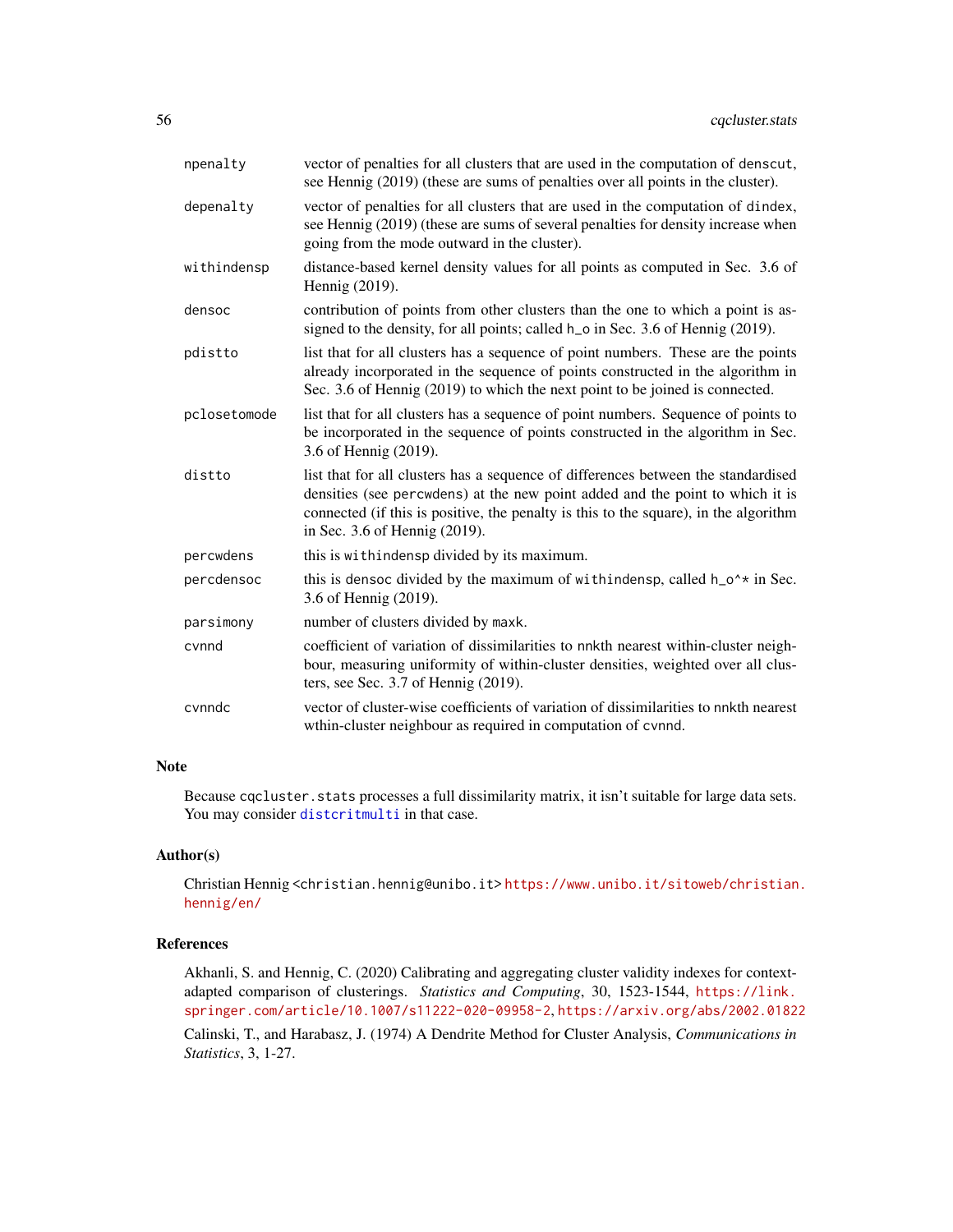cvnn 57

Gordon, A. D. (1999) *Classification*, 2nd ed. Chapman and Hall.

Halkidi, M., Batistakis, Y., Vazirgiannis, M. (2001) On Clustering Validation Techniques, *Journal of Intelligent Information Systems*, 17, 107-145.

Hennig, C. and Liao, T. (2013) How to find an appropriate clustering for mixed-type variables with application to socio-economic stratification, *Journal of the Royal Statistical Society, Series C Applied Statistics*, 62, 309-369.

Hennig, C. (2013) How many bee species? A case study in determining the number of clusters. In: Spiliopoulou, L. Schmidt-Thieme, R. Janning (eds.): "Data Analysis, Machine Learning and Knowledge Discovery", Springer, Berlin, 41-49.

Hennig, C. (2019) Cluster validation by measurement of clustering characteristics relevant to the user. In C. H. Skiadas (ed.) *Data Analysis and Applications 1: Clustering and Regression, Modelingestimating, Forecasting and Data Mining, Volume 2*, Wiley, New York 1-24, [https://arxiv.org/](https://arxiv.org/abs/1703.09282) [abs/1703.09282](https://arxiv.org/abs/1703.09282)

Kaufman, L. and Rousseeuw, P.J. (1990). "Finding Groups in Data: An Introduction to Cluster Analysis". Wiley, New York.

Meila, M. (2007) Comparing clusterings?an information based distance, *Journal of Multivariate Analysis*, 98, 873-895.

Milligan, G. W. and Cooper, M. C. (1985) An examination of procedures for determining the number of clusters. *Psychometrika*, 50, 159-179.

#### See Also

[cluster.stats](#page-30-0), [silhouette](#page-0-0), [dist](#page-0-0), [calinhara](#page-14-0), [distcritmulti](#page-69-0). [clusterboot](#page-40-0) computes clusterwise stability statistics by resampling.

## Examples

```
set.seed(20000)
options(digits=3)
face <- rFace(200,dMoNo=2,dNoEy=0,p=2)
dface <- dist(face)
complete3 <- cutree(hclust(dface),3)
cqcluster.stats(dface,complete3,
              alt.clustering=as.integer(attr(face,"grouping")))
```
cvnn *Cluster validation based on nearest neighbours*

#### Description

Cluster validity index based on nearest neighbours as defined in Liu et al. (2013) with a correction explained in Halkidi et al. (2015).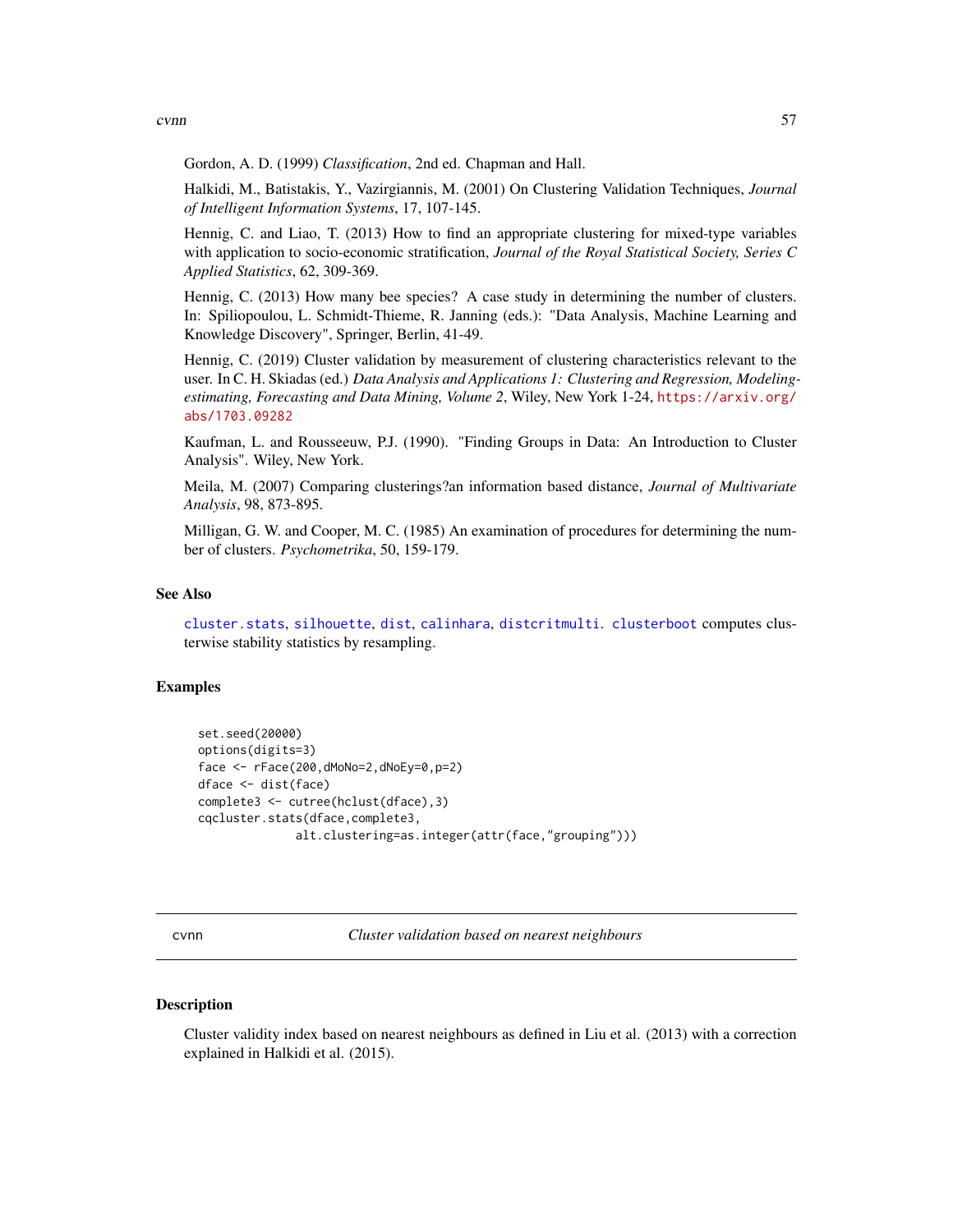#### Usage

```
cvnn(d=NULL,clusterings,k=5)
```
#### Arguments

| d           | dissimilarity matrix or dist-object.                                                                                                                         |
|-------------|--------------------------------------------------------------------------------------------------------------------------------------------------------------|
| clusterings | list of vectors of integers with length $= nrow(d)$ ; indicating the cluster for each<br>observation for several clusterings (list elements) to be compared. |
| k           | integer. Number of nearest neighbours.                                                                                                                       |

# Value

List with components (see Liu et al. (2013), Halkidi et al. (2015) for details)

| cvnnindex | vector of index values for the various clusterings, see Liu et al. (2013), the lower<br>the better. |
|-----------|-----------------------------------------------------------------------------------------------------|
| sep       | vector of separation values.                                                                        |
| comp      | vector of compactness values.                                                                       |

## Author(s)

Christian Hennig <christian.hennig@unibo.it> [https://www.unibo.it/sitoweb/christian](https://www.unibo.it/sitoweb/christian.hennig/en/). [hennig/en/](https://www.unibo.it/sitoweb/christian.hennig/en/)

# References

Halkidi, M., Vazirgiannis, M. and Hennig, C. (2015) Method-independent indices for cluster validation. In C. Hennig, M. Meila, F. Murtagh, R. Rocci (eds.) *Handbook of Cluster Analysis*, CRC Press/Taylor & Francis, Boca Raton.

Liu, Y, Li, Z., Xiong, H., Gao, X., Wu, J. and Wu, S. (2013) Understanding and enhancement of internal clustering validation measures. *IEEE Transactions on Cybernetics* 43, 982-994.

#### Examples

```
options(digits=3)
iriss <- as.matrix(iris[c(1:10,51:55,101:105),-5])
irisc <- as.numeric(iris[c(1:10,51:55,101:105),5])
print(cvnn(dist(iriss),list(irisc,rep(1:4,5))))
```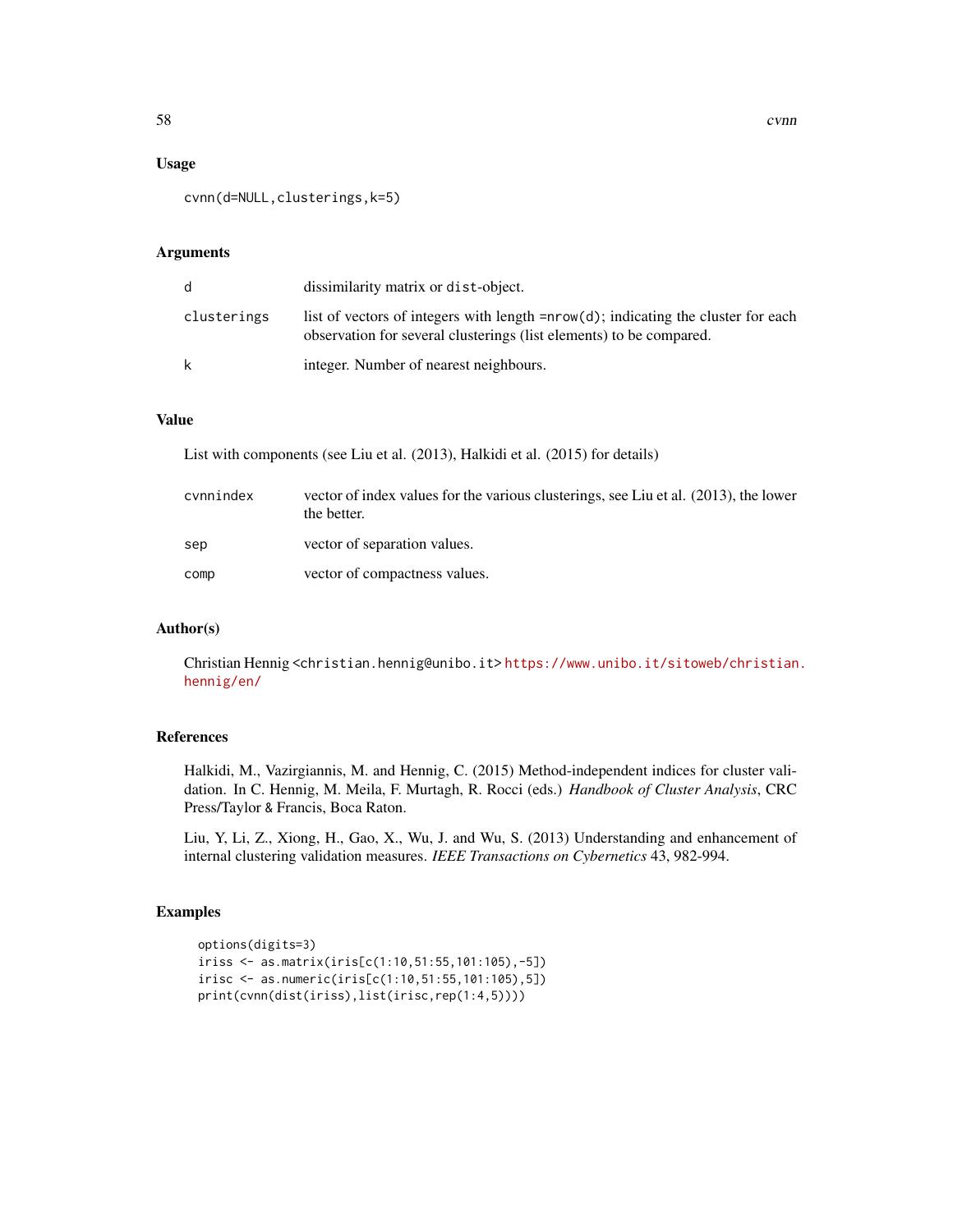# Description

For use in awcoord only.

## Usage

cweight(x, ca)

# Arguments

| $\mathbf{x}$ | numerical. |
|--------------|------------|
| -ca          | numerical. |

# Value

ca/x if smaller than 1, else 1.

## Author(s)

Christian Hennig <christian.hennig@unibo.it> [https://www.unibo.it/sitoweb/christian](https://www.unibo.it/sitoweb/christian.hennig/en/). [hennig/en/](https://www.unibo.it/sitoweb/christian.hennig/en/)

### See Also

[awcoord](#page-8-0)

# Examples

cweight(4,1)

<span id="page-58-0"></span>dbscan *DBSCAN density reachability and connectivity clustering*

# Description

Generates a density based clustering of arbitrary shape as introduced in Ester et al. (1996).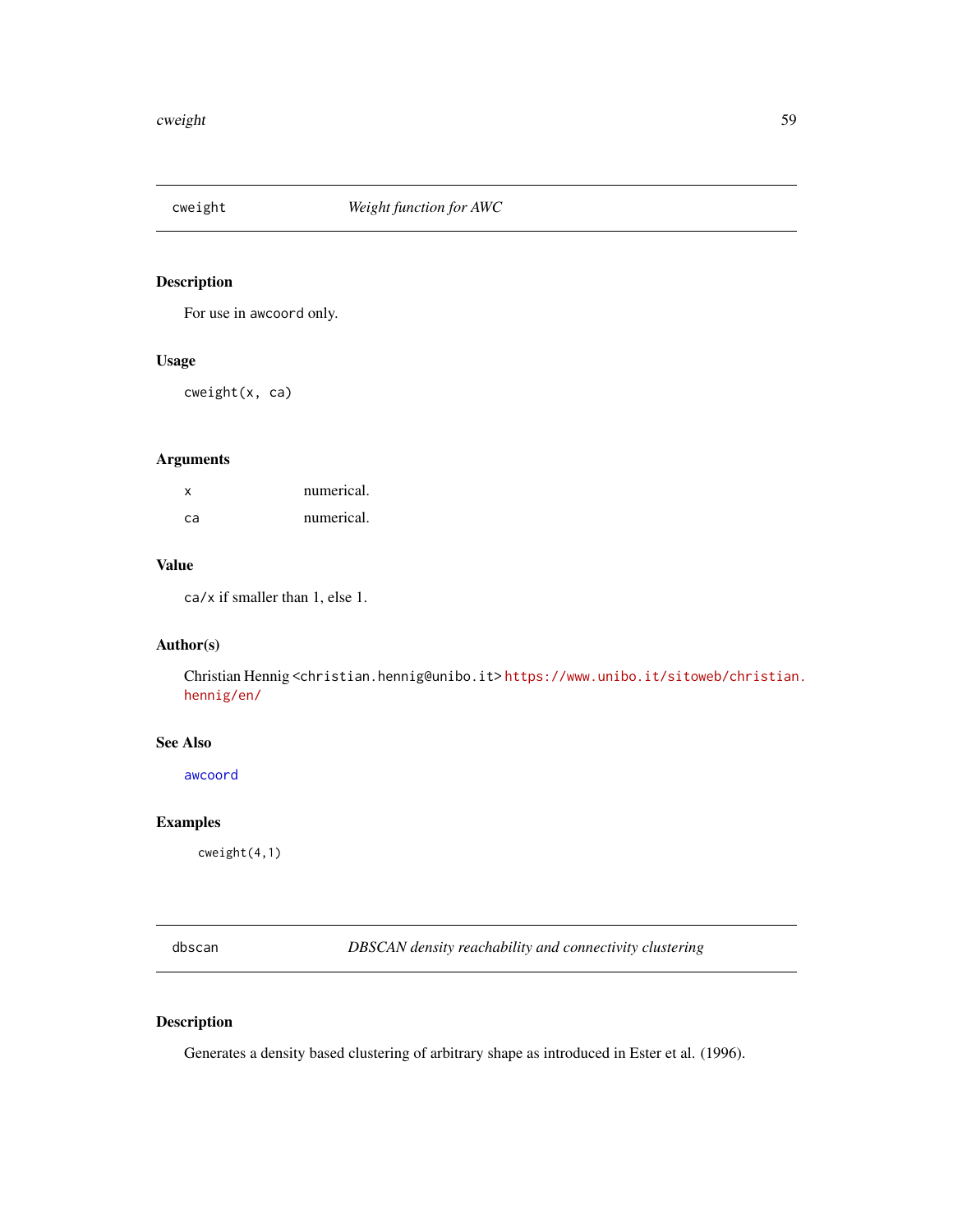# Usage

```
dbscan(data, eps, MinPts = 5, scale = FALSE, method = c("hybrid", "raw",
    "dist"), seeds = TRUE, showplot = FALSE, countmode = NULL)
  ## S3 method for class 'dbscan'
print(x, \ldots)## S3 method for class 'dbscan'
plot(x, data, ...)
  ## S3 method for class 'dbscan'
predict(object, data, newdata = NULL,
predict.max=1000, ...)
```
## Arguments

| data        | data matrix, data.frame, dissimilarity matrix or dist-object. Specify method="dist"<br>if the data should be interpreted as dissimilarity matrix or object. Otherwise Eu-<br>clidean distances will be used.                                                                                                          |
|-------------|-----------------------------------------------------------------------------------------------------------------------------------------------------------------------------------------------------------------------------------------------------------------------------------------------------------------------|
| eps         | Reachability distance, see Ester et al. (1996).                                                                                                                                                                                                                                                                       |
| MinPts      | Reachability minimum no. of points, see Ester et al. (1996).                                                                                                                                                                                                                                                          |
| scale       | scale the data if TRUE.                                                                                                                                                                                                                                                                                               |
| method      | "dist" treats data as distance matrix (relatively fast but memory expensive),<br>"raw" treats data as raw data and avoids calculating a distance matrix (saves<br>memory but may be slow), "hybrid" expects also raw data, but calculates partial<br>distance matrices (very fast with moderate memory requirements). |
| seeds       | FALSE to not include the isseed-vector in the dbscan-object.                                                                                                                                                                                                                                                          |
| showplot    | $0 =$ no plot, $1 =$ plot per iteration, $2 =$ plot per subiteration.                                                                                                                                                                                                                                                 |
| countmode   | NULL or vector of point numbers at which to report progress.                                                                                                                                                                                                                                                          |
| X           | object of class dbscan.                                                                                                                                                                                                                                                                                               |
| object      | object of class dbscan.                                                                                                                                                                                                                                                                                               |
| newdata     | matrix or data.frame with raw data to predict.                                                                                                                                                                                                                                                                        |
| predict.max | max. batch size for predictions.                                                                                                                                                                                                                                                                                      |
| $\cdots$    | Further arguments transferred to plot methods.                                                                                                                                                                                                                                                                        |

## Details

Clusters require a minimum no of points (MinPts) within a maximum distance (eps) around one of its members (the seed). Any point within eps around any point which satisfies the seed condition is a cluster member (recursively). Some points may not belong to any clusters (noise).

We have clustered a 100.000 x 2 dataset in 40 minutes on a Pentium M 1600 MHz.

print.dbscan shows a statistic of the number of points belonging to the clusters that are seeds and border points.

plot.dbscan distinguishes between seed and border points by plot symbol.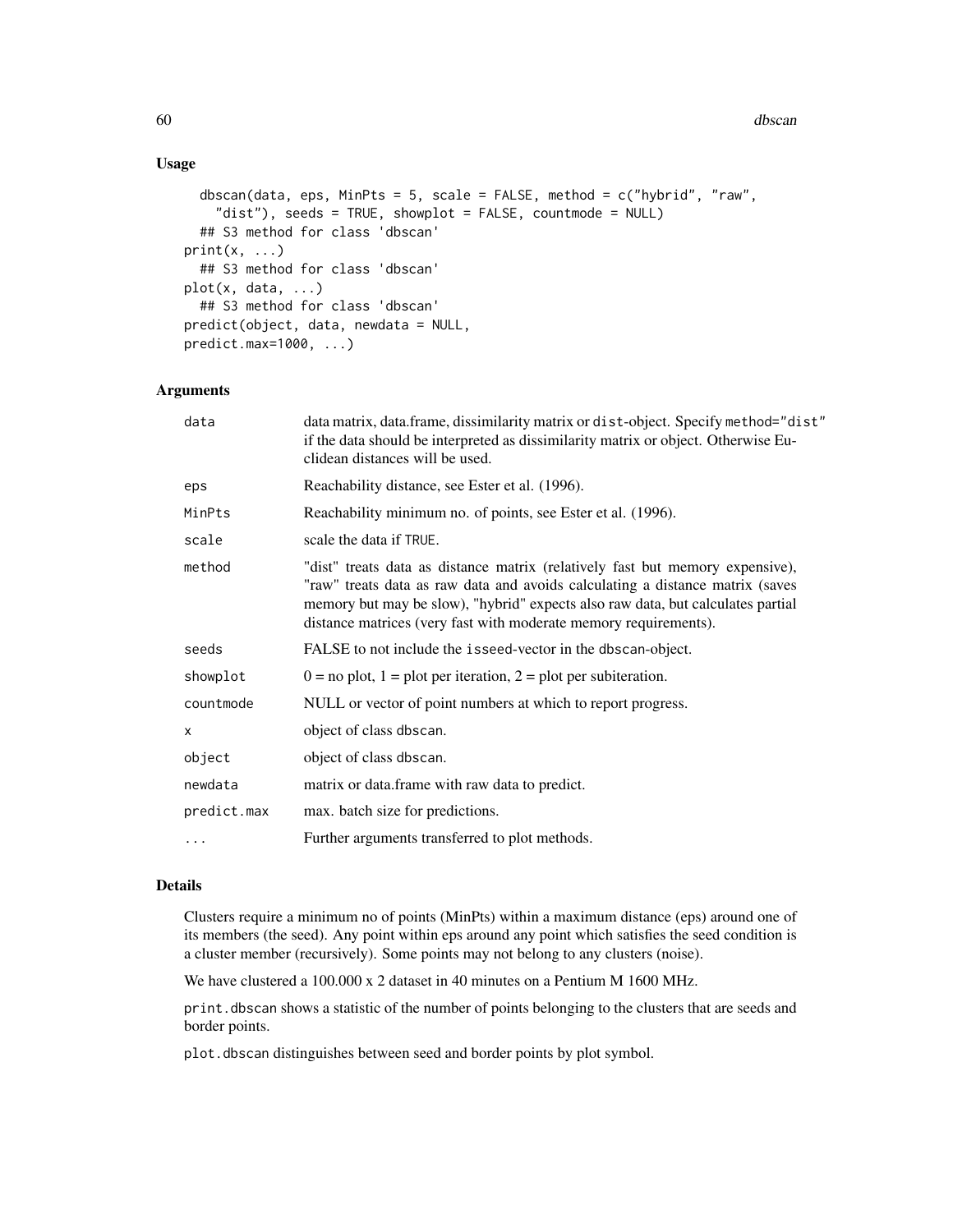#### dbscan 61 and 52 and 52 and 53 and 53 and 53 and 54 and 55 and 56 and 56 and 56 and 56 and 56 and 56 and 56 and 56 and 56 and 56 and 56 and 56 and 56 and 56 and 56 and 56 and 56 and 56 and 56 and 56 and 56 and 56 and 56 an

#### Value

predict.dbscan gives out a vector of predicted clusters for the points in newdata.

dbscan gives out an object of class 'dbscan' which is a LIST with components

| cluster | integer vector coding cluster membership with noise observations (singletons)<br>coded as 0 |
|---------|---------------------------------------------------------------------------------------------|
| isseed  | logical vector indicating whether a point is a seed (not border, not noise)                 |
| eps     | parameter eps                                                                               |
| MinPts  | parameter MinPts                                                                            |

## Note

this is a simplified version of the original algorithm (no K-D-trees used), thus we have  $o(n^2)$  instead of  $o(n * log(n))$ 

## Author(s)

Jens Oehlschlaegel, based on a draft by Christian Hennig.

## References

Martin Ester, Hans-Peter Kriegel, Joerg Sander, Xiaowei Xu (1996). A Density-Based Algorithm for Discovering Clusters in Large Spatial Databases with Noise. Institute for Computer Science, University of Munich. Proceedings of 2nd International Conference on Knowledge Discovery and Data Mining (KDD-96).

## Examples

```
set.seed(665544)
 n < -600x \le cbind(runif(10, 0, 10)+rnorm(n, sd=0.2), runif(10, 0, 10)+rnorm(n,
    sd=0.2))
 par(bg="grey40")
 ds <- dbscan(x, 0.2)# run with showplot=1 to see how dbscan works.
 ds
 plot(ds, x)
 x2 \leftarrow matrix(0, nrow=4, ncol=2)x2[1,] < -c(5,2)x2[2,] < -c(8,3)x2[3,] < -c(4,4)x2[4,] < -c(9,9)predict(ds, x, x2)
 n <- 600
 x \le - \text{bind}((1:3) + \text{norm}(n, sd=0.2), (1:3) + \text{norm}(n, sd=0.2))# Not run, but results from my machine are 0.105 - 0.068 - 0.255:
# system.time(ds <- dbscan(x, 0.3, countmode=NULL, method="raw"))[3]
```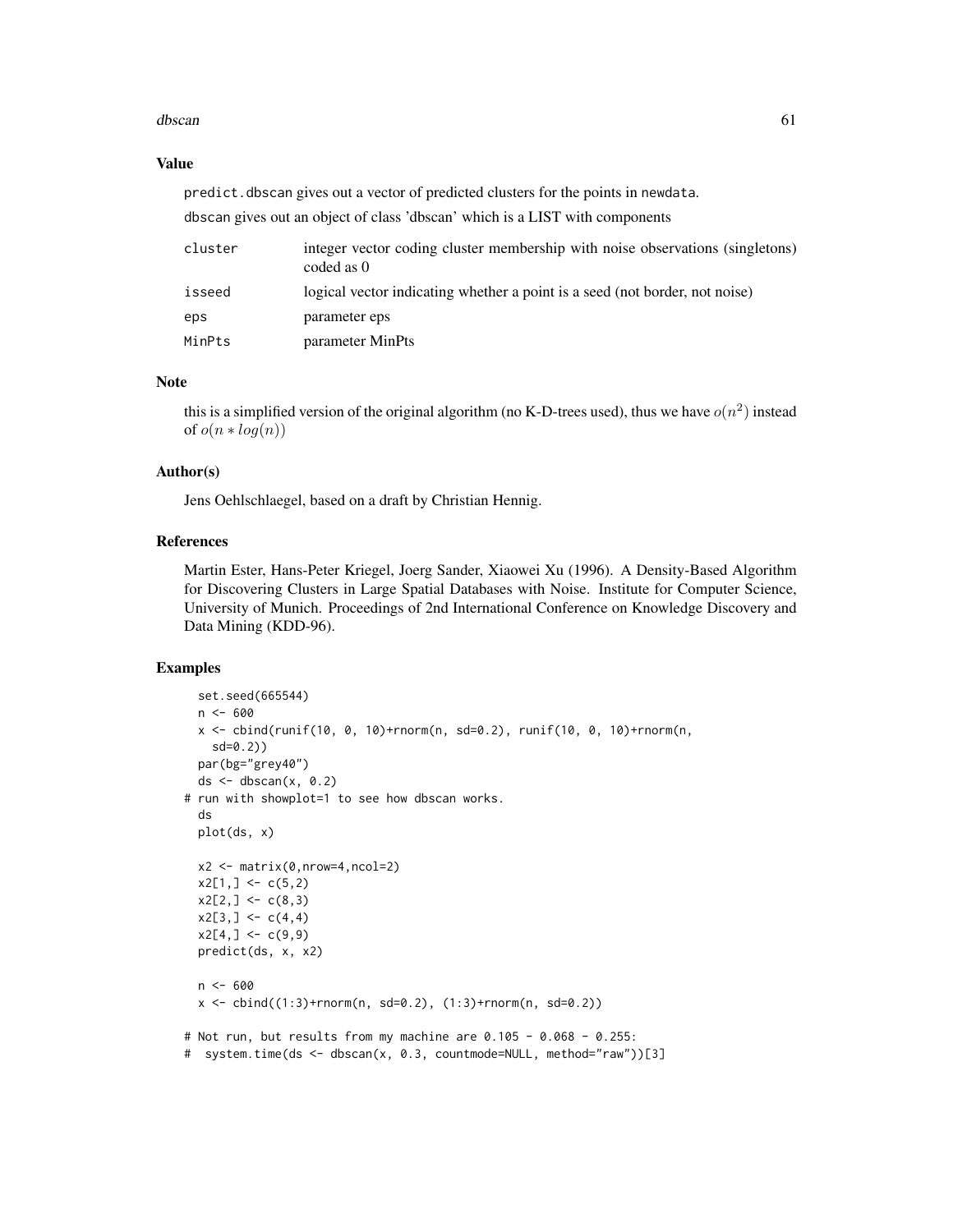62 dipp.tantrum

```
# system.time(dsb <- dbscan(x, 0.3, countmode=NULL, method="hybrid"))[3]
# system.time(dsc <- dbscan(dist(x), 0.3, countmode=NULL,
# method="dist"))[3]
```
dipp.tantrum *Simulates p-value for dip test*

# **Description**

Simulates p-value for dip test (see [dip](#page-0-0)) in the way suggested by Tantrum, Murua and Stuetzle (2003) from the clostest unimodal distribution determined by kernel density estimation with bandwith chosen so that the density just becomes unimodal. This is less conservative (and in fact sometimes anti-conservative) than the values from [dip.test](#page-0-0).

#### Usage

dipp.tantrum(xdata,d,M=100)

#### Arguments

| xdata | numeric vector. One-dimensional dataset.                                           |
|-------|------------------------------------------------------------------------------------|
|       | numeric. Value of dip statistic.                                                   |
|       | integer. Number of artificial datasets generated in order to estimate the p-value. |

## Value

List with components

| p.value | approximated p-value.                                             |
|---------|-------------------------------------------------------------------|
| bw      | borderline unimodality bandwith in density with default settings. |
| dv      | vector of dip statistic values from simulated artificial data.    |

#### Author(s)

Christian Hennig <christian.hennig@unibo.it> [https://www.unibo.it/sitoweb/christian](https://www.unibo.it/sitoweb/christian.hennig/en/). [hennig/en/](https://www.unibo.it/sitoweb/christian.hennig/en/)

## References

J. A. Hartigan and P. M. Hartigan (1985) The Dip Test of Unimodality, *Annals of Statistics*, 13, 70-84.

Tantrum, J., Murua, A. and Stuetzle, W. (2003) Assessment and Pruning of Hierarchical Model Based Clustering, *Proceedings of the ninth ACM SIGKDD international conference on Knowledge discovery and data mining*, Washington, D.C., 197-205.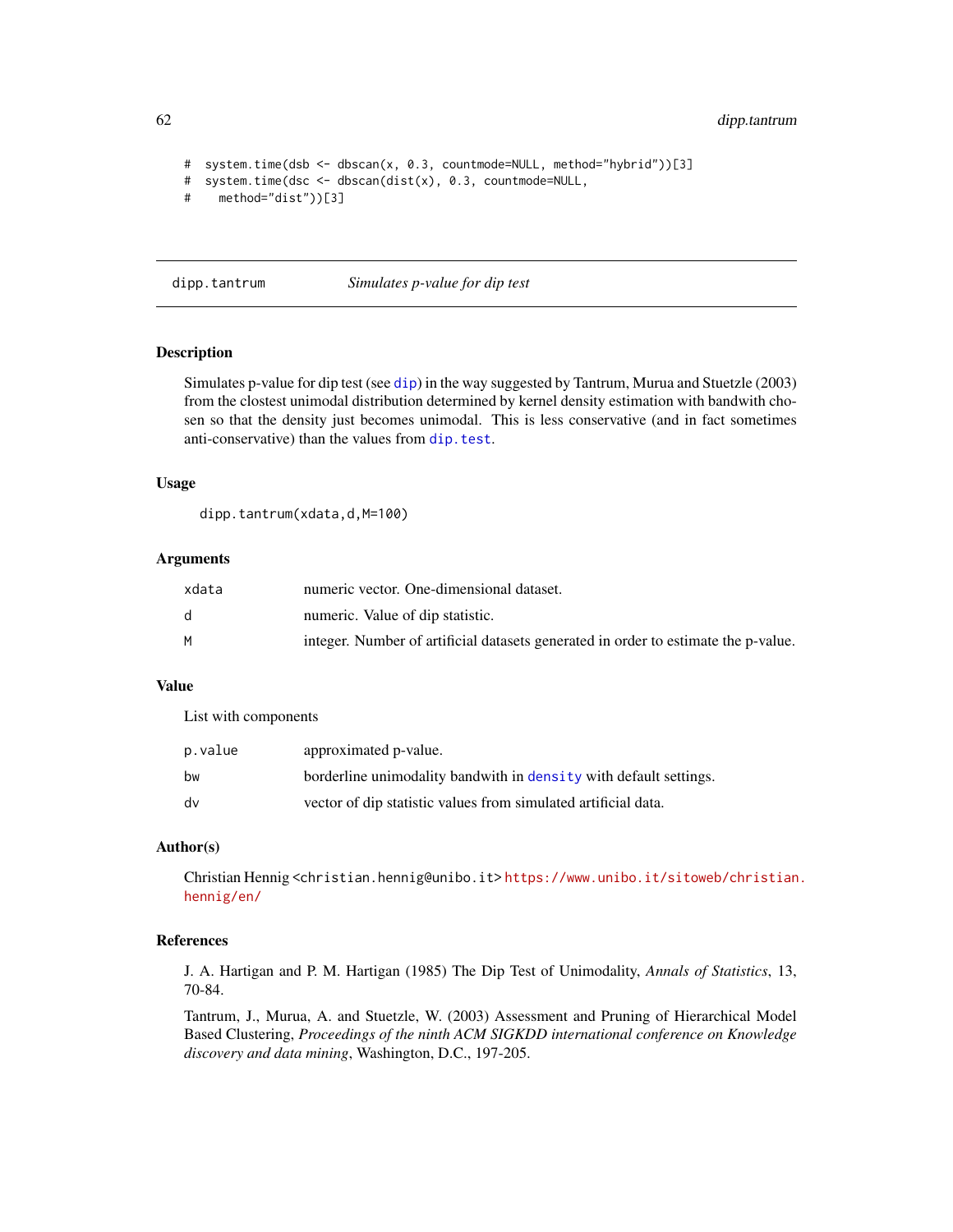## diptest.multi 63

#### Examples

# not run, requires package diptest # x <- runif(100) #  $d \leftarrow dip(x)$ # dt <- dipp.tantrum(x,d,M=10)

diptest.multi *Diptest for discriminant coordinate projection*

#### Description

Diptest (Hartigan and Hartigan, 1985, see [dip](#page-0-0)) for data projected in discriminant coordinate separating optimally two class means (see discrcoord) as suggested by Tantrum, Murua and Stuetzle (2003).

#### Usage

diptest.multi(xdata,class,pvalue="uniform",M=100)

# Arguments

| xdata  | matrix. Potentially multidimensional dataset.                                                                                                                                                                                  |
|--------|--------------------------------------------------------------------------------------------------------------------------------------------------------------------------------------------------------------------------------|
| class  | vector of integers giving class numbers for observations.                                                                                                                                                                      |
| pvalue | "uniform" or "tantrum". Defines whether the p-value is computed from a uni-<br>form null model as suggested in Hartigan and Hartigan (1985, using dip. test)<br>or as suggested in Tantrum et al. (2003, using dipp. tantrum). |
| M      | integer. Number of artificial datasets generated in order to estimate the p-value<br>if pvalue="tantrum".                                                                                                                      |

# Value

The resulting p-value.

#### Author(s)

Christian Hennig <christian.hennig@unibo.it> [https://www.unibo.it/sitoweb/christian](https://www.unibo.it/sitoweb/christian.hennig/en/). [hennig/en/](https://www.unibo.it/sitoweb/christian.hennig/en/)

## References

J. A. Hartigan and P. M. Hartigan (1985) The Dip Test of Unimodality, *Annals of Statistics*, 13, 70-84.

Tantrum, J., Murua, A. and Stuetzle, W. (2003) Assessment and Pruning of Hierarchical Model Based Clustering, *Proceedings of the ninth ACM SIGKDD international conference on Knowledge discovery and data mining*, Washington, D.C., 197-205.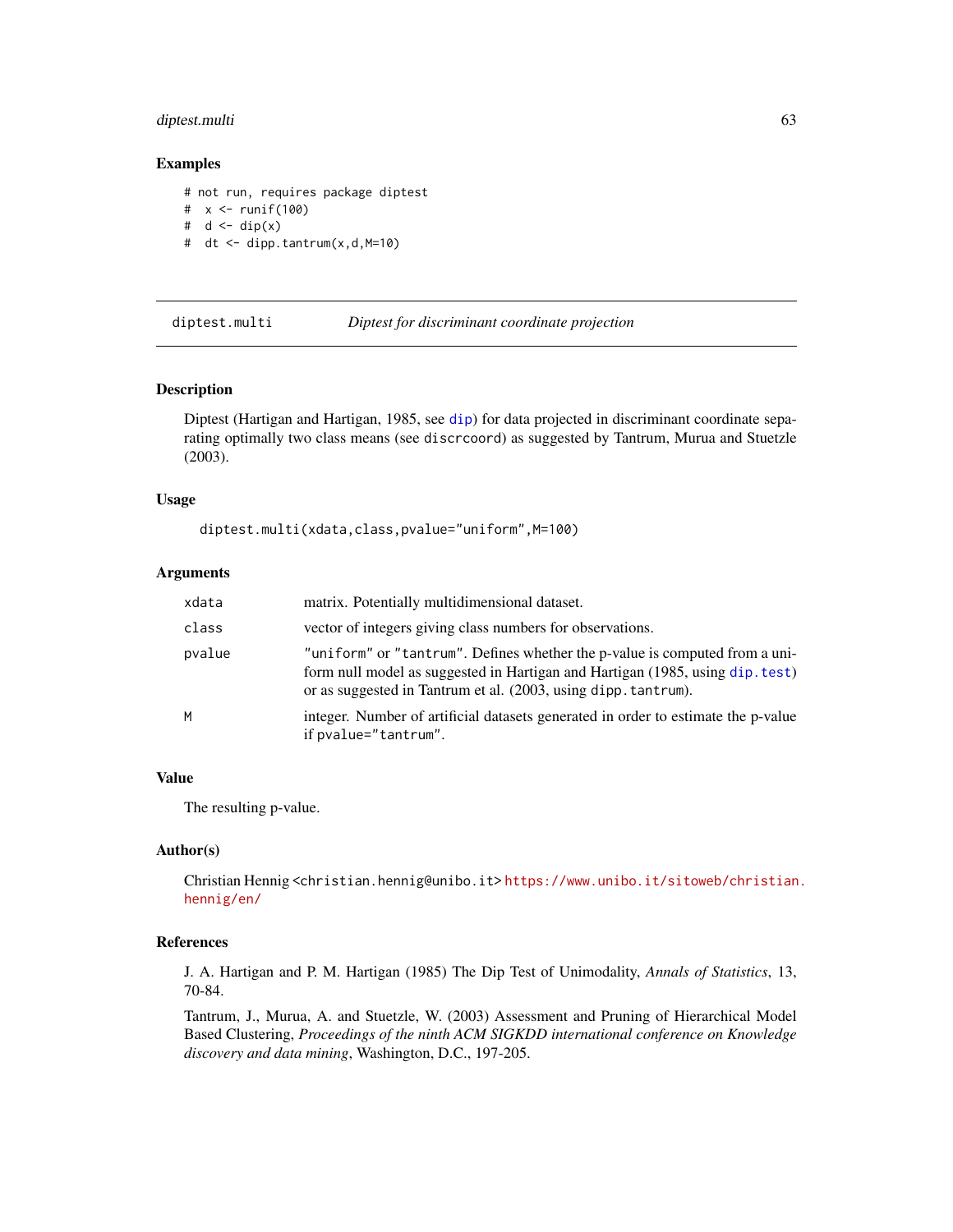# Examples

```
require(diptest)
x \leftarrow \text{cbind}(\text{runif}(100), \text{runif}(100))partition <-1+(x[,1]\le0.5)d1 <- diptest.multi(x,partition)
d2 <- diptest.multi(x,partition,pvalue="tantrum",M=10)
```
<span id="page-63-0"></span>discrcoord *Discriminant coordinates/canonical variates*

### Description

Computes discriminant coordinates, sometimes referred to as "canonical variates" as described in Seber (1984).

## Usage

```
discrcoord(xd, clvecd, pool = "n", ...)
```
## Arguments

| xd       | the data matrix; a numerical object which can be coerced to a matrix.                                                                                                                                                                   |
|----------|-----------------------------------------------------------------------------------------------------------------------------------------------------------------------------------------------------------------------------------------|
| clvecd   | integer vector of class numbers; length must equal nrow(xd).                                                                                                                                                                            |
| pool     | string. Determines how the within classes covariance is pooled. "n" means that<br>the class covariances are weighted corresponding to the number of points in each<br>class (default). "equal" means that all classes get equal weight. |
| $\ddots$ | no effect                                                                                                                                                                                                                               |

## Details

The matrix T (see Seber (1984), p. 270) is inverted by use of [tdecomp](#page-149-0), which can be expected to give reasonable results for singular within-class covariance matrices.

## Value

List with the following components

| ev    | eigenvalues in descending order.                                                                                                         |
|-------|------------------------------------------------------------------------------------------------------------------------------------------|
| units | columns are coordinates of projection basis vectors. New points x can be pro-<br>iected onto the projection basis vectors by x % * units |
| proj  | projections of xd onto units.                                                                                                            |

## Author(s)

Christian Hennig <christian.hennig@unibo.it> [https://www.unibo.it/sitoweb/christian](https://www.unibo.it/sitoweb/christian.hennig/en/). [hennig/en/](https://www.unibo.it/sitoweb/christian.hennig/en/)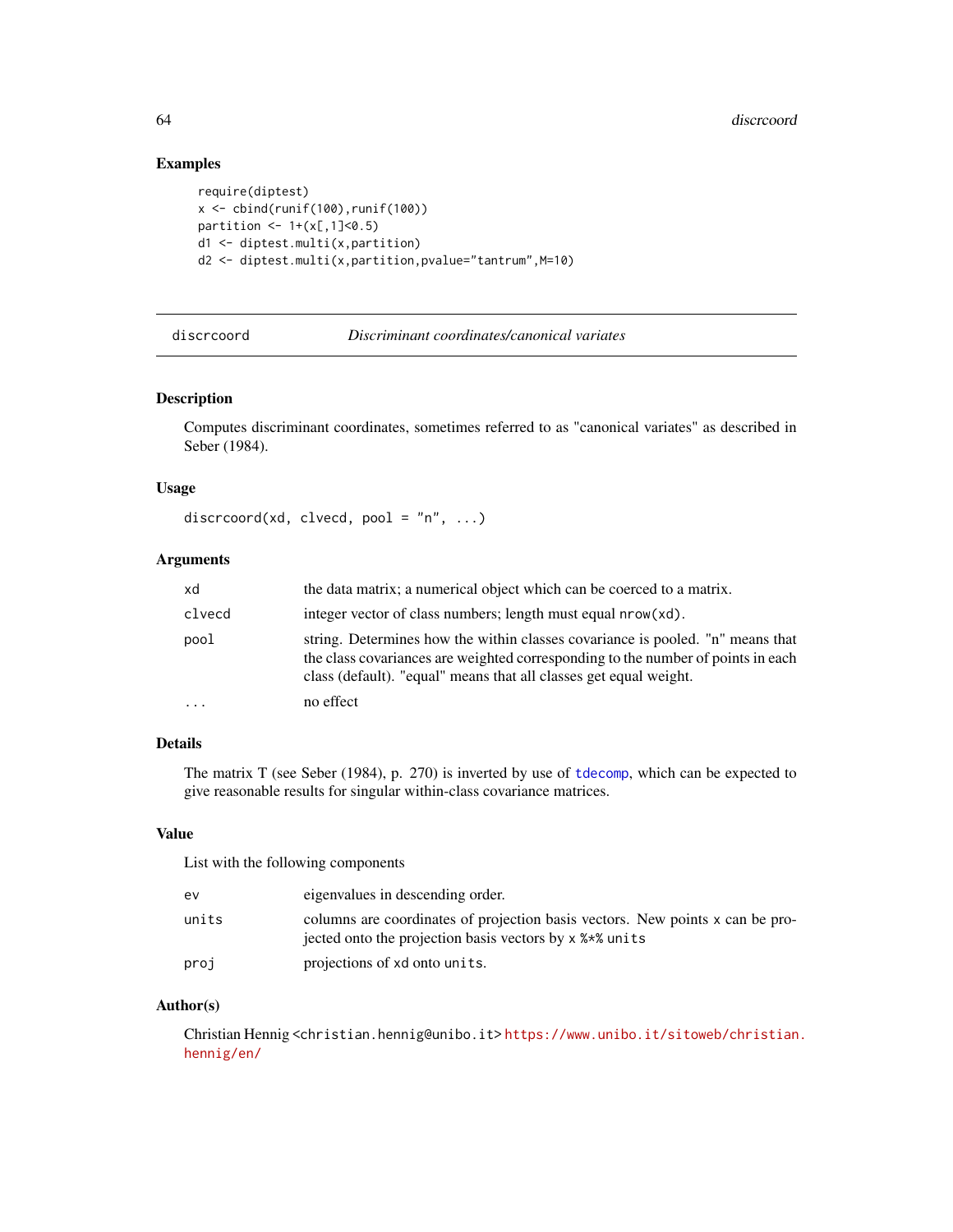## discrete.recode 65

# References

Seber, G. A. F. (1984). *Multivariate Observations*. New York: Wiley.

#### See Also

[plotcluster](#page-127-0) for straight forward discriminant plots.

[batcoord](#page-10-0) for discriminating projections for two classes, so that also the differences in variance are shown (discrcoord is based only on differences in mean).

[rFace](#page-139-0) for generation of the example data used below.

#### Examples

```
set.seed(4634)
face <- rFace(600,dMoNo=2,dNoEy=0)
grface <- as.integer(attr(face,"grouping"))
dcf <- discrcoord(face,grface)
plot(dcf$proj,col=grface)
# ...done in one step by function plotcluster.
```
discrete.recode *Recodes mixed variables dataset*

#### Description

Recodes a dataset with mixed continuous and categorical variables so that the continuous variables come first and the categorical variables have standard coding 1, 2, 3,... (in lexicographical ordering of values coerced to strings).

#### Usage

discrete.recode(x,xvarsorted=TRUE,continuous=0,discrete)

## Arguments

| X          | data matrix or data frame. The data need to be organised case-wise, i.e., if<br>there are categorical variables only, and 15 cases with values $c(1,1,2)$ on the 3<br>variables, the data matrix needs 15 rows with values 1 1 2. (Categorical variables<br>could take numbers or strings or anything that can be coerced to factor levels as<br>values.) |
|------------|-----------------------------------------------------------------------------------------------------------------------------------------------------------------------------------------------------------------------------------------------------------------------------------------------------------------------------------------------------------|
| xvarsorted | logical. If TRUE, the continuous variables are assumed to be the first ones, and<br>the categorical variables to be behind them.                                                                                                                                                                                                                          |
| continuous | vector of integers giving positions of the continuous variables. If xvarsorted=TRUE,<br>a single integer, number of continuous variables.                                                                                                                                                                                                                 |
| discrete   | vector of integers giving positions of the categorical variables (the variables need<br>to be coded in such a way that data. matrix converts them to something nu-<br>meric). If xvarsorted=TRUE, a single integer, number of categorical variables.                                                                                                      |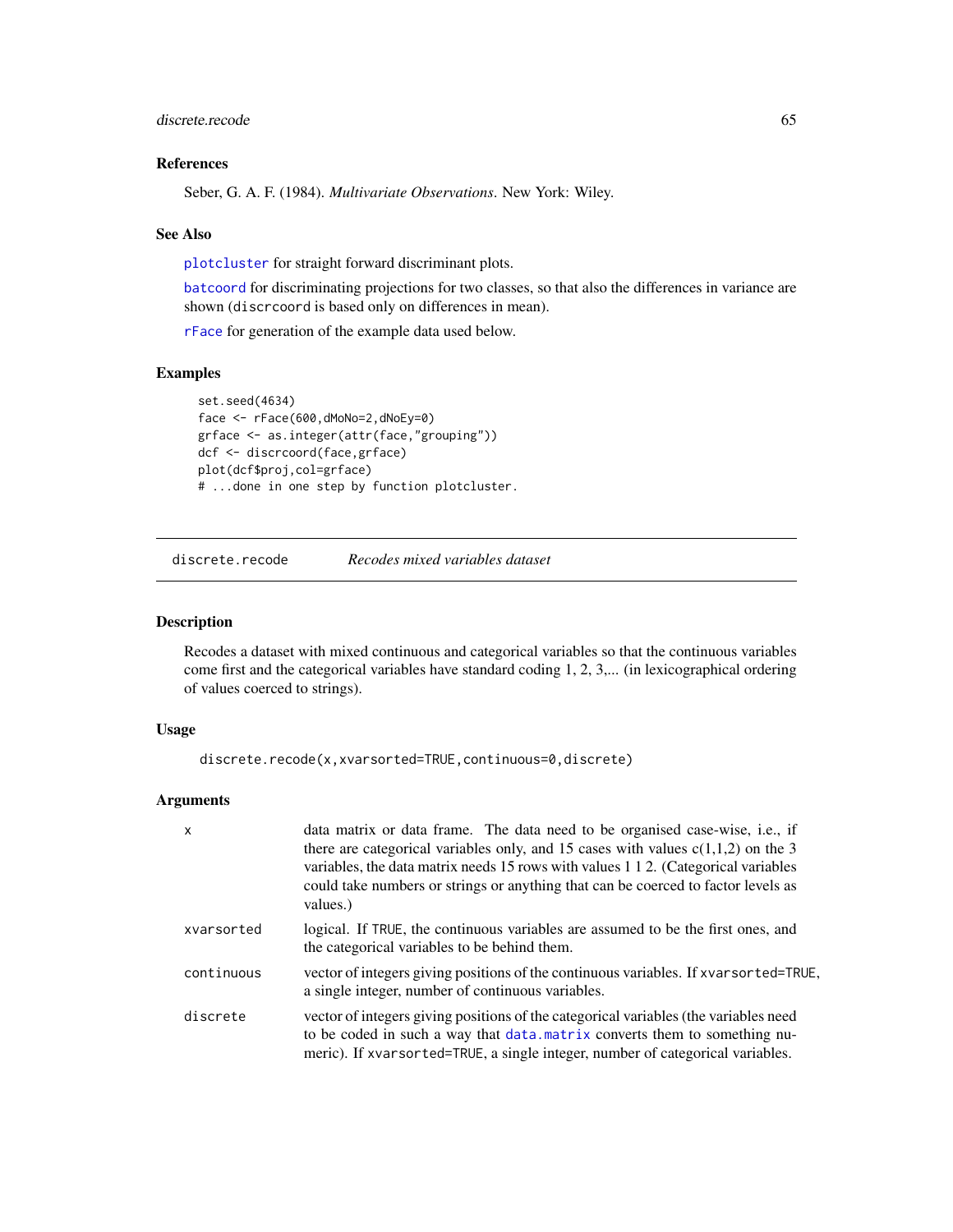## Value

A list with components

| data       | data matrix with continuous variables first and categorical variables in standard<br>coding behind them.                               |
|------------|----------------------------------------------------------------------------------------------------------------------------------------|
| ppdim      | vector of categorical variable-wise numbers of categories.                                                                             |
|            | discretelevels list of levels of the categorical variables belonging to what is treated by flexmixedruns<br>as category $1, 2, 3$ etc. |
| continuous | number of continuous variables.                                                                                                        |
| discrete   | number of categorical variables.                                                                                                       |
|            |                                                                                                                                        |

# Author(s)

Christian Hennig <christian.hennig@unibo.it> [https://www.unibo.it/sitoweb/christian](https://www.unibo.it/sitoweb/christian.hennig/en). [hennig/en](https://www.unibo.it/sitoweb/christian.hennig/en)

# See Also

[lcmixed](#page-101-0)

#### Examples

```
set.seed(776655)
v1 \leftarrow \text{norm}(20)v2 \le rnorm(20)d1 <- sample(c(2,4,6,8),20,replace=TRUE)
d2 <- sample(1:4,20,replace=TRUE)
ldata <- cbind(v1,d1,v2,d2)
lc <-discrete.recode(ldata,xvarsorted=FALSE,continuous=c(1,3),discrete=c(2,4))
require(MASS)
data(Cars93)
Cars934 <- Cars93[,c(3,5,8,10)]
cc <- discrete.recode(Cars934,xvarsorted=FALSE,continuous=c(2,3),discrete=c(1,4))
```
discrproj *Linear dimension reduction for classification*

# Description

An interface for ten methods of linear dimension reduction in order to separate the groups optimally in the projected data. Includes classical discriminant coordinates, methods to project differences in mean and covariance structure, asymmetric methods (separation of a homogeneous class from a heterogeneous one), local neighborhood-based methods and methods based on robust covariance matrices.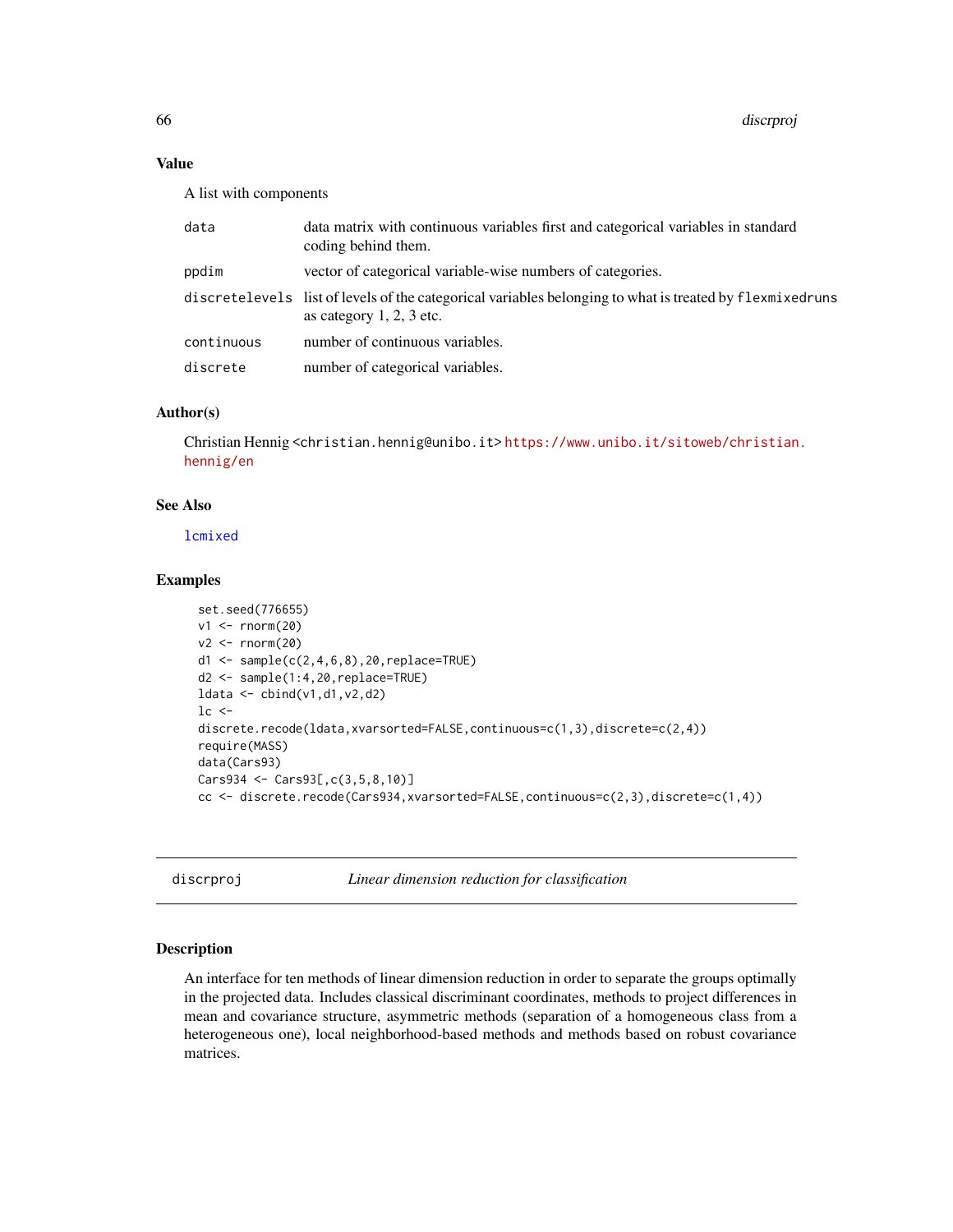#### discrproj de la contrada de la contrada de la contrada de la contrada de la contrada de la contrada de la contra

# Usage

```
discrproj(x, clvecd, method="dc", clnum=NULL, ignorepoints=FALSE,
          ignorenum=0, ...)
```
# Arguments

| X            | the data matrix; a numerical object which can be coerced to a matrix.                                                                                                                                                       |
|--------------|-----------------------------------------------------------------------------------------------------------------------------------------------------------------------------------------------------------------------------|
| clvecd       | vector of class numbers which can be coerced into integers; length must equal<br>$nrow(xd)$ .                                                                                                                               |
| method       | one of                                                                                                                                                                                                                      |
|              | "dc" usual discriminant coordinates, see discreoord,                                                                                                                                                                        |
|              | "bc" Bhattacharyya coordinates, first coordinate showing mean differences,<br>second showing covariance matrix differences, see batcoord,                                                                                   |
|              | "vbc" variance dominated Bhattacharyya coordinates, see batcoord,                                                                                                                                                           |
|              | "mvdc" added meana and variance differences optimizing coordinates, see mvdcoord,                                                                                                                                           |
|              | "adc" asymmetric discriminant coordinates, see adcoord,                                                                                                                                                                     |
|              | "awc" asymmetric discriminant coordinates with weighted observations, see<br>awcoord,                                                                                                                                       |
|              | "arc" asymmetric discriminant coordinates with weighted observations and ro-<br>bust MCD-covariance matrix, see awcoord,                                                                                                    |
|              | "nc" neighborhood based coordinates, see ncoord,                                                                                                                                                                            |
|              | "wnc" neighborhood based coordinates with weighted neighborhoods, see ncoord,                                                                                                                                               |
|              | "anc" asymmetric neighborhood based coordinates, see ancoord.                                                                                                                                                               |
|              | Note that "bc", "vbc", "adc", "awc", "arc" and "anc" assume that there are only<br>two classes.                                                                                                                             |
| clnum        | integer. Number of the class which is attempted to plot homogeneously by<br>"asymmetric methods", which are the methods assuming that there are only two<br>classes, as indicated above.                                    |
| ignorepoints | logical. If TRUE, points with label ignorenum in clvecd are ignored in the com-<br>putation for method and are only projected afterwards onto the resulting units.<br>If pch=NULL, the plot symbol for these points is "N". |
| ignorenum    | one of the potential values of the components of clvecd. Only has effect if<br>ignorepoints=TRUE, see above.                                                                                                                |
| $\cdots$     | additional parameters passed to the projection methods.                                                                                                                                                                     |

# Value

discrproj returns the output of the chosen projection method, which is a list with at least the components ev,units,proj. For detailed informations see the help pages of the projection methods.

| ev    | eigenvalues in descending order, usually indicating portion of information in the<br>corresponding direction.                            |
|-------|------------------------------------------------------------------------------------------------------------------------------------------|
| units | columns are coordinates of projection basis vectors. New points x can be pro-<br>jected onto the projection basis vectors by x % * units |
| proj  | projections of xd onto units.                                                                                                            |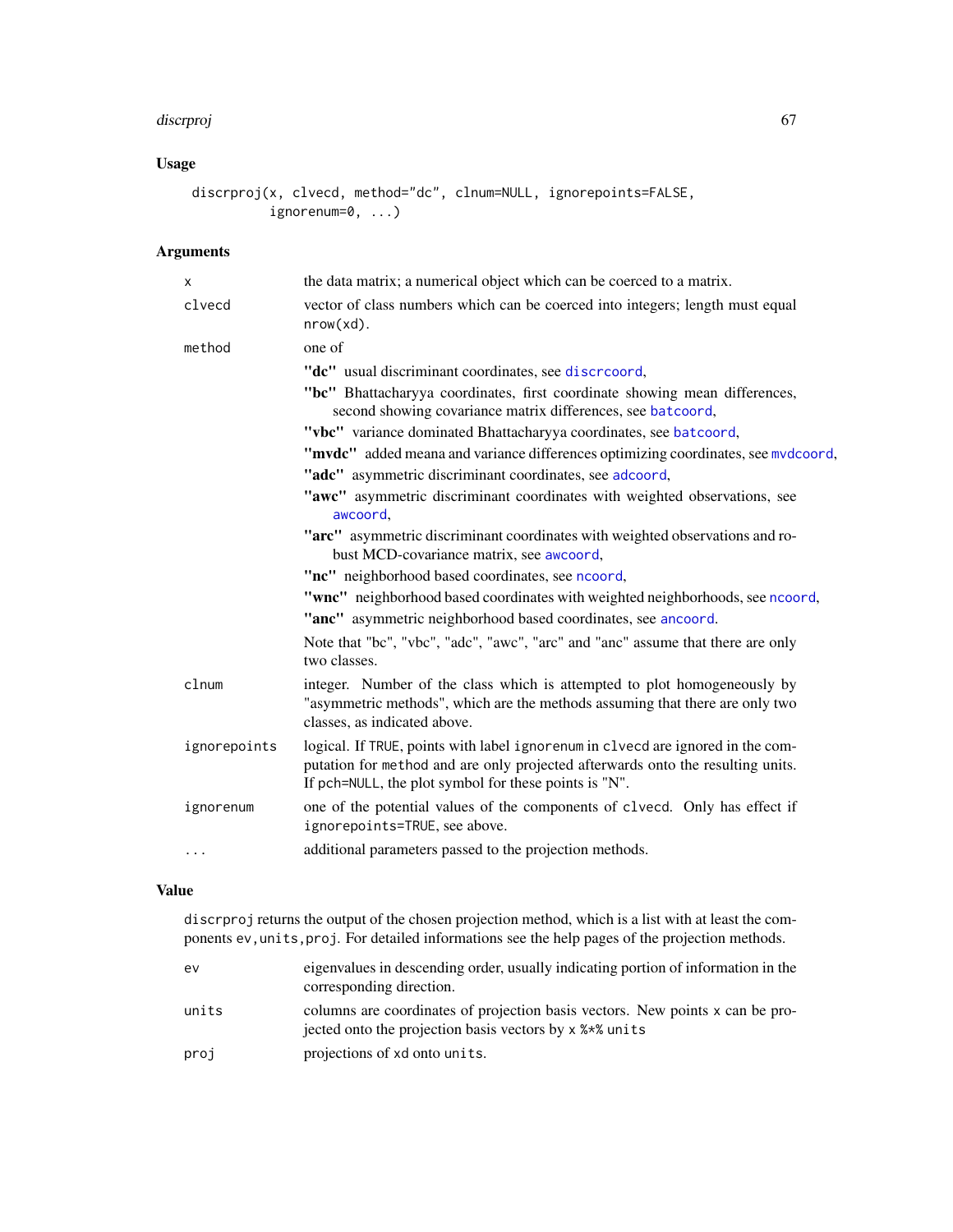#### Author(s)

Christian Hennig <christian.hennig@unibo.it> [https://www.unibo.it/sitoweb/christian](https://www.unibo.it/sitoweb/christian.hennig/en/). [hennig/en/](https://www.unibo.it/sitoweb/christian.hennig/en/)

#### References

Hennig, C. (2004) Asymmetric linear dimension reduction for classification. Journal of Computational and Graphical Statistics 13, 930-945 .

Hennig, C. (2005) A method for visual cluster validation. In: Weihs, C. and Gaul, W. (eds.): Classification - The Ubiquitous Challenge. Springer, Heidelberg 2005, 153-160.

Seber, G. A. F. (1984). *Multivariate Observations*. New York: Wiley.

Fukunaga (1990). *Introduction to Statistical Pattern Recognition* (2nd ed.). Boston: Academic Press.

# See Also

[discrcoord](#page-63-0), [batcoord](#page-10-0), [mvdcoord](#page-115-0), [adcoord](#page-5-0), [awcoord](#page-8-0), [ncoord](#page-116-0), [ancoord](#page-7-0).

[rFace](#page-139-0) for generation of the example data used below.

## Examples

```
set.seed(4634)
face <- rFace(300,dMoNo=2,dNoEy=0,p=3)
grface <- as.integer(attr(face,"grouping"))
# The abs in the following is there to unify the output,
# because eigenvectors are defined only up to their sign.
# Statistically it doesn't make sense to compute absolute values.
round(abs(discrproj(face,grface, method="nc")$units),digits=2)
round(abs(discrproj(face,grface, method="wnc")$units),digits=2)
round(abs(discrproj(face,grface, clnum=1, method="arc")$units),digits=2)
```
distancefactor *Factor for dissimilarity of mixed type data*

#### Description

Computes a factor that can be used to standardise ordinal categorical variables and binary dummy variables coding categories of nominal scaled variables for Euclidean dissimilarity computation in mixed type data. See Hennig and Liao (2013).

#### Usage

```
distancefactor(cat,n=NULL, catsizes=NULL,type="categorical",
               normfactor=2,qfactor=ifelse(type=="categorical",1/2,
                              1/(1+1/(\text{cat}-1))))
```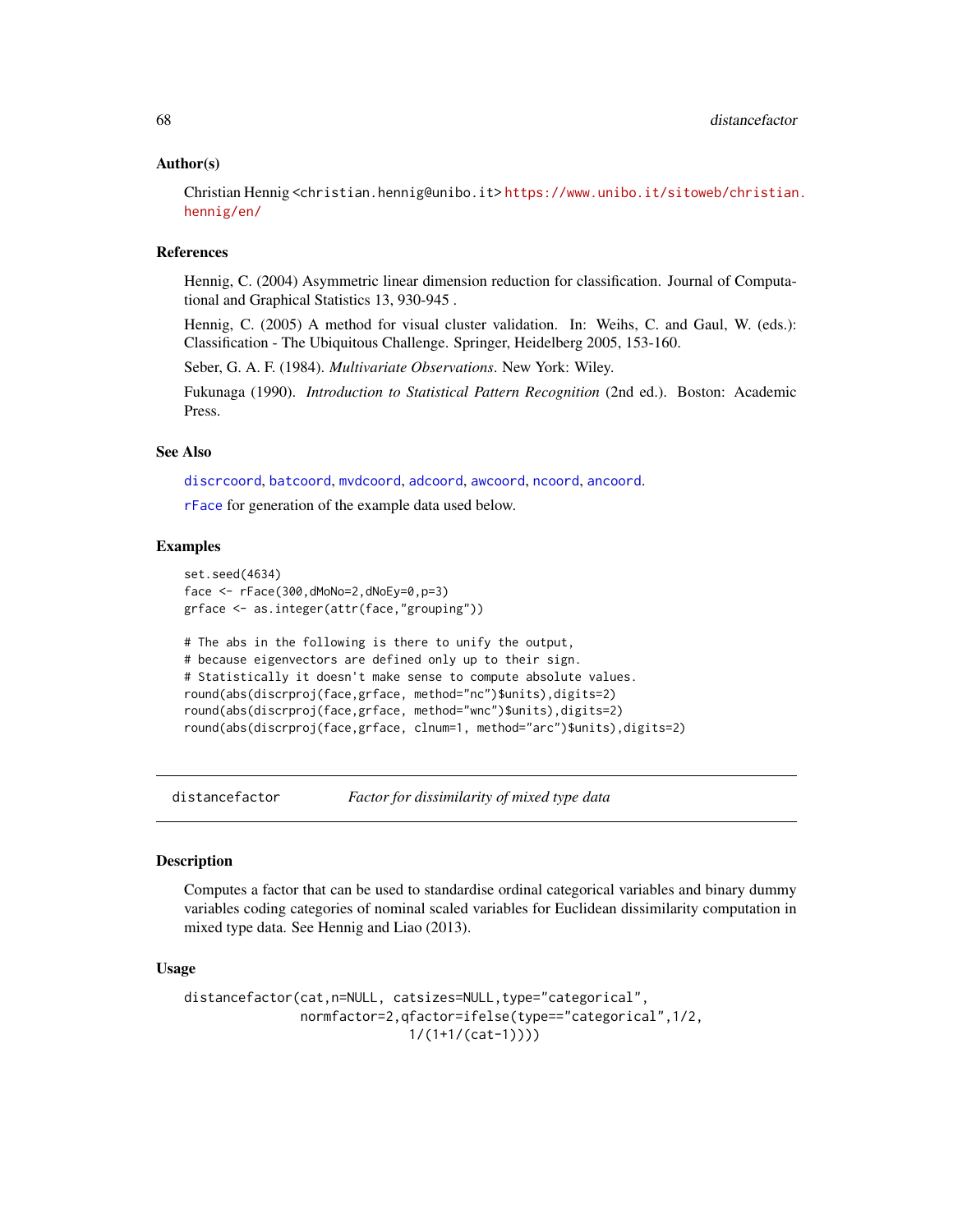## distancefactor 69

#### **Arguments**

| cat        | integer. Number of categories of the variable to be standardised. Note that<br>for type="categorical" the number of categories of the original variable is<br>required, although the distance factor is used to standardise dummy variables<br>for the categories.                                                                                                         |
|------------|----------------------------------------------------------------------------------------------------------------------------------------------------------------------------------------------------------------------------------------------------------------------------------------------------------------------------------------------------------------------------|
| n          | integer. Number of data points.                                                                                                                                                                                                                                                                                                                                            |
| catsizes   | vector of integers giving numbers of observations per category. One of n and<br>catsizes must be supplied. If catsizes=NULL, rep(round(n/cat), cat) is<br>used (this may be appropriate as well if numbers of observations of categories<br>are unequal, if the researcher decides that the dissimilarity measure should not<br>be influenced by empirical category sizes. |
| type       | "categorical" if the factor is used for dummy variables belonging to a nominal<br>variable, "ordinal" if the factor is used for an ordinal variable ind standard<br>Likert coding.                                                                                                                                                                                         |
| normfactor | numeric. Factor on which standardisation is based. As a default, this is $E(X_1 - X_2)^2 = 2$<br>for independent unit variance variables.                                                                                                                                                                                                                                  |
| gfactor    | numeric. Factor q in Hennig and Liao (2013) to adjust for clumping effects due<br>to discreteness.                                                                                                                                                                                                                                                                         |

#### Value

A factor by which to multiply the variable in order to make it comparable to a unit variance continuous variable when aggregated in Euclidean fashion for dissimilarity computation, so that expected effective difference between two realisations of the variable equals qfactor\*normfactor.

# Author(s)

Christian Hennig <christian.hennig@unibo.it> [https://www.unibo.it/sitoweb/christian](https://www.unibo.it/sitoweb/christian.hennig/en). [hennig/en](https://www.unibo.it/sitoweb/christian.hennig/en)

#### References

Hennig, C. and Liao, T. (2013) How to find an appropriate clustering for mixed-type variables with application to socio-economic stratification, *Journal of the Royal Statistical Society, Series C Applied Statistics*, 62, 309-369.

#### See Also

[lcmixed](#page-101-0), [pam](#page-0-0)

# Examples

```
set.seed(776655)
d1 <- sample(1:5,20,replace=TRUE)
d2 <- sample(1:4,20,replace=TRUE)
ldata < -</math>cbind(d1,d2)lc <- cat2bin(ldata,categorical=1)$data
lc[, 1:5] \leftarrow lc[, 1:5] * distancefactor(5, 20, type='categorical")lc[, 6] \leftarrow lc[, 6] \star distancefactor(4, 20, type='ordinal")
```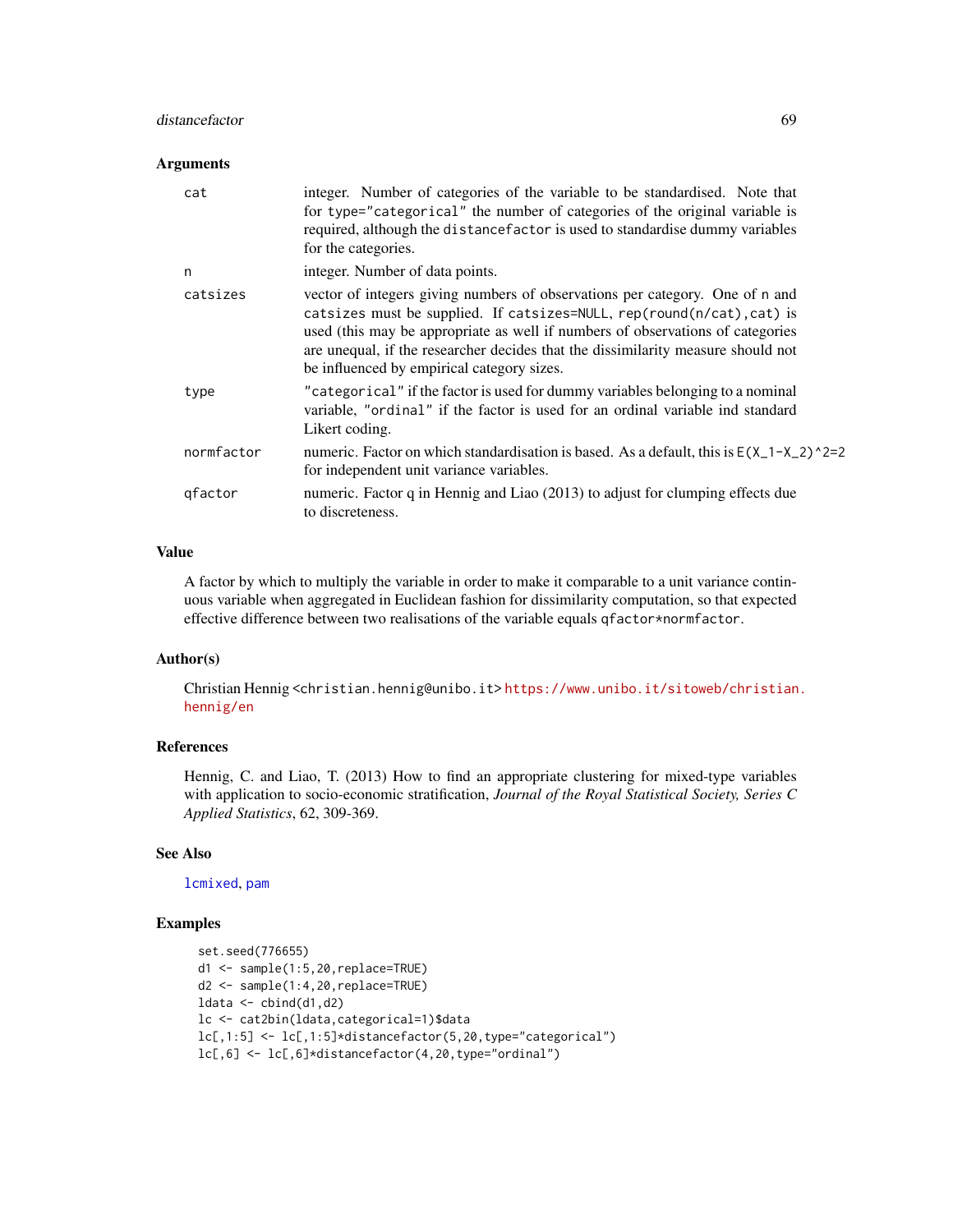<span id="page-69-0"></span>

## Description

Approximates average silhouette width or the Pearson version of Hubert's gamma criterion by hacking the dataset into pieces and averaging the subset-wise values, see Hennig and Liao (2013).

#### Usage

```
distcritmulti(x,clustering,part=NULL,ns=10,criterion="asw",
                    fun="dist",metric="euclidean",
                     count=FALSE, seed=NULL, ...)
```
## Arguments

| cases times variables data matrix.                                                                                                                   |
|------------------------------------------------------------------------------------------------------------------------------------------------------|
| vector of integers indicating the clustering.                                                                                                        |
| vector of integer subset sizes; sum should be smaller or equal to the number of<br>cases of x. If NULL, subset sizes are chosen approximately equal. |
| integer. Number of subsets, only used if part==NULL.                                                                                                 |
| "asw" or "pearsongamma", specifies whether the average silhouette width or<br>the Pearson version of Hubert's gamma is computed.                     |
| "dist" or "daisy", specifies which function is used for computing dissimilari-<br>ties.                                                              |
| passed on to dist (as argument method) or daisy to determine which dissimi-<br>larity is used.                                                       |
| logical. if TRUE, the subset number just processed is printed.                                                                                       |
| integer, random seed. (If NULL, result depends on random numbers.)                                                                                   |
| further arguments to be passed on to dist or daisy.                                                                                                  |
|                                                                                                                                                      |

## Value

A list with components crit.overall,crit.sub,crit.sd,part.

| crit.overall value of criterion. |                                                                   |
|----------------------------------|-------------------------------------------------------------------|
| crit.sub                         | vector of subset-wise criterion values.                           |
| crit.sd                          | standard deviation of crit. sub, can be used to assess stability. |
| subsets                          | list of case indexes in subsets.                                  |

#### Author(s)

Christian Hennig <christian.hennig@unibo.it> [https://www.unibo.it/sitoweb/christian](https://www.unibo.it/sitoweb/christian.hennig/en). [hennig/en](https://www.unibo.it/sitoweb/christian.hennig/en)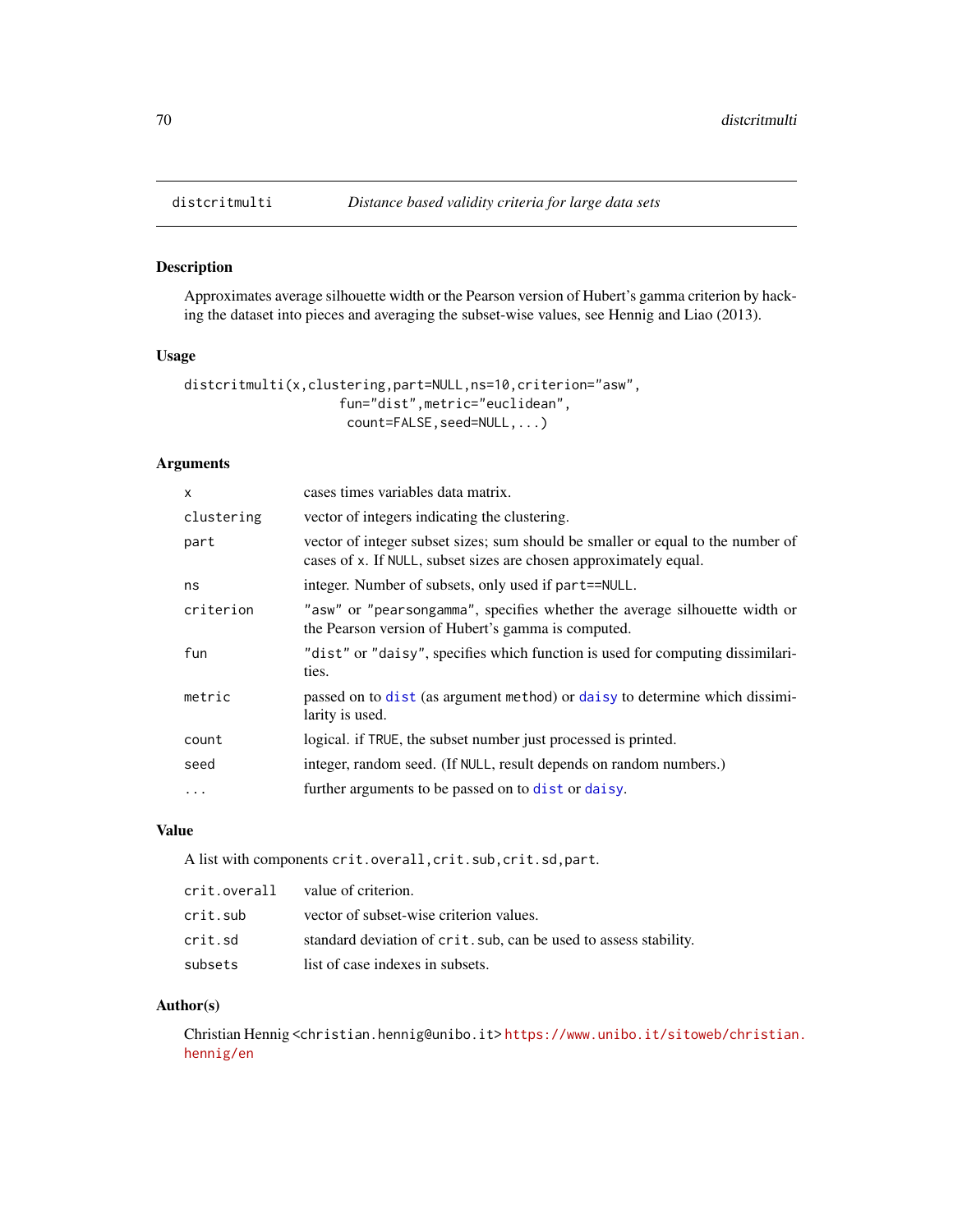## distribution of the contract of the contract of the contract of the contract of the contract of the contract of the contract of the contract of the contract of the contract of the contract of the contract of the contract o

#### References

Halkidi, M., Batistakis, Y., Vazirgiannis, M. (2001) On Clustering Validation Techniques, *Journal of Intelligent Information Systems*, 17, 107-145.

Hennig, C. and Liao, T. (2013) How to find an appropriate clustering for mixed-type variables with application to socio-economic stratification, *Journal of the Royal Statistical Society, Series C Applied Statistics*, 62, 309-369.

Kaufman, L. and Rousseeuw, P.J. (1990). "Finding Groups in Data: An Introduction to Cluster Analysis". Wiley, New York.

#### See Also

[cluster.stats](#page-30-0), [silhouette](#page-0-0)

### Examples

```
set.seed(20000)
options(digits=3)
face <- rFace(50,dMoNo=2,dNoEy=0,p=2)
clustering <- as.integer(attr(face,"grouping"))
distcritmulti(face,clustering,ns=3,seed=100000,criterion="pearsongamma")
```
<span id="page-70-0"></span>distrsimilarity *Similarity of within-cluster distributions to normal and uniform*

#### Description

Two measures of dissimilarity between the within-cluster distributions of a dataset and normal or uniform distribution. For the normal it's the Kolmogorov dissimilarity between the Mahalanobis distances to the center and a chi-squared distribution. For the uniform it is the Kolmogorov distance between the distance to the kth nearest neighbour and a Gamma distribution (this is based on Byers and Raftery (1998)). The clusterwise values are aggregated by weighting with the cluster sizes.

#### Usage

```
distrsimilarity(x, clustering, noisecluster = FALSE,distribution=c("normal","uniform"),nnk=2,
largeisgood=FALSE,messages=FALSE)
```
#### Arguments

| X            | the data matrix; a numerical object which can be coerced to a matrix.                                               |
|--------------|---------------------------------------------------------------------------------------------------------------------|
| clustering   | integer vector of class numbers; length must equal $nrow(x)$ , numbers must go<br>from 1 to the number of clusters. |
| noisecluster | logical. If TRUE, the cluster with the largest number is ignored for the computa-<br>tions.                         |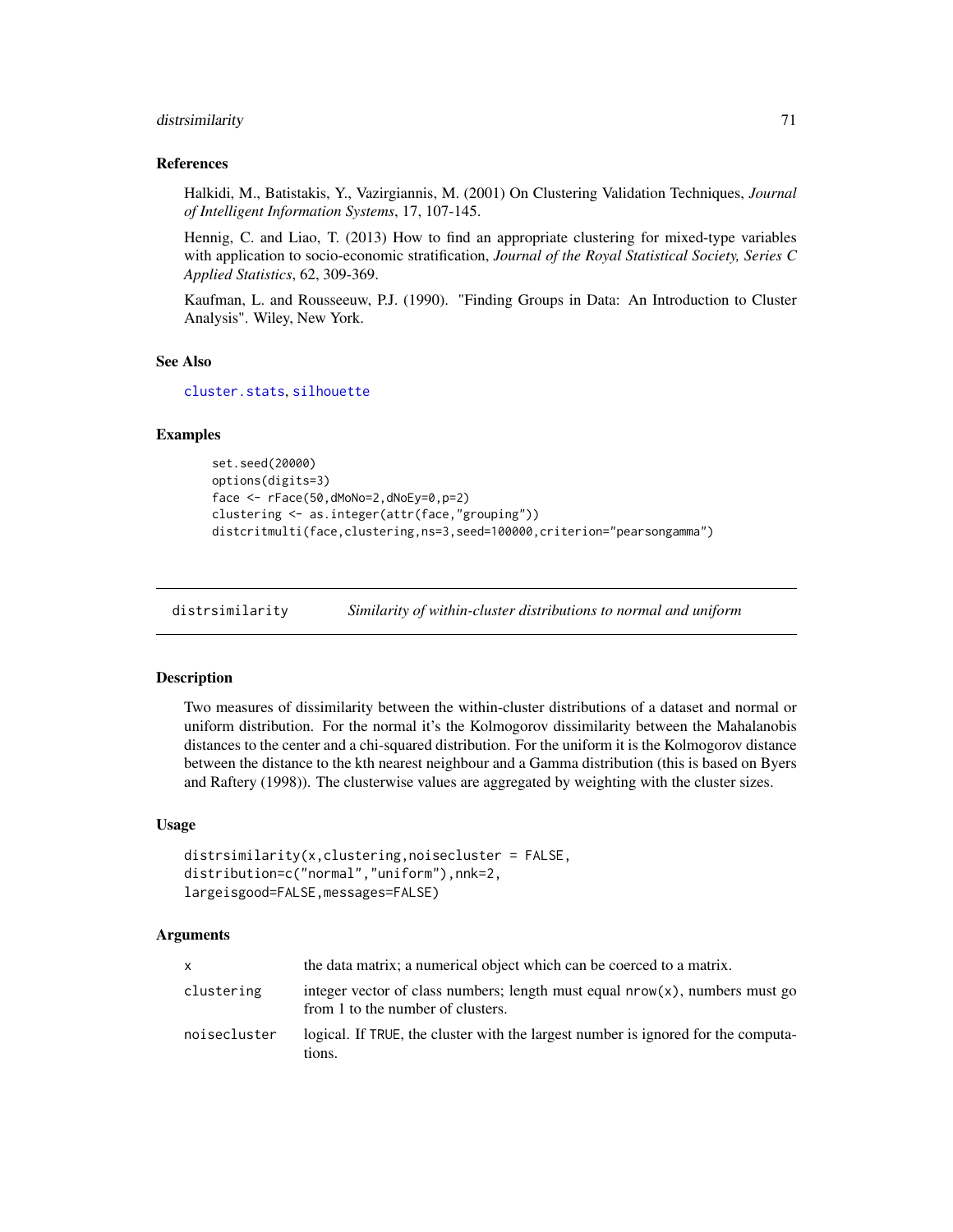| vector of "normal", "uniform" or both. Indicates which of the two dissimilar-<br>ities is/are computed.                                                                       |
|-------------------------------------------------------------------------------------------------------------------------------------------------------------------------------|
| integer. Number of nearest neighbors to use for dissimilarity to the uniform.                                                                                                 |
| logical. If TRUE, dissimilarities are transformed to $1-d$ (this means that larger<br>values indicate a better fit).                                                          |
| logical. If TRUE, warnings are given if within-cluster covariance matrices are<br>not invertible (in which case all within-cluster Mahalanobis distances are set to<br>zero). |
|                                                                                                                                                                               |

## Value

List with the following components

| kdnorm  | Kolmogorov distance between distribution of within-cluster Mahalanobis dis-<br>tances and appropriate chi-squared distribution, aggregated over clusters (I am<br>grateful to Agustin Mayo-Iscar for the idea). |
|---------|-----------------------------------------------------------------------------------------------------------------------------------------------------------------------------------------------------------------|
| kdunif  | Kolmogorov distance between distribution of distances to nnkth nearest within-<br>cluster neighbor and appropriate Gamma-distribution, see Byers and Raftery<br>(1998), aggregated over clusters.               |
| kdnormc | vector of cluster-wise Kolmogorov distances between distribution of within-<br>cluster Mahalanobis distances and appropriate chi-squared distribution.                                                          |
| kdunifc | vector of cluster-wise Kolmogorov distances between distribution of distances<br>to nnkth nearest within-cluster neighbor and appropriate Gamma-distribution.                                                   |
| xmahal  | vector of Mahalanobs distances to the respective cluster center.                                                                                                                                                |
| xdknn   | vector of distance to nnkth nearest within-cluster neighbor.                                                                                                                                                    |

## Note

It is very hard to capture similarity to a multivariate normal or uniform in a single value, and both used here have their shortcomings. Particularly, the dissimilarity to the uniform can still indicate a good fit if there are holes or it's a uniform distribution concentrated on several not connected sets.

## Author(s)

Christian Hennig <christian.hennig@unibo.it> [https://www.unibo.it/sitoweb/christian](https://www.unibo.it/sitoweb/christian.hennig/en/). [hennig/en/](https://www.unibo.it/sitoweb/christian.hennig/en/)

#### References

Byers, S. and Raftery, A. E. (1998) Nearest-Neighbor Clutter Removal for Estimating Features in Spatial Point Processes, *Journal of the American Statistical Association*, 93, 577-584.

Hennig, C. (2017) Cluster validation by measurement of clustering characteristics relevant to the user. In C. H. Skiadas (ed.) *Proceedings of ASMDA 2017*, 501-520, [https://arxiv.org/abs/](https://arxiv.org/abs/1703.09282) [1703.09282](https://arxiv.org/abs/1703.09282)

# See Also

[cqcluster.stats](#page-50-0),[cluster.stats](#page-30-0) for more cluster validity statistics.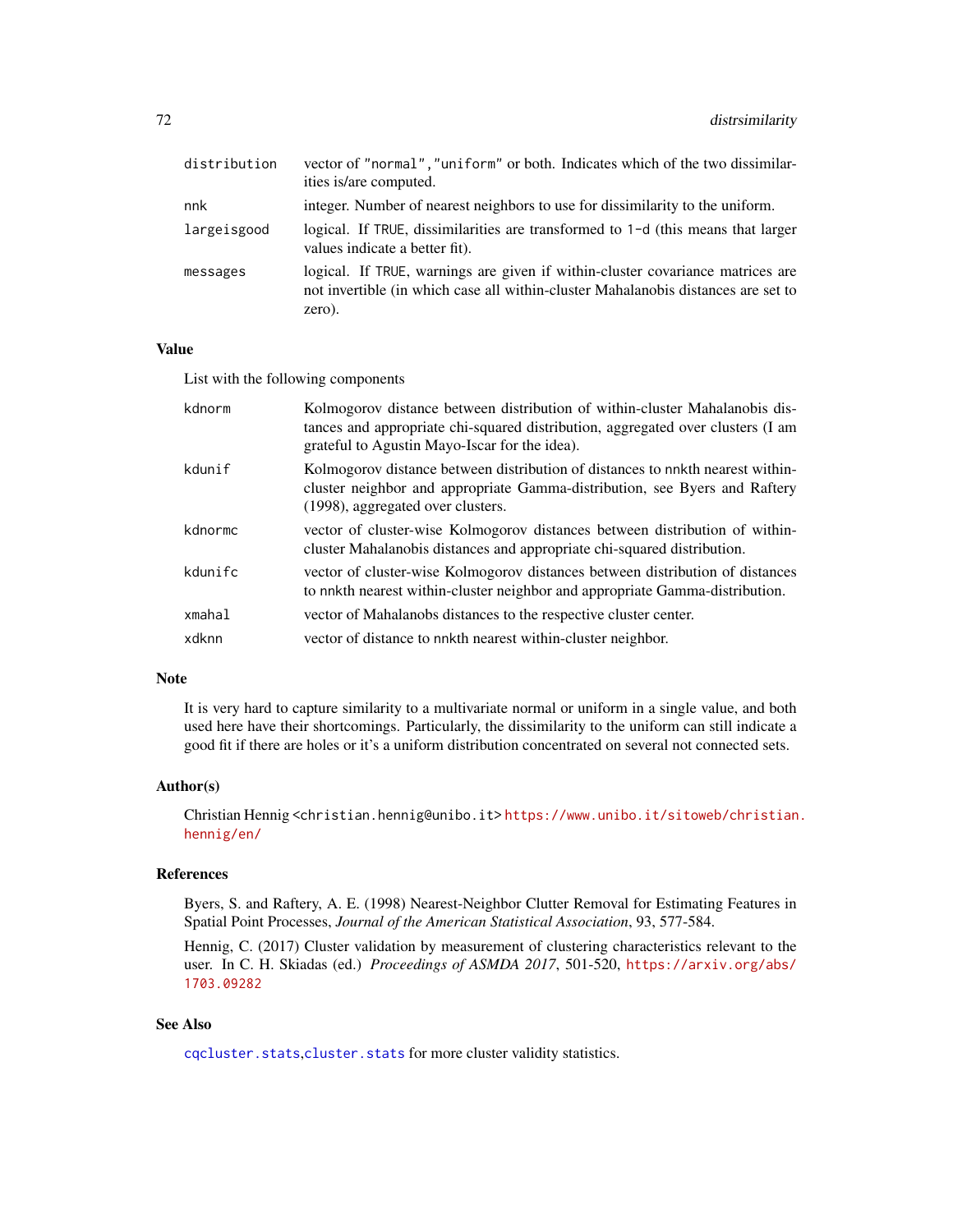#### dridgeline and the state of the state of the state of the state of the state of the state of the state of the state of the state of the state of the state of the state of the state of the state of the state of the state of

## Examples

```
set.seed(20000)
options(digits=3)
face <- rFace(200,dMoNo=2,dNoEy=0,p=2)
km3 <- kmeans(face,3)
distrsimilarity(face,km3$cluster)
```
### dridgeline *Density along the ridgeline*

### Description

Computes the density of a two-component Gaussian mixture along the ridgeline (Ray and Lindsay, 2005), along which all its density extrema are located.

### Usage

```
dridgeline(alpha=seq(0,1,0.001), prop,
                          mu1, mu2, Sigma1, Sigma2, showplot=FALSE, ...)
```
## Arguments

| alpha    | sequence of values between 0 and 1 for which the density is computed. |
|----------|-----------------------------------------------------------------------|
| prop     | mixture proportion of first component.                                |
| mu1      | mean vector of component 1.                                           |
| mu2      | mean vector of component 2.                                           |
| Sigma1   | covariance matrix of component 1.                                     |
| Sigma2   | covariance matrix of component 2.                                     |
| showplot | logical. If TRUE, the density is plotted against alpha.               |
| .        | further arguments to be passed on to plot.                            |

## Value

Vector of density values for values of alpha.

## Author(s)

Christian Hennig <christian.hennig@unibo.it> [https://www.unibo.it/sitoweb/christian](https://www.unibo.it/sitoweb/christian.hennig/en/). [hennig/en/](https://www.unibo.it/sitoweb/christian.hennig/en/)

## References

Ray, S. and Lindsay, B. G. (2005) The Topography of Multivariate Normal Mixtures, *Annals of Statistics*, 33, 2042-2065.

#### Examples

q <- dridgeline(seq(0,1,0.1),0.5,c(1,1),c(2,5),diag(2),diag(2))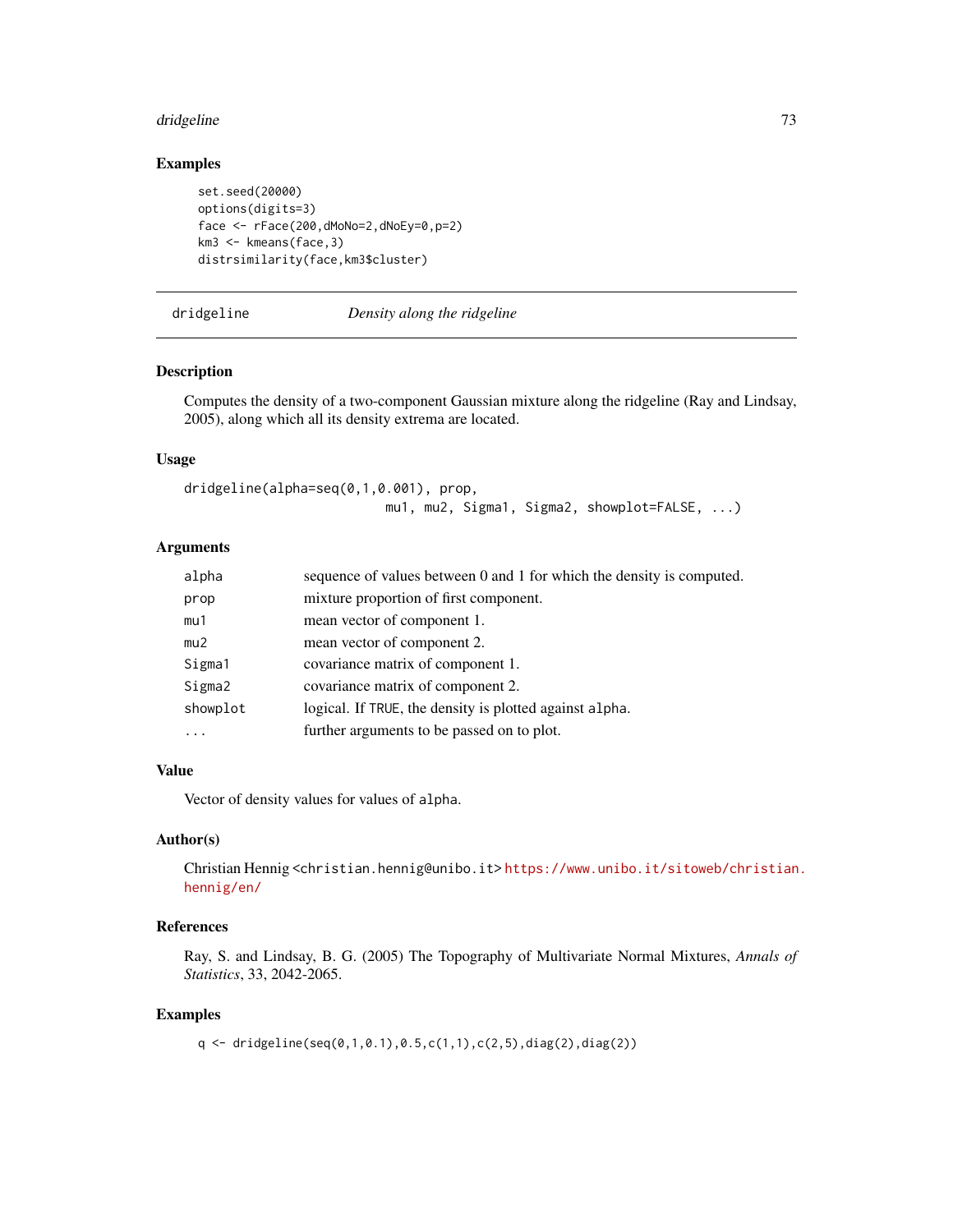<span id="page-73-0"></span>

Duda-Hart test for whether a data set should be split into two clusters.

## Usage

dudahart2(x,clustering,alpha=0.001)

## Arguments

| X          | data matrix or data frame.                                                                                                      |
|------------|---------------------------------------------------------------------------------------------------------------------------------|
| clustering | vector of integers. Clustering into two clusters.                                                                               |
| alpha      | numeric between 0 and 1. Significance level (recommended to be small if this<br>is used for estimating the number of clusters). |

# Value

A list with components

| p.value  | p-value against null hypothesis of homogemeity.                                     |
|----------|-------------------------------------------------------------------------------------|
| dh       | ratio of within-cluster sum of squares for two clusters and overall sum of squares. |
| compare  | critical value for dh at level alpha.                                               |
| cluster1 | FALSE if the null hypothesis of homogemeity is rejected.                            |
| alpha    | see above.                                                                          |
| z        | 1-alpha-quantile of a standard Gaussian.                                            |

## Author(s)

Christian Hennig <christian.hennig@unibo.it> [https://www.unibo.it/sitoweb/christian](https://www.unibo.it/sitoweb/christian.hennig/en). [hennig/en](https://www.unibo.it/sitoweb/christian.hennig/en)

# References

Duda, R. O. and Hart, P. E. (1973) *Pattern Classification and Scene Analysis*. Wiley, New York.

# See Also

[cluster.stats](#page-30-0)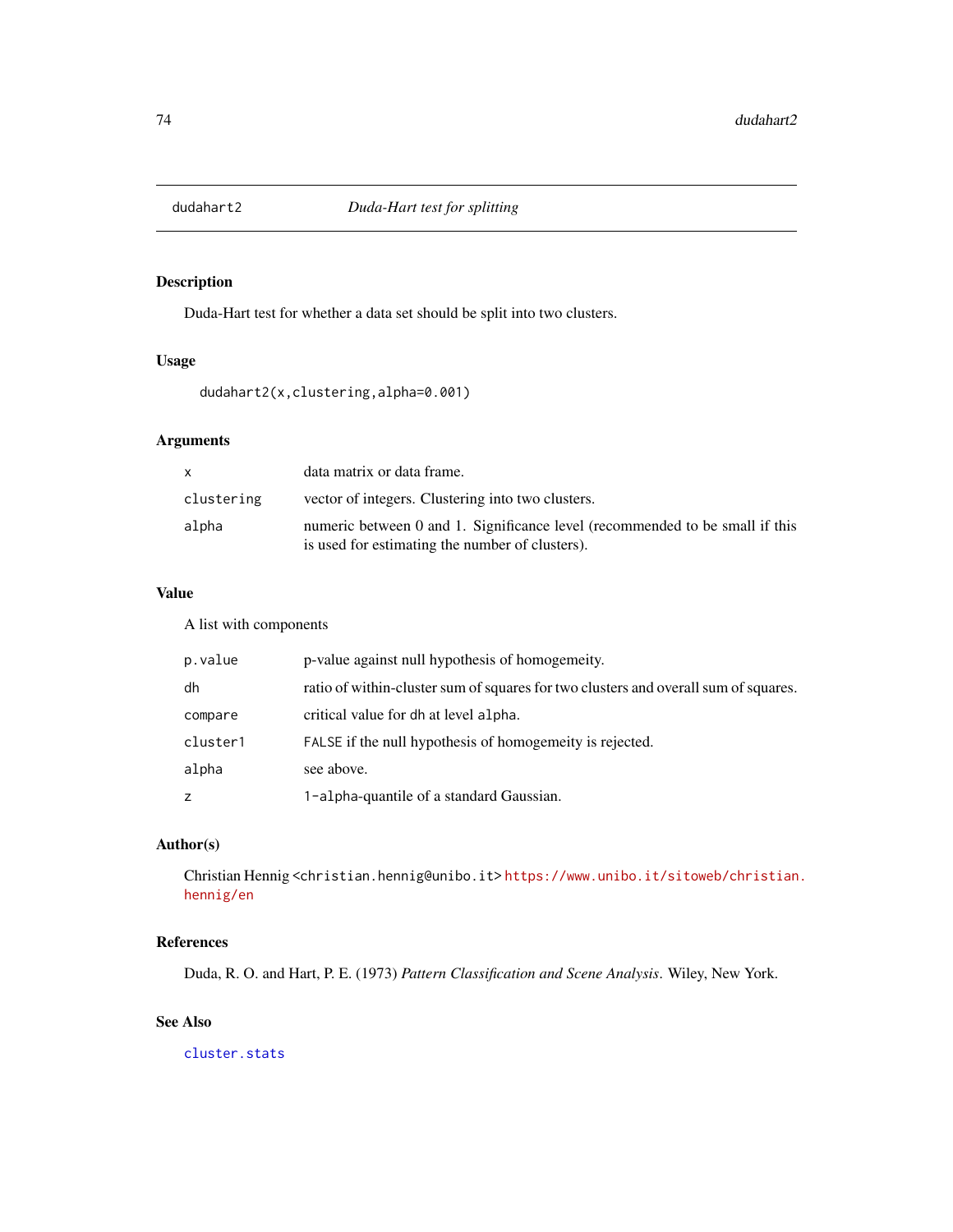## extract.mixturepars 75

## Examples

```
options(digits=2)
set.seed(98765)
iriss <- iris[sample(150,20),-5]
km <- kmeans(iriss,2)
dudahart2(iriss,km$cluster)
```
extract.mixturepars *Extract parameters for certain components from mclust*

#### Description

Extracts parameters of certain mixture components from the output of [summary.mclustBIC](#page-0-0) and updates proportions so that they sum up to 1.

### Usage

extract.mixturepars(mclustsum,compnumbers,noise=FALSE)

## Arguments

| mclustsum   | output object of summary.mclustBIC.                                   |
|-------------|-----------------------------------------------------------------------|
| compnumbers | vector of integers. Numbers of mixture components.                    |
| noise       | logical. Should be TRUE if a noise component was fitted by mclustBIC. |

#### Value

Object as component parameters of [summary.mclustBIC](#page-0-0)-output, but for specified components only. (Orientation information from all components is kept.)

## Author(s)

Christian Hennig <christian.hennig@unibo.it> [https://www.unibo.it/sitoweb/christian](https://www.unibo.it/sitoweb/christian.hennig/en/). [hennig/en/](https://www.unibo.it/sitoweb/christian.hennig/en/)

```
set.seed(98765)
require(mclust)
iriss <- iris[sample(150,20),-5]
irisBIC <- mclustBIC(iriss,G=5,modelNames="VEV")
siris <- summary(irisBIC,iriss)
emp <- extract.mixturepars(siris,2)
emp$pro
round(emp$mean,digits=1)
emp$variance$modelName
round(emp$variance$scale,digits=2)
```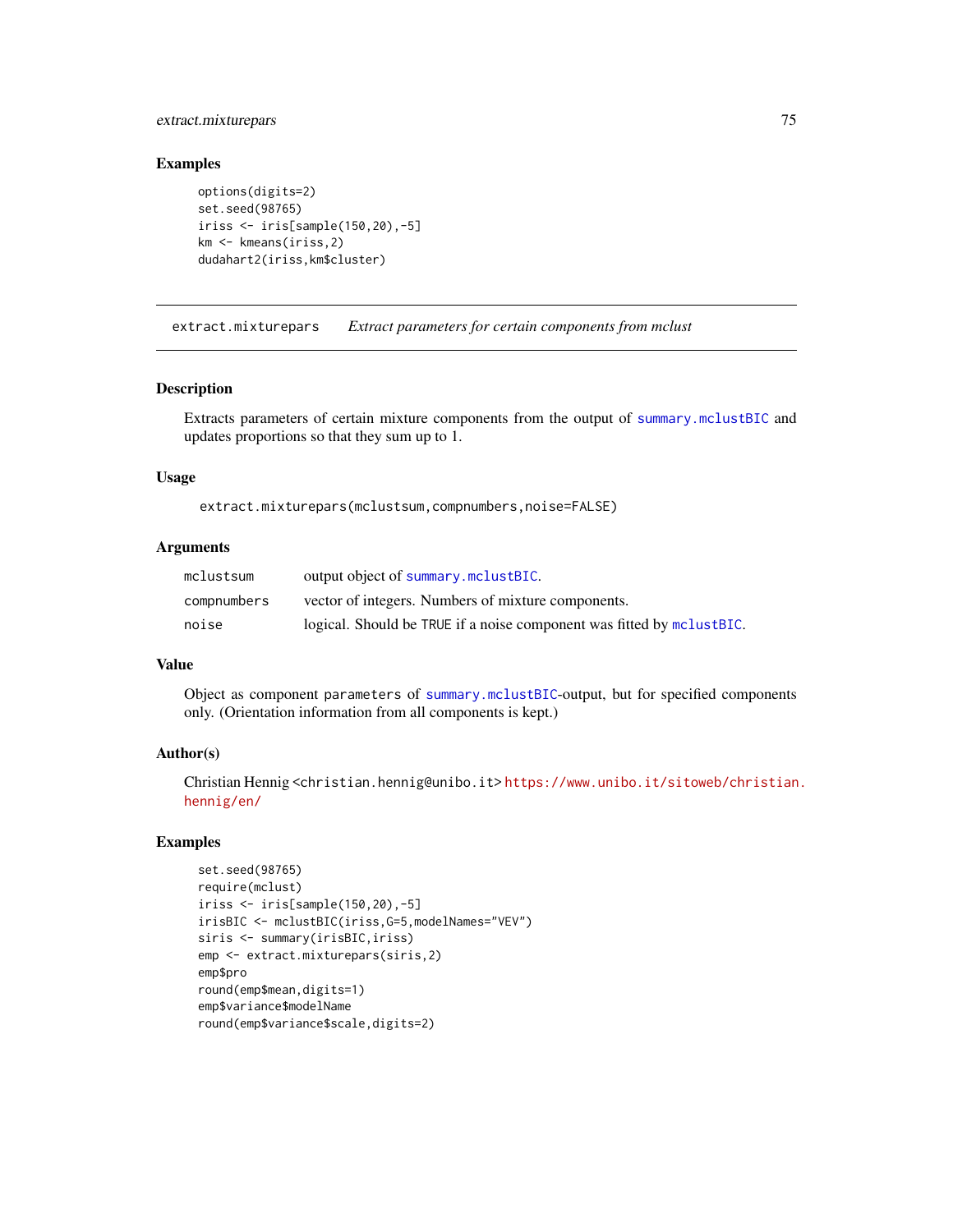Finds representative objects for the border of a cluster and the within-cluster variance as defined in the framework of the [cdbw](#page-17-0) cluster validation index (and meant to be used in that context).

### Usage

```
findrep(x,xcen,clustering,cluster,r,p=ncol(x),n=nrow(x),
                   nc=sum(clustering==cluster))
```
### Arguments

| $\mathsf{x}$ | matrix. Euclidean dataset.                                                                     |
|--------------|------------------------------------------------------------------------------------------------|
| xcen         | mean vector of cluster.                                                                        |
| clustering   | vector of integers with length $= nrow(x)$ ; indicating the cluster for each obser-<br>vation. |
| cluster      | integer. Number of cluster to be treated.                                                      |
| $\mathsf{r}$ | integer. Number of representatives.                                                            |
| p            | integer. Number of dimensions.                                                                 |
| n            | integer. Number of observations.                                                               |
| nc           | integer. Number of observations in cluster.                                                    |

## Value

List with components

| repc | vector of index of representatives (out of all observations).                                                     |
|------|-------------------------------------------------------------------------------------------------------------------|
| repx | vector of index of representatives (out of only the observations in cluster).                                     |
| maxr | number of representatives (this can be smaller than r if fewer pairwise different<br>observations are in cluster. |
| wvar | estimated average within-cluster squared distance to mean.                                                        |

## Author(s)

Christian Hennig <christian.hennig@unibo.it> [https://www.unibo.it/sitoweb/christian](https://www.unibo.it/sitoweb/christian.hennig/en/). [hennig/en/](https://www.unibo.it/sitoweb/christian.hennig/en/)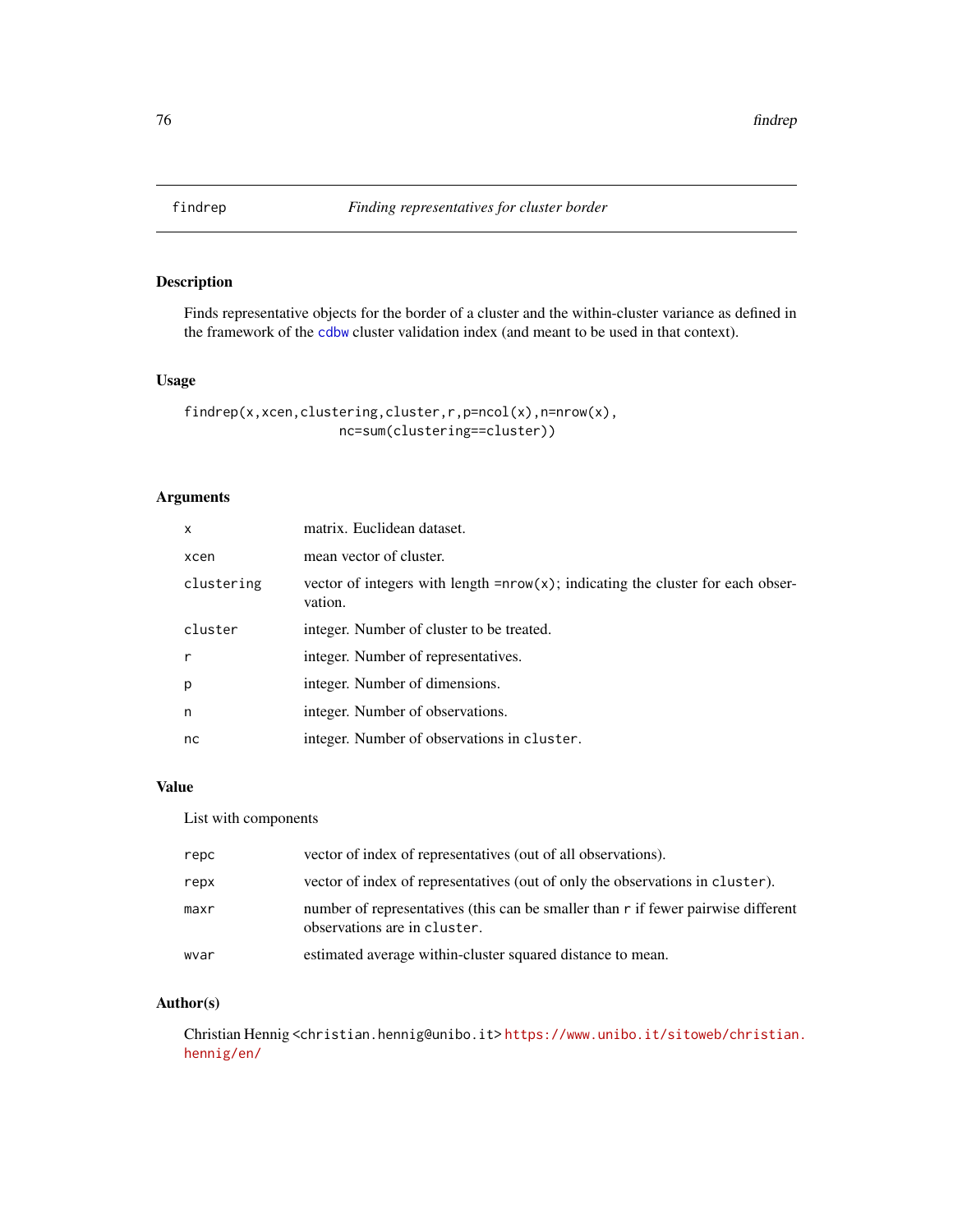#### References

Halkidi, M. and Vazirgiannis, M. (2008) A density-based cluster validity approach using multirepresentatives. *Pattern Recognition Letters* 29, 773-786.

Halkidi, M., Vazirgiannis, M. and Hennig, C. (2015) Method-independent indices for cluster validation. In C. Hennig, M. Meila, F. Murtagh, R. Rocci (eds.) *Handbook of Cluster Analysis*, CRC Press/Taylor & Francis, Boca Raton.

### See Also

[cdbw](#page-17-0)

### Examples

```
options(digits=3)
iriss <- as.matrix(iris[c(1:5,51:55,101:105),-5])
irisc <- as.numeric(iris[c(1:5,51:55,101:105),5])
findrep(iriss,colMeans(iriss),irisc,cluster=1,r=2)
```
<span id="page-76-0"></span>fixmahal *Mahalanobis Fixed Point Clusters*

#### Description

Computes Mahalanobis fixed point clusters (FPCs), i.e., subsets of the data, which consist exactly of the non-outliers w.r.t. themselves, and may be interpreted as generated from a homogeneous normal population. FPCs may overlap, are not necessarily exhausting and do not need a specification of the number of clusters.

Note that while fixmahal has lots of parameters, only one (or few) of them have usually to be specified, cf. the examples. The philosophy is to allow much flexibility, but to always provide sensible defaults.

#### Usage

```
fixmahal(data, n = nrow(as.matrix(data)), p = ncol(as.matrix(data)),method = "fuzzy", cgen = "fixed",ca = NA, ca2 = NA,
                     calpha = ifelse(method=="fuzzy",0.95,0.99),
                     cal = 0.995,
                     pointit = TRUE, subset = n,
                     nc1 = 100+20*p,
                     startn = 18+p, mnc = floor(startn/2),
                     mer = ifelse(pointit,0.1, 0),
                     distcut = 0.85, maxit = 5*n, iter = n*1e-5,
                      init.group = list(),
                      ind.storage = TRUE, countmode = 100,
                     plot = "none")
```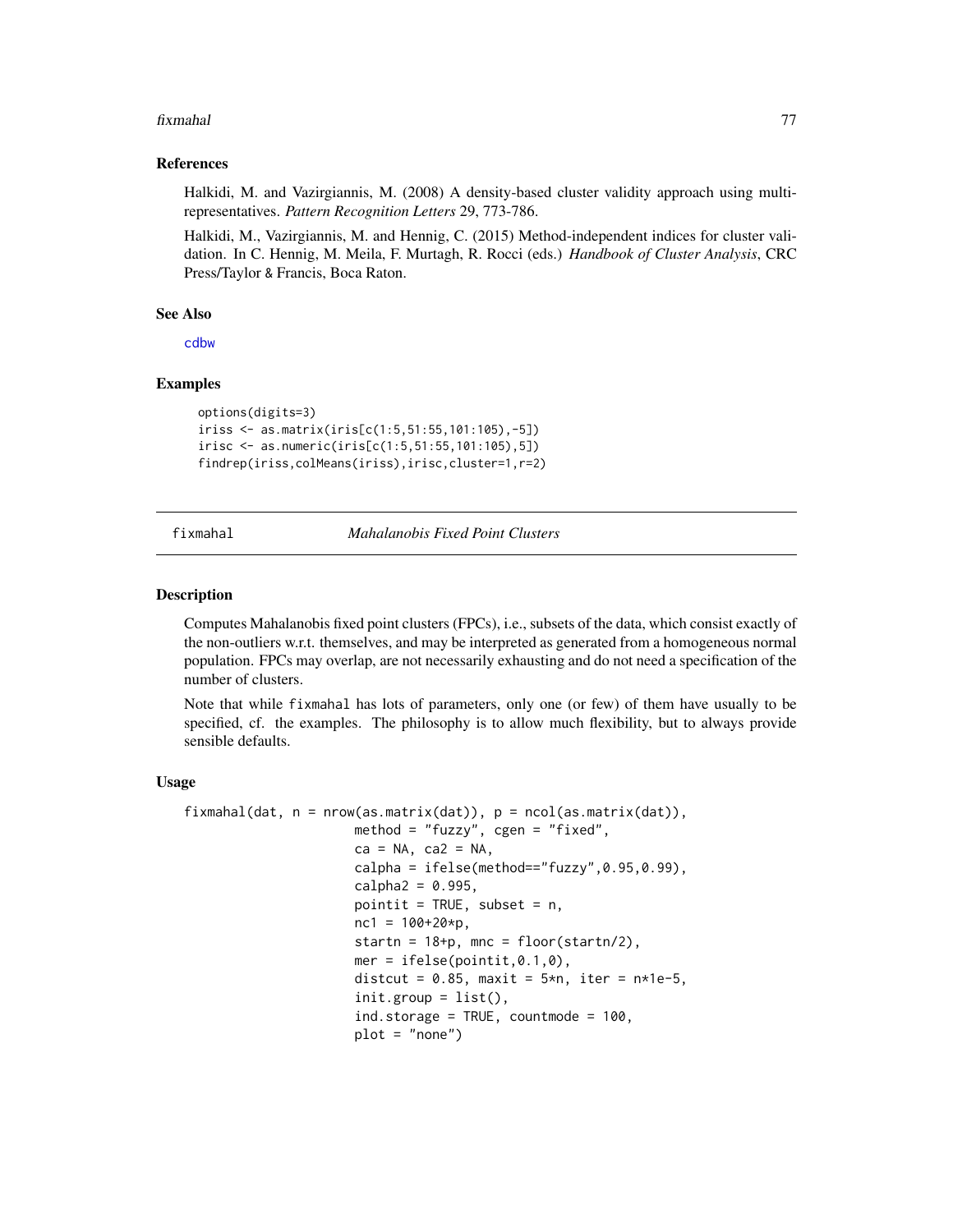```
## S3 method for class 'mfpc'
summary(object, ...)
## S3 method for class 'summary.mfpc'
print(x, maxnc=30, ...)## S3 method for class 'mfpc'
plot(x, dat, no, bw=FALSE, main=c("Representative FPC No. ",no),
                   xlab=NULL, ylab=NULL,
                   pch=NULL, col=NULL, ...)
## S3 method for class 'mfpc'
fpclusters(object, dat=NA, ca=object$ca, p=object$p, ...)
fpmi(dat, n = nrow(as.matrix(dat)), p = ncol(as.matrix(dat)),
                  gv, ca, ca2, method = "ml", plot,
                  maxit = 5*n, iter = n*1e-6
```

| something that can be coerced to a numerical matrix or vector. Data matrix, rows<br>are points, columns are variables. fpclusters. rfpc does not need specification<br>of dat if fixmahal has been run with ind. storage=TRUE.                                                                                                                                                                                                                                                                                                                                                                                                                                                                                                                                                                                                                                   |
|------------------------------------------------------------------------------------------------------------------------------------------------------------------------------------------------------------------------------------------------------------------------------------------------------------------------------------------------------------------------------------------------------------------------------------------------------------------------------------------------------------------------------------------------------------------------------------------------------------------------------------------------------------------------------------------------------------------------------------------------------------------------------------------------------------------------------------------------------------------|
| optional positive integer. Number of cases.                                                                                                                                                                                                                                                                                                                                                                                                                                                                                                                                                                                                                                                                                                                                                                                                                      |
| optional positive integer. Number of independent variables.                                                                                                                                                                                                                                                                                                                                                                                                                                                                                                                                                                                                                                                                                                                                                                                                      |
| a string. method="classical" means 0-1 weighting of observations by Maha-<br>lanobis distances and use of the classical normal covariance estimator. method="ml"<br>uses the ML-covariance estimator (division by n instead of n-1) This is used in<br>Hennig and Christlieb (2002). method can also be "mcd" or "mve", to enforce<br>the use of robust centers and covariance matrices, see cov.rob. This is ex-<br>perimental, not recommended at the moment, may be very slowly and requires<br>library 1qs. The default is method="fuzzy", where weighted means and co-<br>variance matrices are used (Hennig, 2005). The weights are computed by wfu,<br>i.e., a function that is constant 1 for arguments smaller than ca, 0 for arguments<br>larger than ca2 and continuously linear in between. Convergence is only proven<br>for method="ml" up to now. |
| optional string. "fixed" means that the same tuning constant ca is used for all<br>iterations. "auto" means that ca is generated dependently on the size of the<br>current data subset in each iteration by cmahal. This is experimental.                                                                                                                                                                                                                                                                                                                                                                                                                                                                                                                                                                                                                        |
| optional positive number. Tuning constant, specifying required cluster separa-<br>tion. By default determined as calpha-quantile of the chisquared distribution<br>with p degrees of freedom.                                                                                                                                                                                                                                                                                                                                                                                                                                                                                                                                                                                                                                                                    |
| optional positive number. Second tuning constant needed if method="fuzzy".<br>By default determined as calpha2-quantile of the chisquared distribution with<br>p degrees of freedom.                                                                                                                                                                                                                                                                                                                                                                                                                                                                                                                                                                                                                                                                             |
| number between 0 and 1. See ca.                                                                                                                                                                                                                                                                                                                                                                                                                                                                                                                                                                                                                                                                                                                                                                                                                                  |
|                                                                                                                                                                                                                                                                                                                                                                                                                                                                                                                                                                                                                                                                                                                                                                                                                                                                  |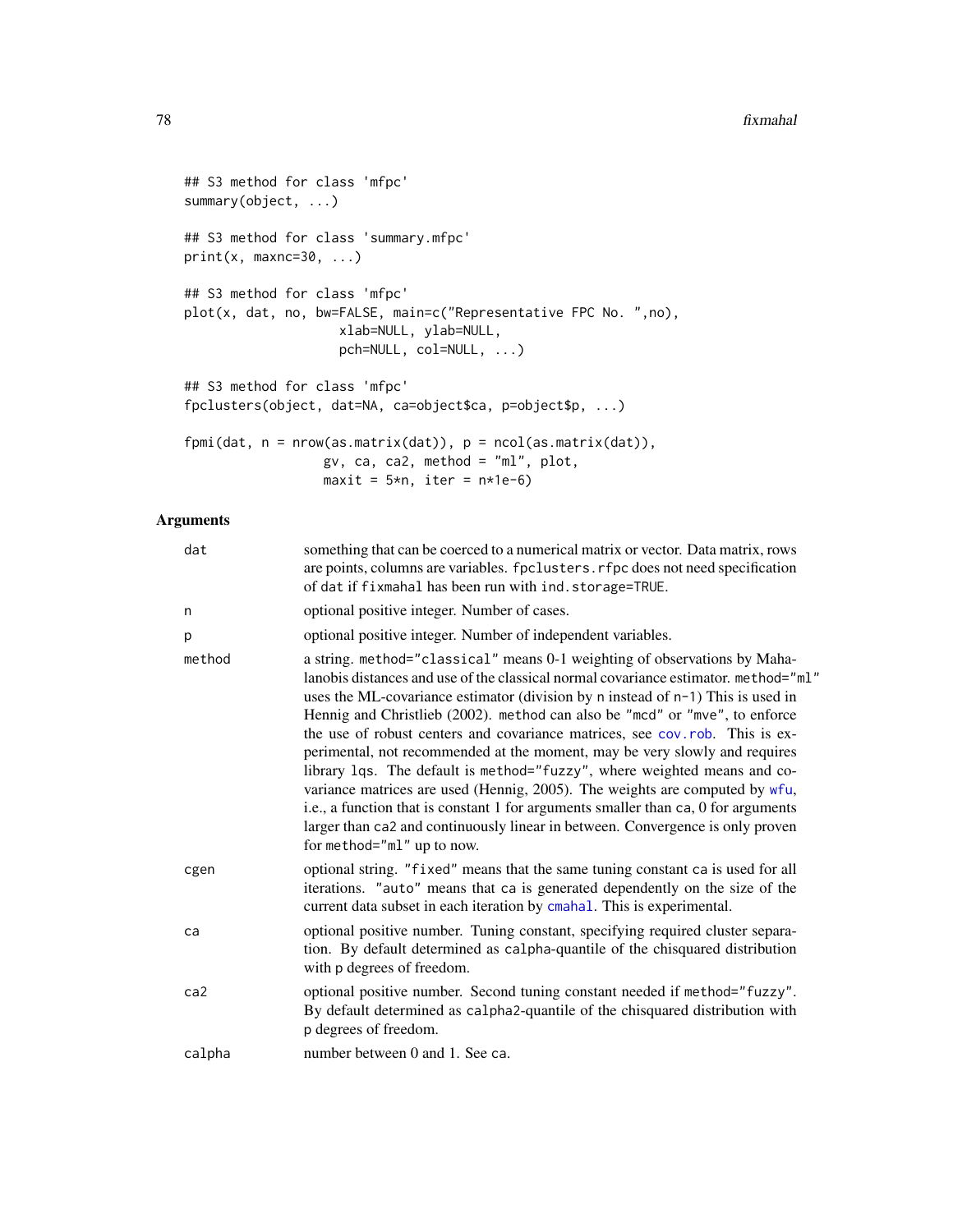| calpha2     | number between 0 and 1, larger than calpha. See ca2.                                                                                                                                                                                                                                                                                                                                                                 |
|-------------|----------------------------------------------------------------------------------------------------------------------------------------------------------------------------------------------------------------------------------------------------------------------------------------------------------------------------------------------------------------------------------------------------------------------|
| pointit     | optional logical. If TRUE, subset fixed point algorithms are started from initial<br>configurations, which are built around single points of the dataset, cf. mahalconf.<br>Otherwise, initial configurations are only specified by init.group.                                                                                                                                                                      |
| subset      | optional positive integer smaller or equal than n. Initial configurations for the<br>fixed point algorithm (cf. mahalconf) are built from a subset of subset points<br>from the data. No effect if pointit=FALSE. Default: all points.                                                                                                                                                                               |
| nc1         | optional positive integer. Tuning constant needed by cmahal to generate ca<br>automatically. Only needed for cgen="auto".                                                                                                                                                                                                                                                                                            |
| startn      | optional positive integer. Size of the initial configurations. The default value<br>is chosen to prevent that small meaningless FPCs are found, but it should be<br>decreased if clusters of size smaller than the default value are of interest.                                                                                                                                                                    |
| mnc         | optional positive integer. Minimum size of clusters to be reported.                                                                                                                                                                                                                                                                                                                                                  |
| mer         | optional nonnegative number. FPCs (groups of them, respectively, see details)<br>are only reported as stable if the ratio of the number of their findings to their<br>number of points exceeds mer. This holds under pointit=TRUE and subset=n.<br>For subset <n, adjusted,="" but="" ex-<br="" for="" is="" may="" ratio="" results="" small="" subset,="" the="">tremely vary and have to be taken with care.</n,> |
| distcut     | optional value between 0 and 1. A similarity measure between FPCs, given<br>in Hennig (2002), and the corresponding Single Linkage groups of FPCs with<br>similarity larger than distcut are computed. A single representative FPC is<br>selected for each group.                                                                                                                                                    |
| maxit       | optional integer. Maximum number of iterations per algorithm run (usually an<br>FPC is found much earlier).                                                                                                                                                                                                                                                                                                          |
| iter        | positive number. Algorithm stops when difference between subsequent weight<br>vectors is smaller than iter. Only needed for method="fuzzy".                                                                                                                                                                                                                                                                          |
| init.group  | optional list of logical vectors of length n. Every vector indicates a starting con-<br>figuration for the fixed point algorithm. This can be used for datasets with high<br>dimension, where the vectors of init.group indicate cluster candidates found<br>by graphical inspection or background knowledge, as in Hennig and Christlieb<br>(2002).                                                                 |
| ind.storage | optional logical. If TRUE, then all indicator vectors of found FPCs are given in<br>the value of fixmahal. May need lots of memory, but is a bit faster.                                                                                                                                                                                                                                                             |
| countmode   | optional positive integer. Every countmode algorithm runs fixmahal shows a<br>message.                                                                                                                                                                                                                                                                                                                               |
| plot        | optional string. If "start", you get a scatterplot of the first two variables to<br>highlight the initial configuration, "iteration" generates such a plot at each<br>iteration, "both" does both (this may be very time consuming). The default is<br>"none".                                                                                                                                                       |
| object      | object of class mfpc, output of fixmahal.                                                                                                                                                                                                                                                                                                                                                                            |
| х           | object of class mfpc, output of fixmahal.                                                                                                                                                                                                                                                                                                                                                                            |
| maxnc       | positive integer. Maximum number of FPCs to be reported.                                                                                                                                                                                                                                                                                                                                                             |
| no          | positive integer. Number of the representative FPC to be plotted.                                                                                                                                                                                                                                                                                                                                                    |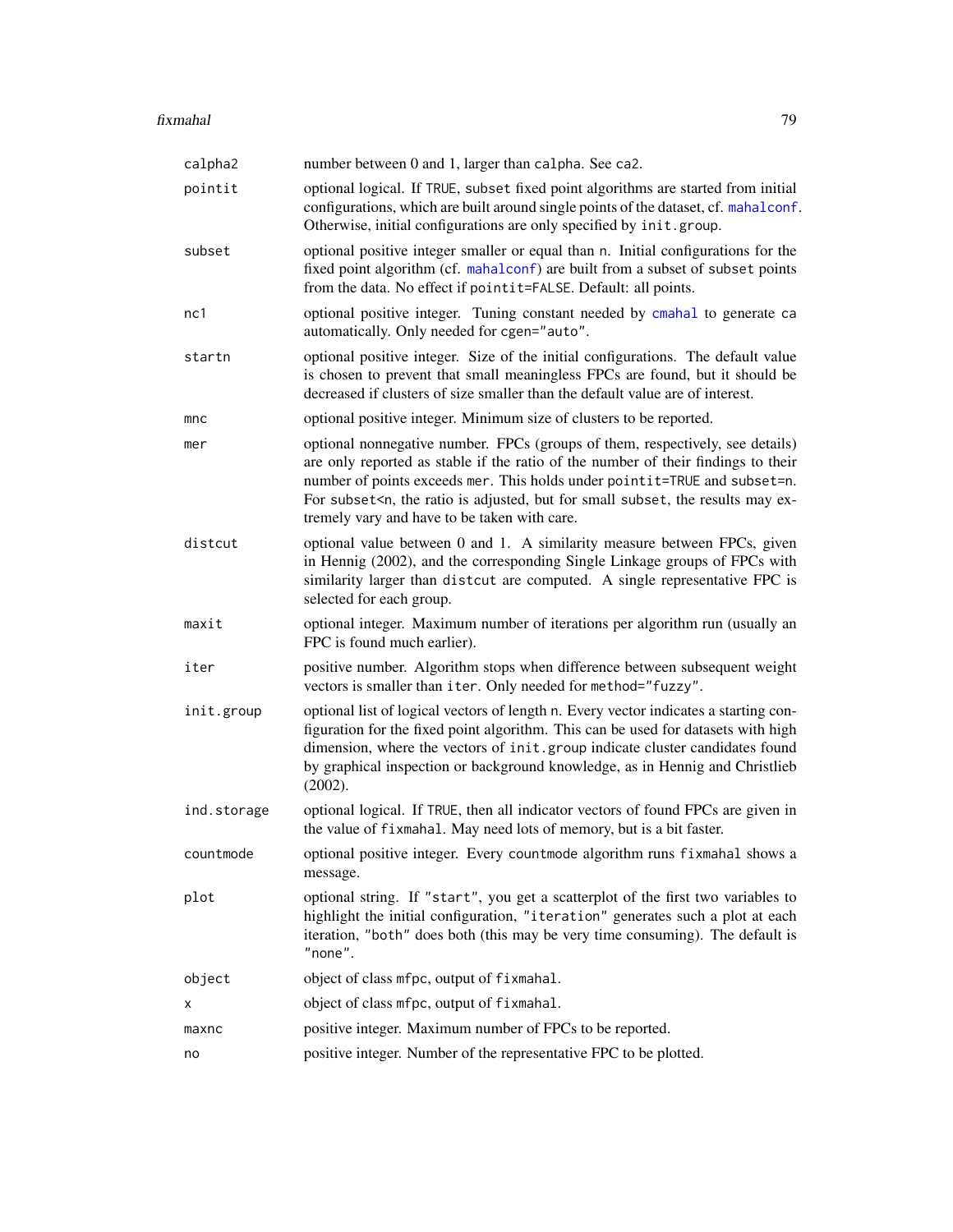| bw                | optional logical. If TRUE, plot is black/white, FPC is indicated by different sym-<br>bol. Else FPC is indicated red.                                          |
|-------------------|----------------------------------------------------------------------------------------------------------------------------------------------------------------|
| main              | plot title.                                                                                                                                                    |
| xlab              | label for x-axis. If NULL, a default text is used.                                                                                                             |
| ylab              | label for y-axis. If NULL, a default text is used.                                                                                                             |
| pch               | plotting symbol, see par. If NULL, the default is used.                                                                                                        |
| col               | plotting color, see par. If NULL, the default is used.                                                                                                         |
| gv                | logical vector (or, with method="fuzzy", vector of weights between 0 and 1) of<br>length n. Indicates the initial configuration for the fixed point algorithm. |
| $\cdot\cdot\cdot$ | additional parameters to be passed to plot (no effects elsewhere).                                                                                             |
|                   |                                                                                                                                                                |

### Details

A (crisp) Mahalanobis FPC is a data subset that reproduces itself under the following operation: Compute mean and covariance matrix estimator for the data subset, and compute all points of the dataset for which the squared Mahalanobis distance is smaller than ca.

Fixed points of this operation can be considered as clusters, because they contain only non-outliers (as defined by the above mentioned procedure) and all other points are outliers w.r.t. the subset.

The current default is to compute fuzzy Mahalanobis FPCs, where the points in the subset have a membership weight between 0 and 1 and give rise to weighted means and covariance matrices. The new weights are then obtained by computing the weight function [wfu](#page-155-0) of the squared Mahalanobis distances, i.e., full weight for squared distances smaller than ca, zero weight for squared distances larger than ca2 and decreasing weights (linear function of squared distances) in between.

A fixed point algorithm is started from the whole dataset, algorithms are started from the subsets specified in init.group, and further algorithms are started from further initial configurations as explained under subset and in the function [mahalconf](#page-106-0).

Usually some of the FPCs are unstable, and more than one FPC may correspond to the same significant pattern in the data. Therefore the number of FPCs is reduced: A similarity matrix is computed between FPCs. Similarity between sets is defined as the ratio between 2 times size of intersection and the sum of sizes of both sets. The Single Linkage clusters (groups) of level distcut are computed, i.e. the connectivity components of the graph where edges are drawn between FPCs with similarity larger than distcut. Groups of FPCs whose members are found often enough (cf. parameter mer) are considered as stable enough. A representative FPC is chosen for every Single Linkage cluster of FPCs according to the maximum expectation ratio ser. ser is the ratio between the number of findings of an FPC and the number of points of an FPC, adjusted suitably if subset<n. Usually only the representative FPCs of stable groups are of interest.

Default tuning constants are taken from Hennig (2005).

Generally, the default settings are recommended for fixmahal. For large datasets, the use of init.group together with pointit=FALSE is useful. Occasionally, mnc and startn may be chosen smaller than the default, if smaller clusters are of interest, but this may lead to too many clusters. Decrease of ca will often lead to too many clusters, even for homogeneous data. Increase of ca will produce only very strongly separated clusters. Both may be of interest occasionally. Singular covariance matrices during the iterations are handled by [solvecov](#page-144-0).

summary.mfpc gives a summary about the representative FPCs of stable groups.

plot.mfpc is a plot method for the representative FPC of stable group no. no. It produces a scatterplot, where the points belonging to the FPC are highlighted, the mean is and for  $p<3$  also the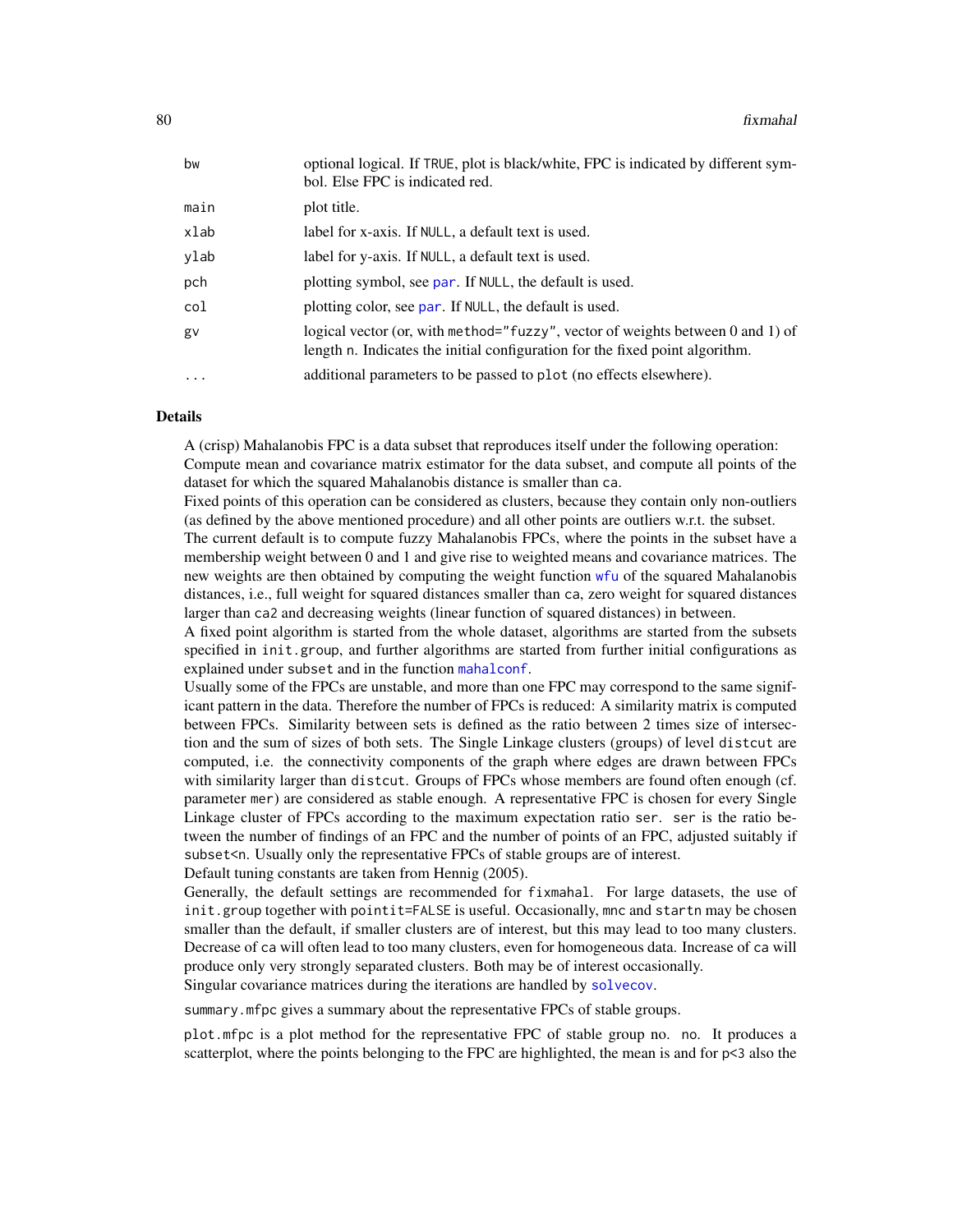region of the FPC is shown. For p>=3, the optimal separating projection computed by [batcoord](#page-10-0) is shown.

fpclusters.mfpc produces a list of indicator vectors for the representative FPCs of stable groups.

fpmi is called by fixmahal for a single fixed point algorithm and will usually not be executed alone.

### Value

fixmahal returns an object of class mfpc. This is a list containing the components nc, g, means, covs, nfound, er, tsc, ncol. summary.mfpc returns an object of class summary.mfpc. This is a list containing the components means,covs,stn,stfound,sn,ser,tskip,skc,tsc,sim,ca,ca2,calpha,mer,method,cgen,pointit. fpclusters.mfpc returns a list of indicator vectors for the representative FPCs of stable groups. fpmi returns a list with the components mg, covg, md, gv, coll, method, ca.

nc integer. Number of FPCs. g list of logical vectors. Indicator vectors of FPCs. FALSE if ind.storage=FALSE. means list of numerical vectors. Means of FPCs. In summary.mfpc, only for representative FPCs of stable groups and sorted according to ser. covs list of numerical matrices. Covariance matrices of FPCs. In summary.mfpc, only for representative FPCs of stable groups and sorted according to ser. nfound vector of integers. Number of findings for the FPCs. er numerical vector. Ratio of number of findings of FPCs to their size. Under pointit=TRUE, this can be taken as a measure of stability of FPCs. tsc integer. Number of algorithm runs leading to too small or too seldom found FPCs. ncoll integer. Number of algorithm runs where collinear covariance matrices occurred. skc integer. Number of skipped clusters. grto vector of integers. Numbers of FPCs to which algorithm runs led, which were started by init.group. imatrix vector of integers. Size of intersection between FPCs. See [sseg](#page-145-0). smatrix numerical vector. Similarities between FPCs. See [sseg](#page-145-0). stn integer. Number of representative FPCs of stable groups. In summary.mfpc, sorted according to ser. stfound vector of integers. Number of findings of members of all groups of FPCs. In summary.mfpc, sorted according to ser. ser numerical vector. Ratio of number of findings of groups of FPCs to their size. Under pointit=TRUE, this can be taken as a measure of stability of FPCs. In summary.mfpc, sorted from largest to smallest. sfpc vector of integers. Numbers of representative FPCs of all groups. ssig vector of integers of length stn. Numbers of representative FPCs of the stable groups. sto vector of integers. Numbers of groups ordered according to largest ser.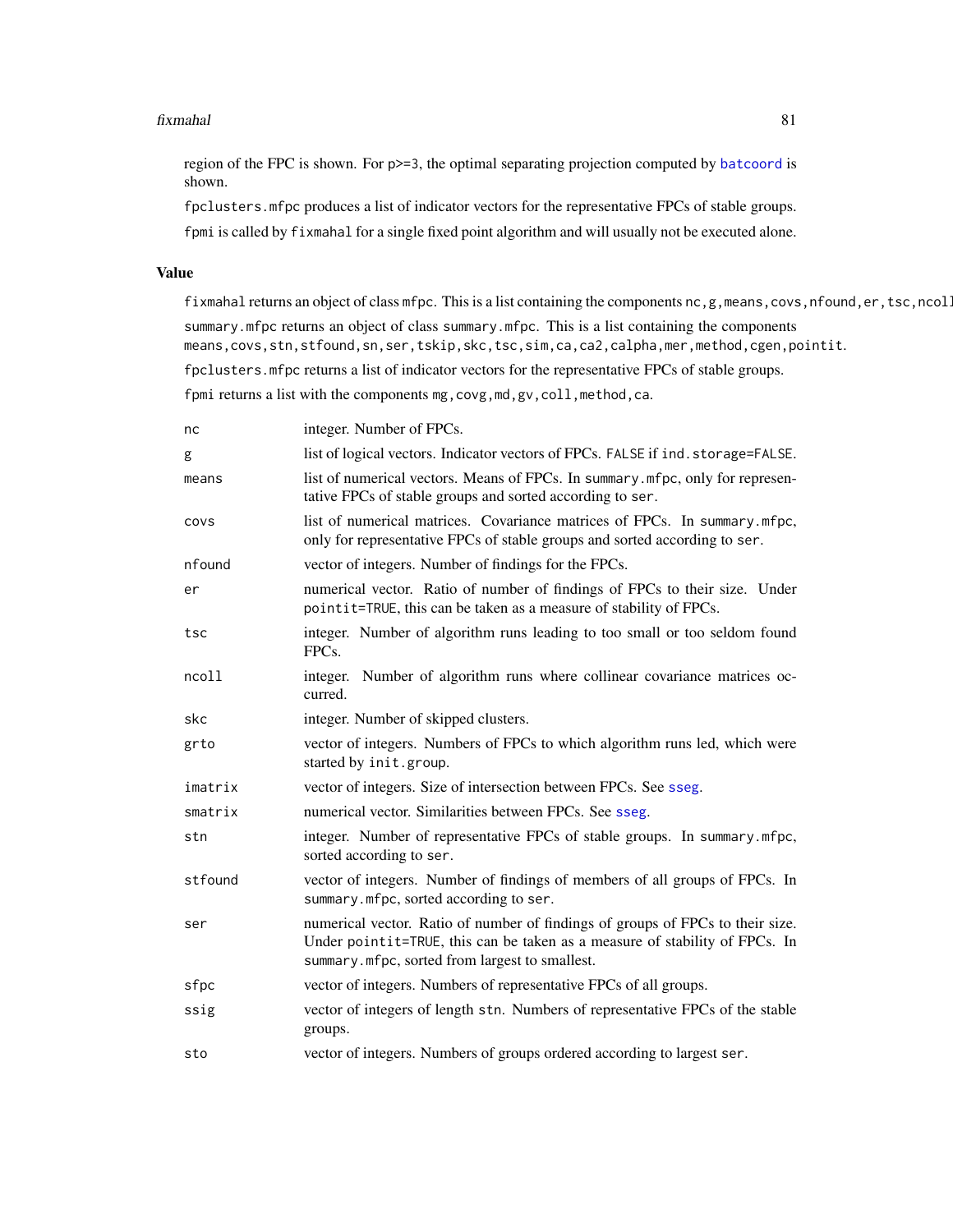| struc   | vector of integers. Number of group an FPC belongs to.                                                                                                                                   |
|---------|------------------------------------------------------------------------------------------------------------------------------------------------------------------------------------------|
| n       | see arguments.                                                                                                                                                                           |
| р       | see arguments.                                                                                                                                                                           |
| method  | see arguments.                                                                                                                                                                           |
| cgen    | see arguments.                                                                                                                                                                           |
| ca      | see arguments, if cgen has been "fixed". Else numerical vector of length nc<br>(see below), giving the final values of ca for all FPC. In fpmi, tuning constant<br>for the iterated FPC. |
| ca2     | see arguments.                                                                                                                                                                           |
| cvec    | numerical vector of length n for cgen="auto". The values for the tuning con-<br>stant ca corresponding to the cluster sizes from 1 to n.                                                 |
| calpha  | see arguments.                                                                                                                                                                           |
| pointit | see arguments.                                                                                                                                                                           |
| subset  | see arguments.                                                                                                                                                                           |
| mnc     | see arguments.                                                                                                                                                                           |
| startn  | see arguments.                                                                                                                                                                           |
| mer     | see arguments.                                                                                                                                                                           |
| distcut | see arguments.                                                                                                                                                                           |
| sn      | vector of integers. Number of points of representative FPCs.                                                                                                                             |
| tskip   | integer. Number of algorithm runs leading to skipped FPCs.                                                                                                                               |
| sim     | vector of integers. Size of intersections between representative FPCs of stable<br>groups. See sseg.                                                                                     |
| mg      | mean vector.                                                                                                                                                                             |
| covg    | covariance matrix.                                                                                                                                                                       |
| md      | Mahalanobis distances.                                                                                                                                                                   |
| gv      | logical (numerical, respectively, if method="fuzzy") indicator vector of iterated<br>FPC.                                                                                                |
| coll    | logical. TRUE means that singular covariance matrices occurred during the itera-<br>tions.                                                                                               |

## Author(s)

Christian Hennig <christian.hennig@unibo.it> [https://www.unibo.it/sitoweb/christian](https://www.unibo.it/sitoweb/christian.hennig/en/). [hennig/en/](https://www.unibo.it/sitoweb/christian.hennig/en/)

# References

Hennig, C. (2002) Fixed point clusters for linear regression: computation and comparison, *Journal of Classification* 19, 249-276.

Hennig, C. (2005) Fuzzy and Crisp Mahalanobis Fixed Point Clusters, in Baier, D., Decker, R., and Schmidt-Thieme, L. (eds.): *Data Analysis and Decision Support*. Springer, Heidelberg, 47-56.

Hennig, C. and Christlieb, N. (2002) Validating visual clusters in large datasets: Fixed point clusters of spectral features, *Computational Statistics and Data Analysis* 40, 723-739.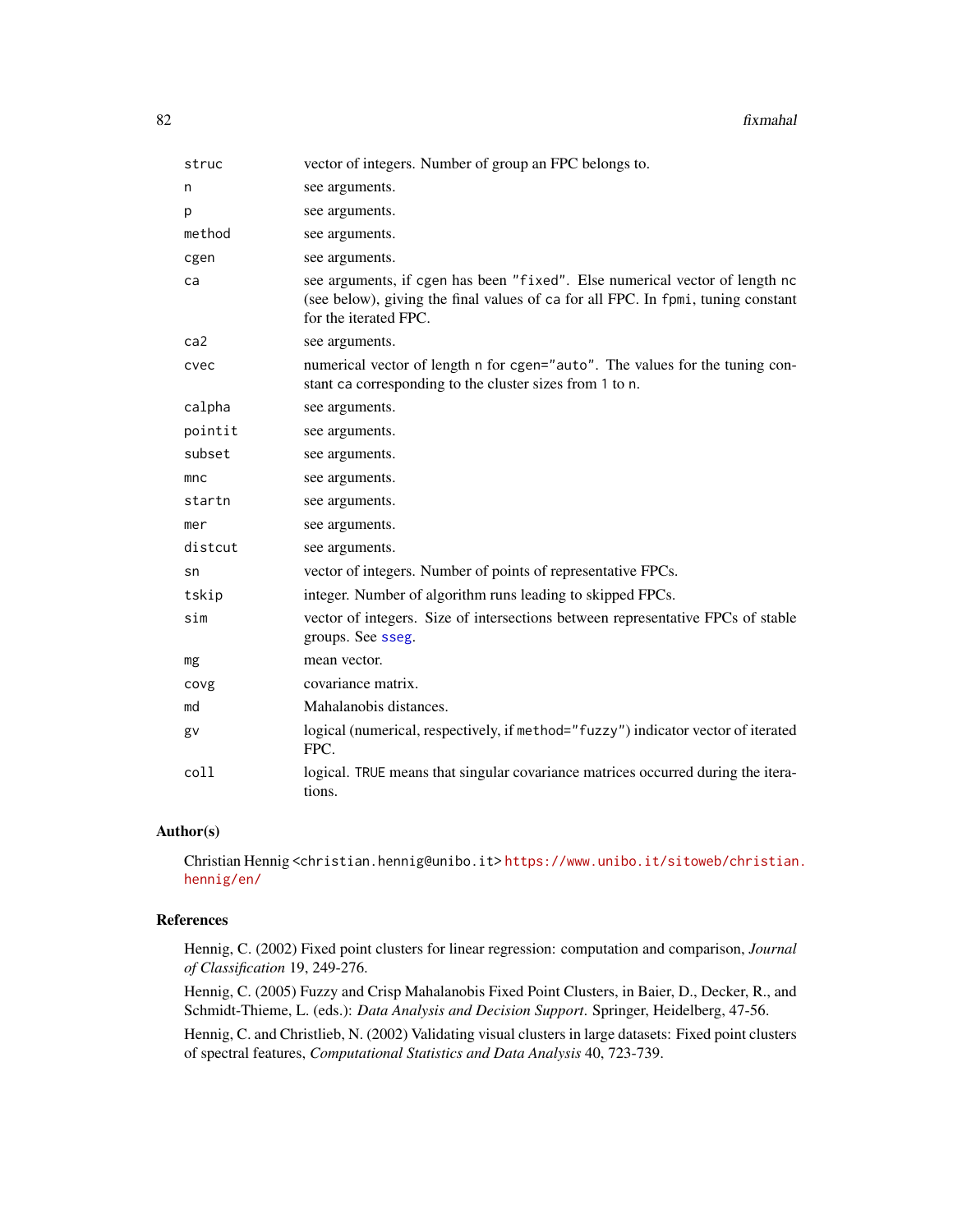#### See Also

[fixreg](#page-83-0) for linear regression fixed point clusters.

[mahalconf](#page-106-0), [wfu](#page-155-0), [cmahal](#page-46-0) for computation of initial configurations, weights, tuning constants.

[sseg](#page-145-0) for indexing the similarity/intersection vectors computed by fixmahal.

[batcoord](#page-10-0), [cov.rob](#page-0-0), [solvecov](#page-144-0), [cov.wml](#page-49-0), [plotcluster](#page-127-0) for computation of projections, (inverted) covariance matrices, plotting.

[rFace](#page-139-0) for generation of example data, see below.

```
options(digits=2)
set.seed(20000)
face \leq rFace(400,dMoNo=2,dNoEy=0, p=3)
# The first example uses grouping information via init.group.
initg <- list()
grface <- as.integer(attr(face,"grouping"))
for (i in 1:5) initg[[i]] \leftarrow (grface == i)ff0 <- fixmahal(face, pointit=FALSE, init.group=initg)
summary(ff0)
cff0 <- fpclusters(ff0)
plot(face, col=1+cff0[[1]])
plot(face, col=1+cff0[[4]]) # Why does this come out as a cluster?
plot(ff0, face, 4) # A bit clearer...
# Without grouping information, examples need more time:
# ff1 <- fixmahal(face)
# summary(ff1)
# cff1 <- fpclusters(ff1)
# plot(face, col=1+cff1[[1]])
# plot(face, col=1+cff1[[6]]) # Why does this come out as a cluster?
# plot(ff1, face, 6) # A bit clearer...
# ff2 <- fixmahal(face,method="ml")
# summary(ff2)
# ff3 <- fixmahal(face,method="ml",calpha=0.95,subset=50)
# summary(ff3)
## ...fast, but lots of clusters. mer=0.3 may be useful here.
# set.seed(3000)
# face2 <- rFace(400,dMoNo=2,dNoEy=0)
# ff5 <- fixmahal(face2)
# summary(ff5)
## misses right eye of face data; with p=6,
## initial configurations are too large for 40 point clusters
# ff6 <- fixmahal(face2, startn=30)
# summary(ff6)
# cff6 <- fpclusters(ff6)
# plot(face2, col=1+cff6[[3]])
# plot(ff6, face2, 3)
# x \leftarrow c(1, 2, 3, 6, 6, 7, 8, 120)# ff8 <- fixmahal(x)
# summary(ff8)
# ...dataset a bit too small for the defaults...
```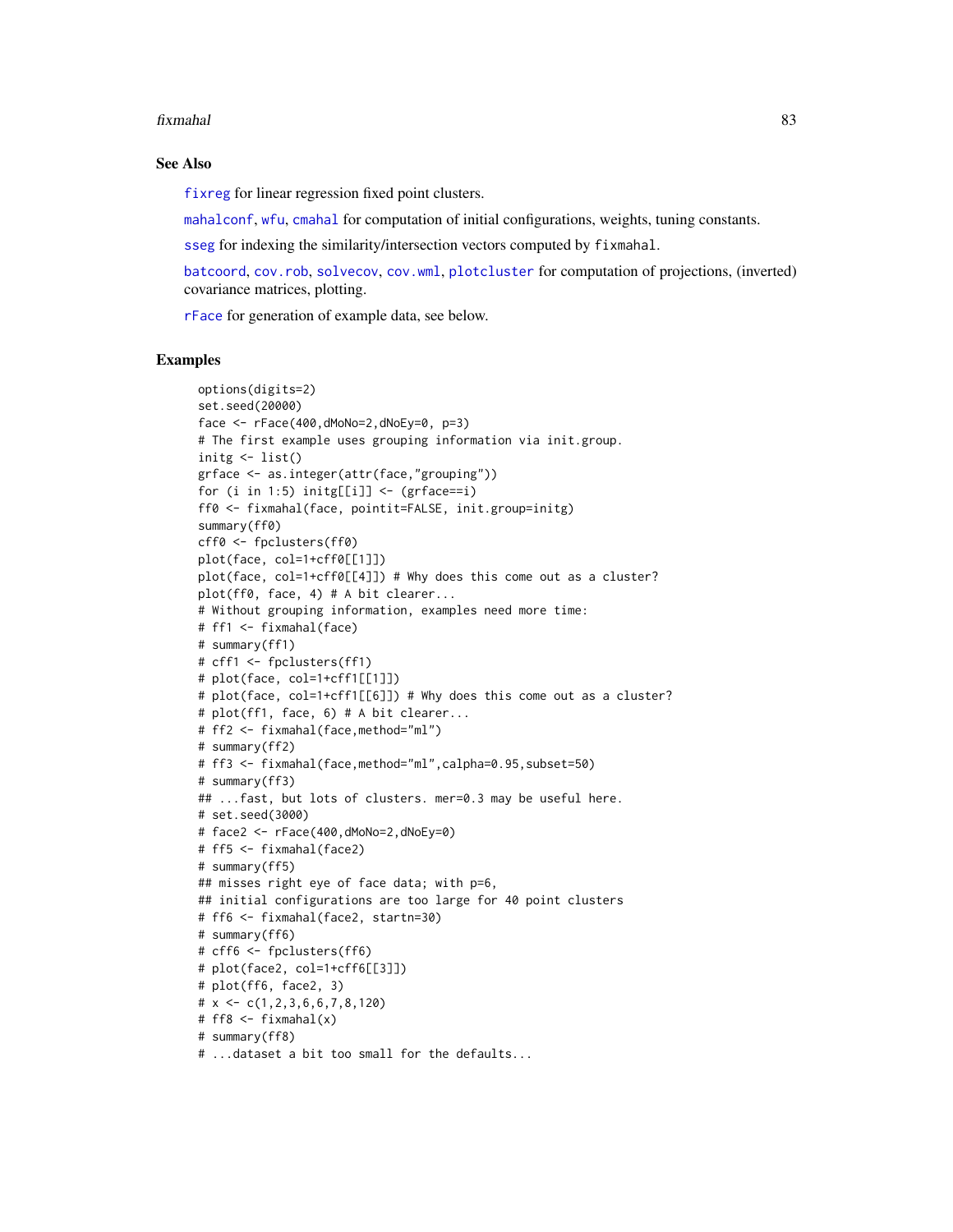84 fixreg

```
# ff9 <- fixmahal(x, mnc=3, startn=3)
# summary(ff9)
```
<span id="page-83-0"></span>fixreg *Linear Regression Fixed Point Clusters*

### Description

Computes linear regression fixed point clusters (FPCs), i.e., subsets of the data, which consist exactly of the non-outliers w.r.t. themselves, and may be interpreted as generated from a homogeneous linear regression relation between independent and dependent variable. FPCs may overlap, are not necessarily exhausting and do not need a specification of the number of clusters.

Note that while fixreg has lots of parameters, only one (or few) of them have usually to be specified, cf. the examples. The philosophy is to allow much flexibility, but to always provide sensible defaults.

### Usage

```
fixreg(indep=rep(1,n), dep, n=length(dep),
                    p=ncol(as.matrix(indep)),
                    ca=NA, mnc=NA, mtf=3, ir=NA, irnc=NA,
                    irprob=0.95, mncprob=0.5, maxir=20000, maxit=5*n,
                    distcut=0.85, init.group=list(),
                    ind.storage=FALSE, countmode=100,
                    plot=FALSE)
## S3 method for class 'rfpc'
summary(object, ...)
## S3 method for class 'summary.rfpc'
print(x, maxnc=30, ...)## S3 method for class 'rfpc'
plot(x, indep=rep(1,n), dep, no, bw=TRUE,
                      main=c("Representative FPC No. ",no),
                      xlab="Linear combination of independents",
                      ylab=deparse(substitute(indep)),
                      xlim=NULL, ylim=range(dep),
                      pch=NULL, col=NULL,...)
## S3 method for class 'rfpc'
fpclusters(object, indep=NA, dep=NA, ca=object$ca, ...)
rfpi(indep, dep, p, gv, ca, maxit, plot)
```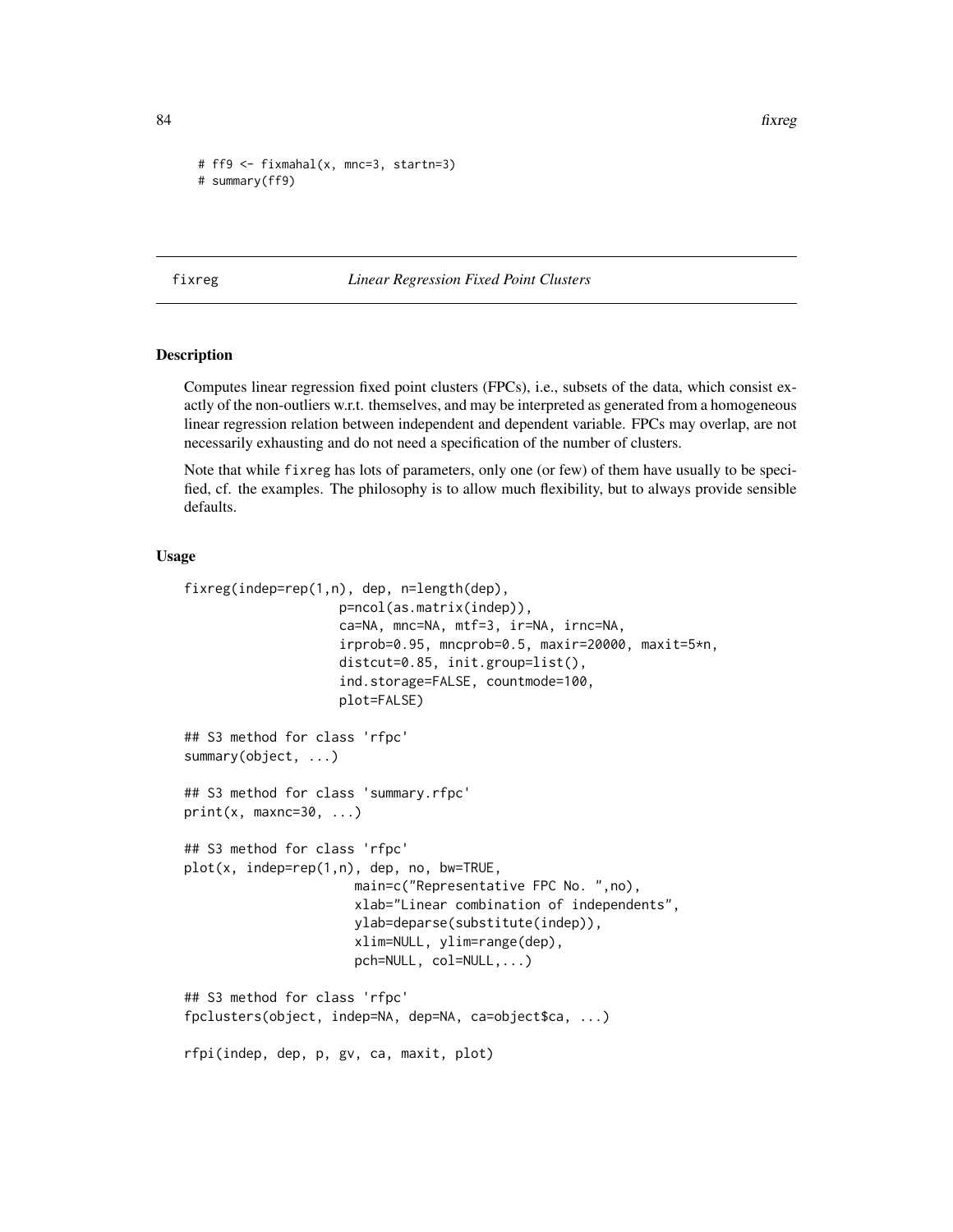#### fixreg that the state of the state of the state of the state of the state of the state of the state of the state of the state of the state of the state of the state of the state of the state of the state of the state of th

| indep       | numerical matrix or vector. Independent variables. Leave out for clustering<br>one-dimensional data. fpclusters. rfpc does not need specification of indep<br>if fixreg was run with ind. storage=TRUE.                                                                                                     |
|-------------|-------------------------------------------------------------------------------------------------------------------------------------------------------------------------------------------------------------------------------------------------------------------------------------------------------------|
| dep         | numerical vector. Dependent variable. fpclusters.rfpc does not need speci-<br>fication of dep if fixreg was run with ind. storage=TRUE.                                                                                                                                                                     |
| n           | optional positive integer. Number of cases.                                                                                                                                                                                                                                                                 |
| р           | optional positive integer. Number of independent variables.                                                                                                                                                                                                                                                 |
| ca          | optional positive number. Tuning constant, specifying required cluster separa-<br>tion. By default determined automatically as a function of n and p, see function<br>can, Hennig (2002a).                                                                                                                  |
| mnc         | optional positive integer. Minimum size of clusters to be reported. By default<br>determined automatically as a function of mncprob. See Hennig (2002a).                                                                                                                                                    |
| mtf         | optional positive integer. FPCs must be found at least mtf times to be reported<br>by summary.rfpc.                                                                                                                                                                                                         |
| ir          | optional positive integer. Number of algorithm runs. By default determined<br>automatically as a function of n, p, irnc, irprob, mtf, maxir. See function<br>itnumber and Hennig (2002a).                                                                                                                   |
| irnc        | optional positive integer. Size of the smallest cluster to be found with approxi-<br>mated probability irprob.                                                                                                                                                                                              |
| irprob      | optional value between 0 and 1. Approximated probability for a cluster of size<br>irnc to be found.                                                                                                                                                                                                         |
| mncprob     | optional value between 0 amd 1. Approximated probability for a cluster of size<br>mnc to be found.                                                                                                                                                                                                          |
| maxir       | optional integer. Maximum number of algorithm runs.                                                                                                                                                                                                                                                         |
| maxit       | optional integer. Maximum number of iterations per algorithm run (usually an<br>FPC is found much earlier).                                                                                                                                                                                                 |
| distcut     | optional value between 0 and 1. A similarity measure between FPCs, given in<br>Hennig (2002a), and the corresponding Single Linkage groups of FPCs with<br>similarity larger than distcut are computed. A single representative FPC is<br>selected for each group.                                          |
| init.group  | optional list of logical vectors of length n. Every vector indicates a starting<br>configuration for the fixed point algorithm. This can be used for datasets with<br>high dimension, where the vectors of init.group indicate cluster candidates<br>found by graphical inspection or background knowledge. |
| ind.storage | optional logical. If TRUE, then all indicator vectors of found FPCs are given in<br>the value of fixreg. May need lots of memory, but is a bit faster.                                                                                                                                                      |
| countmode   | optional positive integer. Every countmode algorithm runs fixreg shows a mes-<br>sage.                                                                                                                                                                                                                      |
| plot        | optional logical. If TRUE, you get a scatterplot of first independent vs. dependent<br>variable at each iteration.                                                                                                                                                                                          |
| object      | object of class rfpc, output of fixreg.                                                                                                                                                                                                                                                                     |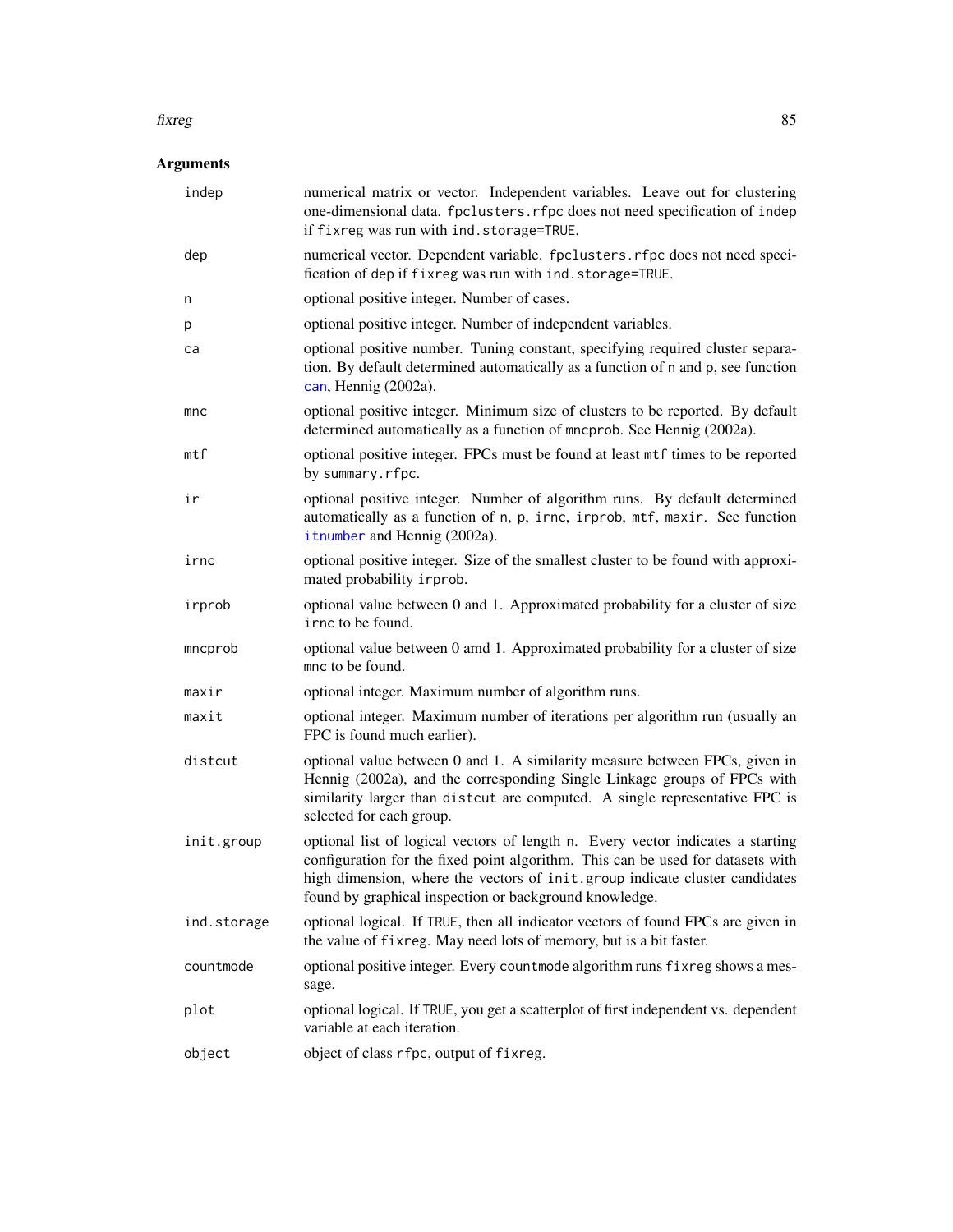| x        | object of class rfpc, output of fixreg.                                                                               |
|----------|-----------------------------------------------------------------------------------------------------------------------|
| maxnc    | positive integer. Maximum number of FPCs to be reported.                                                              |
| no       | positive integer. Number of the representative FPC to be plotted.                                                     |
| bw       | optional logical. If TRUE, plot is black/white, FPC is indicated by different sym-<br>bol. Else FPC is indicated red. |
| main     | plot title.                                                                                                           |
| xlab     | label for x-axis.                                                                                                     |
| vlab     | label for y-axis.                                                                                                     |
| xlim     | plotted range of x-axis. If NULL, the range of the plotted linear combination of<br>independent variables is used.    |
| ylim     | plotted range of y-axis.                                                                                              |
| pch      | plotting symbol, see par. If NULL, the default is used.                                                               |
| col      | plotting color, see par. If NULL, the default is used.                                                                |
| gv       | logical vector of length n. Indicates the initial configuration for the fixed point<br>algorithm.                     |
| $\cdots$ | additional parameters to be passed to plot (no effects elsewhere).                                                    |
|          |                                                                                                                       |

#### Details

A linear regression FPC is a data subset that reproduces itself under the following operation: Compute linear regression and error variance estimator for the data subset, and compute all points of the dataset for which the squared residual is smaller than ca times the error variance.

Fixed points of this operation can be considered as clusters, because they contain only non-outliers (as defined by the above mentioned procedure) and all other points are outliers w.r.t. the subset.

fixreg performs ir fixed point algorithms started from random subsets of size p+2 to look for FPCs. Additionally an algorithm is started from the whole dataset, and algorithms are started from the subsets specified in init.group.

Usually some of the FPCs are unstable, and more than one FPC may correspond to the same significant pattern in the data. Therefore the number of FPCs is reduced: FPCs with less than mnc points are ignored. Then a similarity matrix is computed between the remaining FPCs. Similarity between sets is defined as the ratio between 2 times size of intersection and the sum of sizes of both sets. The Single Linkage clusters (groups) of level distcut are computed, i.e. the connectivity components of the graph where edges are drawn between FPCs with similarity larger than distcut. Groups of FPCs whose members are found mtf times or more are considered as stable enough. A representative FPC is chosen for every Single Linkage cluster of FPCs according to the maximum expectation ratio ser. ser is the ratio between the number of findings of an FPC and the estimated expectation of the number of findings of an FPC of this size, called *expectation ratio* and computed by [clusexpect](#page-24-0).

Usually only the representative FPCs of stable groups are of interest.

The choice of the involved tuning constants such as ca and ir is discussed in detail in Hennig (2002a). Statistical theory is presented in Hennig (2003).

Generally, the default settings are recommended for fixreg. In cases where they lead to a too large number of algorithm runs (e.g., always for  $p>4$ ), the use of init.group together with  $m$ tf=1 and ir=0 is useful. Occasionally, irnc may be chosen smaller than the default, if smaller clusters are of interest, but this may lead to too many clusters and too many algorithm runs. Decrease of ca will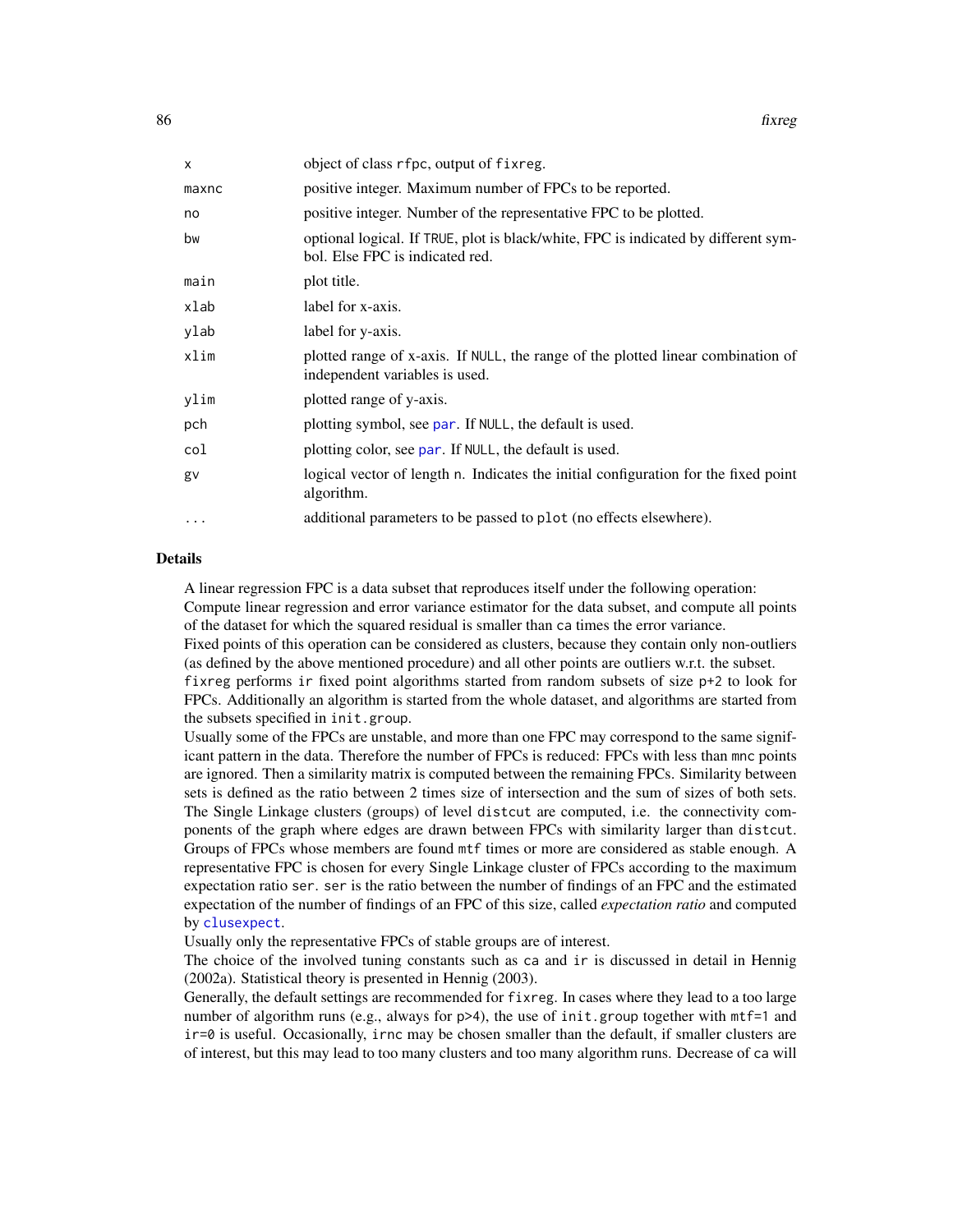#### fixreg 87

often lead to too many clusters, even for homogeneous data. Increase of ca will produce only very strongly separated clusters. Both may be of interest occasionally.

rfpi is called by fixreg for a single fixed point algorithm and will usually not be executed alone.

summary.rfpc gives a summary about the representative FPCs of stable groups.

plot.rfpc is a plot method for the representative FPC of stable group no. no. It produces a scatterplot of the linear combination of independent variables determined by the regression coefficients of the FPC vs. the dependent variable. The regression line and the region of non-outliers determined by ca are plotted as well.

fpclusters. rfpc produces a list of indicator vectors for the representative FPCs of stable groups.

### Value

fixreg returns an object of class rfpc. This is a list containing the components nc,g,coefs,vars,nfound,er,tsc,ncoll, summary.rfpc returns an object of class summary.rfpc. This is a list containing the components coefs,vars,stfound,stn,sn,ser,tsc,sim,ca,ir,mnc,mtf.

fpclusters.rfpc returns a list of indicator vectors for the representative FPCs of stable groups.

rfpi returns a list with the components coef,var,g,coll,ca.

| nc      | integer. Number of FPCs.                                                                                                                                       |
|---------|----------------------------------------------------------------------------------------------------------------------------------------------------------------|
| g       | list of logical vectors. Indicator vectors of FPCs. FALSE if ind. storage=FALSE.                                                                               |
| coefs   | list of numerical vectors. Regression coefficients of FPCs. In summary.rfpc,<br>only for representative FPCs of stable groups and sorted according to stfound. |
| vars    | list of numbers. Error variances of FPCs. In summary. rfpc, only for represen-<br>tative FPCs of stable groups and sorted according to stfound.                |
| nfound  | vector of integers. Number of findings for the FPCs.                                                                                                           |
| er      | numerical vector. Expectation ratios of FPCs. Can be taken as a stability mea-<br>sure.                                                                        |
| tsc     | integer. Number of algorithm runs leading to too small or too seldom found<br>FPC <sub>s</sub> .                                                               |
| ncoll   | integer. Number of algorithm runs where collinear regressor matrices occurred.                                                                                 |
| grto    | vector of integers. Numbers of FPCs to which algorithm runs led, which were<br>started by init.group.                                                          |
| imatrix | vector of integers. Size of intersection between FPCs. See sseg.                                                                                               |
| smatrix | numerical vector. Similarities between FPCs. See sseg.                                                                                                         |
| stn     | integer. Number of representative FPCs of stable groups. In summary.rfpc<br>sorted according to stfound.                                                       |
| stfound | vector of integers. Number of findings of members of all groups of FPCs. In<br>summary.rfpc sorted according to stfound.                                       |
| sfpc    | vector of integers. Numbers of representative FPCs.                                                                                                            |
| ssig    | vector of integers. As sfpc, but only for stable groups.                                                                                                       |
| sto     | vector of integers. Number of representative FPC of most, 2nd most, , often<br>found group of FPCs.                                                            |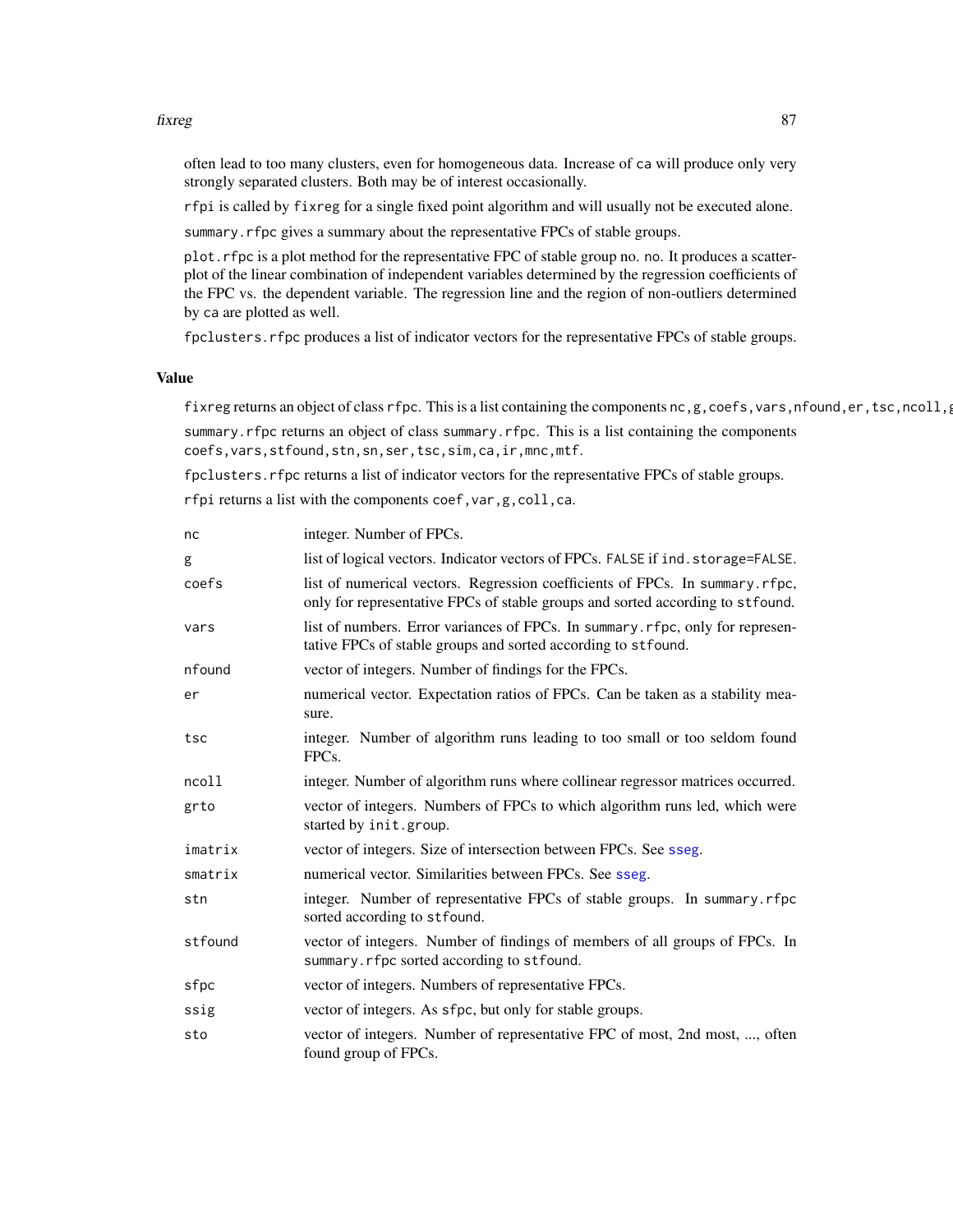| struc   | vector of integers. Number of group an FPC belongs to.                                               |
|---------|------------------------------------------------------------------------------------------------------|
| n       | see arguments.                                                                                       |
| p       | see arguments.                                                                                       |
| ca      | see arguments.                                                                                       |
| ir      | see arguments.                                                                                       |
| mnc     | see arguments.                                                                                       |
| mtf     | see arguments.                                                                                       |
| distcut | see arguments.                                                                                       |
| sn      | vector of integers. Number of points of representative FPCs.                                         |
| ser     | numerical vector. Expectation ratio for stable groups.                                               |
| sim     | vector of integers. Size of intersections between representative FPCs of stable<br>groups. See sseg. |
| coef    | vector of regression coefficients.                                                                   |
| var     | error variance.                                                                                      |
| g       | logical indicator vector of iterated FPC.                                                            |
| coll    | logical. TRUE means that singular covariance matrices occurred during the itera-<br>tions.           |

### Author(s)

Christian Hennig <christian.hennig@unibo.it> [https://www.unibo.it/sitoweb/christian](https://www.unibo.it/sitoweb/christian.hennig/en/). [hennig/en/](https://www.unibo.it/sitoweb/christian.hennig/en/)

## References

Hennig, C. (2002) Fixed point clusters for linear regression: computation and comparison, *Journal of Classification* 19, 249-276.

Hennig, C. (2003) Clusters, outliers and regression: fixed point clusters, *Journal of Multivariate Analysis* 86, 183-212.

#### See Also

[fixmahal](#page-76-0) for fixed point clusters in the usual setup (non-regression).

[regmix](#page-136-0) for clusterwiese linear regression by mixture modeling ML.

[can](#page-15-0), [itnumber](#page-92-0) for computation of the default settings.

[clusexpect](#page-24-0) for estimation of the expected number of findings of an FPC of given size.

[itnumber](#page-92-0) for the generation of the number of fixed point algorithms.

[minsize](#page-112-0) for the smallest FPC size to be found with a given probability..

[sseg](#page-145-0) for indexing the similarity/intersection vectors computed by fixreg.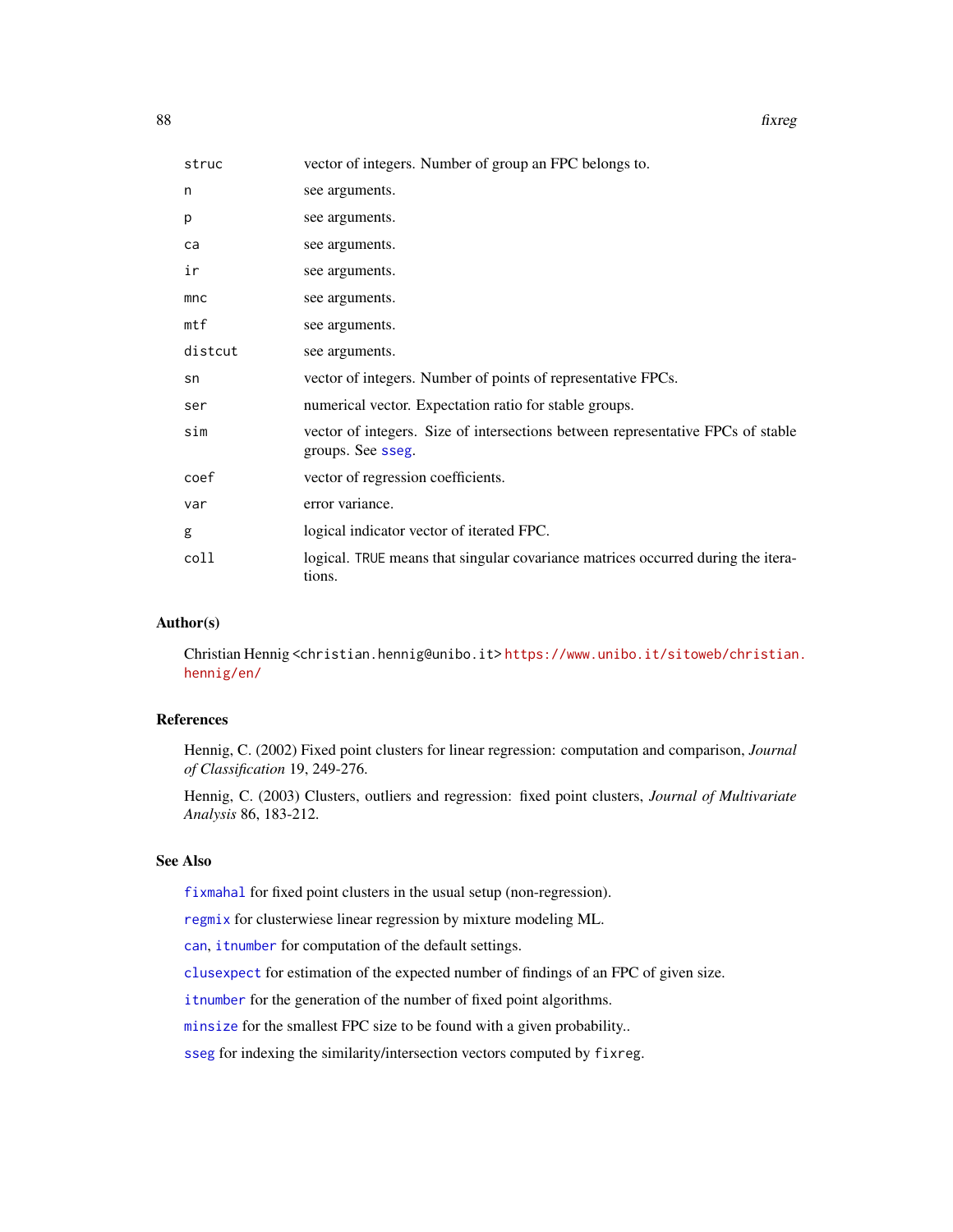## flexmixedruns 89

#### Examples

```
set.seed(190000)
options(digits=3)
data(tonedata)
attach(tonedata)
tonefix <- fixreg(stretchratio,tuned,mtf=1,ir=20)
summary(tonefix)
# This is designed to have a fast example; default setting would be better.
# If you want to see more (and you have a bit more time),
# try out the following:
## Not run:
set.seed(1000)
tonefix <- fixreg(stretchratio,tuned)
# Default - good for these data
 summary(tonefix)
 plot(tonefix,stretchratio,tuned,1)
 plot(tonefix,stretchratio,tuned,2)
 plot(tonefix,stretchratio,tuned,3,bw=FALSE,pch=5)
 toneclus <- fpclusters(tonefix,stretchratio,tuned)
 plot(stretchratio,tuned,col=1+toneclus[[2]])
 tonefix2 <- fixreg(stretchratio, tuned, distcut=1, mtf=1, countmode=50)
# Every found fixed point cluster is reported,
# no matter how instable it may be.
 summary(tonefix2)
 tonefix3 <- fixreg(stretchratio,tuned,ca=7)
# ca defaults to 10.07 for these data.
summary(tonefix3)
 subset <- c(rep(FALSE, 5), rep(TRUE, 24), rep(FALSE, 121))
 tonefix4 <- fixreg(stretchratio,tuned,
                    mtf=1,ir=0,init.group=list(subset))
 summary(tonefix4)
## End(Not run)
```
<span id="page-88-0"></span>flexmixedruns *Fitting mixed Gaussian/multinomial mixtures with flexmix*

### **Description**

flexmixedruns fits a latent class mixture (clustering) model where some variables are continuous and modelled within the mixture components by Gaussian distributions and some variables are categorical and modelled within components by independent multinomial distributions. The fit is by maximum likelihood estimation computed with the EM-algorithm. The number of components can be estimated by the BIC.

Note that at least one categorical variable is needed, but it is possible to use data without continuous variable.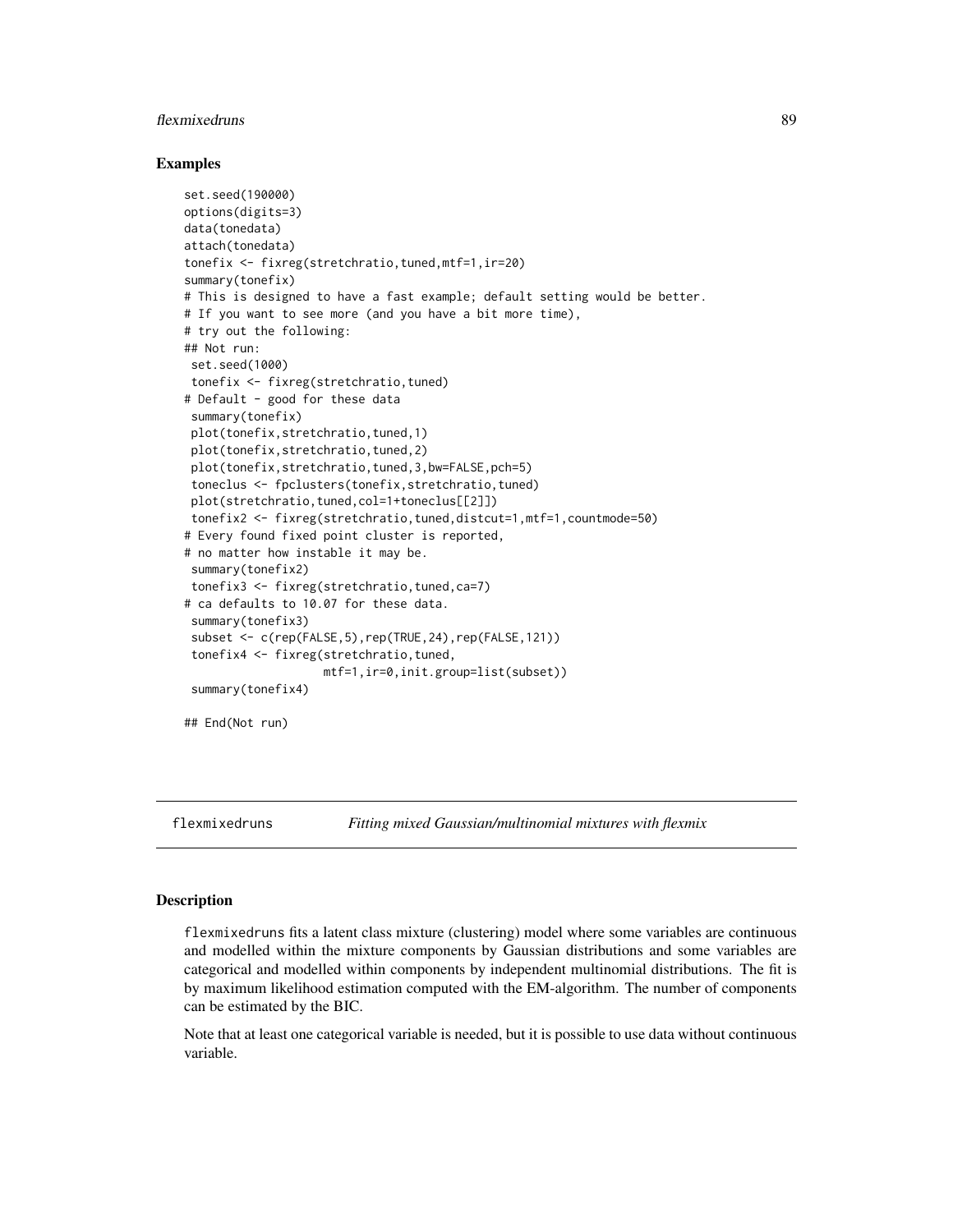## Usage

```
flexmixedruns(x,diagonal=TRUE,xvarsorted=TRUE,
                          continuous,discrete,ppdim=NULL,initial.cluster=NULL,
                          simruns=20,n.cluster=1:20,verbose=TRUE,recode=TRUE,
                          allout=TRUE, control=list(minprior=0.001), silent=TRUE)
```

| X               | data matrix or data frame. The data need to be organised case-wise, i.e., if<br>there are categorical variables only, and 15 cases with values $c(1,1,2)$ on the 3<br>variables, the data matrix needs 15 rows with values 1 1 2. (Categorical variables<br>could take numbers or strings or anything that can be coerced to factor levels as<br>values.)                                                                                 |
|-----------------|-------------------------------------------------------------------------------------------------------------------------------------------------------------------------------------------------------------------------------------------------------------------------------------------------------------------------------------------------------------------------------------------------------------------------------------------|
| diagonal        | logical. If TRUE, Gaussian models are fitted restricted to diagonal covariance<br>matrices. Otherwise, covariance matrices are unrestricted. TRUE is consistent<br>with the "within class independence" assumption for the multinomial variables.                                                                                                                                                                                         |
| xvarsorted      | logical. If TRUE, the continuous variables are assumed to be the first ones, and<br>the categorical variables to be behind them.                                                                                                                                                                                                                                                                                                          |
| continuous      | vector of integers giving positions of the continuous variables. If xvarsorted=TRUE,<br>a single integer, number of continuous variables.                                                                                                                                                                                                                                                                                                 |
| discrete        | vector of integers giving positions of the categorical variables. If xvarsorted=TRUE,<br>a single integer, number of categorical variables.                                                                                                                                                                                                                                                                                               |
| ppdim           | vector of integers specifying the number of (in the data) existing categories for<br>each categorical variable. If recode=TRUE, this can be omitted and is computed<br>automatically.                                                                                                                                                                                                                                                     |
| initial.cluster |                                                                                                                                                                                                                                                                                                                                                                                                                                           |
|                 | this corresponds to the cluster parameter in flexmix and should only be spec-<br>ified if simruns=1 and n.cluster is a single number. Either a matrix with<br>n.cluster columns of initial cluster membership probabilities for each obser-<br>vation; or a factor or integer vector with the initial cluster assignments of ob-<br>servations at the start of the EM algorithm. Default is random assignment into<br>n.cluster clusters. |
| simruns         | integer. Number of starts of the EM algorithm with random initialisation in order<br>to find a good global optimum.                                                                                                                                                                                                                                                                                                                       |
| n.cluster       | vector of integers, numbers of components (the optimum one is found by min-<br>imising the BIC).                                                                                                                                                                                                                                                                                                                                          |
| verbose         | logical. If TRUE, some information about the different runs of the EM algorithm<br>is given out.                                                                                                                                                                                                                                                                                                                                          |
| recode          | logical. If TRUE, the function discrete.recode is applied in order to recode<br>categorical data so that the 1cmixed-method can use it. Only set this to FALSE<br>if your data already has that format (even it that case, TRUE doesn't do harm). If<br>recode=FALSE, the categorical variables are assumed to be coded 1,2,3,                                                                                                            |
| allout          | logical. If TRUE, the regular flexmix-output is given out for every single number<br>of clusters, which can create a huge output object.                                                                                                                                                                                                                                                                                                  |
| control         | list of control parameters for flexmix, for details see the help page of FLXcontrol-class.                                                                                                                                                                                                                                                                                                                                                |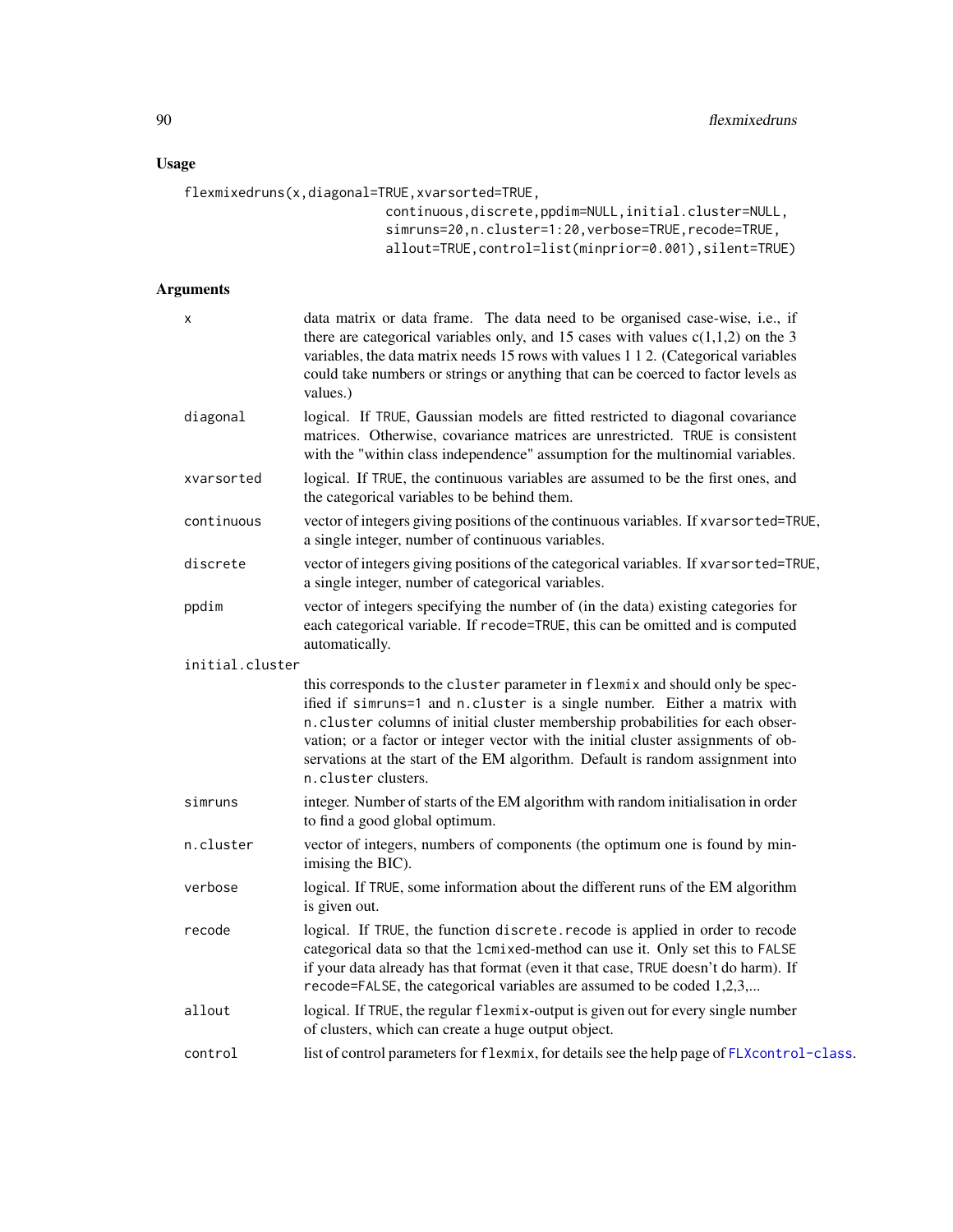### flexmixedruns 91

| silent | logical. This is passed on to the try-function. If FALSE, error messages from |
|--------|-------------------------------------------------------------------------------|
|        | failed runs of flexmix are suppressed. (The information that a flexmix-error  |
|        | occurred is still given out if verbose=TRUE).                                 |

# Details

Sometimes flexmix produces errors because of degenerating covariance matrices, too small clusters etc. flexmixedruns tolerates these and treats them as non-optimal runs. (Higher simruns or different control may be required to get a valid solution.)

General documentation on flexmix can be found in Friedrich Leisch's "FlexMix: A General Framework for Finite Mixture Models and Latent Class Regression in R", [https://CRAN.R-project.](https://CRAN.R-project.org/package=flexmix) [org/package=flexmix](https://CRAN.R-project.org/package=flexmix)

## Value

A list with components

| optsummary | summary object for flexmix object with optimal number of components.                                                                                                                                                                                                                                                                                                                                                                                                                                                              |
|------------|-----------------------------------------------------------------------------------------------------------------------------------------------------------------------------------------------------------------------------------------------------------------------------------------------------------------------------------------------------------------------------------------------------------------------------------------------------------------------------------------------------------------------------------|
| optimalk   | optimal number of components.                                                                                                                                                                                                                                                                                                                                                                                                                                                                                                     |
| errcount   | vector with numbers of EM runs for each number of components that led to<br>flexmix errors.                                                                                                                                                                                                                                                                                                                                                                                                                                       |
| flexout    | if allout=TRUE, list of flexmix output objects for all numbers of components,<br>for details see the help page of flexmix-class. Slots that can be used include<br>for example cluster and components. So if fo is the flexmixedruns-output<br>object, fo\$flexout[[fo\$optimalk]]@cluster gives a component number vec-<br>tor for the observations (maximum posterior rule), and fo\$flexout[[fo\$optimalk]]@components<br>gives the estimated model parameters, which for $l$ cmixed and therefore flexmixedruns<br>are called |
|            | center mean vector                                                                                                                                                                                                                                                                                                                                                                                                                                                                                                                |
|            | <b>cov</b> covariance matrix                                                                                                                                                                                                                                                                                                                                                                                                                                                                                                      |
|            | pp list of categorical variable-wise category probabilities                                                                                                                                                                                                                                                                                                                                                                                                                                                                       |
|            | If allout=FALSE, only the flexmix output object for the optimal number of com-<br>ponents, i.e., the [[fo\$optimalk]] indexing above can then be omitted.                                                                                                                                                                                                                                                                                                                                                                         |
| bicvals    | vector of values of the BIC for each number of components.                                                                                                                                                                                                                                                                                                                                                                                                                                                                        |
| ppdim      | vector of categorical variable-wise numbers of categories.                                                                                                                                                                                                                                                                                                                                                                                                                                                                        |
|            | discretelevels list of levels of the categorical variables belonging to what is treated by flexmixedruns<br>as category 1, 2, 3 etc.                                                                                                                                                                                                                                                                                                                                                                                              |

# Author(s)

Christian Hennig <christian.hennig@unibo.it> [https://www.unibo.it/sitoweb/christian](https://www.unibo.it/sitoweb/christian.hennig/en). [hennig/en](https://www.unibo.it/sitoweb/christian.hennig/en)

### References

Hennig, C. and Liao, T. (2013) How to find an appropriate clustering for mixed-type variables with application to socio-economic stratification, *Journal of the Royal Statistical Society, Series C Applied Statistics*, 62, 309-369.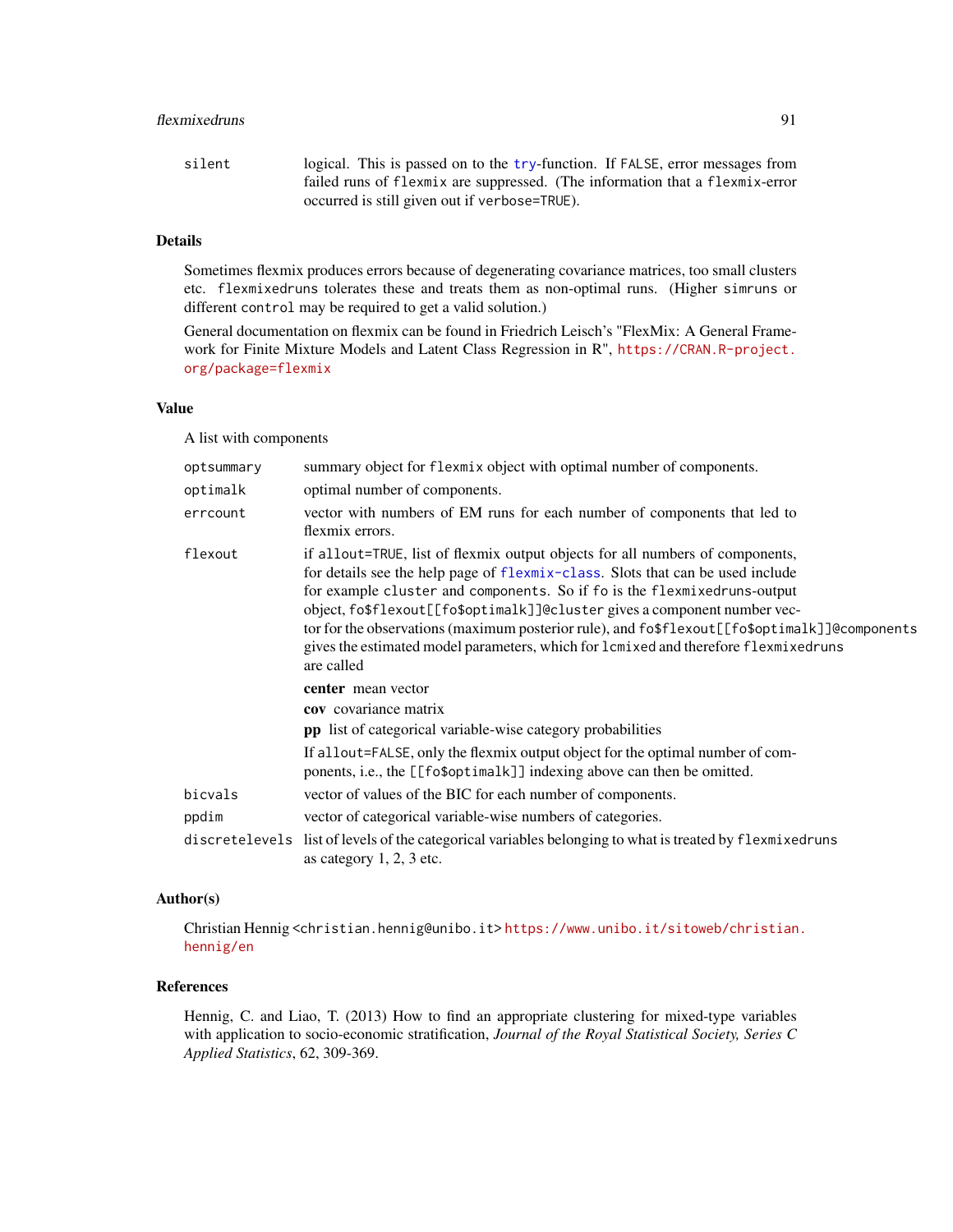## See Also

[lcmixed](#page-101-0), [flexmix](#page-0-0), [FLXcontrol-class](#page-0-0), [flexmix-class](#page-0-0), [discrete.recode](#page-64-0).

#### Examples

```
options(digits=3)
set.seed(776655)
v1 <- rnorm(100)
v2 < - rnorm(100)
d1 <- sample(1:5,100,replace=TRUE)
d2 <- sample(1:4,100,replace=TRUE)
ldata < -\text{cbind}(v1, v2, d1, d2)fr <- flexmixedruns(ldata,
 continuous=2,discrete=2,simruns=2,n.cluster=2:3,allout=FALSE)
print(fr$optimalk)
print(fr$optsummary)
print(fr$flexout@cluster)
print(fr$flexout@components)
```
fpclusters *Extracting clusters from fixed point cluster objects*

### Description

fpclusters is a generic function which extracts the representative fixed point clusters (FPCs) from FPC objects generated by [fixmahal](#page-76-0) and [fixreg](#page-83-0). For documentation and examples see [fixmahal](#page-76-0) and [fixreg](#page-83-0).

## Usage

fpclusters(object, ...)

## Arguments

| object | object of class rfpc or mfpc.              |
|--------|--------------------------------------------|
| .      | further arguments depending on the method. |

### Value

a list of logical or numerical vectors indicating or giving the weights of the cluster memberships.

#### Author(s)

Christian Hennig <christian.hennig@unibo.it> [https://www.unibo.it/sitoweb/christian](https://www.unibo.it/sitoweb/christian.hennig/en/). [hennig/en/](https://www.unibo.it/sitoweb/christian.hennig/en/)

## See Also

[fixmahal](#page-76-0), [fixreg](#page-83-0)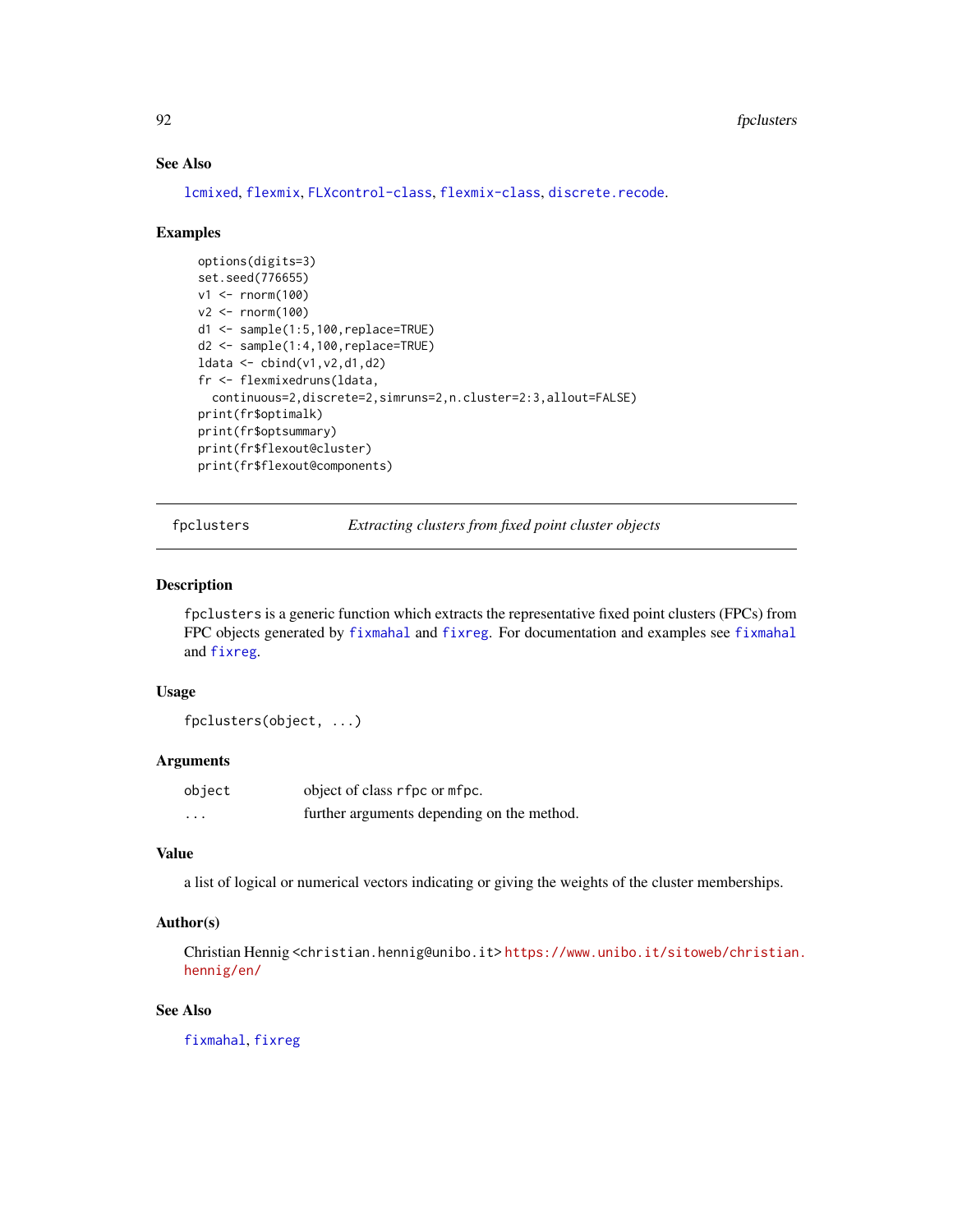<span id="page-92-0"></span>

Computes the number of fixed point iterations needed by [fixreg](#page-83-0) to find mtf times a fixed point cluster (FPC) of size cn with an approximated probability of prob. Thought for use within [fixreg](#page-83-0).

### Usage

 $itnumber(n, p, cn, mtf, prob = 0.95, maxir = 20000)$ 

### Arguments

| n     | positive integer. Total number of points.                                         |
|-------|-----------------------------------------------------------------------------------|
| p     | positive integer. Number of independent variables.                                |
| -cn   | positive integer smaller or equal to n. Size of the FPC.                          |
| mtf   | positive integer.                                                                 |
| prob  | number between 0 and 1.                                                           |
| maxir | positive integer, i thumber is set to this value if it would otherwise be larger. |

### Details

The computation is based on the binomial distribution with probability given by [clusexpect](#page-24-0) with ir=1.

## Value

An integer.

### Author(s)

Christian Hennig <christian.hennig@unibo.it> [https://www.unibo.it/sitoweb/christian](https://www.unibo.it/sitoweb/christian.hennig/en/). [hennig/en/](https://www.unibo.it/sitoweb/christian.hennig/en/)

### References

Hennig, C. (2002) Fixed point clusters for linear regression: computation and comparison, *Journal of Classification* 19, 249-276.

### See Also

[fixreg](#page-83-0), [clusexpect](#page-24-0)

#### Examples

itnumber(500,4,150,2)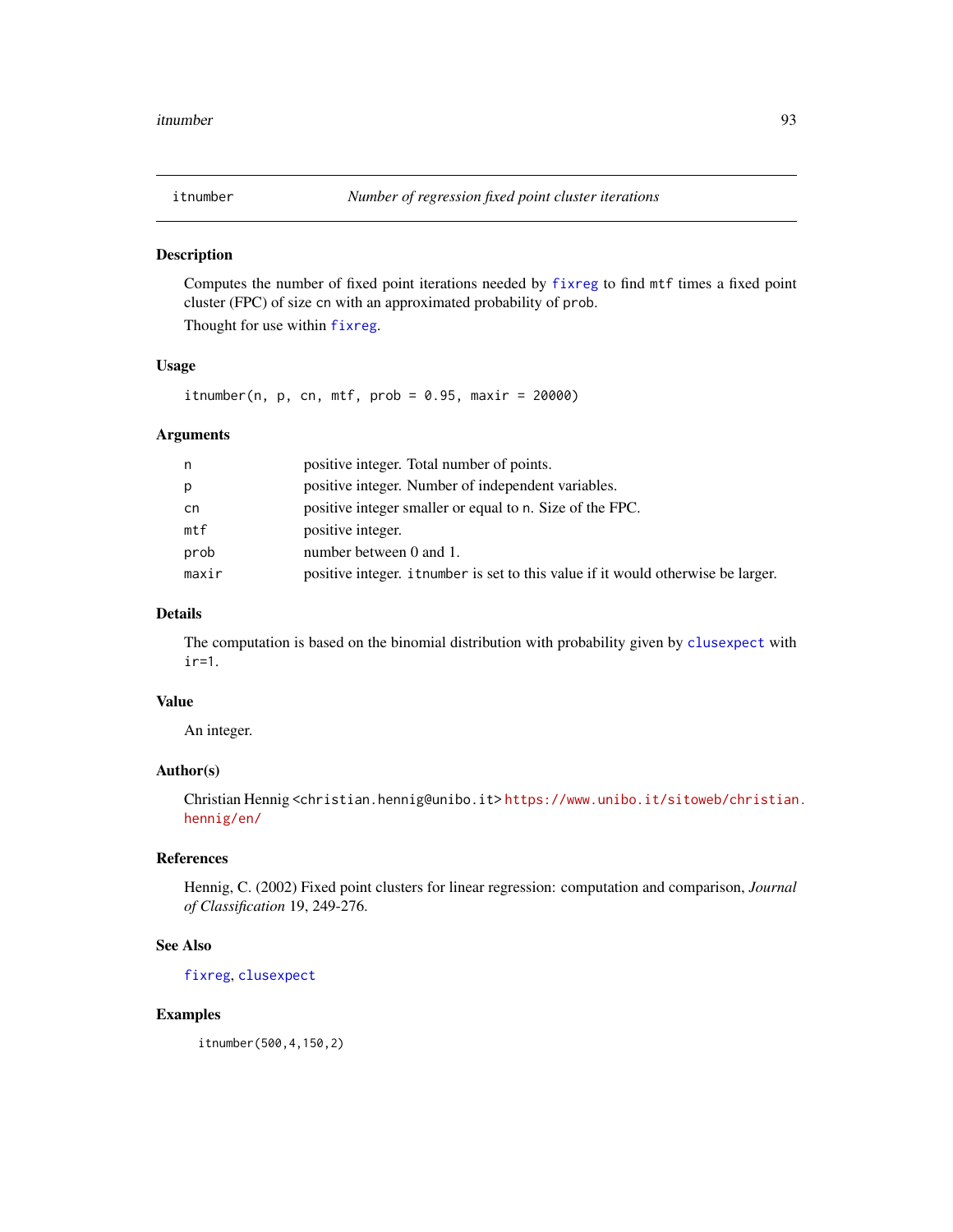Jitters some variables in a data matrix.

## Usage

```
jittervar(x,jitterv=NULL,factor=1)
```
#### Arguments

|         | data matrix or data frame.                                                                    |
|---------|-----------------------------------------------------------------------------------------------|
| jitterv | vector of numbers of variables to be jittered.                                                |
| factor  | numeric. Passed on to jitter. See the documentation there. The higher, the<br>more jittering. |

# Value

data matrix or data frame with jittered variables.

### Author(s)

Christian Hennig <christian.hennig@unibo.it> [https://www.unibo.it/sitoweb/christian](https://www.unibo.it/sitoweb/christian.hennig/en). [hennig/en](https://www.unibo.it/sitoweb/christian.hennig/en)

### See Also

[jitter](#page-0-0)

```
set.seed(776655)
v1 <- rnorm(20)v2 \le rnorm(20)d1 <- sample(1:5,20,replace=TRUE)
d2 <- sample(1:4,20,replace=TRUE)
ldata <- cbind(v1,v2,d1,d2)
jv <- jittervar(ldata,jitterv=3:4)
```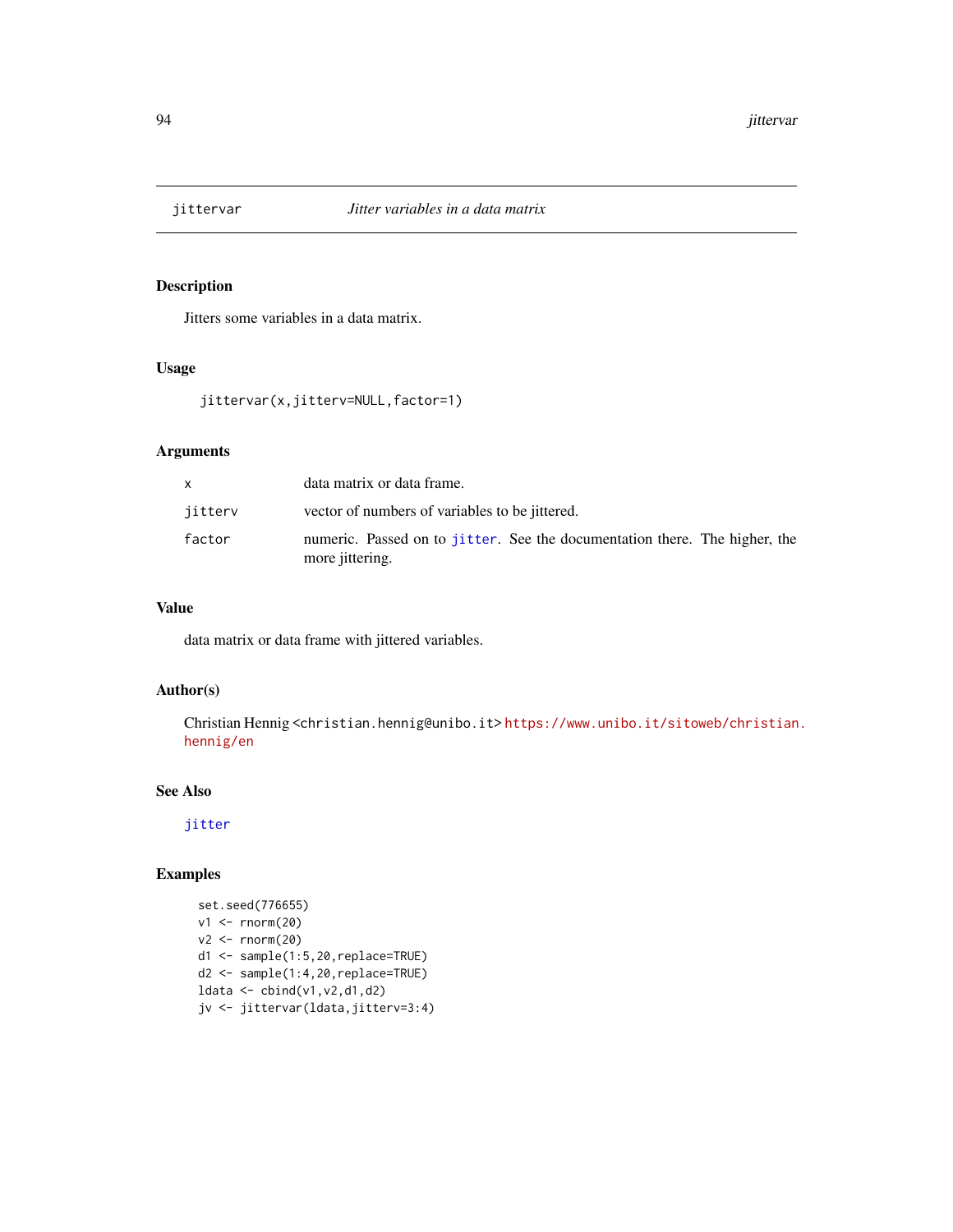These functions provide an interface to several clustering methods implemented in R, for use together with the cluster stability assessment in [clusterboot](#page-40-0) (as parameter clustermethod; "CBI" stands for "clusterboot interface"). In some situations it could make sense to use them to compute a clustering even if you don't want to run clusterboot, because some of the functions contain some additional features (e.g., normal mixture model based clustering of dissimilarity matrices projected into the Euclidean space by MDS or partitioning around medoids with estimated number of clusters, noise/outlier identification in hierarchical clustering).

#### Usage

```
kmeansCBI(data,krange,k,scaling=FALSE,runs=1,criterion="ch",...)
```
hclustCBI(data,k,cut="number",method,scaling=TRUE,noisecut=0,...)

```
hclusttreeCBI(data,minlevel=2,method,scaling=TRUE,...)
```
disthclustCBI(dmatrix,k,cut="number",method,noisecut=0,...)

```
noisemclustCBI(data,G,k,modelNames,nnk,hcmodel=NULL,Vinv=NULL,
                        summary.out=FALSE,...)
```

```
distnoisemclustCBI(dmatrix,G,k,modelNames,nnk,
                        hcmodel=NULL,Vinv=NULL,mdsmethod="classical",
                        mdsdim=4, summary.out=FALSE, points.out=FALSE,...)
```

```
claraCBI(data,k,usepam=TRUE,diss=inherits(data,"dist"),...)
```

```
pamkCBI(data,krange=2:10,k=NULL,criterion="asw", usepam=TRUE,
       scaling=FALSE,diss=inherits(data,"dist"),...)
```

```
tclustCBI(data,k,trim=0.05,...)
```
dbscanCBI(data,eps,MinPts,diss=inherits(data,"dist"),...)

```
mahalCBI(data,clustercut=0.5,...)
```

```
mergenormCBI(data, G=NULL, k=NULL, modelNames=NULL, nnk=0,
                         hcmodel = NULL,
                         Vinv = NULL, mergemethod="bhat",
                         cutoff=0.1,...)
```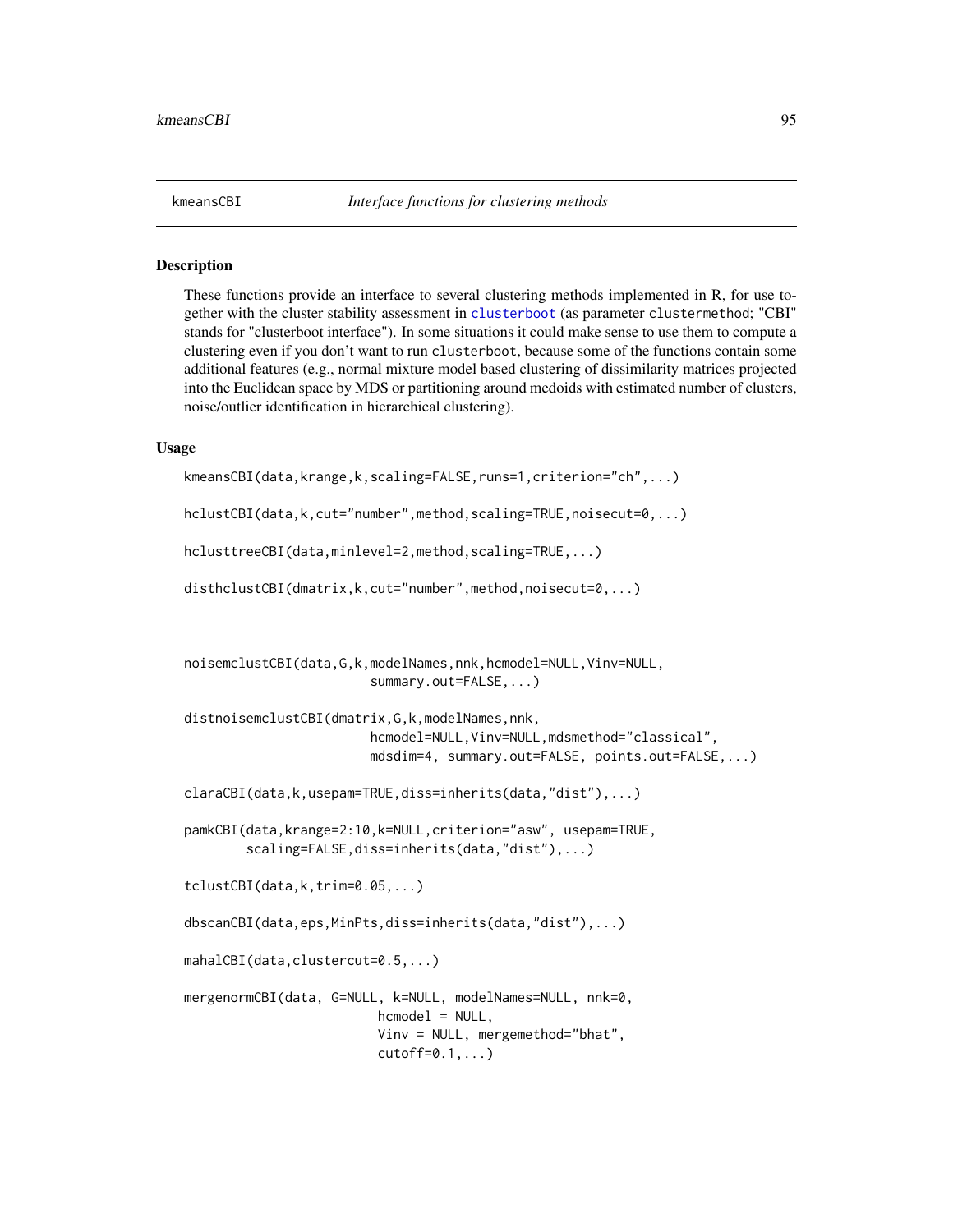```
speccCBI(data,k,...)
```

```
pdfclustCBI(data,...)
```
stupidkcentroidsCBI(dmatrix,k,distances=TRUE)

stupidknnCBI(dmatrix,k)

stupidkfnCBI(dmatrix,k)

```
stupidkavenCBI(dmatrix,k)
```

| data      | a numeric matrix. The data matrix - usually a cases*variables-data matrix.<br>claraCBI, pamkCBI and dbscanCBI work with an n*n-dissimilarity matrix as<br>well, see parameter diss.                                                                                                                                                                                                                                                 |
|-----------|-------------------------------------------------------------------------------------------------------------------------------------------------------------------------------------------------------------------------------------------------------------------------------------------------------------------------------------------------------------------------------------------------------------------------------------|
| dmatrix   | a squared numerical dissimilarity matrix or a dist-object.                                                                                                                                                                                                                                                                                                                                                                          |
| k         | numeric, usually integer. In most cases, this is the number of clusters for meth-<br>ods where this is fixed. For hclustCBI and disthclustCBI see parameter cut<br>below. Some methods have a k parameter on top of a G or krange parameter<br>for compatibility; k in these cases does not have to be specified but if it is, it is<br>always a single number of clusters and overwrites G and krange.                             |
| scaling   | either a logical value or a numeric vector of length equal to the number of vari-<br>ables. If scaling is a numeric vector with length equal to the number of vari-<br>ables, then each variable is divided by the corresponding value from scaling.<br>If scaling is TRUE then scaling is done by dividing the (centered) variables<br>by their root-mean-square, and if scaling is FALSE, no scaling is done before<br>execution. |
| runs      | integer. Number of random initializations from which the k-means algorithm is<br>started.                                                                                                                                                                                                                                                                                                                                           |
| criterion | "ch" or "asw". Decides whether number of clusters is estimated by the Calinski-<br>Harabasz criterion or by the average silhouette width.                                                                                                                                                                                                                                                                                           |
| cut       | either "level" or "number". This determines how cutree is used to obtain a<br>partition from a hierarchy tree. cut="level" means that the tree is cut at a<br>particular dissimilarity level, cut="number" means that the tree is cut in order<br>to obtain a fixed number of clusters. The parameter k specifies the number of<br>clusters or the dissimilarity level, depending on cut.                                           |
| method    | method for hierarchical clustering, see the documentation of helust.                                                                                                                                                                                                                                                                                                                                                                |
| noisecut  | numeric. All clusters of size <=noisecut in the disthclustCBI/hclustCBI-<br>partition are joined and declared as noise/outliers.                                                                                                                                                                                                                                                                                                    |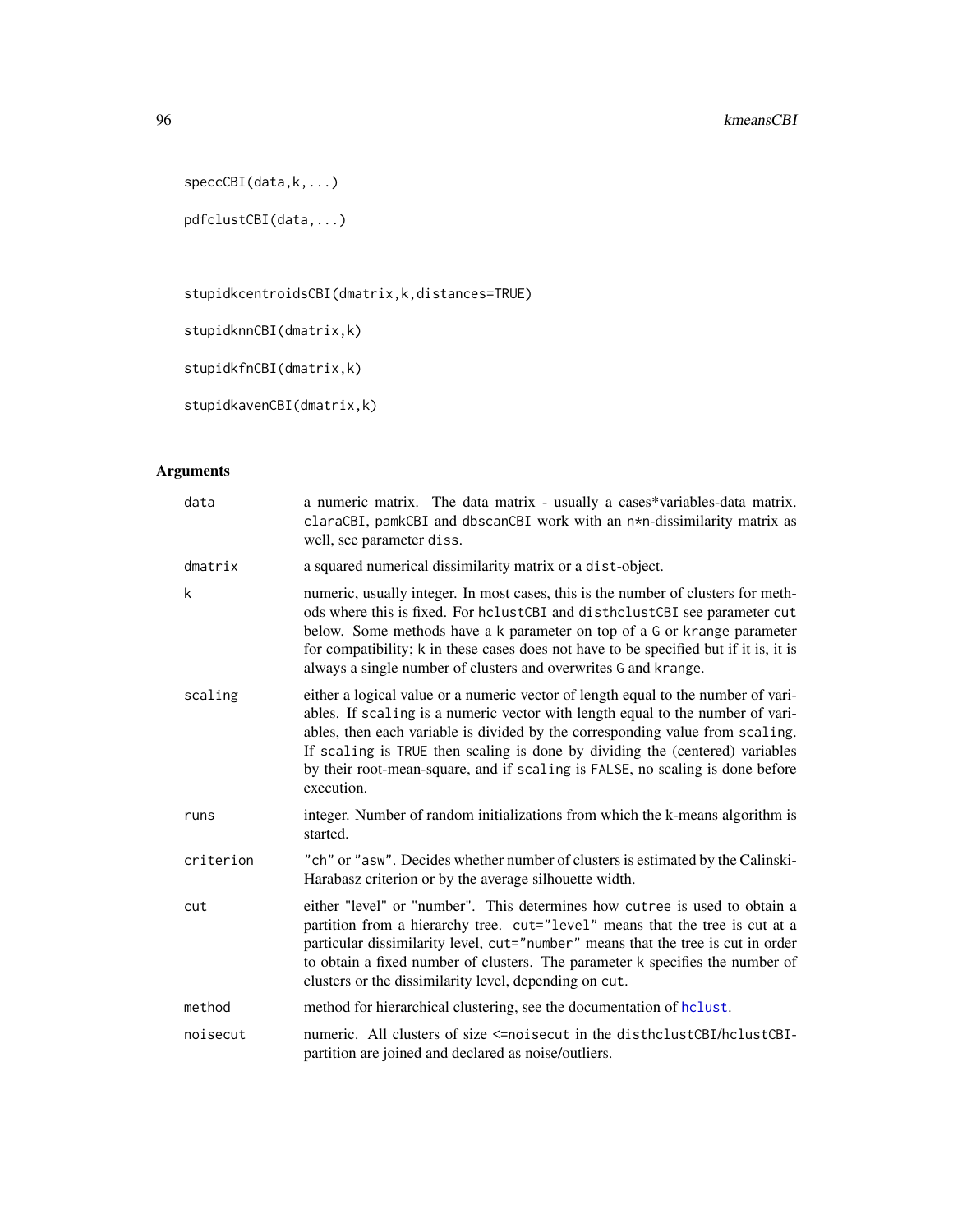| minlevel    | integer. minlevel=1 means that all clusters in the tree are given out by hclusttreeCBI<br>or disthclusttreeCBI, including one-point clusters (but excluding the cluster<br>with all points). minlevel=2 excludes the one-point clusters. minlevel=3 ex-<br>cludes the two-point cluster which has been merged first, and increasing the<br>value of minlevel by 1 in all further steps means that the remaining earliest<br>formed cluster is excluded. |
|-------------|---------------------------------------------------------------------------------------------------------------------------------------------------------------------------------------------------------------------------------------------------------------------------------------------------------------------------------------------------------------------------------------------------------------------------------------------------------|
| G           | vector of integers. Number of clusters or numbers of clusters used by mclustBIC.<br>If G has more than one entry, the number of clusters is estimated by the BIC.                                                                                                                                                                                                                                                                                       |
| modelNames  | vector of string. Models for covariance matrices, see documentation of mclustBIC.                                                                                                                                                                                                                                                                                                                                                                       |
| nnk         | integer. Tuning constant for NNclean, which is used to estimate the initial noise<br>for noisemclustCBI and distnoisemclustCBI. See parameter k in the docu-<br>mentation of NNclean. nnk=0 means that no noise component is fitted.                                                                                                                                                                                                                    |
| hcmodel     | string or NULL. Determines the initialization of the EM-algorithm for mclustBIC.<br>Documented in hc.                                                                                                                                                                                                                                                                                                                                                   |
| Vinv        | numeric. See documentation of mclustBIC.                                                                                                                                                                                                                                                                                                                                                                                                                |
| summary.out | logical. If TRUE, the result of summary.mclustBIC is added as component<br>mclustsummary to the output of noisemclustCBI and distnoisemclustCBI.                                                                                                                                                                                                                                                                                                        |
| mdsmethod   | "classical", "kruskal" or "sammon". Determines the multidimensional scaling<br>method to compute Euclidean data from a dissimilarity matrix. See cmdscale,<br>isoMDS and sammon.                                                                                                                                                                                                                                                                        |
| mdsdim      | integer. Dimensionality of MDS solution.                                                                                                                                                                                                                                                                                                                                                                                                                |
| points.out  | logical. If TRUE, the matrix of MDS points is added as component points to the<br>output of noisemclustCBI.                                                                                                                                                                                                                                                                                                                                             |
| usepam      | logical. If TRUE, the function pam is used for clustering, otherwise clara. pam is<br>better, clara is faster.                                                                                                                                                                                                                                                                                                                                          |
| diss        | logical. If TRUE, data will be considered as a dissimilarity matrix. In claraCBI,<br>this requires usepam=TRUE.                                                                                                                                                                                                                                                                                                                                         |
| krange      | vector of integers. Numbers of clusters to be compared.                                                                                                                                                                                                                                                                                                                                                                                                 |
| trim        | numeric between 0 and 1. Proportion of data points trimmed, i.e., assigned to<br>noise. See tclust in the tclust package.                                                                                                                                                                                                                                                                                                                               |
| eps         | numeric. The radius of the neighborhoods to be considered by dbscan.                                                                                                                                                                                                                                                                                                                                                                                    |
| MinPts      | integer. How many points have to be in a neighborhood so that a point is con-<br>sidered to be a cluster seed? See documentation of dbscan.                                                                                                                                                                                                                                                                                                             |
| clustercut  | numeric between 0 and 1. If fixmahal is used for fuzzy clustering, a crisp parti-<br>tion is generated and points with cluster membership values above clustercut<br>are considered as members of the corresponding cluster.                                                                                                                                                                                                                            |
| mergemethod | method for merging Gaussians, passed on as method to mergenormals.                                                                                                                                                                                                                                                                                                                                                                                      |
| cutoff      | numeric between 0 and 1, tuning constant for mergenormals.                                                                                                                                                                                                                                                                                                                                                                                              |
| distances   | logical (only for stupidkcentroidsCBI). If FALSE, dmatrix is interpreted as<br>cases&variables data matrix.                                                                                                                                                                                                                                                                                                                                             |
|             | further parameters to be transferred to the original clustering functions (not re-<br>quired).                                                                                                                                                                                                                                                                                                                                                          |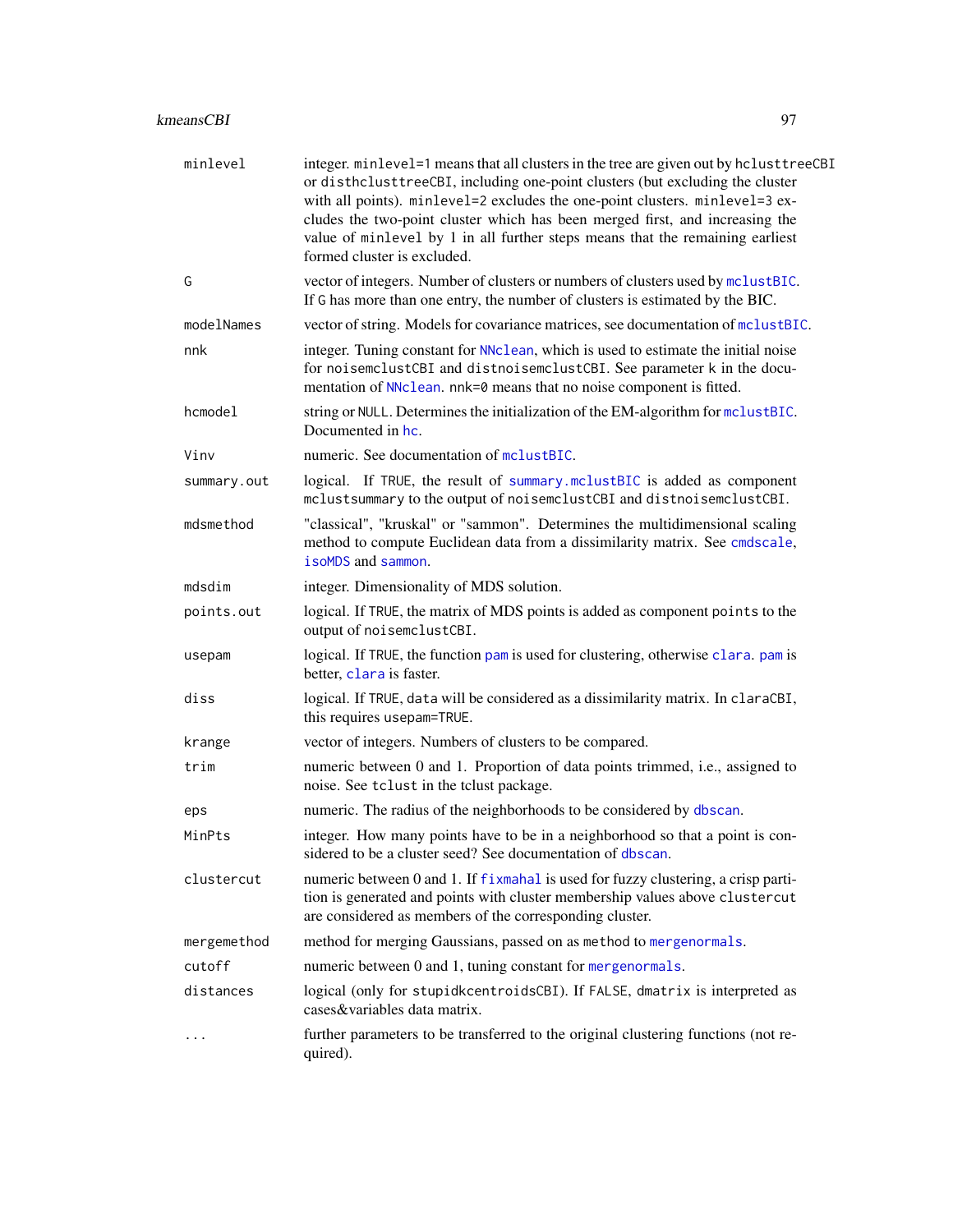#### Details

All these functions call clustering methods implemented in R to cluster data and to provide output in the format required by [clusterboot](#page-40-0). Here is a brief overview. For further details see the help pages of the involved clustering methods.

- kmeansCBI an interface to the function [kmeansruns](#page-99-0) calling [kmeans](#page-0-0) for k-means clustering. (kmeansruns allows the specification of several random initializations of the k-means algorithm and estimation of k by the Calinski-Harabasz index or the average silhouette width.)
- [hclust](#page-0-0)CBI an interface to the function hclust for agglomerative hierarchical clustering with noise component (see parameter noisecut above). This function produces a partition and assumes a cases\*variables matrix as input.
- hclusttreeCBI an interface to the function hclust for agglomerative hierarchical clustering. This function gives out all clusters belonging to the hierarchy (upward from a certain level, see parameter minlevel above).
- disthclustCBI an interface to the function hclust for agglomerative hierarchical clustering with noise component (see parameter noisecut above). This function produces a partition and assumes a dissimilarity matrix as input.
- noisemclustCBI an interface to the function [mclustBIC](#page-0-0), for normal mixture model based clustering. Warning: [mclustBIC](#page-0-0) often has problems with multiple points. In [clusterboot](#page-40-0), it is recommended to use this together with multipleboot=FALSE.
- distnoisemclustCBI an interface to the function [mclustBIC](#page-0-0) for normal mixture model based clustering. This assumes a dissimilarity matrix as input and generates a data matrix by multidimensional scaling first. Warning: [mclustBIC](#page-0-0) often has problems with multiple points. In [clusterboot](#page-40-0), it is recommended to use this together with multipleboot=FALSE.
- claraCBI an interface to the functions [pam](#page-0-0) and [clara](#page-0-0) for partitioning around medoids.
- pamkCBI an interface to the function [pamk](#page-121-0) calling [pam](#page-0-0) for partitioning around medoids. The number of clusters is estimated by the Calinski-Harabasz index or by the average silhouette width.
- tclustCBI an interface to the function tclust in the tclust package for trimmed Gaussian clustering. This assumes a cases\*variables matrix as input.
- [dbscan](#page-58-0)CBI an interface to the function dbscan for density based clustering.
- mahalCBI an interface to the function [fixmahal](#page-76-0) for fixed point clustering. This assumes a cases\*variables matrix as input.
- mergenormCBI an interface to the function [mergenormals](#page-107-0) for clustering by merging Gaussian mixture components. Unlike [mergenormals](#page-107-0), mergenormCBI includes the computation of the initial Gaussian mixture. This assumes a cases\*variables matrix as input.
- speccCBI an interface to the function [specc](#page-0-0) for spectral clustering. See the [specc](#page-0-0) help page for additional tuning parameters. This assumes a cases\*variables matrix as input.
- pdfclustCBI an interface to the function [pdfCluster](#page-0-0) for density-based clustering. See the [pdfCluster](#page-0-0) help page for additional tuning parameters. This assumes a cases\*variables matrix as input.
- stupidkcentroidsCBI an interface to the function stupidkcentroids for random centroid-based clustering. See the [stupidkcentroids](#page-146-0) help page. This can have a distance matrix as well as a cases\*variables matrix as input, see parameter distances.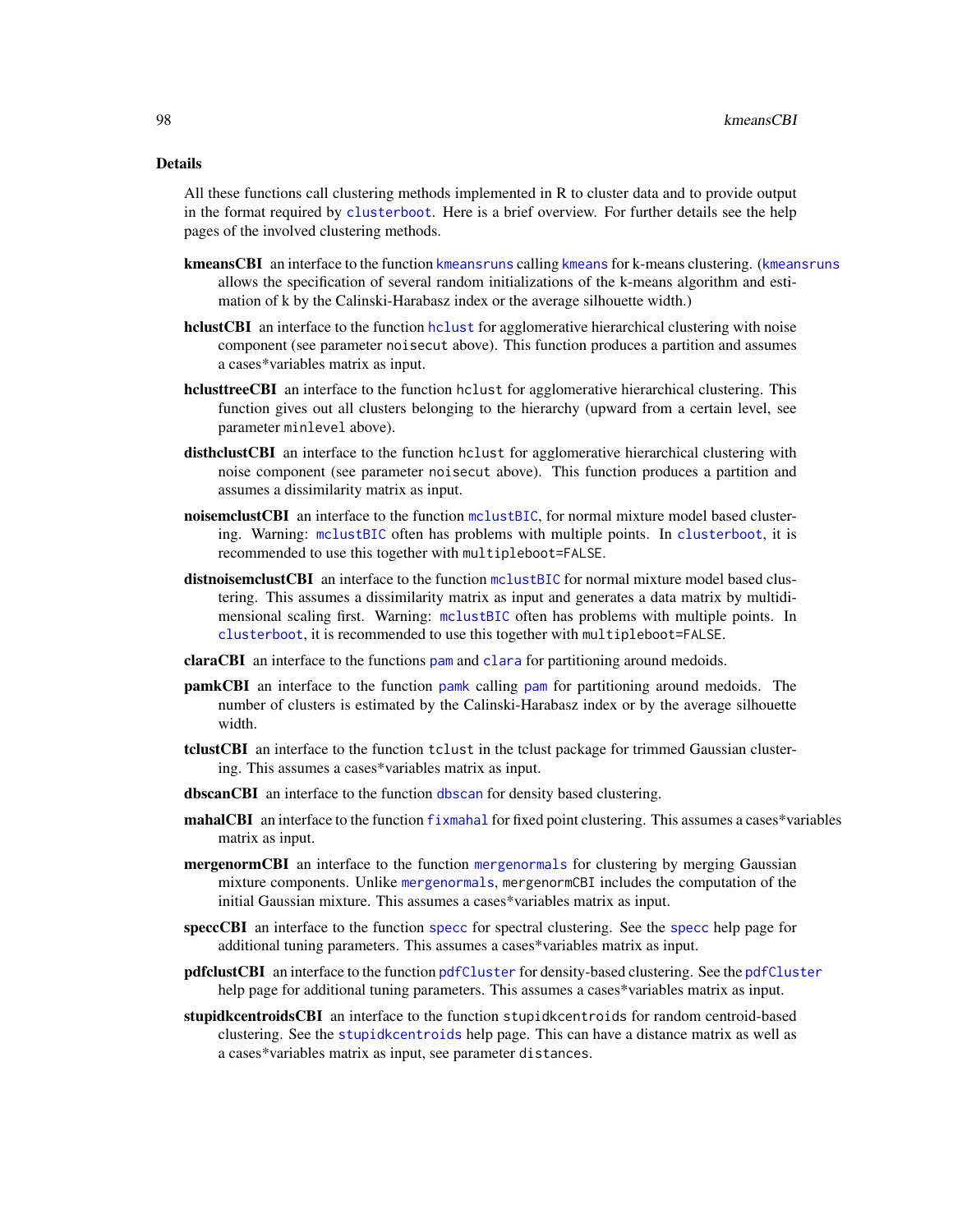#### kmeansCBI 99

- stupidknnCBI an interface to the function stupidknn for random nearest neighbour clustering. See the [stupidknn](#page-148-0) help page. This assumes a distance matrix as input.
- stupidkfnCBI an interface to the function stupidkfn for random farthest neighbour clustering. See the [stupidkfn](#page-147-0) help page. This assumes a distance matrix as input.
- stupidkavenCBI an interface to the function stupidkaven for random average dissimilarity clustering. See the [stupidkaven](#page-145-1) help page. This assumes a distance matrix as input.

### Value

All interface functions return a list with the following components (there may be some more, see summary.out and points.out above):

| result        | clustering result, usually a list with the full output of the clustering method (the<br>precise format doesn't matter); whatever you want to use later.                                                                                                                                                                            |
|---------------|------------------------------------------------------------------------------------------------------------------------------------------------------------------------------------------------------------------------------------------------------------------------------------------------------------------------------------|
| nc            | number of clusters. If some points don't belong to any cluster, these are declared<br>"noise". nc includes the "noise cluster", and there should be another component<br>ncc1, being the number of clusters not including the noise cluster.                                                                                       |
| clusterlist   | this is a list consisting of a logical vectors of length of the number of data points<br>(n) for each cluster, indicating whether a point is a member of this cluster (TRUE)<br>or not. If a noise cluster is included, it should always be the last vector in this<br>list.                                                       |
| partition     | an integer vector of length n, partitioning the data. If the method produces a<br>partition, it should be the clustering. This component is only used for plots, so<br>you could do something like $rep(1, n)$ for non-partitioning methods. If a noise<br>cluster is included, nc=ncc1+1 and the noise cluster is cluster no. nc. |
| clustermethod | a string indicating the clustering method.                                                                                                                                                                                                                                                                                         |
|               | The output of some of the functions has further components:                                                                                                                                                                                                                                                                        |
| nccl          | see nc above.                                                                                                                                                                                                                                                                                                                      |
| nnk           | by noisemclustCBI and distnoisemclustCBI, see above.                                                                                                                                                                                                                                                                               |
| initnoise     | logical vector, indicating initially estimated noise by NNclean, called by noisemclustCBI<br>and distnoisemclustCBI.                                                                                                                                                                                                               |
| noise         | logical. TRUE if points were classified as noise/outliers by disthclustCBI.                                                                                                                                                                                                                                                        |

#### Author(s)

Christian Hennig <christian.hennig@unibo.it> [https://www.unibo.it/sitoweb/christian](https://www.unibo.it/sitoweb/christian.hennig/en/). [hennig/en/](https://www.unibo.it/sitoweb/christian.hennig/en/)

### See Also

[clusterboot](#page-40-0), [dist](#page-0-0), [kmeans](#page-0-0), [kmeansruns](#page-99-0), [hclust](#page-0-0), [mclustBIC](#page-0-0), [pam](#page-0-0), [pamk](#page-121-0), [clara](#page-0-0), [dbscan](#page-58-0), [fixmahal](#page-76-0), [tclust](#page-0-0), [pdfCluster](#page-0-0)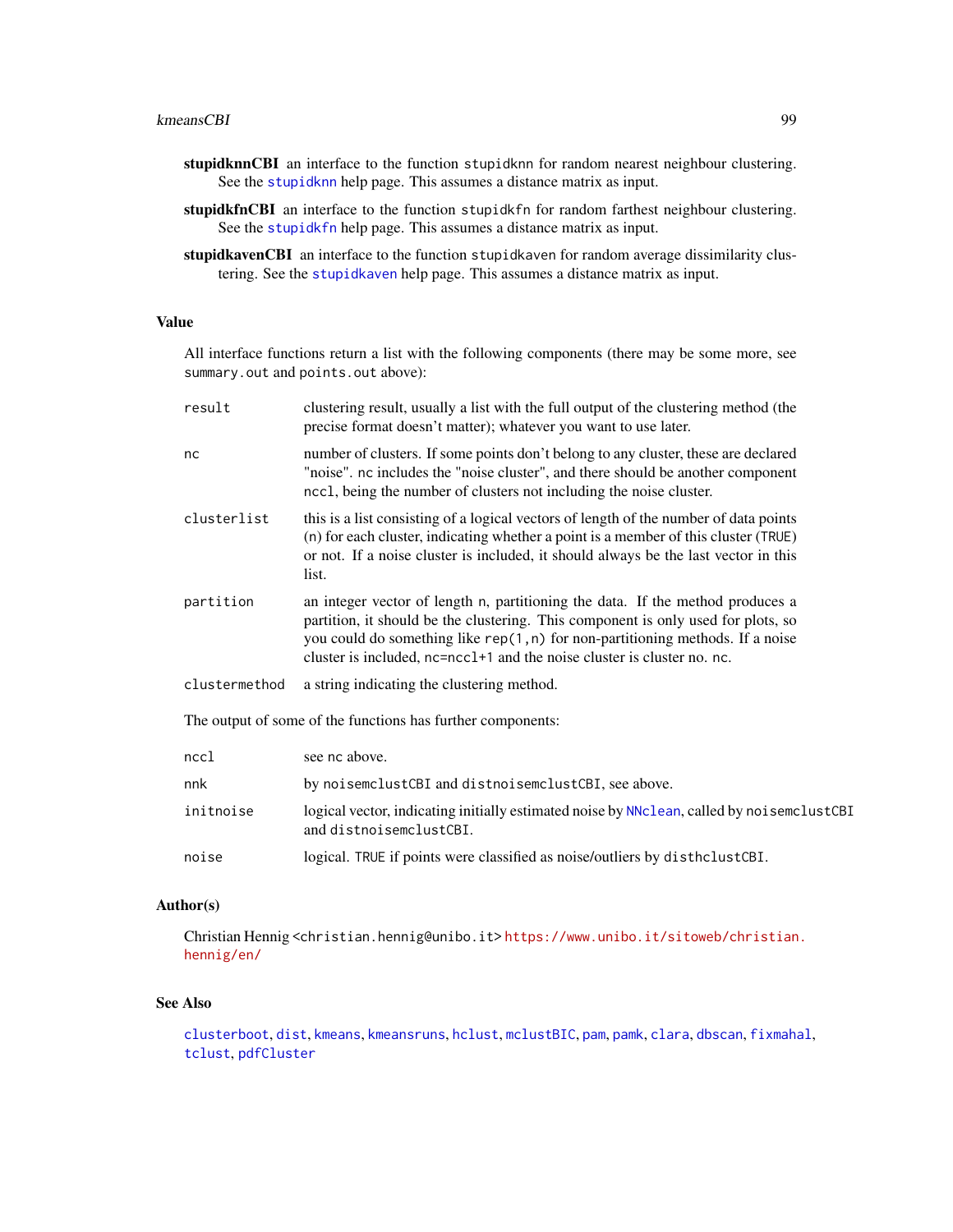#### 100 kmeansruns

## Examples

```
options(digits=3)
set.seed(20000)
face <- rFace(50,dMoNo=2,dNoEy=0,p=2)
dbs <- dbscanCBI(face,eps=1.5,MinPts=4)
dhc <- disthclustCBI(dist(face),method="average",k=1.5,noisecut=2)
table(dbs$partition,dhc$partition)
dm <- mergenormCBI(face,G=10,modelNames="EEE",nnk=2)
dtc <- tclustCBI(face,6,trim=0.1,restr.fact=500)
table(dm$partition,dtc$partition)
```
<span id="page-99-0"></span>

kmeansruns *k-means with estimating k and initialisations*

### Description

This calls the function [kmeans](#page-0-0) to perform a k-means clustering, but initializes the k-means algorithm several times with random points from the data set as means. Furthermore, it is more robust against the occurrence of empty clusters in the algorithm and it estimates the number of clusters by either the Calinski Harabasz index ([calinhara](#page-14-0)) or average silhouette width (see [pam.object](#page-0-0)). The Duda-Hart test ([dudahart2](#page-73-0)) is applied to decide whether there should be more than one cluster (unless 1 is excluded as number of clusters).

#### Usage

```
kmeansruns(data,krange=2:10,criterion="ch",
                       iter.max=100,runs=100,
                       scaledata=FALSE,alpha=0.001,
                       critout=FALSE,plot=FALSE,...)
```

| data      | A numeric matrix of data, or an object that can be coerced to such a matrix (such<br>as a numeric vector or a data frame with all numeric columns).                                                                                                                                                          |
|-----------|--------------------------------------------------------------------------------------------------------------------------------------------------------------------------------------------------------------------------------------------------------------------------------------------------------------|
| krange    | integer vector. Numbers of clusters which are to be compared by the average sil-<br>houette width criterion. Note: average silhouette width and Calinski-Harabasz<br>can't estimate number of clusters nc=1. If 1 is included, a Duda-Hart test is<br>applied and 1 is estimated if this is not significant. |
| criterion | one of "asw" or "ch". Determines whether average silhouette width or Calinski-<br>Harabasz is applied.                                                                                                                                                                                                       |
| iter.max  | integer. The maximum number of iterations allowed.                                                                                                                                                                                                                                                           |
| runs      | integer. Number of starts of the k-means algorithm.                                                                                                                                                                                                                                                          |
| scaledata | logical. If TRUE, the variables are centered and scaled to unit variance before<br>execution.                                                                                                                                                                                                                |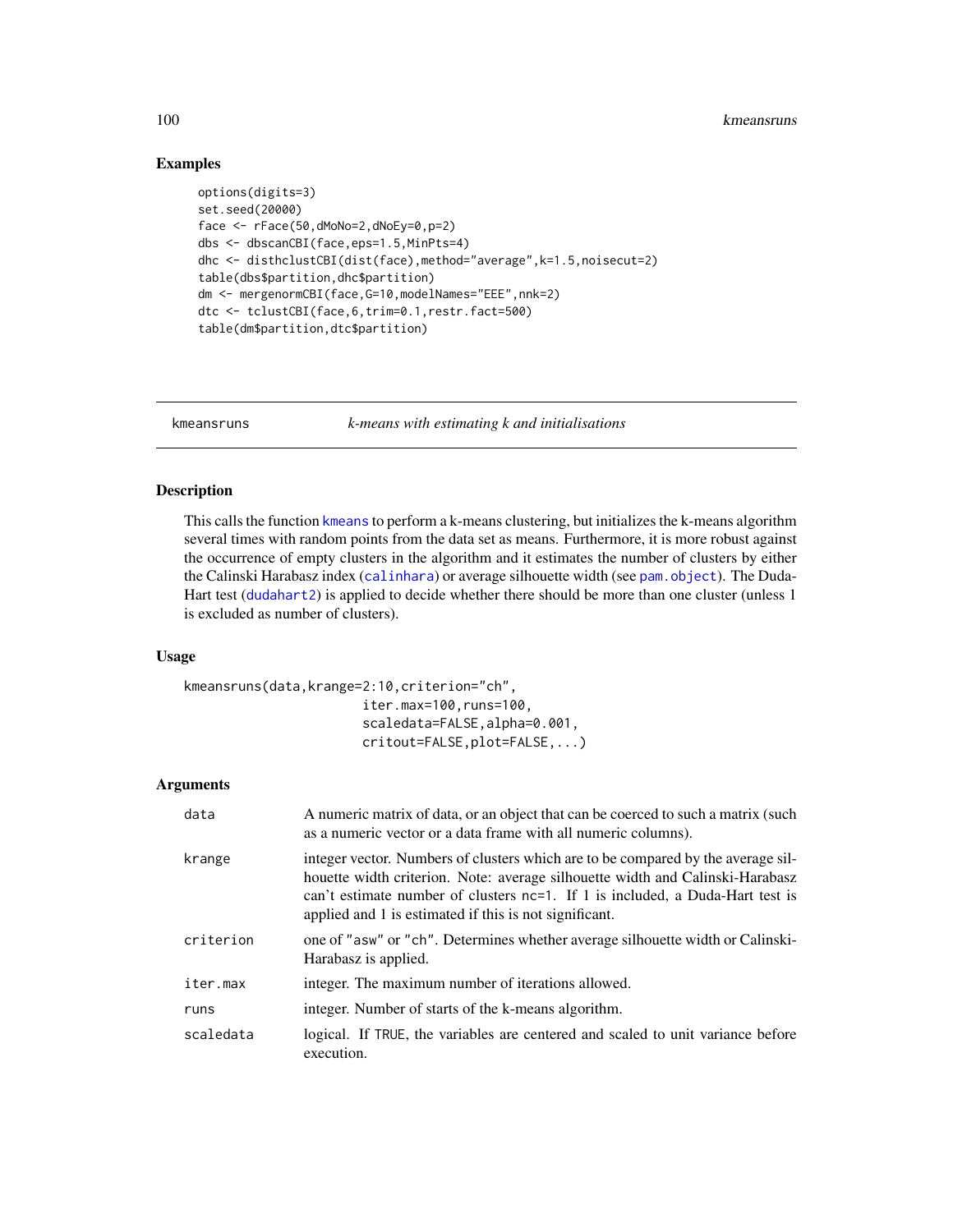#### kmeansruns 101

| alpha     | numeric between 0 and 1, tuning constant for dudahart 2 (only used for 1-cluster<br>test). |
|-----------|--------------------------------------------------------------------------------------------|
| critout   | logical. If TRUE, the criterion value is printed out for every number of clusters.         |
| plot      | logical. If TRUE, every clustering resulting from a run of the algorithm is plotted.       |
| $\ddotsc$ | further arguments to be passed on to kmeans.                                               |

#### Value

The output of the optimal run of the [kmeans](#page-0-0)-function with added components bestk and crit. A list with components

| cluster  | A vector of integers indicating the cluster to which each point is allocated.                      |
|----------|----------------------------------------------------------------------------------------------------|
| centers  | A matrix of cluster centers.                                                                       |
| withinss | The within-cluster sum of squares for each cluster.                                                |
| size     | The number of points in each cluster.                                                              |
| bestk    | The optimal number of clusters.                                                                    |
| crit     | Vector with values of the criterion for all used numbers of clusters (0 if num-<br>ber not tried). |

### Author(s)

Christian Hennig <christian.hennig@unibo.it> [https://www.unibo.it/sitoweb/christian](https://www.unibo.it/sitoweb/christian.hennig/en/). [hennig/en/](https://www.unibo.it/sitoweb/christian.hennig/en/)

### References

Calinski, T., and Harabasz, J. (1974) A Dendrite Method for Cluster Analysis, *Communications in Statistics*, 3, 1-27.

Duda, R. O. and Hart, P. E. (1973) *Pattern Classification and Scene Analysis*. Wiley, New York.

Hartigan, J. A. and Wong, M. A. (1979). A K-means clustering algorithm. *Applied Statistics*, 28, 100-108.

Kaufman, L. and Rousseeuw, P.J. (1990). "Finding Groups in Data: An Introduction to Cluster Analysis". Wiley, New York.

### See Also

[kmeans](#page-0-0), [pamk](#page-121-0), [calinhara](#page-14-0), [dudahart2](#page-73-0))

```
options(digits=3)
set.seed(20000)
face <- rFace(50,dMoNo=2,dNoEy=0,p=2)
pka <- kmeansruns(face,krange=1:5,critout=TRUE,runs=2,criterion="asw")
pkc <- kmeansruns(face,krange=1:5,critout=TRUE,runs=2,criterion="ch")
```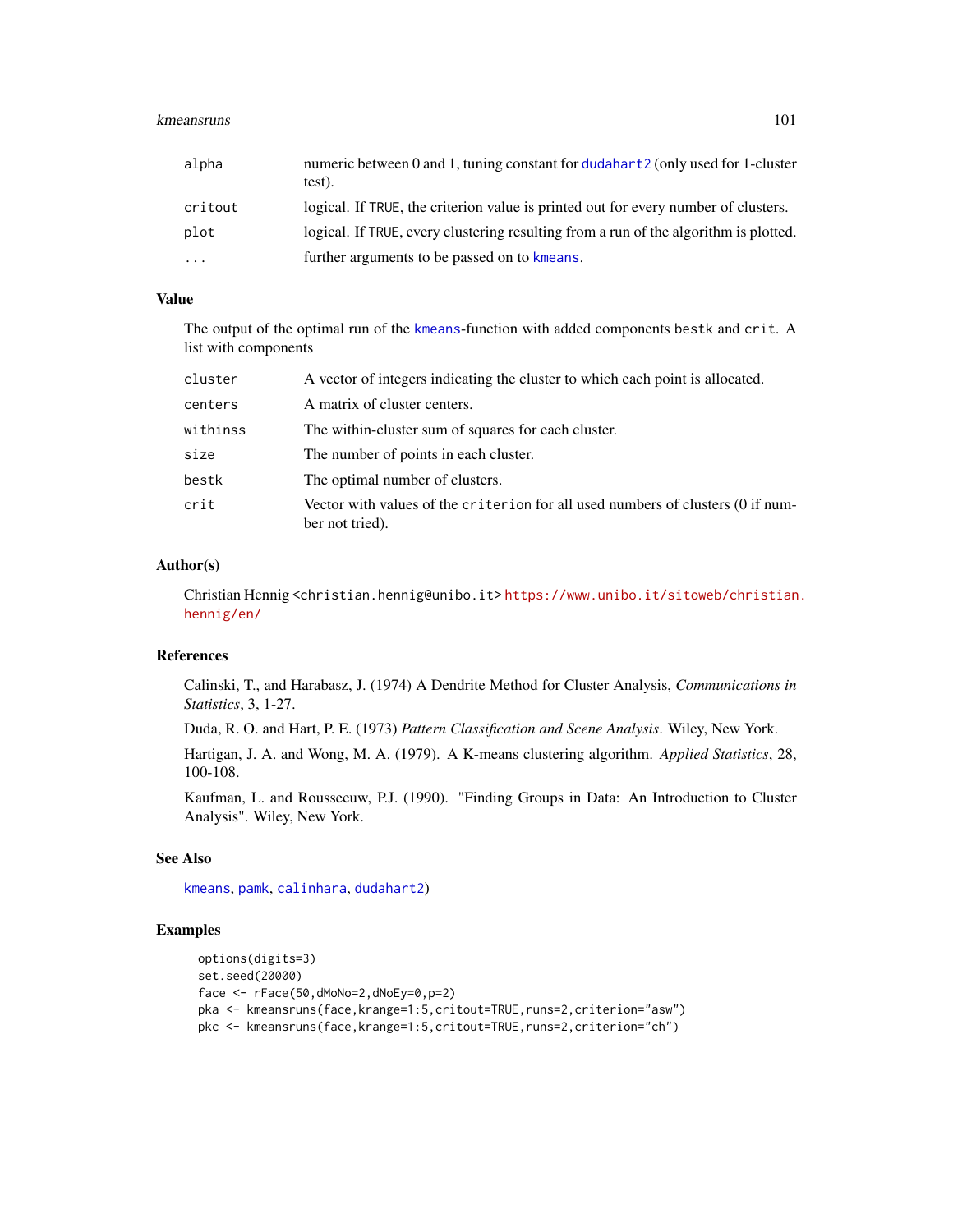<span id="page-101-0"></span>

lcmixed is a method for the [flexmix](#page-0-0)-function in package flexmix. It provides the necessary information to run an EM-algorithm for maximum likelihood estimation for a latent class mixture (clustering) model where some variables are continuous and modelled within the mixture components by Gaussian distributions and some variables are categorical and modelled within components by independent multinomial distributions. lcmixed can be called within flexmix. The function [flexmixedruns](#page-88-0) is a wrapper function that can be run to apply lcmixed.

Note that at least one categorical variable is needed, but it is possible to use data without continuous variable.

There are further format restrictions to the data (see below in the documentation of continuous and discrete), which can be ignored when running lcmixed through [flexmixedruns](#page-88-0).

### Usage

```
lcmixed( formula = \ldots, continuous, discrete, ppdim,
                     diagonal = TRUE, pred.ordinal=FALSE, printlik=FALSE )
```

| formula      | a formula to specify response and explanatory variables. For l cmixed this al-<br>ways has the form $x \sim 1$ , where x is a matrix or data frome of all variables to be<br>involved, because regression and explanatory variables are not implemented. |
|--------------|----------------------------------------------------------------------------------------------------------------------------------------------------------------------------------------------------------------------------------------------------------|
| continuous   | number of continuous variables. Note that the continuous variables always need<br>to be the first variables in the matrix or data frame.                                                                                                                 |
| discrete     | number of categorical variables. Always the last variables in the matrix or data<br>frame. Note that categorical variables always must be coded as integers 1,2,3,<br>etc. without interruption.                                                         |
| ppdim        | vector of integers specifying the number of (in the data) existing categories for<br>each categorical variable.                                                                                                                                          |
| diagonal     | logical. If TRUE, Gaussian models are fitted restricted to diagonal covariance<br>matrices. Otherwise, covariance matrices are unrestricted. TRUE is consistent<br>with the "within class independence" assumption for the multinomial variables.        |
| pred.ordinal | logical. If FALSE, the within-component predicted value for categorical variables<br>is the probability mode, otherwise it is the mean of the standard $(1,2,3,)$ scores,<br>which may be better for ordinal variables.                                  |
| printlik     | logical. If TRUE, the loglikelihood is printed out whenever computed.                                                                                                                                                                                    |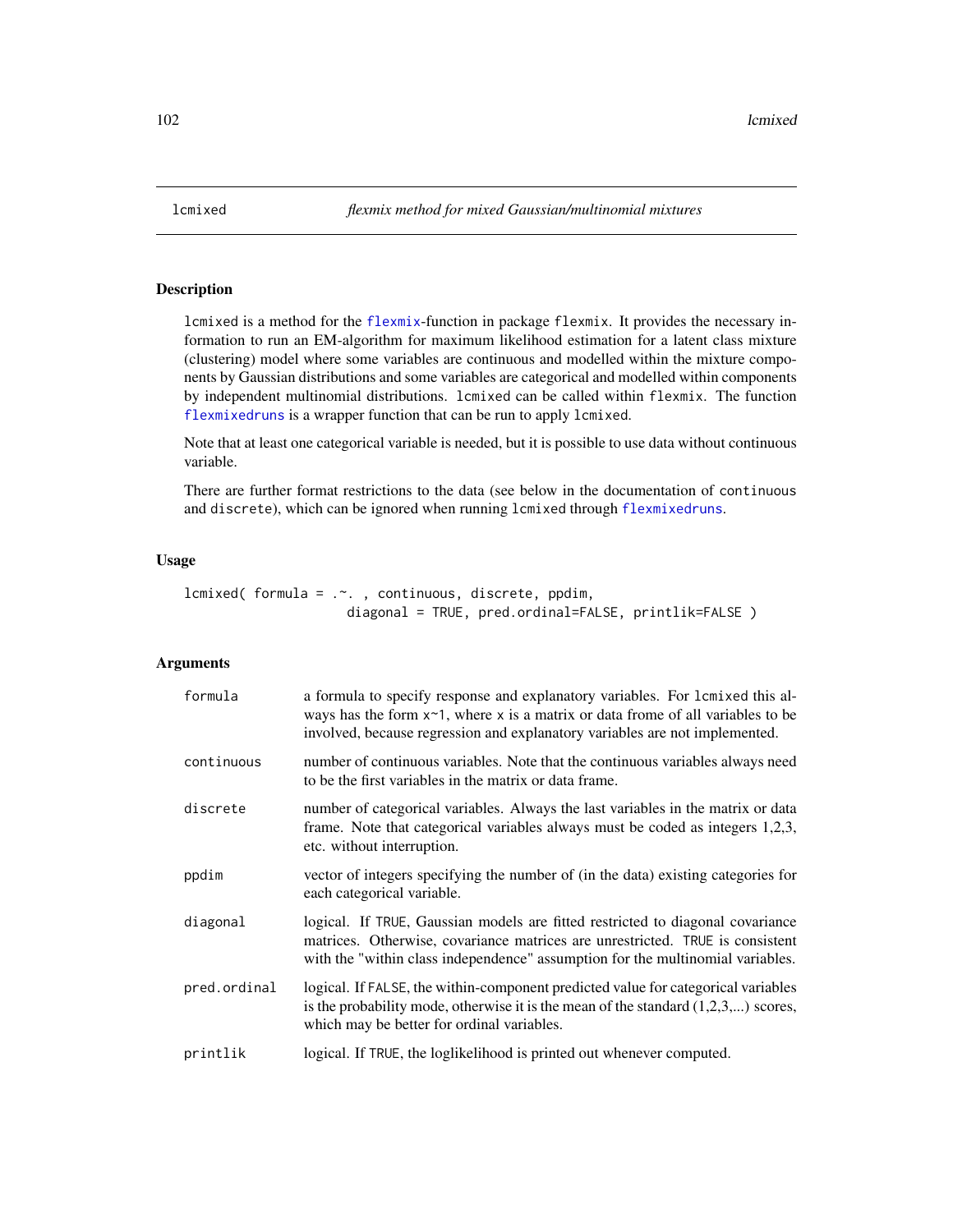#### lcmixed to the control of the control of the control of the control of the control of the control of the control of the control of the control of the control of the control of the control of the control of the control of t

## Details

The data need to be organised case-wise, i.e., if there are categorical variables only, and 15 cases with values  $c(1,1,2)$  on the 3 variables, the data matrix needs 15 rows with values 1 1 2.

General documentation on flexmix methods can be found in Chapter 4 of Friedrich Leisch's "FlexMix: A General Framework for Finite Mixture Models and Latent Class Regression in R", [https:](https://CRAN.R-project.org/package=flexmix) [//CRAN.R-project.org/package=flexmix](https://CRAN.R-project.org/package=flexmix)

### Value

An object of class FLXMC (not documented; only used internally by flexmix).

#### Author(s)

Christian Hennig <christian.hennig@unibo.it> [https://www.unibo.it/sitoweb/christian](https://www.unibo.it/sitoweb/christian.hennig/en). [hennig/en](https://www.unibo.it/sitoweb/christian.hennig/en)

#### References

Hennig, C. and Liao, T. (2013) How to find an appropriate clustering for mixed-type variables with application to socio-economic stratification, *Journal of the Royal Statistical Society, Series C Applied Statistics*, 62, 309-369.

### See Also

[flexmixedruns](#page-88-0), [flexmix](#page-0-0), [flexmix-class](#page-0-0), [discrete.recode](#page-64-0), which recodes a dataset into the format required by lcmixed

```
set.seed(112233)
options(digits=3)
require(MASS)
require(flexmix)
data(Cars93)
Cars934 <- Cars93[,c(3,5,8,10)]
cc <discrete.recode(Cars934,xvarsorted=FALSE,continuous=c(2,3),discrete=c(1,4))
fcc <- flexmix(cc$data~1,k=2,
model=lcmixed(continuous=2,discrete=2,ppdim=c(6,3),diagonal=TRUE))
summary(fcc)
```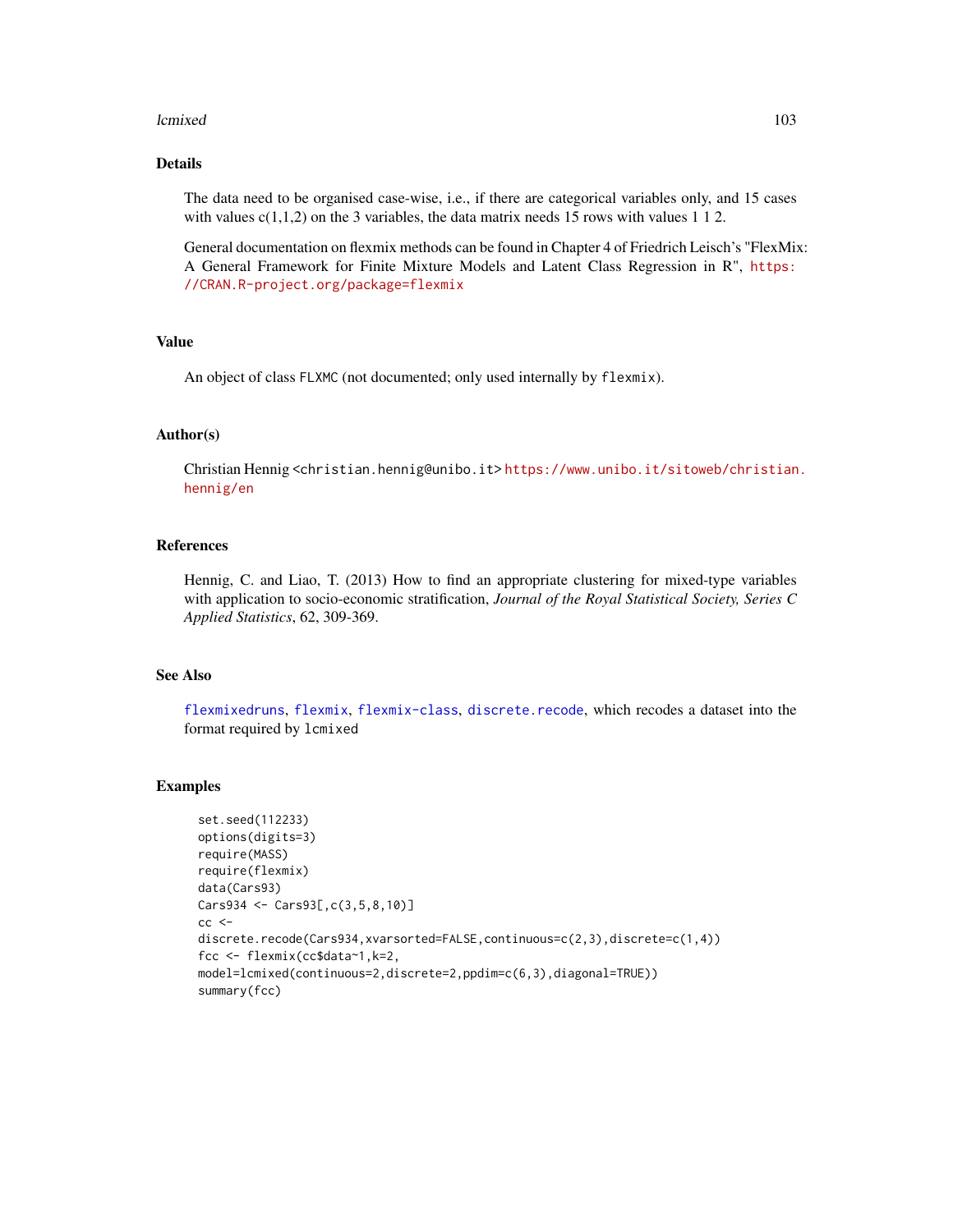This computes a matrix formalising 'local shape', i.e., aggregated standardised variance/covariance in a Mahalanobis neighbourhood of the data points. This can be used for finding clusters when used as one of the covariance matrices in Invariant Coordinate Selection (function ics in package ICS), see Hennig's discussion and rejoinder of Tyler et al. (2009).

#### Usage

```
localshape(xdata,proportion=0.1,mscatter="mcd",mcdalpha=0.8,
                     covstandard="det")
```
## Arguments

| xdata       | objects times variables data matrix.                                                                                                                                                                                                   |
|-------------|----------------------------------------------------------------------------------------------------------------------------------------------------------------------------------------------------------------------------------------|
| proportion  | proportion of points to be considered as neighbourhood.                                                                                                                                                                                |
| mscatter    | "mcd" or "cov"; specified minimum covariance determinant or classical covari-<br>ance matrix to be used for Mahalanobis distance computation.                                                                                          |
| mcdalpha    | if mscatter="mcd", this is the alpha parameter to be used by the MCD covari-<br>ance matrix, i.e. one minus the asymptotic breakdown point, see covMcd.                                                                                |
| covstandard | one of "trace", "det" or "none", determining by what constant the pointwise<br>neighbourhood covariance matrices are standardised. "det" makes the affine<br>equivariant, as noted in the discussion rejoinder of Tyler et al. (2009). |

#### Value

The local shape matrix.

### Author(s)

Christian Hennig <christian.hennig@unibo.it> [https://www.unibo.it/sitoweb/christian](https://www.unibo.it/sitoweb/christian.hennig/en). [hennig/en](https://www.unibo.it/sitoweb/christian.hennig/en)

## References

Tyler, D. E., Critchley, F., Duembgen, L., Oja, H. (2009) Invariant coordinate selection (with discussion). *Journal of the Royal Statistical Society, Series B*, 549-592.

```
options(digits=3)
data(iris)
localshape(iris[,-5],mscatter="cov")
```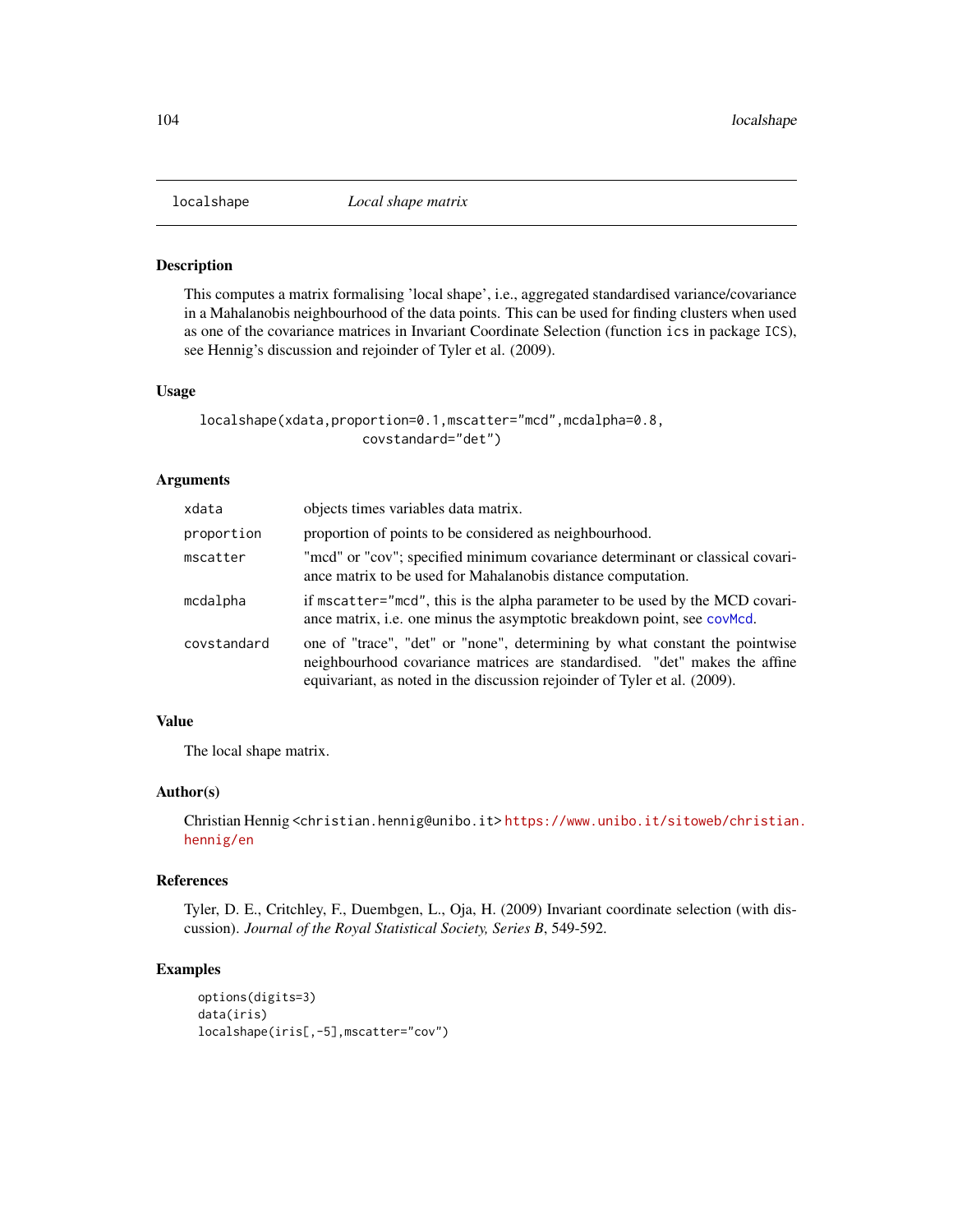Vector of Mahalanobis distances or their root. For use in awcoord only.

### Usage

mahalanodisc(x2, mg, covg, modus="square")

## Arguments

| x2    | numerical data matrix.                                                                                 |
|-------|--------------------------------------------------------------------------------------------------------|
| mg    | mean vector.                                                                                           |
| covg  | covariance matrix.                                                                                     |
| modus | "md" (roots of Mahalanobis distances) or "square" (original squared form of<br>Mahalanobis distances). |

## Details

The covariance matrix is inverted by use of [solvecov](#page-144-0), which can be expected to give reasonable results for singular within-class covariance matrices.

## Value

vector of (rooted) Mahalanobis distances.

#### Author(s)

Christian Hennig <christian.hennig@unibo.it> [https://www.unibo.it/sitoweb/christian](https://www.unibo.it/sitoweb/christian.hennig/en/). [hennig/en/](https://www.unibo.it/sitoweb/christian.hennig/en/)

## See Also

[awcoord](#page-8-0), [solvecov](#page-144-0)

```
options(digits=3)
x \leftarrow \text{cbind}(rnorm(50), rnorm(50))mahalanodisc(x,c(0,0),cov(x))
mahalanodisc(x,c(0,0),matrix(0,ncol=2,nrow=2))
```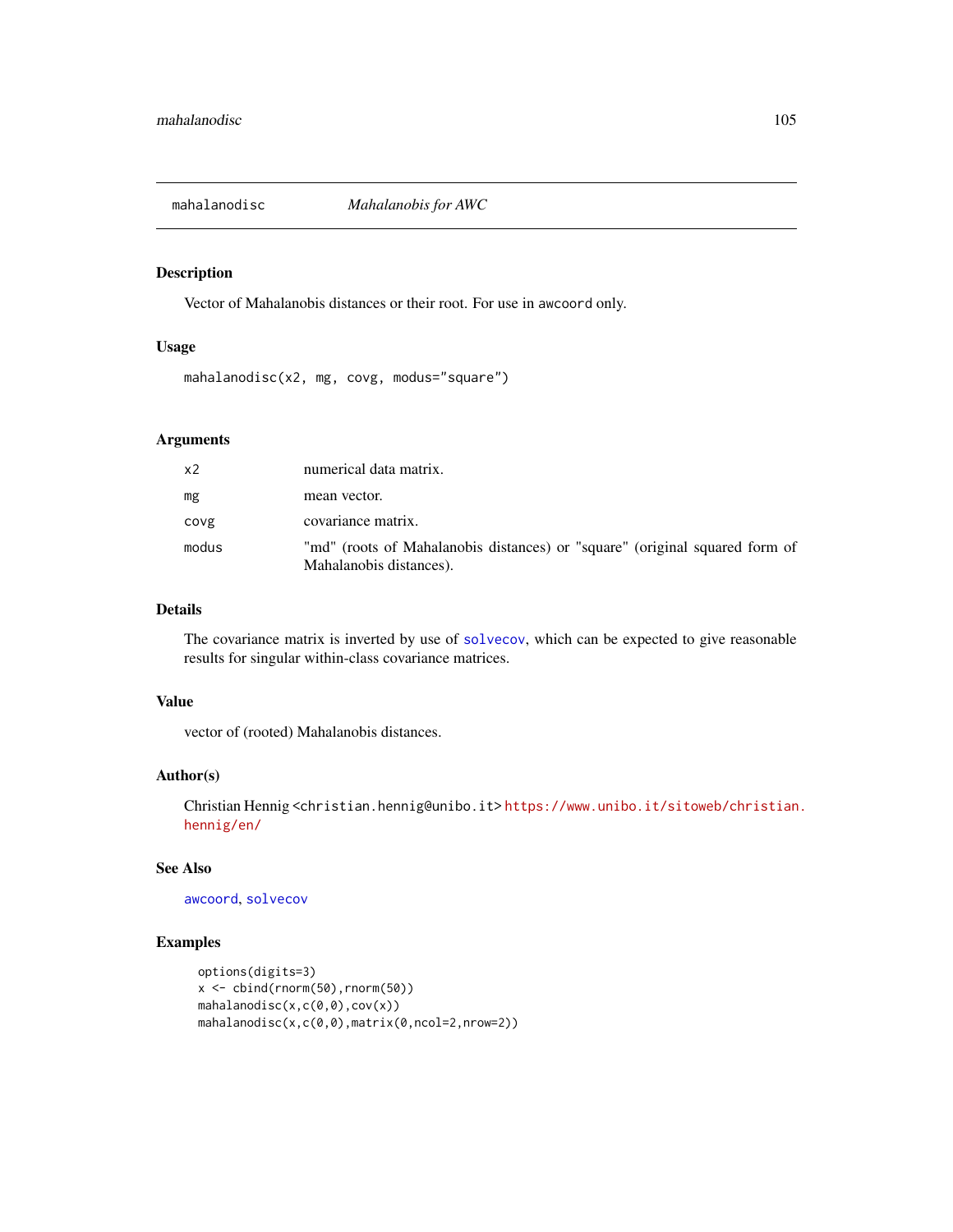Computes the vector of (classical or robust) Mahalanobis distances of all points of x to the center of the points indexed (or weighted) by gv. The latter also determine the covariance matrix.

Thought for use within [fixmahal](#page-76-0).

#### Usage

```
mahalanofix(x, n = new(as.matrix(x)), p = ncol(as.matrix(x)), gv =rep(1, times = n), cmax = 1e+10, method = "ml")
mahalanofuz(x, n = new(as.matrix(x)), p = ncol(as.matrix(x)),gv = rep(1, times=n), cmax = 1e+10)
```
## Arguments

| $\mathsf{x}$ | a numerical data matrix, rows are points, columns are variables.                                                          |
|--------------|---------------------------------------------------------------------------------------------------------------------------|
| n            | positive integer. Number of points.                                                                                       |
| p            | positive integer. Number of variables.                                                                                    |
| gv           | for mahalanofix a logical or 0-1 vector of length n. For mahalanofuz a numer-<br>ical vector with values between 0 and 1. |
| cmax         | positive number. used in solvecov if covariance matrix is singular.                                                       |
| method       | "ml", "classical", "mcd" or "mve". Method to compute the covariance matrix<br>estimator. See cov.rob, fixmahal.           |

## Details

[solvecov](#page-144-0) is used to invert the covariance matrix. The methods "mcd" and "mve" in mahalanofix do not work properly with point constellations with singular covariance matrices!

#### Value

A list of the following components:

| md     | vector of Mahalanobis distances.                                                             |
|--------|----------------------------------------------------------------------------------------------|
| mg     | mean of the points indexed by gv, weighted mean in mahalanofuz.                              |
| covg   | covariance matrix of the points indexed by gv, weighted covariance matrix in<br>mahalanofuz. |
| covinv | covg inverted by solvecov.                                                                   |
| coll   | logical. If TRUE, covg has been (numerically) singular.                                      |
|        |                                                                                              |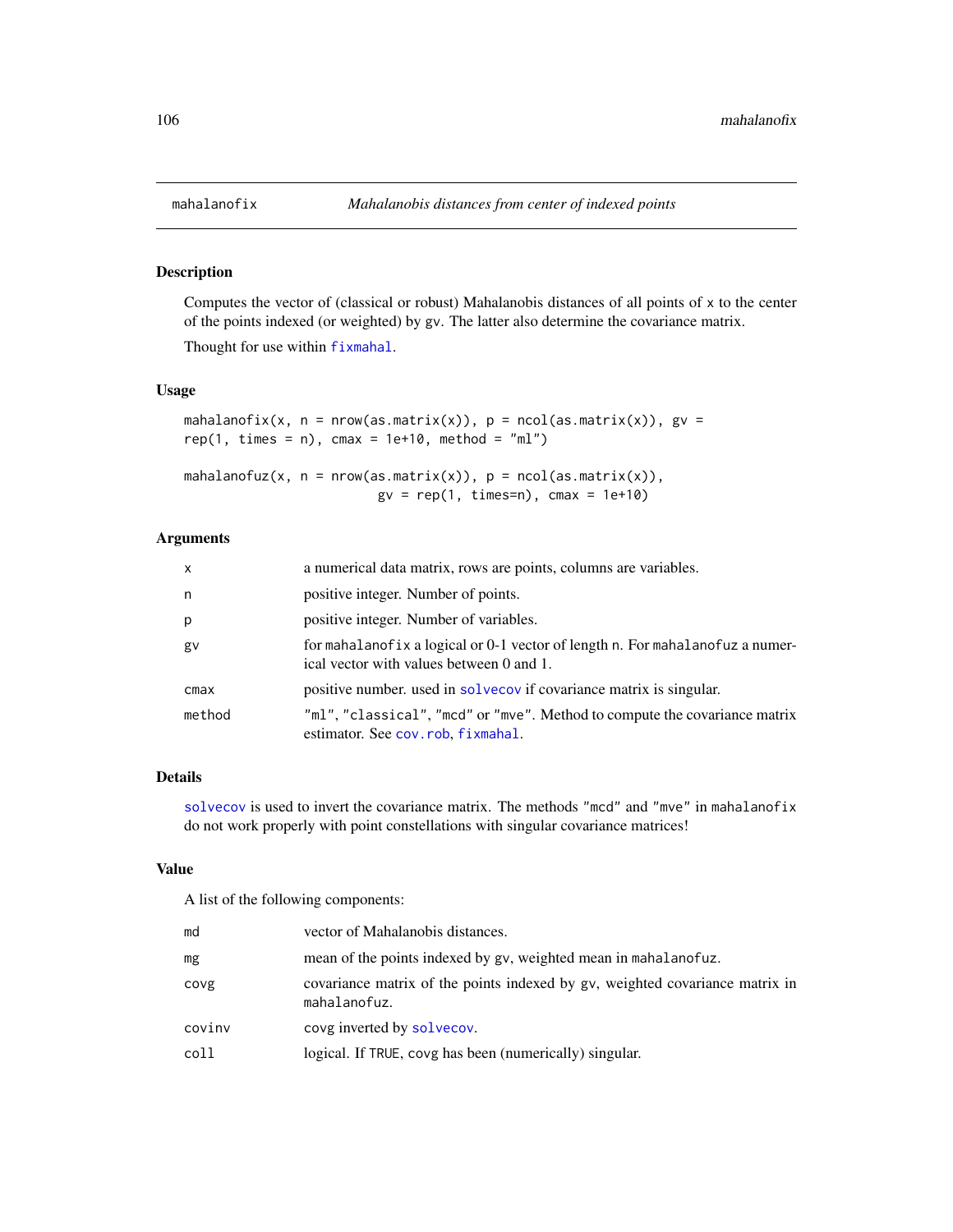#### mahalconf and the contract of the contract of the contract of the contract of the contract of the contract of the contract of the contract of the contract of the contract of the contract of the contract of the contract of

# Note

Methods "mcd" and "mve" require library lqs.

## Author(s)

Christian Hennig <christian.hennig@unibo.it> [https://www.unibo.it/sitoweb/christian](https://www.unibo.it/sitoweb/christian.hennig/en/). [hennig/en/](https://www.unibo.it/sitoweb/christian.hennig/en/)

### See Also

[fixmahal](#page-76-0), [solvecov](#page-144-0), [cov.rob](#page-0-0)

## Examples

```
x \leftarrow c(1, 2, 3, 4, 5, 6, 7, 8, 9, 10)y <- c(1,2,3,8,7,6,5,8,9,10)
mahalanofix(cbind(x,y),gv=c(0,0,0,1,1,1,1,1,0,0))
mahalanofix(cbind(x,y),gv=c(0,0,0,1,1,1,1,0,0,0))
mahalanofix(cbind(x,y),gv=c(0,0,0,1,1,1,1,1,0,0), method="mcd")mahalanofuz(cbind(x,y),gv=c(0,0,0.5,0.5,1,1,1,0.5,0.5,0))
```
<span id="page-106-0"></span>

mahalconf *Mahalanobis fixed point clusters initial configuration*

### Description

Generates an initial configuration of startn points from dataset x for the [fixmahal](#page-76-0) fixed point iteration.

Thought only for use within [fixmahal](#page-76-0).

#### Usage

```
mahalconf(x, no, startn, covall, plot)
```

| x      | numerical matrix. Rows are points, columns are variables.                                                         |
|--------|-------------------------------------------------------------------------------------------------------------------|
| no     | integer between 1 and $nrow(x)$ . Number of the first point of the configuration.                                 |
| startn | integer between 1 and $nrow(x)$ .                                                                                 |
| covall | covariance matrix for the computation of the first Mahalanobis distances.                                         |
| plot   | a string. If equal to "start" or "both", the first two variables and the first<br>$ncol(x)+1$ points are plotted. |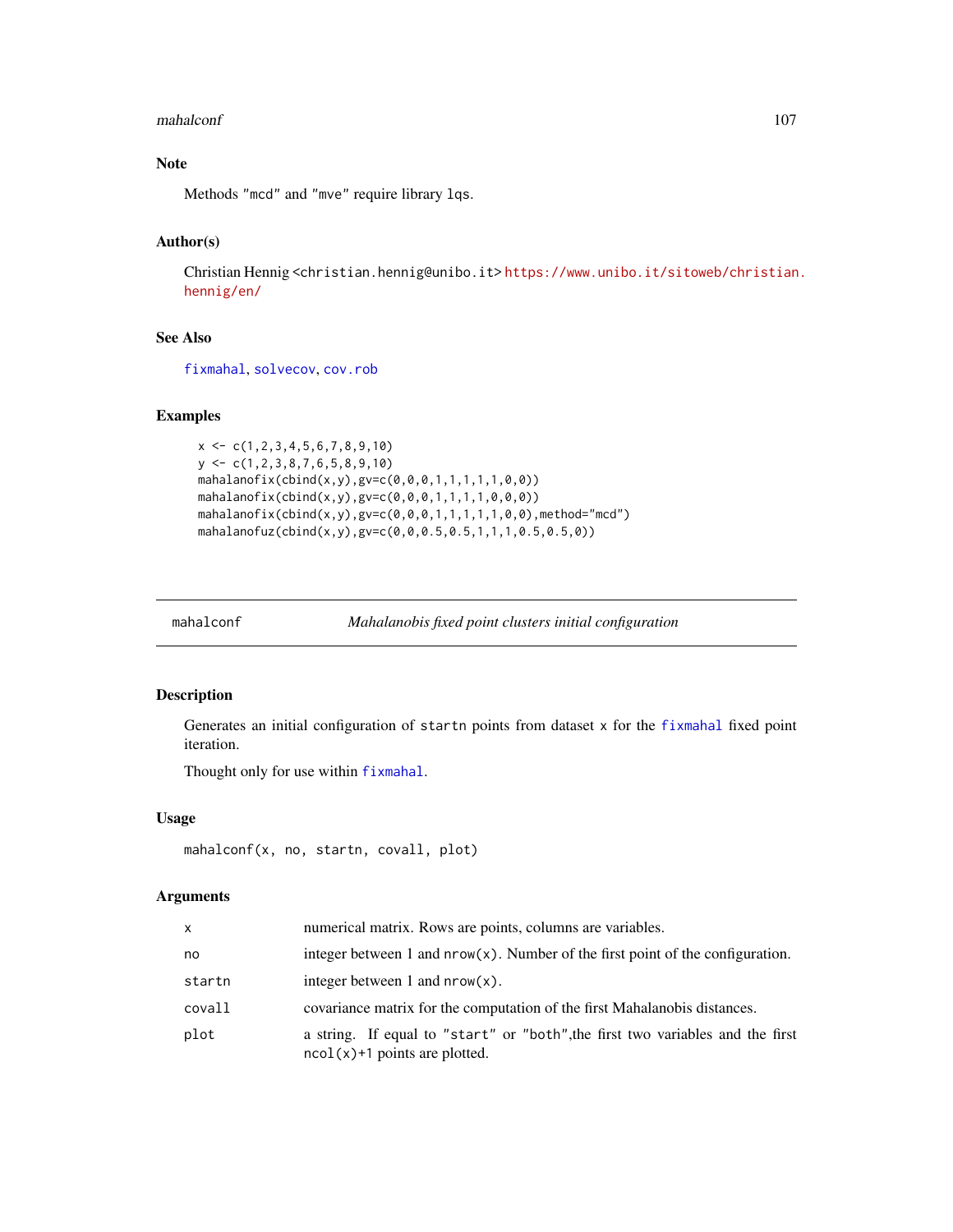### Details

mahalconf first chooses the  $p$  (number of variables) nearest points to point no. no in terms of the Mahalanobis distance w.r.t. covall, so that there are  $p + 1$  points. In every further step, the covariance matrix of the current configuration is computed and the nearest point in terms of the new Mahalanobis distance is added. [solvecov](#page-144-0) is used to invert singular covariance matrices.

#### Value

A logical vector of length  $nrow(x)$ .

#### Author(s)

Christian Hennig <christian.hennig@unibo.it> [https://www.unibo.it/sitoweb/christian](https://www.unibo.it/sitoweb/christian.hennig/en/). [hennig/en/](https://www.unibo.it/sitoweb/christian.hennig/en/)

### See Also

[fixmahal](#page-76-0), [solvecov](#page-144-0)

### Examples

```
set.seed(4634)
face <- rFace(600,dMoNo=2,dNoEy=0,p=2)
mahalconf(face,no=200,startn=20,covall=cov(face),plot="start")
```
<span id="page-107-0"></span>mergenormals *Clustering by merging Gaussian mixture components*

## **Description**

Clustering by merging Gaussian mixture components; computes all methods introduced in Hennig (2010) from an initial mclust clustering. See details section for details.

## Usage

```
mergenormals(xdata, mclustsummary=NULL,
                         clustering, probs, muarray, Sigmaarray, z,
                         method=NULL, cutoff=NULL, by=0.005,
                         numberstop=NULL, renumber=TRUE, M=50, ...)
  ## S3 method for class 'mergenorm'
summary(object, ...)
  ## S3 method for class 'summary.mergenorm'
print(x, \ldots)
```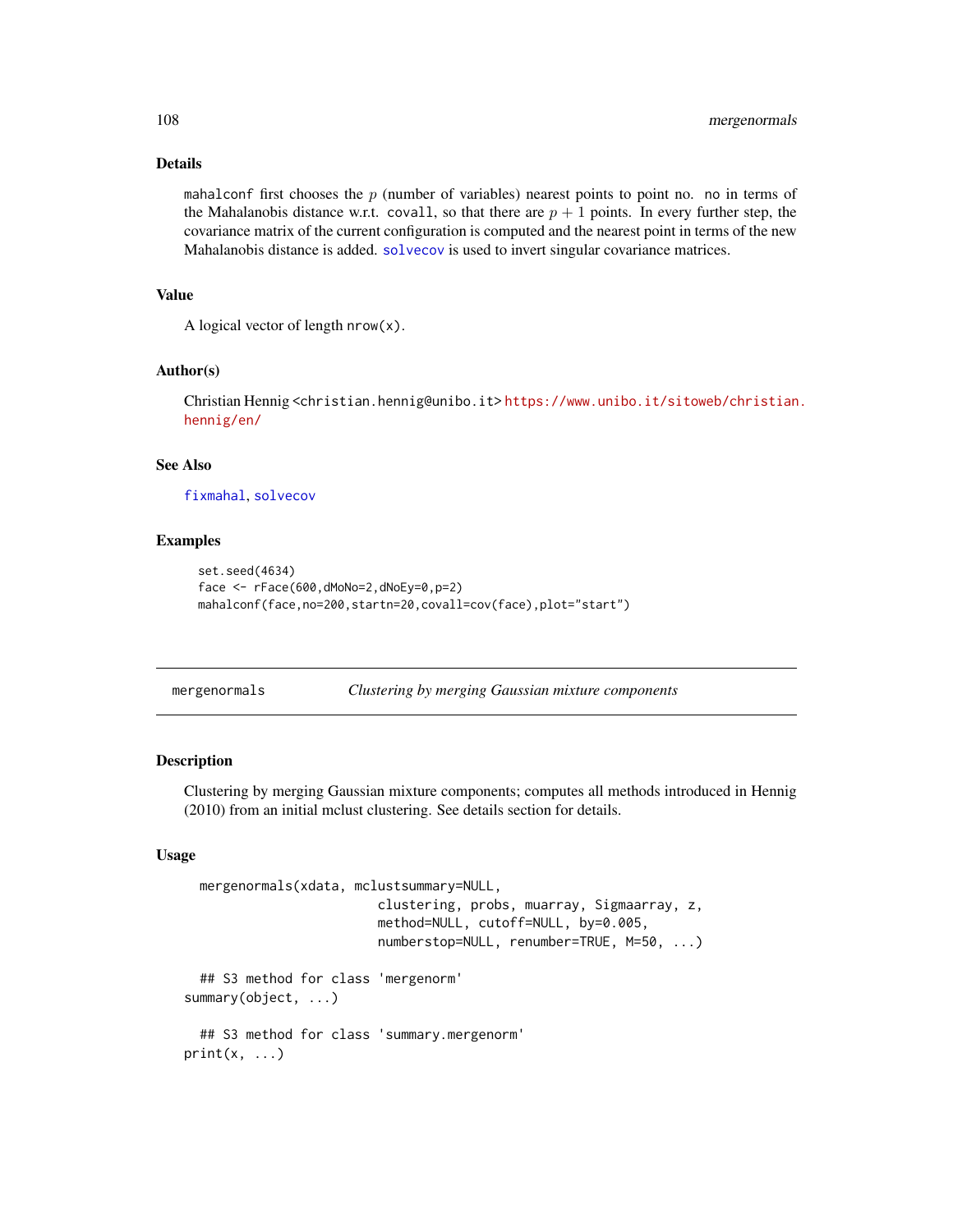# mergenormals 109

#### Arguments

| xdata         | data (something that can be coerced into a matrix).                                                                                                                                                                                                                                                                                                                                                                                                                                      |
|---------------|------------------------------------------------------------------------------------------------------------------------------------------------------------------------------------------------------------------------------------------------------------------------------------------------------------------------------------------------------------------------------------------------------------------------------------------------------------------------------------------|
| mclustsummary | output object from summary.mclustBIC for xdata. Either mclustsummary or<br>all of clustering, probs, muarray, Sigmaarray and z need to be specified<br>(the latter are obtained from mclust summary if they are not provided). I am not<br>aware of restrictions of the usage of mclustBIC to produce an initial cluster-<br>ing; covariance matrix models can be restricted and a noise component can be<br>included if desired, although I have probably not tested all possibilities. |
| clustering    | vector of integers. Initial assignment of data to mixture components.                                                                                                                                                                                                                                                                                                                                                                                                                    |
| probs         | vector of component proportions (for all components; should sum up to one).                                                                                                                                                                                                                                                                                                                                                                                                              |
| muarray       | matrix of component means (rows).                                                                                                                                                                                                                                                                                                                                                                                                                                                        |
| Sigmaarray    | array of component covariance matrices (third dimension refers to component<br>number).                                                                                                                                                                                                                                                                                                                                                                                                  |
| z             | matrix of observation- (row-)wise posterior probabilities of belonging to the<br>components (columns).                                                                                                                                                                                                                                                                                                                                                                                   |
| method        | one of "bhat", "ridge.uni", "ridge.ratio", "demp", "dipuni", "diptantrum",<br>"predictive". See details.                                                                                                                                                                                                                                                                                                                                                                                 |
| cutoff        | numeric between 0 and 1. Tuning constant, see details and Hennig (2010). If<br>not specified, the default values given in (9) in Hennig (2010) are used.                                                                                                                                                                                                                                                                                                                                 |
| by            | real between 0 and 1. Interval width for density computation along the ridgeline,<br>used for methods "ridge.uni" and "ridge.ratio". Methods "dipuni" and<br>"diptantrum" require ridgeline computations and use it as well.                                                                                                                                                                                                                                                             |
| numberstop    | integer. If specified, cutoff is ignored and components are merged until the<br>number of clusters specified here is reached.                                                                                                                                                                                                                                                                                                                                                            |
| renumber      | logical. If TRUE merged clusters are renumbered from 1 to their number. If not,<br>numbers of the original clustering are used (numbers of components that were<br>merged into others then will not appear).                                                                                                                                                                                                                                                                             |
| M             | integer. Number of times the dataset is divided into two halves. Used if method="predictive".                                                                                                                                                                                                                                                                                                                                                                                            |
| $\cdots$      | additional optional parameters to pass on to ridgeline.diagnosis or mixpredictive<br>(in mergenormals).                                                                                                                                                                                                                                                                                                                                                                                  |
| object        | object of class mergenorm, output of mergenormals.                                                                                                                                                                                                                                                                                                                                                                                                                                       |
| х             | object of class summary.mergenorm, output of summary.mergenorm.                                                                                                                                                                                                                                                                                                                                                                                                                          |
|               |                                                                                                                                                                                                                                                                                                                                                                                                                                                                                          |

# Details

Mixture components are merged in a hierarchical fashion. The merging criterion is computed for all pairs of current clusters and the two clusters with the highest criterion value (lowest, respectively, for method="predictive") are merged. Then criterion values are recomputed for the merged cluster. Merging is continued until the criterion value to merge is below (or above, for method="predictive") the cutoff value. Details are given in Hennig (2010). The following criteria are offered, specified by the method-argument.

"ridge.uni" components are only merged if their mixture is unimodal according to Ray and Lindsay's (2005) ridgeline theory, see [ridgeline.diagnosis](#page-141-0). This ignores argument cutoff.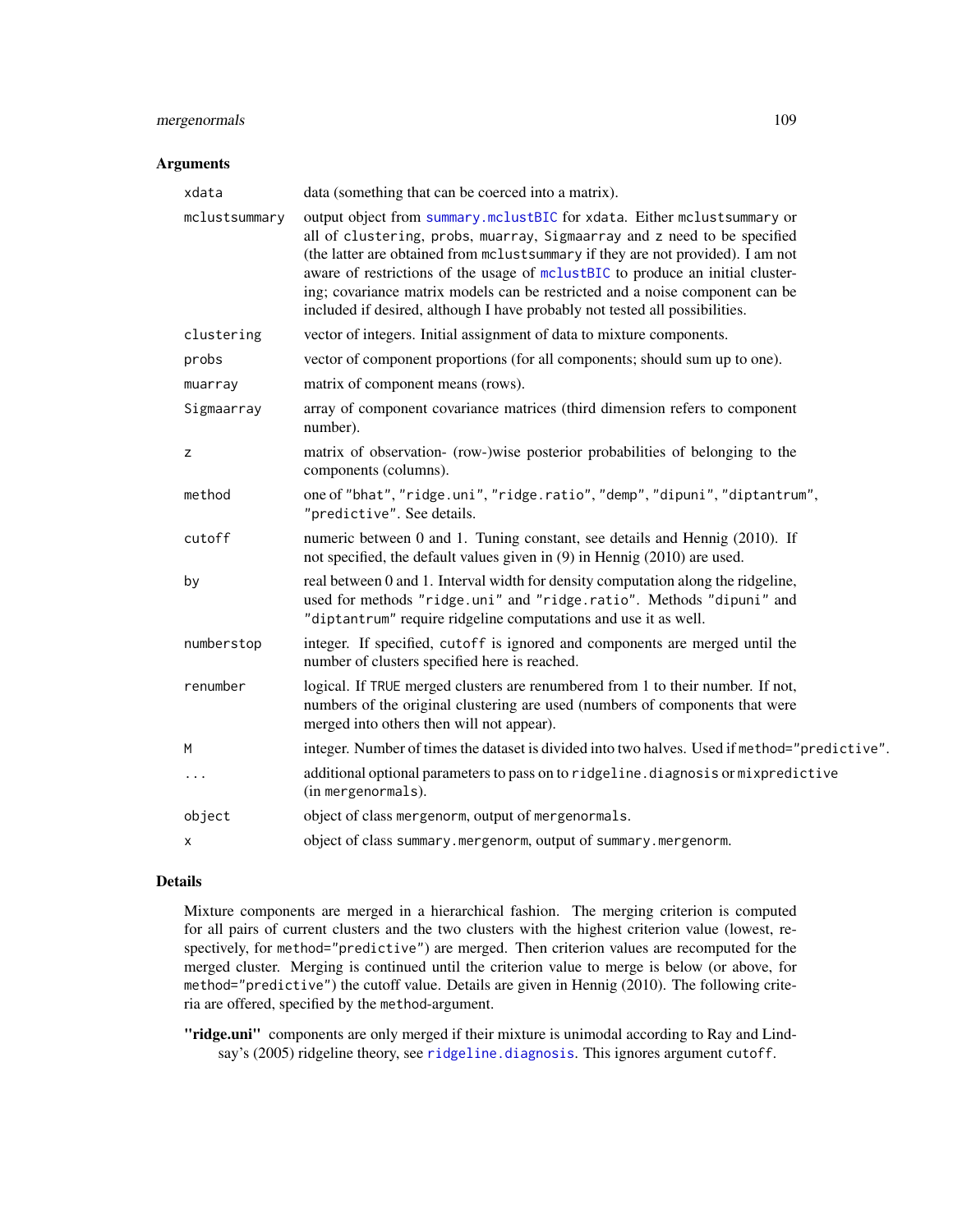- "ridge.ratio" ratio between density minimum between components and minimum of density maxima according to Ray and Lindsay's (2005) ridgeline theory, see [ridgeline.diagnosis](#page-141-0).
- "bhat" Bhattacharyya upper bound on misclassification probability between two components, see [bhattacharyya.matrix](#page-13-0).
- "demp" direct estimation of misclassification probability between components, see Hennig (2010).
- "dipuni" this uses method="ridge.ratio" to decide which clusters to merge but stops merging according to the p-value of the dip test computed as in Hartigan and Hartigan (1985), see [dip.test](#page-0-0).
- "diptantrum" as "dipuni", but p-value of dip test computed as in Tantrum, Murua and Stuetzle (2003), see [dipp.tantrum](#page-61-0).
- "**predictive**" this uses method="demp" to decide which clusters to merge but stops merging according to the value of prediction strength (Tibshirani and Walther, 2005) as computed in [mixpredictive](#page-114-0).

## Value

mergenormals gives out an object of class mergenorm, which is a List with components

| clustering          | integer vector. Final clustering.                                                                                                                                                                                                            |
|---------------------|----------------------------------------------------------------------------------------------------------------------------------------------------------------------------------------------------------------------------------------------|
|                     | clusternumbers vector of numbers of remaining clusters. These are given in terms of the original<br>clusters even of renumber=TRUE, in which case they may be needed to under-<br>stand the numbering of some further components, see below. |
| defunct.components  |                                                                                                                                                                                                                                              |
|                     | vector of numbers of components that were "merged away".                                                                                                                                                                                     |
| valuemerged         | vector of values of the merging criterion (see details) at which components were<br>merged.                                                                                                                                                  |
| mergedtonumbers     |                                                                                                                                                                                                                                              |
|                     | vector of numbers of clusters to which the original components were merged.                                                                                                                                                                  |
| parameters          | a list, if mclustsummary was provided. Entry no. i refers to number i in<br>clusternumbers. The list entry i contains the parameters of the original mix-<br>ture components that make up cluster i, as extracted by extract.mixturepars.    |
| predvalues          | vector of prediction strength values for clusternumbers from 1 to the number of<br>components in the original mixture, if method=="predictive". See mixpredictive.                                                                           |
| orig.decisionmatrix |                                                                                                                                                                                                                                              |
|                     | square matrix with entries giving the original values of the merging criterion<br>(see details) for every pair of original mixture components.                                                                                               |
| new.decisionmatrix  |                                                                                                                                                                                                                                              |
|                     | square matrix as orig.decisionmatrix, but with final entries; numbering of<br>rows and columns corresponds to clusternumbers; all entries corresponding to<br>other rows and columns can be ignored.                                         |
| probs               | final cluster values of probs (see arguments) for merged components, gener-<br>ated by (potentially repeated) execution of mergeparameters out of the original<br>ones. Numbered according to clusternumbers.                                |
| muarray             | final cluster means, analogous to probs.                                                                                                                                                                                                     |
| Sigmaarray          | final cluster covariance matrices, analogous to probs.                                                                                                                                                                                       |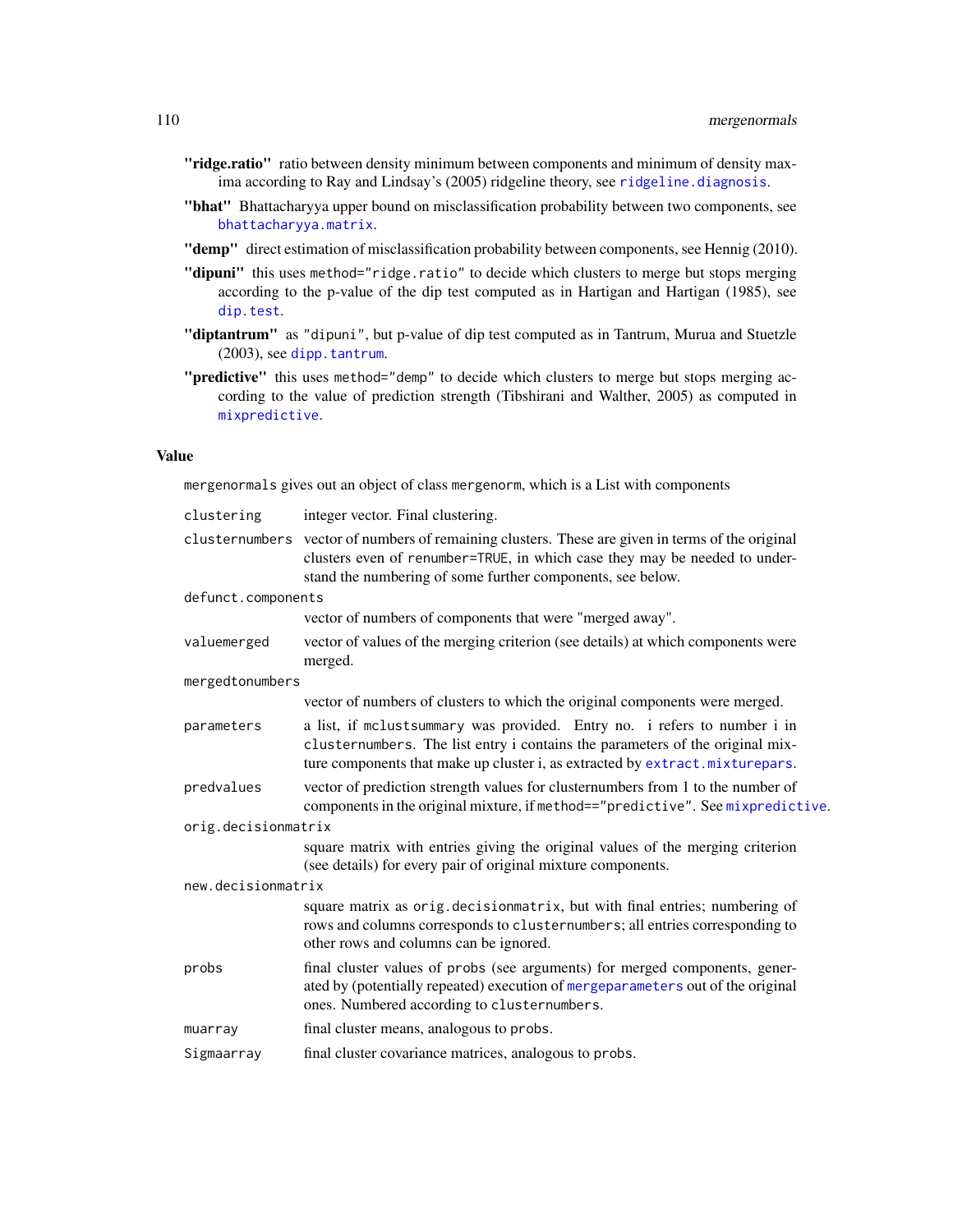# mergenormals that the contract of the contract of the contract of the contract of the contract of the contract of the contract of the contract of the contract of the contract of the contract of the contract of the contract

| Z.     | final matrix of posterior probabilities of observations belonging to the clusters,<br>analogous to probs.                                                                                                                                                             |
|--------|-----------------------------------------------------------------------------------------------------------------------------------------------------------------------------------------------------------------------------------------------------------------------|
| noise  | logical. If TRUE, there was a noise component fitted in the initial mclust cluster-<br>ing (see help for initialization in mclustBIC). In this case, a cluster number<br>0 indicates noise. noise is ignored by the merging methods and kept as it was<br>originally. |
| method | as above.                                                                                                                                                                                                                                                             |
| cutoff | as above.                                                                                                                                                                                                                                                             |
|        |                                                                                                                                                                                                                                                                       |

summary.mergenorm gives out a list with components clustering,clusternumbers,defunct.components,valuemerged as above, plus onc (original number of components) and mnc (number of clusters after merging).

#### Author(s)

Christian Hennig <christian.hennig@unibo.it> [https://www.unibo.it/sitoweb/christian](https://www.unibo.it/sitoweb/christian.hennig/en/). [hennig/en/](https://www.unibo.it/sitoweb/christian.hennig/en/)

#### References

J. A. Hartigan and P. M. Hartigan (1985) The Dip Test of Unimodality, *Annals of Statistics*, 13, 70-84.

Hennig, C. (2010) Methods for merging Gaussian mixture components, *Advances in Data Analysis and Classification*, 4, 3-34.

Ray, S. and Lindsay, B. G. (2005) The Topography of Multivariate Normal Mixtures, *Annals of Statistics*, 33, 2042-2065.

Tantrum, J., Murua, A. and Stuetzle, W. (2003) Assessment and Pruning of Hierarchical Model Based Clustering, *Proceedings of the ninth ACM SIGKDD international conference on Knowledge discovery and data mining*, Washington, D.C., 197-205.

Tibshirani, R. and Walther, G. (2005) Cluster Validation by Prediction Strength, *Journal of Computational and Graphical Statistics*, 14, 511-528.

#### Examples

```
require(mclust)
 require(MASS)
 options(digits=3)
 data(crabs)
 dc \leq crabs[,4:8]
 cm <- mclustBIC(crabs[,4:8],G=9,modelNames="EEE")
 scm <- summary(cm,crabs[,4:8])
 cmnbhat <- mergenormals(crabs[,4:8],scm,method="bhat")
 summary(cmnbhat)
 cmndemp <- mergenormals(crabs[,4:8],scm,method="demp")
 summary(cmndemp)
# Other methods take a bit longer, but try them!
# The values of by and M below are still chosen for reasonably fast execution.
# cmnrr <- mergenormals(crabs[,4:8],scm,method="ridge.ratio",by=0.05)
# cmd <- mergenormals(crabs[,4:8],scm,method="dip.tantrum",by=0.05)
# cmp <- mergenormals(crabs[,4:8],scm,method="predictive",M=3)
```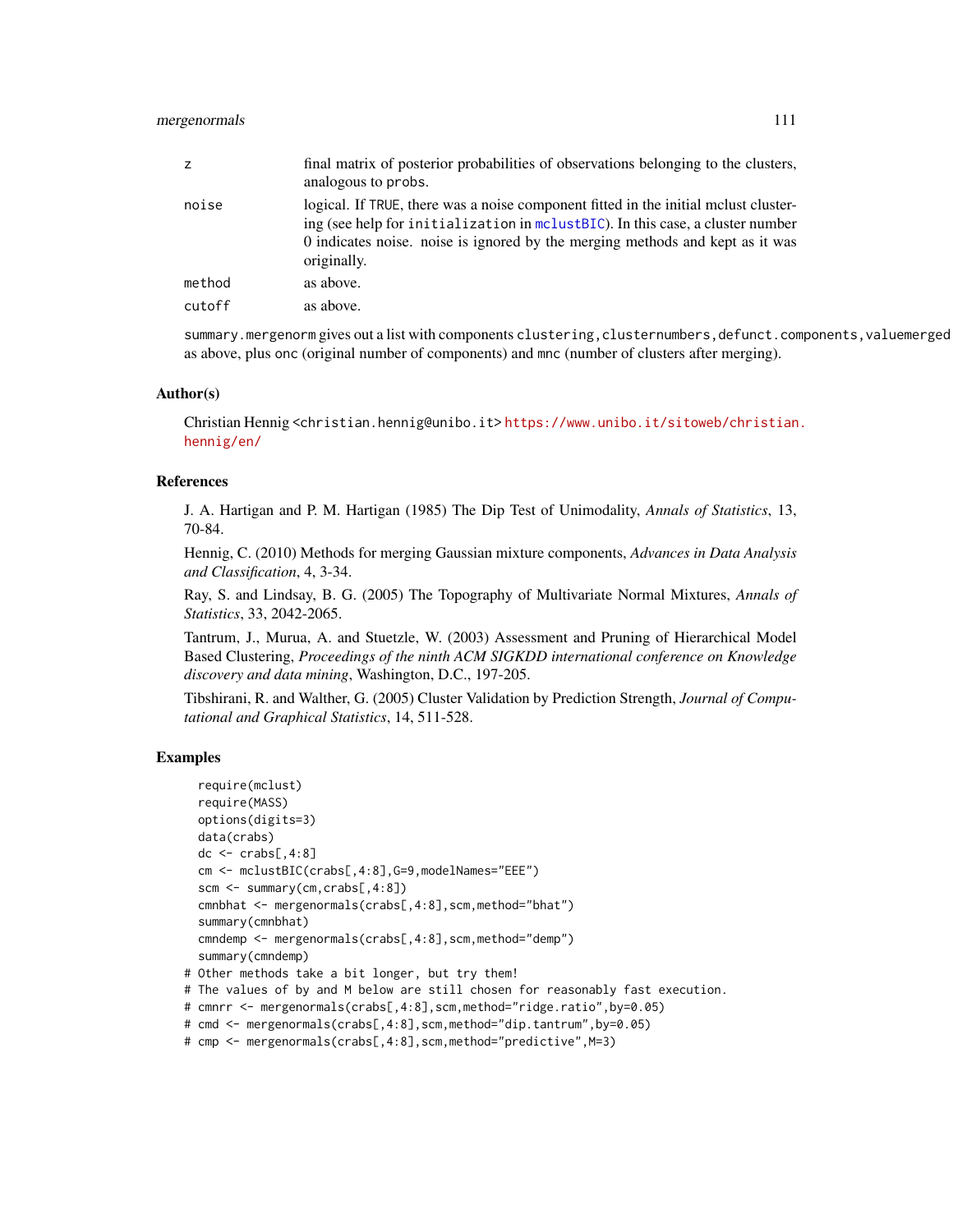<span id="page-111-0"></span>

# Description

Re-computes pointwise posterior probabilities, mean and covariance matrix for a mixture component obtained by merging two mixture components in a Gaussian mixture.

#### Usage

```
mergeparameters(xdata, j1, j2, probs, muarray,Sigmaarray, z)
```
# Arguments

| xdata          | data (something that can be coerced into a matrix).                                                    |
|----------------|--------------------------------------------------------------------------------------------------------|
| j <sub>1</sub> | integer. Number of first mixture component to be merged.                                               |
| j2             | integer. Number of second mixture component to be merged.                                              |
| probs          | vector of component proportions (for all components; should sum up to one).                            |
| muarray        | matrix of component means (rows).                                                                      |
| Sigmaarray     | array of component covariance matrices (third dimension refers to component<br>number).                |
| z              | matrix of observation- (row-)wise posterior probabilities of belonging to the<br>components (columns). |

# Value

List with components

| probs      | see above; sum of probabilities for original components j1 and j2 is now probs[j1].<br>Note that generally, also for the further components, values for the merged com-<br>ponent are in place j1 and values in place j2 are not changed. This means that in<br>order to have only the information for the new mixture after merging, the entries<br>in places j2 need to be suppressed. |
|------------|------------------------------------------------------------------------------------------------------------------------------------------------------------------------------------------------------------------------------------------------------------------------------------------------------------------------------------------------------------------------------------------|
| muarray    | see above; weighted mean of means of component j1 and j2 is now in place j1.                                                                                                                                                                                                                                                                                                             |
| Sigmaarray | see above; weighted covariance matrix handled as above.                                                                                                                                                                                                                                                                                                                                  |
| z          | see above; original entries for columns j1 and j2 are summed up and now in<br>column i1.                                                                                                                                                                                                                                                                                                 |

# Author(s)

Christian Hennig <christian.hennig@unibo.it> [https://www.unibo.it/sitoweb/christian](https://www.unibo.it/sitoweb/christian.hennig/en/). [hennig/en/](https://www.unibo.it/sitoweb/christian.hennig/en/)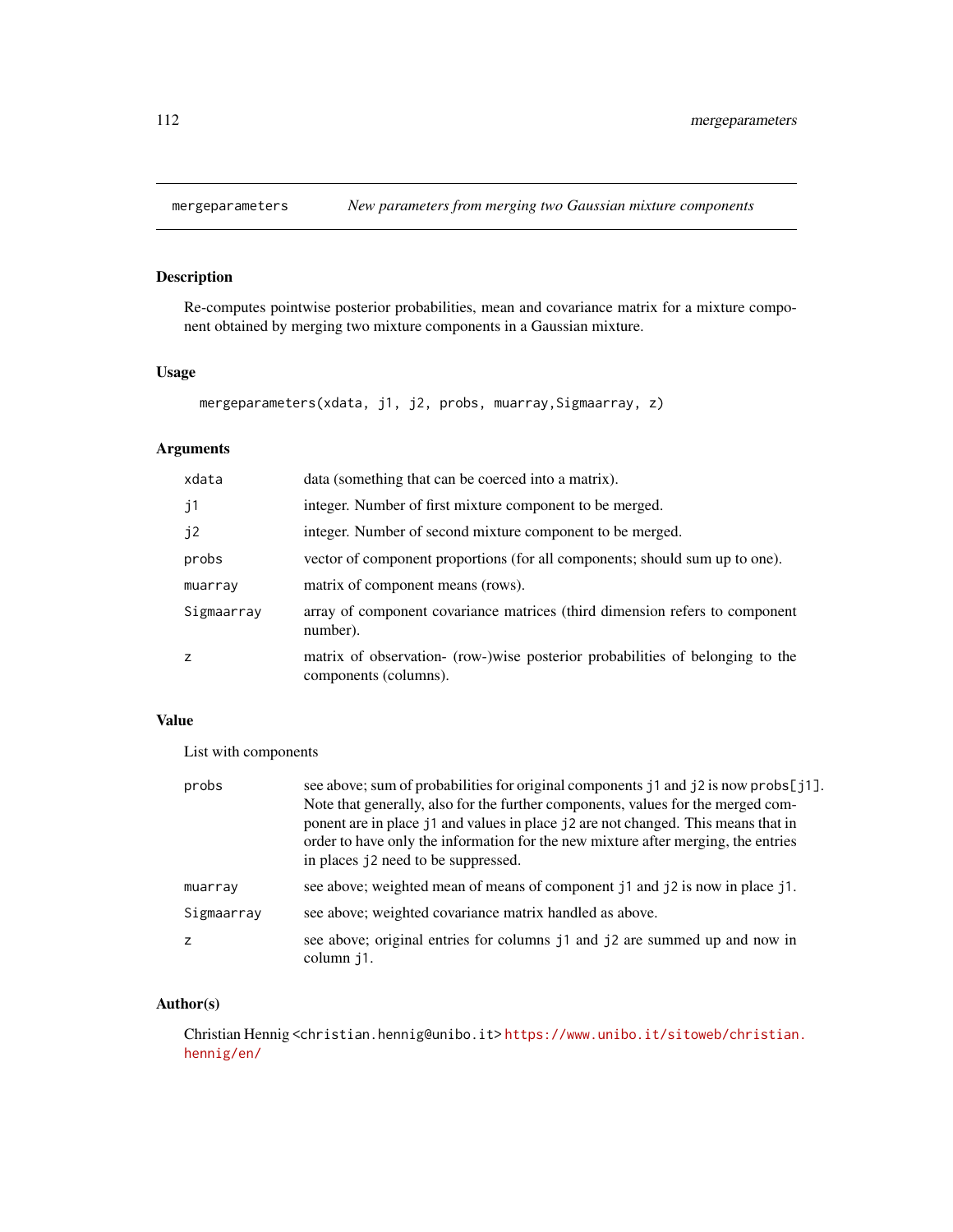#### minsize 113

#### References

Hennig, C. (2010) Methods for merging Gaussian mixture components, *Advances in Data Analysis and Classification*, 4, 3-34.

# Examples

```
options(digits=3)
set.seed(98765)
require(mclust)
iriss <- iris[sample(150,20),-5]
irisBIC <- mclustBIC(iriss)
siris <- summary(irisBIC, iriss)
probs <- siris$parameters$pro
muarray <- siris$parameters$mean
Sigmaarray <- siris$parameters$variance$sigma
z <- siris$z
mpi <- mergeparameters(iriss,1,2,probs,muarray,Sigmaarray,z)
mpi$probs
mpi$muarray
```
minsize *Minimum size of regression fixed point cluster*

## Description

Computes the minimum size of a fixed point cluster (FPC) which is found at least mtf times with approximated probability prob by ir fixed point iterations of [fixreg](#page-83-0).

Thought for use within [fixreg](#page-83-0).

#### Usage

minsize(n,  $p$ , ir, mtf,  $prob = 0.5$ )

## Arguments

| n         | positive integer. Total number of points.           |
|-----------|-----------------------------------------------------|
| р         | positive integer. Number of independent variables.  |
| ir        | positive integer. Number of fixed point iterations. |
| $m$ t $f$ | positive integer.                                   |
| prob      | numerical between 0 and 1.                          |

#### Details

The computation is based on the binomial distribution with probability given by [clusexpect](#page-24-0) with ir=1.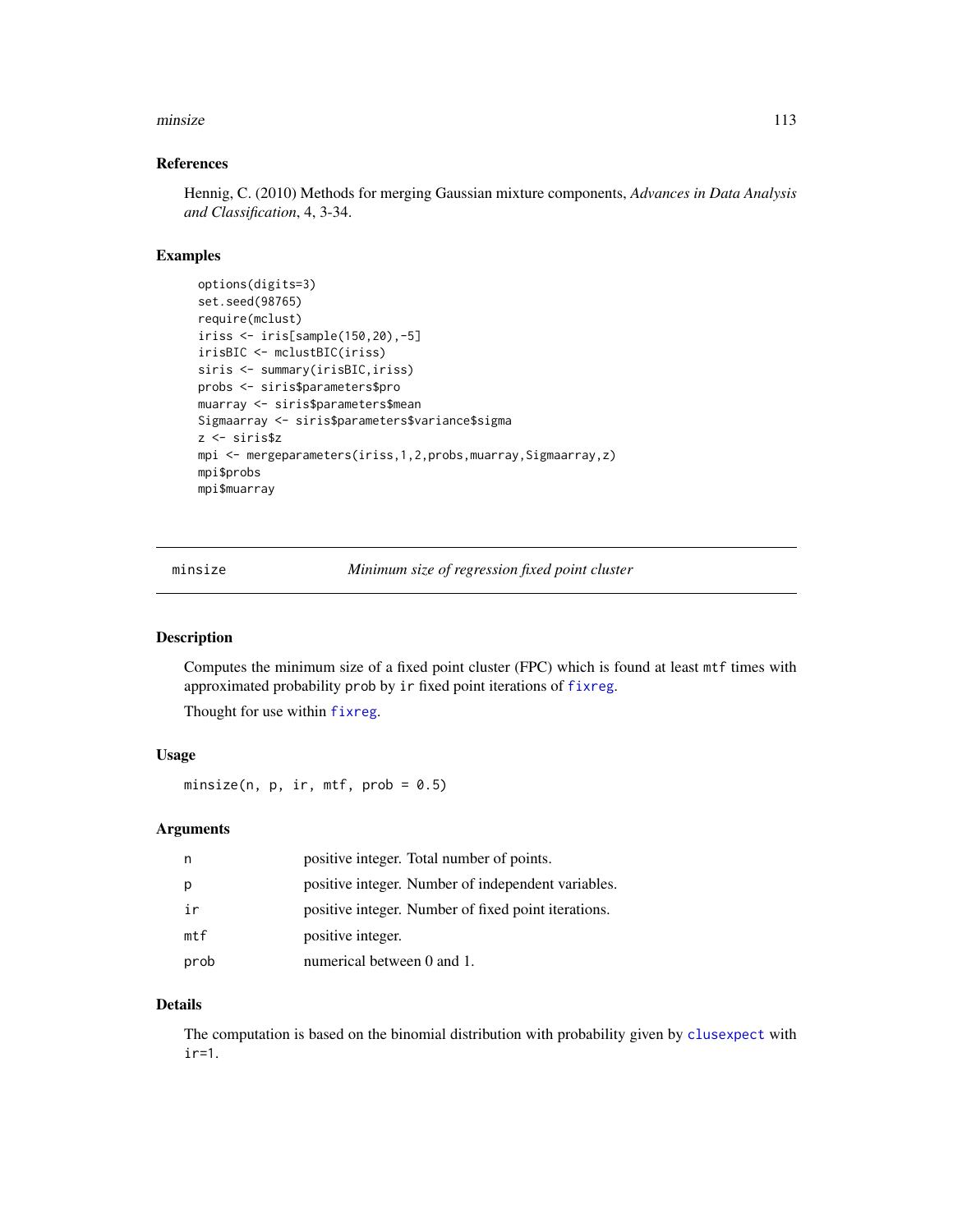114 mixdens

#### Value

An integer.

## Author(s)

Christian Hennig <christian.hennig@unibo.it> [https://www.unibo.it/sitoweb/christian](https://www.unibo.it/sitoweb/christian.hennig/en/). [hennig/en/](https://www.unibo.it/sitoweb/christian.hennig/en/)

# References

Hennig, C. (2002) Fixed point clusters for linear regression: computation and comparison, *Journal of Classification* 19, 249-276.

#### See Also

[fixreg](#page-83-0), [clusexpect](#page-24-0), [itnumber](#page-92-0)

#### Examples

minsize(500,4,7000,2)

mixdens *Density of multivariate Gaussian mixture, mclust parameterisation*

## Description

Computes density values for data from a mixture of multivariate Gaussian distributions with parameters based on the way models are specified and parameters are stored in package mclust.

#### Usage

mixdens(modelName,data,parameters)

#### Arguments

| modelName  | an melust model name. See melustModelNames.                                            |
|------------|----------------------------------------------------------------------------------------|
| data       | data matrix; density values are computed for every observation (row).                  |
| parameters | parameters of Gaussian mixture in the format used in the output of summary. mclustBIC. |

# Value

Vector of density values for the observations.

## Author(s)

Christian Hennig <christian.hennig@unibo.it> [https://www.unibo.it/sitoweb/christian](https://www.unibo.it/sitoweb/christian.hennig/en/). [hennig/en/](https://www.unibo.it/sitoweb/christian.hennig/en/)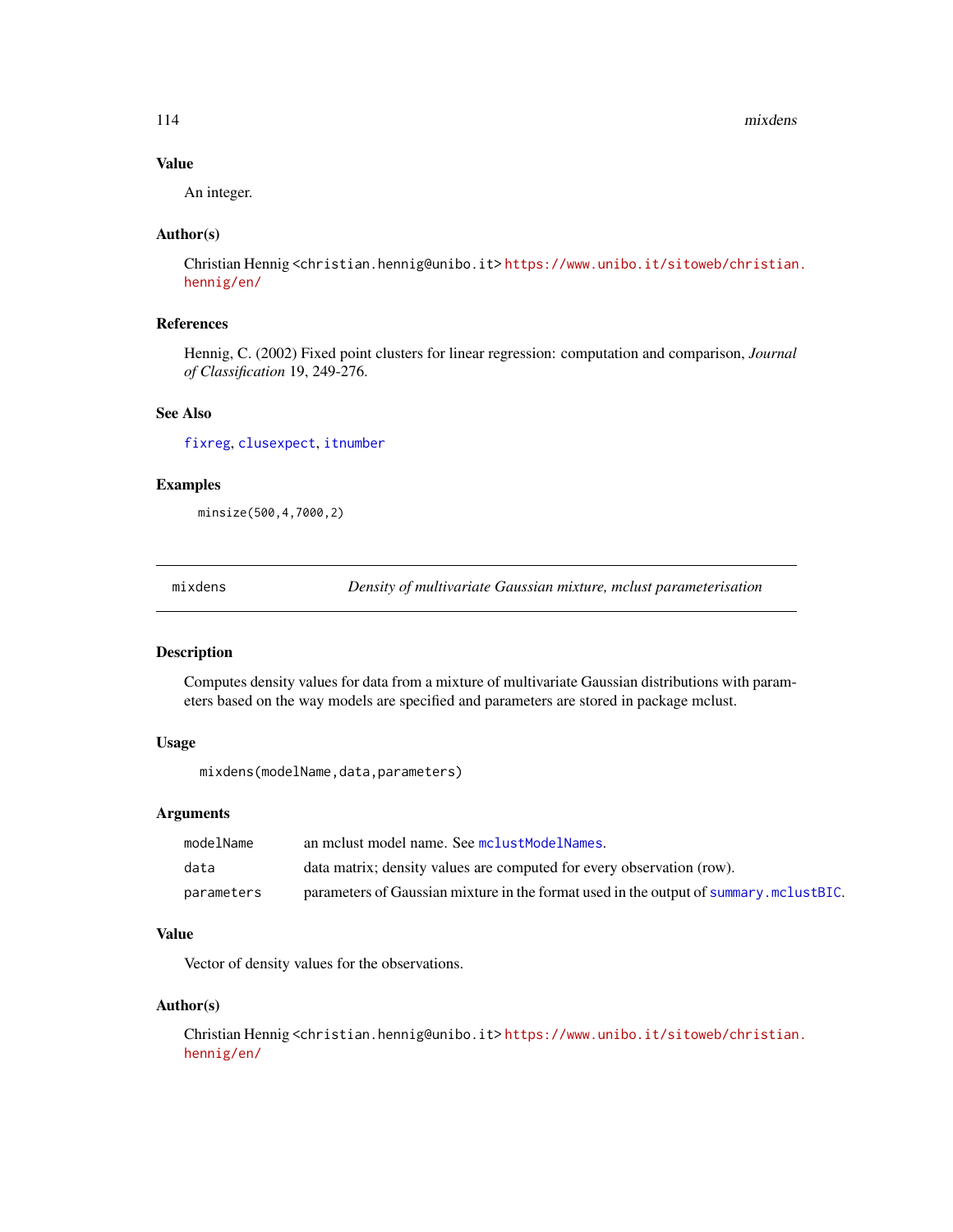# mixpredictive 115

#### Examples

```
set.seed(98765)
require(mclust)
iriss <- iris[sample(150,20),-5]
irisBIC <- mclustBIC(iriss)
siris <- summary(irisBIC,iriss)
round(mixdens(siris$modelName,iriss,siris$parameters),digits=2)
```
<span id="page-114-0"></span>mixpredictive *Prediction strength of merged Gaussian mixture*

#### Description

Computes the prediction strength of clustering by merging Gaussian mixture components, see [mergenormals](#page-107-0). The predictive strength is defined according to Tibshirani and Walther (2005), carried out as described in Hennig (2010), see details.

#### Usage

```
mixpredictive(xdata, Gcomp, Gmix, M=50, ...)
```
## Arguments

| xdata | data (something that can be coerced into a matrix).                                |
|-------|------------------------------------------------------------------------------------|
| Gcomp | integer. Number of components of the underlying Gaussian mixture.                  |
| Gmix  | integer. Number of clusters after merging Gaussian components.                     |
| M     | integer. Number of times the dataset is divided into two halves.                   |
| .     | further arguments that can potentially arrive in calls but are currently not used. |

## Details

The prediction strength for a certain number of clusters Gmix under a random partition of the dataset in halves A and B is defined as follows. Both halves are clustered with Gmix clusters. Then the points of A are classified to the clusters of B. This is done by use of the maximum a posteriori rule for mixtures as in Hennig (2010), differently from Tibshirani and Walther (2005). A pair of points A in the same A-cluster is defined to be correctly predicted if both points are classified into the same cluster on B. The same is done with the points of B relative to the clustering on A. The prediction strength for each of the clusterings is the minimum (taken over all clusters) relative frequency of correctly predicted pairs of points of that cluster. The final mean prediction strength statistic is the mean over all 2M clusterings.

## Value

List with components

predcorr vector of length M with relative frequencies of correct predictions (clusterwise minimum). mean.pred mean of predcorr.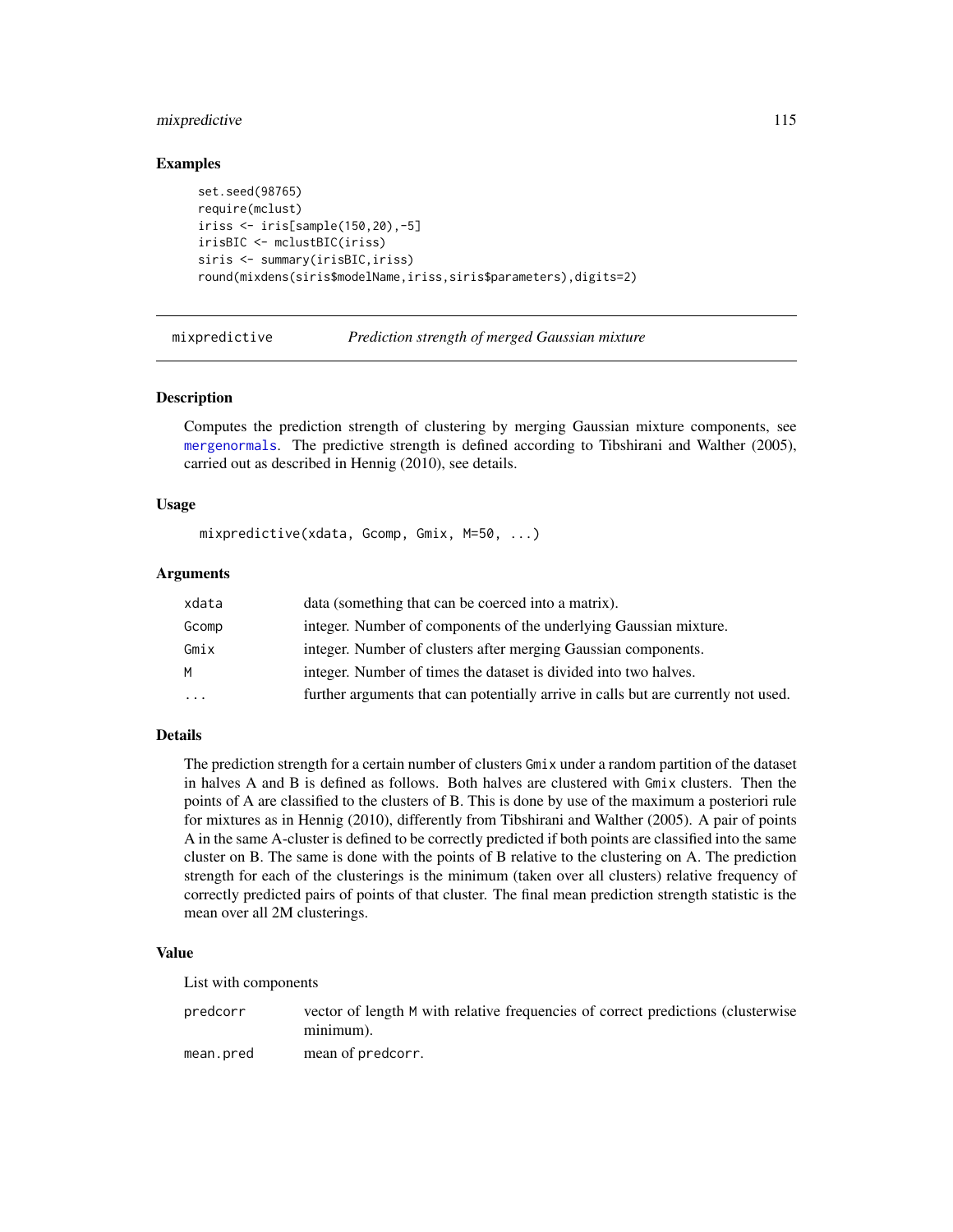#### Author(s)

Christian Hennig <christian.hennig@unibo.it> [https://www.unibo.it/sitoweb/christian](https://www.unibo.it/sitoweb/christian.hennig/en/). [hennig/en/](https://www.unibo.it/sitoweb/christian.hennig/en/)

#### References

Hennig, C. (2010) Methods for merging Gaussian mixture components, *Advances in Data Analysis and Classification*, 4, 3-34.

Tibshirani, R. and Walther, G. (2005) Cluster Validation by Prediction Strength, *Journal of Computational and Graphical Statistics*, 14, 511-528.

# See Also

[prediction.strength](#page-130-0) for Tibshirani and Walther's original method. [mergenormals](#page-107-0) for the clustering method applied here.

# Examples

set.seed(98765) iriss <- iris[sample(150,20),-5] mp <- mixpredictive(iriss,2,2,M=2)

<span id="page-115-0"></span>

mvdcoord *Mean/variance differences discriminant coordinates*

#### Description

Discriminant projections as defined in Young, Marco and Odell (1987). The principle is to maximize the projection of a matrix consisting of the differences between the means of all classes and the first mean and the differences between the covariance matrices of all classes and the forst covariance matrix.

#### Usage

```
mvdcoord(xd, clvecd, clnum=1, sphere="mcd", ...)
```

| xd       | the data matrix; a numerical object which can be coerced to a matrix.                                                                                                                                                                                                                               |
|----------|-----------------------------------------------------------------------------------------------------------------------------------------------------------------------------------------------------------------------------------------------------------------------------------------------------|
| clvecd   | integer vector of class numbers; length must equal nrow(xd).                                                                                                                                                                                                                                        |
| clnum    | integer. Number of the class to which all differences are computed.                                                                                                                                                                                                                                 |
| sphere   | a covariance matrix or one of "mve", "mcd", "classical", "none". The matrix<br>used for sphering the data. "mcd" and "mve" are robust covariance matrices as<br>implemented in cov.rob. "classical" refers to the classical covariance matrix.<br>"none" means no sphering and use of the raw data. |
| $\cdots$ | no effect                                                                                                                                                                                                                                                                                           |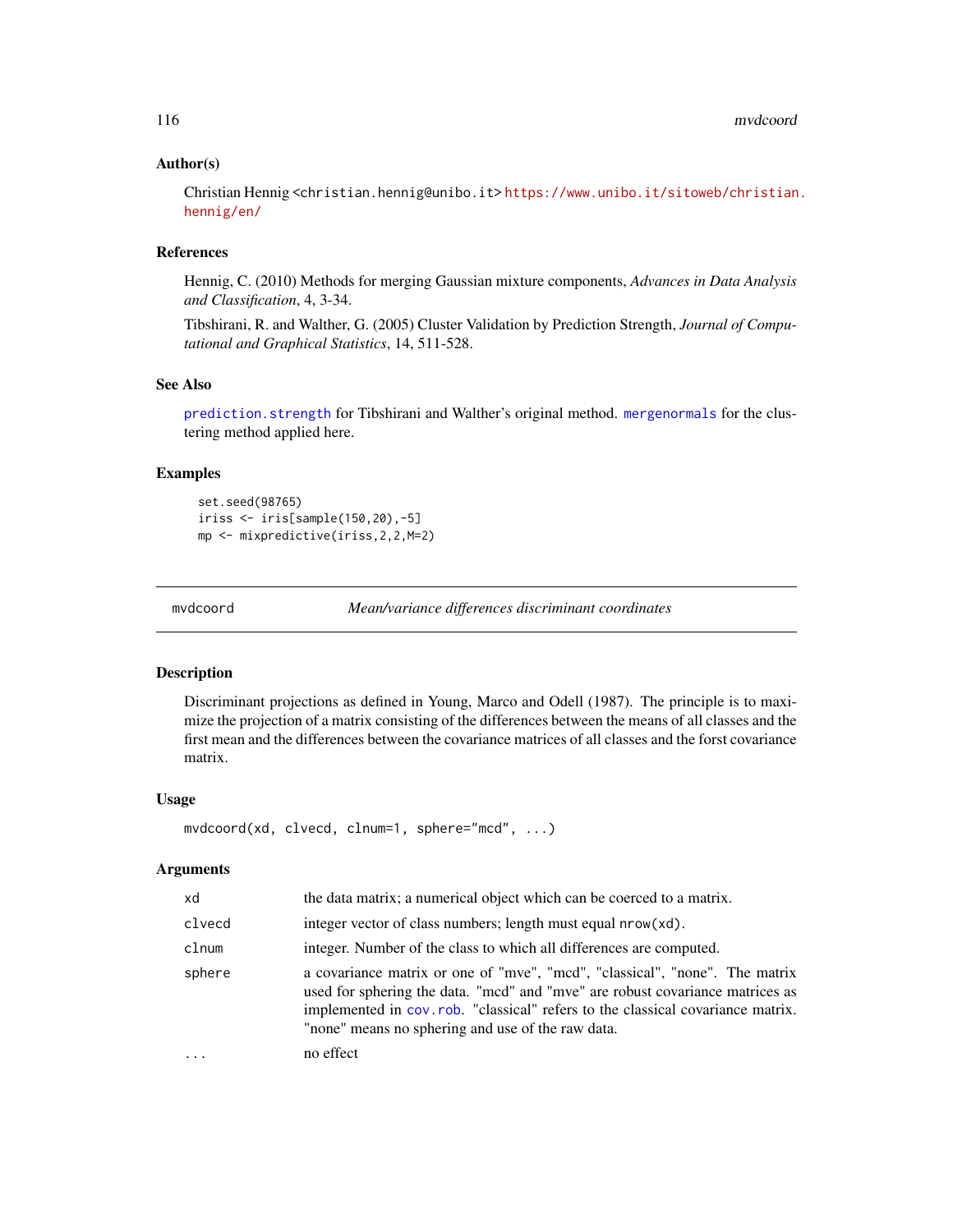#### ncoord and the set of the set of the set of the set of the set of the set of the set of the set of the set of the set of the set of the set of the set of the set of the set of the set of the set of the set of the set of th

## Value

List with the following components

| ev.   | eigenvalues in descending order.                                                                                                         |
|-------|------------------------------------------------------------------------------------------------------------------------------------------|
| units | columns are coordinates of projection basis vectors. New points x can be pro-<br>jected onto the projection basis vectors by x % * units |
| proj  | projections of xd onto units.                                                                                                            |

#### Author(s)

Christian Hennig <christian.hennig@unibo.it> [https://www.unibo.it/sitoweb/christian](https://www.unibo.it/sitoweb/christian.hennig/en/). [hennig/en/](https://www.unibo.it/sitoweb/christian.hennig/en/)

#### References

Young, D. M., Marco, V. R. and Odell, P. L. (1987). Quadratic discrimination: some results on optimal low-dimensional representation, *Journal of Statistical Planning and Inference*, 17, 307- 319.

#### See Also

[plotcluster](#page-127-0) for straight forward discriminant plots. [discrproj](#page-65-0) for alternatives. [rFace](#page-139-0) for generation of the example data used below.

# Examples

set.seed(4634) face <- rFace(300,dMoNo=2,dNoEy=0,p=3) grface <- as.integer(attr(face,"grouping")) mcf <- mvdcoord(face,grface) plot(mcf\$proj,col=grface) # ...done in one step by function plotcluster.

<span id="page-116-0"></span>ncoord *Neighborhood based discriminant coordinates*

#### Description

Neighborhood based discriminant coordinates as defined in Hastie and Tibshirani (1996) and a robustified version as defined in Hennig (2003). The principle is to maximize the projection of a between classes covariance matrix, which is defined by averaging the between classes covariance matrices in the neighborhoods of all points.

#### Usage

```
ncoord(xd, clvecd, nn=50, weighted=FALSE,
                    sphere="mcd", orderall=TRUE, countmode=1000, ...)
```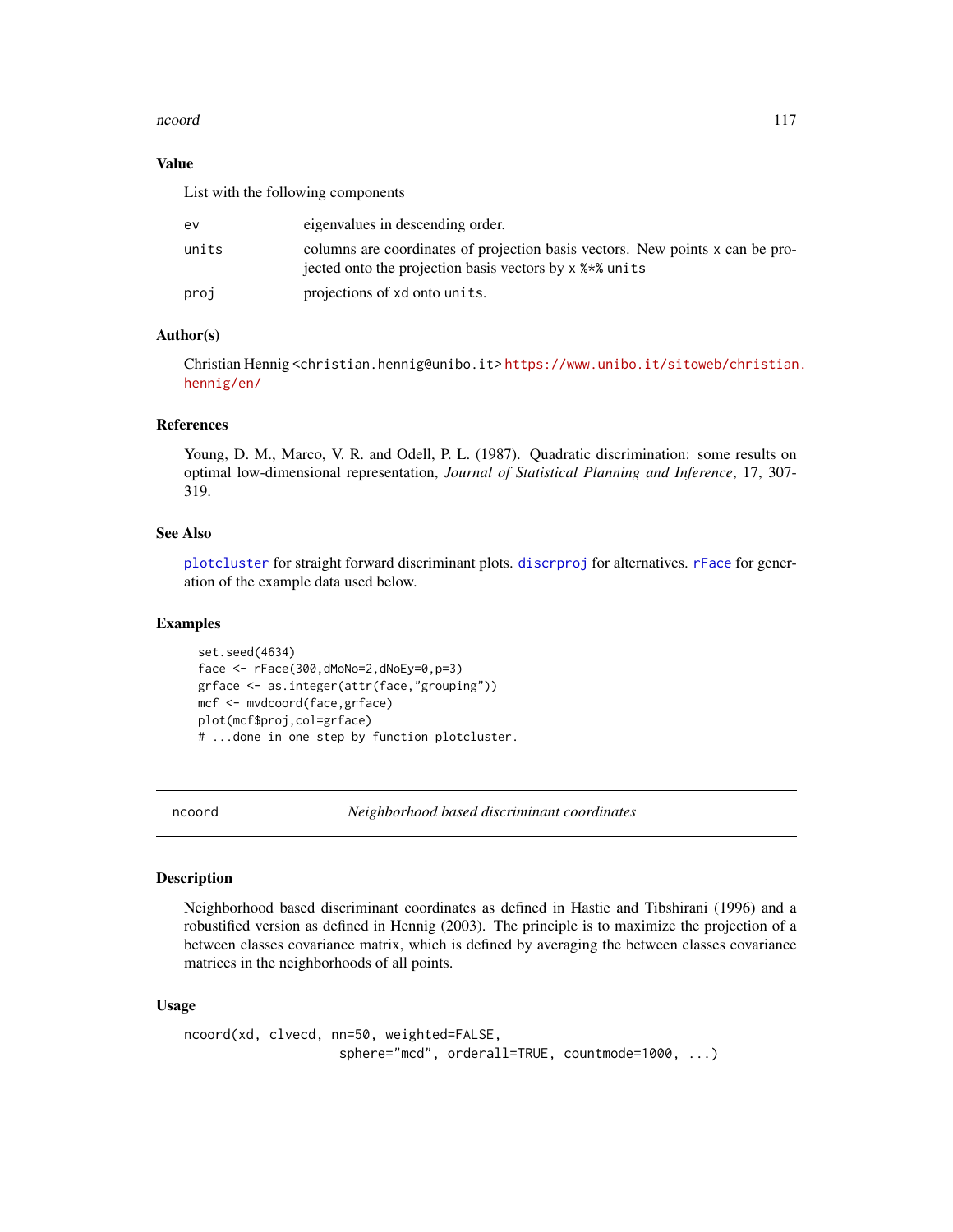# Arguments

| xd        | the data matrix; a numerical object which can be coerced to a matrix.                                                                                                                                                                                                                                                                                                     |
|-----------|---------------------------------------------------------------------------------------------------------------------------------------------------------------------------------------------------------------------------------------------------------------------------------------------------------------------------------------------------------------------------|
| clvecd    | integer vector of class numbers; length must equal nrow(xd).                                                                                                                                                                                                                                                                                                              |
| nn        | integer. Number of points which belong to the neighborhood of each point (in-<br>cluding the point itself).                                                                                                                                                                                                                                                               |
| weighted  | logical. FALSE corresponds to the original method of Hastie and Tibshirani<br>(1996). If TRUE, the between classes covariance matrices B are weighted by<br>w/trace B, where w is some weight depending on the sizes of the classes in the<br>neighborhood. Division by trace B reduces the effect of outliers. TRUE coore-<br>sponds to WNC as defined in Hennig (2003). |
| sphere    | a covariance matrix or one of "mve", "mcd", "classical", "none". The matrix<br>used for sphering the data. "mcd" and "mve" are robust covariance matrices as<br>implemented in cov.rob. "classical" refers to the classical covariance matrix.<br>"none" means no sphering and use of the raw data.                                                                       |
| orderall  | logical. By default, the neighborhoods are computed by ordering all points each<br>time. If FALSE, the neighborhoods are computed by selecting nn times the near-<br>est point from the remaining points, which may be faster sometimes.                                                                                                                                  |
| countmode | optional positive integer. Every countmode algorithm runs ncoord shows a mes-<br>sage.                                                                                                                                                                                                                                                                                    |
|           | no effect                                                                                                                                                                                                                                                                                                                                                                 |

# Value

List with the following components

| ev    | eigenvalues in descending order.                                                                                                           |
|-------|--------------------------------------------------------------------------------------------------------------------------------------------|
| units | columns are coordinates of projection basis vectors. New points x can be pro-<br>jected onto the projection basis vectors by x % * % units |
| proj  | projections of xd onto units.                                                                                                              |

## Author(s)

Christian Hennig <christian.hennig@unibo.it> [https://www.unibo.it/sitoweb/christian](https://www.unibo.it/sitoweb/christian.hennig/en/). [hennig/en/](https://www.unibo.it/sitoweb/christian.hennig/en/)

# References

Hastie, T. and Tibshirani, R. (1996). Discriminant adaptive nearest neighbor classification. *IEEE Transactions on Pattern Analysis and Machine Intelligence* 18, 607-616.

Hennig, C. (2004) Asymmetric linear dimension reduction for classification. Journal of Computational and Graphical Statistics 13, 930-945 .

Hennig, C. (2005) A method for visual cluster validation. In: Weihs, C. and Gaul, W. (eds.): Classification - The Ubiquitous Challenge. Springer, Heidelberg 2005, 153-160.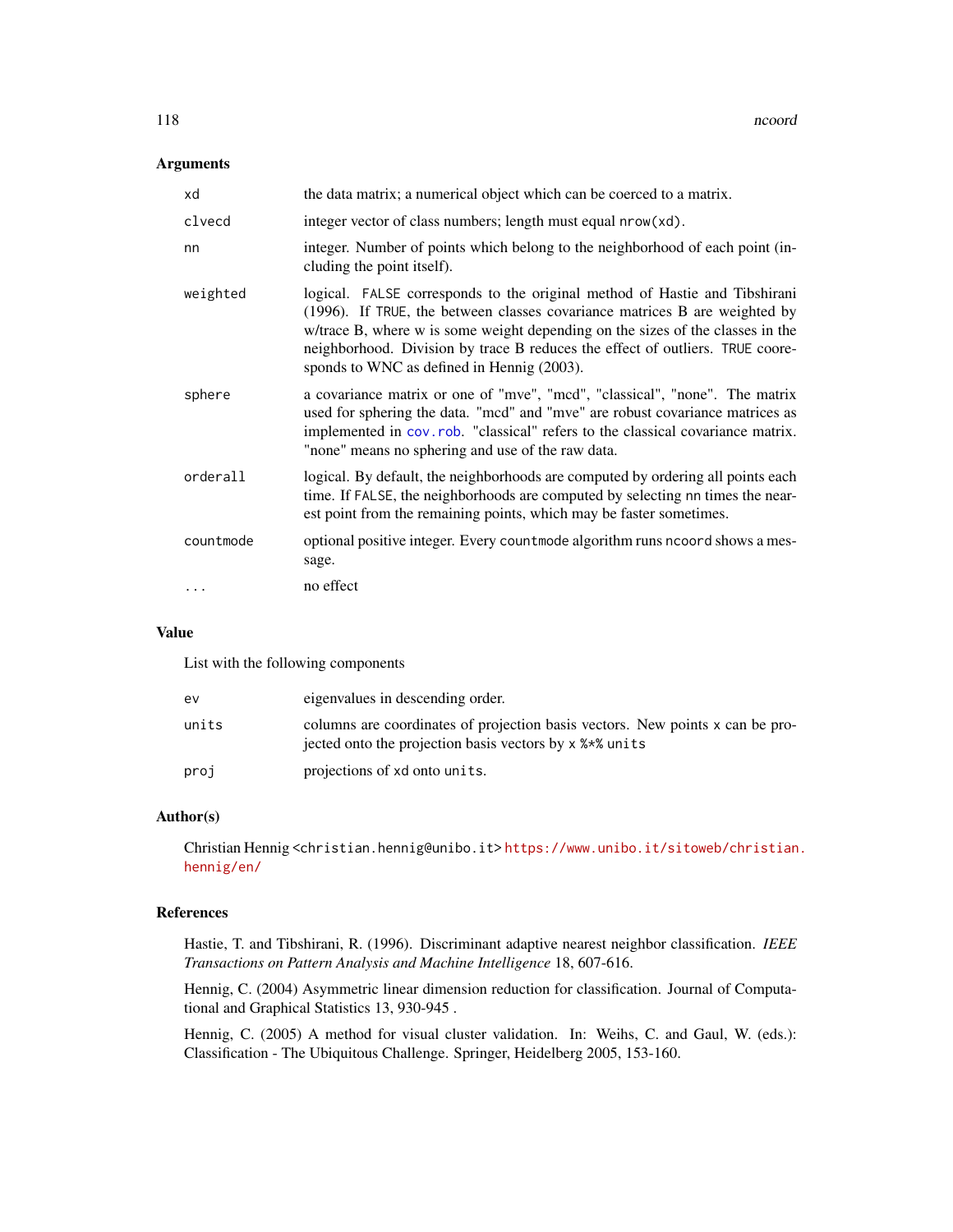#### neginc and the set of the set of the set of the set of the set of the set of the set of the set of the set of the set of the set of the set of the set of the set of the set of the set of the set of the set of the set of th

# See Also

[plotcluster](#page-127-0) for straight forward discriminant plots. [discrproj](#page-65-0) for alternatives. [rFace](#page-139-0) for generation of the example data used below.

## Examples

```
set.seed(4634)
face <- rFace(600,dMoNo=2,dNoEy=0)
grface <- as.integer(attr(face,"grouping"))
ncf <- ncoord(face,grface)
plot(ncf$proj,col=grface)
ncf2 <- ncoord(face,grface,weighted=TRUE)
plot(ncf2$proj,col=grface)
# ...done in one step by function plotcluster.
```
neginc *Neg-entropy normality index for cluster validation*

# Description

Cluster validity index based on the neg-entropy distances of within-cluster distributions to normal distribution, see Lago-Fernandez and Corbacho (2010).

#### Usage

```
neginc(x,clustering)
```
## Arguments

| $\mathsf{X}$ | something that can be coerced into a numerical matrix. Euclidean dataset.                      |
|--------------|------------------------------------------------------------------------------------------------|
| clustering   | vector of integers with length = $nrow(x)$ ; indicating the cluster for each obser-<br>vation. |

#### Value

Index value, see Lago-Fernandez and Corbacho (2010). The lower (i.e., the more negative) the better.

## Author(s)

Christian Hennig <christian.hennig@unibo.it> [https://www.unibo.it/sitoweb/christian](https://www.unibo.it/sitoweb/christian.hennig/en/). [hennig/en/](https://www.unibo.it/sitoweb/christian.hennig/en/)

#### References

Lago-Fernandez, L. F. and Corbacho, F. (2010) Normality-based validation for crisp clustering. *Pattern Recognition* 43, 782-795.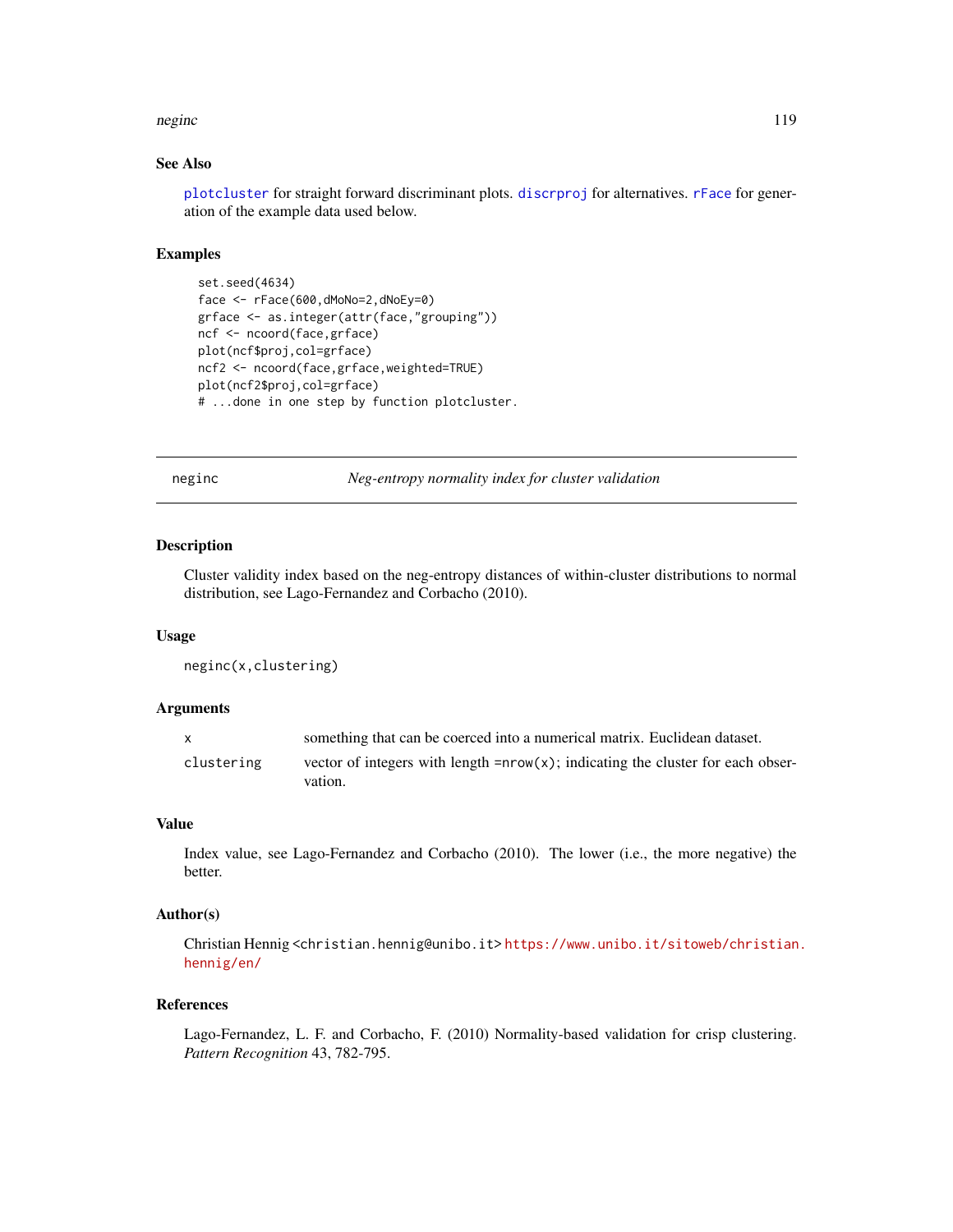# Examples

```
options(digits=3)
iriss <- as.matrix(iris[c(1:10,51:55,101:105),-5])
irisc <- as.numeric(iris[c(1:10,51:55,101:105),5])
neginc(iriss,irisc)
```
<span id="page-119-0"></span>nselectboot *Selection of the number of clusters via bootstrap*

#### Description

Selection of the number of clusters via bootstrap as explained in Fang and Wang (2012). Several times 2 bootstrap samples are drawn from the data and the number of clusters is chosen by optimising an instability estimation from these pairs.

In principle all clustering methods can be used that have a CBI-wrapper, see [clusterboot](#page-40-0), [kmeansCBI](#page-94-0). However, the currently implemented classification methods are not necessarily suitable for all of them, see argument classification.

#### Usage

```
nselectboot(data,B=50,distances=inherits(data,"dist"),
                        clustermethod=NULL,
                        classification="averagedist",centroidname = NULL,
                        krange=2:10, count=FALSE,nnk=1,
                        largeisgood=FALSE,...)
```

| data           | something that can be coerced into a matrix. The data matrix - either an $n \ast p$ -data<br>matrix (or data frame) or an n*n-dissimilarity matrix (or dist-object).                                                                                                                                                                                                                                                                                                                                                                                                          |
|----------------|-------------------------------------------------------------------------------------------------------------------------------------------------------------------------------------------------------------------------------------------------------------------------------------------------------------------------------------------------------------------------------------------------------------------------------------------------------------------------------------------------------------------------------------------------------------------------------|
| B              | integer. Number of resampling runs.                                                                                                                                                                                                                                                                                                                                                                                                                                                                                                                                           |
| distances      | logical. If TRUE, the data is interpreted as dissimilarity matrix. If data is a<br>dist-object, distances=TRUE automatically, otherwise distances=FALSE by<br>default. This means that you have to set it to TRUE manually if data is a dissim-<br>ilarity matrix.                                                                                                                                                                                                                                                                                                            |
| clustermethod  | an interface function (the function name, not a string containing the name,<br>has to be provided!). This defines the clustering method. See the "Details"-<br>section of clusterboot and kmeansCBI for the format. Clustering methods for<br>nselectboot must have a k-argument for the number of clusters and must oth-<br>erwise follow the specifications in clusterboot. Note that nselectboot won't<br>work with CBI-functions that implicitly already estimate the number of clusters<br>such as pamkCBI; use claraCBI if you want to run it for pam/clara clustering. |
| classification | string. This determines how non-clustered points are classified to given clusters.<br>Options are explained in classifdist (if distances=TRUE) and classifnp<br>(otherwise). Certain classification methods are connected to certain cluster-<br>ing methods. classification="averagedist" is recommended for average                                                                                                                                                                                                                                                         |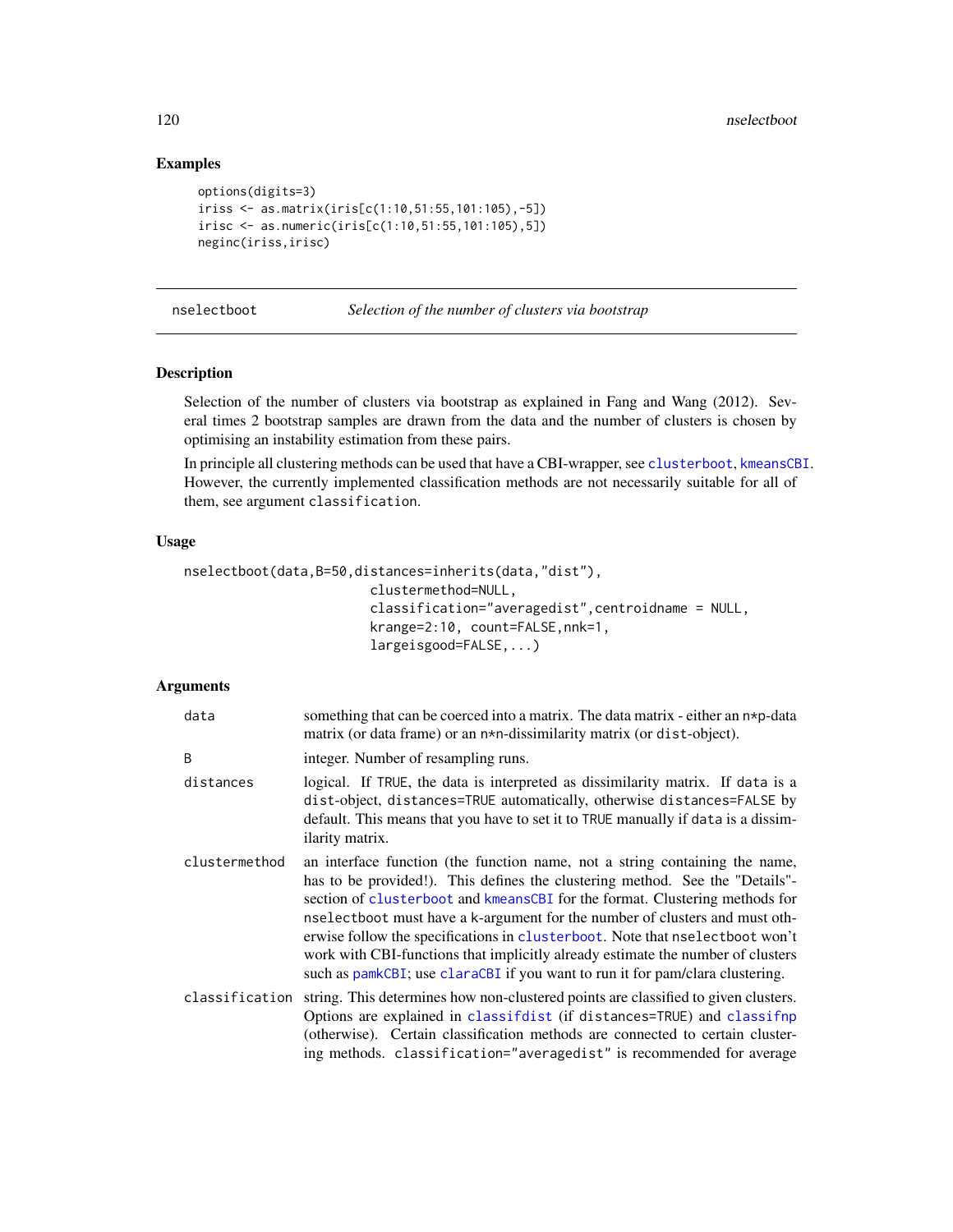|              | linkage, classification="centroid" is recommended for k-means, clara and<br>pam (with distances it will work with claraCBI only), classification="knn"<br>with nnk=1 is recommended for single linkage and classification="qda" is<br>recommended for Gaussian mixtures with flexible covariance matrices.                                                                                                               |
|--------------|--------------------------------------------------------------------------------------------------------------------------------------------------------------------------------------------------------------------------------------------------------------------------------------------------------------------------------------------------------------------------------------------------------------------------|
| centroidname | string. Indicates the name of the component of CBIoutput\$result that contains<br>the cluster centroids in case of classification="centroid", where CBI output<br>is the output object of clustermethod. If clustermethod is kmeansCBI or<br>claraCBI, centroids are recognised automatically if centroidname=NULL. If<br>centroidname=NULL and distances=FALSE, cluster means are computed as the<br>cluster centroids. |
| krange       | integer vector; numbers of clusters to be tried.                                                                                                                                                                                                                                                                                                                                                                         |
| count        | logical. If TRUE, numbers of clusters and bootstrap runs are printed.                                                                                                                                                                                                                                                                                                                                                    |
| nnk          | number of nearest neighbours if classification="knn", see classifdist (if<br>distances=TRUE) and classifnp (otherwise).                                                                                                                                                                                                                                                                                                  |
| largeisgood  | logical. If TRUE, output component stabk is taken as one minus the original<br>instability value so that larger values of stabk are better.                                                                                                                                                                                                                                                                              |
|              | arguments to be passed on to the clustering method.                                                                                                                                                                                                                                                                                                                                                                      |

# Value

nselectboot returns a list with components kopt, stabk, stab.

| kopt  | optimal number of clusters.                                                                |
|-------|--------------------------------------------------------------------------------------------|
| stabk | mean instability values for numbers of clusters (or one minus this if large is good=TRUE). |
| stab  | matrix of instability values for all bootstrap runs and numbers of clusters.               |

# Author(s)

Christian Hennig <christian.hennig@unibo.it> [https://www.unibo.it/sitoweb/christian](https://www.unibo.it/sitoweb/christian.hennig/en/). [hennig/en/](https://www.unibo.it/sitoweb/christian.hennig/en/)

# References

Fang, Y. and Wang, J. (2012) Selection of the number of clusters via the bootstrap method. *Computational Statistics and Data Analysis*, 56, 468-477.

#### See Also

[classifdist](#page-20-0), [classifnp](#page-20-1), [clusterboot](#page-40-0),[kmeansCBI](#page-94-0)

# Examples

```
set.seed(20000)
face <- rFace(50,dMoNo=2,dNoEy=0,p=2)
nselectboot(dist(face),B=2,clustermethod=disthclustCBI,
method="average",krange=5:7)
nselectboot(dist(face),B=2,clustermethod=claraCBI,
```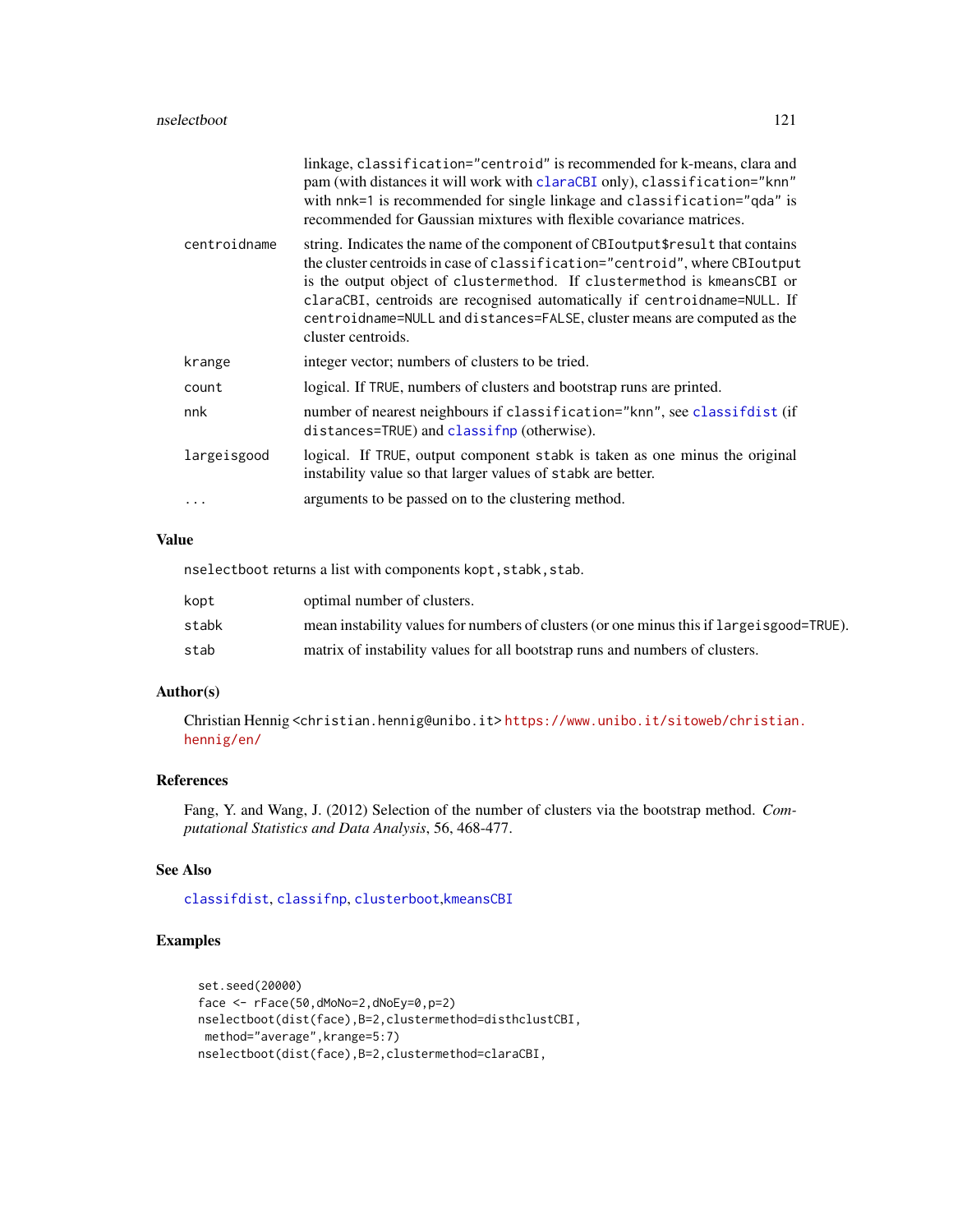```
classification="centroid",krange=5:7)
 nselectboot(face,B=2,clustermethod=kmeansCBI,
  classification="centroid",krange=5:7)
# Of course use larger B in a real application.
```
pamk *Partitioning around medoids with estimation of number of clusters*

# Description

This calls the function [pam](#page-0-0) or [clara](#page-0-0) to perform a partitioning around medoids clustering with the number of clusters estimated by optimum average silhouette width (see [pam.object](#page-0-0)) or Calinski-Harabasz index ([calinhara](#page-14-0)). The Duda-Hart test ([dudahart2](#page-73-0)) is applied to decide whether there should be more than one cluster (unless 1 is excluded as number of clusters or data are dissimilarities).

# Usage

```
pamk(data,krange=2:10,criterion="asw", usepam=TRUE,
     scaling=FALSE, alpha=0.001, diss=inherits(data, "dist"),
     critout=FALSE, ns=10, seed=NULL, ...)
```

| data      | a data matrix or data frame or something that can be coerced into a matrix, or<br>dissimilarity matrix or object. See pam for more information.                                                                                                                                                                                                                                                                                                                                            |
|-----------|--------------------------------------------------------------------------------------------------------------------------------------------------------------------------------------------------------------------------------------------------------------------------------------------------------------------------------------------------------------------------------------------------------------------------------------------------------------------------------------------|
| krange    | integer vector. Numbers of clusters which are to be compared by the average sil-<br>houette width criterion. Note: average silhouette width and Calinski-Harabasz<br>can't estimate number of clusters nc=1. If 1 is included, a Duda-Hart test is<br>applied and 1 is estimated if this is not significant.                                                                                                                                                                               |
| criterion | one of "asw", "multiasw" or "ch". Determines whether average silhouette<br>width (as given out by pam/clara, or as computed by distcritmulti if "multiasw"<br>is specified; recommended for large data sets with usepam=FALSE) or Calinski-<br>Harabasz is applied. Note that the original Calinski-Harabasz index is not de-<br>fined for dissimilarities; if dissimilarity data is run with criterion="ch", the<br>dissimilarity-based generalisation in Hennig and Liao (2013) is used. |
| usepam    | logical. If TRUE, pam is used, otherwise clara (recommended for large datasets<br>with 2,000 or more observations; dissimilarity matrices can not be used with<br>clara).                                                                                                                                                                                                                                                                                                                  |
| scaling   | either a logical value or a numeric vector of length equal to the number of vari-<br>ables. If scaling is a numeric vector with length equal to the number of vari-<br>ables, then each variable is divided by the corresponding value from scaling.<br>If scaling is TRUE then scaling is done by dividing the (centered) variables by<br>their root-mean-square, and if scaling is FALSE, no scaling is done.                                                                            |
| alpha     | numeric between 0 and 1, tuning constant for dudahart 2 (only used for 1-cluster<br>test).                                                                                                                                                                                                                                                                                                                                                                                                 |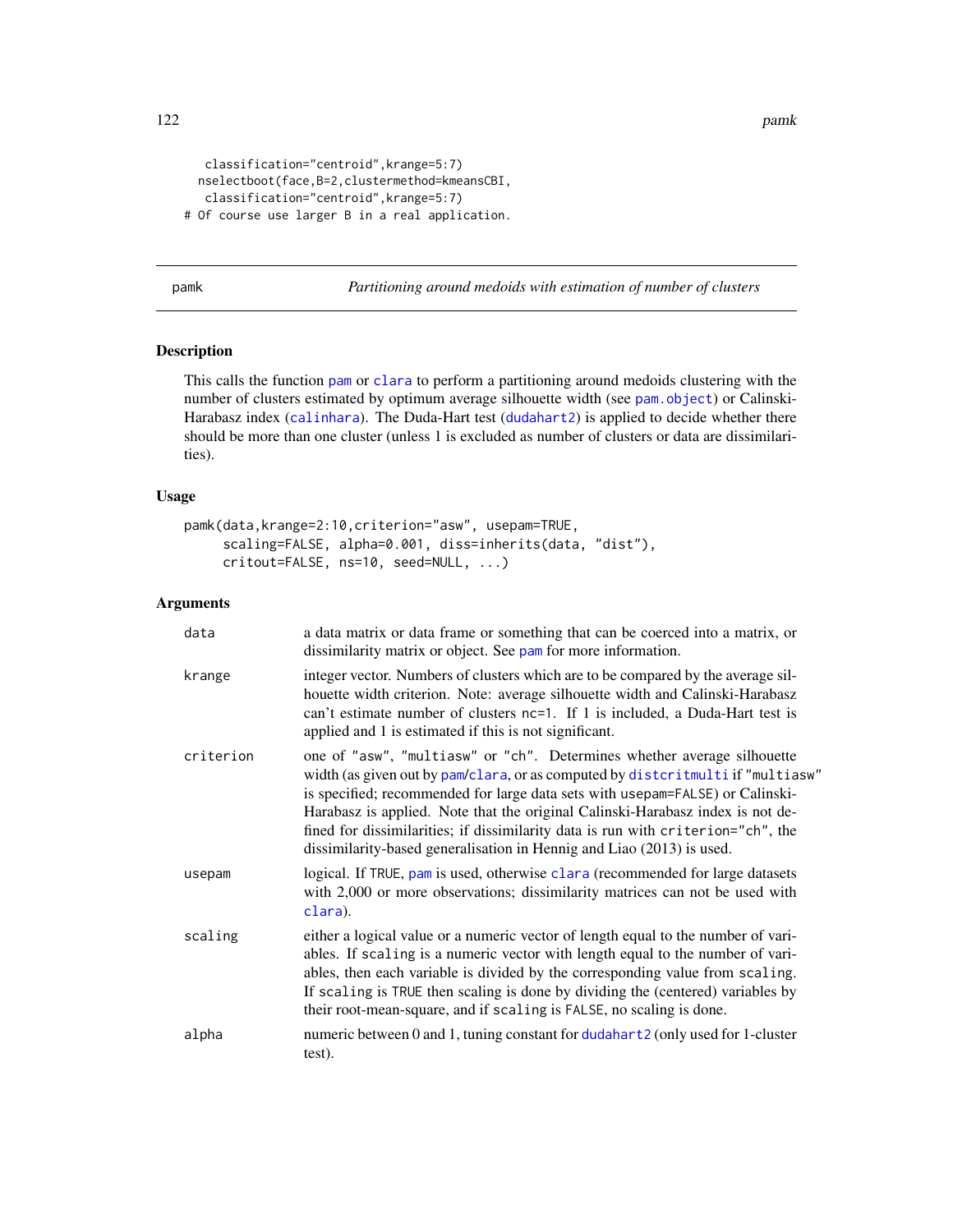#### pamk 123

| diss    | logical flag: if TRUE (default for dist or dissimilarity-objects), then data<br>will be considered as a dissimilarity matrix (and the potential number of clus-<br>ters 1 will be ignored). If FALSE, then data will be considered as a matrix of<br>observations by variables. |
|---------|---------------------------------------------------------------------------------------------------------------------------------------------------------------------------------------------------------------------------------------------------------------------------------|
| critout | logical. If TRUE, the criterion value is printed out for every number of clusters.                                                                                                                                                                                              |
| ns      | passed on to distcritmulti if criterion="multiasw".                                                                                                                                                                                                                             |
| seed    | passed on to distcritmulti if criterion="multiasw".                                                                                                                                                                                                                             |
|         | further arguments to be transferred to pam or clara.                                                                                                                                                                                                                            |
|         |                                                                                                                                                                                                                                                                                 |

## Value

A list with components

| pamobject | The output of the optimal run of the pam-function.                                                                                    |
|-----------|---------------------------------------------------------------------------------------------------------------------------------------|
| nc        | the optimal number of clusters.                                                                                                       |
| crit      | vector of criterion values for numbers of clusters. crit[1] is the p-value of the<br>Duda-Hart test if 1 is in krange and diss=FALSE. |

#### Note

[clara](#page-0-0) and [pam](#page-0-0) can handle NA-entries (see their documentation) but [dudahart2](#page-73-0) cannot. Therefore NA should not occur if 1 is in krange.

#### Author(s)

Christian Hennig <christian.hennig@unibo.it> [https://www.unibo.it/sitoweb/christian](https://www.unibo.it/sitoweb/christian.hennig/en/). [hennig/en/](https://www.unibo.it/sitoweb/christian.hennig/en/)

#### References

Calinski, R. B., and Harabasz, J. (1974) A Dendrite Method for Cluster Analysis, *Communications in Statistics*, 3, 1-27.

Duda, R. O. and Hart, P. E. (1973) *Pattern Classification and Scene Analysis*. Wiley, New York.

Hennig, C. and Liao, T. (2013) How to find an appropriate clustering for mixed-type variables with application to socio-economic stratification, *Journal of the Royal Statistical Society, Series C Applied Statistics*, 62, 309-369.

Kaufman, L. and Rousseeuw, P.J. (1990). "Finding Groups in Data: An Introduction to Cluster Analysis". Wiley, New York.

# See Also

[pam](#page-0-0), [clara](#page-0-0) [distcritmulti](#page-69-0)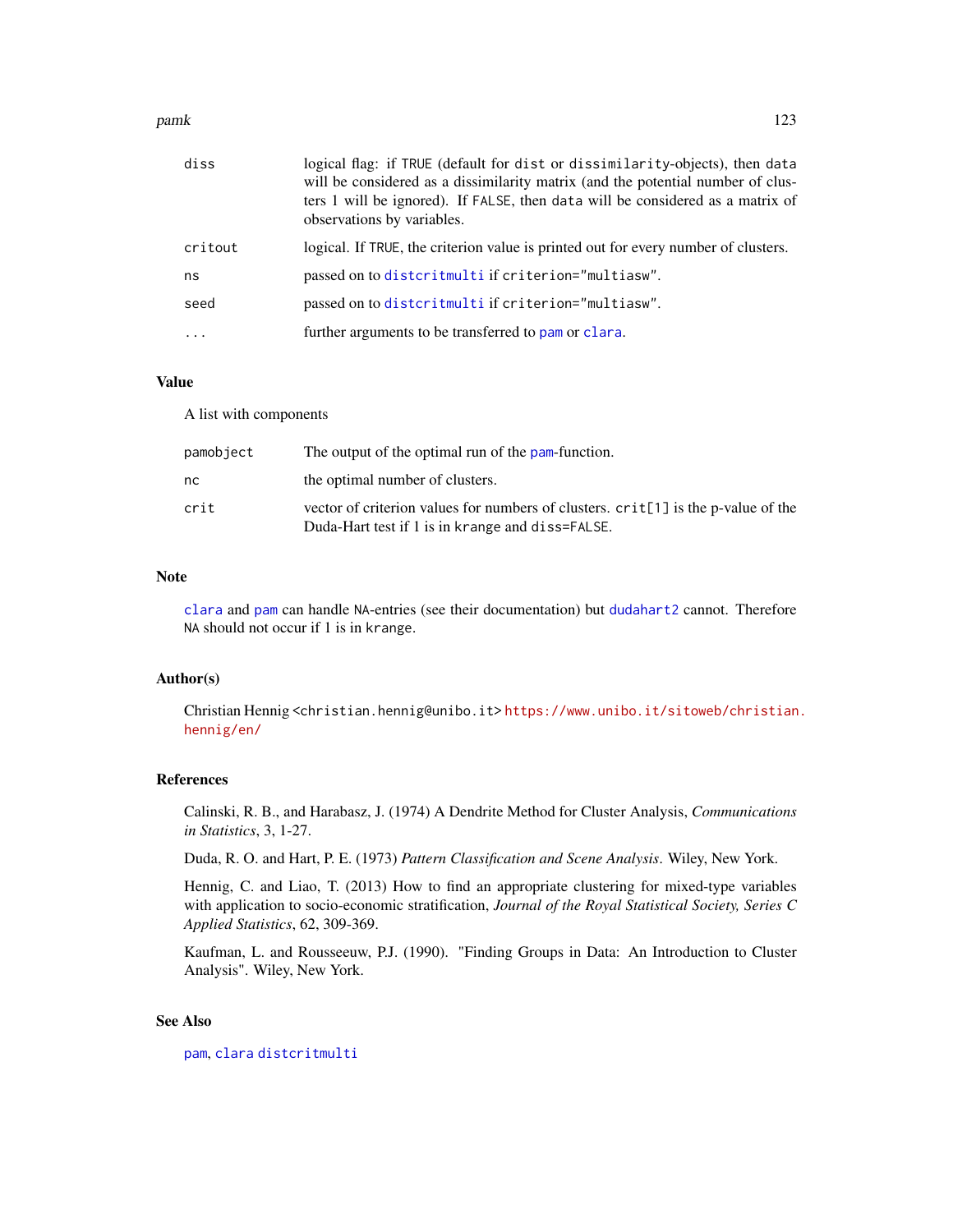124 **piridge** 

# Examples

```
options(digits=3)
 set.seed(20000)
 face \leq rFace(50,dMoNo=2,dNoEy=0,p=2)
 pk1 <- pamk(face,krange=1:5,criterion="asw",critout=TRUE)
 pk2 <- pamk(face,krange=1:5,criterion="multiasw",ns=2,critout=TRUE)
# "multiasw" is better for larger data sets, use larger ns then.
 pk3 <- pamk(face,krange=1:5,criterion="ch",critout=TRUE)
```
<span id="page-123-0"></span>piridge *Ridgeline Pi-function*

# Description

The Pi-function is given in (6) in Ray and Lindsay, 2005. Equating it to the mixture proportion yields locations of two-component Gaussian mixture density extrema.

## Usage

piridge(alpha, mu1, mu2, Sigma1, Sigma2, showplot=FALSE)

#### **Arguments**

| alpha    | sequence of values between 0 and 1 for which the Pi-function is computed. |
|----------|---------------------------------------------------------------------------|
| mu1      | mean vector of component 1.                                               |
| mu2      | mean vector of component 2.                                               |
| Sigma1   | covariance matrix of component 1.                                         |
| Sigma2   | covariance matrix of component 2.                                         |
| showplot | logical. If TRUE, the Pi-function is plotted against alpha.               |

# Value

Vector of values of the Pi-function for values of alpha.

## Author(s)

Christian Hennig <christian.hennig@unibo.it> [https://www.unibo.it/sitoweb/christian](https://www.unibo.it/sitoweb/christian.hennig/en/). [hennig/en/](https://www.unibo.it/sitoweb/christian.hennig/en/)

# References

Ray, S. and Lindsay, B. G. (2005) The Topography of Multivariate Normal Mixtures, *Annals of Statistics*, 33, 2042-2065.

# Examples

q <- piridge(seq(0,1,0.1),c(1,1),c(2,5),diag(2),diag(2))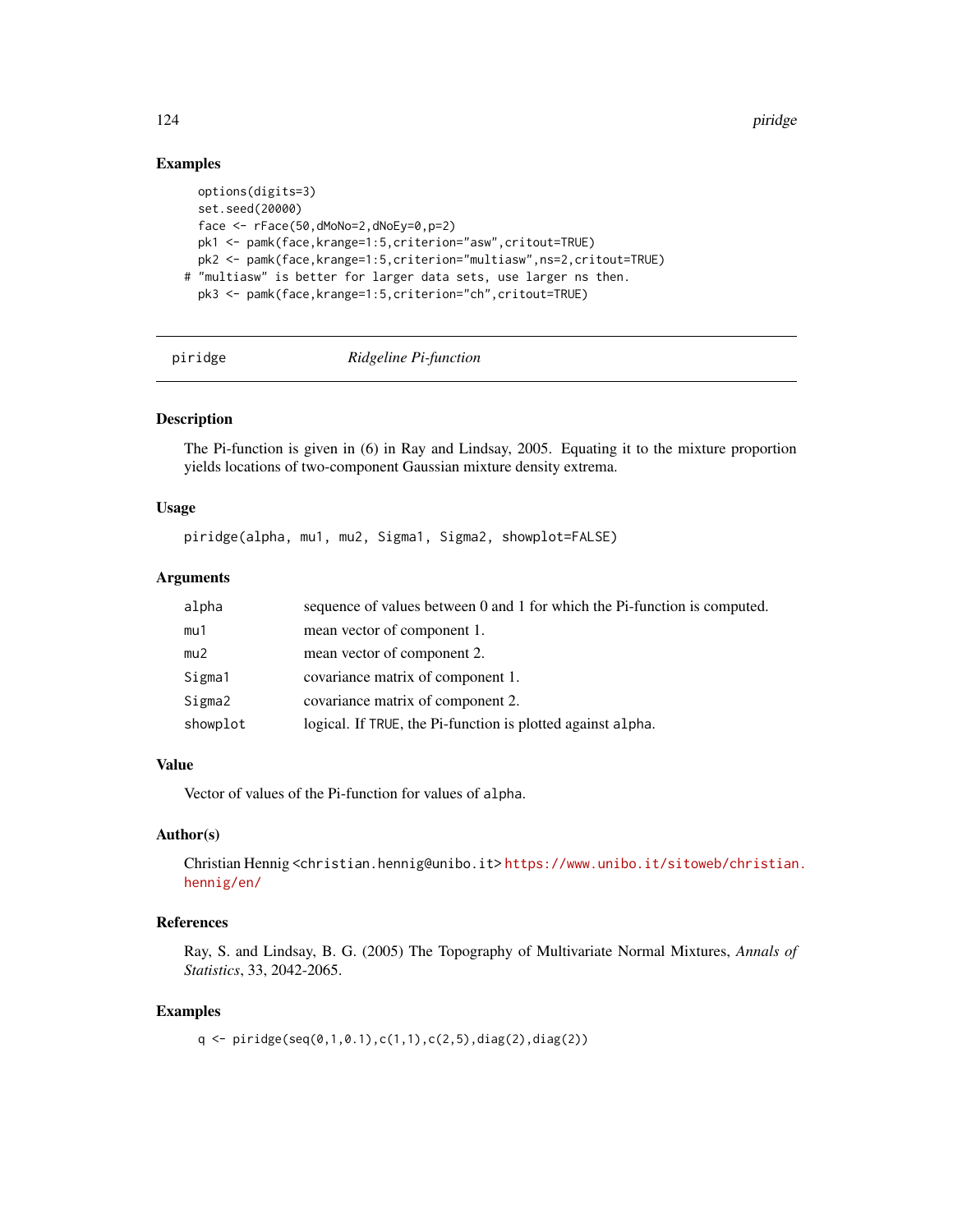<span id="page-124-0"></span>

# Description

By use of the Pi-function in Ray and Lindsay, 2005, locations of two-component Gaussian mixture density extrema or saddlepoints are computed.

#### Usage

piridge.zeroes(prop, mu1, mu2, Sigma1, Sigma2, alphamin=0, alphamax=1,by=0.001)

#### Arguments

| prop     | proportion of mixture component 1.                       |
|----------|----------------------------------------------------------|
| mu1      | mean vector of component 1.                              |
| mu2      | mean vector of component 2.                              |
| Sigma1   | covariance matrix of component 1.                        |
| Sigma2   | covariance matrix of component 2.                        |
| alphamin | minimum alpha value.                                     |
| alphamax | maximum alpha value.                                     |
| by       | interval between alpha-values where to look for extrema. |

#### Value

list with components

number.zeroes number of zeroes of Pi-function, i.e., extrema or saddlepoints of density. estimated.roots

estimated alpha-values at which extrema or saddlepoints occur.

#### Author(s)

Christian Hennig <christian.hennig@unibo.it> [https://www.unibo.it/sitoweb/christian](https://www.unibo.it/sitoweb/christian.hennig/en/). [hennig/en/](https://www.unibo.it/sitoweb/christian.hennig/en/)

# References

Ray, S. and Lindsay, B. G. (2005) The Topography of Multivariate Normal Mixtures, *Annals of Statistics*, 33, 2042-2065.

## Examples

q <- piridge.zeroes(0.2,c(1,1),c(2,5),diag(2),diag(2),by=0.1)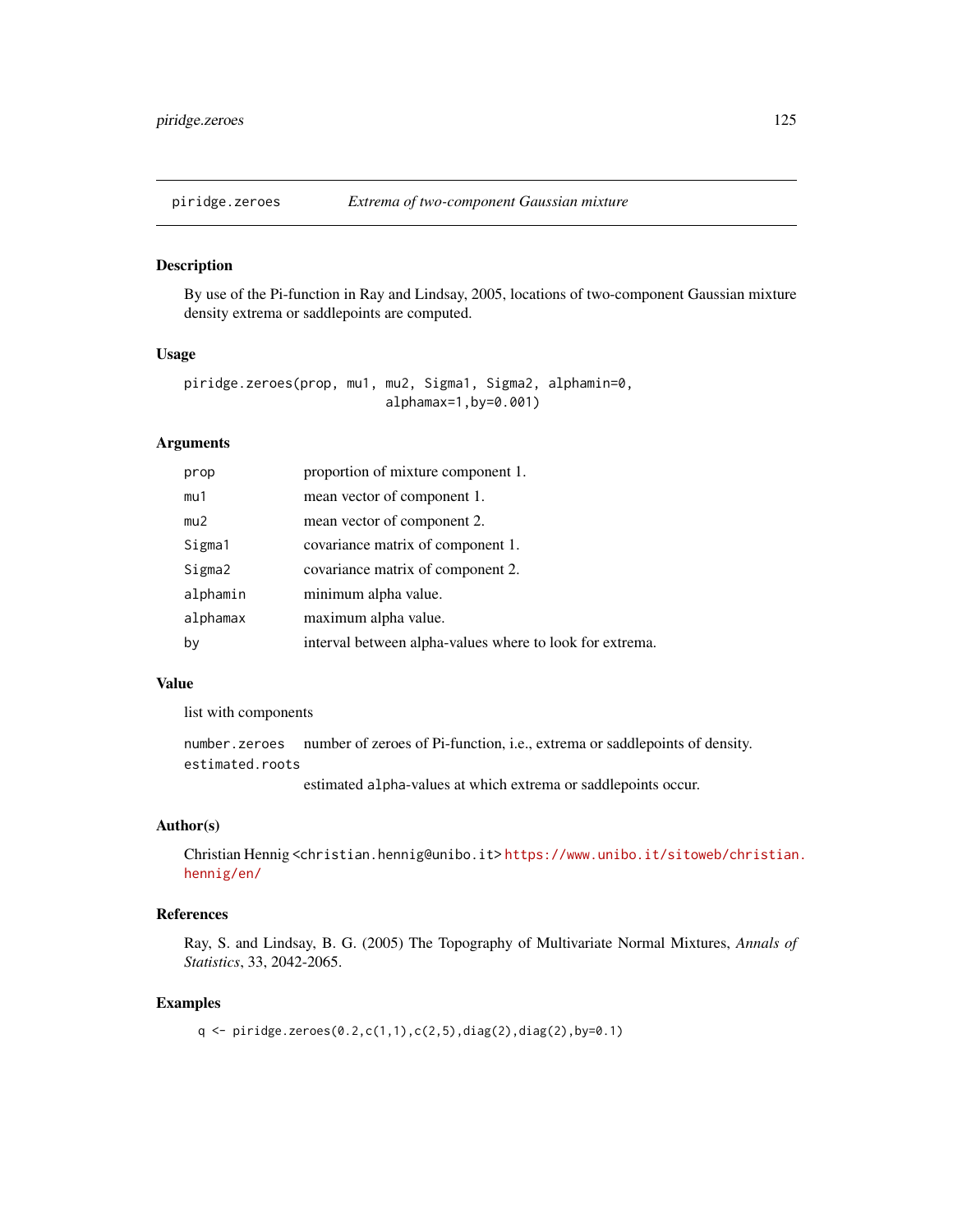#### Description

Visualisation and print function for cluster validation output compared to results on simulated random clusterings. The print method can also be used to compute and print an aggregated cluster validation index.

Unlike for many other plot methods, the additional arguments of plot.valstat are essential. print.valstat should make good sense with the defaults, but for computing the aggregate index need to be set.

# Usage

```
## S3 method for class 'valstat'
plot(x,simobject=NULL,statistic="sindex",
                            xlim=NULL,ylim=c(0,1),
                            nmethods=length(x)-5,
                            col=1:nmethods,cex=1,pch=c("c","f","a","n"),
                            simcol=rep(grey(0.7),4),
                         shift=c(-0.1,-1/3,1/3,0.1),include.othernc=NULL,...)
```

```
## S3 method for class 'valstat'
print(x,statistics=x$statistics,
                          nmethods=length(x)-5,aggregate=FALSE,
                          weights=NULL,digits=2,
                          include.othernc=NULL,...)
```

| $\times$  | object of class "valstat", such as sublists stat, qstat, sstat of clusterbenchstats-<br>output.                                        |
|-----------|----------------------------------------------------------------------------------------------------------------------------------------|
| simobject | list of simulation results as produced by randomclustersim and documented<br>there; typically sublist sim of clusterbenchstats-output. |
| statistic | one of "avewithin", "mnnd", "variation", "diameter", "gap", "sindex", "minsep", "asw", "dinde;<br>validation statistic to be plotted.  |
| xlim      | passed on to plot. Default is the range of all involved numbers of clusters,<br>minimum minus $0.5$ to maximum plus $0.5$ .            |
| ylim      | passed on to plot.                                                                                                                     |
| nmethods  | integer. Number of clustering methods to involve (these are those from number<br>1 to nmethods specified in x\$name).                  |
| col       | colours used for the different clustering methods.                                                                                     |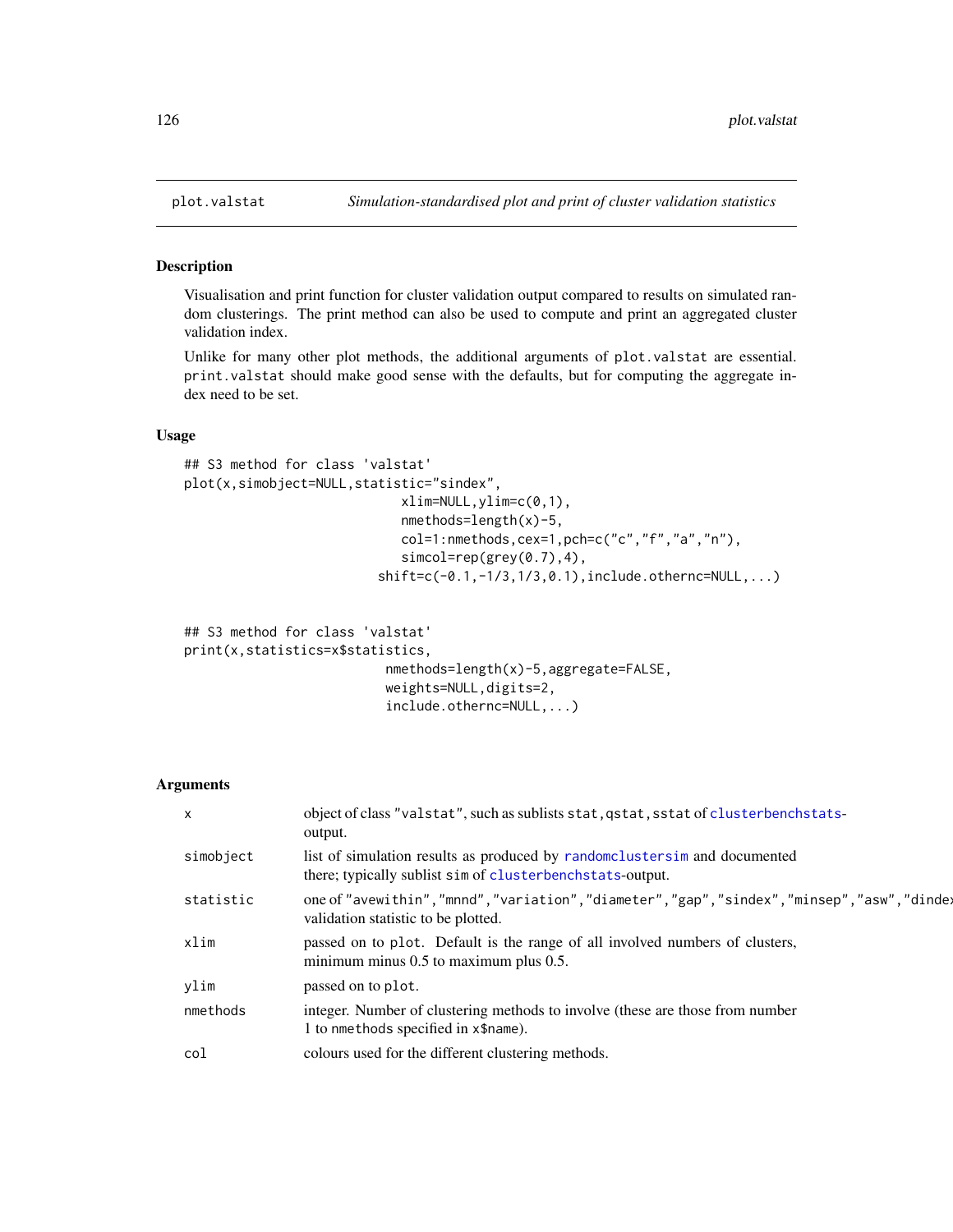| cex             | passed on to plot.                                                                                                                                                                                                                                                                                                                                                                                                                                                                                                                                                                                                                                                                    |
|-----------------|---------------------------------------------------------------------------------------------------------------------------------------------------------------------------------------------------------------------------------------------------------------------------------------------------------------------------------------------------------------------------------------------------------------------------------------------------------------------------------------------------------------------------------------------------------------------------------------------------------------------------------------------------------------------------------------|
| pch             | vector of symbols for random clustering results from stupidkcentroids, stupidkfn,<br>stupidkaven, stupidknn. To be passed on to plot.                                                                                                                                                                                                                                                                                                                                                                                                                                                                                                                                                 |
| simcol          | vector of colours used for random clustering results in order stupidkcentroids,<br>stupidkfn, stupidkaven, stupidknn.                                                                                                                                                                                                                                                                                                                                                                                                                                                                                                                                                                 |
| shift           | numeric vector. Indicates the amount to which the results from stupidkcentroids,<br>stupidkfn, stupidkaven, stupidknn are plotted to the right of their respective<br>number of clusters (negative numbers plot to the left).                                                                                                                                                                                                                                                                                                                                                                                                                                                         |
| include.othernc |                                                                                                                                                                                                                                                                                                                                                                                                                                                                                                                                                                                                                                                                                       |
|                 | this indicates whether methods should be included that estimated their num-<br>ber of clusters themselves and gave a result outside the standard range as given<br>by x\$minG and x\$maxG. If not NULL, this is a list of integer vectors of length<br>2. The first number is the number of the clustering method (the order is deter-<br>mined by argument x\$name), the second number is the number of clusters for<br>those methods that estimate the number of clusters themselves and estimated<br>a number outside the standard range. Normally what will be used here, if not<br>NULL, is the output parameter cm\$othernc of clusterbenchstats, see also<br>cluster.magazine. |
| statistics      | vector of character strings specifying the validation statistics that will be in-<br>cluded in the output (unless you want to restrict the output for some reason, the<br>default should be fine.                                                                                                                                                                                                                                                                                                                                                                                                                                                                                     |
| aggregate       | logical. If TRUE, an aggegate validation statistic will be computed as the weighted<br>mean of the involved statistic. This requires weights to be set. In order for this<br>to make sense, values of the validation statistics should be comparable, which is<br>achieved by standardisation in clusterbenchstats. Accordingly, x should be<br>the qstat or sstat-component of the clusterbenchstats-output rather than<br>the stat-component.                                                                                                                                                                                                                                       |
| weights         | vector of numericals. Weights for computation of the aggregate statistic in case<br>that aggregate=TRUE. The order of clustering methods corresponding to the<br>weight vector is given by x\$name.                                                                                                                                                                                                                                                                                                                                                                                                                                                                                   |
| digits          | minimal number of significant digits, passed on to print. table.                                                                                                                                                                                                                                                                                                                                                                                                                                                                                                                                                                                                                      |
| $\cdots$        | no effect.                                                                                                                                                                                                                                                                                                                                                                                                                                                                                                                                                                                                                                                                            |

# Details

Whereas print.valstat, at least with aggregate=TRUE makes more sense for the qstat or sstatcomponent of the [clusterbenchstats](#page-36-0)-output rather than the stat-component, plot.valstat should be run with the stat-component if simobject is specified, because the simulated cluster validity statistics are unstandardised and need to be compared with unstandardised values on the dataset of interest.

print.valstat will print all values for all validation indexes and the aggregated index (in case of aggregate=TRUE and set weights will be printed last.

## Value

print.valstats returns the results table as invisible object.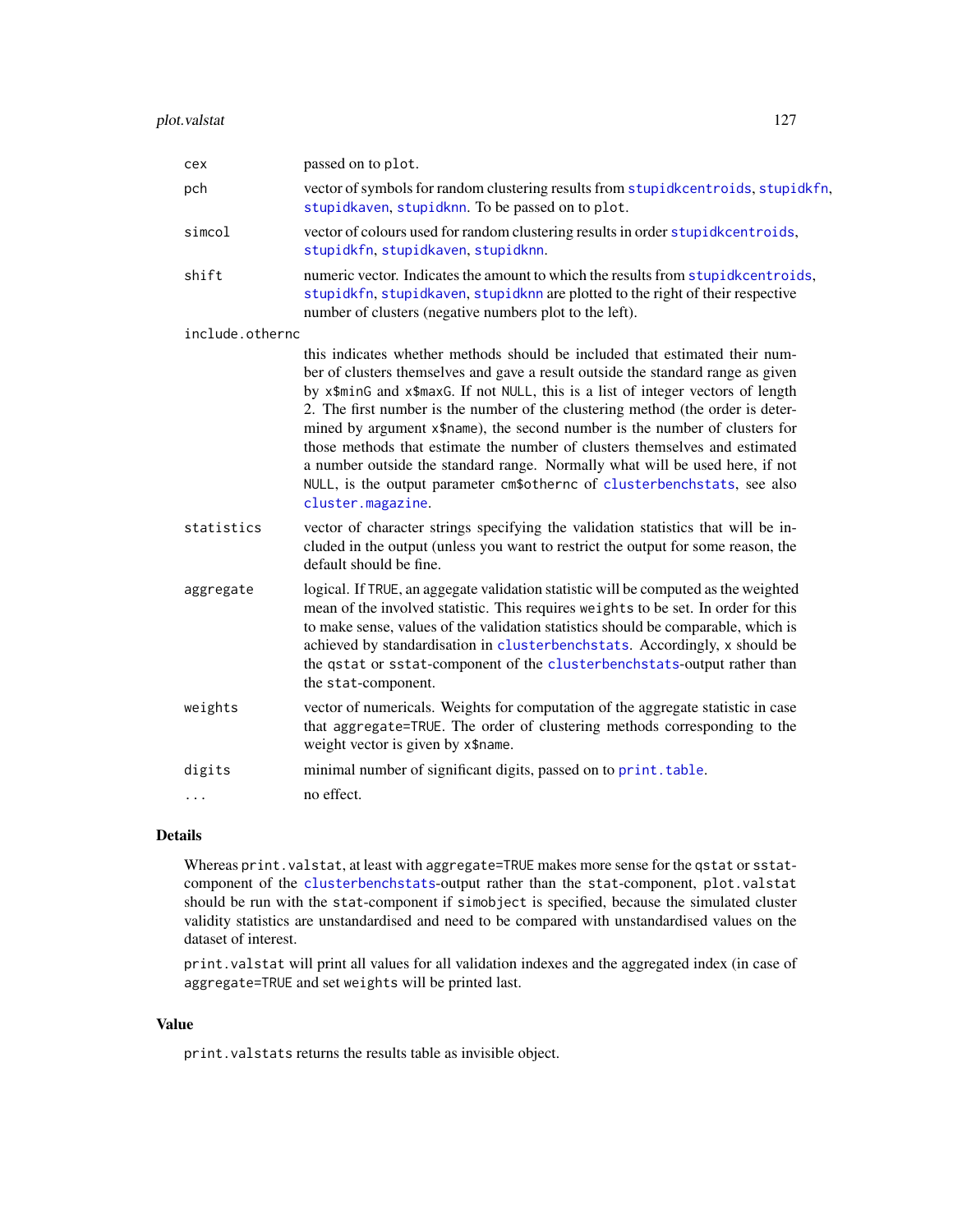#### Author(s)

Christian Hennig <christian.hennig@unibo.it> [https://www.unibo.it/sitoweb/christian](https://www.unibo.it/sitoweb/christian.hennig/en/). [hennig/en/](https://www.unibo.it/sitoweb/christian.hennig/en/)

#### References

Hennig, C. (2019) Cluster validation by measurement of clustering characteristics relevant to the user. In C. H. Skiadas (ed.) *Data Analysis and Applications 1: Clustering and Regression, Modelingestimating, Forecasting and Data Mining, Volume 2*, Wiley, New York 1-24, [https://arxiv.org/](https://arxiv.org/abs/1703.09282) [abs/1703.09282](https://arxiv.org/abs/1703.09282)

Akhanli, S. and Hennig, C. (2020) Calibrating and aggregating cluster validity indexes for contextadapted comparison of clusterings. *Statistics and Computing*, 30, 1523-1544, [https://link.](https://link.springer.com/article/10.1007/s11222-020-09958-2) [springer.com/article/10.1007/s11222-020-09958-2](https://link.springer.com/article/10.1007/s11222-020-09958-2), <https://arxiv.org/abs/2002.01822>

## See Also

[clusterbenchstats](#page-36-0), [valstat.object](#page-151-0), [cluster.magazine](#page-28-0)

# Examples

```
set.seed(20000)
 options(digits=3)
 face <- rFace(10,dMoNo=2,dNoEy=0,p=2)
 clustermethod=c("kmeansCBI","hclustCBI","hclustCBI")
 clustermethodpars <- list()
 clustermethodpars[[2]] <- clustermethodpars[[3]] <- list()
 clustermethodpars[[2]]$method <- "ward.D2"
 clustermethodpars[[3]]$method <- "single"
 methodname <- c("kmeans","ward","single")
 cbs <- clusterbenchstats(face,G=2:3,clustermethod=clustermethod,
   methodname=methodname,distmethod=rep(FALSE,3),
   clustermethodpars=clustermethodpars,nnruns=2,kmruns=2,fnruns=2,avenruns=2)
 plot(cbs$stat,cbs$sim)
 plot(cbs$stat,cbs$sim,statistic="dindex")
 plot(cbs$stat,cbs$sim,statistic="avewithin")
 print(cbs$sstat,aggregate=TRUE,weights=c(1,0,0,0,0,1,0,0,0,0,0,1,0,0,0,0))
# Some of the values are "NaN" because due to the low number of runs of
# the stupid clustering methods there is no variation. If this happens
# in a real application, nnruns etc. should be chosen higher than 2.
# Also useallg=TRUE in clusterbenchstats may help.
```
<span id="page-127-0"></span>plotcluster *Discriminant projection plot.*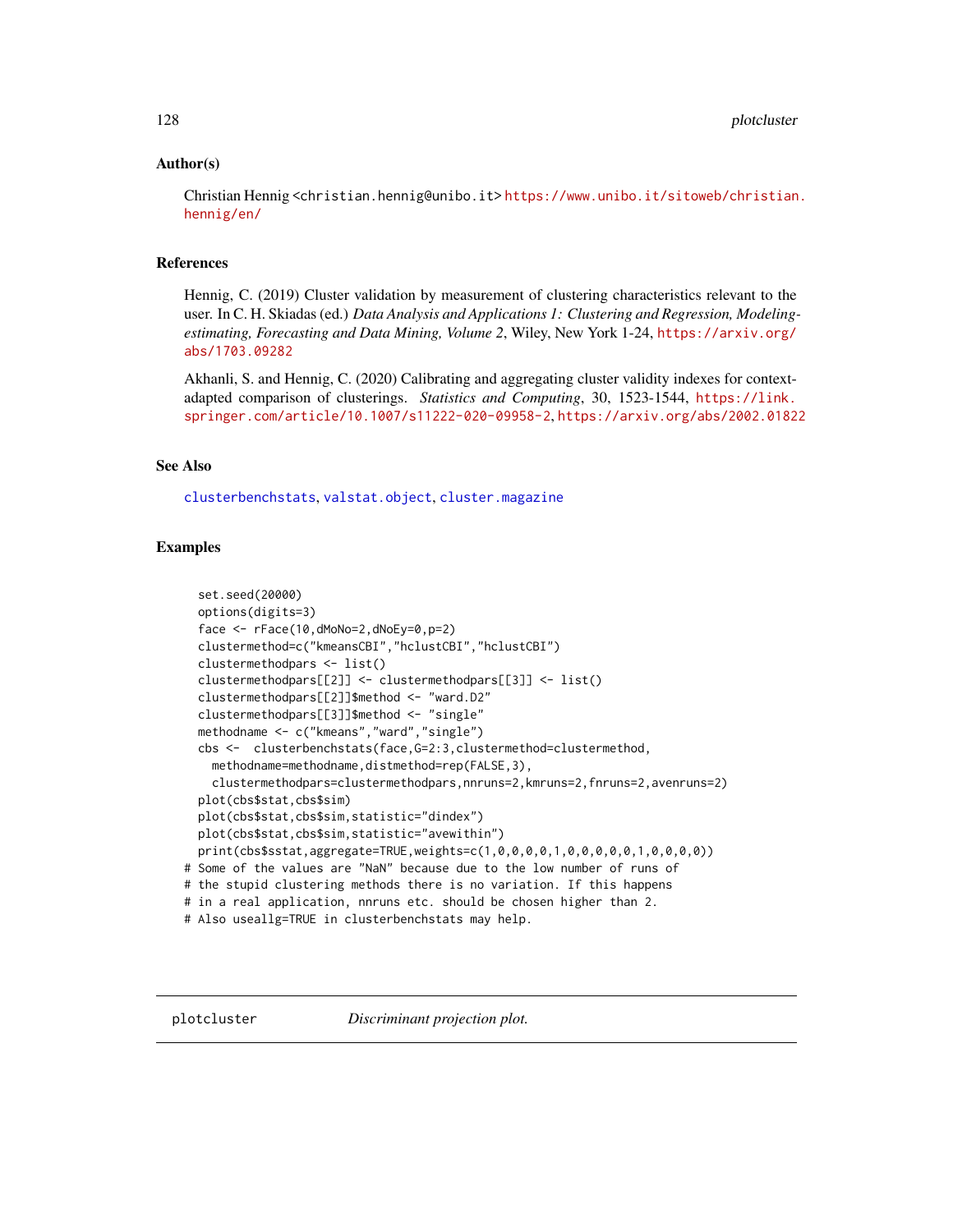# plotcluster 129

## Description

Plots to distinguish given classes by ten available projection methods. Includes classical discriminant coordinates, methods to project differences in mean and covariance structure, asymmetric methods (separation of a homogeneous class from a heterogeneous one), local neighborhood-based methods and methods based on robust covariance matrices. One-dimensional data is plotted against the cluster number.

# Usage

```
plotcluster(x, clvecd, clnum=NULL,
            method=ifelse(is.null(clnum),"dc","awc"),
            bw=FALSE,
            ignorepoints=FALSE, ignorenum=0, pointsbyclvecd=TRUE,
            xlab=NULL, ylab=NULL,
            pch=NULL, col=NULL, ...)
```

| X            | the data matrix; a numerical object which can be coerced to a matrix.                                                                                                                                                                |
|--------------|--------------------------------------------------------------------------------------------------------------------------------------------------------------------------------------------------------------------------------------|
| clvecd       | vector of class numbers which can be coerced into integers; length must equal<br>$nrow(xd)$ .                                                                                                                                        |
| method       | one of                                                                                                                                                                                                                               |
|              | "dc" usual discriminant coordinates, see discreoord,                                                                                                                                                                                 |
|              | "bc" Bhattacharyya coordinates, first coordinate showing mean differences,<br>second showing covariance matrix differences, see batcoord,                                                                                            |
|              | "vbc" variance dominated Bhattacharyya coordinates, see batcoord,                                                                                                                                                                    |
|              | "mvdc" added mean and variance differences optimizing coordinates, see mvdcoord,                                                                                                                                                     |
|              | "adc" asymmetric discriminant coordinates, see adcoord,                                                                                                                                                                              |
|              | "awc" asymmetric discriminant coordinates with weighted observations, see<br>awcoord,                                                                                                                                                |
|              | "arc" asymmetric discriminant coordinates with weighted observations and ro-<br>bust MCD-covariance matrix, see awcoord,                                                                                                             |
|              | "nc" neighborhood based coordinates, see ncoord,                                                                                                                                                                                     |
|              | "wnc" neighborhood based coordinates with weighted neighborhoods, see ncoord,<br>"anc" asymmetric neighborhood based coordinates, see ancoord.                                                                                       |
|              | Note that "bc", "vbc", "adc", "awc", "arc" and "anc" assume that there are only<br>two classes.                                                                                                                                      |
| clnum        | integer. Number of the class which is attempted to plot homogeneously by<br>"asymmetric methods", which are the methods assuming that there are only two<br>classes, as indicated above. clnum is ignored for methods "dc" and "nc". |
| bw           | logical. If TRUE, the classes are distinguished by symbols, and the default color<br>is black/white. If FALSE, the classes are distinguished by colors, and the default<br>symbol is pch=1.                                          |
| ignorepoints | logical. If TRUE, points with label ignorenum in clvecd are ignored in the com-<br>putation for method and are only projected afterwards onto the resulting units.<br>If pch=NULL, the plot symbol for these points is "N".          |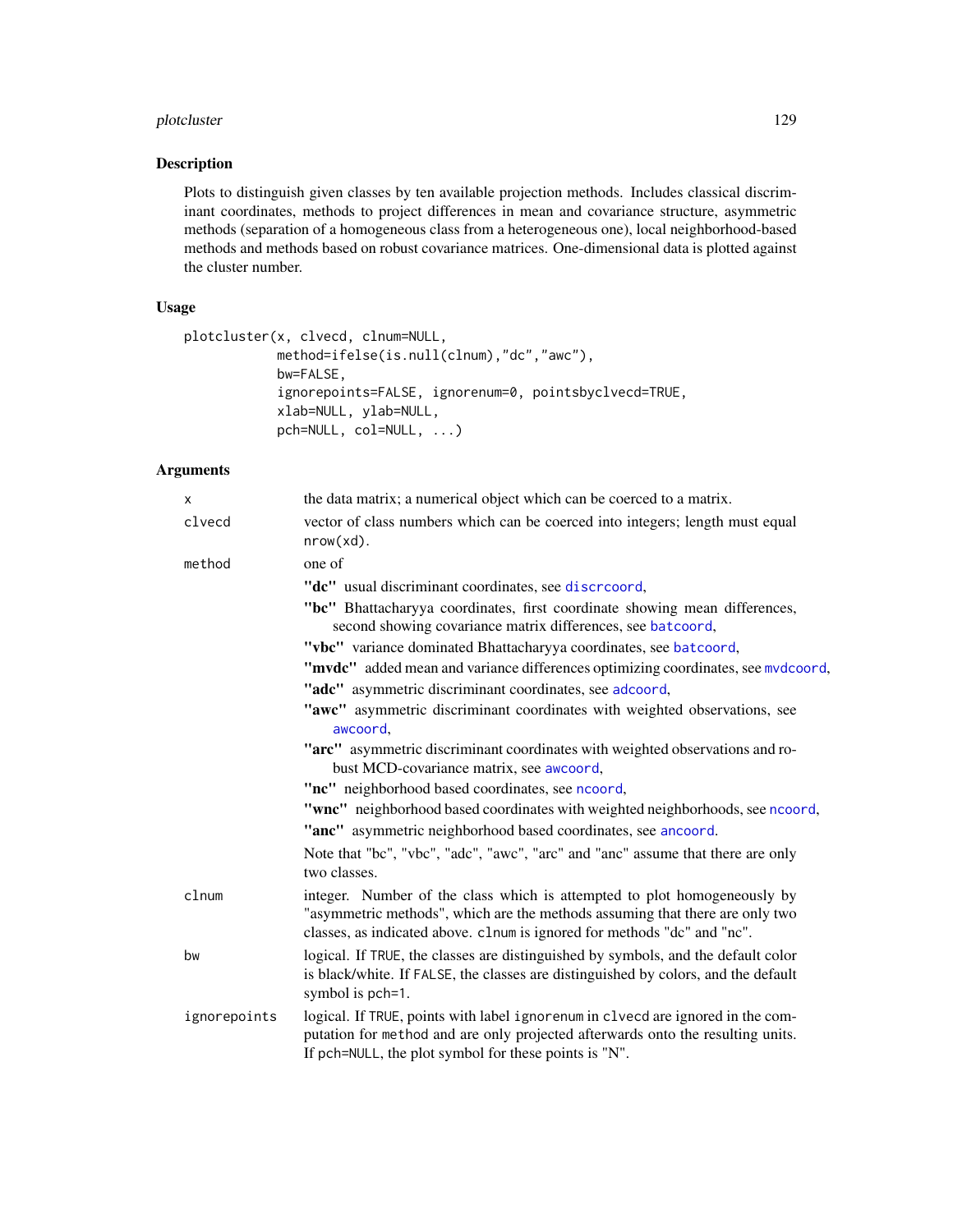| ignorenum | one of the potential values of the components of clvecd. Only has effect if<br>ignorepoints=TRUE, see above.                                                                                                                                                                                                                                                                                                                                                                                                                                                                                               |
|-----------|------------------------------------------------------------------------------------------------------------------------------------------------------------------------------------------------------------------------------------------------------------------------------------------------------------------------------------------------------------------------------------------------------------------------------------------------------------------------------------------------------------------------------------------------------------------------------------------------------------|
|           | pointsbyclvecd logical. If TRUE and pch=NULL and/or col=NULL, some hopefully suitable plot<br>symbols (numbers and letters) and colors are chosen to distinguish the values<br>of clvecd, starting with "1"/"black" for the cluster with the smallest clvecd-<br>code (note that colors for clusters with numbers larger than minimum number<br>+3 are drawn at random from all available colors). FALSE produces potentially<br>less reasonable (but nonrandom) standard colors and symbols if method is "dc"<br>or "nc", and will only distinguish whether clvecd=clnum or not for the other<br>methods. |
| xlab      | label for x-axis. If NULL, a default text is used.                                                                                                                                                                                                                                                                                                                                                                                                                                                                                                                                                         |
| ylab      | label for y-axis. If NULL, a default text is used.                                                                                                                                                                                                                                                                                                                                                                                                                                                                                                                                                         |
| pch       | plotting symbol, see par. If NULL, the default is used.                                                                                                                                                                                                                                                                                                                                                                                                                                                                                                                                                    |
| col       | plotting color, see par. If NULL, the default is used.                                                                                                                                                                                                                                                                                                                                                                                                                                                                                                                                                     |
| $\ddotsc$ | additional parameters passed to plot or the projection methods.                                                                                                                                                                                                                                                                                                                                                                                                                                                                                                                                            |

# Note

For some of the asymmetric methods, the area in the plot occupied by the "homogeneous class" (see clnum above) may be very small, and it may make sense to run plotcluster a second time specifying plot parameters xlim and ylim in a suitable way. It often makes sense to magnify the plot region containing the homogeneous class in this way so that its separation from the rest can be seen more clearly.

## Author(s)

Christian Hennig <christian.hennig@unibo.it> [https://www.unibo.it/sitoweb/christian](https://www.unibo.it/sitoweb/christian.hennig/en/). [hennig/en/](https://www.unibo.it/sitoweb/christian.hennig/en/)

# References

Hennig, C. (2004) Asymmetric linear dimension reduction for classification. Journal of Computational and Graphical Statistics 13, 930-945 .

Hennig, C. (2005) A method for visual cluster validation. In: Weihs, C. and Gaul, W. (eds.): Classification - The Ubiquitous Challenge. Springer, Heidelberg 2005, 153-160.

Seber, G. A. F. (1984). *Multivariate Observations*. New York: Wiley.

Fukunaga (1990). *Introduction to Statistical Pattern Recognition* (2nd ed.). Boston: Academic Press.

#### See Also

[discrcoord](#page-63-0), [batcoord](#page-10-0), [mvdcoord](#page-115-0), [adcoord](#page-5-0), [awcoord](#page-8-0), [ncoord](#page-116-0), [ancoord](#page-7-0).

[discrproj](#page-65-0) is an interface to all these projection methods.

[rFace](#page-139-0) for generation of the example data used below.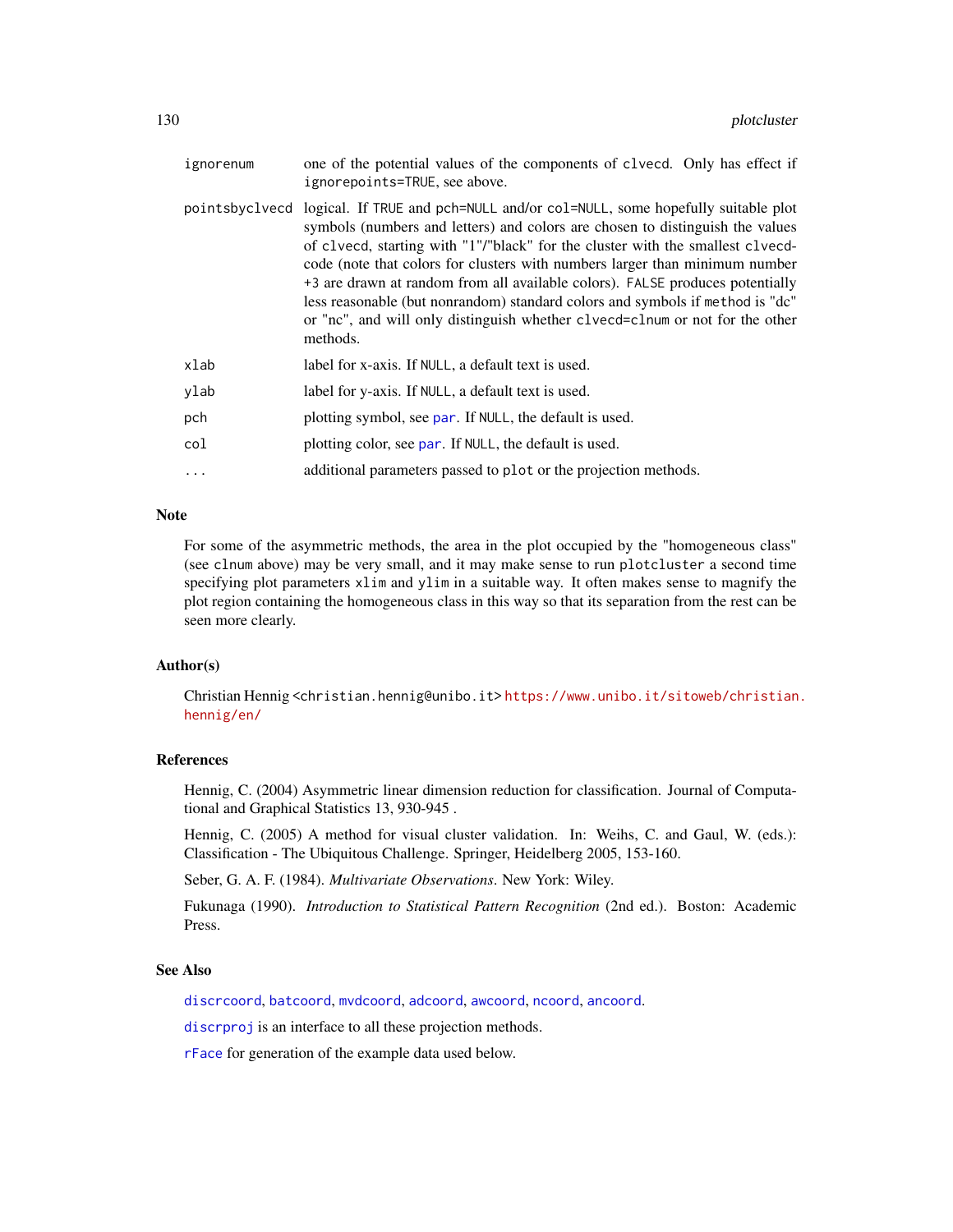# prediction.strength 131

#### Examples

```
set.seed(4634)
face <- rFace(300,dMoNo=2,dNoEy=0)
grface <- as.integer(attr(face,"grouping"))
plotcluster(face,grface)
plotcluster(face,grface==1)
plotcluster(face,grface, clnum=1, method="vbc")
```
<span id="page-130-0"></span>prediction.strength *Prediction strength for estimating number of clusters*

#### Description

Computes the prediction strength of a clustering of a dataset into different numbers of components. The prediction strength is defined according to Tibshirani and Walther (2005), who recommend to choose as optimal number of cluster the largest number of clusters that leads to a prediction strength above 0.8 or 0.9. See details.

Various clustering methods can be used, see argument clustermethod. In Tibshirani and Walther (2005), only classification to the nearest centroid is discussed, but more methods are offered here, see argument classification.

#### Usage

```
prediction.strength(xdata, Gmin=2, Gmax=10, M=50,
                      clustermethod=kmeansCBI,
                                classification="centroid", centroidname = NULL,
                                cutoff=0.8,nnk=1,
                      distances=inherits(xdata,"dist"),count=FALSE,...)
  ## S3 method for class 'predstr'
print(x, \ldots)
```

| xdata         | data (something that can be coerced into a matrix).                                                                                                                                                                                                                                                                                                                                                                                                                                                                                                                                                                                        |  |
|---------------|--------------------------------------------------------------------------------------------------------------------------------------------------------------------------------------------------------------------------------------------------------------------------------------------------------------------------------------------------------------------------------------------------------------------------------------------------------------------------------------------------------------------------------------------------------------------------------------------------------------------------------------------|--|
| Gmin          | integer. Minimum number of clusters. Note that the prediction strength for<br>1 cluster is trivially 1, which is automatically included if GM1n>1. Therefore<br>GMin<2 is useless.                                                                                                                                                                                                                                                                                                                                                                                                                                                         |  |
| Gmax          | integer. Maximum number of clusters.                                                                                                                                                                                                                                                                                                                                                                                                                                                                                                                                                                                                       |  |
| М             | integer. Number of times the dataset is divided into two halves.                                                                                                                                                                                                                                                                                                                                                                                                                                                                                                                                                                           |  |
| clustermethod | an interface function (the function name, not a string containing the name,<br>has to be provided!). This defines the clustering method. See the "Details"-<br>section of clusterboot and kmeansCBI for the format. Clustering methods<br>for prediction. strength must have a k-argument for the number of clusters,<br>must operate on n times p data matrices and must otherwise follow the spec-<br>ifications in clusterboot Note that prediction. strength won't work with<br>CBI-functions that implicitly already estimate the number of clusters such as<br>pamkCBI; use claraCBI if you want to run it for pam/clara clustering. |  |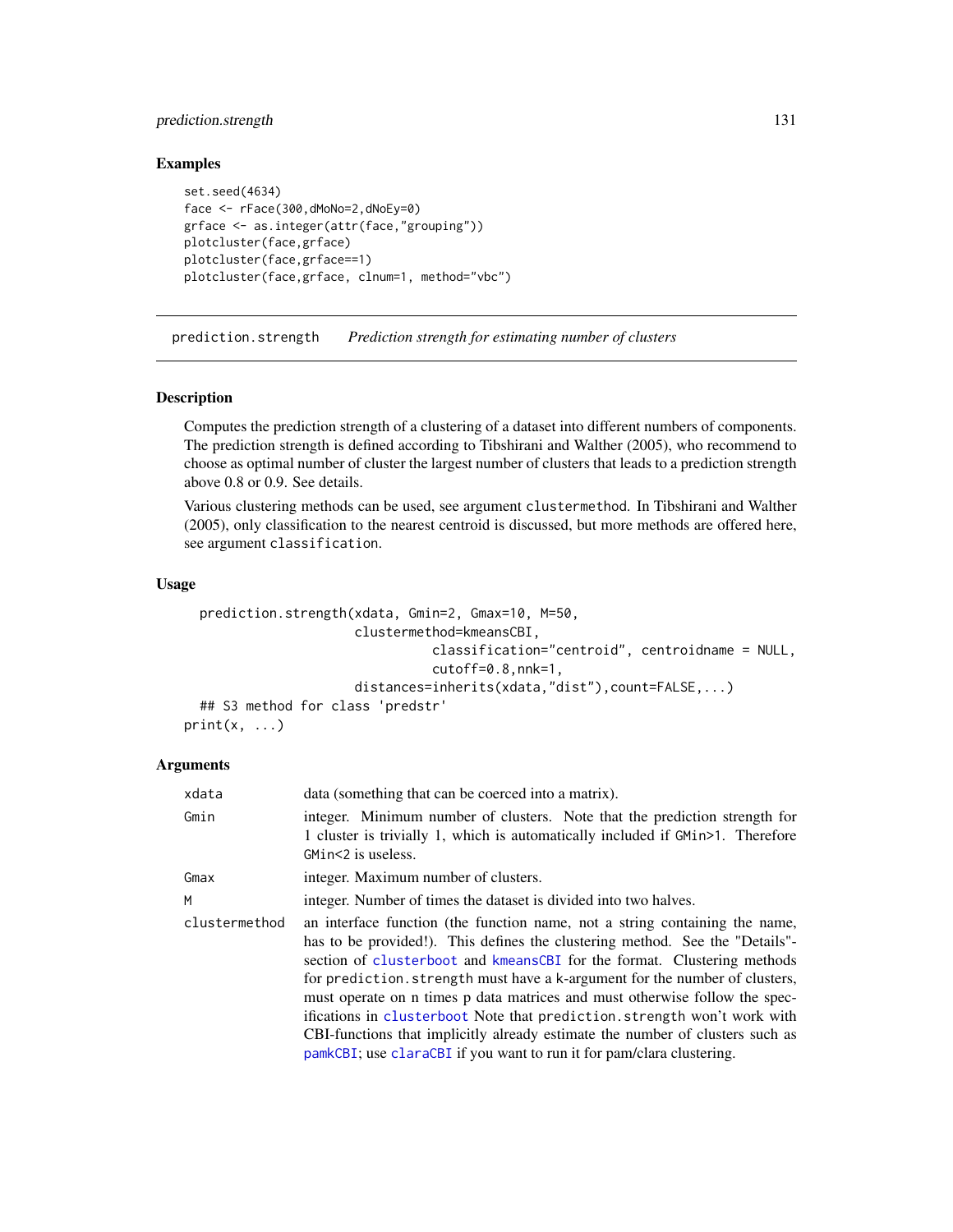|              | classification string. This determines how non-clustered points are classified to given clus-<br>ters. Options are explained in classifnp and classifdist, the latter for dis-<br>similarity data. Certain classification methods are connected to certain cluster-<br>ing methods. classification="averagedist" is recommended for average<br>linkage, classification="centroid" is recommended for k-means, clara and<br>pam (with distances it will work with claraCBI only), classification="knn"<br>with nnk=1 is recommended for single linkage and classification="qda" is<br>recommended for Gaussian mixtures with flexible covariance matrices. |
|--------------|-----------------------------------------------------------------------------------------------------------------------------------------------------------------------------------------------------------------------------------------------------------------------------------------------------------------------------------------------------------------------------------------------------------------------------------------------------------------------------------------------------------------------------------------------------------------------------------------------------------------------------------------------------------|
| centroidname | string. Indicates the name of the component of CBIoutput\$result that contains<br>the cluster centroids in case of classification="centroid", where CBIoutput<br>is the output object of clustermethod. If clustermethod is kmeansCBI or<br>claraCBI, centroids are recognised automatically if centroidname=NULL. If<br>centroidname=NULL and distances=FALSE, cluster means are computed as the<br>cluster centroids.                                                                                                                                                                                                                                   |
| cutoff       | numeric between 0 and 1. The optimal number of clusters is the maximum one<br>with prediction strength above cutoff.                                                                                                                                                                                                                                                                                                                                                                                                                                                                                                                                      |
| nnk          | number of nearest neighbours if classification="knn", see classifnp.                                                                                                                                                                                                                                                                                                                                                                                                                                                                                                                                                                                      |
| distances    | logical. If TRUE, data will be interpreted as dissimilarity matrix, passed on to<br>clustering methods as "dist"-object, and classifdist will be used for classi-<br>fication.                                                                                                                                                                                                                                                                                                                                                                                                                                                                            |
| count        | logical. TRUE will print current number of clusters and simulation run number<br>on the screen.                                                                                                                                                                                                                                                                                                                                                                                                                                                                                                                                                           |
| X            | object of class predstr.                                                                                                                                                                                                                                                                                                                                                                                                                                                                                                                                                                                                                                  |
| $\cdots$     | arguments to be passed on to the clustering method.                                                                                                                                                                                                                                                                                                                                                                                                                                                                                                                                                                                                       |

## Details

The prediction strength for a certain number of clusters k under a random partition of the dataset in halves A and B is defined as follows. Both halves are clustered with k clusters. Then the points of A are classified to the clusters of B. In the original paper this is done by assigning every observation in A to the closest cluster centroid in B (corresponding to classification="centroid"), but other methods are possible, see [classifnp](#page-20-1). A pair of points A in the same A-cluster is defined to be correctly predicted if both points are classified into the same cluster on B. The same is done with the points of B relative to the clustering on A. The prediction strength for each of the clusterings is the minimum (taken over all clusters) relative frequency of correctly predicted pairs of points of that cluster. The final mean prediction strength statistic is the mean over all 2M clusterings.

#### Value

prediction.strength gives out an object of class predstr, which is a list with components

| predcorr  | list of vectors of length M with relative frequencies of correct predictions (clus-<br>terwise minimum). Every list entry refers to a certain number of clusters. |
|-----------|-------------------------------------------------------------------------------------------------------------------------------------------------------------------|
| mean.pred | means of predcorr for all numbers of clusters.                                                                                                                    |
| optimalk  | optimal number of clusters.                                                                                                                                       |
| cutoff    | see above.                                                                                                                                                        |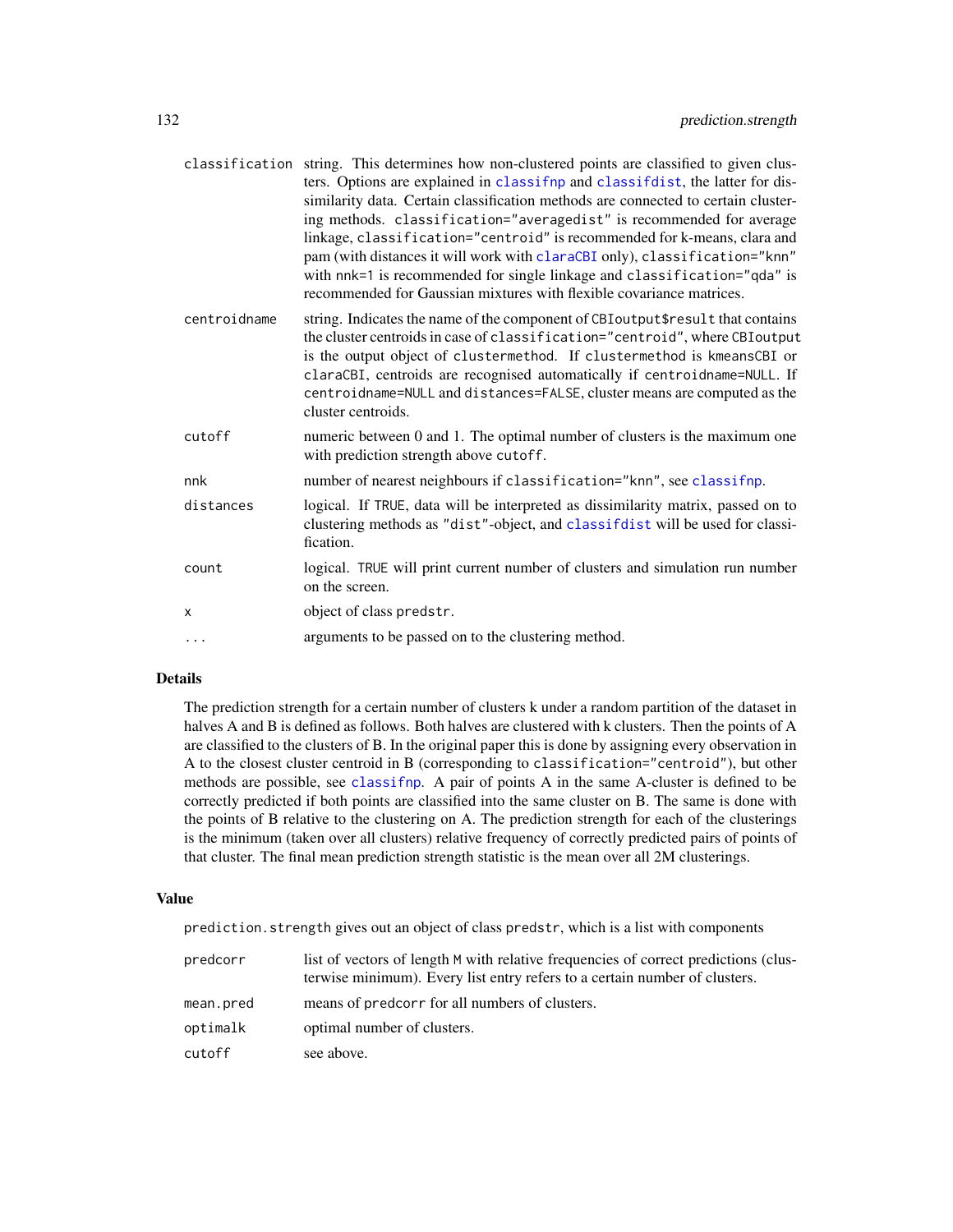#### randcmatrix 133

| method | a string identifying the clustering method. |
|--------|---------------------------------------------|
| Gmax   | see above.                                  |
| M      | see above.                                  |

#### Author(s)

Christian Hennig <christian.hennig@unibo.it> [https://www.unibo.it/sitoweb/christian](https://www.unibo.it/sitoweb/christian.hennig/en/). [hennig/en/](https://www.unibo.it/sitoweb/christian.hennig/en/)

# References

Tibshirani, R. and Walther, G. (2005) Cluster Validation by Prediction Strength, *Journal of Computational and Graphical Statistics*, 14, 511-528.

#### See Also

[kmeansCBI](#page-94-0), [classifnp](#page-20-1)

#### Examples

```
options(digits=3)
 set.seed(98765)
 iriss <- iris[sample(150,20),-5]
 prediction.strength(iriss,2,3,M=3)
 prediction.strength(iriss,2,3,M=3,clustermethod=claraCBI)
# The examples are fast, but of course M should really be larger.
```
<span id="page-132-0"></span>randcmatrix *Random partition matrix*

# Description

For use within regmix. Generates a random 0-1-matrix with n rows and cln columns so that every row contains exactly one one and every columns contains at least p+3 ones.

## Usage

randcmatrix(n,cln,p)

#### Arguments

| n   | positive integer. Number of rows.    |
|-----|--------------------------------------|
| cln | positive integer. Number of columns. |
| p   | positive integer. See above.         |

# Value

An n\*cln-matrix.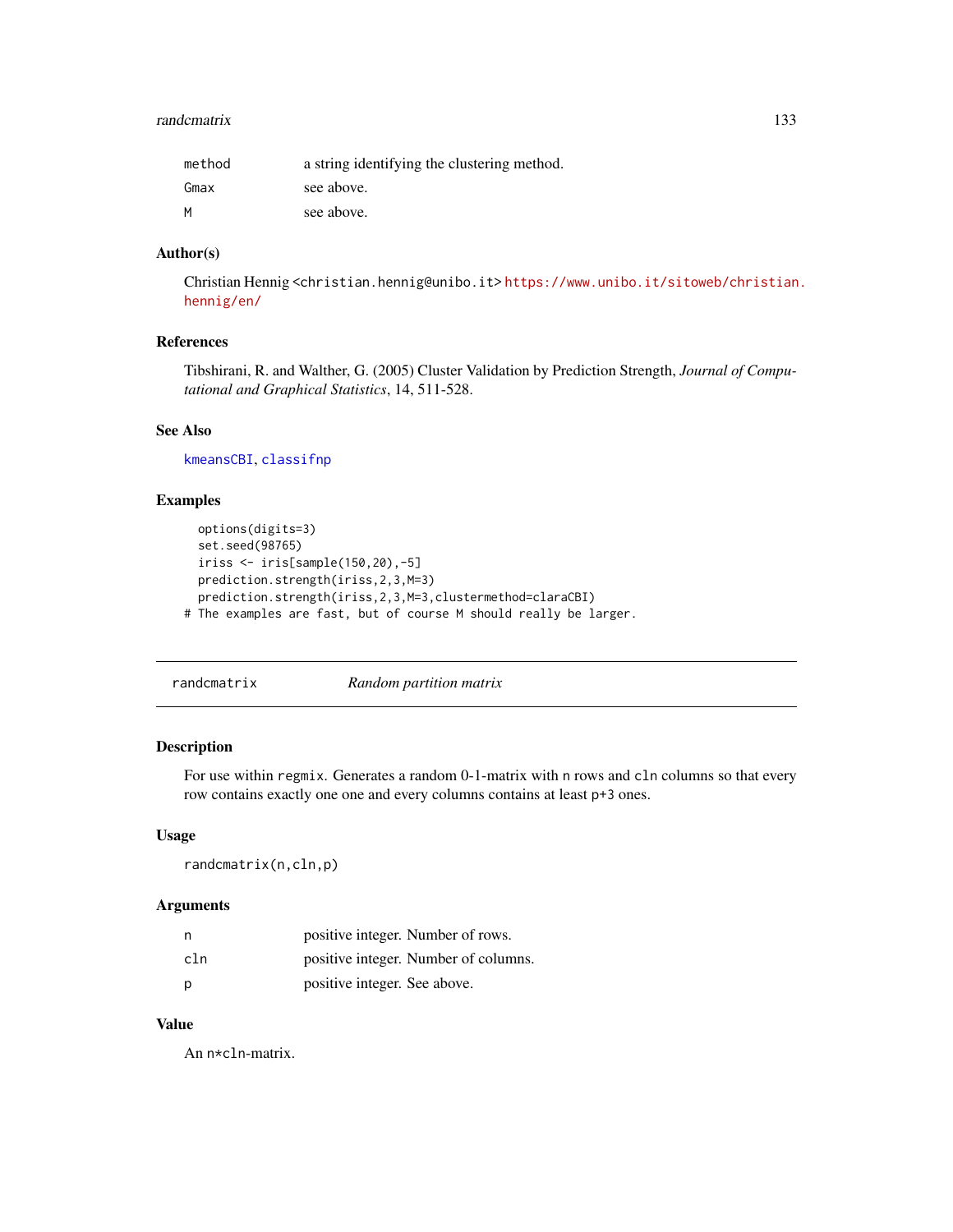# Author(s)

Christian Hennig <christian.hennig@unibo.it> [https://www.unibo.it/sitoweb/christian](https://www.unibo.it/sitoweb/christian.hennig/en/). [hennig/en/](https://www.unibo.it/sitoweb/christian.hennig/en/)

#### See Also

[regmix](#page-136-0)

# Examples

```
set.seed(111)
randcmatrix(10,2,1)
```
randconf *Generate a sample indicator vector*

# Description

Generates a logical vector of length n with p TRUEs.

# Usage

randconf(n, p)

# Arguments

| n | positive integer. |
|---|-------------------|
| р | positive integer. |

## Value

A logical vector.

# Author(s)

Christian Hennig <christian.hennig@unibo.it> [https://www.unibo.it/sitoweb/christian](https://www.unibo.it/sitoweb/christian.hennig/en/). [hennig/en/](https://www.unibo.it/sitoweb/christian.hennig/en/)

# See Also

[sample](#page-0-0)

# Examples

randconf(10,3)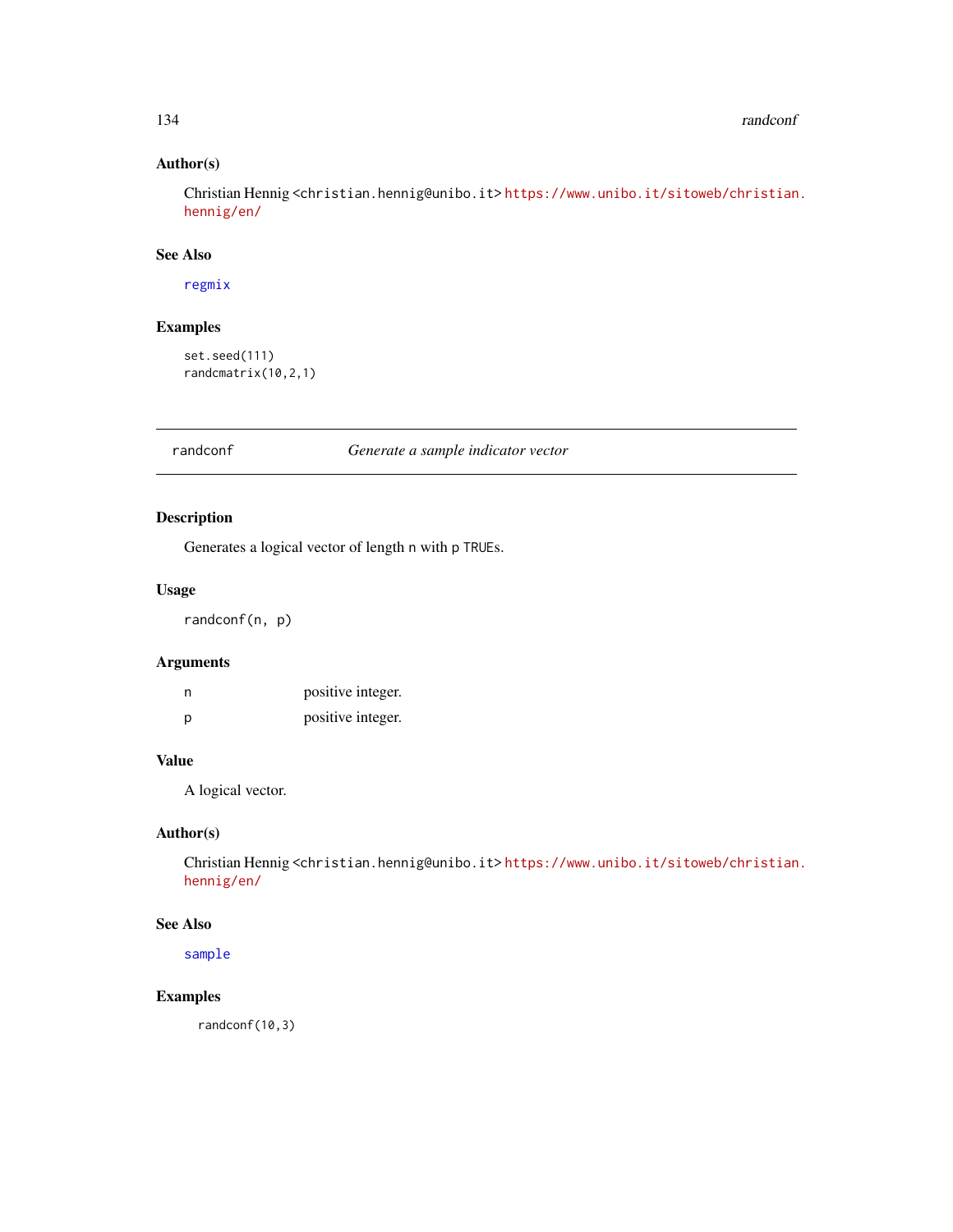<span id="page-134-0"></span>randomclustersim *Simulation of validity indexes based on random clusterings*

## Description

For a given dataset this simulates random clusterings using [stupidkcentroids](#page-146-0), [stupidknn](#page-148-0), [stupidkfn](#page-147-0), and [stupidkaven](#page-145-0). It then computes and stores a set of cluster validity indexes for every clustering.

# Usage

```
randomclustersim(datadist,datanp=NULL,npstats=FALSE,useboot=FALSE,
                    bootmethod="nselectboot",
                    bootruns=25,
                    G,nnruns=100,kmruns=100,fnruns=100,avenruns=100,
                    nnk=4,dnnk=2,
                    pamcrit=TRUE,
                    multicore=FALSE, cores=detectCores()-1, monitor=TRUE)
```

| datadist   | distances on which validation-measures are based, dist object or distance ma-<br>trix.                                                                                           |  |
|------------|----------------------------------------------------------------------------------------------------------------------------------------------------------------------------------|--|
| datanp     | optional observations times variables data matrix, see npstats.                                                                                                                  |  |
| npstats    | logical. If TRUE, distrsimilarity is called and the two statistics computed<br>there are added to the output. These are based on datanp and require datanp to<br>be specified.   |  |
| useboot    | logical. If TRUE, a stability index (either nselectboot or prediction. strength)<br>will be involved.                                                                            |  |
| bootmethod | either "nselectboot" or "prediction.strength"; stability index to be used<br>if useboot=TRUE.                                                                                    |  |
| bootruns   | integer. Number of resampling runs. If useboot=TRUE, passed on as B to<br>nselectboot or M to prediction. strength.                                                              |  |
| G          | vector of integers. Numbers of clusters to consider.                                                                                                                             |  |
| nnruns     | integer. Number of runs of stupidknn.                                                                                                                                            |  |
| kmruns     | integer. Number of runs of stupidkcentroids.                                                                                                                                     |  |
| fnruns     | integer. Number of runs of stupidkfn.                                                                                                                                            |  |
| avenruns   | integer. Number of runs of stupidkaven.                                                                                                                                          |  |
| nnk        | nnk-argument to be passed on to cqcluster.stats.                                                                                                                                 |  |
| dnnk       | nnk-argument to be passed on to distrsimilarity.                                                                                                                                 |  |
| pamcrit    | pamcrit-argument to be passed on to cqcluster. stats.                                                                                                                            |  |
| multicore  | logical. If TRUE, parallel computing is used through the function mclapply from<br>package parallel; read warnings there if you intend to use this; it won't work<br>on Windows. |  |
| cores      | integer. Number of cores for parallelisation.                                                                                                                                    |  |
| monitor    | logical. If TRUE, it will print some runtime information.                                                                                                                        |  |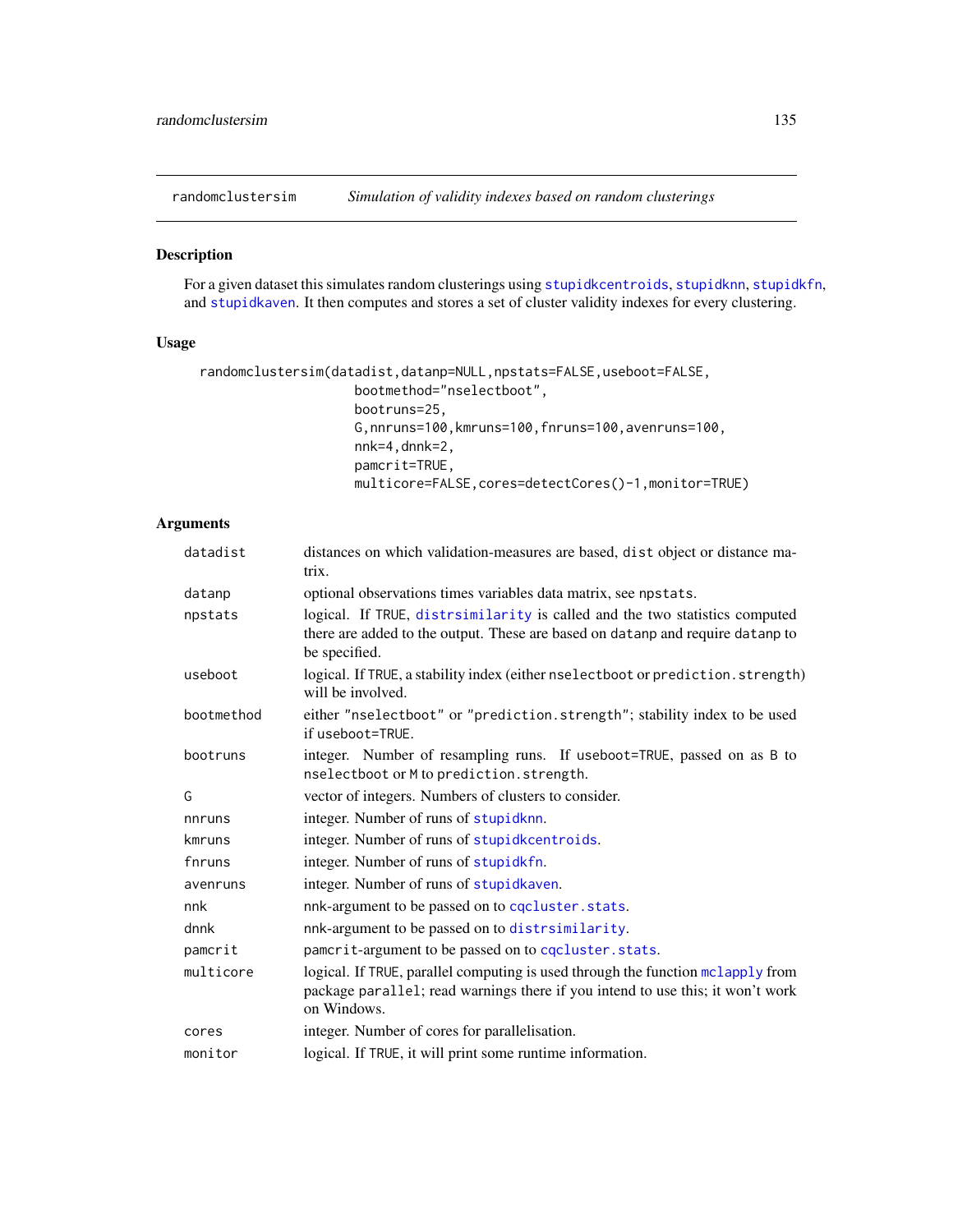# Value

List with components

| nn       | list, indexed by number of clusters. Every entry is a data frame with nnruns<br>observations for every simulation run of stupidknn. The variables of the data<br>frame are avewithin, mnnd, cvnnd, maxdiameter, widestgap, sindex, minsep, asw, dindex, denscut,<br>if pamcrit=TRUE also pamc, if npstats=TRUE also kdnorm, kdunif. All these<br>are cluster validation indexes; documented as values of clustatsum.      |
|----------|---------------------------------------------------------------------------------------------------------------------------------------------------------------------------------------------------------------------------------------------------------------------------------------------------------------------------------------------------------------------------------------------------------------------------|
| fn       | list, indexed by number of clusters. Every entry is a data frame with finruns<br>observations for every simulation run of stupidkfn. The variables of the data<br>frame are avewithin, mnnd, cvnnd, maxdiameter, widestgap, sindex, minsep, asw, dindex, denscut,<br>if pamcrit=TRUE also pamc, if npstats=TRUE also kdnorm, kdunif. All these<br>are cluster validation indexes; documented as values of clustatsum.     |
| aven     | list, indexed by number of clusters. Every entry is a data frame with avenruns<br>observations for every simulation run of stupidkaven. The variables of the data<br>frame are avewithin, mnnd, cvnnd, maxdiameter, widestgap, sindex, minsep, asw, dindex, denscut,<br>if pamcrit=TRUE also pamc, if npstats=TRUE also kdnorm, kdunif. All these<br>are cluster validation indexes; documented as values of clustatsum.  |
| km       | list, indexed by number of clusters. Every entry is a data frame with kmruns ob-<br>servations for every simulation run of stupidkcentroids. The variables of the<br>data frame are avewithin, mnnd, cvnnd, maxdiameter, widestgap, sindex, minsep, asw, dindex, dens<br>if pamcrit=TRUE also pamc, if npstats=TRUE also kdnorm, kdunif. All these<br>are cluster validation indexes; documented as values of clustatsum. |
| nnruns   | number of involved runs of stupidknn.                                                                                                                                                                                                                                                                                                                                                                                     |
| fnruns   | number of involved runs of stupidkfn.                                                                                                                                                                                                                                                                                                                                                                                     |
| avenruns | number of involved runs of stupidkaven.                                                                                                                                                                                                                                                                                                                                                                                   |
| kmruns   | number of involved runs of stupidkcentroids,                                                                                                                                                                                                                                                                                                                                                                              |
| boot     | if useboot=TRUE, stability value; stabk for method nselectboot; mean.pred<br>for method prediction.strength.                                                                                                                                                                                                                                                                                                              |

# Author(s)

Christian Hennig <christian.hennig@unibo.it> [https://www.unibo.it/sitoweb/christian](https://www.unibo.it/sitoweb/christian.hennig/en/). [hennig/en/](https://www.unibo.it/sitoweb/christian.hennig/en/)

## References

Hennig, C. (2019) Cluster validation by measurement of clustering characteristics relevant to the user. In C. H. Skiadas (ed.) *Data Analysis and Applications 1: Clustering and Regression, Modelingestimating, Forecasting and Data Mining, Volume 2*, Wiley, New York 1-24, [https://arxiv.org/](https://arxiv.org/abs/1703.09282) [abs/1703.09282](https://arxiv.org/abs/1703.09282)

Akhanli, S. and Hennig, C. (2020) Calibrating and aggregating cluster validity indexes for contextadapted comparison of clusterings. *Statistics and Computing*, 30, 1523-1544, [https://link.](https://link.springer.com/article/10.1007/s11222-020-09958-2) [springer.com/article/10.1007/s11222-020-09958-2](https://link.springer.com/article/10.1007/s11222-020-09958-2), <https://arxiv.org/abs/2002.01822>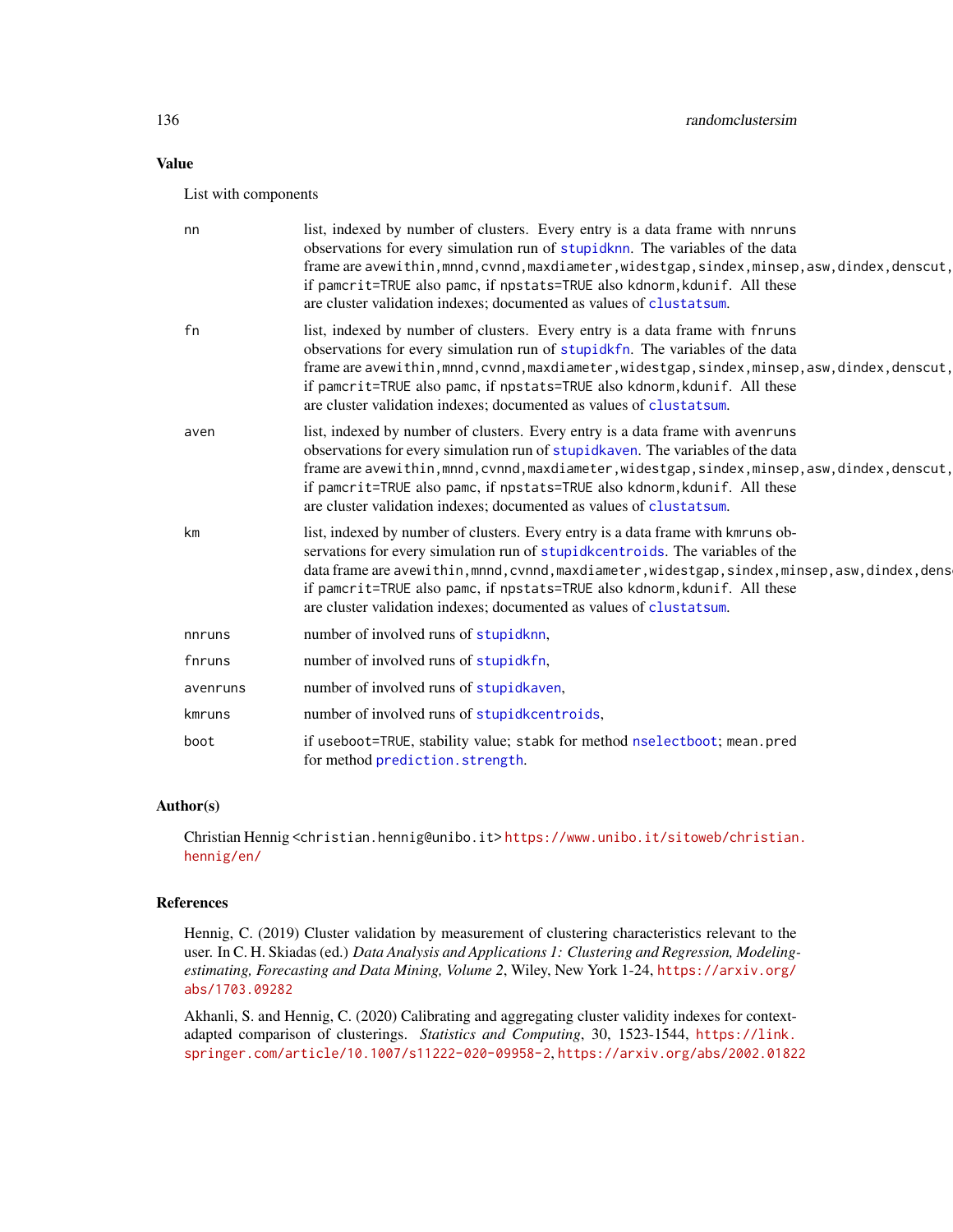#### regmix the state of the state of the state of the state of the state of the state of the state of the state of the state of the state of the state of the state of the state of the state of the state of the state of the sta

# See Also

[stupidkcentroids](#page-146-0), [stupidknn](#page-148-0), [stupidkfn](#page-147-0), [stupidkaven](#page-145-0), [clustatsum](#page-25-0)

#### Examples

```
set.seed(20000)
options(digits=3)
face <- rFace(10,dMoNo=2,dNoEy=0,p=2)
randomclustersim(dist(face),datanp=face,npstats=TRUE,G=2:3,
  nnruns=2,kmruns=2, fnruns=1,avenruns=1,nnk=2)
```
<span id="page-136-0"></span>regmix *Mixture Model ML for Clusterwise Linear Regression*

# Description

Computes an ML-estimator for clusterwise linear regression under a regression mixture model with Normal errors. Parameters are proportions, regression coefficients and error variances, all independent of the values of the independent variable, and all may differ for different clusters. Computation is by the EM-algorithm. The number of clusters is estimated via the Bayesian Information Criterion (BIC). Note that package flexmix has more sophisticated tools to do the same thing and is recommended. The functions are kept in here only for compatibility reasons.

# Usage

```
regmix(indep, dep, ir=1, nclust=1:7, icrit=1.e-5, minsig=1.e-6, warnings=FALSE)
regem(indep, dep, m, cln, icrit=1.e-5, minsig=1.e-6, warnings=FALSE)
```

| indep    | numerical matrix or vector. Independent variables.                                                                                                                                                                                                                                                                                                                                                                         |
|----------|----------------------------------------------------------------------------------------------------------------------------------------------------------------------------------------------------------------------------------------------------------------------------------------------------------------------------------------------------------------------------------------------------------------------------|
| dep      | numerical vector. Dependent variable.                                                                                                                                                                                                                                                                                                                                                                                      |
| ir       | positive integer. Number of iteration runs for every number of clusters.                                                                                                                                                                                                                                                                                                                                                   |
| nclust   | vector of positive integers. Numbers of clusters.                                                                                                                                                                                                                                                                                                                                                                          |
| icrit    | positive numerical. Stopping criterion for the iterations (difference of loglikeli-<br>hoods).                                                                                                                                                                                                                                                                                                                             |
| minsig   | positive numerical. Minimum value for the variance parameters (likelihood is<br>unbounded if variances are allowed to converge to 0).                                                                                                                                                                                                                                                                                      |
| warnings | logical. If TRUE, warnings are given during the EM iteration in case of collinear<br>regressors, too small mixture components and error variances smaller than min-<br>imum. In the former two cases, the algorithm is terminated without a result,<br>but an optimal solution is still computed from other algorithm runs (if there are<br>others). In the latter case, the corresponding variance is set to the minimum. |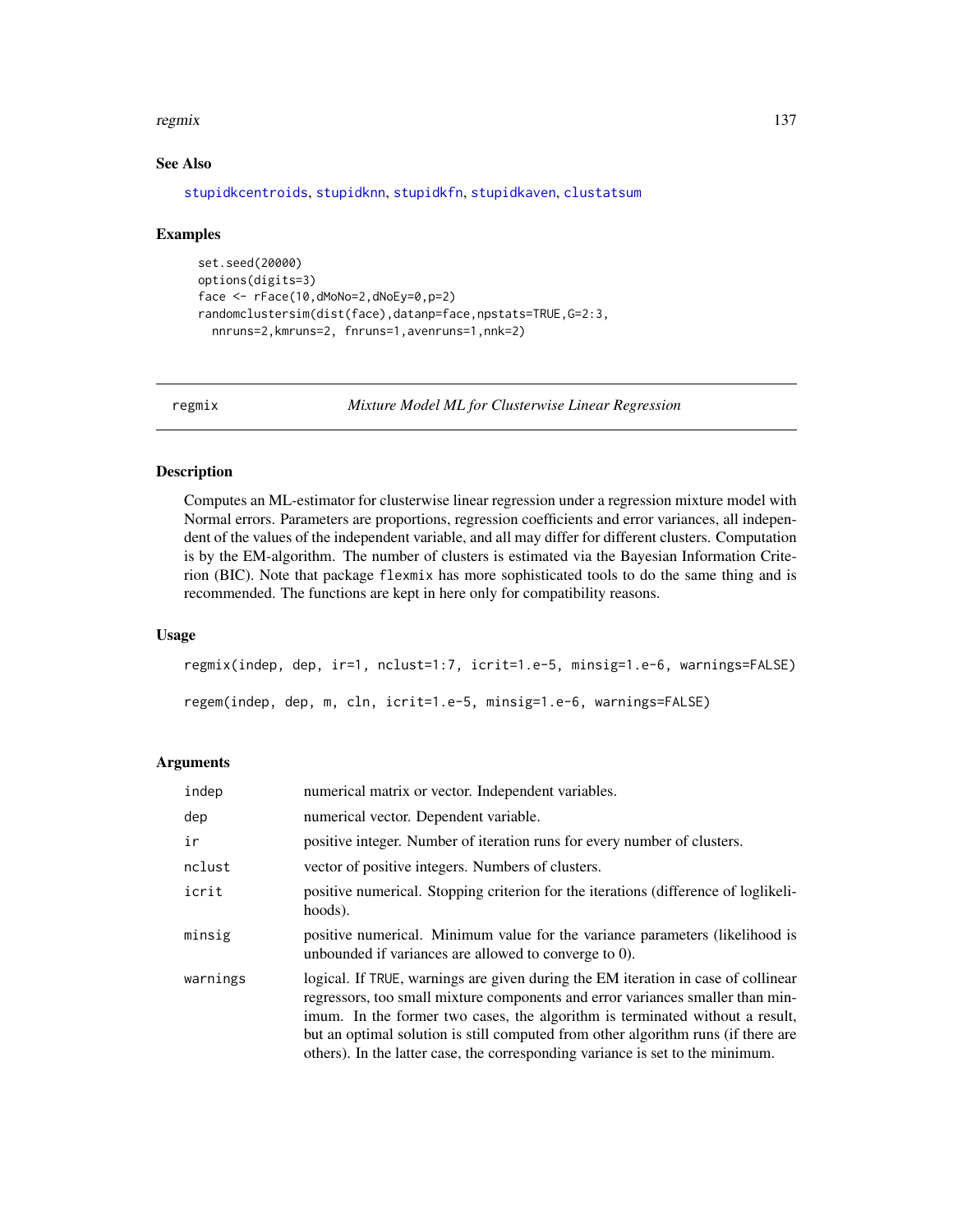138 regmix

| cln | positive integer. (Single) number of clusters.                                                                                                            |
|-----|-----------------------------------------------------------------------------------------------------------------------------------------------------------|
| m   | matrix of positive numericals. Number of columns must be cln. Number of<br>rows must be number of data points. Columns must add up to 1. Initial configu- |
|     | ration for the EM iteration in terms of a probabilty vector for every point which                                                                         |
|     | gives its degree of membership to every cluster. As generated by randcmatrix.                                                                             |

# Details

The result of the EM iteration depends on the initial configuration, which is generated randomly by [randcmatrix](#page-132-0) for regmix. regmix calls regem. To provide the initial configuration manually, use parameter m of regem directly. Take a look at the example about how to generate m if you want to specify initial parameters.

The original paper DeSarbo and Cron (1988) suggests the AIC for estimating the number of clusters. The use of the BIC is advocated by Wedel and DeSarbo (1995). The BIC is defined here as  $2 \times \log \mathbb{1}$  ik  $-\log(n) \times ((p+3) \times \mathbb{1} - 1)$ , p being the number of independent variables, i.e., the larger the better.

See the entry for the input parameter warnings for the treatment of several numerical problems.

#### Value

regmix returns a list containing the components clnopt,loglik,bic,coef,var,eps,z,g.

regem returns a list containing the components loglik, coef, var, z, g, warn.

| clnopt | optimal number of clusters according to the BIC.                                                                                                                           |
|--------|----------------------------------------------------------------------------------------------------------------------------------------------------------------------------|
| loglik | loglikelihood for the optimal model.                                                                                                                                       |
| bic    | vector of BIC values for all numbers of clusters in nolust.                                                                                                                |
| coef   | matrix of regression coefficients. First row: intercept parameter. Second row:<br>parameter of first independent variable and so on. Columns corresponding to<br>clusters. |
| var    | vector of error variance estimators for the clusters.                                                                                                                      |
| eps    | vector of cluster proportion estimators.                                                                                                                                   |
| z      | matrix of estimated a posteriori probabilities of the points (rows) to be generated<br>by the clusters (columns). Compare input argument m.                                |
| g      | integer vector of estimated cluster numbers for the points (via argmax over z).                                                                                            |
| warn   | logical. TRUE if one of the estimated clusters has too few points and/or collinear<br>regressors.                                                                          |

## Author(s)

Christian Hennig <christian.hennig@unibo.it> [https://www.unibo.it/sitoweb/christian](https://www.unibo.it/sitoweb/christian.hennig/en/). [hennig/en/](https://www.unibo.it/sitoweb/christian.hennig/en/)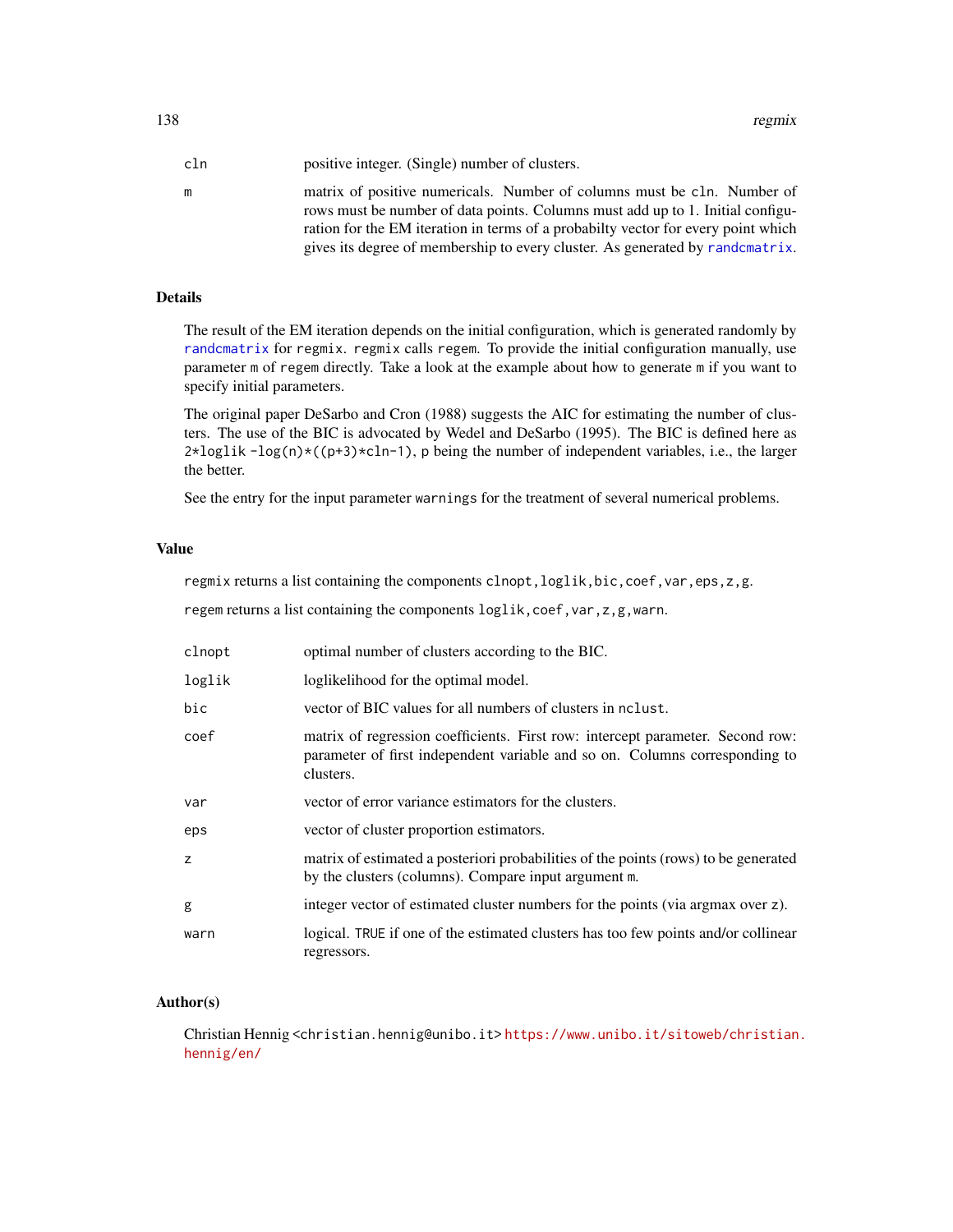#### regmix 139

### References

DeSarbo, W. S. and Cron, W. L. (1988) A maximum likelihood methodology for clusterwise linear regression, *Journal of Classification* 5, 249-282.

Wedel, M. and DeSarbo, W. S. (1995) A mixture likelihood approach for generalized linear models, *Journal of Classification* 12, 21-56.

## See Also

Regression mixtures can also (and probably better) be computed with the flexmix package, see [flexmix](#page-0-0). (When I first write the regmix-function, flexmix didn't exist.)

[fixreg](#page-83-0) for fixed point clusters for clusterwise linear regression.

[EMclust](#page-0-0) for Normal mixture model fitting (non-regression).

# Examples

```
## Not run:
# This apparently gives slightly different
# but data-analytically fine results
# on some versions of R.
set.seed(12234)
data(tonedata)
attach(tonedata)
rmt1 <- regmix(stretchratio,tuned,nclust=1:2)
# nclust=1:2 makes the example fast;
# a more serious application would rather use the default.
rmt1$g
round(rmt1$bic,digits=2)
# start with initial parameter values
cln <- 3
n < -150initcoef \leftarrow cbind(c(2,0),c(0,1),c(0,2.5))initvar <- c(0.001,0.0001,0.5)
initeps \leq c(0.4, 0.3, 0.3)# computation of m from initial parameters
m <- matrix(nrow=n, ncol=cln)
stm <- numeric(0)
for (i in 1:cln)
  for (j in 1:n){
   m[j,i] <- initeps[i]*dnorm(tuned[j],mean=initcoef[1,i]+
              initcoef[2,i]*stretchratio[j], sd=sqrt(initvar[i]))
  }
  for (j in 1:n){
    stm[j] \leq "sum(m[j,])for (i in 1:cln)
      m[j,i] <- m[j,i]/stm[j]}
rmt2 <- regem(stretchratio, tuned, m, cln)
## End(Not run)
```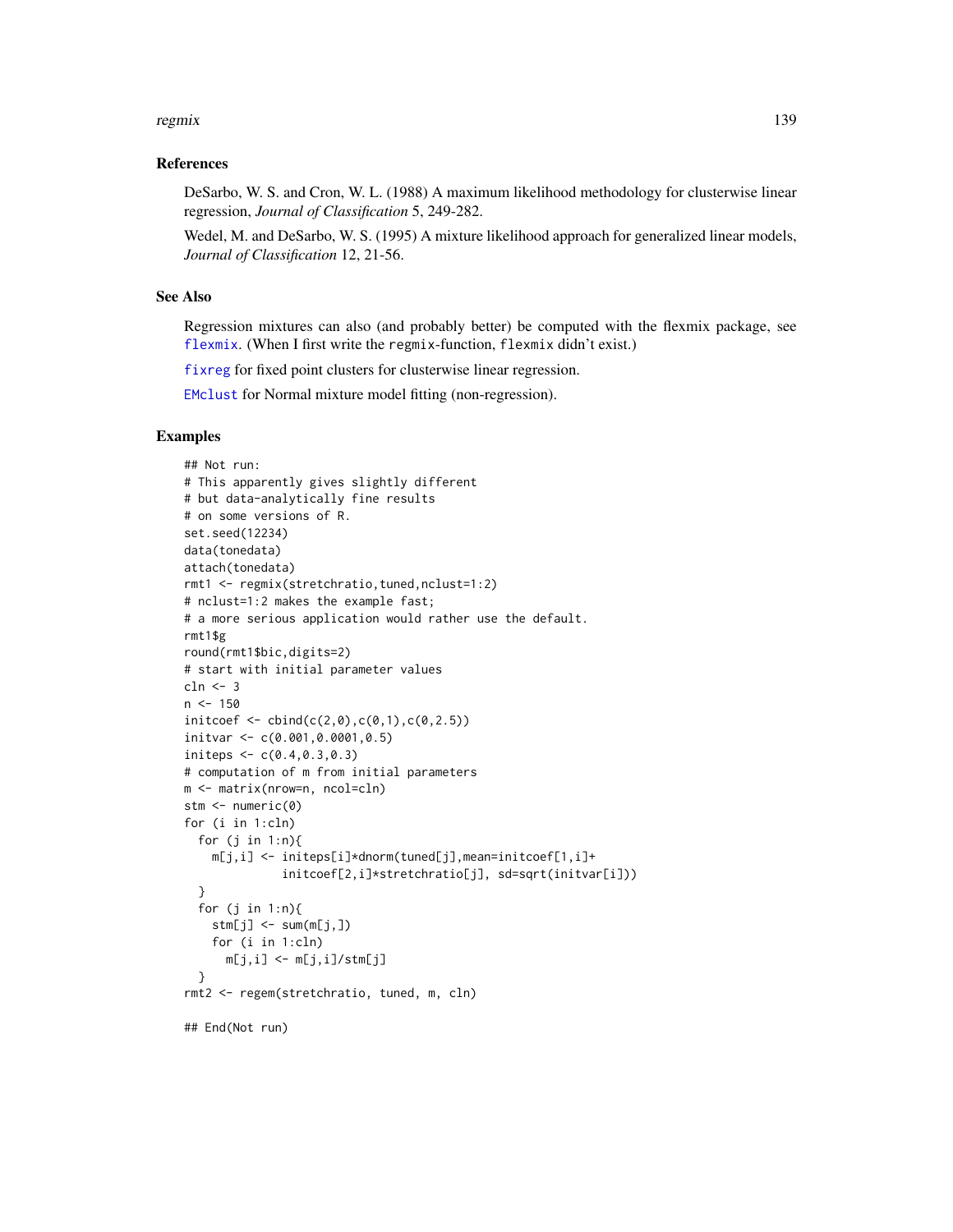#### <span id="page-139-0"></span>Description

Generates "face-shaped" clustered benchmark datasets. This is based on a collaboration with Martin Maechler.

#### Usage

```
rFace(n, p = 6, nrep.top = 2, smile.coef = 0.6, dMoNo = 1.2, dNoEy = 1)
```
# Arguments

| n          | integer greater or equal to 10. Number of points.                                                       |
|------------|---------------------------------------------------------------------------------------------------------|
| p          | integer greater or equal to 2. Dimension.                                                               |
| nrep.top   | integer. Number of repetitions of the hair-top point.                                                   |
| smile.coef | numeric. Coefficient for quadratic term used for generation of mouth-points.<br>Positive values=>smile. |
| dMoNo      | number. Distance from mouth to nose.                                                                    |
| dNoEy      | number. Minimum vertical distance from mouth to eyes.                                                   |

#### Details

The function generates a nice benchmark example for cluster analysis. There are six "clusters" in this data, of which the first five are clearly homogeneous patterns, but with different distributional shapes and different qualities of separation. The clusters are distinguished only in the first two dimensions. The attribute grouping is a factor giving the cluster numbers, see below. The sixth group of points corresponds to some hairs, and is rather a collection of outliers than a cluster in itself. This group contains nrep.top+2 points. Of the remaining points, 20% belong to cluster 1, the chin (quadratic function plus noise).  $10\%$  belong to cluster 2, the right eye (Gaussian).  $30\%$ belong to cluster 3, the mouth (Gaussian/squared Gaussian). 20% belong to cluster 4, the nose (Gaussian/gamma), and 20% belong to cluster 5, the left eye (uniform).

The distributions of the further variables are homogeneous over all points. The third dimension is exponentially distributed, the fourth dimension is Cauchy distributed, all further distributions are Gaussian.

Please consider the source code for exact generation of the clusters.

#### Value

An n times p numeric matrix with attributes

| grouping  | a factor giving the cluster memberships of the points.                              |
|-----------|-------------------------------------------------------------------------------------|
| indexlist | a list of six vectors containing the indices of points belonging to the six groups. |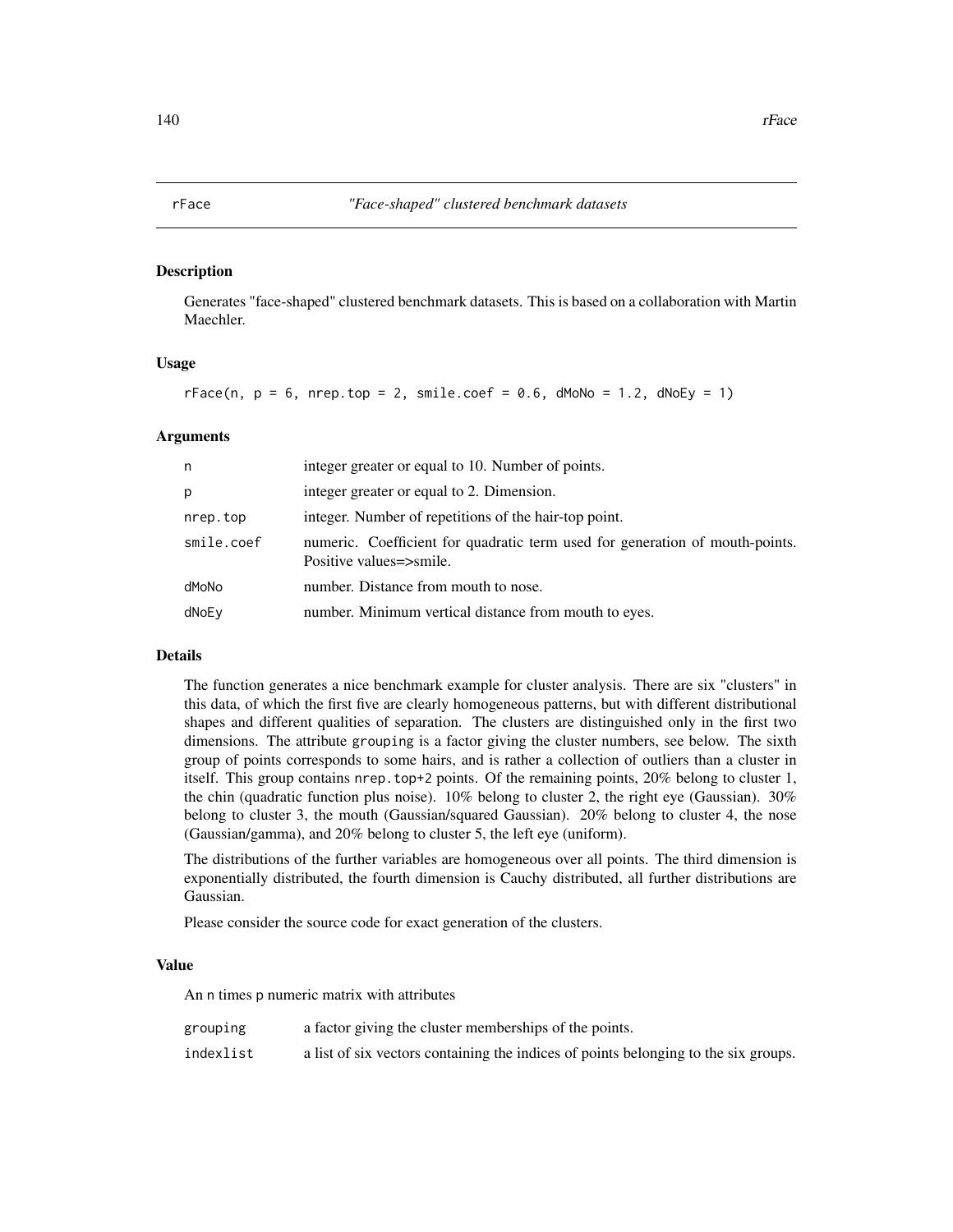#### ridgeline 141

### Author(s)

Christian Hennig <christian.hennig@unibo.it> [https://www.unibo.it/sitoweb/christian](https://www.unibo.it/sitoweb/christian.hennig/en/). [hennig/en/](https://www.unibo.it/sitoweb/christian.hennig/en/)

#### Examples

```
set.seed(4634)
 face <- rFace(600,dMoNo=2,dNoEy=0)
 grface <- as.integer(attr(face,"grouping"))
 plot(face, col = grface)
# pairs(face, col = grface, main ="rFace(600,dMoNo=2,dNoEy=0)")
```
<span id="page-140-0"></span>ridgeline *Ridgeline computation*

#### Description

Computes (alpha\*Sigma1^-1+(1-alpha)\*Sigma2^-1)^-1\* alpha\*(Sigma1^-1\*mu1)+(1-alpha)\*(Sigma2^- 1\*mu2)) as required for the computation of the ridgeline (Ray and Lindsay, 2005) to find all density extrema of a two-component Gaussian mixture with mean vectors mu1 and mu2 and covariance matrices Sigma1, Sigma2.

## Usage

ridgeline(alpha, mu1, mu2, Sigma1, Sigma2)

#### Arguments

| alpha  | numeric between 0 and 1.          |
|--------|-----------------------------------|
| mu1    | mean vector of component 1.       |
| mu2    | mean vector of component 2.       |
| Sigma1 | covariance matrix of component 1. |
| Sigma2 | covariance matrix of component 2. |

# Value

A vector. See above.

# Author(s)

Christian Hennig <christian.hennig@unibo.it> [https://www.unibo.it/sitoweb/christian](https://www.unibo.it/sitoweb/christian.hennig/en/). [hennig/en/](https://www.unibo.it/sitoweb/christian.hennig/en/)

#### References

Ray, S. and Lindsay, B. G. (2005) The Topography of Multivariate Normal Mixtures, *Annals of Statistics*, 33, 2042-2065.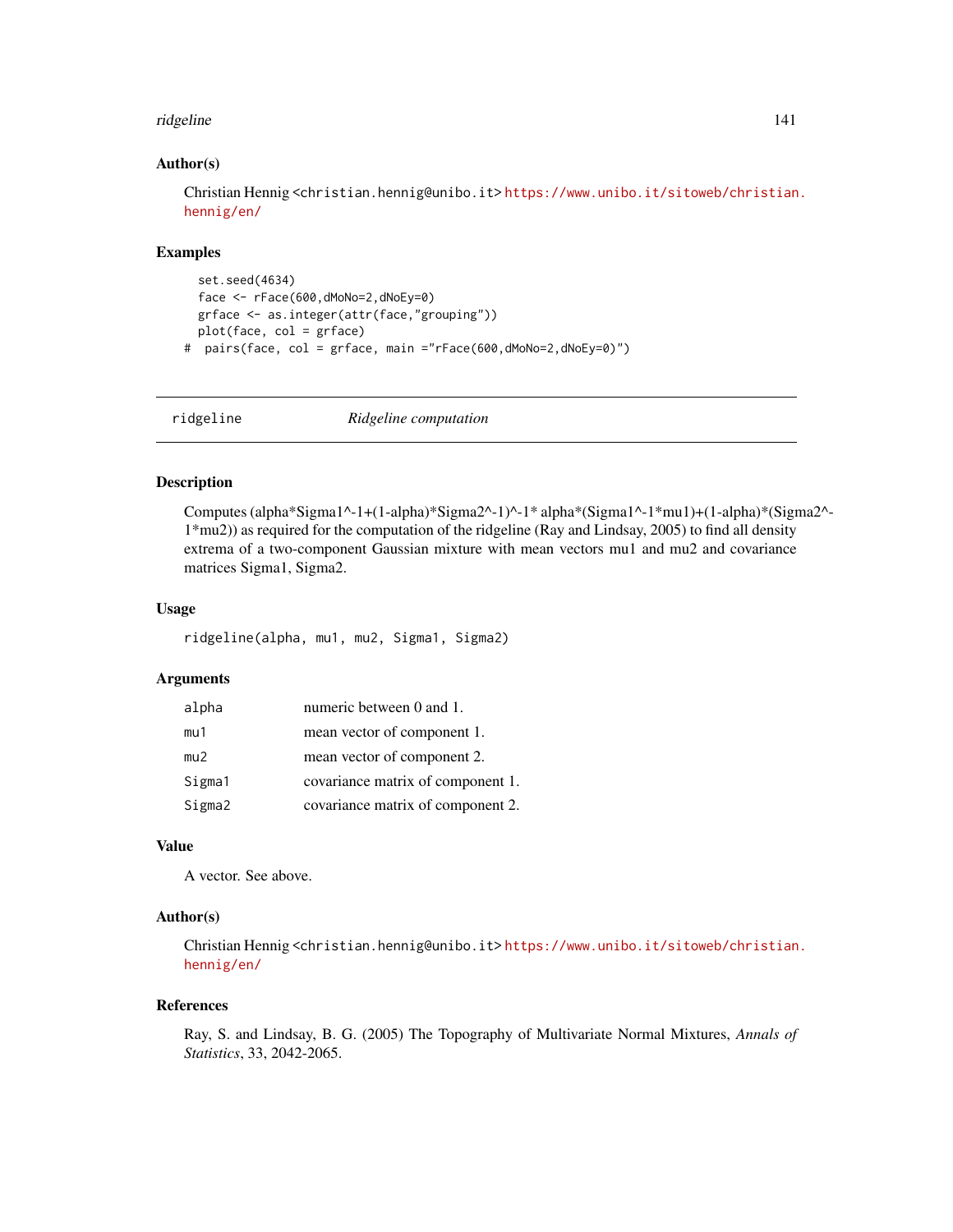# Examples

ridgeline(0.5,c(1,1),c(2,5),diag(2),diag(2))

<span id="page-141-0"></span>ridgeline.diagnosis *Ridgeline plots, ratios and unimodality*

# Description

Computes ridgeline ratios and unimodality checks for pairs of components given the parameters of a Gaussian mixture. Produces ridgeline plots.

# Usage

```
ridgeline.diagnosis (propvector, muarray, Sigmaarray,
                              k=length(propvector),
                              ipairs="all", compute.ratio=TRUE,by=0.001,
                              ratiocutoff=NULL,ridgelineplot="matrix")
```

| propvector    | vector of component proportions. Length must be number of components, and<br>must sum up to 1.                                                                                                                                                                       |
|---------------|----------------------------------------------------------------------------------------------------------------------------------------------------------------------------------------------------------------------------------------------------------------------|
| muarray       | matrix of component means (different components are in different columns).                                                                                                                                                                                           |
| Sigmaarray    | three dimensional array with component covariance matrices (the third dimen-<br>sion refers to components).                                                                                                                                                          |
| k             | integer. Number of components.                                                                                                                                                                                                                                       |
| ipairs        | "all" or list of vectors of two integers. If ipairs="all", computations are<br>carried out for all pairs of components. Otherwise, ipairs gives the pairs of<br>components for which computations are carried out.                                                   |
| compute.ratio | logical. If TRUE, a matrix of ridgeline ratios is computed, see Hennig (2010a).                                                                                                                                                                                      |
| by            | real between 0 and 1. Interval width for density computation along the ridgeline.                                                                                                                                                                                    |
| ratiocutoff   | real between 0 and 1. If not NULL, the connection matrix (see below) is<br>computed by checking whether ridgeline ratios between components are below<br>ratiocutoff.                                                                                                |
| ridgelineplot | one of "none", "matrix", "pairwise". If "matrix", a matrix of pairwise<br>ridgeline plots (see Hennig 2010b) will be plotted. If "pairwise", pairwise<br>ridgeline plots are plotted (you may want to set par (ask=TRUE) to see them<br>all). No plotting if "none". |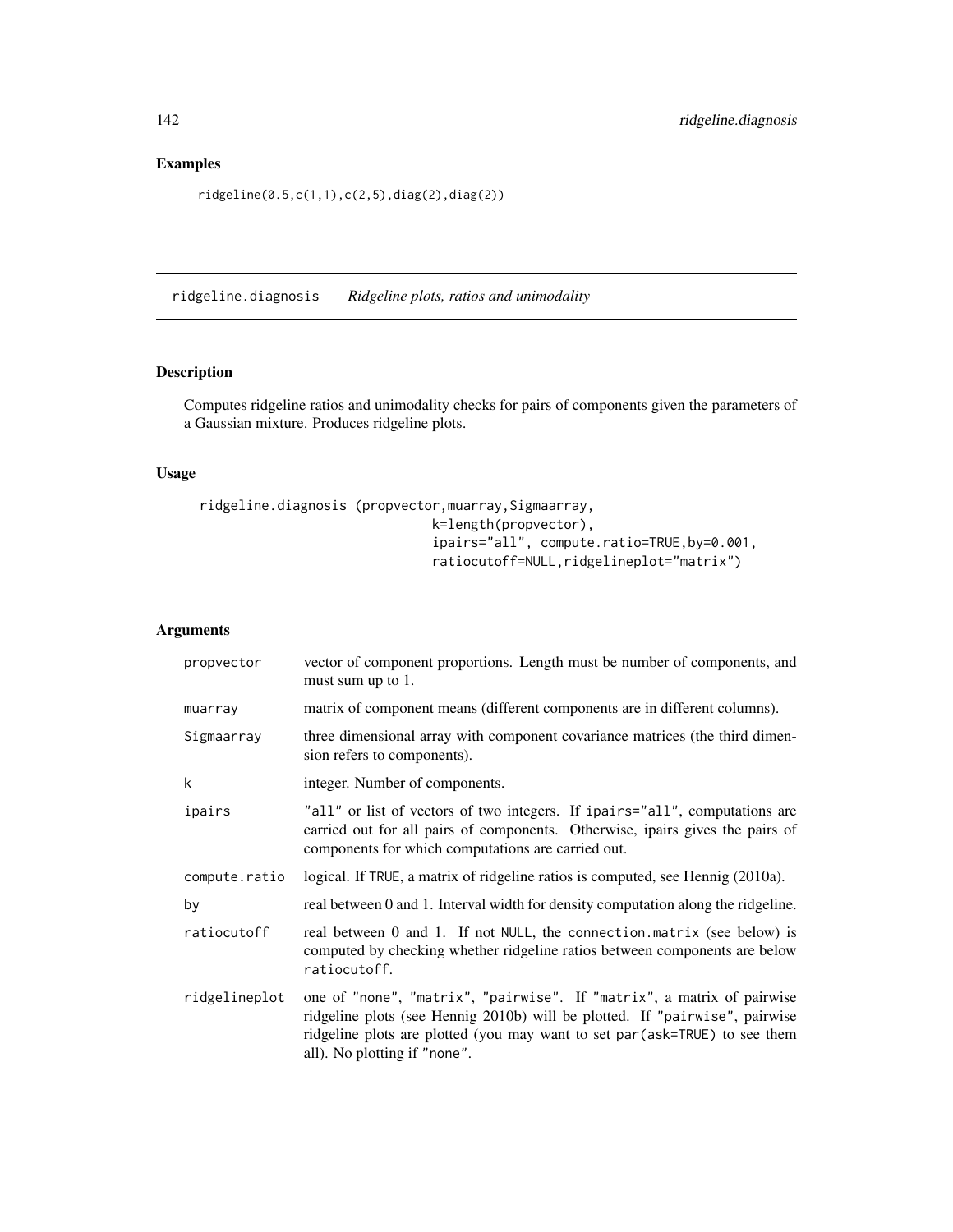## Value

A list with components

merged.clusters

vector of integers, stating for every mixture component the number of the cluster of components that would be merged by merging connectivity components of the graph specified by connection.matrix.

connection.matrix zero-one matrix, in which a one means that the mixture of the corresponding pair of components of the original mixture is either unimodel (if ratiocutoff=NULL) or that their ridgeline ratio is above ratiocutoff. If ipairs!="all", ignored pairs always have 0 in this matrix, same for ratio.matrix. ratio.matrix matrix with entries between 0 und 1, giving the ridgeline ratio, which is the density minimum of the mixture of the corresponding pair of components along the ridgeline divided by the minimum of the two maxima closest to the beginning

#### Author(s)

Christian Hennig <christian.hennig@unibo.it> [https://www.unibo.it/sitoweb/christian](https://www.unibo.it/sitoweb/christian.hennig/en/). [hennig/en/](https://www.unibo.it/sitoweb/christian.hennig/en/)

# References

Hennig, C. (2010a) Methods for merging Gaussian mixture components, *Advances in Data Analysis and Classification*, 4, 3-34.

Hennig, C. (2010b) Ridgeline plot and clusterwise stability as tools for merging Gaussian mixture components. To appear in *Classification as a Tool for Research*, Proceedings of IFCS 2009.

Ray, S. and Lindsay, B. G. (2005) The Topography of Multivariate Normal Mixtures, *Annals of Statistics*, 33, 2042-2065.

# See Also

[ridgeline](#page-140-0), [dridgeline](#page-72-0), [piridge](#page-123-0), [piridge.zeroes](#page-124-0)

and the end of the ridgeline.

## Examples

```
muarray \leq cbind(c(0,0),c(0,0.1),c(10,10))
sigmaarray \leq array(c(diag(2),diag(2),diag(2)),dim=c(2,2,3))
rd < -ridgeline.diagnosis(c(0.5,0.3,0.2),muarray,sigmaarray,ridgelineplot="matrix",by=0.1)
# Much slower but more precise with default by=0.001.
```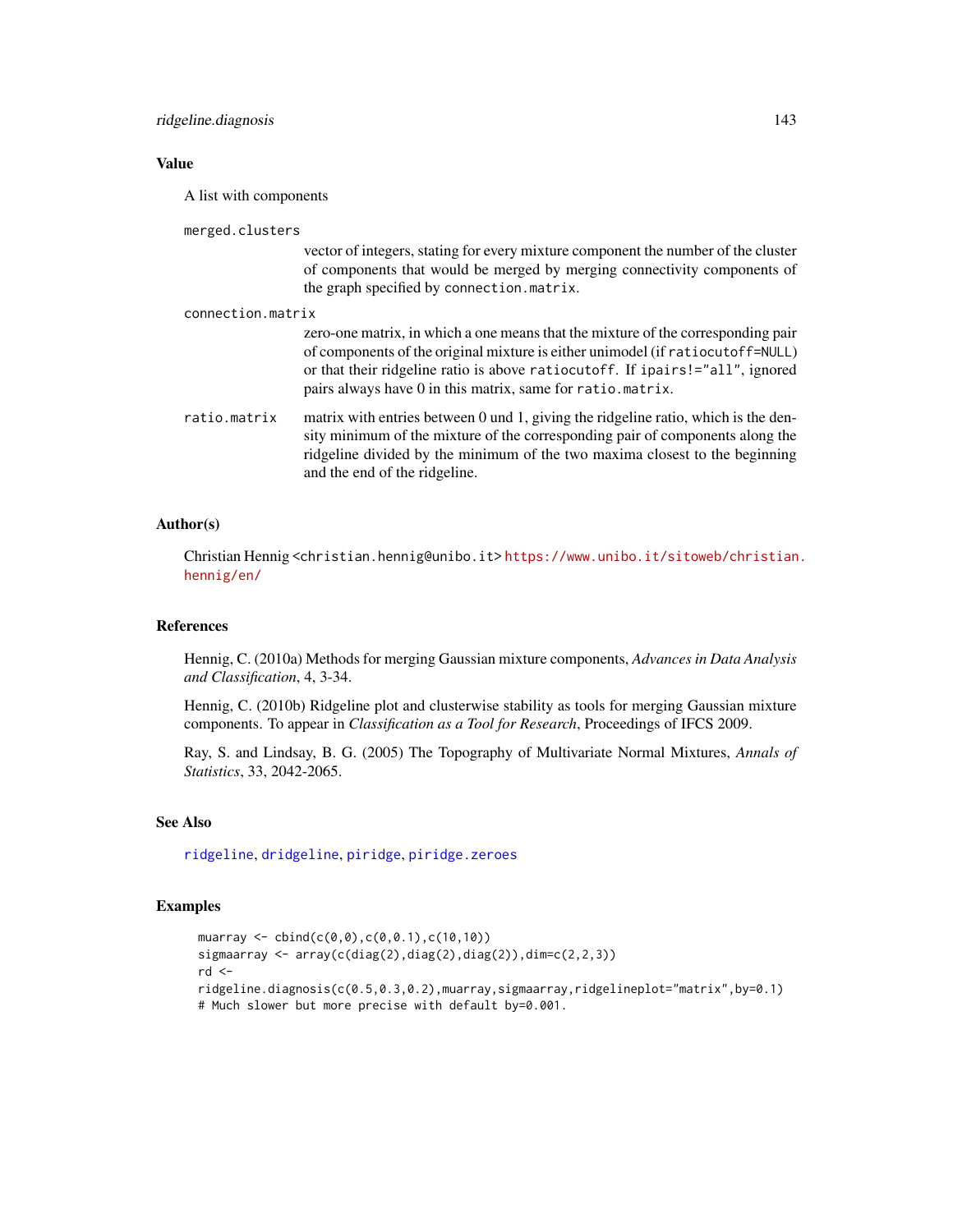#### Description

Extracts the information about the size of the intersections between representative Fixed Point Clusters (FPCs) of stable groups from the output of the FPC-functions [fixreg](#page-83-0) and [fixmahal](#page-76-0).

# Usage

```
simmatrix(fpcobj)
```
#### Arguments

fpcobj an object of class rfpc or mfpc.

# Value

A non-negative real-valued vector giving the number of points in the intersections of the representative FPCs of stable groups.

# Note

The intersection between representative FPCs no. i and j is at position  $sseg(i,j)$  $sseg(i,j)$ .

## Author(s)

Christian Hennig <christian.hennig@unibo.it> [https://www.unibo.it/sitoweb/christian](https://www.unibo.it/sitoweb/christian.hennig/en/). [hennig/en/](https://www.unibo.it/sitoweb/christian.hennig/en/)

# See Also

[fixmahal](#page-76-0), [fixreg](#page-83-0), [sseg](#page-145-1)

#### Examples

```
set.seed(190000)
data(tonedata)
# Note: If you do not use the installed package, replace this by
# tonedata <- read.table("(path/)tonedata.txt", header=TRUE)
attach(tonedata)
tonefix <- fixreg(stretchratio,tuned,mtf=1,ir=20)
simmatrix(tonefix)[sseg(2,3)]
```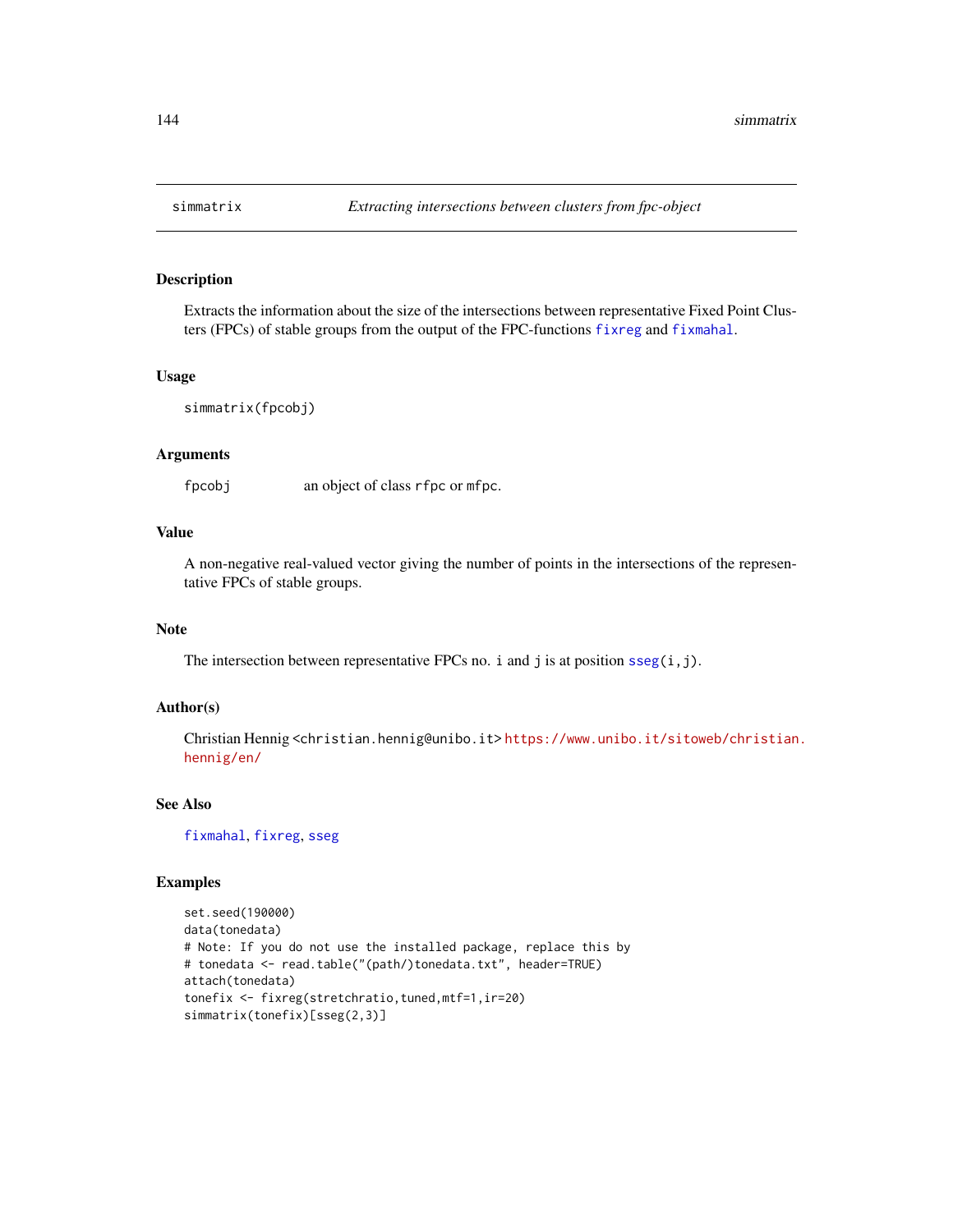<span id="page-144-0"></span>

Tries to invert a matrix by solve. If this fails because of singularity, an eigenvector decomposition is computed, and eigenvalues below 1/cmax are replaced by 1/cmax, i.e., cmax will be the corresponding eigenvalue of the inverted matrix.

# Usage

 $solvecov(m, cmax = 1e+10)$ 

# Arguments

| m    | a numeric symmetric matrix.  |
|------|------------------------------|
| cmax | a positive value, see above. |

## Value

A list with the following components:

| inv  | the inverted matrix                          |
|------|----------------------------------------------|
| coll | TRUE if solve failed because of singularity. |

# Author(s)

Christian Hennig <christian.hennig@unibo.it> [https://www.unibo.it/sitoweb/christian](https://www.unibo.it/sitoweb/christian.hennig/en/). [hennig/en/](https://www.unibo.it/sitoweb/christian.hennig/en/)

# See Also

[solve](#page-0-0), [eigen](#page-0-0)

# Examples

```
x \leftarrow c(1, 0, 0, 1, 0, 1, 0, 0, 1)dim(x) <- c(3,3)solvecov(x)
```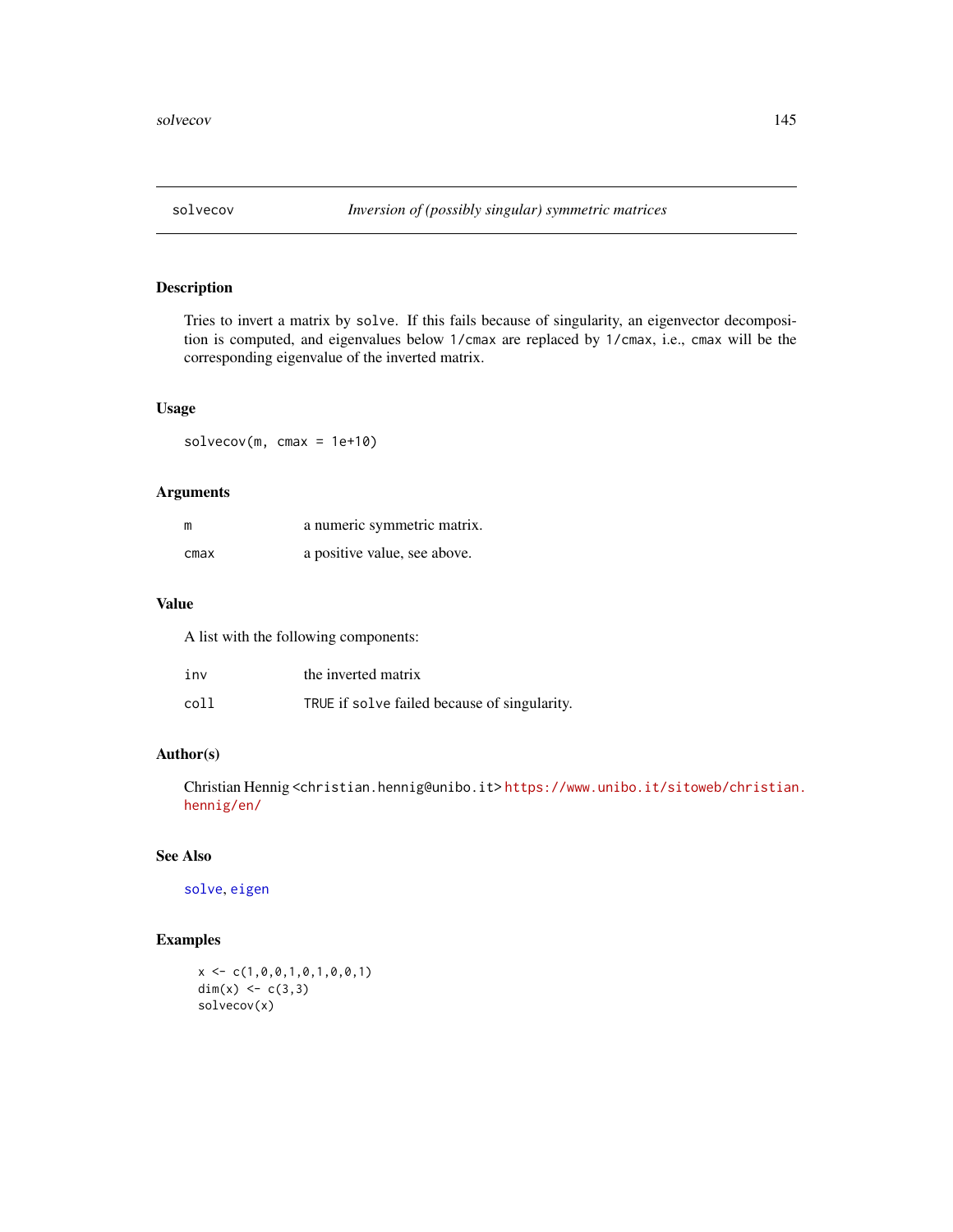<span id="page-145-1"></span>

 $sseg(i,j)$  gives the position of the similarity of objects i and j in the similarity vectors produced by fixreg and fixmahal. sseg should only be used as an auxiliary function in fixreg and fixmahal.

#### Usage

sseg(i, j)

#### Arguments

| positive integer. |
|-------------------|
| positive integer. |

#### Value

A positive integer.

#### Author(s)

Christian Hennig <christian.hennig@unibo.it> [https://www.unibo.it/sitoweb/christian](https://www.unibo.it/sitoweb/christian.hennig/en/). [hennig/en/](https://www.unibo.it/sitoweb/christian.hennig/en/)

# Examples

 $sseg(3,4)$ 

<span id="page-145-0"></span>stupidkaven *Stupid average dissimilarity random clustering*

#### Description

Picks k random starting points from given dataset to initialise k clusters. Then, one by one, the point not yet assigned to any cluster with smallest average dissimilarity to the points of any already existing cluster is assigned to that cluster, until all points are assigned. This is a random versione of average linkage clustering, see Akhanli and Hennig (2020).

#### Usage

stupidkaven(d,k)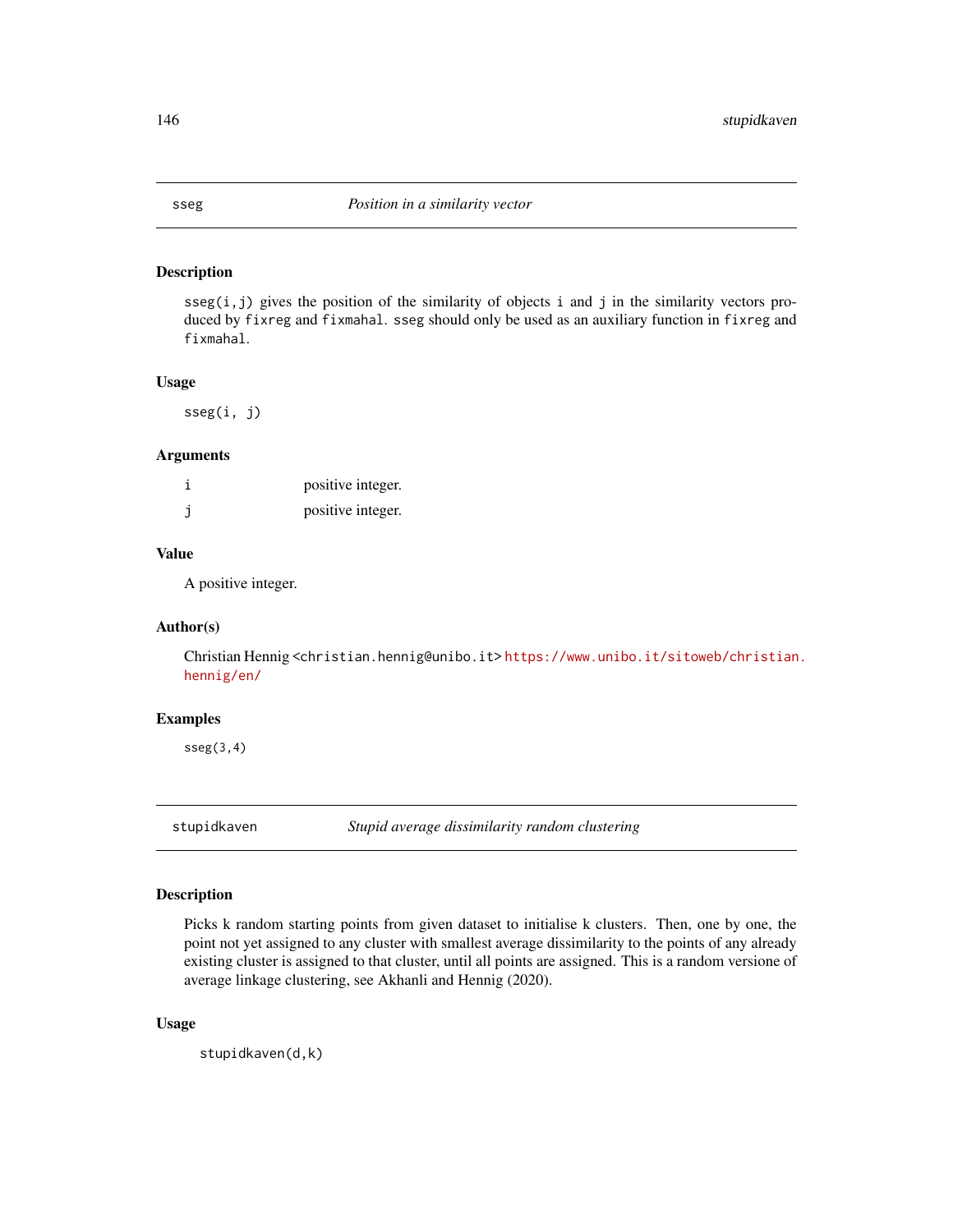# <span id="page-146-1"></span>stupidkcentroids 147

#### **Arguments**

| d | dist-object or dissimilarity matrix. |
|---|--------------------------------------|
| k | integer. Number of clusters.         |

# Value

The clustering vector (values 1 to k, length number of objects behind d),

#### Author(s)

Christian Hennig <christian.hennig@unibo.it> [https://www.unibo.it/sitoweb/christian](https://www.unibo.it/sitoweb/christian.hennig/en/). [hennig/en/](https://www.unibo.it/sitoweb/christian.hennig/en/)

# References

Akhanli, S. and Hennig, C. (2020) Calibrating and aggregating cluster validity indexes for contextadapted comparison of clusterings. *Statistics and Computing*, 30, 1523-1544, [https://link.](https://link.springer.com/article/10.1007/s11222-020-09958-2) [springer.com/article/10.1007/s11222-020-09958-2](https://link.springer.com/article/10.1007/s11222-020-09958-2), <https://arxiv.org/abs/2002.01822>

#### See Also

[stupidkcentroids](#page-146-0), [stupidknn](#page-148-0), [stupidkfn](#page-147-0)

#### Examples

```
set.seed(20000)
options(digits=3)
face <- rFace(200,dMoNo=2,dNoEy=0,p=2)
stupidkaven(dist(face),3)
```
<span id="page-146-0"></span>stupidkcentroids *Stupid k-centroids random clustering*

#### Description

Picks k random centroids from given dataset and assigns every point to closest centroid. This is called stupid k-centroids in Hennig (2019).

#### Usage

```
stupidkcentroids(xdata, k, distances = inherits(xdata, "dist"))
```
# Arguments

| xdata     | cases*variables data, dist-object or dissimilarity matrix, see distances. |
|-----------|---------------------------------------------------------------------------|
| k         | integer. Number of clusters.                                              |
| distances | logical. If TRUE, x data is interpreted as distances.                     |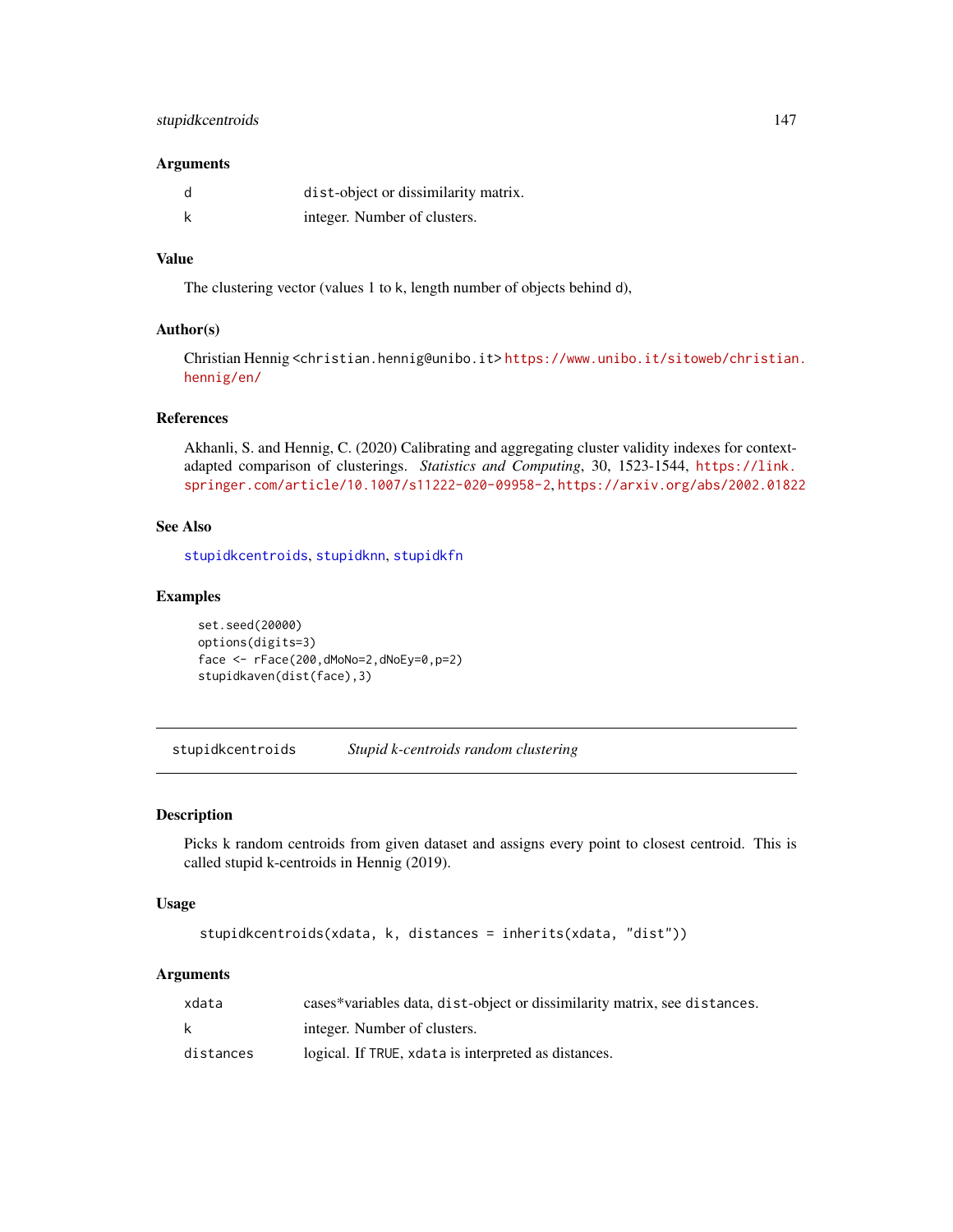# Value

The clustering vector (values 1 to k, length number of objects behind xdata),

#### Author(s)

Christian Hennig <christian.hennig@unibo.it> [https://www.unibo.it/sitoweb/christian](https://www.unibo.it/sitoweb/christian.hennig/en/). [hennig/en/](https://www.unibo.it/sitoweb/christian.hennig/en/)

#### References

Hennig, C. (2019) Cluster validation by measurement of clustering characteristics relevant to the user. In C. H. Skiadas (ed.) *Data Analysis and Applications 1: Clustering and Regression, Modelingestimating, Forecasting and Data Mining, Volume 2*, Wiley, New York 1-24, [https://arxiv.org/](https://arxiv.org/abs/1703.09282) [abs/1703.09282](https://arxiv.org/abs/1703.09282)

Akhanli, S. and Hennig, C. (2020) Calibrating and aggregating cluster validity indexes for contextadapted comparison of clusterings. *Statistics and Computing*, 30, 1523-1544, [https://link.](https://link.springer.com/article/10.1007/s11222-020-09958-2) [springer.com/article/10.1007/s11222-020-09958-2](https://link.springer.com/article/10.1007/s11222-020-09958-2), <https://arxiv.org/abs/2002.01822>

#### See Also

[stupidknn](#page-148-0), [stupidkfn](#page-147-0), [stupidkaven](#page-145-0)

#### Examples

set.seed(20000) options(digits=3) face <- rFace(200,dMoNo=2,dNoEy=0,p=2) stupidkcentroids(dist(face),3)

<span id="page-147-0"></span>stupidkfn *Stupid farthest neighbour random clustering*

#### Description

Picks k random starting points from given dataset to initialise k clusters. Then, one by one, a point not yet assigned to any cluster is assigned to that cluster, until all points are assigned. The point/cluster pair to be used is picked according to the smallest distance of a point to the farthest point to it in any of the already existing clusters as in complete linkage clustering, see Akhanli and Hennig (2020).

## Usage

stupidkfn(d,k)

#### Arguments

| d | dist-object or dissimilarity matrix. |
|---|--------------------------------------|
|   | integer. Number of clusters.         |

<span id="page-147-1"></span>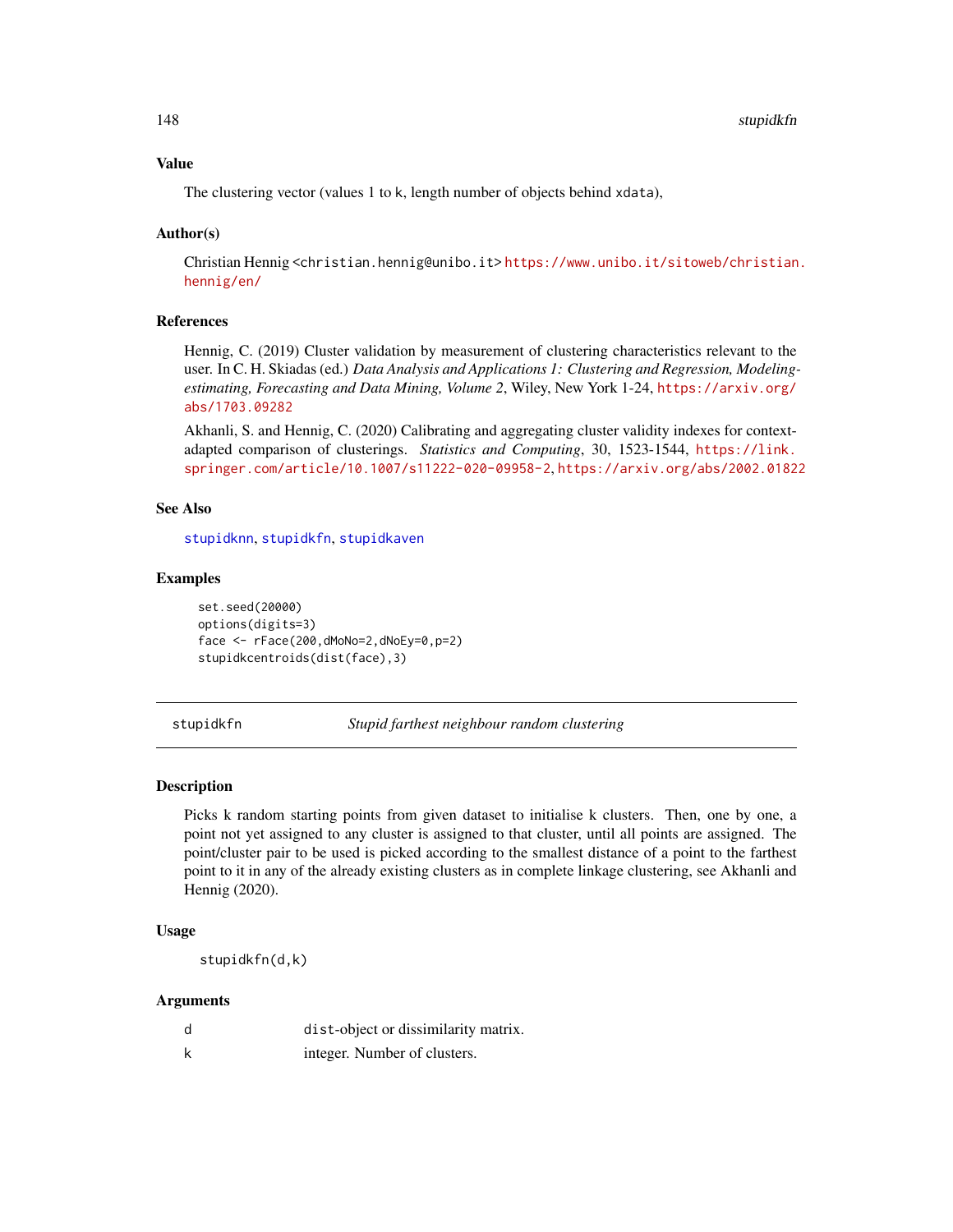#### <span id="page-148-1"></span>stupidknn 149

# Value

The clustering vector (values 1 to k, length number of objects behind d),

#### Author(s)

Christian Hennig <christian.hennig@unibo.it> [https://www.unibo.it/sitoweb/christian](https://www.unibo.it/sitoweb/christian.hennig/en/). [hennig/en/](https://www.unibo.it/sitoweb/christian.hennig/en/)

#### References

Akhanli, S. and Hennig, C. (2020) Calibrating and aggregating cluster validity indexes for contextadapted comparison of clusterings. *Statistics and Computing*, 30, 1523-1544, [https://link.](https://link.springer.com/article/10.1007/s11222-020-09958-2) [springer.com/article/10.1007/s11222-020-09958-2](https://link.springer.com/article/10.1007/s11222-020-09958-2), <https://arxiv.org/abs/2002.01822>

#### See Also

[stupidkcentroids](#page-146-0), [stupidknn](#page-148-0), [stupidkaven](#page-145-0)

#### Examples

```
set.seed(20000)
options(digits=3)
face <- rFace(200,dMoNo=2,dNoEy=0,p=2)
stupidkfn(dist(face),3)
```
<span id="page-148-0"></span>stupidknn *Stupid nearest neighbour random clustering*

# Description

Picks k random starting points from given dataset to initialise k clusters. Then, one by one, the point not yet assigned to any cluster that is closest to an already assigned point is assigned to that cluster, until all points are assigned. This is called stupid nearest neighbour clustering in Hennig (2019).

#### Usage

```
stupidknn(d,k)
```
#### Arguments

| d | dist-object or dissimilarity matrix. |
|---|--------------------------------------|
| k | integer. Number of clusters.         |

# Value

The clustering vector (values 1 to k, length number of objects behind d),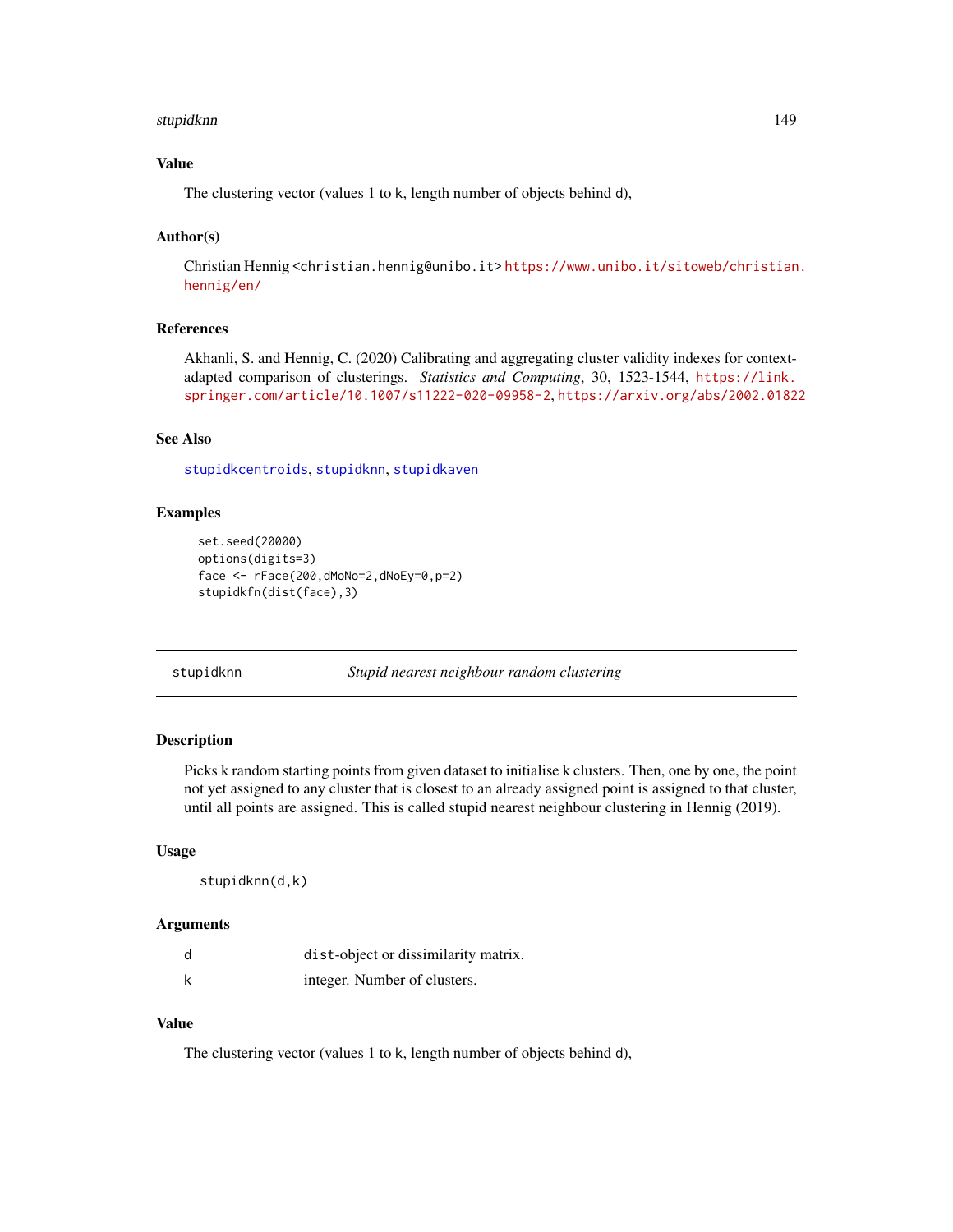#### <span id="page-149-0"></span>Author(s)

Christian Hennig <christian.hennig@unibo.it> [https://www.unibo.it/sitoweb/christian](https://www.unibo.it/sitoweb/christian.hennig/en/). [hennig/en/](https://www.unibo.it/sitoweb/christian.hennig/en/)

#### References

Hennig, C. (2019) Cluster validation by measurement of clustering characteristics relevant to the user. In C. H. Skiadas (ed.) *Data Analysis and Applications 1: Clustering and Regression, Modelingestimating, Forecasting and Data Mining, Volume 2*, Wiley, New York 1-24, [https://arxiv.org/](https://arxiv.org/abs/1703.09282) [abs/1703.09282](https://arxiv.org/abs/1703.09282)

Akhanli, S. and Hennig, C. (2020) Calibrating and aggregating cluster validity indexes for contextadapted comparison of clusterings. *Statistics and Computing*, 30, 1523-1544, [https://link.](https://link.springer.com/article/10.1007/s11222-020-09958-2) [springer.com/article/10.1007/s11222-020-09958-2](https://link.springer.com/article/10.1007/s11222-020-09958-2), <https://arxiv.org/abs/2002.01822>

# See Also

[stupidkcentroids](#page-146-0), [stupidkfn](#page-147-0), [stupidkaven](#page-145-0)

#### Examples

```
set.seed(20000)
options(digits=3)
face <- rFace(200,dMoNo=2,dNoEy=0,p=2)
stupidknn(dist(face),3)
```
tdecomp *Root of singularity-corrected eigenvalue decomposition*

#### Description

Computes transposed eigenvectors of matrix m times diagonal of square root of eigenvalues so that eigenvalues smaller than 1e-6 are set to 1e-6.

#### Usage

tdecomp(m)

#### Arguments

m a symmetric matrix of minimum format  $2*2$ .

# **Details**

Thought for use in discrcoord only.

#### Value

a matrix.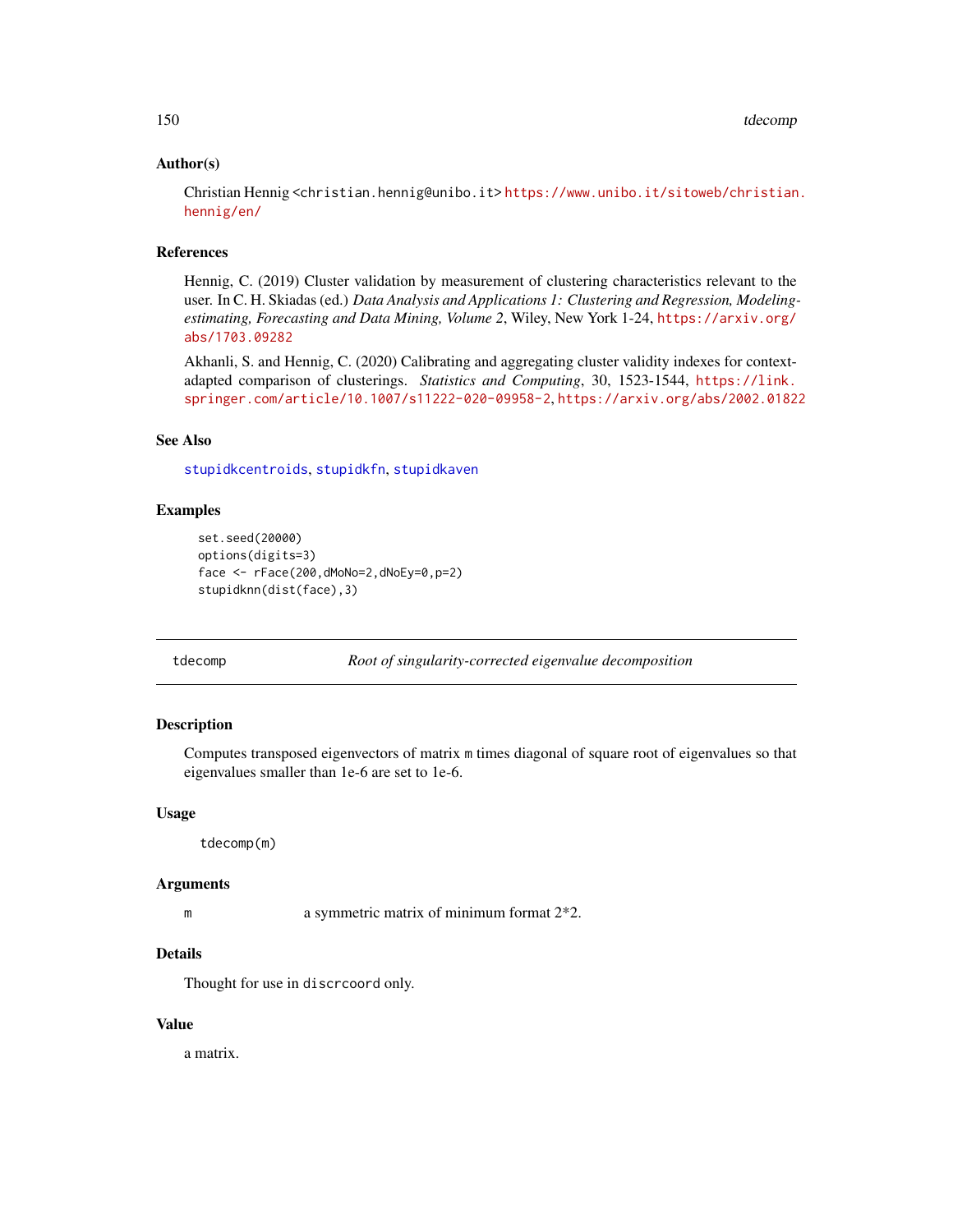#### <span id="page-150-0"></span>tonedata 151

# Note

Thought for use within discreoord only.

#### Author(s)

Christian Hennig <christian.hennig@unibo.it> [https://www.unibo.it/sitoweb/christian](https://www.unibo.it/sitoweb/christian.hennig/en/). [hennig/en/](https://www.unibo.it/sitoweb/christian.hennig/en/)

# Examples

```
x < - rnorm(10)
y \le - rnorm(10)
z \leftarrow cov(cbind(x,y))round(tdecomp(z),digits=2)
```
tonedata *Tone perception data*

#### Description

The tone perception data stem from an experiment of Cohen (1980) and have been analyzed in de Veaux (1989). A pure fundamental tone was played to a trained musician. Electronically generated overtones were added, determined by a stretching ratio of stretchratio. stretchratio=2.0 corresponds to the harmonic pattern usually heard in traditional definite pitched instruments. The musician was asked to tune an adjustable tone to the octave above the fundamental tone. tuned gives the ratio of the adjusted tone to the fundamental, i.e. tuned=2.0 would be the correct tuning for all stretchratio-values. The data analyzed here belong to 150 trials with the same musician. In the original study, there were four further musicians.

# Usage

data(tonedata)

#### Format

A data frame with 2 variables stretchratio and tuned and 150 cases.

#### Source

Cohen, E. A. (1980) *Inharmonic tone perception*. Unpublished Ph.D. dissertation, Stanford University

#### References

de Veaux, R. D. (1989) Mixtures of Linear Regressions, *Computational Statistics and Data Analysis* 8, 227-245.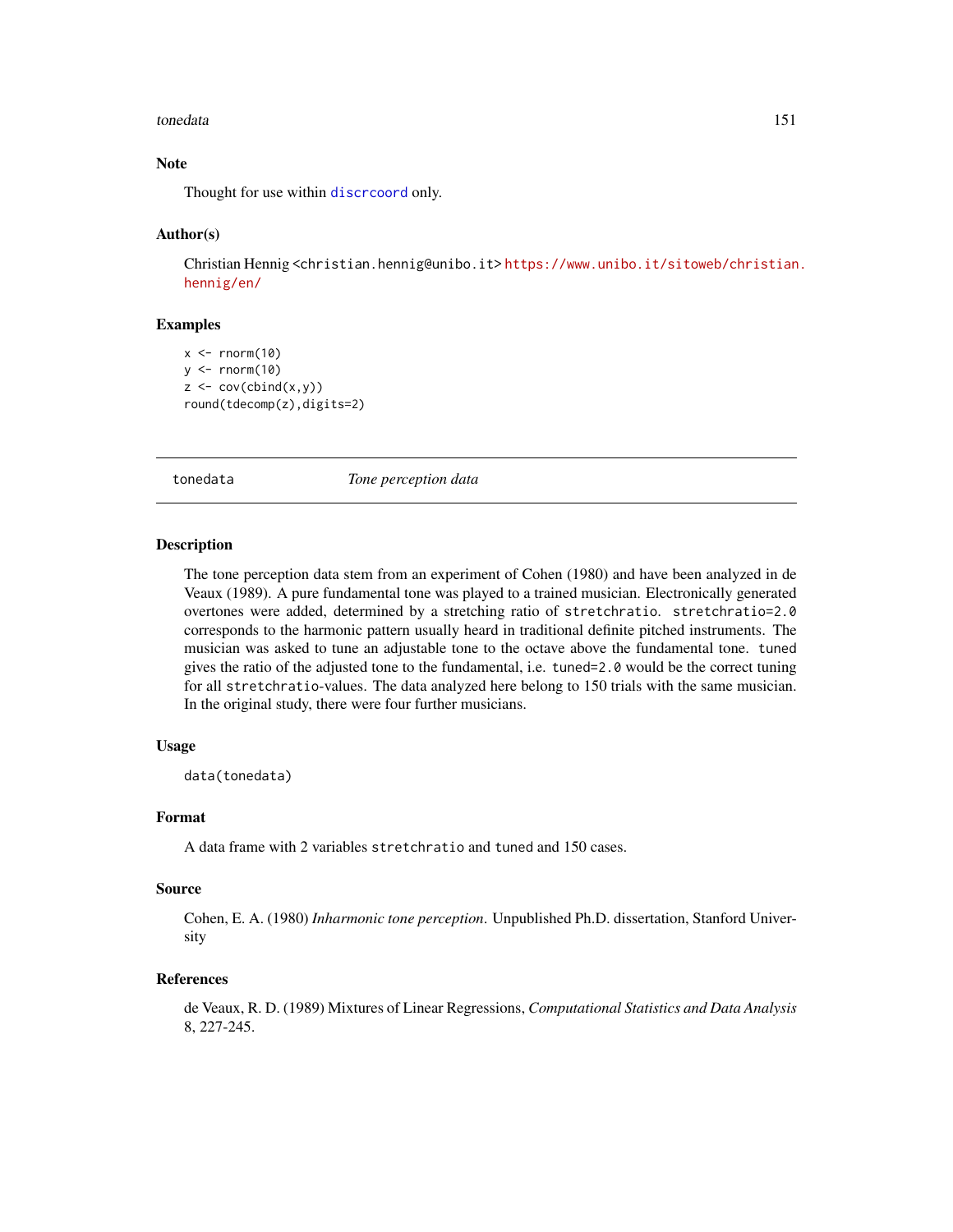<span id="page-151-0"></span>

Checks whether a series of fitted density values (such as given out as y-component of [density](#page-0-0)) is unimodal.

#### Usage

unimodal.ind(y)

#### Arguments

y numeric vector of fitted density values in order of increasing x-values such as given out as y-component of [density](#page-0-0).

#### Value

Logical. TRUE if unimodal.

#### Author(s)

Christian Hennig <christian.hennig@unibo.it> [https://www.unibo.it/sitoweb/christian](https://www.unibo.it/sitoweb/christian.hennig/en/). [hennig/en/](https://www.unibo.it/sitoweb/christian.hennig/en/)

# Examples

unimodal.ind(c(1,3,3,4,2,1,0,0))

valstat.object *Cluster validation statistics - object*

# Description

The objects of class "valstat" store cluster validation statistics from various clustering methods run with various numbers of clusters.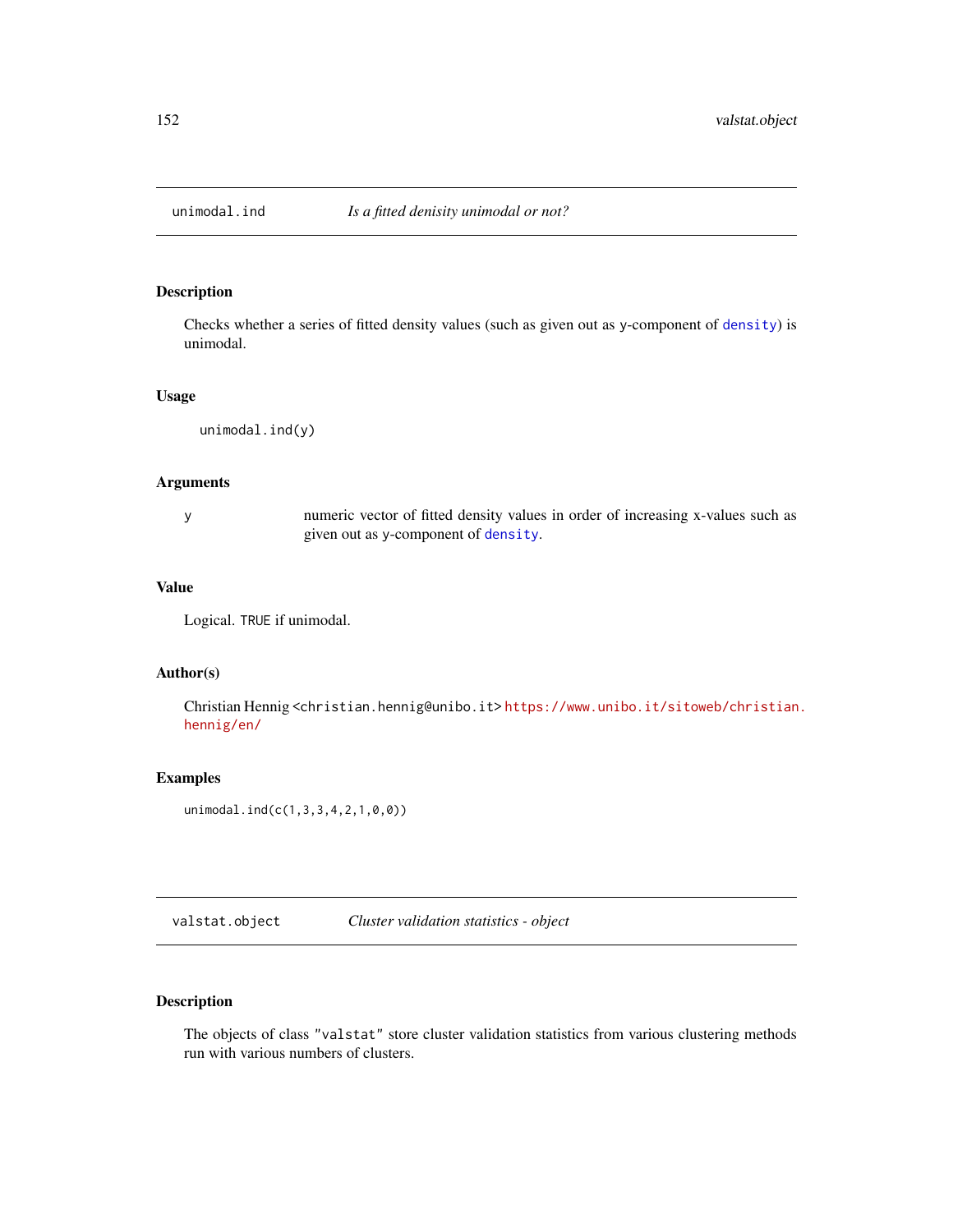# <span id="page-152-0"></span>valstat.object 153

#### Value

A legitimate valstat object is a list. The format of the list relies on the number of involved clustering methods, nmethods, say, i.e., the length of the method-component explained below. The first nmethods elements of the valstat-list are just numbered. These are themselves lists that are numbered between 1 and the maxG-component defined below. Element [[i]][[j]] refers to the clustering from clustering method number i with number of clusters j. Every such element is a list with components avewithin,mnnd,cvnnd,maxdiameter,widestgap,sindex,minsep,asw,dindex,denscut,highdgap,pear Further optional components are pamc, kdnorm, kdunif, dmode, aggregated. All these are cluster validation indexes, as follows.

| avewithin    | average distance within clusters (reweighted so that every observation, rather<br>than every distance, has the same weight).                                                                                                                                                            |
|--------------|-----------------------------------------------------------------------------------------------------------------------------------------------------------------------------------------------------------------------------------------------------------------------------------------|
| mnnd         | average distance to nnkth nearest neighbour within cluster. (nnk is a parameter<br>of cqcluster.stats, default 2.)                                                                                                                                                                      |
| cvnnd        | coefficient of variation of dissimilarities to nnkth nearest wthin-cluster neigh-<br>bour, measuring uniformity of within-cluster densities, weighted over all clus-<br>ters, see Sec. 3.7 of Hennig (2019). (nnk is a parameter of cocluster. stats,<br>default 2.)                    |
| maxdiameter  | maximum cluster diameter.                                                                                                                                                                                                                                                               |
| widestgap    | widest within-cluster gap or average of cluster-wise widest within-cluster gap,<br>depending on parameter averagegap of cqcluster.stats, default FALSE.                                                                                                                                 |
| sindex       | separation index. Defined based on the distances for every point to the closest<br>point not in the same cluster. The separation index is then the mean of the<br>smallest proportion sepprob (parameter of cqcluster.stats, default 0.1) of<br>these. See Hennig (2019).               |
| minsep       | minimum cluster separation.                                                                                                                                                                                                                                                             |
| asw          | average silhouette width. See silhouette.                                                                                                                                                                                                                                               |
| dindex       | this index measures to what extent the density decreases from the cluster mode<br>to the outskirts; I-densdec in Sec. 3.6 of Hennig (2019); low values are good.                                                                                                                        |
| denscut      | this index measures whether cluster boundaries run through density valleys; I-<br>densbound in Sec. 3.6 of Hennig (2019); low values are good.                                                                                                                                          |
| highdgap     | this measures whether there is a large within-cluster gap with high density on<br>both sides; I-highdgap in Sec. 3.6 of Hennig (2019); low values are good.                                                                                                                             |
| pearsongamma | correlation between distances and a 0-1-vector where 0 means same cluster, 1<br>means different clusters. "Normalized gamma" in Halkidi et al. (2001).                                                                                                                                  |
| withinss     | a generalisation of the within clusters sum of squares (k-means objective func-<br>tion), which is obtained if d is a Euclidean distance matrix. For general distance<br>measures, this is half the sum of the within cluster squared dissimilarities di-<br>vided by the cluster size. |
| entropy      | entropy of the distribution of cluster memberships, see Meila(2007).                                                                                                                                                                                                                    |
| pamc         | average distance to cluster centroid, which is the observation that minimises this<br>average distance.                                                                                                                                                                                 |
| kdnorm       | Kolmogorov distance between distribution of within-cluster Mahalanobis dis-<br>tances and appropriate chi-squared distribution, aggregated over clusters (I am<br>grateful to Agustin Mayo-Iscar for the idea).                                                                         |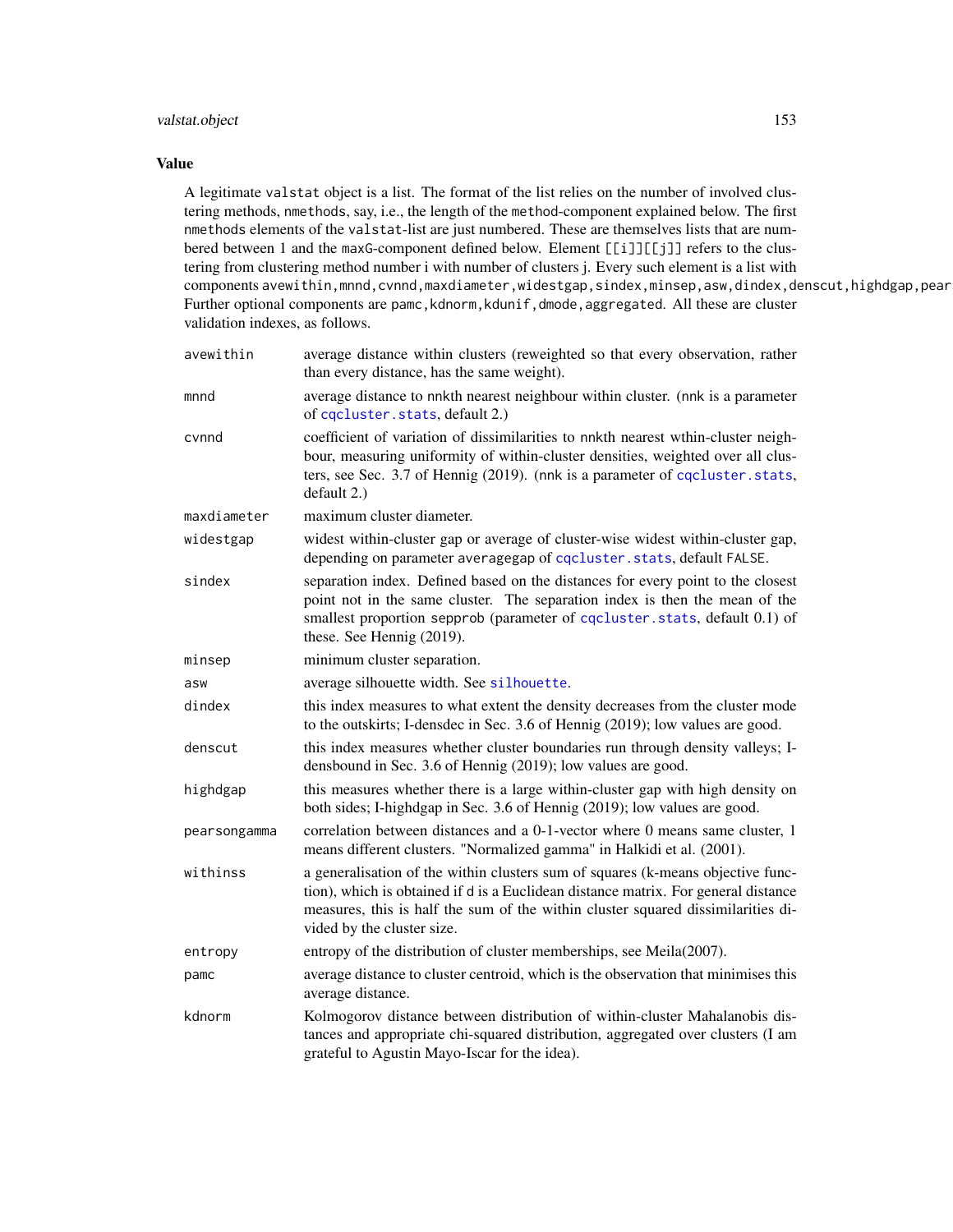<span id="page-153-0"></span>

| kdunif     | Kolmogorov distance between distribution of distances to dnnkth nearest within-<br>cluster neighbor and appropriate Gamma-distribution, see Byers and Raftery<br>(1998), aggregated over clusters. dnnk is parameter nnk of distrsimilarity,<br>corresponding to dnnk of clusterbenchstats.                     |
|------------|-----------------------------------------------------------------------------------------------------------------------------------------------------------------------------------------------------------------------------------------------------------------------------------------------------------------|
| dmode      | aggregated density mode index equal to 0.75*dindex+0.25*highdgap before<br>standardisation.                                                                                                                                                                                                                     |
|            | Furthermore, a valstat object has the following list components:                                                                                                                                                                                                                                                |
| maxG       | maximum number of clusters.                                                                                                                                                                                                                                                                                     |
| minG       | minimum number of clusters (list entries below that number are empty lists).                                                                                                                                                                                                                                    |
| method     | vector of names (character strings) of clustering CBI-functions, see kmeansCBI.                                                                                                                                                                                                                                 |
| name       | vector of names (character strings) of clustering methods. These can be user-<br>chosen names (see argument methodsnames in clusterbenchstats) and may<br>distinguish different methods run by the same CBI-function but with different<br>parameter values such as complete and average linkage for hclustCBI. |
| statistics | vector of names (character strings) of cluster validation indexes.                                                                                                                                                                                                                                              |
|            |                                                                                                                                                                                                                                                                                                                 |

# **GENERATION**

These objects are generated as part of the [clusterbenchstats](#page-36-0)-output.

## METHODS

The valstat class has methods for the following generic functions: print, plot, see [plot.valstat](#page-125-0).

#### Author(s)

Christian Hennig <christian.hennig@unibo.it> [https://www.unibo.it/sitoweb/christian](https://www.unibo.it/sitoweb/christian.hennig/en/). [hennig/en/](https://www.unibo.it/sitoweb/christian.hennig/en/)

#### References

Hennig, C. (2019) Cluster validation by measurement of clustering characteristics relevant to the user. In C. H. Skiadas (ed.) *Data Analysis and Applications 1: Clustering and Regression, Modelingestimating, Forecasting and Data Mining, Volume 2*, Wiley, New York 1-24, [https://arxiv.org/](https://arxiv.org/abs/1703.09282) [abs/1703.09282](https://arxiv.org/abs/1703.09282)

Akhanli, S. and Hennig, C. (2020) Calibrating and aggregating cluster validity indexes for contextadapted comparison of clusterings. *Statistics and Computing*, 30, 1523-1544, [https://link.](https://link.springer.com/article/10.1007/s11222-020-09958-2) [springer.com/article/10.1007/s11222-020-09958-2](https://link.springer.com/article/10.1007/s11222-020-09958-2), <https://arxiv.org/abs/2002.01822>

#### See Also

[clusterbenchstats](#page-36-0), [plot.valstat](#page-125-0).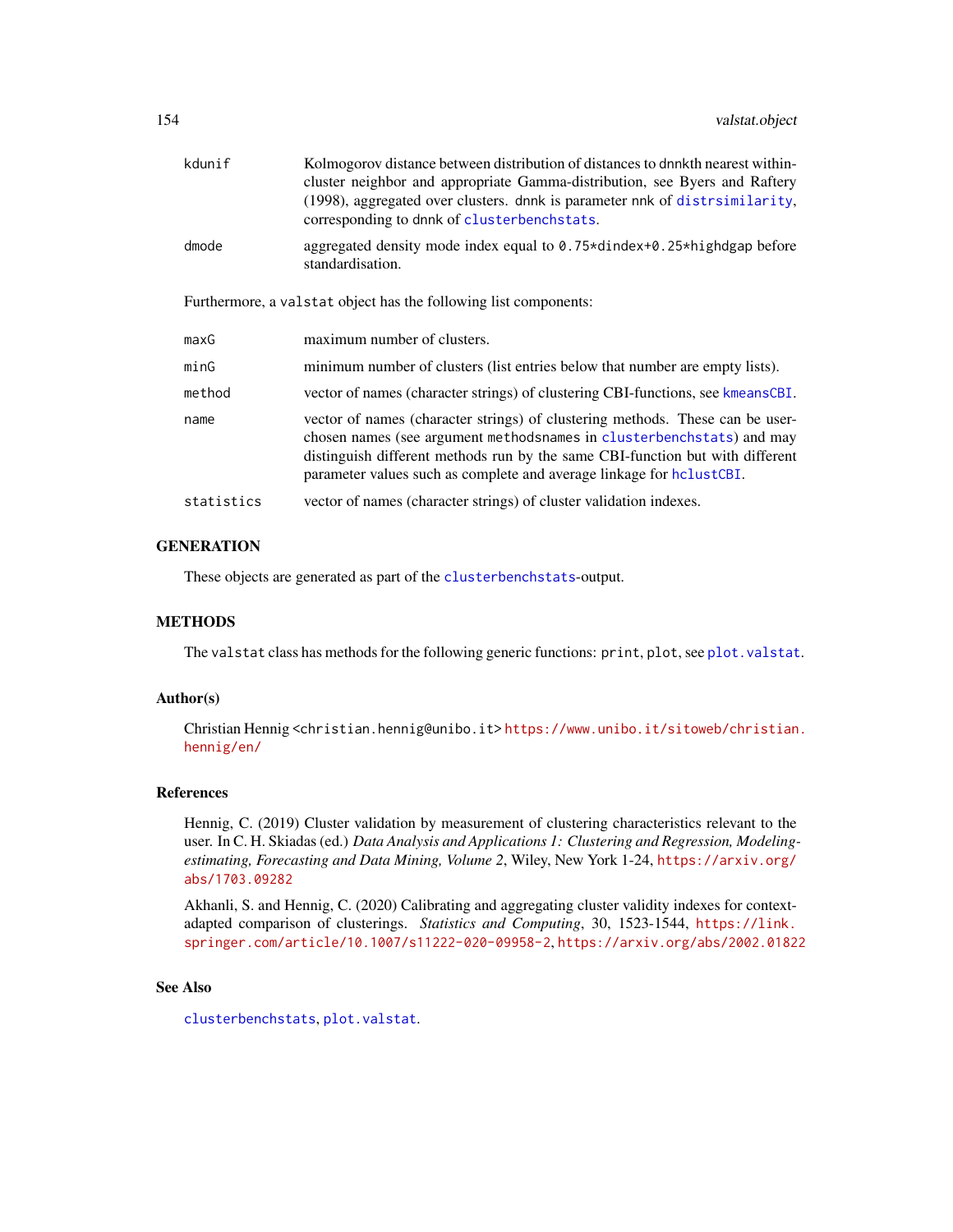<span id="page-154-0"></span>

Ordered posterior plots for Gaussian mixture components, see Hennig (2010).

# Usage

```
weightplots(z, clusternumbers="all", clustercol=2,
                      allcol=grey(0.2+((1:ncol(z))-1)*0.6/(ncol(z)-1)),lty=rep(1,ncol(z)),clusterlwd=3,
                      legendposition="none",
                      weightcutoff=0.01,ask=TRUE, ...)
```
# Arguments

| z              | matrix with rows corresponding to observations and columns corresponding to<br>mixture components. Entries are probabilities that an observation has been<br>generated by a mixture component. These will normally be estimated a pos-<br>teriori probabilities, as generated as component z of the output object from<br>summary.mclustBIC. |
|----------------|----------------------------------------------------------------------------------------------------------------------------------------------------------------------------------------------------------------------------------------------------------------------------------------------------------------------------------------------|
| clusternumbers | "all" or vector of integers. Numbers of components for which plots are drawn.                                                                                                                                                                                                                                                                |
| clustercol     | colour used for the main components for which a plot is drawn.                                                                                                                                                                                                                                                                               |
| allcol         | colours used for respective other components in plots in which they are not main<br>components.                                                                                                                                                                                                                                              |
| lty            | line types for components.                                                                                                                                                                                                                                                                                                                   |
| clusterlwd     | numeric. Line width for main component.                                                                                                                                                                                                                                                                                                      |
|                | legendposition "none" or vector with two coordinates in the plot, where a legend should be<br>printed.                                                                                                                                                                                                                                       |
| weightcutoff   | numeric between 0 and 1. Observations are only taken into account for which<br>the posterior probability for the main component is larger than this.                                                                                                                                                                                         |
| ask            | logical. If TRUE, it sets par (ask=TRUE) in the beginning and par (ask=FALSE)<br>after all plots were showed.                                                                                                                                                                                                                                |
| $\cdots$       | further parameters to be passed on to legend.                                                                                                                                                                                                                                                                                                |

# Details

Shows posterior probabilities for observations belonging to all mixture components on the y-axis, with points ordered by posterior probability for main component.

#### Value

Invisible matrix of posterior probabilities z from mclustsummary.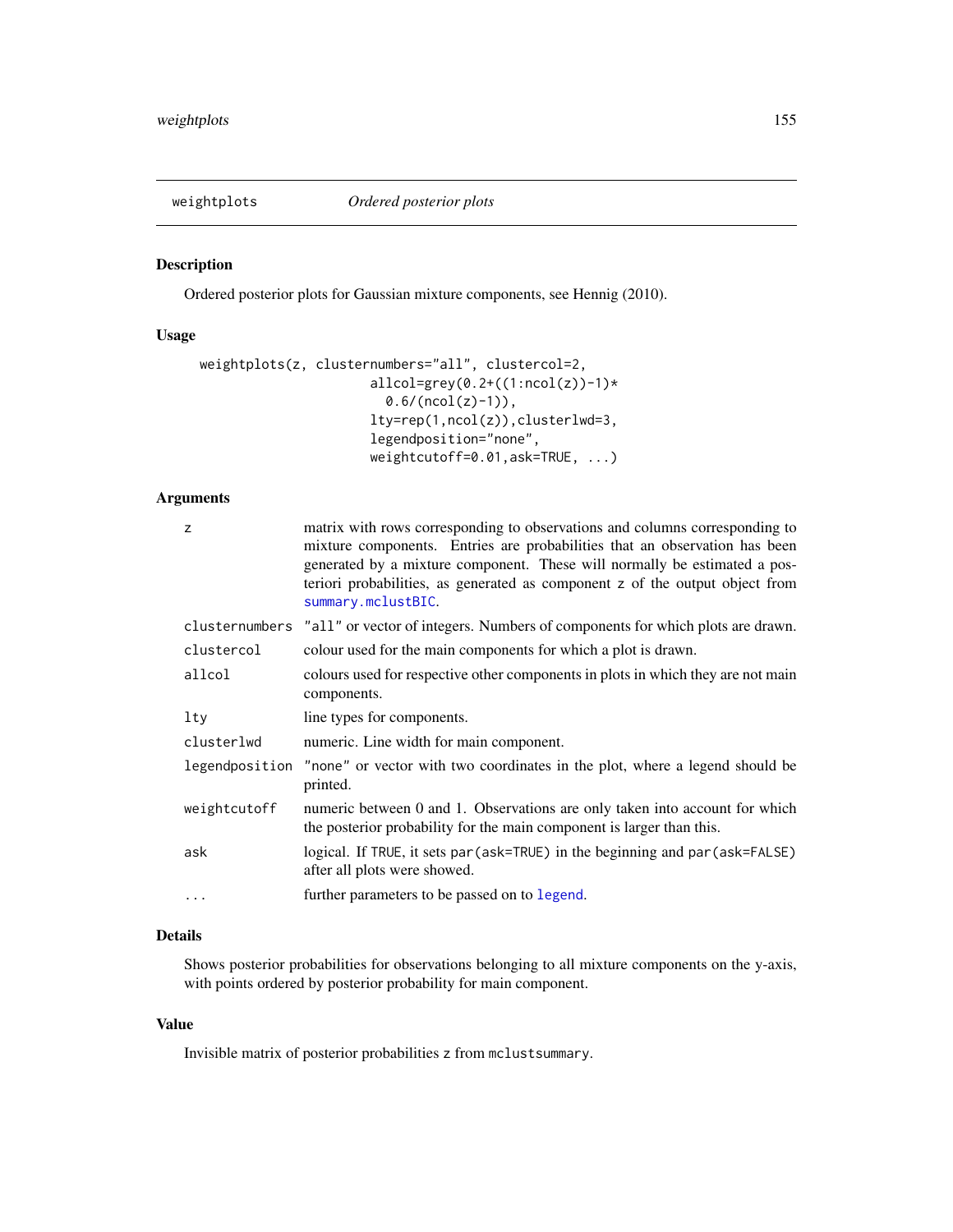# <span id="page-155-0"></span>Author(s)

Christian Hennig <christian.hennig@unibo.it> [https://www.unibo.it/sitoweb/christian](https://www.unibo.it/sitoweb/christian.hennig/en/). [hennig/en/](https://www.unibo.it/sitoweb/christian.hennig/en/)

#### References

Hennig, C. (2010) Methods for merging Gaussian mixture components, *Advances in Data Analysis and Classification*, 4, 3-34.

# Examples

```
require(mclust)
 require(MASS)
 data(crabs)
 dc \le crabs[,4:8]
 cm <- mclustBIC(crabs[,4:8],G=9,modelNames="EEE")
 scm <- summary(cm,crabs[,4:8])
 weightplots(scm$z,clusternumbers=1:3,ask=FALSE)
 weightplots(scm$z,clusternumbers=1:3,allcol=1:9, ask=FALSE,
             legendposition=c(5,0.7))
# Remove ask=FALSE to have time to watch the plots.
```
wfu *Weight function (for Mahalabobis distances)*

# Description

Function of the elements of md, which is 1 for arguments smaller than ca, 0 for arguments larger than ca2 and linear (default: continuous) in between.

Thought for use in fixmahal.

#### Usage

wfu(md, ca, ca2, a1 =  $1/(ca - ca2)$ , a0 = -a1 \* ca2)

#### Arguments

| md  | vector of positive numericals. |
|-----|--------------------------------|
| ca  | positive numerical.            |
| ca2 | positive numerical.            |
| a1  | numerical. Slope.              |
| a0  | numerical. Intercept.          |

# Value

A vector of numericals between 0 and 1.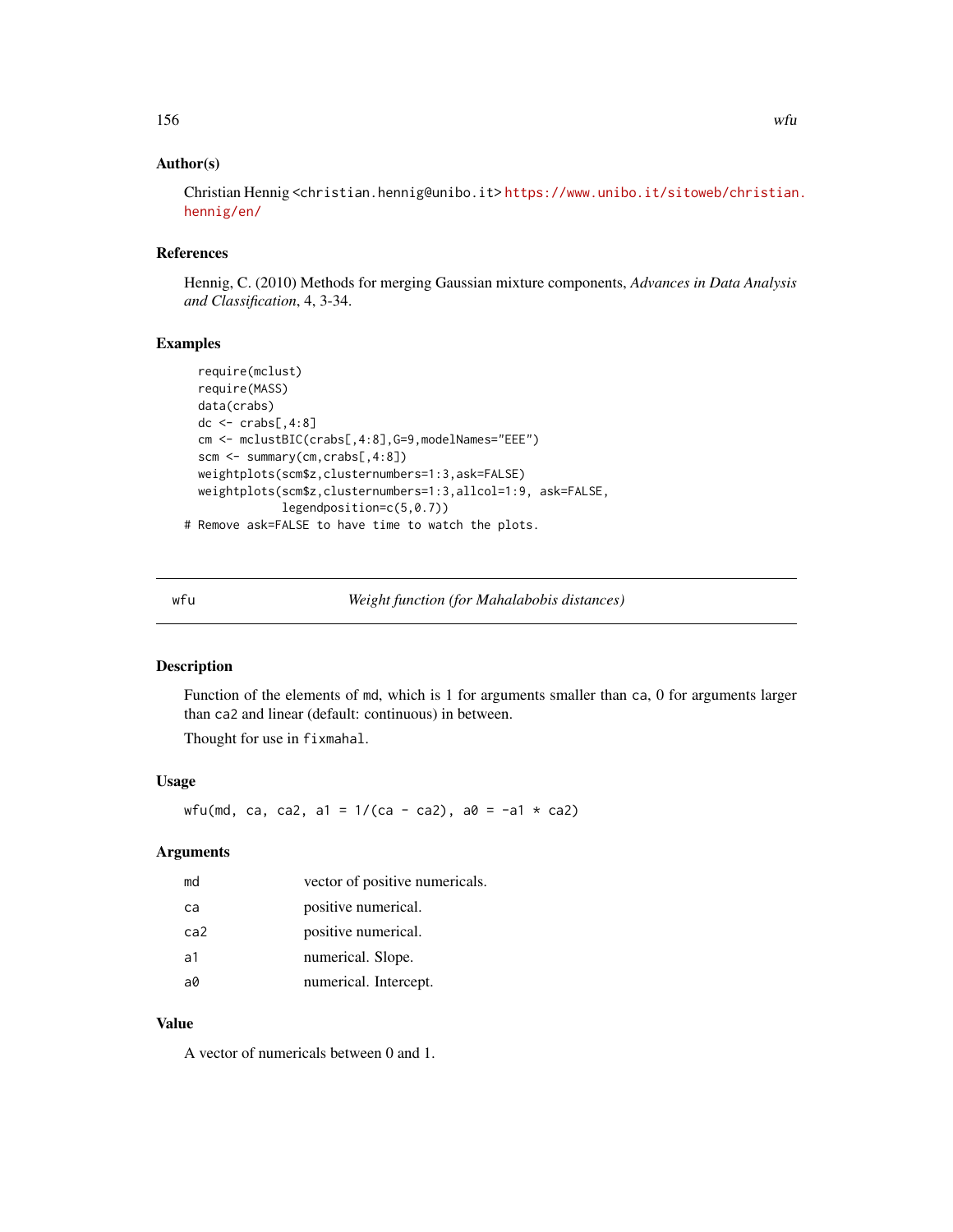#### <span id="page-156-0"></span>xtable the state of the state of the state of the state of the state of the state of the state of the state of the state of the state of the state of the state of the state of the state of the state of the state of the sta

# Author(s)

Christian Hennig <christian.hennig@unibo.it> [https://www.unibo.it/sitoweb/christian](https://www.unibo.it/sitoweb/christian.hennig/en/). [hennig/en/](https://www.unibo.it/sitoweb/christian.hennig/en/)

#### See Also

[fixmahal](#page-76-0)

# Examples

```
md <- seq(0,10,by=0.1)
round(wfu(md,ca=5,ca2=8),digits=2)
```
xtable *Partition crosstable with empty clusters*

# Description

This produces a crosstable between two integer vectors (partitions) of the same length with a given maximum vector entry  $k$  so that the size of the table is  $k*k$  with zeroes for missing entries between 1 and k (the command [table](#page-0-0) does pretty much the same thing but will leave out missing entries).

# Usage

xtable(c1,c2,k)

#### Arguments

| c1 | vector of integers.                                             |
|----|-----------------------------------------------------------------|
| c2 | vector of integers of same length as c1.                        |
| k  | integer. Must be larger or equal to maximum entry in c1 and c2. |

# Value

A matrix of dimensions  $c(k, k)$ . Entry [i,j] gives the number of places in which  $c1 == i$  &  $c2 == j$ .

#### Author(s)

Christian Hennig <christian.hennig@unibo.it> [https://www.unibo.it/sitoweb/christian](https://www.unibo.it/sitoweb/christian.hennig/en/). [hennig/en/](https://www.unibo.it/sitoweb/christian.hennig/en/)

#### See Also

[table](#page-0-0)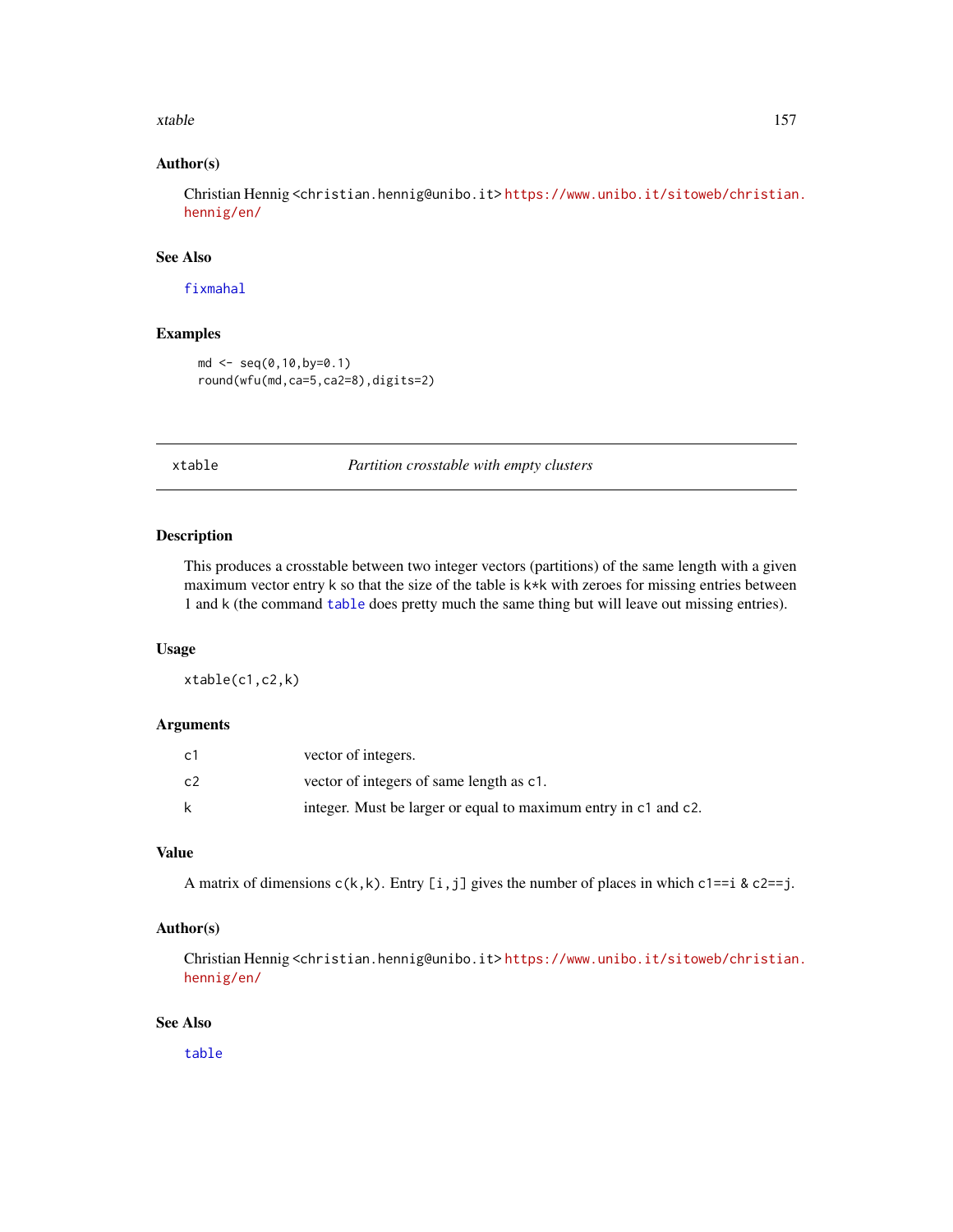# Examples

```
c1 < -1:3c2 \leq c(1,1,2)xtable(c1, c2, 3)
```
#### zmisclassification.matrix

*Matrix of misclassification probabilities between mixture components*

#### Description

Matrix of misclassification probabilities in a mixture distribution between two mixture components from estimated posterior probabilities regardless of component parameters, see Hennig (2010).

#### Usage

```
zmisclassification.matrix(z,pro=NULL,clustering=NULL,
                                      ipairs="all",symmetric=TRUE,
                                      stat="max")
```
#### Arguments

| z          | matrix of posterior probabilities for observations (rows) to belong to mixture<br>components (columns), so entries need to sum up to 1 for each row.                                                               |
|------------|--------------------------------------------------------------------------------------------------------------------------------------------------------------------------------------------------------------------|
| pro        | vector of component proportions, need to sum up to 1. Computed from z as<br>default.                                                                                                                               |
| clustering | vector of integers giving the estimated mixture components for every observa-<br>tion. Computed from z as default.                                                                                                 |
| ipairs     | "all" or list of vectors of two integers. If ipairs="all", computations are<br>carried out for all pairs of components. Otherwise, ipairs gives the pairs of<br>components for which computations are carried out. |
| symmetric  | logical. If TRUE, the matrix is symmetrised, see parameter stat.                                                                                                                                                   |
| stat       | "max" or "mean". The statistic by which the two misclassification probabilities<br>are aggregated if symmetric=TRUE.                                                                                               |

# Value

A matrix with the (symmetrised, if required) misclassification probabilities between each pair of mixture components. If symmetric=FALSE, matrix entry [i,j] is the estimated probability that an observation generated by component j is classified to component i by maximum a posteriori rule.

#### Author(s)

Christian Hennig <christian.hennig@unibo.it> [https://www.unibo.it/sitoweb/christian](https://www.unibo.it/sitoweb/christian.hennig/en/). [hennig/en/](https://www.unibo.it/sitoweb/christian.hennig/en/)

<span id="page-157-0"></span>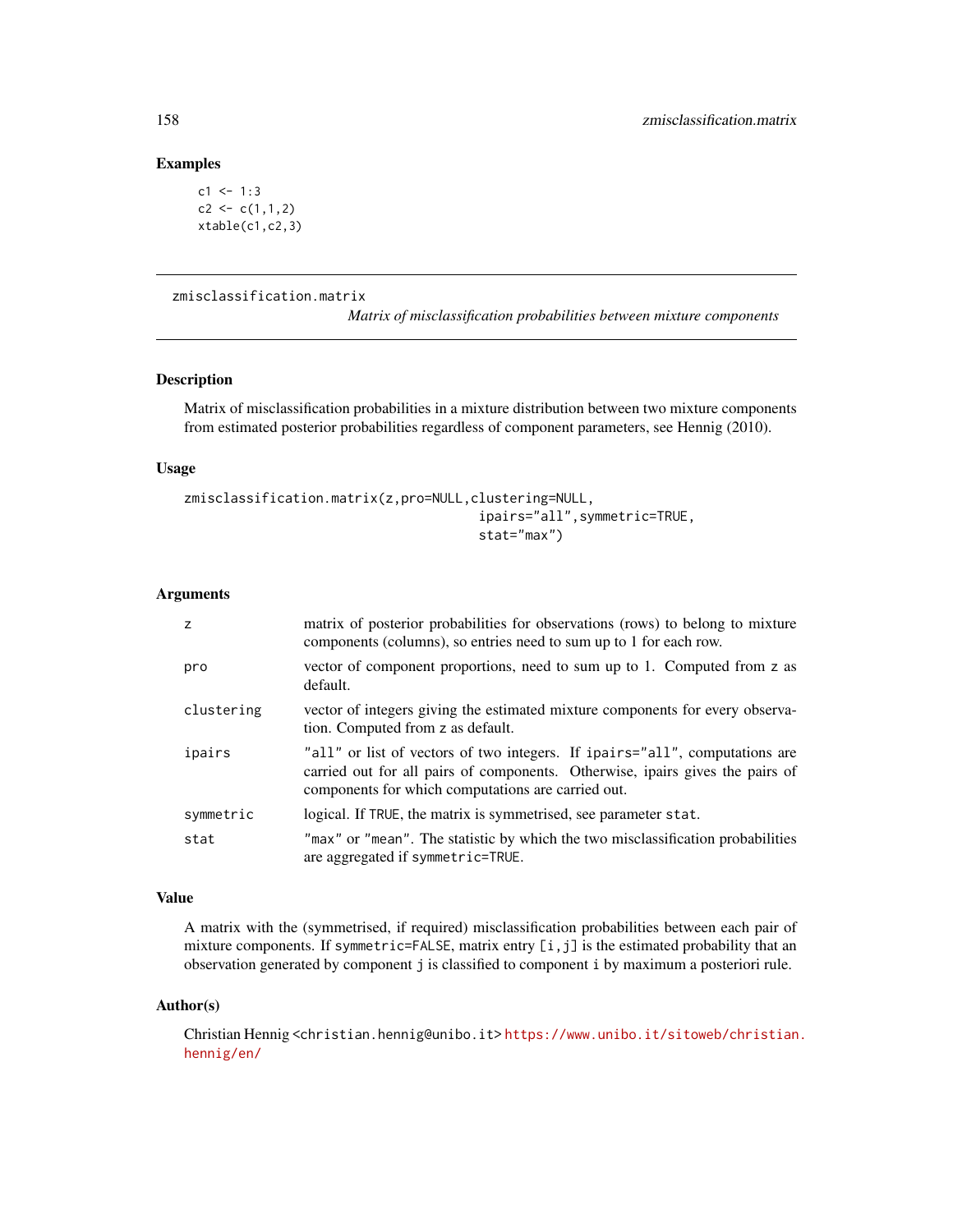# <span id="page-158-0"></span>References

Hennig, C. (2010) Methods for merging Gaussian mixture components, *Advances in Data Analysis and Classification*, 4, 3-34.

# See Also

[confusion](#page-48-0)

# Examples

```
set.seed(12345)
m <- rpois(20,lambda=5)
dim(m) <- c(5,4)m < -m/apply(m,1,sum)round(zmisclassification.matrix(m,symmetric=FALSE),digits=2)
```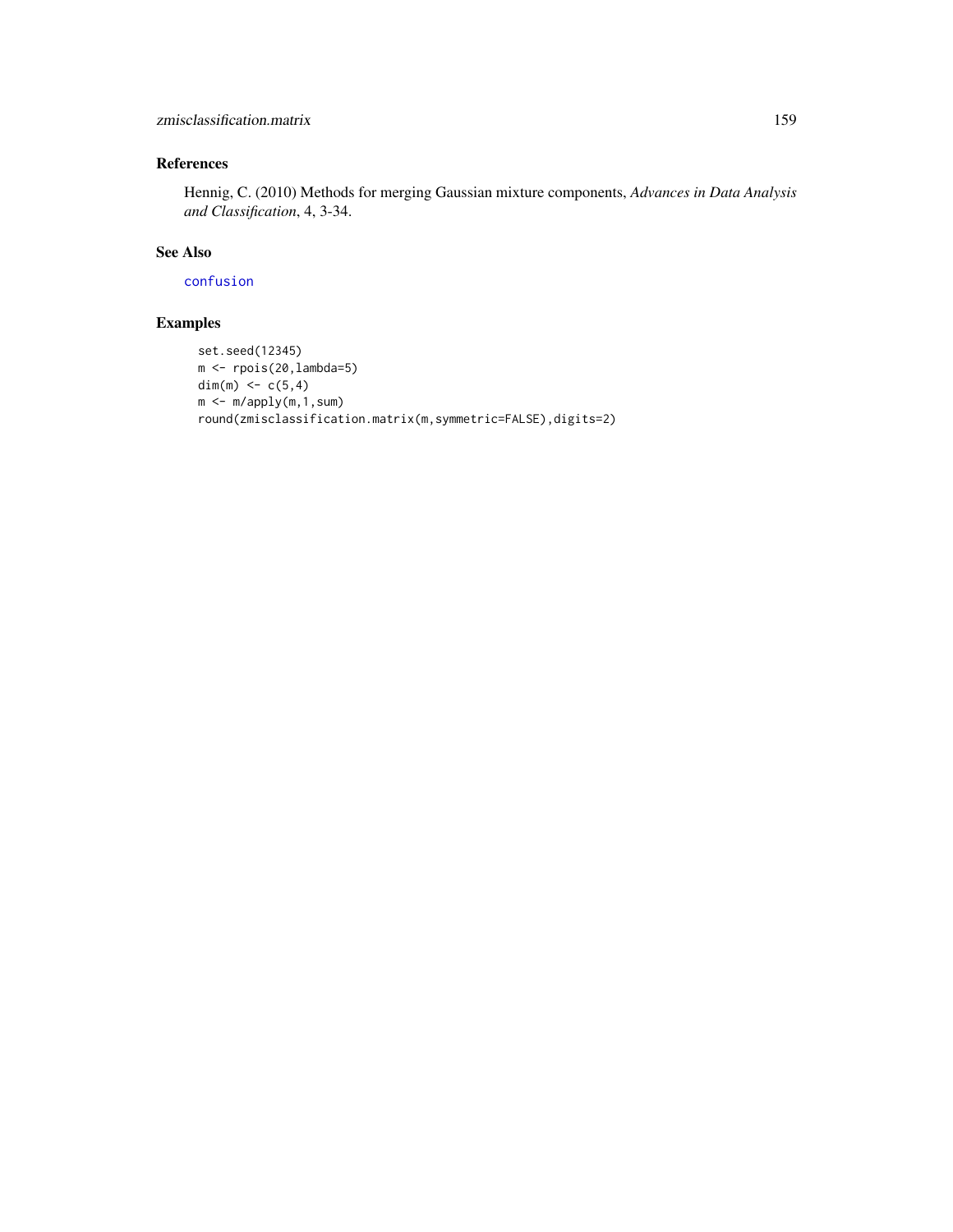# Index

∗ arith can, [16](#page-15-0) cweight, [59](#page-58-0) wfu, [156](#page-155-0) ∗ array con.comp, [48](#page-47-0) solvecov, [145](#page-144-0) tdecomp, [150](#page-149-0) xtable, [157](#page-156-0) ∗ classif adcoord, [6](#page-5-0) ancoord, [8](#page-7-0) awcoord, [9](#page-8-0) batcoord, [11](#page-10-0) discrcoord, [64](#page-63-1) discrproj, [66](#page-65-0) distrsimilarity, [71](#page-70-1) mvdcoord, [116](#page-115-0) ncoord, [117](#page-116-0) plotcluster, [128](#page-127-0) ∗ cluster bhattacharyya.matrix, [14](#page-13-0) calinhara, [15](#page-14-0) cdbw, [18](#page-17-0) cgrestandard, [19](#page-18-0) classifdist, [21](#page-20-0) clucols, [23](#page-22-0) clujaccard, [24](#page-23-0) clusexpect, [25](#page-24-0) clustatsum, [26](#page-25-0) cluster.magazine, [29](#page-28-0) cluster.stats, [31](#page-30-0) cluster.varstats, [35](#page-34-0) clusterbenchstats, [37](#page-36-1) clusterboot, [41](#page-40-0) cmahal, [47](#page-46-0) con.comp, [48](#page-47-0) confusion, [49](#page-48-1) cqcluster.stats, [51](#page-50-1)

cvnn, [57](#page-56-0) dbscan, [59](#page-58-0) dipp.tantrum, [62](#page-61-0) diptest.multi, [63](#page-62-0) distancefactor, [68](#page-67-0) distcritmulti, [70](#page-69-0) distrsimilarity, [71](#page-70-1) dridgeline, [73](#page-72-0) dudahart2, [74](#page-73-0) extract.mixturepars, [75](#page-74-0) findrep, [76](#page-75-0) fixmahal, [77](#page-76-1) fixreg, [84](#page-83-0) flexmixedruns, [89](#page-88-0) fpclusters, [92](#page-91-0) itnumber, [93](#page-92-0) kmeansCBI, [95](#page-94-2) kmeansruns, [100](#page-99-0) lcmixed, [102](#page-101-0) mahalconf, [107](#page-106-0) mergenormals, [108](#page-107-0) mergeparameters, [112](#page-111-0) minsize, [113](#page-112-0) mixdens, [114](#page-113-0) mixpredictive, [115](#page-114-0) neginc, [119](#page-118-0) nselectboot, [120](#page-119-0) pamk, [122](#page-121-0) piridge, [124](#page-123-0) piridge.zeroes, [125](#page-124-0) plot.valstat, [126](#page-125-1) prediction.strength, [131](#page-130-0) randcmatrix, [133](#page-132-0) randomclustersim, [135](#page-134-0) regmix, [137](#page-136-0) ridgeline, [141](#page-140-0) ridgeline.diagnosis, [142](#page-141-0) stupidkaven, [146](#page-145-1) stupidkcentroids, [147](#page-146-1)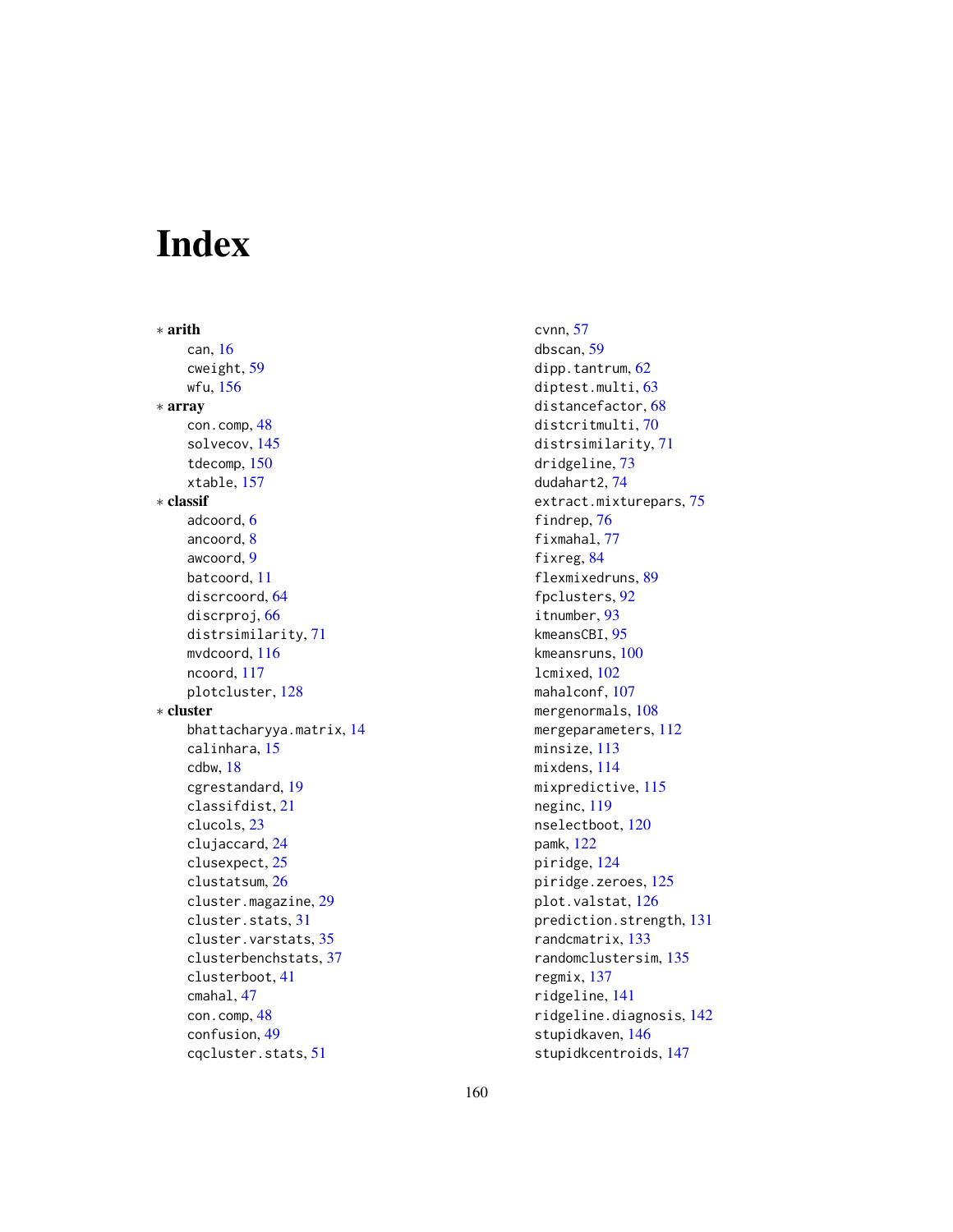#### $I$ NDEX  $161$

stupidkfn, [148](#page-147-1) stupidknn, [149](#page-148-1) valstat.object, [152](#page-151-0) weightplots, [155](#page-154-0) zmisclassification.matrix, [158](#page-157-0) ∗ datasets tonedata, [151](#page-150-0) ∗ data rFace, [140](#page-139-0) ∗ distribution randconf, [134](#page-133-0) ∗ manip cat2bin, [17](#page-16-0) discrete.recode, [65](#page-64-0) jittervar, [94](#page-93-0) ∗ multivariate adcoord, [6](#page-5-0) ancoord, [8](#page-7-0) awcoord, [9](#page-8-0) batcoord, [11](#page-10-0) bhattacharyya.dist, [13](#page-12-0) bhattacharyya.matrix, [14](#page-13-0) cgrestandard, [19](#page-18-0) classifdist, [21](#page-20-0) clustatsum, [26](#page-25-0) cluster.magazine, [29](#page-28-0) cluster.stats, [31](#page-30-0) clusterbenchstats, [37](#page-36-1) clusterboot, [41](#page-40-0) confusion, [49](#page-48-1) cov.wml, [50](#page-49-0) cqcluster.stats, [51](#page-50-1) dbscan, [59](#page-58-0) diptest.multi, [63](#page-62-0) discrcoord, [64](#page-63-1) discrproj, [66](#page-65-0) distrsimilarity, [71](#page-70-1) dridgeline, [73](#page-72-0) extract.mixturepars, [75](#page-74-0) fixmahal, [77](#page-76-1) kmeansCBI, [95](#page-94-2) kmeansruns, [100](#page-99-0) localshape, [104](#page-103-0) mahalanodisc, [105](#page-104-0) mahalanofix, [106](#page-105-0) mahalconf, [107](#page-106-0) mergenormals, [108](#page-107-0) mergeparameters, [112](#page-111-0)

mixdens, [114](#page-113-0) mixpredictive, [115](#page-114-0) mvdcoord, [116](#page-115-0) ncoord, [117](#page-116-0) nselectboot, [120](#page-119-0) pamk, [122](#page-121-0) piridge, [124](#page-123-0) piridge.zeroes, [125](#page-124-0) plot.valstat, [126](#page-125-1) plotcluster, [128](#page-127-0) prediction.strength, [131](#page-130-0) randomclustersim, [135](#page-134-0) ridgeline, [141](#page-140-0) ridgeline.diagnosis, [142](#page-141-0) stupidkaven, [146](#page-145-1) stupidkcentroids, [147](#page-146-1) stupidkfn, [148](#page-147-1) stupidknn, [149](#page-148-1) weightplots, [155](#page-154-0) zmisclassification.matrix, [158](#page-157-0) ∗ regression fixreg, [84](#page-83-0) regmix, [137](#page-136-0) ∗ robust fixmahal, [77](#page-76-1) fixreg, [84](#page-83-0) ∗ univar clusexpect, [25](#page-24-0) itnumber, [93](#page-92-0) minsize, [113](#page-112-0) unimodal.ind, [152](#page-151-0) ∗ utilities simmatrix, [144](#page-143-0) sseg, [146](#page-145-1) adcoord, [6,](#page-5-0) *[67,](#page-66-0) [68](#page-67-0)*, *[129,](#page-128-0) [130](#page-129-0)* ancoord, [8,](#page-7-0) *[67,](#page-66-0) [68](#page-67-0)*, *[129,](#page-128-0) [130](#page-129-0)* awcoord, [9,](#page-8-0) *[59](#page-58-0)*, *[67,](#page-66-0) [68](#page-67-0)*, *[105](#page-104-0)*, *[129,](#page-128-0) [130](#page-129-0)* batcoord, [11,](#page-10-0) *[65](#page-64-0)*, *[67,](#page-66-0) [68](#page-67-0)*, *[81](#page-80-0)*, *[83](#page-82-0)*, *[129,](#page-128-0) [130](#page-129-0)* batvarcoord *(*batcoord*)*, [11](#page-10-0) bhattacharyya.dist, [13,](#page-12-0) *[15](#page-14-0)* bhattacharyya.matrix, [14,](#page-13-0) *[110](#page-109-0)*

```
calinhara, 4, 15, 34, 57, 100, 101, 122
can, 16, 85, 88
cat2bin, 17
cdbw, 18, 76, 77
cgrestandard, 19, 26, 39, 40
```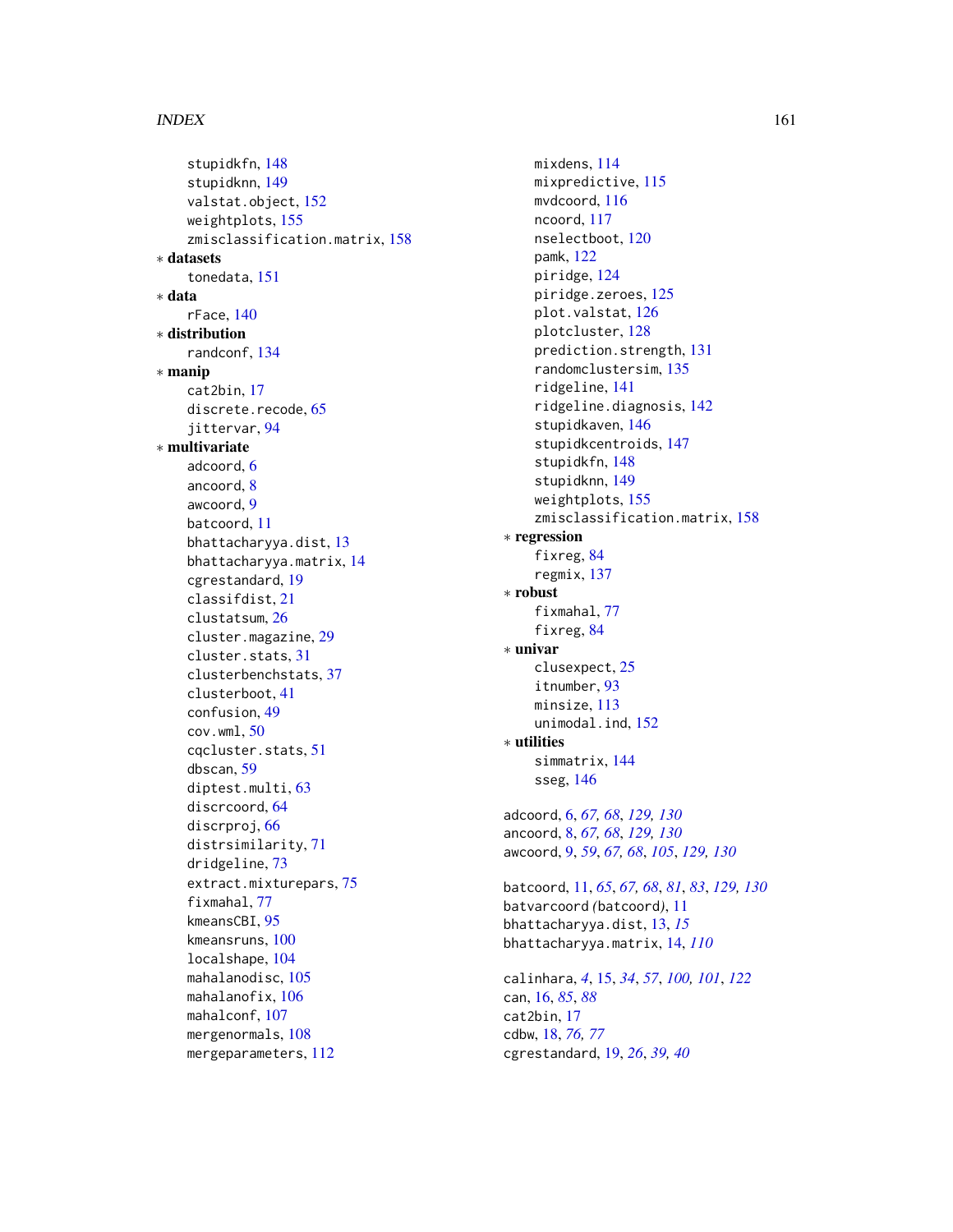```
clara, 5, 45, 97–99, 122, 123
claraCBI, 46, 120, 121, 131, 132
claraCBI (kmeansCBI), 95
classifdist, 21, 120, 121, 132
classifnp, 120, 121, 132, 133
classifnp (classifdist), 21
clucols, 23
clugrey (clucols), 23
clujaccard, 24
clusexpect, 25, 86, 88, 93, 113, 114
clustatsum, 19–21, 26, 39, 40, 136, 137
cluster.magazine, 29, 39, 40, 127, 128
cluster.stats, 16, 31, 51, 57, 71, 72, 74
cluster.varstats, 35
clusterbenchstats, 19–21, 26, 30, 37, 51,
         126–128, 154
clusterboot, 34, 41, 57, 95, 98, 99, 120, 121,
         131
clusym (clucols), 23
cmahal, 47, 78, 79, 83
cmdscale, 97
con.comp, 48
confusion, 49, 159
cov, 51
cov.rob, 8, 10, 78, 83, 106, 107, 116, 118
cov.wml, 50, 83
cov.wt, 50, 51
covMcd, 104
cqcluster.stats, 4, 26–28, 34, 38–40, 51,
         72, 135, 153
cutree, 49
cvnn, 57
cweight, 59
daisy, 70
data.matrix, 65
dbscan, 45, 59, 97–99
```
dbscanCBI, *[46](#page-45-0)* dbscanCBI *(*kmeansCBI*)*, [95](#page-94-2) density, *[62](#page-61-0)*, *[152](#page-151-0)* dip, *[62,](#page-61-0) [63](#page-62-0)* dip.test, *[62,](#page-61-0) [63](#page-62-0)*, *[110](#page-109-0)* dipp.tantrum, [62,](#page-61-0) *[110](#page-109-0)* diptest.multi, [63](#page-62-0) discrcoord, *[12,](#page-11-0) [13](#page-12-0)*, [64,](#page-63-1) *[67,](#page-66-0) [68](#page-67-0)*, *[129,](#page-128-0) [130](#page-129-0)*, *[151](#page-150-0)* discrete.recode, *[18](#page-17-0)*, [65,](#page-64-0) *[92](#page-91-0)*, *[103](#page-102-0)* discrproj, *[5](#page-4-0)*, *[7](#page-6-0)*, *[9](#page-8-0)*, *[11](#page-10-0)*, *[35,](#page-34-0) [36](#page-35-0)*, [66,](#page-65-0) *[117](#page-116-0)*, *[119](#page-118-0)*, *[130](#page-129-0)* dist, *[34](#page-33-0)*, *[46](#page-45-0)*, *[57](#page-56-0)*, *[70](#page-69-0)*, *[99](#page-98-0)*

distancefactor, [68](#page-67-0) distcritmulti, *[33,](#page-32-0) [34](#page-33-0)*, *[56,](#page-55-0) [57](#page-56-0)*, [70,](#page-69-0) *[122,](#page-121-0) [123](#page-122-0)* disthclustCBI, *[46](#page-45-0)* disthclustCBI *(*kmeansCBI*)*, [95](#page-94-2) disthclusttreeCBI *(*kmeansCBI*)*, [95](#page-94-2) distnoisemclustCBI, *[46](#page-45-0)* distnoisemclustCBI *(*kmeansCBI*)*, [95](#page-94-2) distrsimilarity, *[4](#page-3-0)*, *[26](#page-25-0)[–28](#page-27-0)*, *[38,](#page-37-0) [39](#page-38-0)*, [71,](#page-70-1) *[135](#page-134-0)*, *[154](#page-153-0)* dridgeline, [73,](#page-72-0) *[143](#page-142-0)* dudahart2, *[4](#page-3-0)*, [74,](#page-73-0) *[100,](#page-99-0) [101](#page-100-0)*, *[122,](#page-121-0) [123](#page-122-0)*

eigen, *[145](#page-144-0)* EMclust, *[139](#page-138-0)* emskewCBI *(*kmeansCBI*)*, [95](#page-94-2) extract.mixturepars, [75,](#page-74-0) *[110](#page-109-0)*

findrep, [76](#page-75-0) fixmahal, *[45](#page-44-0)*, *[47,](#page-46-0) [48](#page-47-0)*, [77,](#page-76-1) *[88](#page-87-0)*, *[92](#page-91-0)*, *[97](#page-96-0)[–99](#page-98-0)*, *[106](#page-105-0)[–108](#page-107-0)*, *[144](#page-143-0)*, *[157](#page-156-0)* fixreg, *[16,](#page-15-0) [17](#page-16-0)*, *[25](#page-24-0)*, *[83](#page-82-0)*, [84,](#page-83-0) *[92,](#page-91-0) [93](#page-92-0)*, *[113,](#page-112-0) [114](#page-113-0)*, *[139](#page-138-0)*, *[144](#page-143-0)* flexmix, *[4](#page-3-0)*, *[92](#page-91-0)*, *[102,](#page-101-0) [103](#page-102-0)*, *[139](#page-138-0)* flexmixedruns, [89,](#page-88-0) *[102,](#page-101-0) [103](#page-102-0)* fpc-package, [4](#page-3-0) fpclusters, [92](#page-91-0) fpclusters.mfpc *(*fixmahal*)*, [77](#page-76-1) fpclusters.rfpc *(*fixreg*)*, [84](#page-83-0) fpmi *(*fixmahal*)*, [77](#page-76-1)

#### grey, *[23](#page-22-0)*

```
hc, 97
hclust, 49, 96, 98, 99
hclustCBI, 38, 46, 154
hclustCBI (kmeansCBI), 95
hclusttreeCBI, 46
hclusttreeCBI (kmeansCBI), 95
```
isoMDS, *[97](#page-96-0)* itnumber, *[85](#page-84-0)*, *[88](#page-87-0)*, [93,](#page-92-0) *[114](#page-113-0)*

jitter, *[94](#page-93-0)* jittervar, [94](#page-93-0)

kmeans, *[5](#page-4-0)*, *[44](#page-43-0)*, *[98](#page-97-0)[–101](#page-100-0)* kmeansCBI, *[5](#page-4-0)*, *[27](#page-26-0)*, *[29,](#page-28-0) [30](#page-29-0)*, *[37,](#page-36-1) [38](#page-37-0)*, *[40](#page-39-0)*, *[44](#page-43-0)[–46](#page-45-0)*, [95,](#page-94-2) *[120,](#page-119-0) [121](#page-120-0)*, *[131](#page-130-0)*, *[133](#page-132-0)*, *[154](#page-153-0)* kmeansruns, *[98,](#page-97-0) [99](#page-98-0)*, [100](#page-99-0) knn, *[22](#page-21-0)*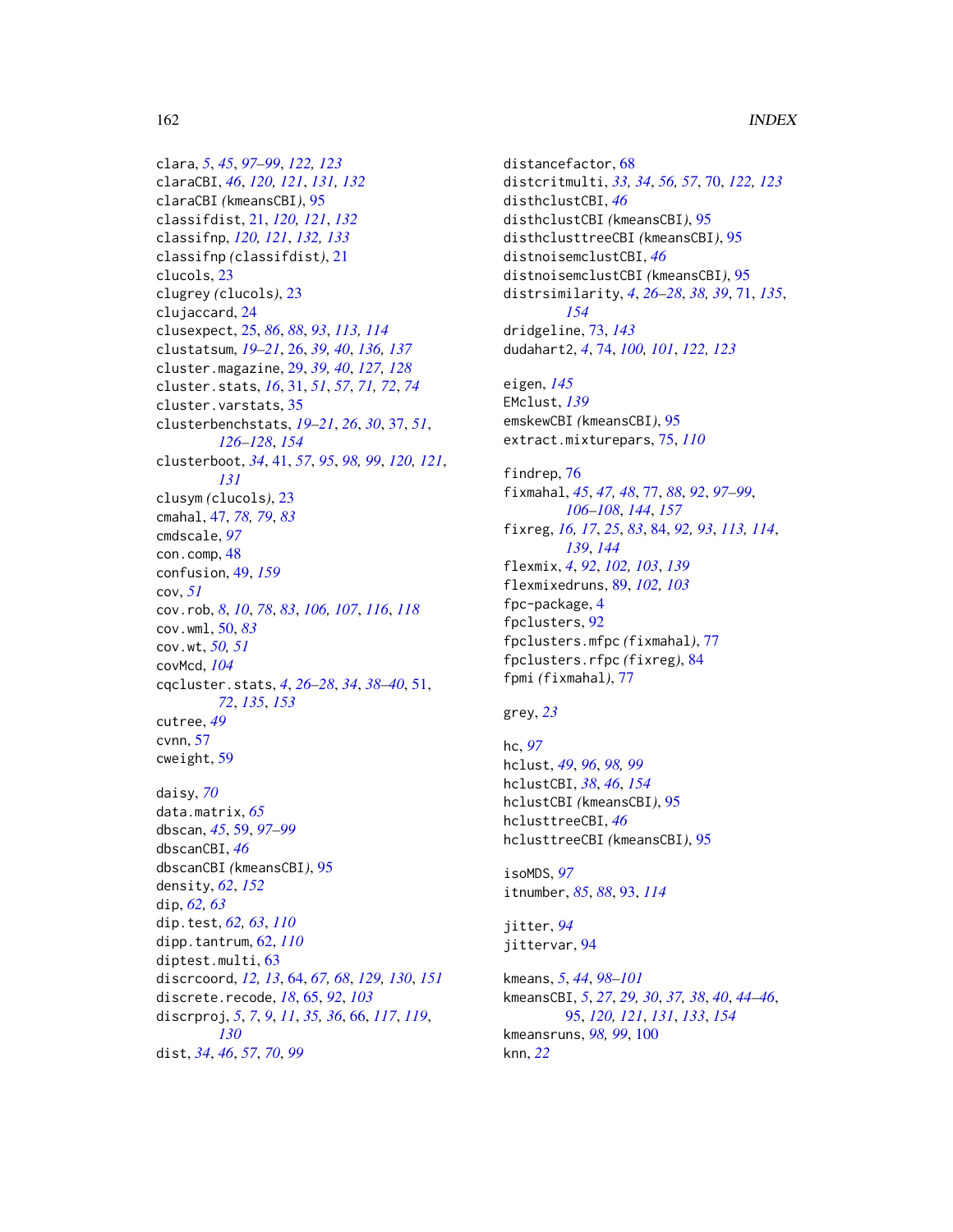#### $I\Lambda$  is a set of  $I\Lambda$  is a set of  $I\Lambda$  is a set of  $I\Lambda$  is a set of  $I\Lambda$  is a set of  $I\Lambda$

lcmixed, *[66](#page-65-0)*, *[69](#page-68-0)*, *[92](#page-91-0)*, [102](#page-101-0) lda, *[22](#page-21-0)* legend, *[155](#page-154-0)* localshape, [104](#page-103-0) mahalanodisc, [105](#page-104-0) mahalanofix, [106](#page-105-0) mahalanofuz *(*mahalanofix*)*, [106](#page-105-0) mahalCBI, *[46](#page-45-0)* mahalCBI *(*kmeansCBI*)*, [95](#page-94-2) mahalconf, *[79,](#page-78-0) [80](#page-79-0)*, *[83](#page-82-0)*, [107](#page-106-0) mclapply, *[39](#page-38-0)*, *[135](#page-134-0)* mclustBIC, *[43,](#page-42-0) [44](#page-43-0)*, *[75](#page-74-0)*, *[97–](#page-96-0)[99](#page-98-0)*, *[109](#page-108-0)*, *[111](#page-110-0)* mclustModelNames, *[114](#page-113-0)* mergenormals, *[45](#page-44-0)*, *[97,](#page-96-0) [98](#page-97-0)*, [108,](#page-107-0) *[115,](#page-114-0) [116](#page-115-0)* mergenormCBI *(*kmeansCBI*)*, [95](#page-94-2) mergeparameters, *[110](#page-109-0)*, [112](#page-111-0) minsize, *[88](#page-87-0)*, [113](#page-112-0) mixdens, [114](#page-113-0) mixpredictive, *[110](#page-109-0)*, [115](#page-114-0) mvdcoord, *[67,](#page-66-0) [68](#page-67-0)*, [116,](#page-115-0) *[129,](#page-128-0) [130](#page-129-0)* ncoord, *[67,](#page-66-0) [68](#page-67-0)*, [117,](#page-116-0) *[129,](#page-128-0) [130](#page-129-0)* neginc, [119](#page-118-0) NNclean, *[97](#page-96-0)*, *[99](#page-98-0)* noisemclustCBI, *[46](#page-45-0)* noisemclustCBI *(*kmeansCBI*)*, [95](#page-94-2) nselectboot, *[23](#page-22-0)*, *[27,](#page-26-0) [28](#page-27-0)*, *[38](#page-37-0)*, [120,](#page-119-0) *[136](#page-135-0)* pam, *[5](#page-4-0)*, *[22](#page-21-0)*, *[45](#page-44-0)*, *[69](#page-68-0)*, *[97](#page-96-0)[–99](#page-98-0)*, *[122,](#page-121-0) [123](#page-122-0)* pam.object, *[100](#page-99-0)*, *[122](#page-121-0)* pamk, *[45](#page-44-0)*, *[98,](#page-97-0) [99](#page-98-0)*, *[101](#page-100-0)*, [122](#page-121-0) pamkCBI, *[46](#page-45-0)*, *[120](#page-119-0)*, *[131](#page-130-0)* pamkCBI *(*kmeansCBI*)*, [95](#page-94-2) par, *[80](#page-79-0)*, *[86](#page-85-0)*, *[130](#page-129-0)* pdfclustCBI *(*kmeansCBI*)*, [95](#page-94-2) pdfCluster, *[98,](#page-97-0) [99](#page-98-0)*

piridge, [124,](#page-123-0) *[143](#page-142-0)* piridge.zeroes, [125,](#page-124-0) *[143](#page-142-0)* plot.clboot *(*clusterboot*)*, [41](#page-40-0) plot.dbscan *(*dbscan*)*, [59](#page-58-0) plot.mfpc *(*fixmahal*)*, [77](#page-76-1) plot.rfpc *(*fixreg*)*, [84](#page-83-0) plot.valstat, [126,](#page-125-1) *[154](#page-153-0)* plotcluster, *[7](#page-6-0)*, *[9](#page-8-0)*, *[11](#page-10-0)*, *[13](#page-12-0)*, *[44](#page-43-0)*, *[65](#page-64-0)*, *[83](#page-82-0)*, *[117](#page-116-0)*, *[119](#page-118-0)*, [128](#page-127-0) predict.dbscan *(*dbscan*)*, [59](#page-58-0) prediction.strength, *[23](#page-22-0)*, *[27,](#page-26-0) [28](#page-27-0)*, *[38](#page-37-0)*, *[116](#page-115-0)*, [131,](#page-130-0) *[136](#page-135-0)*

print.clboot *(*clusterboot*)*, [41](#page-40-0) print.clusterbenchstats *(*clusterbenchstats*)*, [37](#page-36-1) print.dbscan *(*dbscan*)*, [59](#page-58-0) print.mfpc *(*fixmahal*)*, [77](#page-76-1) print.predstr *(*prediction.strength*)*, [131](#page-130-0) print.rfpc *(*fixreg*)*, [84](#page-83-0) print.summary.cquality *(*cqcluster.stats*)*, [51](#page-50-1) print.summary.mergenorm *(*mergenormals*)*, [108](#page-107-0) print.summary.mfpc *(*fixmahal*)*, [77](#page-76-1) print.summary.rfpc *(*fixreg*)*, [84](#page-83-0) print.table, *[127](#page-126-0)* print.valstat, *[4](#page-3-0)*, *[37](#page-36-1)* print.valstat *(*plot.valstat*)*, [126](#page-125-1) print.varwisetables *(*cluster.varstats*)*, [35](#page-34-0)

# qda, *[22](#page-21-0)*

```
randcmatrix, 133, 138
randconf, 134
randomclustersim, 19, 20, 39, 126, 135
regem (regmix), 137
regmix, 88, 134, 137
rFace, 7, 9, 11, 13, 65, 68, 83, 117, 119, 130,
         140
rfpi (fixreg), 84
ridgeline, 141, 143
ridgeline.diagnosis, 109, 110, 142
```

```
sammon, 97
sample, 134
scale, 29, 38
silhouette, 27, 33, 34, 55, 57, 71, 153
simmatrix, 144
solve, 145
solvecov, 80, 83, 105–108, 145
specc, 45, 98
speccCBI (kmeansCBI), 95
sseg, 81–83, 87, 88, 144, 146
stupidkaven, 21, 39, 99, 127, 135–137, 146,
         148–150
stupidkavenCBI (kmeansCBI), 95
stupidkcentroids, 4, 21, 39, 98, 127,
         135–137, 147, 147, 149, 150
stupidkcentroidsCBI (kmeansCBI), 95
```